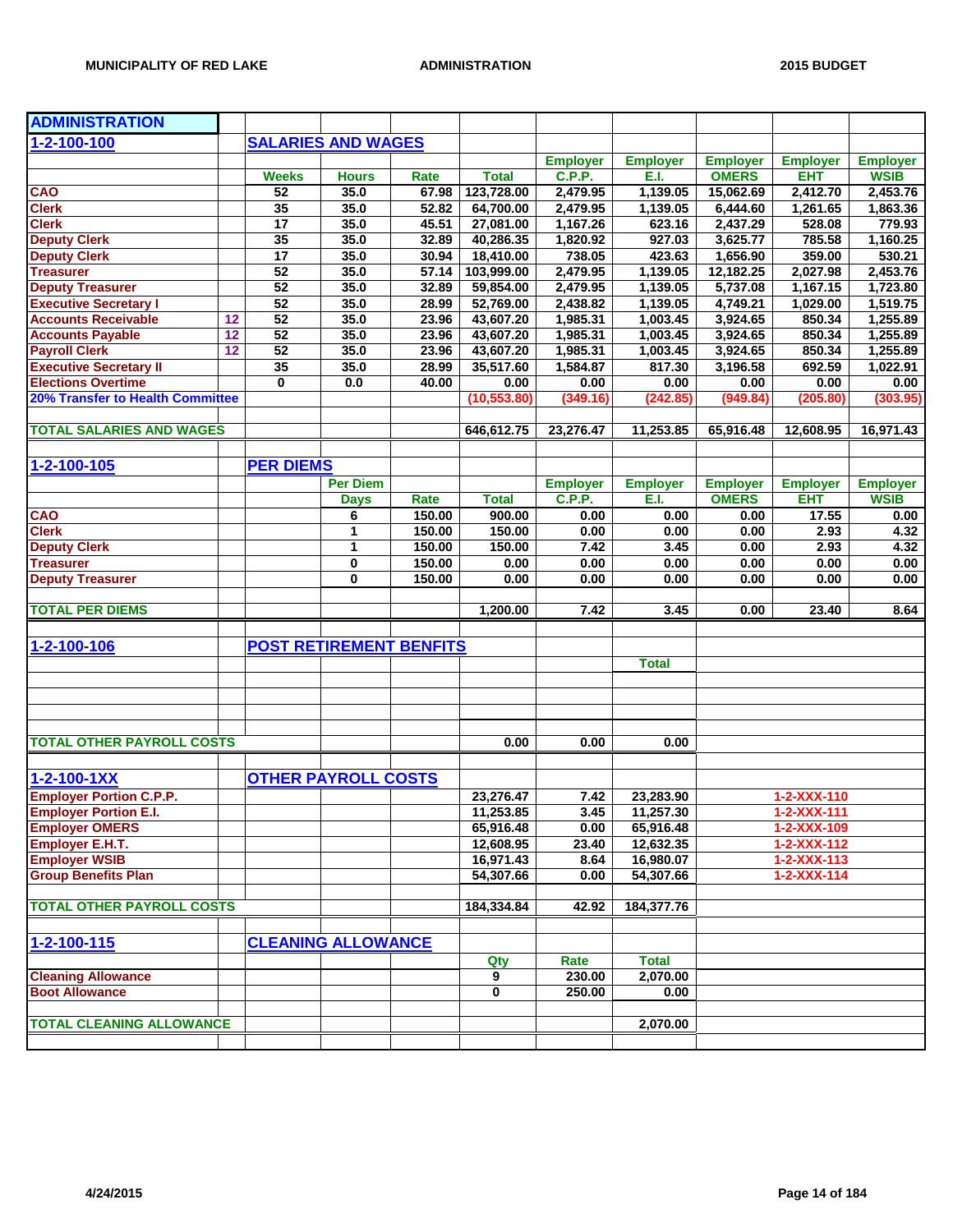| 1-2-100-120                                          | <b>OVER TIME MEALS</b>                |  |        |          |              |                                         |
|------------------------------------------------------|---------------------------------------|--|--------|----------|--------------|-----------------------------------------|
|                                                      |                                       |  | Qty    | Rate     | <b>Total</b> |                                         |
| <b>Elections</b>                                     |                                       |  | 0      | 17.50    | 0.00         |                                         |
|                                                      |                                       |  |        |          |              |                                         |
| <b>TOTAL OVER TIME MEALS</b>                         |                                       |  |        |          | 0.00         |                                         |
|                                                      |                                       |  |        |          |              |                                         |
| $1 - 2 - 100 - 125$                                  | <b>TRAINING AND EDUCATION</b>         |  |        |          |              |                                         |
|                                                      |                                       |  | Rate   | H. S. T. | <b>Total</b> |                                         |
| CAO                                                  |                                       |  |        | 0.00     | 0.00         |                                         |
| <b>Clerk</b>                                         |                                       |  |        |          | 0.00         |                                         |
| <b>Deputy Clerk</b>                                  |                                       |  | 288.00 |          | 288.00       | <b>By-Law Course</b>                    |
|                                                      |                                       |  | 176.16 |          | 176.16       | <b>CMO Certification</b>                |
| <b>Treasurer</b>                                     |                                       |  |        |          | 0.00         |                                         |
| <b>Deputy Treasurer</b>                              |                                       |  | 545.04 | 70.86    | 615.90       | <b>Macro Economics</b>                  |
|                                                      |                                       |  | 390.45 | 50.76    | 441.21       | Law 1                                   |
| <b>IT Coordinator</b>                                |                                       |  |        |          | 0.00         |                                         |
|                                                      |                                       |  |        |          | 0.00         |                                         |
| <b>Executive Secretary</b><br><b>Refundable HST</b>  |                                       |  |        |          | (61.26)      |                                         |
|                                                      |                                       |  |        |          |              |                                         |
| <b>TOTAL TRAINING AND EDUCATION</b>                  |                                       |  |        |          | 1,460.00     |                                         |
|                                                      |                                       |  |        |          |              |                                         |
|                                                      |                                       |  |        |          |              |                                         |
| 1-2-100-130                                          | <b>LOCAL MILEAGE</b>                  |  |        |          |              |                                         |
|                                                      |                                       |  |        |          |              |                                         |
| <b>Municipal Vehicle Available for Local Use</b>     |                                       |  |        |          | 0.00         |                                         |
|                                                      |                                       |  |        |          |              |                                         |
|                                                      |                                       |  |        |          |              |                                         |
| <b>TOTAL LOCAL MILEAGE COSTS</b>                     |                                       |  |        |          | 0.00         |                                         |
|                                                      |                                       |  |        |          |              |                                         |
| 1-2-100-135                                          | <b>RECRUITING COSTS</b>               |  |        |          |              |                                         |
|                                                      |                                       |  | Qty    | Rate     | <b>Total</b> |                                         |
| <b>Hotels, Travel, Incidentals</b>                   |                                       |  |        |          | 0.00         |                                         |
| <b>Criminal Record Check</b>                         |                                       |  | 1      | 150.00   | 150.00       |                                         |
| <b>New Hires Medicals</b>                            |                                       |  | 1      | 180.00   | 180.00       |                                         |
|                                                      |                                       |  |        |          |              | <b>Recruiting Costs to Be Allocated</b> |
| <b>TOTAL RECRUITMENT COSTS</b>                       |                                       |  |        |          | 330.00       | <b>To Specific Department</b>           |
|                                                      |                                       |  |        |          |              |                                         |
| 1-2-100-200                                          | <b>ELECTION SUPPLIES AND SERVICES</b> |  |        |          |              |                                         |
|                                                      |                                       |  | Rate   | H. S. T. | <b>Total</b> |                                         |
| <b>Datafix</b>                                       |                                       |  | 675.00 | 87.75    | 762.75       | <b>Non Election Year</b>                |
|                                                      |                                       |  | 400.00 |          | 400.00       | <b>Northern Sun</b>                     |
| <b>Advertising</b><br><b>Dominion Voting</b>         |                                       |  |        |          | 0.00         |                                         |
| <b>Canada Post</b>                                   |                                       |  |        |          | 0.00         |                                         |
| <b>Meals</b>                                         |                                       |  |        |          | 0.00         |                                         |
| <b>Newsletters</b>                                   |                                       |  |        |          | 0.00         |                                         |
|                                                      |                                       |  |        |          |              |                                         |
|                                                      |                                       |  |        |          |              |                                         |
| <b>TOTAL ELECTION SUPPLIES AND SERVICES</b>          |                                       |  |        |          | 1,162.75     |                                         |
|                                                      |                                       |  |        |          |              |                                         |
| 1-2-100-203                                          | <b>KITCHEN SUPPLIES</b>               |  |        |          |              |                                         |
|                                                      |                                       |  |        |          |              |                                         |
| <b>Coffee and Supplies</b>                           |                                       |  |        |          | 1,750.00     |                                         |
|                                                      |                                       |  |        |          |              |                                         |
|                                                      |                                       |  |        |          |              |                                         |
| <b>TOTAL KITCHEN, CLEANING AND WASHROOM SUPPLIES</b> |                                       |  |        |          | 1,750.00     |                                         |
|                                                      |                                       |  |        |          |              |                                         |
|                                                      |                                       |  |        |          |              |                                         |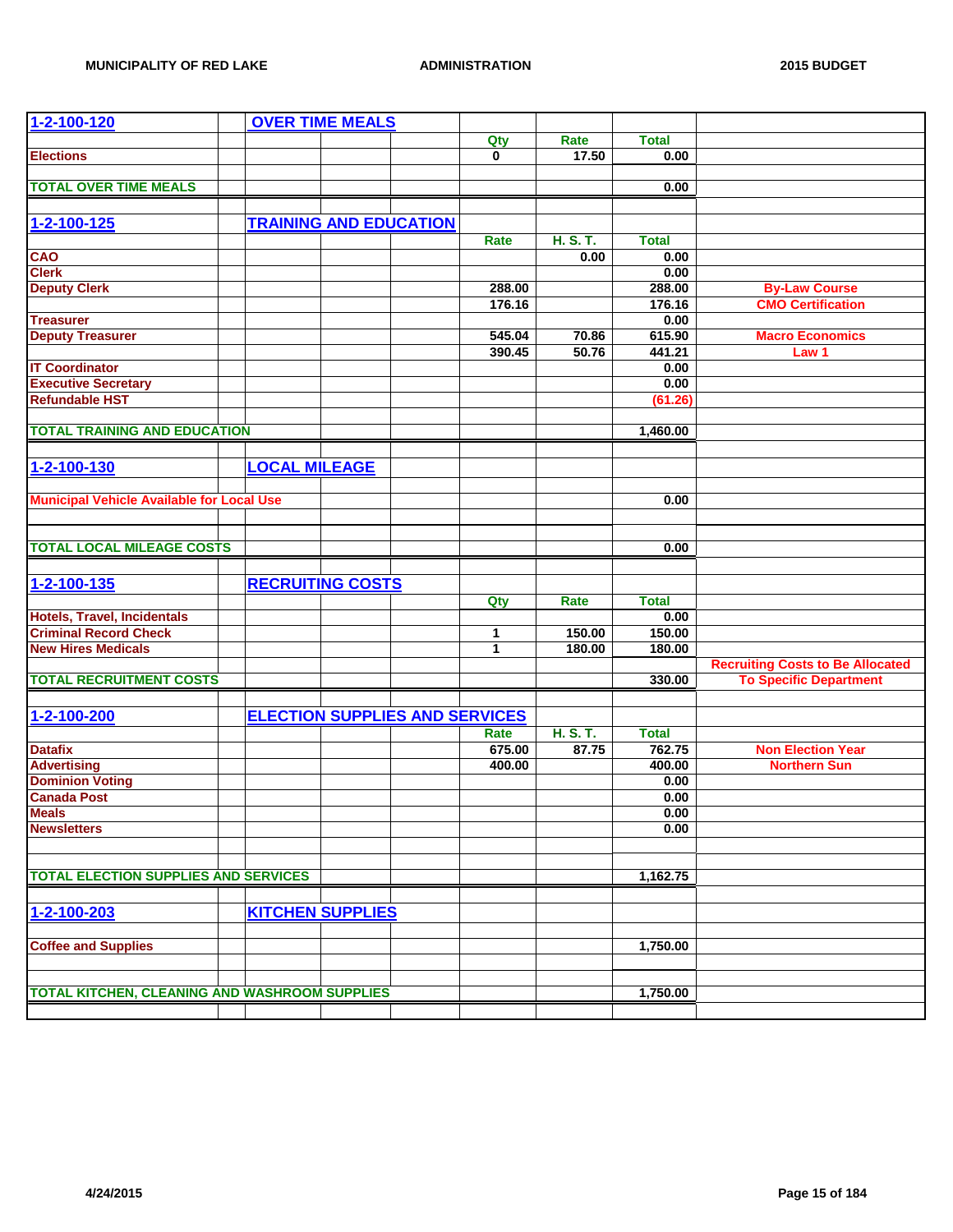| 1-2-100-209                                  | <b>OFFICE SUPPLIES</b>            |  |                                        |       |              |                    |
|----------------------------------------------|-----------------------------------|--|----------------------------------------|-------|--------------|--------------------|
|                                              |                                   |  |                                        |       |              |                    |
| <b>Stationery Supplies</b>                   |                                   |  |                                        |       | 13,800.00    |                    |
|                                              |                                   |  |                                        |       |              |                    |
| <b>TOTAL OFFICE SUPPLIES</b>                 |                                   |  |                                        |       | 13,800.00    |                    |
|                                              |                                   |  |                                        |       |              |                    |
| 1-2-100-210                                  |                                   |  | <b>FURNITURE AND OFFICE EQUIPMENT</b>  |       |              |                    |
|                                              |                                   |  |                                        |       |              |                    |
|                                              |                                   |  |                                        |       | 0.00         |                    |
|                                              |                                   |  |                                        |       |              |                    |
|                                              |                                   |  |                                        |       |              |                    |
| <b>TOTAL FURNITURE AND OFFICE EQUIPMENT</b>  |                                   |  |                                        |       | 0.00         |                    |
|                                              |                                   |  |                                        |       |              |                    |
| $1 - 2 - 100 - 212$                          | <b>HEALTH AND SAFETY SUPPLIES</b> |  |                                        |       |              |                    |
|                                              |                                   |  | Qty                                    | Rate  | <b>Total</b> |                    |
| First Aid Kit, etc.                          |                                   |  | $\overline{12}$                        | 10.00 | 120.00       |                    |
|                                              |                                   |  |                                        |       |              |                    |
| <b>TOTAL HEALTH AND SAFETY SUPPLIES</b>      |                                   |  |                                        |       | 120.00       |                    |
|                                              |                                   |  |                                        |       |              |                    |
| $1 - 2 - 100 - 215$                          | <b>SUPPLIES FOR RESALE</b>        |  |                                        |       |              |                    |
|                                              |                                   |  |                                        |       |              |                    |
| Shirts, Pins, etc.                           |                                   |  |                                        |       | 2,500.00     |                    |
|                                              |                                   |  |                                        |       |              |                    |
|                                              |                                   |  |                                        |       |              |                    |
| <b>TOTAL FURNITURE AND OFFICE EQUIPMENT</b>  |                                   |  |                                        |       | 2,500.00     |                    |
|                                              |                                   |  |                                        |       |              |                    |
| 1-2-100-229                                  |                                   |  | <b>COMPUTER AND TECHNICAL SUPPLIES</b> |       |              |                    |
|                                              |                                   |  |                                        |       | 0.00         |                    |
| <b>ESRI ELA</b>                              |                                   |  |                                        |       | 0.00         |                    |
| <b>UPS Batteries</b>                         |                                   |  |                                        |       | 0.00         | Moved to "125-171" |
| <b>IT Supplies Listed</b>                    |                                   |  |                                        |       | 0.00         |                    |
| <b>Other</b>                                 |                                   |  |                                        |       | 0.00         |                    |
|                                              |                                   |  |                                        |       |              |                    |
| <b>TOTAL COMPUTER AND TECHNICAL SUPPLIES</b> |                                   |  |                                        |       | 0.00         |                    |
|                                              |                                   |  |                                        |       |              |                    |
| 1-2-100-318                                  | <b>LOAN INTEREST</b>              |  |                                        |       |              |                    |
|                                              |                                   |  |                                        |       |              |                    |
| <b>Existing Debt</b><br><b>2015 Debt</b>     |                                   |  |                                        |       | 4,650.12     |                    |
|                                              |                                   |  |                                        |       |              |                    |
| <b>TOTAL LOAN INTEREST</b>                   |                                   |  |                                        |       | 4,650.12     |                    |
|                                              |                                   |  |                                        |       |              |                    |
|                                              |                                   |  |                                        |       |              |                    |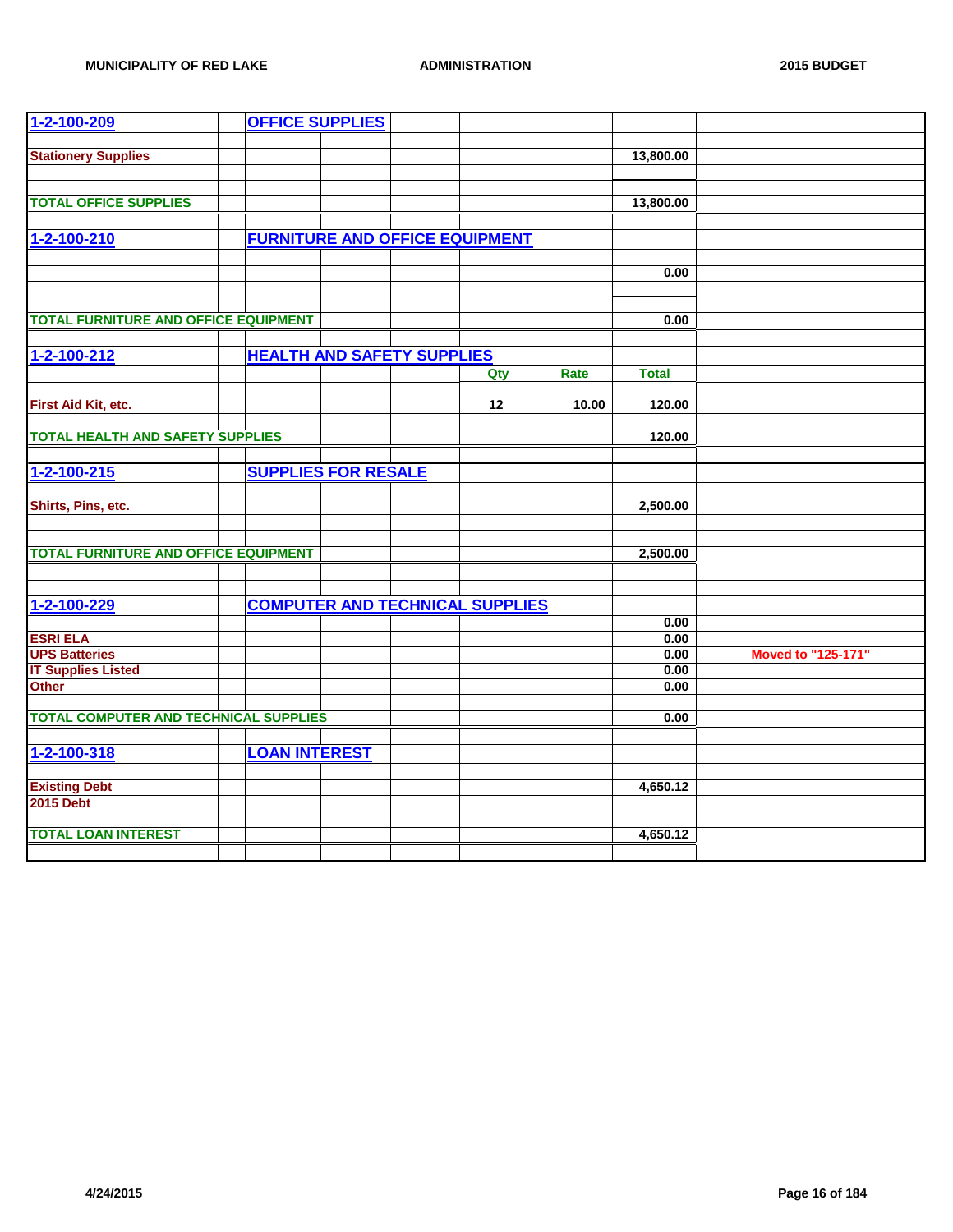| 1-2-100-325                                                 |                                  |                  |                | <b>SUBSCRIPTIONS AND MEMBERSHIPS</b> |                  |              |                          |                                   |               |
|-------------------------------------------------------------|----------------------------------|------------------|----------------|--------------------------------------|------------------|--------------|--------------------------|-----------------------------------|---------------|
|                                                             |                                  |                  |                | Qty                                  | Rate             | <b>Total</b> |                          |                                   |               |
| AMCTO MEMBERSHIP, 5 @ 385                                   |                                  |                  |                | 5                                    | 385.00           | 1,925.00     |                          |                                   |               |
| <b>CARSWELL--EMPLOYMENT STANDARDS</b>                       |                                  |                  |                | 1                                    | 0.00             | 0.00         |                          | <b>Cancelled</b>                  |               |
| <b>CARSWELL--MUNICIPAL ACT</b>                              |                                  |                  |                | $\overline{2}$                       | 0.00             | 0.00         |                          | <b>Cancelled</b>                  |               |
| <b>CARSWELL--PAYROLL</b>                                    |                                  |                  |                | 1                                    | 0.00             | 0.00         |                          | <b>Cancelled</b>                  |               |
| <b>INDUSTRIAL, COMMERCIAL AND INSTITUTIONAL ACCOUNTANTS</b> | 1                                | 150.00           | 150.00         |                                      |                  |              |                          |                                   |               |
| <b>INTERNATIONAL ASSOC. OF AIRPORT EXECUTIVES</b>           |                                  |                  |                | 0                                    | 0.00             | 0.00         | <b>Not to be Renewed</b> |                                   |               |
| <b>MUNICIPAL FINANCE OFFICERS OF ONTARIO</b>                |                                  |                  |                | $\overline{2}$                       | 255.00           | 510.00       |                          |                                   |               |
| <b>NORTHERN SERVICE ALLIANCE - MTE - PROPERTY TAXES</b>     |                                  |                  |                | 4                                    | 356.25           | 1,425.00     |                          |                                   |               |
| <b>MUNICIPAL WORLD</b>                                      |                                  |                  |                | 1                                    | 100.00           | 100.00       |                          |                                   |               |
| <b>PUBLIC SECTOR DIGEST</b>                                 |                                  |                  |                | 1                                    | 3,869.78         | 3,869.78     |                          | <b>Final Year</b>                 |               |
| <b>WSIB - OPERATIONAL POLICY MANUAL</b>                     |                                  |                  |                | 1                                    | 383.00           | 383.00       |                          | <b>Cancelled</b>                  |               |
| Non Refundable Portion of HST                               |                                  |                  |                |                                      | 1.76%            | 147.18       |                          |                                   |               |
|                                                             |                                  |                  |                |                                      |                  |              |                          |                                   |               |
| <b>TOTAL SUBSCRIPTIONS AND MEMBERSHIPS</b>                  |                                  |                  |                |                                      |                  | 8,509.96     |                          |                                   |               |
|                                                             |                                  |                  |                |                                      |                  |              |                          |                                   |               |
| 1-2-100-3XX                                                 | <b>WORKSHOPS AND CONFERENCES</b> |                  |                |                                      |                  |              |                          |                                   |               |
|                                                             |                                  |                  | <b>Travel</b>  | <b>Conference</b>                    | <b>Times Per</b> | <b>Meals</b> | <b>Meals</b>             | <b>Hotels</b>                     | <b>Hotels</b> |
|                                                             |                                  | <b>Staff</b>     | <b>Days</b>    | <b>Days</b>                          | Year             | Rate         | <b>Total</b>             | <b>Rates</b>                      | <b>Cost</b>   |
| <b>NOMA</b>                                                 | <b>Thunder Bay</b>               | $\mathbf{1}$     | $\mathbf{1}$   | $\mathbf{1}$                         | $\mathbf{1}$     | 75.00        | 150.00                   | 150.00                            | 300.00        |
| <b>OGRA</b>                                                 | <b>Toronto</b>                   | $\mathbf{1}$     | $\mathbf{2}$   | 4                                    | 1                | 75.00        | 450.00                   | 200.00                            | 1,200.00      |
| <b>AMO</b>                                                  | <b>London</b>                    | $\mathbf{1}$     | $\mathbf{2}$   | 4                                    | $\mathbf{1}$     | 75.00        | 450.00                   | 180.00                            | 1,080.00      |
| <b>NOMA--Conference</b>                                     | <b>Fort Frances</b>              | 1                | 1              | 3                                    | $\overline{2}$   | 75.00        | 600.00                   | 150.00                            | 1,200.00      |
| <b>KDMA--Conference</b>                                     | <b>Pickle Lake</b>               | 1                | $\mathbf{1}$   | $\mathbf 2$                          | 1                | 50.00        | 150.00                   | 100.00                            | 300.00        |
| <b>N.W.O Regional Conference</b>                            | <b>Thunder Bay</b>               | $\mathbf{1}$     | $\overline{2}$ | $\overline{2}$                       | 1                | 75.00        | 300.00                   | 150.00                            | 600.00        |
| <b>CAO District</b>                                         | <b>Sioux Lookout</b>             | $\mathbf{1}$     | $\mathbf{1}$   | $\mathbf{1}$                         | $\mathbf{1}$     | 50.00        | 100.00                   | 130.00                            | 260.00        |
|                                                             |                                  |                  |                |                                      |                  |              |                          |                                   |               |
|                                                             |                                  | $\overline{7}$   | 10             | 17                                   | 8                |              | 2,200.00                 |                                   | 4,940.00      |
|                                                             |                                  |                  |                |                                      |                  |              |                          |                                   |               |
|                                                             | <b>Air Fares</b>                 | <b>Air Fares</b> | Regist.        | Regist.                              |                  |              | <b>Mileage</b>           | <b>Taxi</b>                       | <b>Taxi</b>   |
|                                                             | <b>Rates</b>                     | (Transit)        | Rate           | <b>Total</b>                         | <b>Distance</b>  | Rate         | Fuel *                   | Rate                              | <b>Total</b>  |
| <b>NOMA</b>                                                 | 0.00                             | 0.00             |                | 0.00                                 | 1,174.00         | 0.45         | 528.30                   |                                   | 0.00          |
| <b>OGRA</b>                                                 | 1,400.00                         | 1,400.00         | 600.00         | 600.00                               |                  | 0.45         | 0.00                     |                                   | 0.00          |
| <b>AMO</b>                                                  | 1,400.00                         | 1,400.00         | 700.00         | 700.00                               |                  | 0.45         | 0.00                     |                                   | 0.00          |
| <b>NOMA--Conference</b>                                     |                                  | 0.00             | 250.00         | 250.00                               |                  | 100.00       | 200.00                   |                                   | 0.00          |
| <b>KDMA--Conference</b>                                     |                                  | 0.00             | 200.00         | 200.00                               |                  | 80.00        | 80.00                    |                                   | 0.00          |
| <b>N.W.O Regional Conference</b>                            |                                  | 0.00             | 200.00         | 200.00                               |                  | 150.00       | 150.00                   |                                   | 0.00          |
| <b>CAO District</b>                                         |                                  | 0.00             |                | 0.00                                 |                  | 150.00       | 150.00                   |                                   | 0.00          |
|                                                             |                                  |                  |                |                                      |                  |              |                          |                                   |               |
|                                                             |                                  | 2,800.00         |                | 1,950.00                             |                  |              | 580.00                   |                                   | 0.00          |
|                                                             |                                  |                  |                |                                      |                  |              |                          |                                   |               |
|                                                             |                                  |                  |                |                                      |                  |              |                          | * Some Included In Council Budget |               |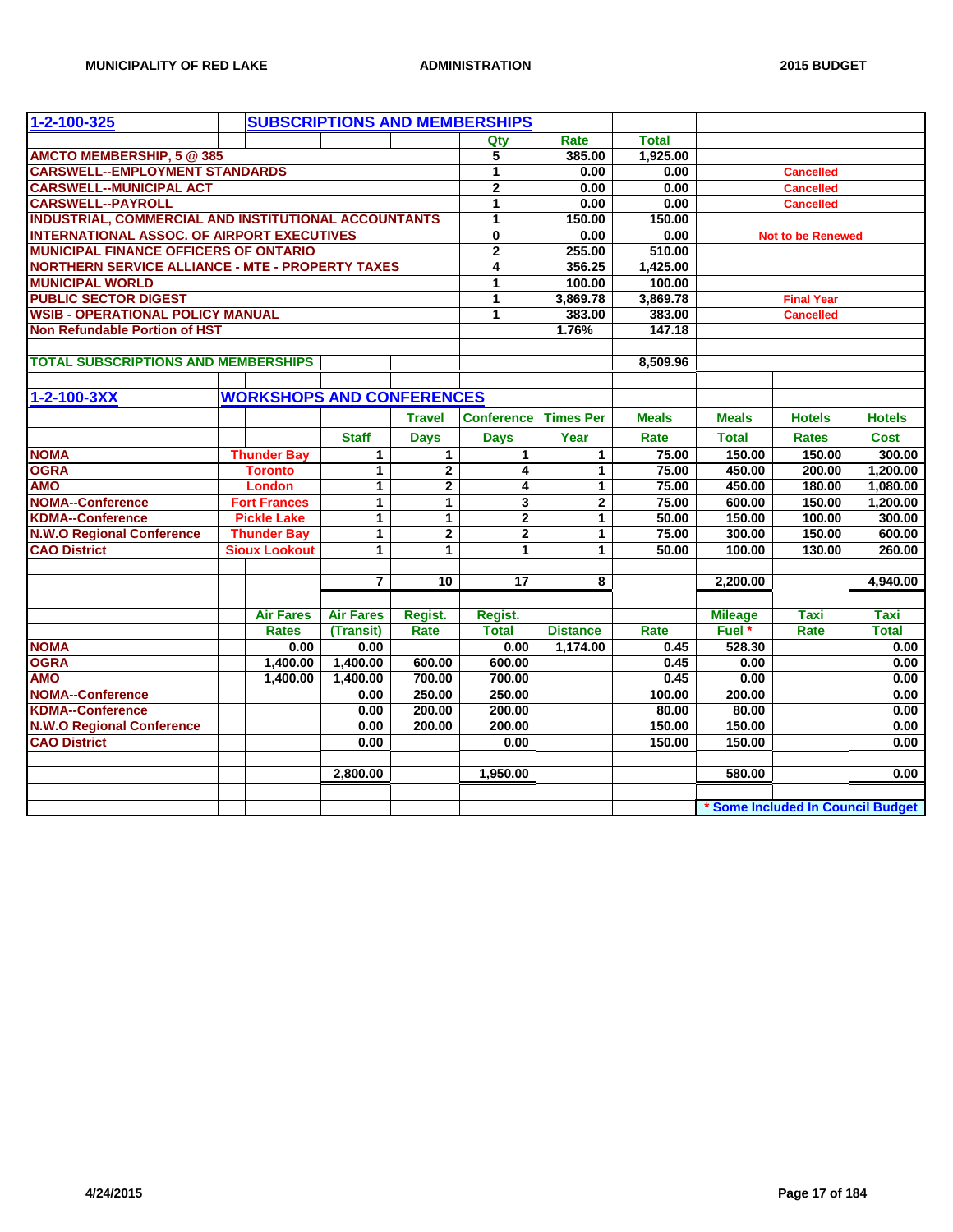| $1 - 2 - 100 - 3XX$                            | <b>WORKSHOPS AND CONFERENCES</b> |                       |          |               |                                                   |                |                      |                                  |
|------------------------------------------------|----------------------------------|-----------------------|----------|---------------|---------------------------------------------------|----------------|----------------------|----------------------------------|
|                                                |                                  | <b>Meals</b>          | Regist.  | <b>Hotels</b> | <b>Mileage</b>                                    | <b>Transit</b> |                      |                                  |
|                                                |                                  | 333                   | 335      | 336           | 337                                               | 338            |                      |                                  |
| <b>CAO</b>                                     |                                  | 150.00                | 0.00     | 300.00        | 528.30                                            | 0.00           |                      | <b>NOMA</b>                      |
|                                                |                                  | 450.00                | 600.00   | 1,200.00      | 0.00                                              | 1,400.00       | <b>Toronto</b>       | <b>OGRA</b>                      |
|                                                |                                  | 450.00                | 700.00   | 1,080.00      | 0.00                                              | 1,400.00       | <b>Niagara Falls</b> | <b>AMO</b>                       |
|                                                |                                  | 600.00                | 250.00   | 1,200.00      | 200.00                                            | 0.00           | <b>Thunder Bay</b>   | <b>NOMA--Conference</b>          |
|                                                |                                  | 150.00                | 200.00   | 300.00        | 80.00                                             | 0.00           | Ignace               | <b>KDMA--Conference</b>          |
|                                                |                                  | 300.00                | 200.00   | 600.00        | 150.00                                            | 0.00           | <b>Thunder Bay</b>   | <b>N.W.O Regional Conference</b> |
|                                                |                                  | 100.00                | 0.00     | 260.00        | 150.00                                            |                | 0.00 Sioux Lookout   |                                  |
|                                                |                                  |                       |          |               |                                                   |                |                      |                                  |
| <b>CLERK</b>                                   |                                  | 300.00                | 710.00   | 600.00        | 140.00                                            |                |                      | <b>AMCTO Annual--Thunder Bay</b> |
|                                                |                                  |                       |          |               |                                                   |                |                      | <b>AMCTO Fall</b>                |
|                                                |                                  |                       |          |               |                                                   |                |                      |                                  |
|                                                |                                  |                       |          |               |                                                   |                |                      |                                  |
| <b>DEPUTY CLERK</b>                            |                                  | 300.00                | 710.00   | 600.00        |                                                   |                |                      | <b>AMCTO Annual--Thunder Bay</b> |
|                                                |                                  | 150.00                | 100.00   | 300.00        | 140.00                                            |                |                      | <b>AMCTO Fall</b>                |
|                                                |                                  |                       |          |               |                                                   |                |                      |                                  |
| <b>TREASURER</b>                               |                                  | 150.00                | 0.00     | 150.00        | 140.00                                            |                |                      | NSA--Zone 9--Fall                |
|                                                |                                  |                       |          |               |                                                   |                |                      |                                  |
|                                                |                                  |                       |          |               |                                                   |                |                      |                                  |
| <b>DEPUTY TREASURER</b>                        |                                  | 150.00                | 0.00     | 150.00        | 140.00                                            |                |                      | <b>NSA--Zone 9--Spring</b>       |
|                                                |                                  |                       |          |               |                                                   |                |                      |                                  |
|                                                |                                  |                       |          |               |                                                   |                |                      |                                  |
| <b>OTHER STAFF</b>                             |                                  |                       |          |               |                                                   |                |                      |                                  |
|                                                |                                  | 3,250.00              | 3,470.00 | 6,740.00      | 1,668.30                                          | 2,800.00       |                      |                                  |
|                                                |                                  |                       |          |               |                                                   |                |                      |                                  |
| <b>TOTAL WORKSHOPS AND CONFERENCES</b>         |                                  |                       |          |               |                                                   |                | 17,928.30            |                                  |
|                                                |                                  |                       |          |               |                                                   |                |                      |                                  |
|                                                |                                  |                       |          |               |                                                   |                |                      |                                  |
| 1-2-100-339                                    |                                  | <b>MEETINGS MEALS</b> |          |               |                                                   |                |                      |                                  |
|                                                |                                  |                       |          |               | Mos.                                              | Rate           | <b>Total</b>         |                                  |
|                                                |                                  |                       |          |               |                                                   |                |                      |                                  |
| <b>Budget Meetings</b>                         |                                  |                       |          |               | 0                                                 | 50.00          | 0.00                 |                                  |
| <b>TOTAL MEETINGS MEALS</b>                    |                                  |                       |          |               |                                                   |                | 0.00                 |                                  |
|                                                |                                  |                       |          |               |                                                   |                |                      |                                  |
|                                                |                                  |                       |          |               |                                                   |                |                      |                                  |
| 1-2-100-343                                    |                                  |                       |          |               | <b>LICENSES, PERMITS AND INSPECTIONS</b>          |                |                      |                                  |
|                                                |                                  | Plate No.             | Unit No. |               |                                                   |                |                      |                                  |
| 2014 Toyota Highlander                         |                                  | <b>BTNN-155</b>       | 31       |               |                                                   |                | 98.00                |                                  |
|                                                |                                  |                       |          |               |                                                   |                |                      |                                  |
|                                                |                                  |                       |          |               |                                                   |                |                      |                                  |
| <b>TOTAL LICENSES, PERMITS AND INSPECTIONS</b> |                                  |                       |          |               |                                                   |                | 98.00                |                                  |
|                                                |                                  |                       |          |               |                                                   |                |                      |                                  |
| 1-2-100-344                                    |                                  | <b>FREIGHT</b>        |          |               |                                                   |                |                      |                                  |
|                                                |                                  |                       |          |               |                                                   |                |                      |                                  |
| Purolator, etc.                                |                                  |                       |          |               |                                                   |                | 100.00               |                                  |
|                                                |                                  |                       |          |               |                                                   |                |                      |                                  |
|                                                |                                  |                       |          |               |                                                   |                |                      |                                  |
| <b>TOTAL FREIGHT</b>                           |                                  |                       |          |               |                                                   |                | 100.00               |                                  |
|                                                |                                  |                       |          |               |                                                   |                |                      |                                  |
| 1-2-100-346                                    |                                  |                       |          |               | <b>COMMUNICATION--TELEPHONE, FAX AND INTERNET</b> |                |                      |                                  |
|                                                |                                  |                       |          |               |                                                   |                |                      |                                  |
| <b>Bell</b>                                    |                                  |                       |          |               |                                                   |                |                      |                                  |
| <b>MTS ALLstream</b>                           |                                  |                       |          |               |                                                   |                | 19,500.00            |                                  |
| <b>Shaw (Internet)</b>                         |                                  |                       |          |               |                                                   |                |                      |                                  |
|                                                |                                  |                       |          |               |                                                   |                |                      |                                  |
| <b>TOTAL COMMUNICATION</b>                     |                                  |                       |          |               |                                                   |                | 19,500.00            |                                  |
|                                                |                                  |                       |          |               |                                                   |                |                      |                                  |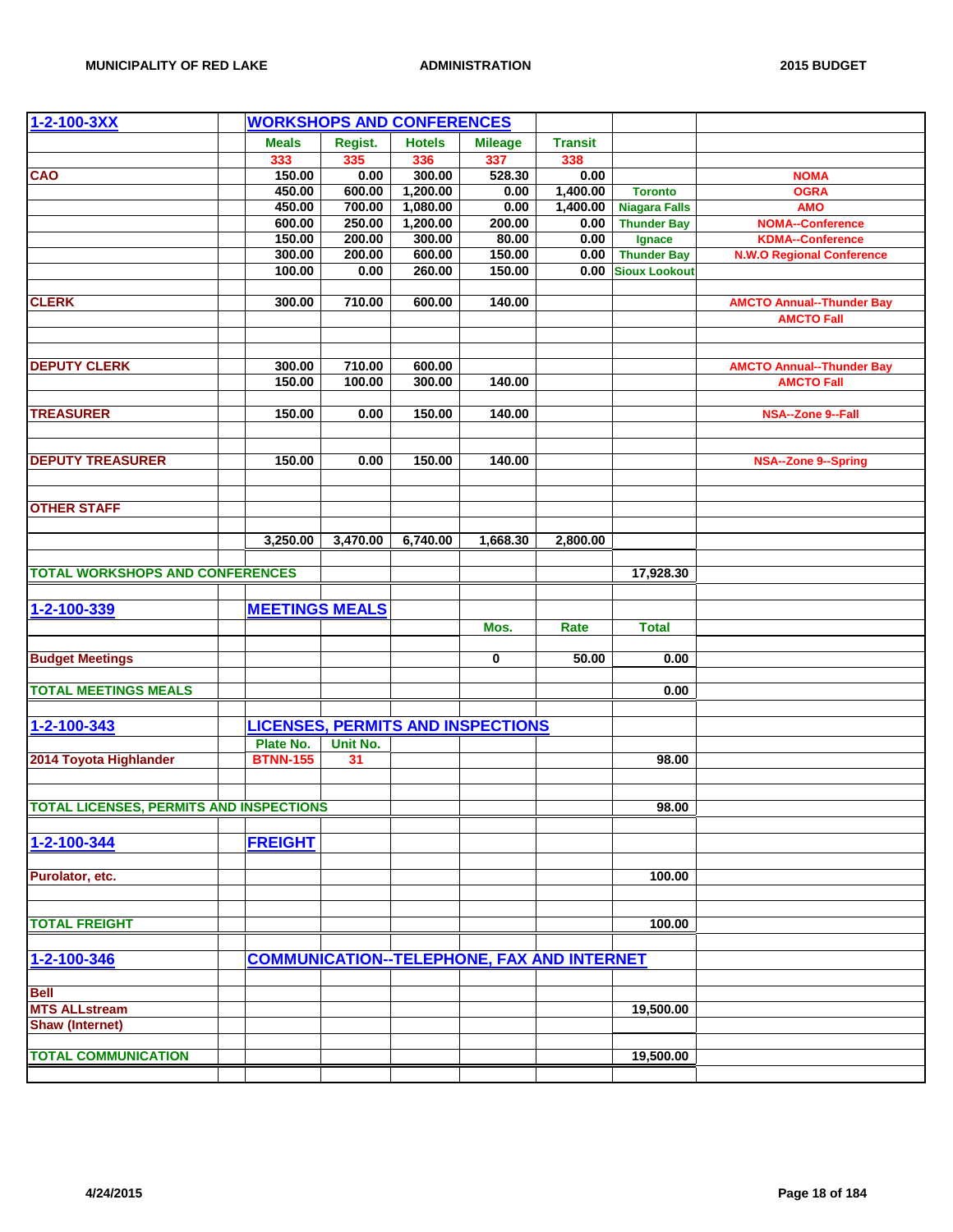| 1-2-100-347                                                       | <b>CELL PHONES</b>              |                 |       |                 |             |              |  |
|-------------------------------------------------------------------|---------------------------------|-----------------|-------|-----------------|-------------|--------------|--|
|                                                                   |                                 |                 |       | Mos.            | Rate        | <b>Total</b> |  |
| <b>System Fee</b>                                                 |                                 |                 |       | $\overline{12}$ | 500.00      | 6,000.00     |  |
| CAO                                                               |                                 |                 |       | 12              | 65.00       | 780.00       |  |
| <b>Clerk</b>                                                      |                                 |                 |       | 12              | 65.00       | 780.00       |  |
| <b>Treasurer</b>                                                  |                                 |                 |       | $\overline{12}$ | 65.00       | 780.00       |  |
| <b>IT Coordinator</b>                                             |                                 |                 |       | 0               | 65.00       | 0.00         |  |
| <b>New Telephones</b>                                             |                                 |                 |       |                 |             | 0.00         |  |
|                                                                   |                                 |                 |       |                 |             |              |  |
| <b>TOTAL CELL PHONES</b>                                          |                                 |                 |       |                 |             | 8,340.00     |  |
|                                                                   |                                 |                 |       |                 |             |              |  |
|                                                                   |                                 |                 |       |                 |             |              |  |
|                                                                   |                                 |                 |       |                 |             |              |  |
| 1-2-100-348                                                       | <b>POSTAGE AND EXPRESS</b>      |                 |       |                 |             |              |  |
|                                                                   |                                 |                 |       | Qty             | Rate        | <b>Total</b> |  |
| <b>News Letters</b>                                               |                                 |                 |       | $\overline{24}$ | 300.00      | 7,200.00     |  |
| <b>Postage Machine</b>                                            |                                 |                 |       | 4               | 4,000.00    | 16,000.00    |  |
| <b>Non Refundable Portion of HST</b>                              |                                 |                 |       |                 | 1.76%       | 408.32       |  |
|                                                                   |                                 |                 |       |                 |             |              |  |
| <b>TOTAL POSTAGE AND EXPRESS</b>                                  |                                 |                 |       |                 |             | 23,608.32    |  |
|                                                                   |                                 |                 |       |                 |             |              |  |
| 1-2-100-349                                                       | <b>ADVERTISING</b>              |                 |       |                 |             |              |  |
|                                                                   |                                 |                 |       |                 |             |              |  |
|                                                                   |                                 |                 |       |                 |             | 2,000.00     |  |
|                                                                   |                                 |                 |       |                 |             |              |  |
|                                                                   |                                 |                 |       |                 |             |              |  |
| <b>TOTAL ADVERTISING</b>                                          |                                 |                 |       |                 |             | 2,000.00     |  |
|                                                                   |                                 |                 |       |                 |             |              |  |
|                                                                   |                                 |                 |       |                 |             |              |  |
| 1-2-100-370                                                       | <b>FUEL AND OIL--AUTOMOTIVE</b> |                 |       |                 |             |              |  |
| (Includes Use of other Dept. Vehicles for Out of Town Business)   |                                 |                 |       |                 |             |              |  |
|                                                                   |                                 | Mos.            | L/mo. | <b>Litres</b>   | <b>Cost</b> | <b>Total</b> |  |
|                                                                   |                                 | $\overline{12}$ | 100.0 | 1,200.0         | 1.299       | 1,558.80     |  |
|                                                                   |                                 |                 |       |                 |             |              |  |
|                                                                   |                                 |                 |       |                 |             |              |  |
| <b>TOTAL FUEL AND OIL</b>                                         |                                 |                 |       |                 |             | 1,558.80     |  |
|                                                                   |                                 |                 |       |                 |             |              |  |
| 1-2-100-372                                                       | <b>INSURANCE PREMIUMS</b>       |                 |       |                 |             |              |  |
|                                                                   |                                 |                 |       |                 |             |              |  |
|                                                                   |                                 |                 |       |                 |             |              |  |
| <b>The Standard--Liability</b><br><b>The Standard--Automobile</b> |                                 |                 |       |                 |             | 25,752.31    |  |
|                                                                   |                                 |                 |       |                 |             | 1,046.00     |  |
|                                                                   |                                 |                 |       |                 |             |              |  |
| <b>TOTAL INSURANCE PREMIUMS</b>                                   |                                 |                 |       |                 |             | 26,798.31    |  |
|                                                                   |                                 |                 |       |                 |             |              |  |
|                                                                   |                                 |                 |       |                 |             |              |  |
| 1-2-100-375                                                       | <b>REQUISITIONS</b>             |                 |       |                 |             |              |  |
|                                                                   |                                 |                 |       |                 |             |              |  |
| <b>MEPCO</b>                                                      |                                 |                 |       |                 |             | 336.57       |  |
|                                                                   |                                 |                 |       |                 |             |              |  |
|                                                                   |                                 |                 |       |                 |             |              |  |
| <b>TOTAL REQUISITIONS</b>                                         |                                 |                 |       |                 |             | 336.57       |  |
|                                                                   |                                 |                 |       |                 |             |              |  |
| 1-2-100-376                                                       |                                 |                 |       |                 |             |              |  |
|                                                                   |                                 |                 |       |                 |             |              |  |
|                                                                   | <b>OTHER FINANCIAL EXPENSES</b> |                 |       |                 |             |              |  |
|                                                                   |                                 |                 |       |                 |             |              |  |
| <b>Bank Charges</b>                                               |                                 |                 |       |                 |             |              |  |
| <b>Visa and Debit Card Discounts</b>                              |                                 |                 |       |                 |             | 58,250.00    |  |
|                                                                   |                                 |                 |       |                 |             |              |  |
|                                                                   |                                 |                 |       |                 |             |              |  |
|                                                                   |                                 |                 |       |                 |             |              |  |
| <b>TOTAL OTHER FINANCIAL EXPENSES</b>                             |                                 |                 |       |                 |             | 58,250.00    |  |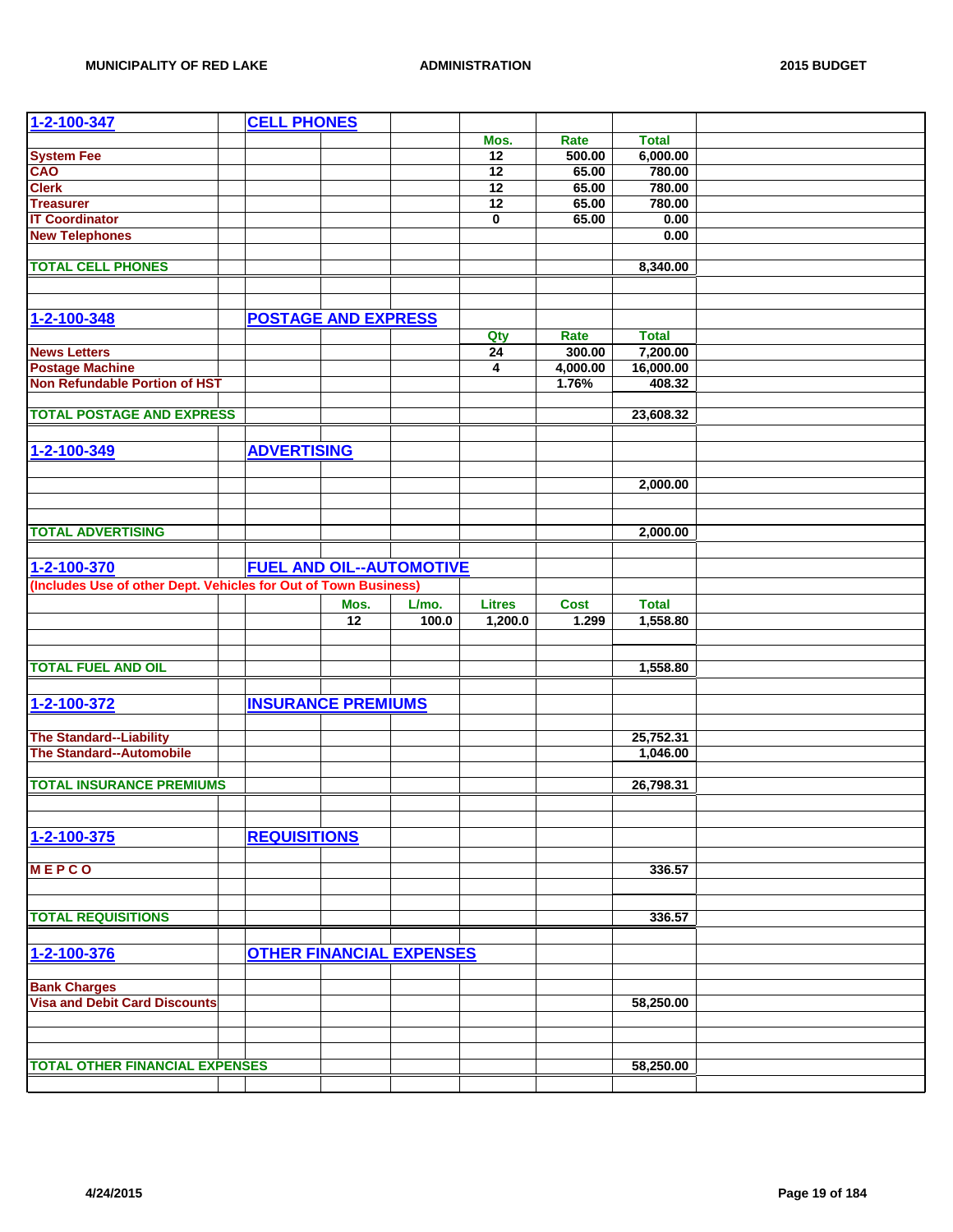| 1-2-100-379                                                                                                                       |                                    |  |             | <b>SERVICE MAINTENANCE AND LEASE CONTRACTS</b> |              |                  |
|-----------------------------------------------------------------------------------------------------------------------------------|------------------------------------|--|-------------|------------------------------------------------|--------------|------------------|
|                                                                                                                                   |                                    |  |             | Rate                                           | <b>Total</b> |                  |
|                                                                                                                                   |                                    |  | 4           | 832.21                                         | 3,328.84     | Lease            |
| Service Agreement with Wilson's Sharp MX5111N--Clerk's Office<br>Service Agreement with Wilson's Sharp MX5111N--Clerk's Office    |                                    |  |             |                                                | 5,250.00     | <b>Supplies</b>  |
| Service Agreement with Wilson's Sharp 6201N--Treasurer's Office                                                                   |                                    |  | 0           | 0.00                                           | 0.00         | Lease            |
|                                                                                                                                   |                                    |  |             |                                                | 5,250.00     | <b>Supplies</b>  |
| Service Agreement with Wilson's Sharp 6201N--Treasurer's Office<br>Service Agreement with Wilson's Sharp 620U--Treasurer's Office |                                    |  | $\mathbf 0$ | 0.00                                           | 0.00         | <b>Surplused</b> |
| Service Agreement with Wilson's Postage Meter                                                                                     |                                    |  | 12          | 96.79                                          | 1,161.48     |                  |
| <b>Vadim Software</b>                                                                                                             |                                    |  |             |                                                | 16,984.38    |                  |
| <b>Non Refundable HST</b>                                                                                                         |                                    |  |             |                                                |              |                  |
|                                                                                                                                   |                                    |  |             | 1.76%                                          | 562.75       |                  |
|                                                                                                                                   |                                    |  |             |                                                |              |                  |
| <b>TOTAL SERVICE MAINTENANCE AND LEASE CONTRACTS</b>                                                                              |                                    |  |             |                                                | 32,537.45    |                  |
|                                                                                                                                   |                                    |  |             |                                                |              |                  |
| 1-2-100-401                                                                                                                       | <b>LAND SALES EXPENSES</b>         |  |             |                                                |              |                  |
|                                                                                                                                   |                                    |  |             |                                                |              |                  |
|                                                                                                                                   |                                    |  |             |                                                | 2,500.00     |                  |
|                                                                                                                                   |                                    |  |             |                                                |              |                  |
|                                                                                                                                   |                                    |  |             |                                                |              |                  |
|                                                                                                                                   |                                    |  |             |                                                |              |                  |
| <b>TOTAL LAND SALES EXPENSES</b>                                                                                                  |                                    |  |             |                                                | 2,500.00     |                  |
|                                                                                                                                   |                                    |  |             |                                                |              |                  |
| 1-2-100-405                                                                                                                       | <b>NEGOTIATION AND ARBITRATION</b> |  |             |                                                |              |                  |
|                                                                                                                                   |                                    |  |             |                                                |              |                  |
|                                                                                                                                   |                                    |  |             |                                                | 0.00         |                  |
|                                                                                                                                   |                                    |  |             |                                                |              |                  |
|                                                                                                                                   |                                    |  |             |                                                |              |                  |
| <b>TOTAL NEGOTIATION/ARBITRATION</b>                                                                                              |                                    |  |             |                                                | 0.00         |                  |
|                                                                                                                                   |                                    |  |             |                                                |              |                  |
|                                                                                                                                   |                                    |  |             |                                                |              |                  |
| 1-2-100-410                                                                                                                       | <b>AUDIT</b>                       |  |             |                                                |              |                  |
|                                                                                                                                   |                                    |  |             |                                                |              |                  |
| <b>BDO Dunwoody</b>                                                                                                               |                                    |  |             |                                                | 45,000.00    |                  |
|                                                                                                                                   |                                    |  |             |                                                |              |                  |
|                                                                                                                                   |                                    |  |             |                                                |              |                  |
| <b>TOTAL AUDIT COSTS</b>                                                                                                          |                                    |  |             |                                                | 45,000.00    |                  |
|                                                                                                                                   |                                    |  |             |                                                |              |                  |
| 1-2-100-411                                                                                                                       | <b>LEGAL COSTS</b>                 |  |             |                                                |              |                  |
|                                                                                                                                   |                                    |  |             |                                                |              |                  |
|                                                                                                                                   |                                    |  |             |                                                |              |                  |
| McKittrick's etc.                                                                                                                 |                                    |  |             |                                                | 110,000.00   |                  |
|                                                                                                                                   |                                    |  |             |                                                |              |                  |
|                                                                                                                                   |                                    |  |             |                                                |              |                  |
| <b>TOTAL LEGAL COSTS</b>                                                                                                          |                                    |  |             |                                                | 110,000.00   |                  |
|                                                                                                                                   |                                    |  |             |                                                |              |                  |
| $1 - 2 - 100 - 420$                                                                                                               | <b>ASSESSMENT COSTS</b>            |  |             |                                                |              |                  |
|                                                                                                                                   |                                    |  |             |                                                |              |                  |
| <b>MPAC Agreement</b>                                                                                                             |                                    |  |             |                                                | 72,646.14    |                  |
| (Mandated by Province)                                                                                                            |                                    |  |             |                                                |              |                  |
|                                                                                                                                   |                                    |  |             |                                                |              |                  |
| <b>TOTAL CONSULTING COSTS</b>                                                                                                     |                                    |  |             |                                                | 72,646.14    |                  |
|                                                                                                                                   |                                    |  |             |                                                |              |                  |
|                                                                                                                                   |                                    |  |             |                                                |              |                  |
| 1-2-100-430                                                                                                                       | <b>COLLECTION COSTS</b>            |  |             |                                                |              |                  |
|                                                                                                                                   |                                    |  |             |                                                |              |                  |
| <b>Collection Agency Discounts</b>                                                                                                |                                    |  |             |                                                | 6,500.00     |                  |
|                                                                                                                                   |                                    |  |             |                                                |              |                  |
|                                                                                                                                   |                                    |  |             |                                                |              |                  |
| <b>TOTAL COLLECTION COSTS</b>                                                                                                     |                                    |  |             |                                                | 6,500.00     |                  |
|                                                                                                                                   |                                    |  |             |                                                |              |                  |
|                                                                                                                                   |                                    |  |             |                                                |              |                  |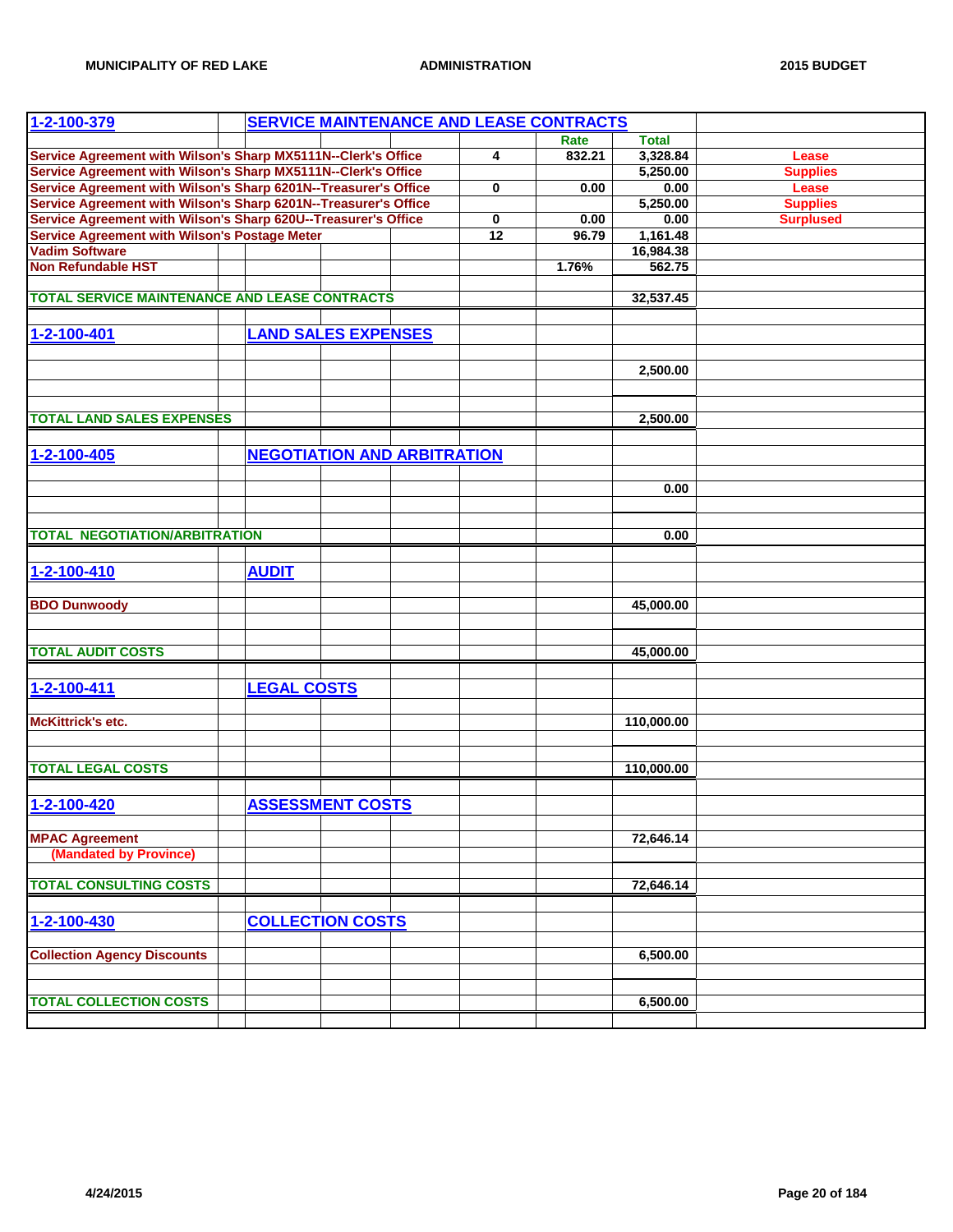| 1-2-100-435                              |                                       | <b>TAX AND ASSESSMENT MANAGEMENT</b> |        |              |  |
|------------------------------------------|---------------------------------------|--------------------------------------|--------|--------------|--|
| <b>MTE</b>                               |                                       |                                      |        | 50,000.00    |  |
|                                          |                                       |                                      |        |              |  |
|                                          |                                       |                                      |        |              |  |
| <b>TOTAL ASSESSMENT COSTS</b>            |                                       |                                      |        | 50,000.00    |  |
|                                          |                                       |                                      |        |              |  |
| 1-2-100-463                              | <b>CIVIL CEREMONIES SERVICES</b>      |                                      |        |              |  |
|                                          |                                       | Qty                                  | Rate   | <b>Total</b> |  |
|                                          |                                       | 16                                   | 250.00 | 4,000.00     |  |
|                                          |                                       |                                      |        |              |  |
| <b>TOTAL CIVIL CEREMONIES COSTS</b>      |                                       |                                      |        | 4,000.00     |  |
|                                          |                                       |                                      |        |              |  |
| 1-2-100-600                              | <b>PRINCIPAL REPAYMENT</b>            |                                      |        |              |  |
|                                          |                                       |                                      |        |              |  |
| <b>Existing Debt</b><br><b>2015 Debt</b> |                                       |                                      |        | 22,109.52    |  |
|                                          |                                       |                                      |        |              |  |
| <b>TOTAL LOAN PRINCIPAL</b>              |                                       |                                      |        | 22,109.52    |  |
|                                          |                                       |                                      |        |              |  |
|                                          |                                       |                                      |        |              |  |
| 1-2-100-605                              | <b>CAPITAL LEASE PAYMENTS</b>         |                                      |        |              |  |
|                                          |                                       |                                      |        |              |  |
| <b>Existing Debt</b>                     |                                       |                                      |        | 0.00         |  |
| <b>2015 Debt</b>                         |                                       |                                      |        |              |  |
| <b>TOTAL CAPITAL LEASE PAYMENTS</b>      |                                       |                                      |        | 0.00         |  |
|                                          |                                       |                                      |        |              |  |
| 1-2-100-665                              | <b>TRANSFER TO RESERVES</b>           |                                      |        |              |  |
|                                          |                                       |                                      |        |              |  |
| <b>Elections Reserve</b>                 |                                       |                                      |        | 7,500.00     |  |
|                                          |                                       |                                      |        |              |  |
| <b>TOTAL RESERVES TRANSFERS</b>          |                                       |                                      |        | 7,500.00     |  |
|                                          |                                       |                                      |        |              |  |
| 2-2-100-995                              | <b>AMORTIZATION OF CAPITAL ASSETS</b> |                                      |        |              |  |
| <b>Straight Line Method</b>              |                                       |                                      |        |              |  |
| <b>Automotive</b>                        |                                       |                                      |        | 4,590.82     |  |
|                                          |                                       |                                      |        |              |  |
|                                          |                                       |                                      |        |              |  |
| <b>TOTAL AMORTIZATION</b>                |                                       |                                      |        | 4,590.82     |  |
|                                          |                                       |                                      |        |              |  |
| <b>TOTAL BUDGET</b>                      |                                       |                                      |        | 1,384,445.58 |  |
|                                          |                                       |                                      |        |              |  |
|                                          |                                       |                                      |        |              |  |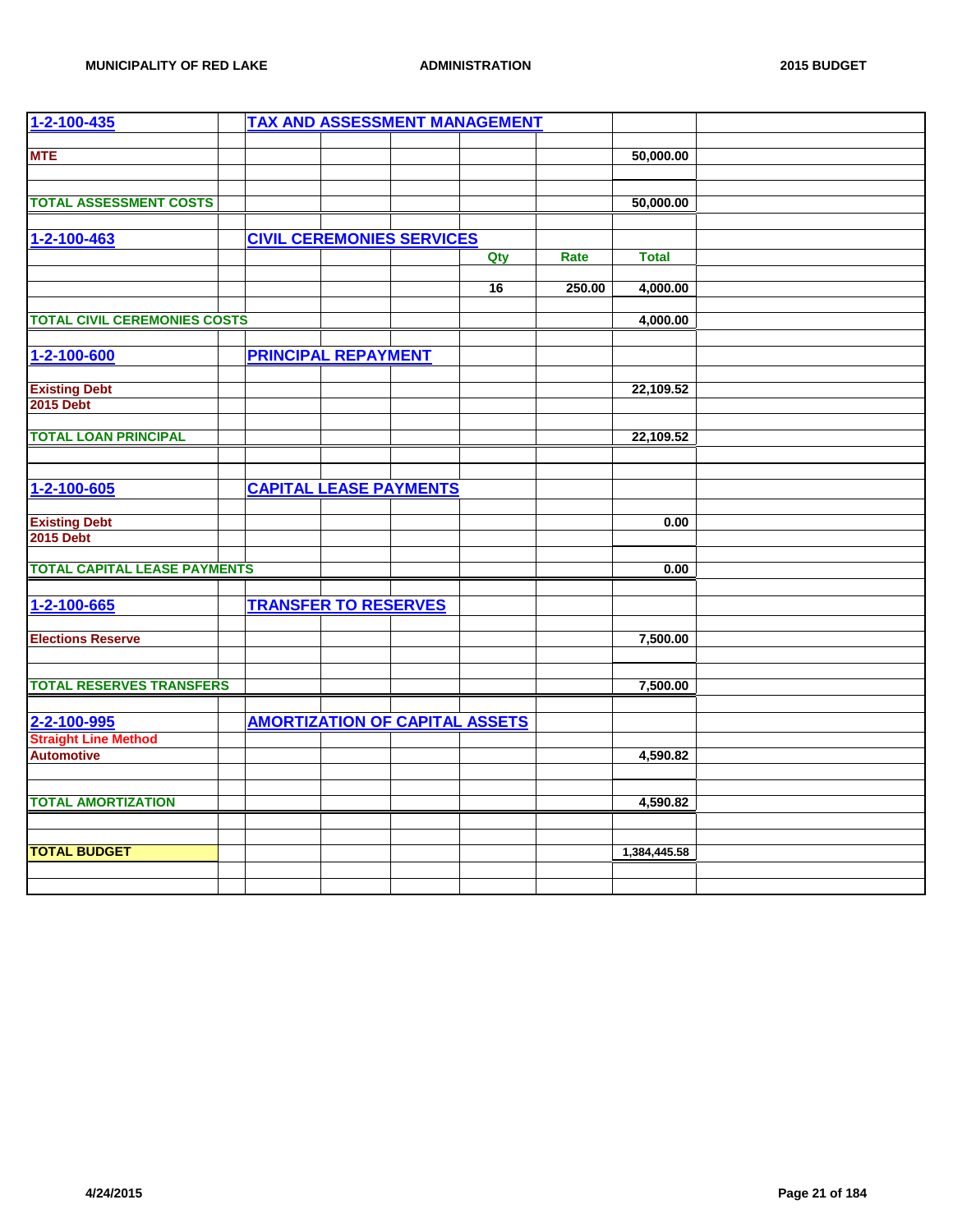| <b>INFORMATION TECHNOLOGY</b>                      |                               |                 |        |              |                 |                 |                 |                     |                 |
|----------------------------------------------------|-------------------------------|-----------------|--------|--------------|-----------------|-----------------|-----------------|---------------------|-----------------|
|                                                    |                               |                 |        |              |                 |                 |                 |                     |                 |
| $1 - 2 - 125 - 100$                                | <b>SALARIES AND WAGES</b>     |                 |        |              |                 |                 |                 |                     |                 |
|                                                    |                               |                 |        |              | <b>Employer</b> | <b>Employer</b> | <b>Employer</b> | <b>Employer</b>     | <b>Employer</b> |
|                                                    | <b>Weeks</b>                  | <b>Hours</b>    | Rate   | <b>Total</b> | <b>C.P.P.</b>   | E.I.            | <b>OMERS</b>    | <b>EHT</b>          | <b>WSIB</b>     |
| <b>Information Tech Coordinator</b>                | 52                            | 40.0            | 34.81  | 72,409.00    | 2,479.95        | 1,139.05        | 7,570.11        | 1,411.98            | 2,085.38        |
| <b>TOTAL SALARIES AND WAGES</b>                    |                               |                 |        |              |                 |                 | 7,570.11        |                     | 2,085.38        |
|                                                    |                               |                 |        | 72,409.00    | 2,479.95        | 1,139.05        |                 | 1,411.98            |                 |
| 1-2-125-105                                        | <b>PER DIEMS</b>              |                 |        |              |                 |                 |                 |                     |                 |
|                                                    |                               | <b>Per Diem</b> |        |              | <b>Employer</b> | <b>Employer</b> | <b>Employer</b> | <b>Employer</b>     | <b>Employer</b> |
|                                                    |                               | <b>Days</b>     | Rate   | <b>Total</b> | C.P.P.          | E.I.            | <b>OMERS</b>    | <b>EHT</b>          | <b>WSIB</b>     |
| <b>Information Tech Coordinator</b>                |                               |                 | 150.00 | 0.00         | 0.00            | 0.00            | 0.00            | 0.00                | 0.00            |
|                                                    |                               |                 |        |              |                 |                 |                 |                     |                 |
| <b>TOTAL PER DIEMS</b>                             |                               |                 |        | 0.00         | 0.00            | 0.00            | 0.00            | 0.00                | 0.00            |
| $1 - 2 - 125 - 1XX$                                | <b>OTHER PAYROLL COSTS</b>    |                 |        |              |                 |                 |                 |                     |                 |
| <b>Employer Portion C.P.P.</b>                     |                               |                 |        | 2,479.95     | 0.00            | 2,479.95        |                 | 1-2-XXX-110         |                 |
| <b>Employer Portion E.I.</b>                       |                               |                 |        | 1,139.05     | 0.00            | 1,139.05        |                 | $1 - 2 - XXX - 111$ |                 |
| <b>Employer OMERS</b>                              |                               |                 |        | 7,570.11     | 0.00            | 7,570.11        |                 | 1-2-XXX-109         |                 |
| <b>Employer E.H.T.</b>                             |                               |                 |        | 1,411.98     | 0.00            | 1,411.98        |                 | $1 - 2 - XXX - 112$ |                 |
| <b>Employer WSIB</b>                               |                               |                 |        | 2,085.38     | 0.00            | 2,085.38        |                 | $1 - 2 - XXX - 113$ |                 |
| <b>Total Guard - Green Shield</b>                  |                               |                 |        | 5,562.01     | 0.00            | 5,562.01        |                 | $1 - 2 - XXX - 114$ |                 |
| <b>TOTAL OTHER PAYROLL COSTS</b>                   |                               |                 |        |              |                 |                 |                 |                     |                 |
|                                                    |                               |                 |        | 20,248.48    | 0.00            | 20,248.48       |                 |                     |                 |
| $1 - 2 - 125 - 115$                                | <b>CLEANING ALLOWANCE</b>     |                 |        |              |                 |                 |                 |                     |                 |
|                                                    |                               |                 |        | Qty          | Rate            | <b>Total</b>    |                 |                     |                 |
| <b>Cleaning Allowance</b>                          |                               |                 |        | 1            | 230.00          | 230.00          |                 |                     |                 |
| <b>Boot Allowance</b>                              |                               |                 |        | 0            | 250.00          | 0.00            |                 |                     |                 |
| <b>TOTAL CLEANING ALLOWANCE</b>                    |                               |                 |        |              |                 | 230.00          |                 |                     |                 |
|                                                    |                               |                 |        |              |                 |                 |                 |                     |                 |
| 1-2-125-125                                        | <b>TRAINING AND EDUCATION</b> |                 |        |              |                 |                 |                 |                     |                 |
| <b>IT Training Modules and Reference Materials</b> |                               |                 |        |              |                 | 3,000.00        |                 |                     |                 |
|                                                    |                               |                 |        |              |                 |                 |                 |                     |                 |
| <b>TOTAL TRAINING AND EDUCATION</b>                |                               |                 |        |              |                 | 3,000.00        |                 |                     |                 |
|                                                    |                               |                 |        |              |                 |                 |                 |                     |                 |
| $1 - 2 - 125 - 166$                                | <b>SOFTWARE LICENSES</b>      |                 |        |              |                 |                 |                 |                     |                 |
| <b>ESRI ELA</b>                                    |                               |                 |        |              |                 | 15.500.00       |                 |                     |                 |
| <b>Anti-Virus Renewal</b>                          |                               |                 |        |              |                 | 850.00          |                 |                     |                 |
| <b>Minor Software Upgrades</b>                     |                               |                 |        |              |                 | 100.00          |                 |                     |                 |
| <b>LAS Software</b>                                |                               |                 |        |              |                 | 200.00          |                 |                     |                 |
|                                                    |                               |                 |        |              |                 |                 |                 |                     |                 |
| <b>TOTAL SOFTWARE LICENSES</b>                     |                               |                 |        |              |                 | 16,650.00       |                 |                     |                 |
|                                                    |                               |                 |        |              |                 |                 |                 |                     |                 |
| 1-2-125-167                                        | <b>WEB SERVICES</b>           |                 |        |              |                 |                 |                 |                     |                 |
| <b>Web Hosting</b>                                 |                               |                 |        |              |                 | 500.00          |                 |                     |                 |
| <b>Domain Name Renewals</b>                        |                               |                 |        |              |                 | 400.00          |                 |                     |                 |
| <b>Security Certificates (Website/E-mail)</b>      |                               |                 |        |              |                 | 250.00          |                 |                     |                 |
| <b>Title Searches for GIS Updates</b>              |                               |                 |        |              |                 | 150.00          |                 |                     |                 |
|                                                    |                               |                 |        |              |                 |                 |                 |                     |                 |
| <b>TOTAL WEB SERVICES</b>                          |                               |                 |        |              |                 | 1,300.00        |                 |                     |                 |
|                                                    |                               |                 |        |              |                 |                 |                 |                     |                 |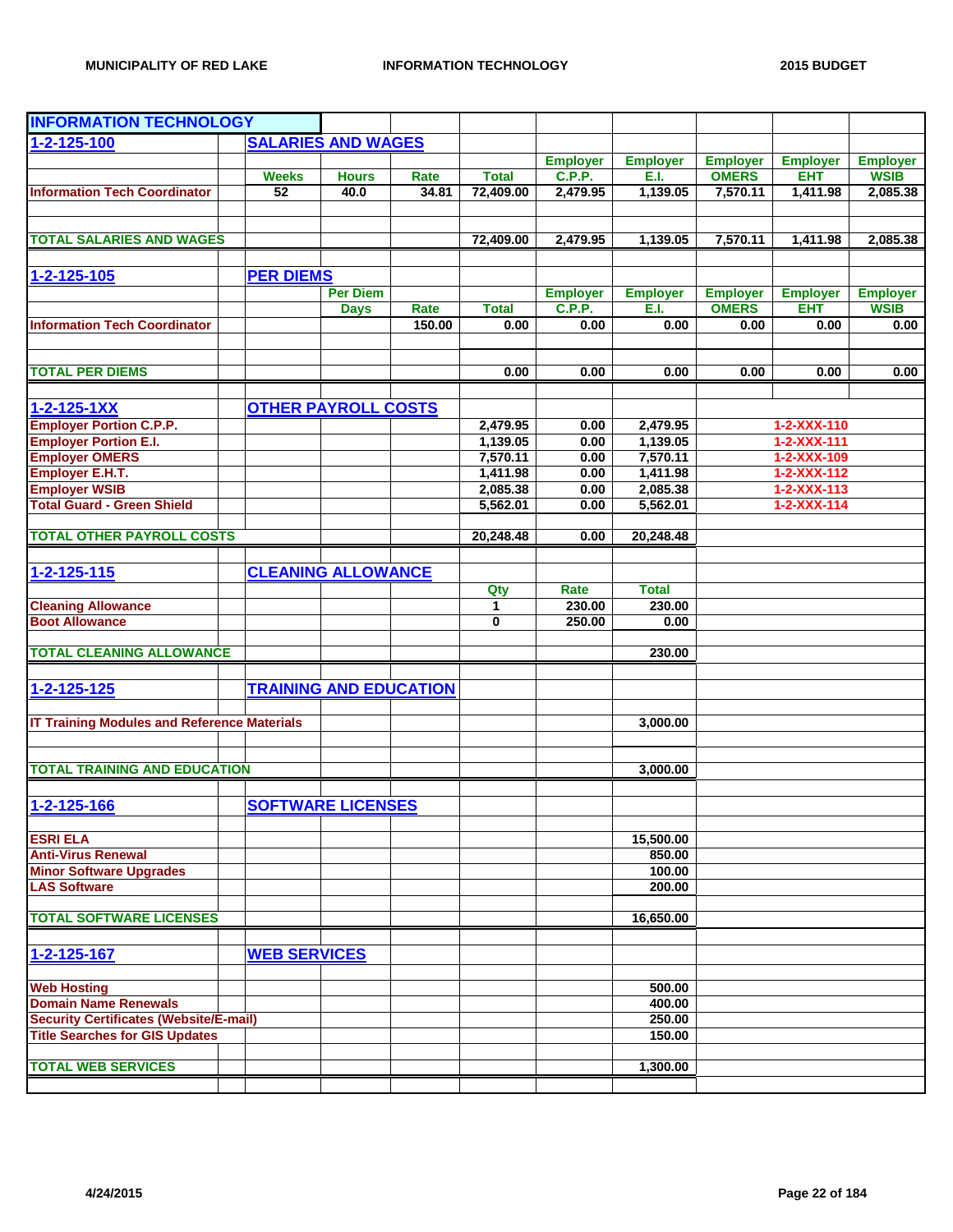| $1 - 2 - 125 - 168$                           | <b>TONER AND INK</b>    |  |                                              |                                                |              |                     |
|-----------------------------------------------|-------------------------|--|----------------------------------------------|------------------------------------------------|--------------|---------------------|
|                                               |                         |  | Qty                                          | Rate                                           | <b>Total</b> |                     |
| <b>Printer Cartidges--CAO</b>                 |                         |  | 4                                            | 100.00                                         | 400.00       |                     |
| <b>Printer Cartidges--Deputy Treasurer</b>    |                         |  | 4                                            | 140.00                                         | 560.00       |                     |
| <b>Printer Cartidges--Clerk</b>               |                         |  | 6                                            | 100.00                                         | 600.00       |                     |
| <b>Printer Cartidges--Treasury Main</b>       |                         |  | $\mathbf 2$                                  | 350.00                                         | 700.00       |                     |
| <b>Printer Cartidges--Fire Chief</b>          |                         |  | 4                                            | 100.00                                         | 400.00       |                     |
| <b>Printer Cartidges--Bylaw</b>               |                         |  | 4                                            | 100.00                                         | 400.00       |                     |
| <b>Printer Cartidges--Ops Superintendent</b>  |                         |  | 4                                            | 100.00                                         | 400.00       |                     |
| <b>Printer Cartidges--Recreation</b>          |                         |  | 4                                            | 75.00                                          | 300.00       |                     |
| <b>Printer Cartidges--S J ELC</b>             |                         |  | 4                                            | 140.00                                         | 560.00       |                     |
| <b>Printer Cartidges--CBO</b>                 |                         |  | $\mathbf 2$                                  | 140.00                                         | 280.00       |                     |
| <b>Printer Cartidges--Planning</b>            |                         |  | $\mathbf 2$                                  | 100.00                                         | 200.00       |                     |
| <b>Printer Cartidges--EDO</b>                 |                         |  | $\overline{2}$                               | 100.00                                         | 200.00       |                     |
| <b>Printer Cartidges--Treasurer</b>           |                         |  | 6                                            | 100.00                                         | 600.00       |                     |
| <b>Non Refundable HST</b>                     |                         |  |                                              |                                                | 98.56        |                     |
|                                               |                         |  |                                              |                                                |              |                     |
| <b>TOTAL TONER AND INK</b>                    |                         |  |                                              |                                                | 5,698.56     |                     |
|                                               |                         |  |                                              |                                                |              |                     |
|                                               |                         |  |                                              |                                                |              |                     |
| 1-2-125-169                                   | <b>COMPUTER REPAIRS</b> |  |                                              |                                                |              |                     |
|                                               |                         |  | Qty                                          | Rate                                           | <b>Total</b> |                     |
| <b>UPS Batteries</b>                          |                         |  |                                              |                                                | 400.00       |                     |
| <b>Parts</b>                                  |                         |  | 1                                            | 1.000.00                                       | 1,000.00     |                     |
| <b>Technical Services</b>                     |                         |  | 1                                            | 500.00                                         | 500.00       |                     |
| <b>Cell Phone Parts/Accessories</b>           |                         |  |                                              |                                                | 300.00       |                     |
| <b>Laptop Batteries</b>                       |                         |  |                                              |                                                | 150.00       |                     |
|                                               |                         |  |                                              |                                                |              |                     |
| <b>TOTAL COMPUTER REPAIRS</b>                 |                         |  |                                              |                                                | 2,350.00     |                     |
|                                               |                         |  |                                              |                                                |              |                     |
| 1-2-125-170                                   | <b>CONSUMABLES</b>      |  |                                              |                                                |              |                     |
|                                               |                         |  | Qty                                          | Rate                                           | <b>Total</b> |                     |
| <b>Removable Storage</b>                      |                         |  |                                              |                                                | 250.00       |                     |
| <b>Cable Crimping Tools</b>                   |                         |  |                                              |                                                | 100.00       |                     |
| <b>Cable</b>                                  |                         |  |                                              |                                                | 250.00       |                     |
| <b>Fiber Optic Cable</b>                      |                         |  |                                              |                                                | 300.00       | <b>BT Fire Hall</b> |
| <b>Hard Disks</b>                             |                         |  | 3                                            | 100.00                                         | 300.00       |                     |
|                                               |                         |  |                                              |                                                |              |                     |
| <b>TOTAL CONSUMABLES</b>                      |                         |  |                                              |                                                | 1,200.00     |                     |
|                                               |                         |  |                                              |                                                |              |                     |
| 1-2-125-171                                   |                         |  |                                              | <b>COMPUTER AND TECHNICAL SUPPLIES--ADMIN.</b> |              |                     |
|                                               |                         |  |                                              |                                                |              |                     |
|                                               |                         |  | Qty                                          | Rate                                           | <b>Total</b> |                     |
|                                               |                         |  |                                              |                                                |              |                     |
| <b>Additional Microphone Council Chambers</b> |                         |  |                                              |                                                | 150.00       |                     |
| <b>Wireless Access Points</b>                 |                         |  |                                              |                                                | 225.00       |                     |
| <b>Bluetooth Keyboard Mouse</b>               |                         |  |                                              |                                                | 100.00       |                     |
| <b>Headphones</b>                             |                         |  |                                              |                                                | 100.00       |                     |
| <b>PC - Kristina</b>                          |                         |  |                                              |                                                | 0.00         |                     |
|                                               |                         |  |                                              |                                                |              |                     |
| <b>TOTAL COMPUTER AND TECHNICAL SUPPLIES</b>  |                         |  |                                              |                                                | 575.00       |                     |
|                                               |                         |  |                                              |                                                |              |                     |
| 1-2-125-172                                   |                         |  | <b>COMPUTER AND TECHNICAL SUPPLIES--FIRE</b> |                                                |              |                     |
|                                               |                         |  | Qty                                          | Rate                                           | <b>Total</b> |                     |
| <b>Office Software</b>                        |                         |  | $\mathbf{3}$                                 | 350.00                                         | 1,050.00     |                     |
|                                               |                         |  |                                              |                                                | 0.00         |                     |
|                                               |                         |  |                                              |                                                | 0.00         |                     |
|                                               |                         |  |                                              |                                                | 0.00         |                     |
|                                               |                         |  |                                              |                                                |              |                     |
| <b>TOTAL COMPUTER AND TECHNICAL SUPPLIES</b>  |                         |  |                                              |                                                | 1,050.00     |                     |
|                                               |                         |  |                                              |                                                |              |                     |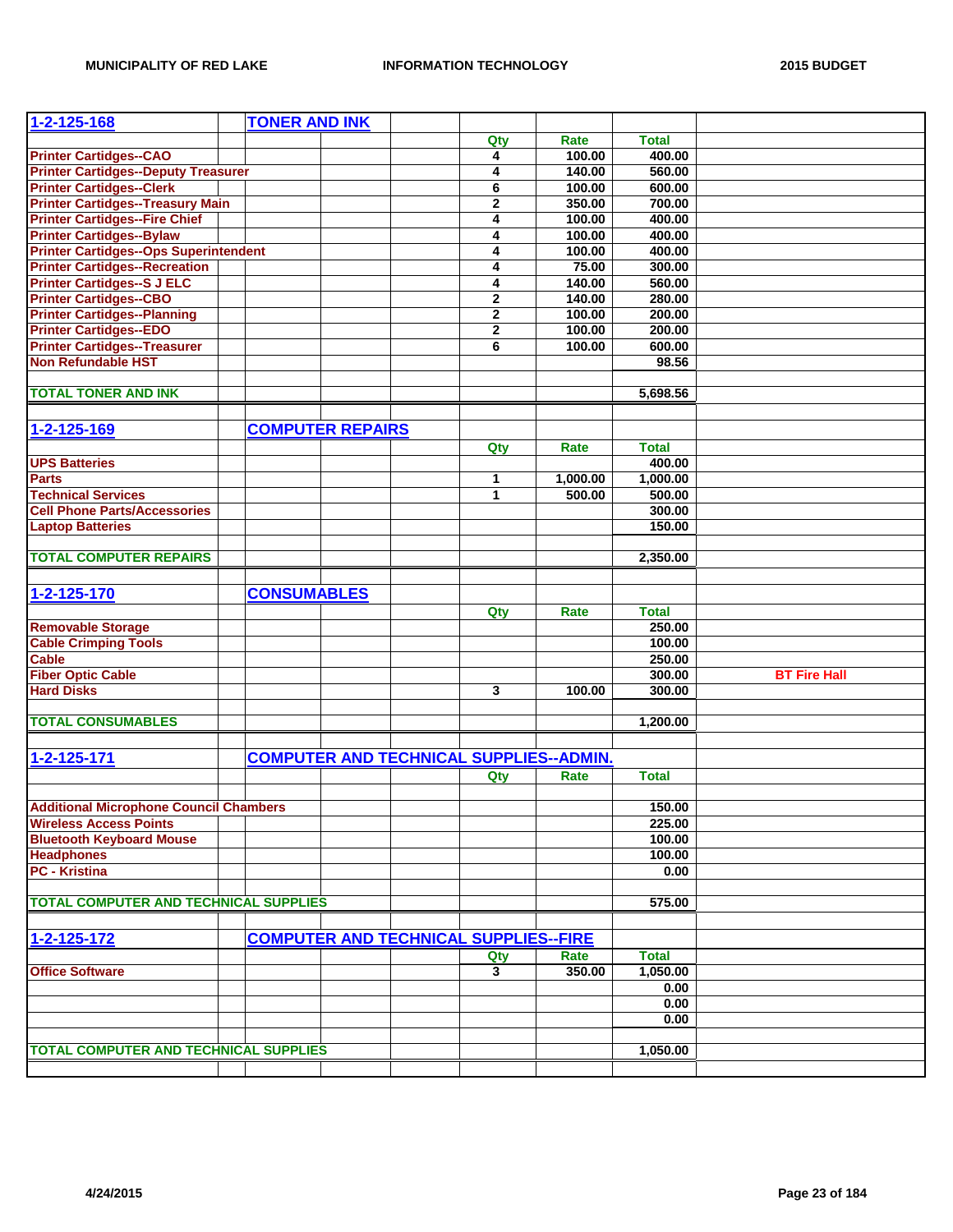| 1-2-125-173                                  | <b>COMPUTER AND TECHNICAL SUPPLIES--BY-LAW</b>         |  |              |                                                        |                                                       |                            |
|----------------------------------------------|--------------------------------------------------------|--|--------------|--------------------------------------------------------|-------------------------------------------------------|----------------------------|
|                                              |                                                        |  | Qty          | Rate                                                   | <b>Total</b>                                          |                            |
|                                              |                                                        |  |              |                                                        | 0.00                                                  |                            |
|                                              |                                                        |  |              |                                                        | 0.00                                                  |                            |
|                                              |                                                        |  |              |                                                        |                                                       |                            |
| <b>TOTAL COMPUTER AND TECHNICAL SUPPLIES</b> |                                                        |  |              |                                                        | 0.00                                                  |                            |
|                                              |                                                        |  |              |                                                        |                                                       |                            |
| 1-2-125-174                                  |                                                        |  |              | <b>COMPUTER AND TECHNICAL SUPPLIES--OPERATIONS</b>     |                                                       |                            |
|                                              |                                                        |  | Qty          | Rate                                                   | Total                                                 |                            |
| PC - Dan                                     |                                                        |  | 1            | 1,000.00                                               | 1,000.00                                              |                            |
| <b>Survey GPS</b>                            |                                                        |  | $\mathbf{0}$ | 30,000.00                                              | 0.00                                                  | <b>Moved to Capital</b>    |
| <b>Software Upgrade</b>                      |                                                        |  | $\mathbf{1}$ | 185.00                                                 | 185.00                                                | <b>Laptop for Landfill</b> |
|                                              |                                                        |  |              |                                                        |                                                       |                            |
|                                              |                                                        |  |              |                                                        |                                                       |                            |
| <b>TOTAL COMPUTER AND TECHNICAL SUPPLIES</b> |                                                        |  |              |                                                        | 1,185.00                                              |                            |
|                                              |                                                        |  |              |                                                        |                                                       |                            |
| $1 - 2 - 125 - 175$                          |                                                        |  |              | <b>COMPUTER AND TECHNICAL SUPPLIES--SAFETY</b>         |                                                       |                            |
|                                              |                                                        |  | Qty          | Rate                                                   | <b>Total</b>                                          |                            |
| <b>Ergo Desk Mounts</b>                      |                                                        |  | 0            | 80.00                                                  | 0.00                                                  |                            |
| <b>Ergo Keyboard Mounts</b>                  |                                                        |  | 0            | 275.00                                                 | 0.00                                                  |                            |
| <b>PC--Mother Board Problem</b>              |                                                        |  | 1            | 1,200.00                                               | 1,200.00                                              |                            |
|                                              |                                                        |  |              |                                                        |                                                       |                            |
| <b>TOTAL COMPUTER AND TECHNICAL SUPPLIES</b> |                                                        |  |              |                                                        | 1,200.00                                              |                            |
|                                              |                                                        |  |              |                                                        |                                                       |                            |
| 1-2-125-176                                  | <b>COMPUTER AND TECHNICAL SUPPLIES--SUPERINTENDENT</b> |  |              |                                                        |                                                       |                            |
|                                              |                                                        |  | Qty          | Rate                                                   | <b>Total</b>                                          |                            |
|                                              |                                                        |  |              |                                                        | 0.00                                                  |                            |
|                                              |                                                        |  |              |                                                        |                                                       |                            |
|                                              |                                                        |  |              |                                                        |                                                       |                            |
| <b>TOTAL COMPUTER AND TECHNICAL SUPPLIES</b> |                                                        |  |              |                                                        | 0.00                                                  |                            |
|                                              |                                                        |  |              |                                                        |                                                       |                            |
| 1-2-125-177                                  |                                                        |  |              |                                                        | <b>COMPUTER AND TECHNICAL SUPPLIES--HUMAN RESOURC</b> |                            |
|                                              |                                                        |  | Qty          | Rate                                                   | <b>Total</b>                                          |                            |
|                                              |                                                        |  |              |                                                        | 0.00                                                  |                            |
|                                              |                                                        |  |              |                                                        |                                                       |                            |
|                                              |                                                        |  |              |                                                        |                                                       |                            |
| <b>TOTAL COMPUTER AND TECHNICAL SUPPLIES</b> |                                                        |  |              |                                                        | 0.00                                                  |                            |
|                                              |                                                        |  |              |                                                        |                                                       |                            |
| 1-2-125-181                                  |                                                        |  |              | <b>COMPUTER AND TECHNICAL SUPPLIES--CHILD CARE--RL</b> |                                                       |                            |
|                                              |                                                        |  | Qty          | Rate                                                   | <b>Total</b>                                          |                            |
| <b>Wireless Access Points</b>                |                                                        |  | 1            | 225.00                                                 | 225.00                                                |                            |
| <b>Mobility Solution</b>                     |                                                        |  | $\mathbf{1}$ | 70.00                                                  | 70.00                                                 |                            |
|                                              |                                                        |  |              |                                                        |                                                       |                            |
| <b>TOTAL COMPUTER AND TECHNICAL SUPPLIES</b> |                                                        |  |              |                                                        | 295.00                                                |                            |
|                                              |                                                        |  |              |                                                        |                                                       |                            |
| 1-2-125-182                                  |                                                        |  |              | <b>COMPUTER AND TECHNICAL SUPPLIES--CHILD CARE--BT</b> |                                                       |                            |
|                                              |                                                        |  | Qty          | Rate                                                   | <b>Total</b>                                          |                            |
| <b>Wireless Access Points</b>                |                                                        |  | 1            | 225.00                                                 | 225.00                                                |                            |
| <b>Mobility Solution</b>                     |                                                        |  | 1            | 70.00                                                  | 70.00                                                 |                            |
|                                              |                                                        |  |              |                                                        |                                                       |                            |
| <b>TOTAL COMPUTER AND TECHNICAL SUPPLIES</b> |                                                        |  |              |                                                        | 295.00                                                |                            |
|                                              |                                                        |  |              |                                                        |                                                       |                            |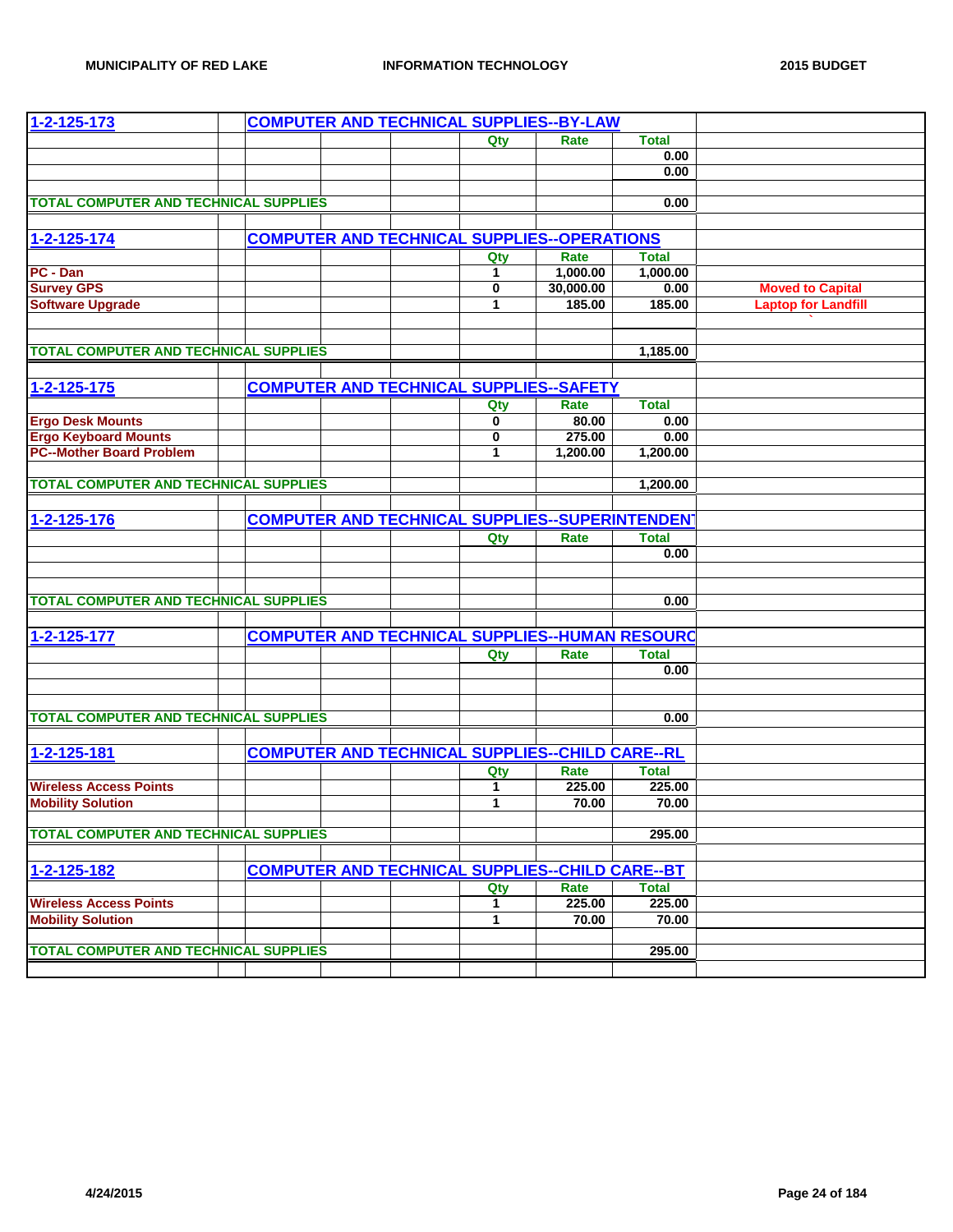| 1-2-125-183                                       |  |  | <b>COMPUTER AND TECHNICAL SUPPLIES--CHILD CARE--SJ</b> |        |              |                             |
|---------------------------------------------------|--|--|--------------------------------------------------------|--------|--------------|-----------------------------|
|                                                   |  |  | Qty                                                    | Rate   | <b>Total</b> |                             |
| PC - RT                                           |  |  |                                                        |        | 900.00       | <b>May not be Necessary</b> |
| <b>Printer Cartidges--S J ELC</b>                 |  |  | 4                                                      | 140.00 | 560.00       |                             |
|                                                   |  |  |                                                        |        |              |                             |
| <b>TOTAL COMPUTER AND TECHNICAL SUPPLIES</b>      |  |  |                                                        |        | 1,460.00     |                             |
|                                                   |  |  |                                                        |        |              |                             |
| 1-2-125-184                                       |  |  | <b>COMPUTER AND TECHNICAL SUPPLIES--HUB</b>            |        |              |                             |
|                                                   |  |  | Qty                                                    | Rate   | <b>Total</b> |                             |
| <b>PC - Coordinator</b>                           |  |  |                                                        |        | 900.00       | <b>Balmertown</b>           |
|                                                   |  |  |                                                        |        |              |                             |
| <b>TOTAL COMPUTER AND TECHNICAL SUPPLIES</b>      |  |  |                                                        |        | 900.00       |                             |
|                                                   |  |  |                                                        |        |              |                             |
|                                                   |  |  |                                                        |        |              |                             |
| 1-2-125-191                                       |  |  | <b>COMPUTER AND TECHNICAL SUPPLIES--RECREATION</b>     |        |              |                             |
|                                                   |  |  | Qty                                                    | Rate   | <b>Total</b> |                             |
| <b>PC - Rec Programmer</b>                        |  |  |                                                        |        | 900.00       |                             |
|                                                   |  |  |                                                        |        |              |                             |
|                                                   |  |  |                                                        |        |              |                             |
| <b>TOTAL COMPUTER AND TECHNICAL SUPPLIES</b>      |  |  |                                                        |        | 900.00       |                             |
|                                                   |  |  |                                                        |        |              |                             |
| 1-2-125-192                                       |  |  | <b>COMPUTER AND TECHNICAL SUPPLIES--FACILITIES</b>     |        |              |                             |
|                                                   |  |  | Qty                                                    | Rate   | <b>Total</b> |                             |
| <b>Video Camera Extnesion Cables - Rec Centre</b> |  |  |                                                        |        | 400.00       |                             |
|                                                   |  |  |                                                        |        |              |                             |
|                                                   |  |  |                                                        |        |              |                             |
|                                                   |  |  |                                                        |        |              |                             |
| <b>TOTAL COMPUTER AND TECHNICAL SUPPLIES</b>      |  |  |                                                        |        | 400.00       |                             |
|                                                   |  |  |                                                        |        |              |                             |
| 1-2-125-193                                       |  |  | <b>COMPUTER AND TECHNICAL SUPPLIES--BUILDING</b>       |        |              |                             |
|                                                   |  |  | Qty                                                    | Rate   | <b>Total</b> |                             |
|                                                   |  |  |                                                        |        |              |                             |
|                                                   |  |  |                                                        |        |              |                             |
|                                                   |  |  |                                                        |        |              |                             |
| <b>TOTAL COMPUTER AND TECHNICAL SUPPLIES</b>      |  |  |                                                        |        | 0.00         |                             |
|                                                   |  |  |                                                        |        |              |                             |
| 1-2-125-194                                       |  |  | <b>COMPUTER AND TECHNICAL SUPPLIES--PLANNING</b>       |        |              |                             |
|                                                   |  |  | Qty                                                    | Rate   | <b>Total</b> |                             |
|                                                   |  |  |                                                        |        | 0.00         |                             |
|                                                   |  |  |                                                        |        |              |                             |
| TOTAL COMPUTER AND TECHNICAL SUPPLIES             |  |  |                                                        |        | 0.00         |                             |
|                                                   |  |  |                                                        |        |              |                             |
| 1-2-125-195                                       |  |  | <b>COMPUTER AND TECHNICAL SUPPLIES--ECON. DEVEL.</b>   |        |              |                             |
|                                                   |  |  | Qty                                                    | Rate   | <b>Total</b> |                             |
| <b>Adobe Software</b>                             |  |  | 12                                                     | 80.00  | 960.00       |                             |
|                                                   |  |  |                                                        |        | 0.00         |                             |
|                                                   |  |  |                                                        |        |              |                             |
|                                                   |  |  |                                                        |        |              |                             |
| <b>TOTAL COMPUTER AND TECHNICAL SUPPLIES</b>      |  |  |                                                        |        | 960.00       |                             |
|                                                   |  |  |                                                        |        |              |                             |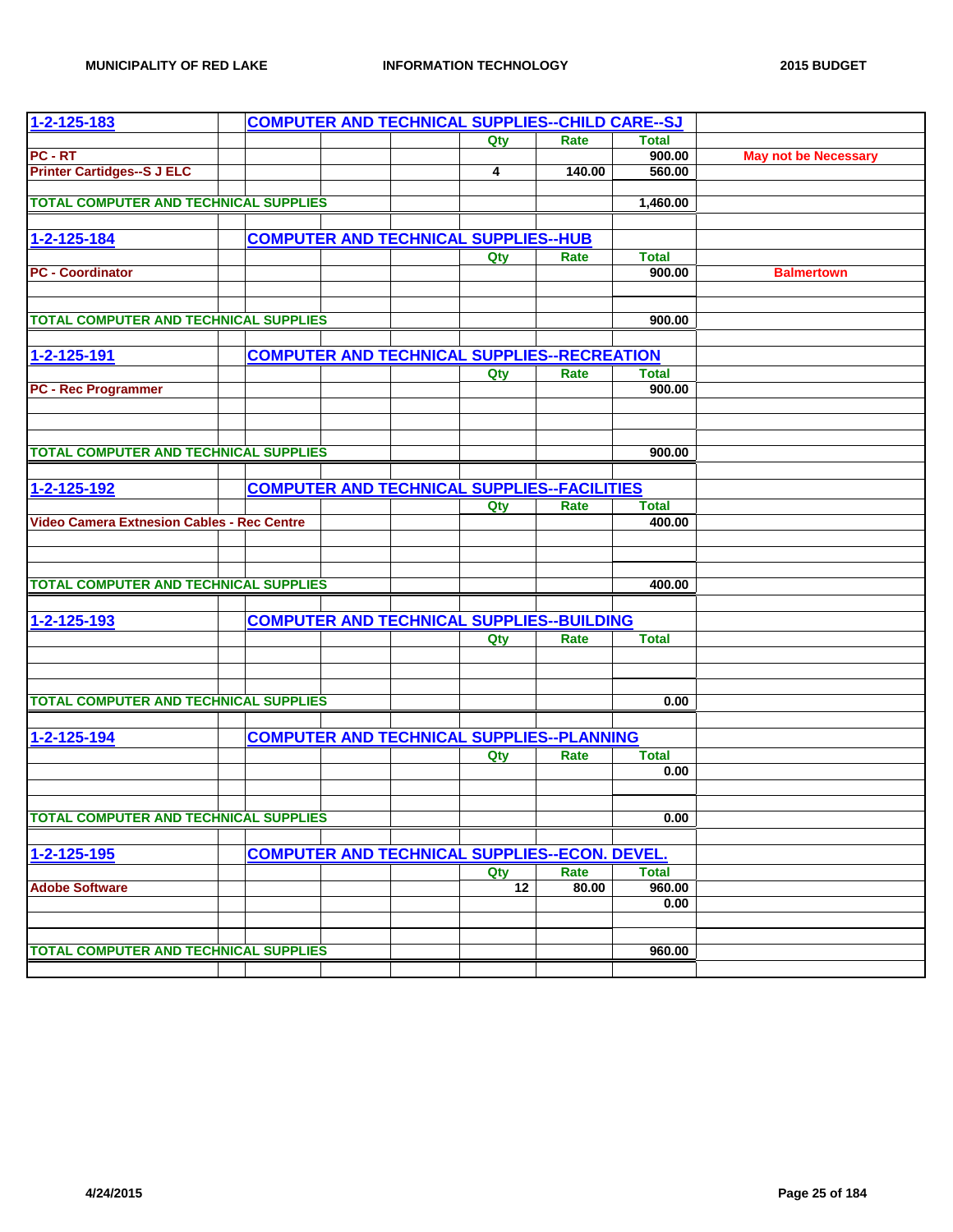| 1-2-125-344                 | <b>FREIGHT</b>     |                                       |        |       |              |                           |
|-----------------------------|--------------------|---------------------------------------|--------|-------|--------------|---------------------------|
|                             |                    |                                       | Qty    | Rate  | <b>Total</b> |                           |
|                             |                    |                                       | 250.00 | 1.00  | 250.00       |                           |
|                             |                    |                                       |        |       |              |                           |
|                             |                    |                                       |        |       |              |                           |
| <b>TOTAL FREIGHT</b>        |                    |                                       |        |       | 250.00       |                           |
|                             |                    |                                       |        |       |              |                           |
| 1-2-125-347                 | <b>CELL PHONES</b> |                                       |        |       |              |                           |
|                             |                    |                                       | Mos.   | Rate  | <b>Total</b> |                           |
|                             |                    |                                       | 12     | 65.80 | 789.60       |                           |
|                             |                    |                                       |        |       |              |                           |
|                             |                    |                                       |        |       |              |                           |
| <b>TOTAL CELL PHONES</b>    |                    |                                       |        |       | 789.60       |                           |
|                             |                    |                                       |        |       |              |                           |
| 2-2-125-995                 |                    | <b>AMORTIZATION OF CAPITAL ASSETS</b> |        |       |              |                           |
|                             |                    |                                       |        |       |              |                           |
| <b>Straight Line Method</b> |                    |                                       |        |       | 0.00         | <b>Amortized in "754"</b> |
|                             |                    |                                       |        |       |              |                           |
|                             |                    |                                       |        |       |              |                           |
| <b>TOTAL AMORTIZATION</b>   |                    |                                       |        |       | 0.00         |                           |
|                             |                    |                                       |        |       |              |                           |
|                             |                    |                                       |        |       |              |                           |
| <b>TOTAL BUDGET</b>         |                    |                                       |        |       | 133,345.64   |                           |
|                             |                    |                                       |        |       |              |                           |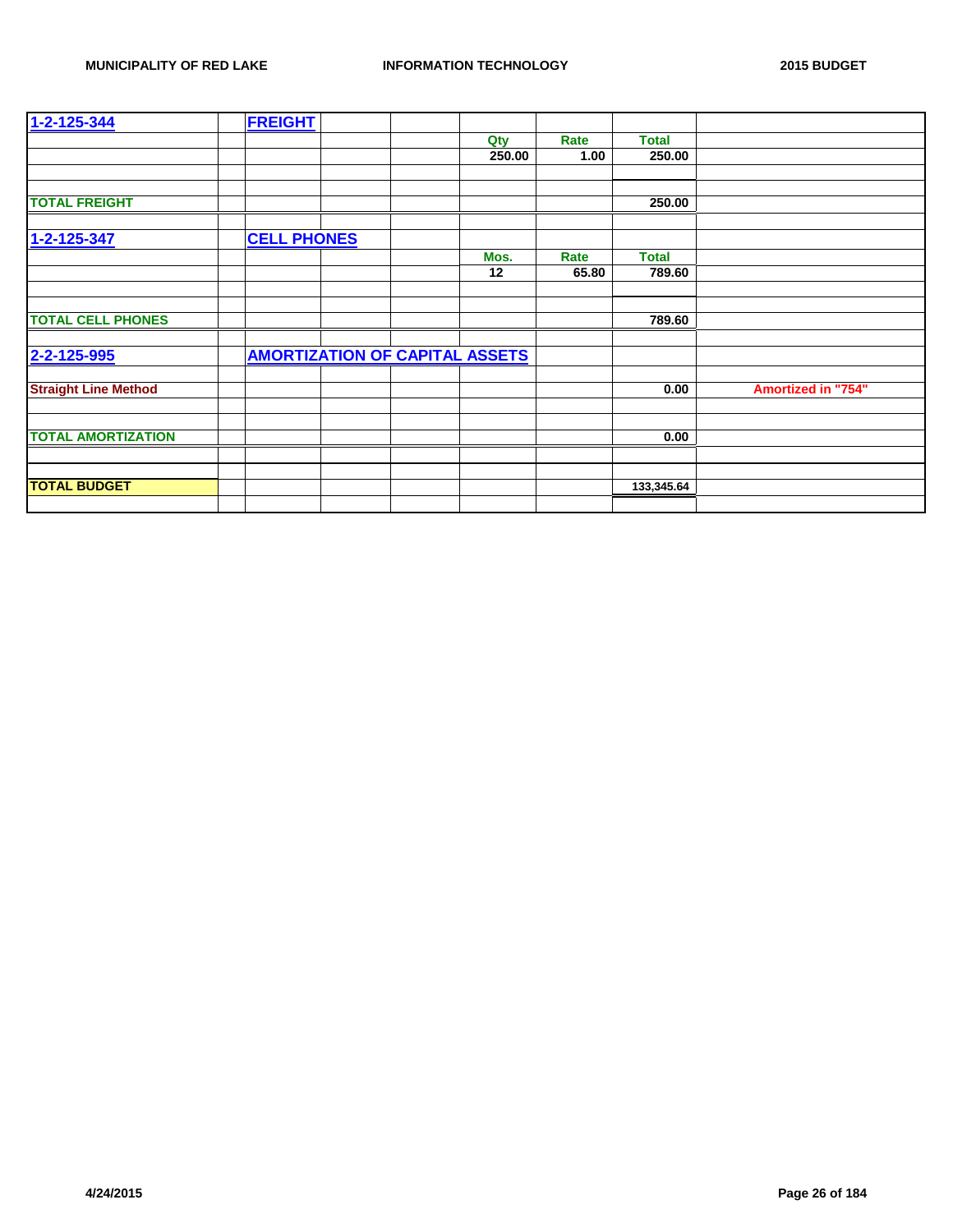| <b>COUNCIL REMUNERATION</b><br>$1 - 2 - 150 - 100$<br><b>Taxable</b><br><b>No Tax</b><br><b>Employer</b><br><b>Employer</b><br><b>Employer</b><br><b>Employer</b><br><b>Employer</b><br><b>Portion</b><br><b>C.P.P.</b><br>E.I.<br><b>OMERS</b><br><b>EHT</b><br><b>WSIB</b><br><b>Portion</b><br><b>Total</b><br>7,433.33<br>22,300.00<br>434.85<br>642.24<br>14,866.67<br>930.60<br>0.00<br><b>Mayor</b><br>0.00<br>14,450.00<br>281.78<br>416.16<br><b>Deputy Mayor</b><br>9,633.33<br>4,816.67<br>542.03<br>0.00<br>0.00<br><b>Councillor</b><br>10,750.00<br>358.88<br>209.63<br>309.60<br>7,166.67<br>3,583.33<br>0.00<br>0.00<br><b>Councillor</b><br>3,583.33<br>7,166.67<br>10,750.00<br>358.88<br>0.00<br>0.00<br>209.63<br>309.60<br><b>Councillor</b><br>7,166.67<br>3,583.33<br>10,750.00<br>358.88<br>209.63<br>309.60<br>0.00<br>0.00<br><b>TOTAL COUNCIL REMUNERATION</b><br>23,000.00<br>69,000.00<br>0.00<br>1,987.20<br>46,000.00<br>2,549.25<br>0.00<br>1,345.50<br>1-2-150-105<br><b>PER DIEMS</b><br><b>Per Diem</b><br><b>Employer</b><br><b>Employer</b><br><b>Employer</b><br><b>Employer</b><br><b>Employer</b><br><b>C.P.P.</b><br><b>Total</b><br>E.I.<br><b>OMERS</b><br><b>EHT</b><br><b>WSIB</b><br><b>Days</b><br>Rate<br>150.00<br>5.250.00<br>259.88<br>0.00<br>102.38<br>151.20<br><b>Mayor</b><br>35<br>0.00<br><b>Deputy Mayor</b><br>17<br>150.00<br>2,550.00<br>126.23<br>49.73<br>73.44<br>0.00<br>0.00<br>17<br>126.23<br><b>Councillor</b><br>150.00<br>2,550.00<br>0.00<br>0.00<br>49.73<br>73.44<br>$\overline{17}$<br><b>Councillor</b><br>150.00<br>2,550.00<br>126.23<br>49.73<br>73.44<br>0.00<br>0.00<br><b>Councillor</b><br>17<br>2,550.00<br>126.23<br>49.73<br>150.00<br>0.00<br>0.00<br>73.44<br><b>TOTAL PER DIEMS</b><br>103<br>764.78<br>444.96<br>15,450.00<br>0.00<br>0.00<br>301.28<br><b>OTHER PAYROLL COSTS</b><br>$1 - 2 - 150 - 1XX$<br><b>Employer Portion C.P.P.</b><br>2,549.25<br>764.78<br>3,314.03<br>1-2-XXX-110<br><b>Employer Portion E.I.</b><br>0.00<br>0.00<br>1-2-XXX-111<br>0.00<br><b>Employer OMERS</b><br>0.00<br>0.00<br>0.00<br>1-2-XXX-109<br>Employer E.H.T.<br>1,345.50<br>1,646.78<br>$1 - 2 - XXX - 112$<br>301.28<br><b>Employer WSIB</b><br>1,987.20<br>2,432.16<br>444.96<br>1-2-XXX-113<br><b>Group Benefits Plan</b><br>15,806.79<br>15,806.79<br>0.00<br>1-2-XXX-114<br><b>TOTAL OTHER PAYROLL COSTS</b><br>21,688.74<br>1,511.01<br>23,199.75<br><b>CAR ALLOWANCE</b><br>1-2-150-130<br><b>Total</b><br>Qty<br>Rate<br>4.512.50<br><b>Mayor</b><br>4.512.50<br>$\mathbf 1$<br><b>Deputy Mayor</b><br>2,675.00<br>2,675.00<br>1<br><b>Councillors</b><br>3<br>2,675.00<br>8,025.00<br><b>TOTAL LOCAL MILEAGE COSTS</b><br>15,212.50<br>1-2-150-216<br><b>SUPPLIES FOR RESALE</b><br><b>Moved to 100-216</b><br>Shirts, Lapel Pins, Etc.<br>0.00<br><b>TOTAL SUPPLIES FOR RESALE</b><br>0.00 | <b>COUNCIL</b> |  |  |  |  |  |
|-------------------------------------------------------------------------------------------------------------------------------------------------------------------------------------------------------------------------------------------------------------------------------------------------------------------------------------------------------------------------------------------------------------------------------------------------------------------------------------------------------------------------------------------------------------------------------------------------------------------------------------------------------------------------------------------------------------------------------------------------------------------------------------------------------------------------------------------------------------------------------------------------------------------------------------------------------------------------------------------------------------------------------------------------------------------------------------------------------------------------------------------------------------------------------------------------------------------------------------------------------------------------------------------------------------------------------------------------------------------------------------------------------------------------------------------------------------------------------------------------------------------------------------------------------------------------------------------------------------------------------------------------------------------------------------------------------------------------------------------------------------------------------------------------------------------------------------------------------------------------------------------------------------------------------------------------------------------------------------------------------------------------------------------------------------------------------------------------------------------------------------------------------------------------------------------------------------------------------------------------------------------------------------------------------------------------------------------------------------------------------------------------------------------------------------------------------------------------------------------------------------------------------------------------------------------------------------------------------------------------------------------------------------------------------------------------------------------------------------------------------------------------------------------------------------------------------------------------------------------------------------------|----------------|--|--|--|--|--|
|                                                                                                                                                                                                                                                                                                                                                                                                                                                                                                                                                                                                                                                                                                                                                                                                                                                                                                                                                                                                                                                                                                                                                                                                                                                                                                                                                                                                                                                                                                                                                                                                                                                                                                                                                                                                                                                                                                                                                                                                                                                                                                                                                                                                                                                                                                                                                                                                                                                                                                                                                                                                                                                                                                                                                                                                                                                                                           |                |  |  |  |  |  |
|                                                                                                                                                                                                                                                                                                                                                                                                                                                                                                                                                                                                                                                                                                                                                                                                                                                                                                                                                                                                                                                                                                                                                                                                                                                                                                                                                                                                                                                                                                                                                                                                                                                                                                                                                                                                                                                                                                                                                                                                                                                                                                                                                                                                                                                                                                                                                                                                                                                                                                                                                                                                                                                                                                                                                                                                                                                                                           |                |  |  |  |  |  |
|                                                                                                                                                                                                                                                                                                                                                                                                                                                                                                                                                                                                                                                                                                                                                                                                                                                                                                                                                                                                                                                                                                                                                                                                                                                                                                                                                                                                                                                                                                                                                                                                                                                                                                                                                                                                                                                                                                                                                                                                                                                                                                                                                                                                                                                                                                                                                                                                                                                                                                                                                                                                                                                                                                                                                                                                                                                                                           |                |  |  |  |  |  |
|                                                                                                                                                                                                                                                                                                                                                                                                                                                                                                                                                                                                                                                                                                                                                                                                                                                                                                                                                                                                                                                                                                                                                                                                                                                                                                                                                                                                                                                                                                                                                                                                                                                                                                                                                                                                                                                                                                                                                                                                                                                                                                                                                                                                                                                                                                                                                                                                                                                                                                                                                                                                                                                                                                                                                                                                                                                                                           |                |  |  |  |  |  |
|                                                                                                                                                                                                                                                                                                                                                                                                                                                                                                                                                                                                                                                                                                                                                                                                                                                                                                                                                                                                                                                                                                                                                                                                                                                                                                                                                                                                                                                                                                                                                                                                                                                                                                                                                                                                                                                                                                                                                                                                                                                                                                                                                                                                                                                                                                                                                                                                                                                                                                                                                                                                                                                                                                                                                                                                                                                                                           |                |  |  |  |  |  |
|                                                                                                                                                                                                                                                                                                                                                                                                                                                                                                                                                                                                                                                                                                                                                                                                                                                                                                                                                                                                                                                                                                                                                                                                                                                                                                                                                                                                                                                                                                                                                                                                                                                                                                                                                                                                                                                                                                                                                                                                                                                                                                                                                                                                                                                                                                                                                                                                                                                                                                                                                                                                                                                                                                                                                                                                                                                                                           |                |  |  |  |  |  |
|                                                                                                                                                                                                                                                                                                                                                                                                                                                                                                                                                                                                                                                                                                                                                                                                                                                                                                                                                                                                                                                                                                                                                                                                                                                                                                                                                                                                                                                                                                                                                                                                                                                                                                                                                                                                                                                                                                                                                                                                                                                                                                                                                                                                                                                                                                                                                                                                                                                                                                                                                                                                                                                                                                                                                                                                                                                                                           |                |  |  |  |  |  |
|                                                                                                                                                                                                                                                                                                                                                                                                                                                                                                                                                                                                                                                                                                                                                                                                                                                                                                                                                                                                                                                                                                                                                                                                                                                                                                                                                                                                                                                                                                                                                                                                                                                                                                                                                                                                                                                                                                                                                                                                                                                                                                                                                                                                                                                                                                                                                                                                                                                                                                                                                                                                                                                                                                                                                                                                                                                                                           |                |  |  |  |  |  |
|                                                                                                                                                                                                                                                                                                                                                                                                                                                                                                                                                                                                                                                                                                                                                                                                                                                                                                                                                                                                                                                                                                                                                                                                                                                                                                                                                                                                                                                                                                                                                                                                                                                                                                                                                                                                                                                                                                                                                                                                                                                                                                                                                                                                                                                                                                                                                                                                                                                                                                                                                                                                                                                                                                                                                                                                                                                                                           |                |  |  |  |  |  |
|                                                                                                                                                                                                                                                                                                                                                                                                                                                                                                                                                                                                                                                                                                                                                                                                                                                                                                                                                                                                                                                                                                                                                                                                                                                                                                                                                                                                                                                                                                                                                                                                                                                                                                                                                                                                                                                                                                                                                                                                                                                                                                                                                                                                                                                                                                                                                                                                                                                                                                                                                                                                                                                                                                                                                                                                                                                                                           |                |  |  |  |  |  |
|                                                                                                                                                                                                                                                                                                                                                                                                                                                                                                                                                                                                                                                                                                                                                                                                                                                                                                                                                                                                                                                                                                                                                                                                                                                                                                                                                                                                                                                                                                                                                                                                                                                                                                                                                                                                                                                                                                                                                                                                                                                                                                                                                                                                                                                                                                                                                                                                                                                                                                                                                                                                                                                                                                                                                                                                                                                                                           |                |  |  |  |  |  |
|                                                                                                                                                                                                                                                                                                                                                                                                                                                                                                                                                                                                                                                                                                                                                                                                                                                                                                                                                                                                                                                                                                                                                                                                                                                                                                                                                                                                                                                                                                                                                                                                                                                                                                                                                                                                                                                                                                                                                                                                                                                                                                                                                                                                                                                                                                                                                                                                                                                                                                                                                                                                                                                                                                                                                                                                                                                                                           |                |  |  |  |  |  |
|                                                                                                                                                                                                                                                                                                                                                                                                                                                                                                                                                                                                                                                                                                                                                                                                                                                                                                                                                                                                                                                                                                                                                                                                                                                                                                                                                                                                                                                                                                                                                                                                                                                                                                                                                                                                                                                                                                                                                                                                                                                                                                                                                                                                                                                                                                                                                                                                                                                                                                                                                                                                                                                                                                                                                                                                                                                                                           |                |  |  |  |  |  |
|                                                                                                                                                                                                                                                                                                                                                                                                                                                                                                                                                                                                                                                                                                                                                                                                                                                                                                                                                                                                                                                                                                                                                                                                                                                                                                                                                                                                                                                                                                                                                                                                                                                                                                                                                                                                                                                                                                                                                                                                                                                                                                                                                                                                                                                                                                                                                                                                                                                                                                                                                                                                                                                                                                                                                                                                                                                                                           |                |  |  |  |  |  |
|                                                                                                                                                                                                                                                                                                                                                                                                                                                                                                                                                                                                                                                                                                                                                                                                                                                                                                                                                                                                                                                                                                                                                                                                                                                                                                                                                                                                                                                                                                                                                                                                                                                                                                                                                                                                                                                                                                                                                                                                                                                                                                                                                                                                                                                                                                                                                                                                                                                                                                                                                                                                                                                                                                                                                                                                                                                                                           |                |  |  |  |  |  |
|                                                                                                                                                                                                                                                                                                                                                                                                                                                                                                                                                                                                                                                                                                                                                                                                                                                                                                                                                                                                                                                                                                                                                                                                                                                                                                                                                                                                                                                                                                                                                                                                                                                                                                                                                                                                                                                                                                                                                                                                                                                                                                                                                                                                                                                                                                                                                                                                                                                                                                                                                                                                                                                                                                                                                                                                                                                                                           |                |  |  |  |  |  |
|                                                                                                                                                                                                                                                                                                                                                                                                                                                                                                                                                                                                                                                                                                                                                                                                                                                                                                                                                                                                                                                                                                                                                                                                                                                                                                                                                                                                                                                                                                                                                                                                                                                                                                                                                                                                                                                                                                                                                                                                                                                                                                                                                                                                                                                                                                                                                                                                                                                                                                                                                                                                                                                                                                                                                                                                                                                                                           |                |  |  |  |  |  |
|                                                                                                                                                                                                                                                                                                                                                                                                                                                                                                                                                                                                                                                                                                                                                                                                                                                                                                                                                                                                                                                                                                                                                                                                                                                                                                                                                                                                                                                                                                                                                                                                                                                                                                                                                                                                                                                                                                                                                                                                                                                                                                                                                                                                                                                                                                                                                                                                                                                                                                                                                                                                                                                                                                                                                                                                                                                                                           |                |  |  |  |  |  |
|                                                                                                                                                                                                                                                                                                                                                                                                                                                                                                                                                                                                                                                                                                                                                                                                                                                                                                                                                                                                                                                                                                                                                                                                                                                                                                                                                                                                                                                                                                                                                                                                                                                                                                                                                                                                                                                                                                                                                                                                                                                                                                                                                                                                                                                                                                                                                                                                                                                                                                                                                                                                                                                                                                                                                                                                                                                                                           |                |  |  |  |  |  |
|                                                                                                                                                                                                                                                                                                                                                                                                                                                                                                                                                                                                                                                                                                                                                                                                                                                                                                                                                                                                                                                                                                                                                                                                                                                                                                                                                                                                                                                                                                                                                                                                                                                                                                                                                                                                                                                                                                                                                                                                                                                                                                                                                                                                                                                                                                                                                                                                                                                                                                                                                                                                                                                                                                                                                                                                                                                                                           |                |  |  |  |  |  |
|                                                                                                                                                                                                                                                                                                                                                                                                                                                                                                                                                                                                                                                                                                                                                                                                                                                                                                                                                                                                                                                                                                                                                                                                                                                                                                                                                                                                                                                                                                                                                                                                                                                                                                                                                                                                                                                                                                                                                                                                                                                                                                                                                                                                                                                                                                                                                                                                                                                                                                                                                                                                                                                                                                                                                                                                                                                                                           |                |  |  |  |  |  |
|                                                                                                                                                                                                                                                                                                                                                                                                                                                                                                                                                                                                                                                                                                                                                                                                                                                                                                                                                                                                                                                                                                                                                                                                                                                                                                                                                                                                                                                                                                                                                                                                                                                                                                                                                                                                                                                                                                                                                                                                                                                                                                                                                                                                                                                                                                                                                                                                                                                                                                                                                                                                                                                                                                                                                                                                                                                                                           |                |  |  |  |  |  |
|                                                                                                                                                                                                                                                                                                                                                                                                                                                                                                                                                                                                                                                                                                                                                                                                                                                                                                                                                                                                                                                                                                                                                                                                                                                                                                                                                                                                                                                                                                                                                                                                                                                                                                                                                                                                                                                                                                                                                                                                                                                                                                                                                                                                                                                                                                                                                                                                                                                                                                                                                                                                                                                                                                                                                                                                                                                                                           |                |  |  |  |  |  |
|                                                                                                                                                                                                                                                                                                                                                                                                                                                                                                                                                                                                                                                                                                                                                                                                                                                                                                                                                                                                                                                                                                                                                                                                                                                                                                                                                                                                                                                                                                                                                                                                                                                                                                                                                                                                                                                                                                                                                                                                                                                                                                                                                                                                                                                                                                                                                                                                                                                                                                                                                                                                                                                                                                                                                                                                                                                                                           |                |  |  |  |  |  |
|                                                                                                                                                                                                                                                                                                                                                                                                                                                                                                                                                                                                                                                                                                                                                                                                                                                                                                                                                                                                                                                                                                                                                                                                                                                                                                                                                                                                                                                                                                                                                                                                                                                                                                                                                                                                                                                                                                                                                                                                                                                                                                                                                                                                                                                                                                                                                                                                                                                                                                                                                                                                                                                                                                                                                                                                                                                                                           |                |  |  |  |  |  |
|                                                                                                                                                                                                                                                                                                                                                                                                                                                                                                                                                                                                                                                                                                                                                                                                                                                                                                                                                                                                                                                                                                                                                                                                                                                                                                                                                                                                                                                                                                                                                                                                                                                                                                                                                                                                                                                                                                                                                                                                                                                                                                                                                                                                                                                                                                                                                                                                                                                                                                                                                                                                                                                                                                                                                                                                                                                                                           |                |  |  |  |  |  |
|                                                                                                                                                                                                                                                                                                                                                                                                                                                                                                                                                                                                                                                                                                                                                                                                                                                                                                                                                                                                                                                                                                                                                                                                                                                                                                                                                                                                                                                                                                                                                                                                                                                                                                                                                                                                                                                                                                                                                                                                                                                                                                                                                                                                                                                                                                                                                                                                                                                                                                                                                                                                                                                                                                                                                                                                                                                                                           |                |  |  |  |  |  |
|                                                                                                                                                                                                                                                                                                                                                                                                                                                                                                                                                                                                                                                                                                                                                                                                                                                                                                                                                                                                                                                                                                                                                                                                                                                                                                                                                                                                                                                                                                                                                                                                                                                                                                                                                                                                                                                                                                                                                                                                                                                                                                                                                                                                                                                                                                                                                                                                                                                                                                                                                                                                                                                                                                                                                                                                                                                                                           |                |  |  |  |  |  |
|                                                                                                                                                                                                                                                                                                                                                                                                                                                                                                                                                                                                                                                                                                                                                                                                                                                                                                                                                                                                                                                                                                                                                                                                                                                                                                                                                                                                                                                                                                                                                                                                                                                                                                                                                                                                                                                                                                                                                                                                                                                                                                                                                                                                                                                                                                                                                                                                                                                                                                                                                                                                                                                                                                                                                                                                                                                                                           |                |  |  |  |  |  |
|                                                                                                                                                                                                                                                                                                                                                                                                                                                                                                                                                                                                                                                                                                                                                                                                                                                                                                                                                                                                                                                                                                                                                                                                                                                                                                                                                                                                                                                                                                                                                                                                                                                                                                                                                                                                                                                                                                                                                                                                                                                                                                                                                                                                                                                                                                                                                                                                                                                                                                                                                                                                                                                                                                                                                                                                                                                                                           |                |  |  |  |  |  |
|                                                                                                                                                                                                                                                                                                                                                                                                                                                                                                                                                                                                                                                                                                                                                                                                                                                                                                                                                                                                                                                                                                                                                                                                                                                                                                                                                                                                                                                                                                                                                                                                                                                                                                                                                                                                                                                                                                                                                                                                                                                                                                                                                                                                                                                                                                                                                                                                                                                                                                                                                                                                                                                                                                                                                                                                                                                                                           |                |  |  |  |  |  |
|                                                                                                                                                                                                                                                                                                                                                                                                                                                                                                                                                                                                                                                                                                                                                                                                                                                                                                                                                                                                                                                                                                                                                                                                                                                                                                                                                                                                                                                                                                                                                                                                                                                                                                                                                                                                                                                                                                                                                                                                                                                                                                                                                                                                                                                                                                                                                                                                                                                                                                                                                                                                                                                                                                                                                                                                                                                                                           |                |  |  |  |  |  |
|                                                                                                                                                                                                                                                                                                                                                                                                                                                                                                                                                                                                                                                                                                                                                                                                                                                                                                                                                                                                                                                                                                                                                                                                                                                                                                                                                                                                                                                                                                                                                                                                                                                                                                                                                                                                                                                                                                                                                                                                                                                                                                                                                                                                                                                                                                                                                                                                                                                                                                                                                                                                                                                                                                                                                                                                                                                                                           |                |  |  |  |  |  |
|                                                                                                                                                                                                                                                                                                                                                                                                                                                                                                                                                                                                                                                                                                                                                                                                                                                                                                                                                                                                                                                                                                                                                                                                                                                                                                                                                                                                                                                                                                                                                                                                                                                                                                                                                                                                                                                                                                                                                                                                                                                                                                                                                                                                                                                                                                                                                                                                                                                                                                                                                                                                                                                                                                                                                                                                                                                                                           |                |  |  |  |  |  |
|                                                                                                                                                                                                                                                                                                                                                                                                                                                                                                                                                                                                                                                                                                                                                                                                                                                                                                                                                                                                                                                                                                                                                                                                                                                                                                                                                                                                                                                                                                                                                                                                                                                                                                                                                                                                                                                                                                                                                                                                                                                                                                                                                                                                                                                                                                                                                                                                                                                                                                                                                                                                                                                                                                                                                                                                                                                                                           |                |  |  |  |  |  |
|                                                                                                                                                                                                                                                                                                                                                                                                                                                                                                                                                                                                                                                                                                                                                                                                                                                                                                                                                                                                                                                                                                                                                                                                                                                                                                                                                                                                                                                                                                                                                                                                                                                                                                                                                                                                                                                                                                                                                                                                                                                                                                                                                                                                                                                                                                                                                                                                                                                                                                                                                                                                                                                                                                                                                                                                                                                                                           |                |  |  |  |  |  |
|                                                                                                                                                                                                                                                                                                                                                                                                                                                                                                                                                                                                                                                                                                                                                                                                                                                                                                                                                                                                                                                                                                                                                                                                                                                                                                                                                                                                                                                                                                                                                                                                                                                                                                                                                                                                                                                                                                                                                                                                                                                                                                                                                                                                                                                                                                                                                                                                                                                                                                                                                                                                                                                                                                                                                                                                                                                                                           |                |  |  |  |  |  |
|                                                                                                                                                                                                                                                                                                                                                                                                                                                                                                                                                                                                                                                                                                                                                                                                                                                                                                                                                                                                                                                                                                                                                                                                                                                                                                                                                                                                                                                                                                                                                                                                                                                                                                                                                                                                                                                                                                                                                                                                                                                                                                                                                                                                                                                                                                                                                                                                                                                                                                                                                                                                                                                                                                                                                                                                                                                                                           |                |  |  |  |  |  |
|                                                                                                                                                                                                                                                                                                                                                                                                                                                                                                                                                                                                                                                                                                                                                                                                                                                                                                                                                                                                                                                                                                                                                                                                                                                                                                                                                                                                                                                                                                                                                                                                                                                                                                                                                                                                                                                                                                                                                                                                                                                                                                                                                                                                                                                                                                                                                                                                                                                                                                                                                                                                                                                                                                                                                                                                                                                                                           |                |  |  |  |  |  |
|                                                                                                                                                                                                                                                                                                                                                                                                                                                                                                                                                                                                                                                                                                                                                                                                                                                                                                                                                                                                                                                                                                                                                                                                                                                                                                                                                                                                                                                                                                                                                                                                                                                                                                                                                                                                                                                                                                                                                                                                                                                                                                                                                                                                                                                                                                                                                                                                                                                                                                                                                                                                                                                                                                                                                                                                                                                                                           |                |  |  |  |  |  |
|                                                                                                                                                                                                                                                                                                                                                                                                                                                                                                                                                                                                                                                                                                                                                                                                                                                                                                                                                                                                                                                                                                                                                                                                                                                                                                                                                                                                                                                                                                                                                                                                                                                                                                                                                                                                                                                                                                                                                                                                                                                                                                                                                                                                                                                                                                                                                                                                                                                                                                                                                                                                                                                                                                                                                                                                                                                                                           |                |  |  |  |  |  |
|                                                                                                                                                                                                                                                                                                                                                                                                                                                                                                                                                                                                                                                                                                                                                                                                                                                                                                                                                                                                                                                                                                                                                                                                                                                                                                                                                                                                                                                                                                                                                                                                                                                                                                                                                                                                                                                                                                                                                                                                                                                                                                                                                                                                                                                                                                                                                                                                                                                                                                                                                                                                                                                                                                                                                                                                                                                                                           |                |  |  |  |  |  |
|                                                                                                                                                                                                                                                                                                                                                                                                                                                                                                                                                                                                                                                                                                                                                                                                                                                                                                                                                                                                                                                                                                                                                                                                                                                                                                                                                                                                                                                                                                                                                                                                                                                                                                                                                                                                                                                                                                                                                                                                                                                                                                                                                                                                                                                                                                                                                                                                                                                                                                                                                                                                                                                                                                                                                                                                                                                                                           |                |  |  |  |  |  |
|                                                                                                                                                                                                                                                                                                                                                                                                                                                                                                                                                                                                                                                                                                                                                                                                                                                                                                                                                                                                                                                                                                                                                                                                                                                                                                                                                                                                                                                                                                                                                                                                                                                                                                                                                                                                                                                                                                                                                                                                                                                                                                                                                                                                                                                                                                                                                                                                                                                                                                                                                                                                                                                                                                                                                                                                                                                                                           |                |  |  |  |  |  |
|                                                                                                                                                                                                                                                                                                                                                                                                                                                                                                                                                                                                                                                                                                                                                                                                                                                                                                                                                                                                                                                                                                                                                                                                                                                                                                                                                                                                                                                                                                                                                                                                                                                                                                                                                                                                                                                                                                                                                                                                                                                                                                                                                                                                                                                                                                                                                                                                                                                                                                                                                                                                                                                                                                                                                                                                                                                                                           |                |  |  |  |  |  |
|                                                                                                                                                                                                                                                                                                                                                                                                                                                                                                                                                                                                                                                                                                                                                                                                                                                                                                                                                                                                                                                                                                                                                                                                                                                                                                                                                                                                                                                                                                                                                                                                                                                                                                                                                                                                                                                                                                                                                                                                                                                                                                                                                                                                                                                                                                                                                                                                                                                                                                                                                                                                                                                                                                                                                                                                                                                                                           |                |  |  |  |  |  |
|                                                                                                                                                                                                                                                                                                                                                                                                                                                                                                                                                                                                                                                                                                                                                                                                                                                                                                                                                                                                                                                                                                                                                                                                                                                                                                                                                                                                                                                                                                                                                                                                                                                                                                                                                                                                                                                                                                                                                                                                                                                                                                                                                                                                                                                                                                                                                                                                                                                                                                                                                                                                                                                                                                                                                                                                                                                                                           |                |  |  |  |  |  |
|                                                                                                                                                                                                                                                                                                                                                                                                                                                                                                                                                                                                                                                                                                                                                                                                                                                                                                                                                                                                                                                                                                                                                                                                                                                                                                                                                                                                                                                                                                                                                                                                                                                                                                                                                                                                                                                                                                                                                                                                                                                                                                                                                                                                                                                                                                                                                                                                                                                                                                                                                                                                                                                                                                                                                                                                                                                                                           |                |  |  |  |  |  |
|                                                                                                                                                                                                                                                                                                                                                                                                                                                                                                                                                                                                                                                                                                                                                                                                                                                                                                                                                                                                                                                                                                                                                                                                                                                                                                                                                                                                                                                                                                                                                                                                                                                                                                                                                                                                                                                                                                                                                                                                                                                                                                                                                                                                                                                                                                                                                                                                                                                                                                                                                                                                                                                                                                                                                                                                                                                                                           |                |  |  |  |  |  |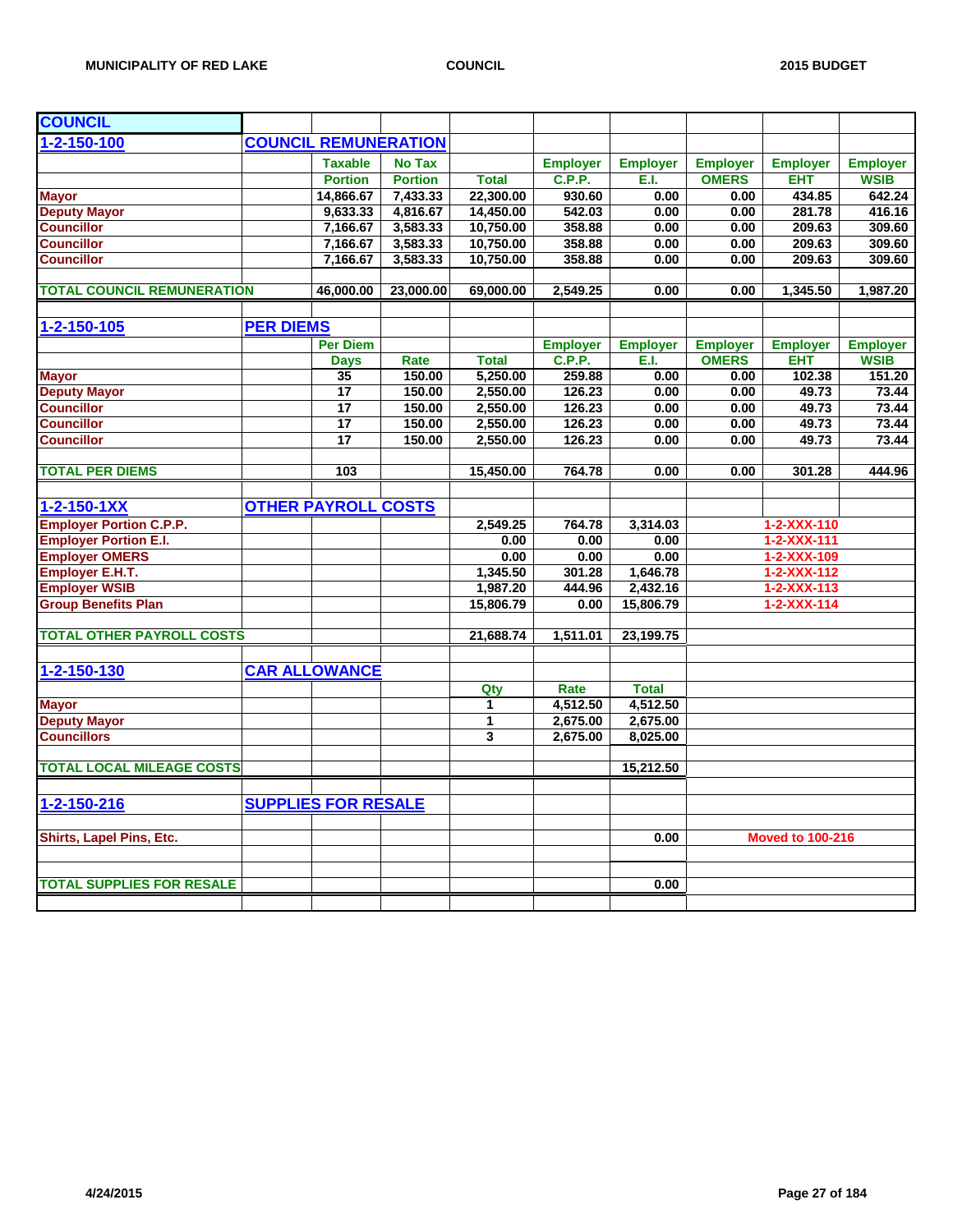| 1-2-150-233                                 | <b>SPECIAL EVENTS</b> |                      |                                  |                                      |                |                         |                  |                                        |
|---------------------------------------------|-----------------------|----------------------|----------------------------------|--------------------------------------|----------------|-------------------------|------------------|----------------------------------------|
|                                             |                       |                      |                                  | Qty                                  | Rate           | <b>Total</b>            |                  |                                        |
| <b>Vouchers--Municipal</b>                  |                       |                      |                                  | $\overline{84}$                      | 35.00          | 2,940.00                |                  |                                        |
| <b>Vouchers--Fire Department</b>            |                       |                      |                                  | 65                                   | 35.00          | 2,275.00                |                  |                                        |
| <b>Christmas Party</b>                      |                       |                      |                                  |                                      |                | 4,800.00                |                  |                                        |
| <b>Special Events Recognition</b>           |                       |                      |                                  | 15                                   | 50.00          | 750.00                  |                  | B'day, Anniversary, Sympathy, Get Well |
| <b>Service Awards--5 Years</b>              |                       |                      |                                  | 3                                    | 50.00          | 150.00                  |                  |                                        |
| <b>Service Awards--10 Years</b>             |                       |                      |                                  | 0                                    | 100.00         | 0.00                    |                  |                                        |
| <b>Service Awards--15 Years</b>             |                       |                      |                                  | 1                                    | 150.00         | 150.00                  |                  |                                        |
| <b>Service Awards--20 Years</b>             |                       |                      |                                  | 1                                    | 200.00         | 200.00                  |                  |                                        |
| <b>Other</b>                                |                       |                      |                                  |                                      |                | 3,500.00                |                  |                                        |
|                                             |                       |                      |                                  |                                      |                |                         |                  |                                        |
| <b>TOTAL SPECIAL EVENTS</b>                 |                       |                      |                                  |                                      |                | 14,765.00               |                  |                                        |
|                                             |                       |                      |                                  |                                      |                |                         |                  |                                        |
|                                             |                       |                      |                                  |                                      |                |                         |                  |                                        |
| 1-2-150-325                                 |                       |                      |                                  | <b>SUBSCRIPTIONS AND MEMBERSHIPS</b> |                |                         |                  |                                        |
|                                             |                       |                      |                                  | Qty                                  | Rate           | <b>Total</b>            |                  |                                        |
| <b>AMO</b>                                  |                       |                      |                                  |                                      |                | 1,910.23                |                  |                                        |
| <b>CHAMBER OF COMMERCE</b>                  |                       |                      |                                  |                                      |                | 105.00                  |                  |                                        |
| <b>FEDERATION OF CANADIAN MUNICIPALITES</b> |                       |                      |                                  |                                      |                | 2,414.06                |                  |                                        |
| <b>KDMA</b>                                 |                       |                      |                                  | 3,179                                | 0.10           | 317.90                  |                  |                                        |
| <b>MUNICIPAL WORLD</b>                      |                       |                      |                                  |                                      |                | 50.37                   |                  |                                        |
| <b>MUNICOM</b>                              |                       |                      |                                  |                                      |                | 0.00                    |                  |                                        |
| <b>NOMA</b>                                 |                       |                      |                                  | 3,179                                | 0.36           | 1,144.44                |                  |                                        |
| <b>NORTHERN MINER</b>                       |                       |                      |                                  |                                      |                | 0.00                    |                  | <b>Cancelled</b>                       |
| <b>NORTHERN ONTARIO BUSINESS</b>            |                       |                      |                                  |                                      |                | 28.30                   |                  |                                        |
| <b>NORTHERN SUN</b>                         |                       |                      |                                  |                                      |                | 37.38                   |                  |                                        |
| <b>ONTARIO SUNSET COUNTRY</b>               |                       |                      |                                  | 1                                    | 1,167.50       | 1,167.50                |                  |                                        |
| <b>ONTARIO GOOD ROADS ASSOC.</b>            |                       |                      |                                  |                                      |                | 670.12                  |                  |                                        |
| PROSPECTORS AND MINERS ASSOC.               |                       |                      |                                  |                                      |                | 356.13                  |                  |                                        |
| Non Refundable Portion of H.S. T.           |                       |                      |                                  |                                      |                | 144.35                  |                  |                                        |
|                                             |                       |                      |                                  |                                      |                |                         |                  |                                        |
| <b>TOTAL SUBSCRIPTIONS AND MEMBERSHIPS</b>  |                       |                      |                                  |                                      |                | 8,345.78                |                  |                                        |
|                                             |                       |                      |                                  |                                      |                |                         |                  |                                        |
|                                             |                       |                      |                                  |                                      |                |                         |                  |                                        |
| 1-2-150-3XX                                 |                       |                      | <b>WORKSHOPS AND CONFERENCES</b> |                                      |                |                         |                  |                                        |
|                                             |                       |                      |                                  |                                      | <b>Travel</b>  | <b>Conference</b>       | <b>Times Per</b> |                                        |
|                                             |                       | <b>Location</b>      | <b>Council</b>                   | <b>Staff</b>                         | <b>Days</b>    | <b>Days</b>             | Year             |                                        |
| <b>Specified Attendees:</b>                 |                       |                      |                                  |                                      |                |                         |                  |                                        |
| <b>NOMA--Executive</b>                      |                       | <b>Thunder Bay</b>   | 1                                | 0                                    | 1              | 1                       | 4                | Quarterly                              |
| <b>KDMA--Executive</b>                      |                       | <b>Machin</b>        | $\mathbf{1}$                     | 0                                    | $\mathbf{1}$   | $\mathbf{1}$            | 4                | Quarterly                              |
| <b>PDAC</b>                                 |                       | <b>Toronto</b>       | $\mathbf{1}$                     | 0                                    | $\mathbf 2$    | 4                       | 1                | <b>March</b>                           |
| <b>Pinecrest Home For Aged</b>              |                       | <b>Kenora</b>        | 1                                | 0                                    | 0              | 1                       | 12               | <b>Monthly</b>                         |
| <b>KDSB--Executive</b>                      |                       | <b>Dryden</b>        | $\mathbf{1}$                     | 0                                    | 1              | 1                       | 10               | <b>No Direct Cost</b>                  |
|                                             |                       |                      |                                  |                                      |                |                         |                  |                                        |
|                                             |                       |                      | 5                                | 0                                    | $\overline{5}$ | 8                       | 31               |                                        |
| <b>Not Specified Attendees:</b>             |                       |                      |                                  |                                      |                |                         |                  |                                        |
| <b>OGRA</b>                                 |                       | <b>Toronto</b>       | 3                                | 0                                    | 2              | 4                       | 1                | <b>February</b>                        |
| <b>AMO</b>                                  |                       | <b>Niagara Falls</b> | 3                                | 0                                    | $\overline{2}$ | 4                       | 1                | <b>August</b>                          |
| <b>NOMA--Conference</b>                     |                       | <b>Thunder Bay</b>   | 3                                | 0                                    | $\overline{1}$ | $\overline{\mathbf{3}}$ | $\mathbf{1}$     | <b>September</b>                       |
| <b>KDMA--Conference</b>                     |                       | Ignace               | 5                                | 0                                    | $\mathbf 1$    | $\mathbf 2$             | 1                | <b>February</b>                        |
| <b>FCM</b>                                  |                       | <b>Edmonton</b>      | $\overline{\mathbf{2}}$          | 0                                    | $\overline{2}$ | $\overline{\mathbf{4}}$ | 1                | June                                   |
| <b>N.W.O Regional Conference</b>            |                       | <b>Thunder Bay</b>   | 3                                | 0                                    | $\overline{2}$ | $\mathbf{2}$            | $\mathbf{1}$     | <b>September</b>                       |
|                                             |                       |                      |                                  |                                      |                |                         |                  |                                        |
|                                             |                       |                      | 19                               | 0                                    | 10             | 19                      | 6                |                                        |
|                                             |                       |                      |                                  |                                      |                |                         |                  |                                        |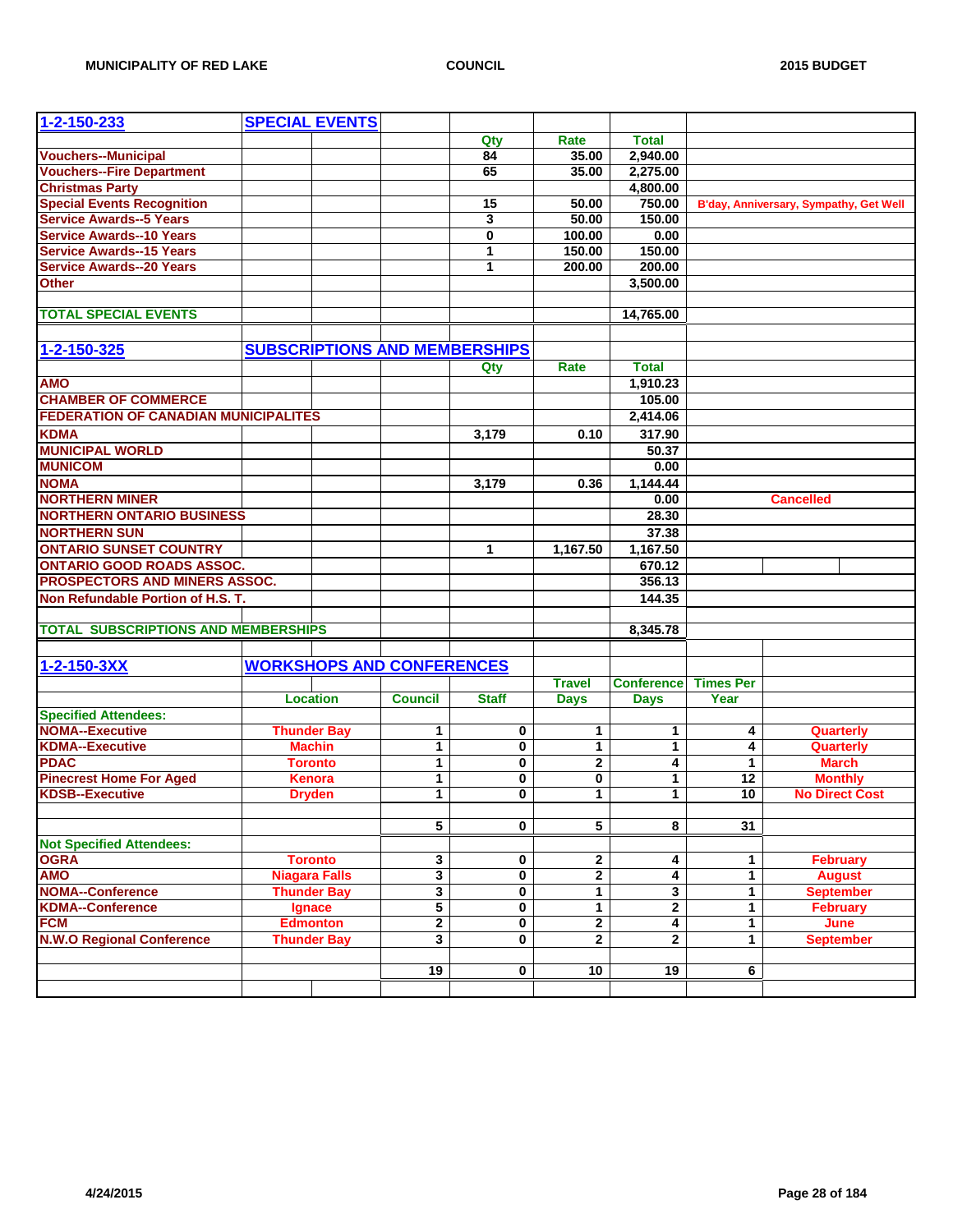| 1-2-150-3XX                            |                 |              | <b>WORKSHOPS AND CONFERENCES</b> |                 |                  |                  |                                                     |                       |  |
|----------------------------------------|-----------------|--------------|----------------------------------|-----------------|------------------|------------------|-----------------------------------------------------|-----------------------|--|
|                                        | <b>Total</b>    | <b>Meals</b> | <b>Meals</b>                     |                 | <b>Air Fares</b> | <b>Air Fares</b> | <b>Hotels</b>                                       | <b>Hotels</b>         |  |
|                                        | <b>Days</b>     | Rate         | Total *                          | <b>Council</b>  | <b>Rates</b>     | (Transit) *      | <b>Rates</b>                                        | Cost <sup>*</sup>     |  |
| <b>OGRA</b>                            | $\overline{18}$ | 75.00        | 1,350.00                         | 3               | 1,165.79         | 3,497.37         | 214.15                                              | 2,569.80              |  |
| <b>AMO</b>                             | 18              | 75.00        | 1,350.00                         | 3               | 1,250.00         | 3,750.00         | 219.00                                              | 2,628.00              |  |
| <b>NOMA--Conference</b>                | 12              | 75.00        | 900.00                           | 3               | 0.00             | 0.00             | 150.00                                              | 1,350.00              |  |
| <b>KDMA--Conference</b>                | $\overline{15}$ | 50.00        | 750.00                           | $\overline{5}$  | 0.00             | 0.00             | 150.00                                              | 1,500.00              |  |
| <b>FCM</b>                             | 12              | 75.00        | 900.00                           | $\mathbf 2$     | 725.00           | 1,450.00         | 240.00                                              | 1,920.00              |  |
| <b>N.W.O Regional Conference</b>       | 12              | 75.00        | 900.00                           | 3               | 0.00             | 0.00             | 150.00                                              | 900.00                |  |
| <b>PDAC</b>                            | 6               | 75.00        | 450.00                           | $\mathbf{1}$    | 1,165.79         | 1,165.79         | 214.15                                              | 856.60                |  |
| Other--Not Listed--In District **      | 5               | 50.00        | 250.00                           | $\pmb{0}$       | 0.00             | 0.00             | 150.00                                              | 750.00                |  |
| Other--Not Listed--Out District **     | 5               | 75.00        | 375.00                           | 1               | 0.00             | 0.00             | 150.00                                              | 750.00                |  |
|                                        |                 |              |                                  |                 |                  |                  |                                                     |                       |  |
|                                        | 103             |              | 7,225.00                         |                 |                  | 9,863.16         |                                                     | 13,224.40             |  |
|                                        |                 |              |                                  |                 |                  |                  |                                                     |                       |  |
|                                        |                 | Regist.      | Regist.                          |                 |                  | <b>Mileage</b>   | <b>Taxi</b>                                         | <b>Taxi</b>           |  |
|                                        | <b>Council</b>  | Rate         | Total <sup>*</sup>               | <b>Distance</b> | Rate             | Fuel *           | Rate                                                | Total <sup>*</sup>    |  |
| <b>OGRA</b>                            | 3               | 564.77       | 1,694.31                         | 1,000           | 0.45             | 1,350.00         | 150.00                                              | 900.00                |  |
| <b>AMO</b>                             | 3               | 706.25       | 2,118.75                         | 1,000           | 0.45             | 1,350.00         | 50.00                                               | 300.00                |  |
| <b>NOMA--Conference</b>                | 3               | 225.00       | 675.00                           | 1,130           | 0.45             | 1,525.50         | 0.00                                                | 0.00                  |  |
| <b>KDMA--Conference</b>                | 5               | 100.00       | 500.00                           | 2,000           | 0.45             | 4,500.00         | 0.00                                                | 0.00                  |  |
| <b>FCM</b>                             | $\mathbf 2$     | 799.00       | 1,598.00                         | 1,000           | 0.45             | 900.00           | 75.00                                               | 300.00                |  |
| <b>N.W.O Regional Conference</b>       | 3               | 200.00       | 600.00                           | 1,130           | 0.45             | 1,525.50         | 0.00                                                | 0.00                  |  |
| Other--Not Listed--In District **      | 5               |              | 0.00                             | 550             | 0.45             | 1,237.50         | 0.00                                                | 0.00                  |  |
| Other--Not Listed--Out District **     | 5               |              | 0.00                             | 1,130           | 0.45             | 2,542.50         | 0.00                                                | 0.00                  |  |
|                                        |                 |              |                                  |                 |                  |                  |                                                     |                       |  |
|                                        |                 |              | 7,186.06                         |                 |                  | 14,931.00        |                                                     | 1,500.00              |  |
|                                        |                 |              |                                  |                 |                  |                  |                                                     |                       |  |
|                                        |                 |              |                                  |                 |                  |                  |                                                     |                       |  |
| <b>Other Conferences, Etc.</b>         |                 |              |                                  |                 |                  |                  |                                                     |                       |  |
| <b>5 Council X 2 Days</b>              |                 |              |                                  |                 |                  |                  | <b>* Expenses Allocated Equally Amongst Council</b> |                       |  |
|                                        |                 |              |                                  |                 |                  |                  |                                                     |                       |  |
| 1-2-150-3XX                            |                 |              | <b>WORKSHOPS AND CONFERENCES</b> |                 |                  |                  |                                                     |                       |  |
|                                        |                 |              |                                  | Mileage/        | <b>Air Fares</b> |                  |                                                     |                       |  |
|                                        | <b>Meals</b>    | Regist.      | <b>Hotels</b>                    | <b>Fuel</b>     | <b>Taxis</b>     |                  |                                                     |                       |  |
|                                        | 333             | 335          | 336                              | 337             | 338              |                  |                                                     |                       |  |
|                                        |                 |              |                                  |                 |                  |                  |                                                     |                       |  |
| <b>Mayor</b>                           | 1,445.00        | 1,437.21     | 2,644.88                         | 2,986.20        | 2,272.63         |                  |                                                     |                       |  |
| <b>PDAC</b>                            | 450.00          |              | 1,350.00                         | 0.00            |                  |                  |                                                     |                       |  |
| <b>KDMA--Executive</b>                 | 200.00          |              | 0.00                             |                 |                  |                  |                                                     |                       |  |
| <b>NOMA--Executive</b>                 | 600.00          |              | 560.00                           |                 |                  |                  |                                                     |                       |  |
| <b>KDSB--Executive</b>                 | 0.00            | 0.00         | 0.00                             | 0.00            | 0.00             |                  |                                                     | <b>No Direct Cost</b> |  |
|                                        |                 |              |                                  |                 |                  |                  |                                                     |                       |  |
| <b>Deputy Mayor</b>                    | 1,445.00        | 1,437.21     | 2,644.88                         | 2,986.20        | 2,272.63         |                  |                                                     |                       |  |
|                                        |                 |              |                                  |                 |                  |                  |                                                     |                       |  |
| <b>Councillor</b>                      | 1,445.00        | 1,437.21     | 2,644.88                         | 2,986.20        | 2,272.63         |                  |                                                     |                       |  |
|                                        |                 |              |                                  |                 |                  |                  |                                                     |                       |  |
| <b>Councillor</b>                      | 1,445.00        | 1,437.21     | 2,644.88                         | 2,986.20        | 2,272.63         |                  |                                                     |                       |  |
|                                        |                 |              |                                  |                 |                  |                  |                                                     |                       |  |
| <b>Councillor</b>                      | 1,445.00        | 1,437.21     | 2,644.88                         | 2,986.20        | 2,272.63         |                  |                                                     |                       |  |
|                                        |                 |              |                                  |                 |                  |                  |                                                     |                       |  |
|                                        | 8,475.00        | 7,186.06     | 15,134.40                        | 14,931.00       | 11,363.16        |                  |                                                     |                       |  |
|                                        |                 |              |                                  |                 |                  |                  |                                                     |                       |  |
| <b>TOTAL</b>                           | 8,475.00        | 9,750.00     | 11,100.00                        | 2,675.00        | 9,500.00         |                  |                                                     |                       |  |
|                                        |                 |              |                                  |                 |                  |                  |                                                     |                       |  |
| <b>TOTAL WORKSHOPS AND CONFERENCES</b> |                 |              |                                  |                 |                  | 41,500.00        |                                                     |                       |  |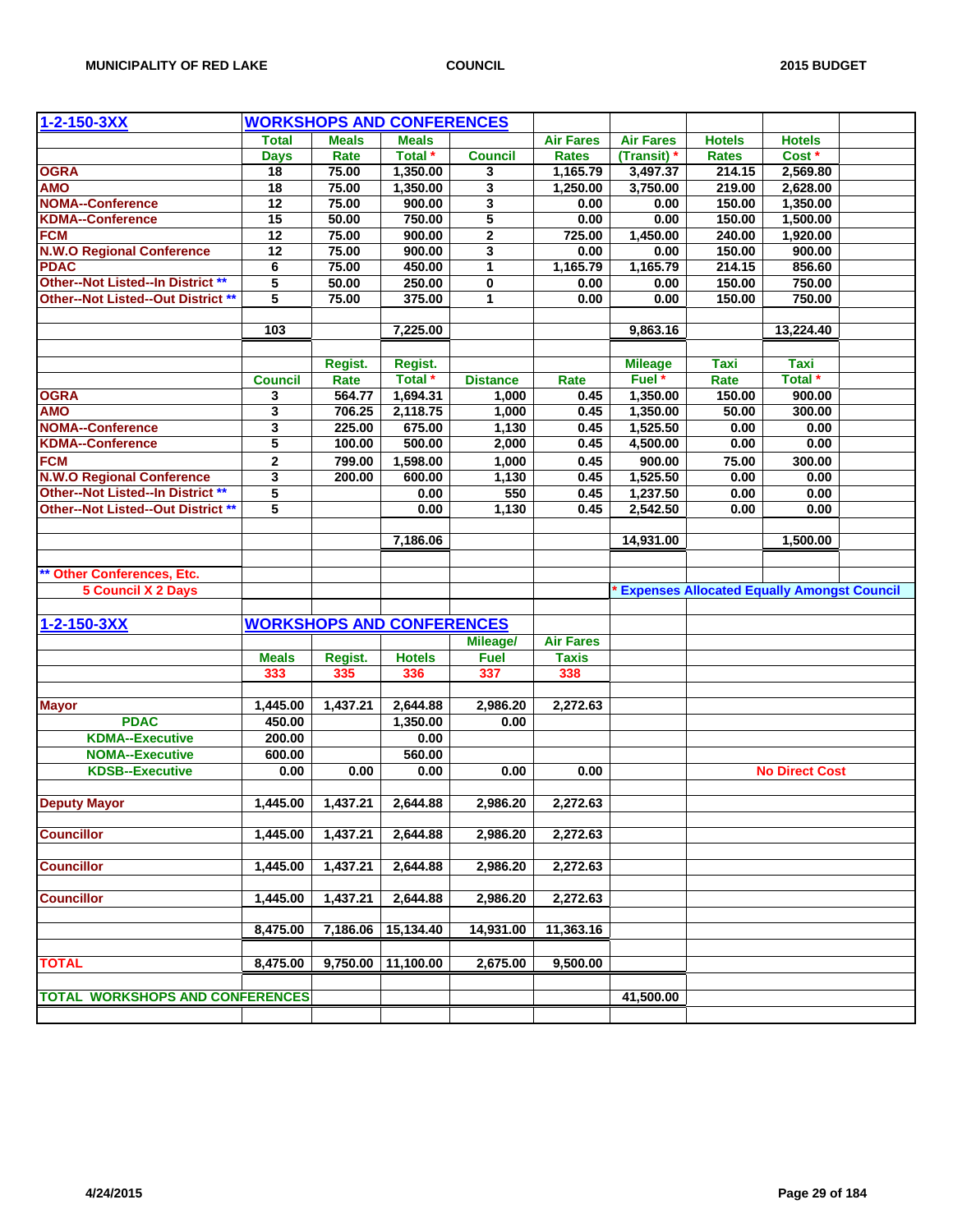| 1-2-150-339                              | <b>MEETINGS MEALS</b> |                           |                         |          |                  |                                  |
|------------------------------------------|-----------------------|---------------------------|-------------------------|----------|------------------|----------------------------------|
|                                          |                       | <b>Attendees</b>          | Qty                     | Rate     | <b>Total</b>     |                                  |
| <b>Regular Meetings</b>                  |                       | 10                        | $\overline{12}$         | 9.95     | 1,194.00         | Max: Council = $5$ , Staff = $5$ |
| <b>Committee of the Whole</b>            |                       | 10                        | $\overline{12}$         | 9.95     | 1,194.00         |                                  |
| <b>Special Meetings</b>                  |                       | 10                        | 8                       | 9.95     | 796.00           |                                  |
| Non Refundable H.S.T.                    |                       |                           |                         |          | 56.04            |                                  |
|                                          |                       |                           |                         |          |                  |                                  |
| <b>TOTAL MEETINGS MEALS</b>              |                       |                           |                         |          | 3,240.04         |                                  |
|                                          |                       |                           |                         |          |                  |                                  |
| 1-2-150-344                              | <b>FREIGHT</b>        |                           |                         |          |                  |                                  |
|                                          |                       |                           |                         |          |                  |                                  |
|                                          |                       |                           |                         |          | 1,100.00         | <b>PDAC Freight</b>              |
|                                          |                       |                           |                         |          |                  |                                  |
|                                          |                       |                           |                         |          |                  |                                  |
| <b>TOTAL FREIGHT</b>                     |                       |                           |                         |          | 1,100.00         |                                  |
|                                          |                       |                           |                         |          |                  |                                  |
| 1-2-150-347                              | <b>CELL PHONES</b>    |                           |                         |          |                  |                                  |
|                                          |                       |                           | Rate                    |          |                  |                                  |
|                                          |                       | Mos.                      |                         |          | <b>Total</b>     |                                  |
| <b>Mayor</b>                             |                       | 12<br>$\overline{12}$     | 85.00                   |          | 1,020.00         |                                  |
| <b>Deputy Mayor</b><br><b>Councillor</b> |                       | $\overline{12}$           | 60.00<br>60.00          |          | 720.00<br>720.00 |                                  |
| <b>Councillor</b>                        |                       | 12                        | 60.00                   |          | 720.00           |                                  |
| <b>Councillor</b>                        |                       | 12                        | 60.00                   |          | 720.00           |                                  |
| Non Refundable H.S.T.                    |                       |                           |                         |          | 68.64            |                                  |
|                                          |                       |                           |                         |          |                  |                                  |
| <b>TOTAL CELL PHONES</b>                 |                       |                           |                         |          | 3,968.64         |                                  |
|                                          |                       |                           |                         |          |                  |                                  |
| 1-2-150-349                              | <b>ADVERTISING</b>    |                           |                         |          |                  |                                  |
|                                          |                       |                           | Qty                     | Rate     | <b>Total</b>     |                                  |
| <b>Bear Country Magazine</b>             |                       |                           | $\mathbf{2}$            | 1,750.00 | 3,500.00         | <b>Summer/Winter</b>             |
| <b>Dryden Regional Phone Directory</b>   |                       |                           | 1                       | 1,440.00 | 1,440.00         |                                  |
| <b>Fall Classic Brochure</b>             |                       |                           | 1                       | 1,000.00 | 1,000.00         |                                  |
| N. O. Vistors Map                        |                       |                           | $\mathbf{1}$            | 870.00   | 870.00           |                                  |
| <b>Norseman Days Festival</b>            |                       |                           | 1                       | 2,500.00 | 2,500.00         | 0% Donation/50% Advert.          |
| <b>NWOSTA Snow Trail Guide</b>           |                       |                           | 1                       | 250.00   | 250.00           |                                  |
| <b>Publicity Board</b>                   |                       |                           | 1                       | 1,500.00 | 1,500.00         |                                  |
| <b>Wawatay</b>                           |                       |                           | $\mathbf 0$             | 295.00   | 0.00             | <b>Publishing Ceased</b>         |
| <b>Woodland Caribou Park</b>             |                       |                           | 1                       | 220.00   | 220.00           |                                  |
| <b>Year Book Advertising</b>             |                       |                           | 1                       | 300.00   | 300.00           |                                  |
| <b>Non Refundable HST</b>                |                       |                           |                         |          | 106.13           |                                  |
|                                          |                       |                           |                         |          |                  |                                  |
| <b>TOTAL ADVERTISING</b>                 |                       |                           |                         |          | 11,686.13        |                                  |
|                                          |                       |                           |                         |          |                  |                                  |
| 1-2-150-351                              |                       | <b>KDM A/NOMAEXPENSES</b> |                         |          |                  |                                  |
| (Meetings Hosted in Red Lake)            |                       |                           | Qty                     | Rate     | <b>Total</b>     |                                  |
| <b>KDMA</b>                              |                       |                           | $\overline{\mathbf{0}}$ | 100.00   | 0.00             |                                  |
| <b>NOMA</b>                              |                       |                           | 0                       | 200.00   | 0.00             |                                  |
|                                          |                       |                           |                         |          |                  |                                  |
| <b>TOTAL KDMA/NOMA EXPENSES</b>          |                       |                           |                         |          | 0.00             |                                  |
|                                          |                       |                           |                         |          |                  |                                  |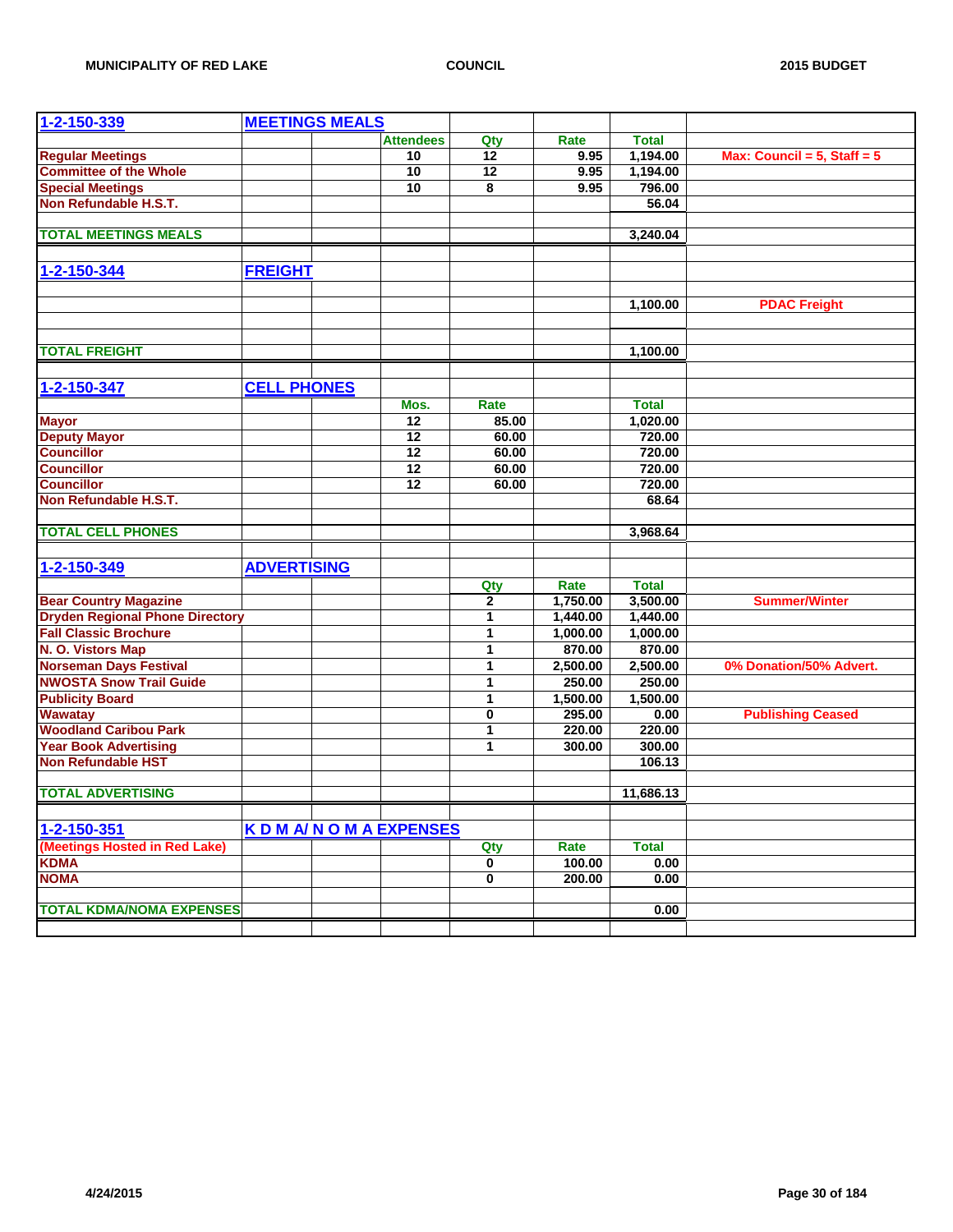| 1-2-150-395                                 | <b>DONATIONS</b> |                                       |          |              |                              |
|---------------------------------------------|------------------|---------------------------------------|----------|--------------|------------------------------|
|                                             |                  | Qty                                   | Rate     | <b>Total</b> |                              |
| <b>Norseman Days Festival</b>               |                  | 1                                     | 2,500.00 | 2,500.00     | 50% Donation/0% Advert.      |
| <b>Norseman Days Festival--Supplemental</b> |                  | 1                                     | 2,000.00 | 2,000.00     | <b>One Time Request</b>      |
| <b>PAIRO Tour</b>                           |                  | 1                                     | 3,500.00 | 3,500.00     | <b>Doctor Recruiting</b>     |
| <b>Scholarship</b>                          |                  |                                       | 1,500.00 | 1,500.00     |                              |
| <b>Seniors Christmas</b>                    |                  | 1                                     | 1,000.00 | 1,000.00     |                              |
| <b>Schools--Live Theatre Show</b>           |                  | $\mathbf{2}$                          | 630.00   | 1,260.00     | <b>Roseneath Theatre</b>     |
| <b>Other</b>                                |                  |                                       |          | 8,630.00     |                              |
|                                             |                  |                                       |          |              |                              |
| <b>TOTAL DONATIONS</b>                      |                  |                                       |          | 20,390.00    |                              |
|                                             |                  |                                       |          |              |                              |
| 2-2-150-995                                 |                  | <b>AMORTIZATION OF CAPITAL ASSETS</b> |          |              |                              |
|                                             |                  |                                       |          |              |                              |
| <b>Straight Line Method</b>                 |                  |                                       |          | 0.00         | <b>No Assets to Amortize</b> |
|                                             |                  |                                       |          |              |                              |
|                                             |                  |                                       |          |              |                              |
| <b>TOTAL AMORTIZATION</b>                   |                  |                                       |          | 0.00         |                              |
|                                             |                  |                                       |          |              |                              |
|                                             |                  |                                       |          |              |                              |
| <b>TOTAL BUDGET</b>                         |                  |                                       |          | 227,857.83   |                              |
|                                             |                  |                                       |          |              |                              |
|                                             |                  |                                       |          |              |                              |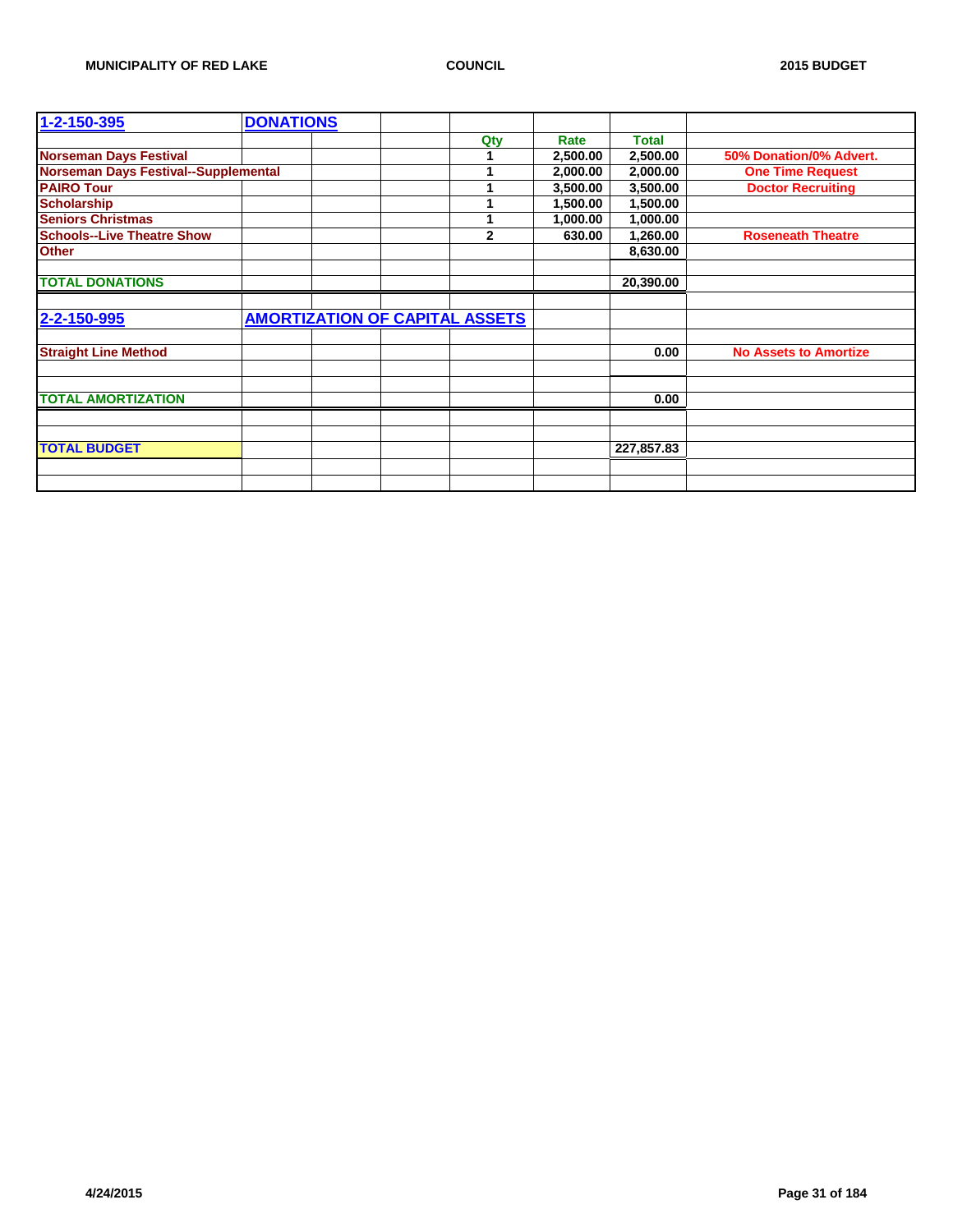| <b>HUMAN RESOURCES</b>                             |                      |                            |                               |                 |                        |                 |                 |                                            |                 |
|----------------------------------------------------|----------------------|----------------------------|-------------------------------|-----------------|------------------------|-----------------|-----------------|--------------------------------------------|-----------------|
| $1 - 2 - 175 - 100$                                |                      | <b>SALARIES AND WAGES</b>  |                               |                 |                        |                 |                 |                                            |                 |
|                                                    |                      |                            |                               |                 | <b>Employer</b>        | <b>Employer</b> | <b>Employer</b> | <b>Employer</b>                            | <b>Employer</b> |
|                                                    | <b>Weeks</b>         | <b>Hours</b>               | Rate                          | <b>Total</b>    | <b>C.P.P.</b>          | E.I.            | <b>OMERS</b>    | <b>EHT</b>                                 | <b>WSIB</b>     |
| <b>Human Resources Manager</b>                     | 52                   | 40.0                       | 34.81                         | 72,409.00       | 2,479.95               | 1,139.05        | 7,570.11        | 1,411.98                                   | 2,085.38        |
| <b>TOTAL SALARIES AND WAGES</b>                    |                      |                            |                               | 72,409.00       | 2,479.95               | 1,139.05        | 7,570.11        | 1,411.98                                   | 2,085.38        |
|                                                    |                      |                            |                               |                 |                        |                 |                 |                                            |                 |
| $1 - 2 - 175 - 105$                                | <b>PER DIEMS</b>     |                            |                               |                 |                        |                 |                 |                                            |                 |
|                                                    |                      |                            |                               |                 | <b>Employer</b>        | <b>Employer</b> | <b>Employer</b> | <b>Employer</b>                            | <b>Employer</b> |
|                                                    |                      | <b>Days</b>                | Rate                          | <b>Total</b>    | C.P.P.                 | E.I.            | <b>OMERS</b>    | <b>EHT</b>                                 | <b>WSIB</b>     |
| <b>Human Resources Manager</b>                     |                      | $\bf{0}$                   | 150.00                        | 0.00            | 0.00                   | 0.00            | 0.00            | 0.00                                       | 0.00            |
| <b>TOTAL PER DIEMS</b>                             |                      |                            |                               | 0.00            | 0.00                   | 0.00            | 0.00            | 0.00                                       | 0.00            |
|                                                    |                      |                            |                               |                 |                        |                 |                 |                                            |                 |
| $1 - 2 - 175 - 1XX$                                |                      | <b>OTHER PAYROLL COSTS</b> |                               |                 |                        |                 |                 |                                            |                 |
| <b>Employer Portion C.P.P.</b>                     |                      |                            | 2,479.95                      | 0.00            | 2,479.95               |                 |                 | 1-2-XXX-110                                |                 |
| <b>Employer Portion E.I.</b>                       |                      |                            | 1,139.05                      | 0.00            | 1,139.05               |                 |                 | 1-2-XXX-111                                |                 |
| <b>Employer OMERS</b>                              |                      |                            | 7,570.11                      | 0.00            | 7,570.11               |                 |                 | 1-2-XXX-109                                |                 |
| <b>Employer E.H.T.</b>                             |                      |                            | 1,411.98                      | 0.00            | 1,411.98               |                 |                 | $1 - 2 - XXX - 112$                        |                 |
| <b>Employer WSIB</b><br><b>Group Benefits Plan</b> |                      |                            | 2,085.38<br>3,938.65          | 0.00<br>0.00    | 2,085.38<br>3,938.65   |                 |                 | $1 - 2 - XXX - 113$<br>$1 - 2 - XXX - 114$ |                 |
|                                                    |                      |                            |                               |                 |                        |                 |                 |                                            |                 |
| <b>TOTAL OTHER PAYROLL COSTS</b>                   |                      |                            | 18,625.12                     | 0.00            | 18,625.12              |                 |                 |                                            |                 |
|                                                    |                      |                            |                               |                 |                        |                 |                 |                                            |                 |
| $1 - 2 - 175 - 115$                                |                      | <b>CLEANING ALLOWANCE</b>  |                               |                 |                        |                 |                 |                                            |                 |
| <b>Cleaning Allowance</b>                          |                      |                            | No.                           | Rate<br>230.00  | <b>Total</b><br>230.00 |                 |                 |                                            |                 |
| <b>Boot Allowance</b>                              |                      |                            | 1<br>1                        | 250.00          | 250.00                 |                 |                 |                                            |                 |
|                                                    |                      |                            |                               |                 |                        |                 |                 |                                            |                 |
| <b>TOTAL CLEANING ALLOWANCE</b>                    |                      |                            |                               |                 | 480.00                 |                 |                 |                                            |                 |
|                                                    |                      |                            |                               |                 |                        |                 |                 |                                            |                 |
| $1 - 2 - 175 - 125$                                |                      |                            | <b>TRAINING AND EDUCATION</b> |                 |                        |                 |                 |                                            |                 |
|                                                    |                      |                            | No.                           | Rate            | <b>Total</b><br>300.00 |                 |                 |                                            |                 |
| <b>JHSC Training</b><br><b>Webinars</b>            |                      |                            | 3                             | 69.00           | 207.00                 |                 |                 |                                            |                 |
| <b>First Aid</b>                                   |                      |                            | $\mathbf{1}$                  | 180.00          | 180.00                 |                 |                 |                                            |                 |
| <b>TOTAL TRAINING AND EDUCATION</b>                |                      |                            |                               |                 | 687.00                 |                 |                 |                                            |                 |
|                                                    |                      |                            |                               |                 |                        |                 |                 |                                            |                 |
| 1-2-175-130                                        | <b>LOCAL MILEAGE</b> |                            |                               |                 |                        |                 |                 |                                            |                 |
| <b>Municipal Vehicle Supplied</b>                  |                      |                            |                               |                 | 0.00                   |                 |                 |                                            |                 |
|                                                    |                      |                            |                               |                 |                        |                 |                 |                                            |                 |
| <b>TOTAL LOCAL MILEAGE</b>                         |                      |                            |                               |                 | 0.00                   |                 |                 |                                            |                 |
|                                                    |                      |                            |                               |                 |                        |                 |                 |                                            |                 |
| 1-2-175-209                                        |                      | <b>OFFICE SUPPLIES</b>     |                               |                 |                        |                 |                 |                                            |                 |
|                                                    |                      |                            | No.                           | Rate            | <b>Total</b>           |                 |                 |                                            |                 |
| <b>Space Heater</b><br><b>Document Holder</b>      |                      |                            | 0<br>0                        | 100.00<br>25.00 | 0.00<br>0.00           |                 |                 | Included in "100"                          |                 |
|                                                    |                      |                            |                               |                 |                        |                 |                 |                                            |                 |
| <b>TOTAL OFFICE SUPPLIES</b>                       |                      |                            |                               |                 | 0.00                   |                 |                 |                                            |                 |
|                                                    |                      |                            |                               |                 |                        |                 |                 |                                            |                 |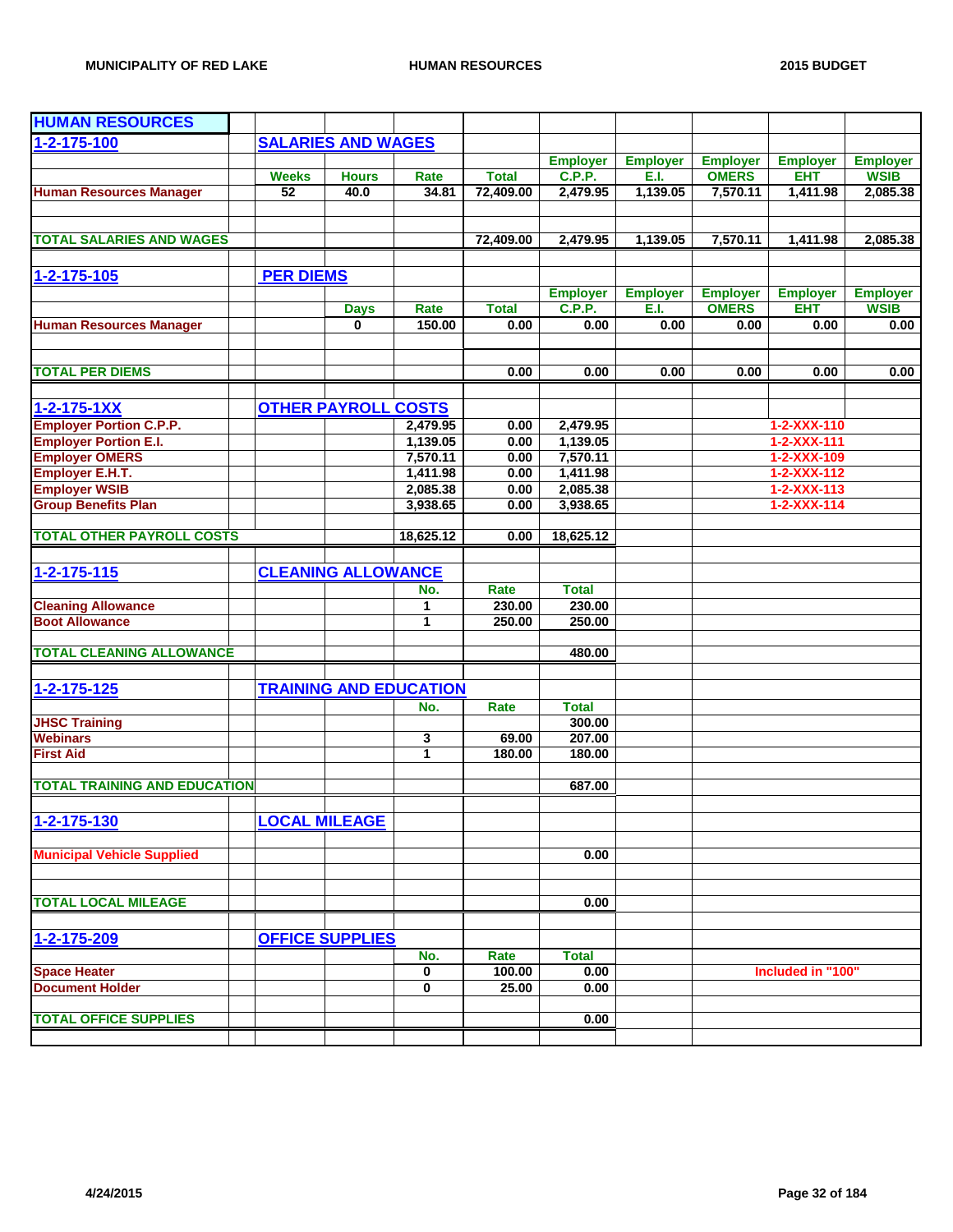| 1-2-175-211                                    | <b>SIGNS AND ACCESSORIES</b> |          |                                  |                                          |                |                   |
|------------------------------------------------|------------------------------|----------|----------------------------------|------------------------------------------|----------------|-------------------|
|                                                |                              |          |                                  |                                          |                |                   |
|                                                |                              |          |                                  |                                          |                |                   |
|                                                |                              |          |                                  |                                          |                |                   |
|                                                |                              |          |                                  |                                          |                |                   |
| <b>TOTAL SIGNS AND ACCESSORIES</b>             |                              |          |                                  |                                          | 0.00           |                   |
|                                                |                              |          |                                  |                                          |                |                   |
|                                                |                              |          |                                  |                                          |                |                   |
| 1-2-175-234                                    |                              |          |                                  | <b>SAFETY EQUIPMENT AND UNIFORMS</b>     |                |                   |
|                                                |                              |          |                                  |                                          |                |                   |
|                                                |                              |          | No.                              | Rate                                     | <b>Total</b>   |                   |
| <b>Tools, Equipment</b>                        |                              |          |                                  |                                          | 300.00         |                   |
| <b>Customizable SOP Binders</b>                |                              |          | 14                               | 20.00                                    | 280.00         |                   |
|                                                |                              |          |                                  |                                          |                |                   |
| <b>TOTAL SAFETY EQUIPMENT</b>                  |                              |          |                                  |                                          | 580.00         |                   |
|                                                |                              |          |                                  |                                          |                |                   |
| 1-2-175-325                                    |                              |          |                                  | <b>SUBSCRIPTIONS AND MEMBERSHIPS</b>     |                |                   |
| <b>Comfort Zone</b>                            |                              |          |                                  |                                          | 450.00         |                   |
| <b>HRPA</b>                                    |                              |          |                                  |                                          | 300.00         |                   |
| <b>Safety Talks</b>                            |                              |          |                                  |                                          | 199.00         |                   |
| <b>HRDownloads</b>                             |                              |          |                                  |                                          | 2,925.80       |                   |
|                                                |                              |          |                                  |                                          |                |                   |
| <b>TOTAL SUBSCRIPTIONS AND MEMBERSHIPS</b>     |                              |          |                                  |                                          | 3,874.80       |                   |
|                                                |                              |          |                                  |                                          |                |                   |
|                                                |                              |          |                                  |                                          |                |                   |
|                                                |                              |          |                                  |                                          |                |                   |
| 1-2-175-3XX                                    |                              |          | <b>WORKSHOPS AND CONFERENCES</b> |                                          |                |                   |
|                                                | <b>Meals</b>                 | Regist.  | <b>Hotels</b>                    | <b>Mileage</b>                           | <b>Transit</b> |                   |
|                                                | 333                          | 335      | 336                              | 337                                      | 338            |                   |
| <b>Forum North</b>                             | 285.00                       | 400.00   | 400.00                           | 250.00                                   |                |                   |
|                                                |                              |          |                                  |                                          |                |                   |
|                                                |                              |          |                                  |                                          |                |                   |
| <b>TOTAL</b>                                   | 285.00                       | 400.00   | 400.00                           | 250.00                                   | 1,335.00       |                   |
| <b>TOTAL WORKSHOPS AND CONFERENCES</b>         |                              |          |                                  |                                          |                |                   |
|                                                |                              |          |                                  |                                          | 1,335.00       |                   |
|                                                |                              |          |                                  |                                          |                |                   |
| 1-2-175-339                                    | <b>MEETING MEALS</b>         |          |                                  |                                          |                |                   |
|                                                |                              |          | Qty                              | Rate                                     |                |                   |
|                                                |                              |          |                                  |                                          | 0.00           |                   |
|                                                |                              |          |                                  |                                          |                |                   |
|                                                |                              |          |                                  |                                          |                |                   |
| <b>TOTAL MEETING MEALS</b>                     |                              |          |                                  |                                          | 0.00           |                   |
|                                                |                              |          |                                  |                                          |                |                   |
| 1-2-175-343                                    |                              |          |                                  | <b>LICENSES, PERMITS AND INSPECTIONS</b> |                |                   |
|                                                | Plate No.                    | Unit No. |                                  |                                          |                |                   |
|                                                |                              |          |                                  |                                          | 0.00           | Included in "100" |
|                                                |                              |          |                                  |                                          |                |                   |
| <b>TOTAL LICENSES, PERMITS AND INSPECTIONS</b> |                              |          |                                  |                                          |                |                   |
|                                                |                              |          |                                  |                                          | 0.00           |                   |
|                                                |                              |          |                                  |                                          |                |                   |
| 1-2-175-347                                    | <b>CELL PHONES</b>           |          |                                  |                                          |                |                   |
|                                                |                              |          | <b>Months</b>                    | Rate                                     | <b>Total</b>   |                   |
|                                                |                              |          |                                  |                                          |                |                   |
| 807-728-1847                                   |                              |          | 12                               | 55.97                                    | 671.64         |                   |
|                                                |                              |          |                                  |                                          |                |                   |
| <b>TOTAL CELL PHONES</b>                       |                              |          |                                  |                                          | 671.64         |                   |
|                                                |                              |          |                                  |                                          |                |                   |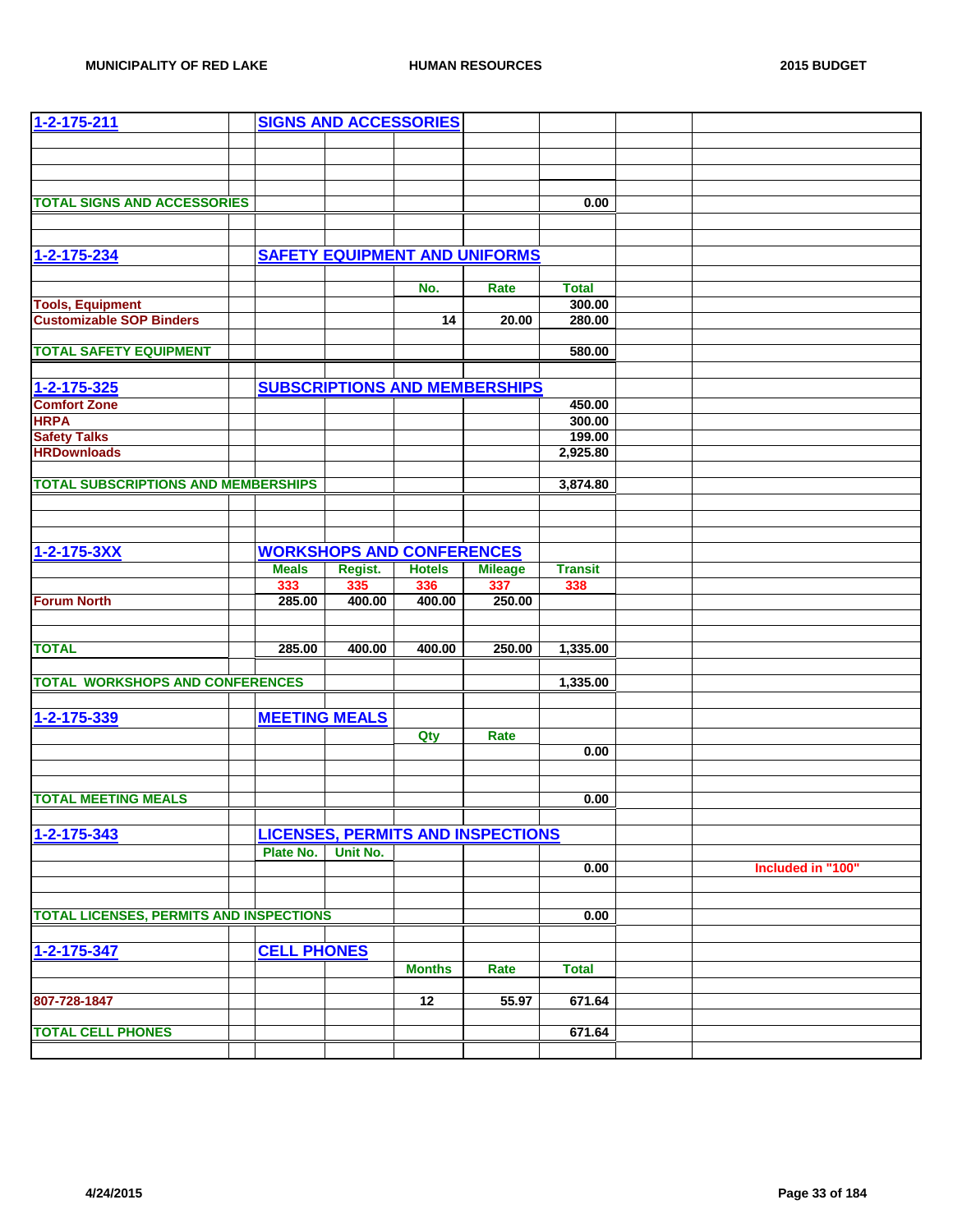| 1-2-175-350                     |                   | <b>SAFETY AWARDS</b>                             |              |                                          |            |                                  |
|---------------------------------|-------------------|--------------------------------------------------|--------------|------------------------------------------|------------|----------------------------------|
|                                 |                   |                                                  |              |                                          |            |                                  |
| <b>Employee Safety Awards</b>   |                   |                                                  |              |                                          | 1,500.00   |                                  |
|                                 |                   |                                                  |              |                                          |            |                                  |
| <b>TOTAL PUBLIC RELATIONS</b>   |                   |                                                  |              |                                          | 1,500.00   |                                  |
|                                 |                   |                                                  |              |                                          |            |                                  |
| 1-2-175-370                     |                   | <b>FUEL AND OIL--AUTOMOTIVE</b><br><b>Months</b> | <b>L/Mos</b> | \$/L                                     |            |                                  |
| <b>Inspections, Around Town</b> |                   | 12                                               | 0.00         | 1.299                                    | 0.00       | Included in "100"                |
|                                 |                   |                                                  |              |                                          |            |                                  |
| <b>TOTAL FUEL AND OIL</b>       |                   |                                                  |              |                                          | 0.00       |                                  |
|                                 |                   |                                                  |              |                                          |            |                                  |
| 1-2-175-372                     | <b>INSURANCE</b>  |                                                  |              |                                          |            |                                  |
|                                 |                   |                                                  |              |                                          |            |                                  |
| <b>The Standard</b>             |                   |                                                  |              |                                          | 0.00       | Included in "100"                |
|                                 |                   |                                                  |              |                                          |            |                                  |
| <b>TOTAL INSURANCE</b>          |                   |                                                  |              |                                          | 0.00       |                                  |
|                                 |                   |                                                  |              |                                          |            |                                  |
| 1-2-175-379                     |                   |                                                  |              | <b>SERVICE AND MAINTENANCE CONTRACTS</b> |            |                                  |
|                                 |                   |                                                  |              |                                          | 0.00       |                                  |
|                                 |                   |                                                  |              |                                          |            |                                  |
|                                 |                   |                                                  |              |                                          |            |                                  |
| <b>TOTAL SERVICE CONTRACTS</b>  |                   |                                                  |              |                                          | 0.00       |                                  |
|                                 |                   |                                                  |              |                                          |            |                                  |
| $1 - 2 - 175 - 425$             | <b>CONSULTING</b> |                                                  |              |                                          |            |                                  |
|                                 |                   |                                                  |              |                                          | 0.00       |                                  |
|                                 |                   |                                                  |              |                                          |            |                                  |
| <b>TOTAL CONSULTING</b>         |                   |                                                  |              |                                          | 0.00       |                                  |
|                                 |                   |                                                  |              |                                          |            |                                  |
|                                 |                   |                                                  |              |                                          |            |                                  |
| 2-2-175-995                     |                   |                                                  |              | <b>AMORTIZATION OF CAPITAL ASSETS</b>    |            |                                  |
|                                 |                   |                                                  |              |                                          |            |                                  |
| <b>Straight Line Method</b>     |                   |                                                  |              |                                          | 0.00       | <b>Assets Amortized in "754"</b> |
|                                 |                   |                                                  |              |                                          |            |                                  |
| <b>TOTAL AMORTIZATION</b>       |                   |                                                  |              |                                          | 0.00       |                                  |
|                                 |                   |                                                  |              |                                          |            |                                  |
| <b>TOTAL BUDGET</b>             |                   |                                                  |              |                                          | 100,162.56 |                                  |
|                                 |                   |                                                  |              |                                          |            |                                  |
|                                 |                   |                                                  |              |                                          |            |                                  |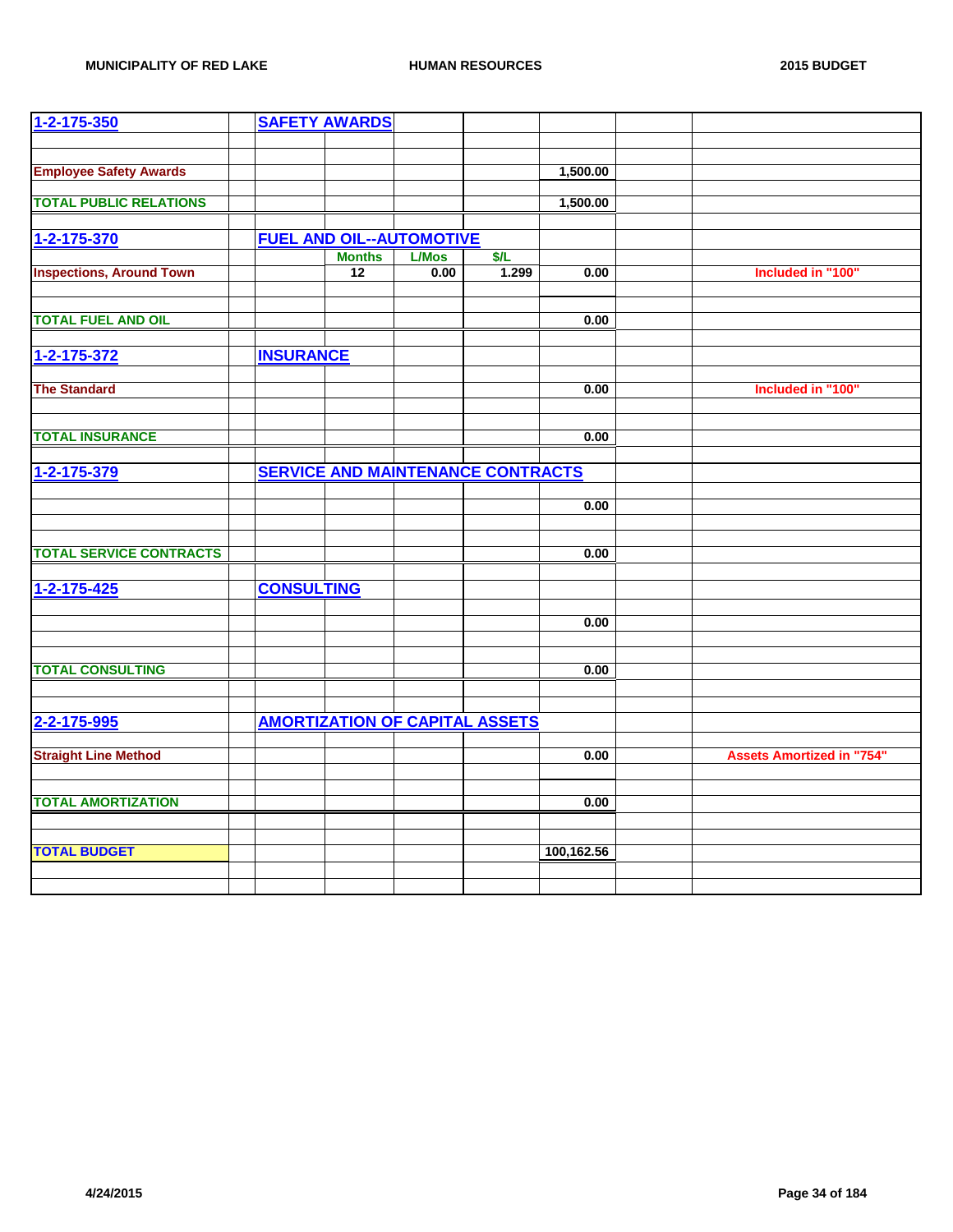| <b>FIRE AND RESCUE</b>                                  |                  |                            |             |              |                 |                 |                 |                     |                 |
|---------------------------------------------------------|------------------|----------------------------|-------------|--------------|-----------------|-----------------|-----------------|---------------------|-----------------|
| 1-2-200-100                                             |                  | <b>SALARIES AND WAGES</b>  |             |              |                 |                 |                 |                     |                 |
|                                                         |                  |                            |             |              | <b>Employer</b> | <b>Employer</b> | <b>Employer</b> | <b>Employer</b>     | <b>Employer</b> |
|                                                         | <b>Weeks</b>     |                            | <b>Rate</b> | <b>Total</b> | C.P.P.          | E.I.            | <b>OMERS</b>    | <b>EHT</b>          | <b>WSIB</b>     |
| <b>Fire Chief</b>                                       | $\overline{52}$  | <b>Hours/Qty</b><br>40.0   | 34.81       | 72,409.00    | 2,479.95        | 1,139.05        | 7,570.11        | 1,411.98            | 2,085.38        |
| <b>Station Captains</b>                                 |                  | 5                          | 1,400.00    | 7,000.00     | 173.25          | 184.24          | 0.00            | 136.50              | 201.60          |
| <b>Trainer/Facilitators</b>                             |                  | 5                          | 700.00      | 3,500.00     | 0.00            | 92.12           | 0.00            | 68.25               | 100.80          |
| <b>Fire Prevention Officers</b>                         |                  | 5                          | 700.00      | 3,500.00     | 0.00            | 92.12           | 0.00            | 68.25               | 100.80          |
| <b>Wildland Fire Officers</b>                           |                  | 1                          | 700.00      | 700.00       | 0.00            | 18.42           | 0.00            | 13.65               | 20.16           |
| <b>Auto-Ex Officer</b>                                  |                  | 1                          | 700.00      | 700.00       | 0.00            | 18.42           | 0.00            | 13.65               | 20.16           |
| <b>Fire Fighters **</b>                                 | 65               | 26                         | 15.00       | 25,350.00    | 1,081.58        | 667.21          | 0.00            | 494.33              | 730.08          |
| <b>Fire Calls ***</b>                                   | 65               | 12                         | 15.00       | 11,700.00    | 405.90          | 307.94          | 0.00            | 228.15              | 336.96          |
|                                                         | 52               | 5                          | 50.00       | 13,000.00    | 470.25          | 342.16          |                 | 253.50              |                 |
| <b>Weekend Standby</b><br><b>Health Safety Officer</b>  |                  | 5                          | 700.00      | 3,500.00     | 0.00            | 92.12           | 0.00<br>0.00    | 68.25               | 374.40          |
|                                                         |                  |                            |             |              |                 |                 |                 |                     | 100.80          |
| <b>TOTAL SALARIES AND WAGES</b>                         |                  |                            |             | 141,359.00   | 4,610.93        | 2,953.81        | 7,570.11        | 2,756.50            | 4,071.14        |
|                                                         |                  |                            |             |              |                 |                 |                 |                     |                 |
| <b>Explanations:</b>                                    |                  |                            |             |              |                 |                 |                 |                     |                 |
| 65 fire fighters x \$15 per meeting x 26 meetings       |                  |                            |             |              |                 |                 |                 |                     |                 |
| *** 65 fire fighters x \$15 fire/mVA x 12 calls approx. |                  |                            |             |              |                 |                 |                 |                     |                 |
|                                                         |                  |                            |             |              |                 |                 |                 |                     |                 |
|                                                         |                  |                            |             |              |                 |                 |                 |                     |                 |
| 1-2-200-105                                             | <b>PER DIEMS</b> |                            |             |              |                 |                 |                 |                     |                 |
|                                                         |                  | <b>Per Diem</b>            |             |              | <b>Employer</b> | <b>Employer</b> | <b>Employer</b> | <b>Employer</b>     | <b>Employer</b> |
|                                                         |                  | <b>Days</b>                | Rate        | <b>Total</b> | <b>C.P.P.</b>   | E.I.            | <b>OMERS</b>    | <b>EHT</b>          | <b>WSIB</b>     |
| <b>Fire Chief</b>                                       |                  | 6                          | 150.00      | 900.00       | 0.00            | 0.00            | 0.00            | 17.55               | 25.92           |
| <b>Station Captains</b>                                 |                  |                            | 150.00      | 0.00         | 0.00            | 0.00            | 0.00            | 0.00                | 0.00            |
| <b>Trainer/Facilitators</b>                             |                  |                            | 150.00      | 0.00         | 0.00            | 0.00            | 0.00            | 0.00                | 0.00            |
| <b>Fire Prevention Officers</b>                         |                  |                            | 150.00      | 0.00         | 0.00            | 0.00            | 0.00            | 0.00                | 0.00            |
| <b>Wildland Fire Officers</b>                           |                  |                            | 150.00      | 0.00         | 0.00            | 0.00            | 0.00            | 0.00                | 0.00            |
| <b>Auto-Ex Officer</b>                                  |                  |                            | 150.00      | 0.00         | 0.00            | 0.00            | 0.00            | 0.00                | 0.00            |
| <b>Fire Fighters</b>                                    |                  | 40                         | 150.00      | 6,000.00     | 297.00          | 157.92          | 0.00            | 117.00              | 172.80          |
|                                                         |                  |                            |             |              |                 |                 |                 |                     |                 |
| <b>TOTAL PER DIEMS</b>                                  |                  |                            |             | 6,900.00     | 297.00          | 157.92          | 0.00            | 134.55              | 198.72          |
| $1 - 2 - 200 - 1XX$                                     |                  | <b>OTHER PAYROLL COSTS</b> |             |              |                 |                 |                 |                     |                 |
| <b>Employer Portion C.P.P.</b>                          |                  |                            |             | 4,610.93     | 297.00          | 4,907.93        |                 | $1 - 2 - XXX - 110$ |                 |
| <b>Employer Portion E.I.</b>                            |                  |                            |             | 2,953.81     | 157.92          | 3,111.73        |                 | $1 - 2 - XXX - 111$ |                 |
| <b>Employer OMERS</b>                                   |                  |                            |             | 7,570.11     | 0.00            | 7,570.11        |                 | 1-2-XXX-109         |                 |
| Employer E.H.T.                                         |                  |                            |             | 2,756.50     | 134.55          | 2,891.05        |                 | 1-2-XXX-112         |                 |
| <b>Employer WSIB</b>                                    |                  |                            |             | 4,071.14     | 198.72          | 4,269.86        |                 | $1 - 2 - XXX - 113$ |                 |
| <b>Group Benefits Plan</b>                              |                  |                            |             | 5,562.01     | 0.00            | 5,562.01        |                 | $1 - 2 - XXX - 114$ |                 |
|                                                         |                  |                            |             |              |                 |                 |                 |                     |                 |
| <b>TOTAL OTHER PAYROLL COSTS</b>                        |                  |                            |             | 27,524.50    | 788.19          | 28,312.69       |                 |                     |                 |
|                                                         |                  |                            |             |              |                 |                 |                 |                     |                 |
| 1-2-200-115                                             |                  | <b>CLEANING ALLOWANCE</b>  |             |              |                 |                 |                 |                     |                 |
|                                                         |                  |                            |             | Qty          | Rate            | <b>Total</b>    |                 |                     |                 |
| <b>Cleaning Allowance</b>                               |                  |                            |             | 1            | 230.00          | 230.00          |                 |                     |                 |
| <b>Boot Allowance</b>                                   |                  |                            |             | 1            | 250.00          | 250.00          |                 |                     |                 |
| <b>TOTAL CLEANING ALLOWANCE COST</b>                    |                  |                            |             |              |                 | 480.00          |                 |                     |                 |
|                                                         |                  |                            |             |              |                 |                 |                 |                     |                 |
| 1-2-200-120                                             |                  | <b>OVERTIME MEALS</b>      |             |              |                 |                 |                 |                     |                 |
|                                                         |                  |                            |             | Rate         | Qty             | <b>Total</b>    |                 |                     |                 |
|                                                         |                  |                            |             | 17.50        | 0               | 0.00            |                 |                     |                 |
|                                                         |                  |                            |             |              |                 |                 |                 |                     |                 |
|                                                         |                  |                            |             |              |                 |                 |                 |                     |                 |
| <b>TOTAL OVER TIME MEALS</b>                            |                  |                            |             |              |                 | 0.00            |                 |                     |                 |
|                                                         |                  |                            |             |              |                 |                 |                 |                     |                 |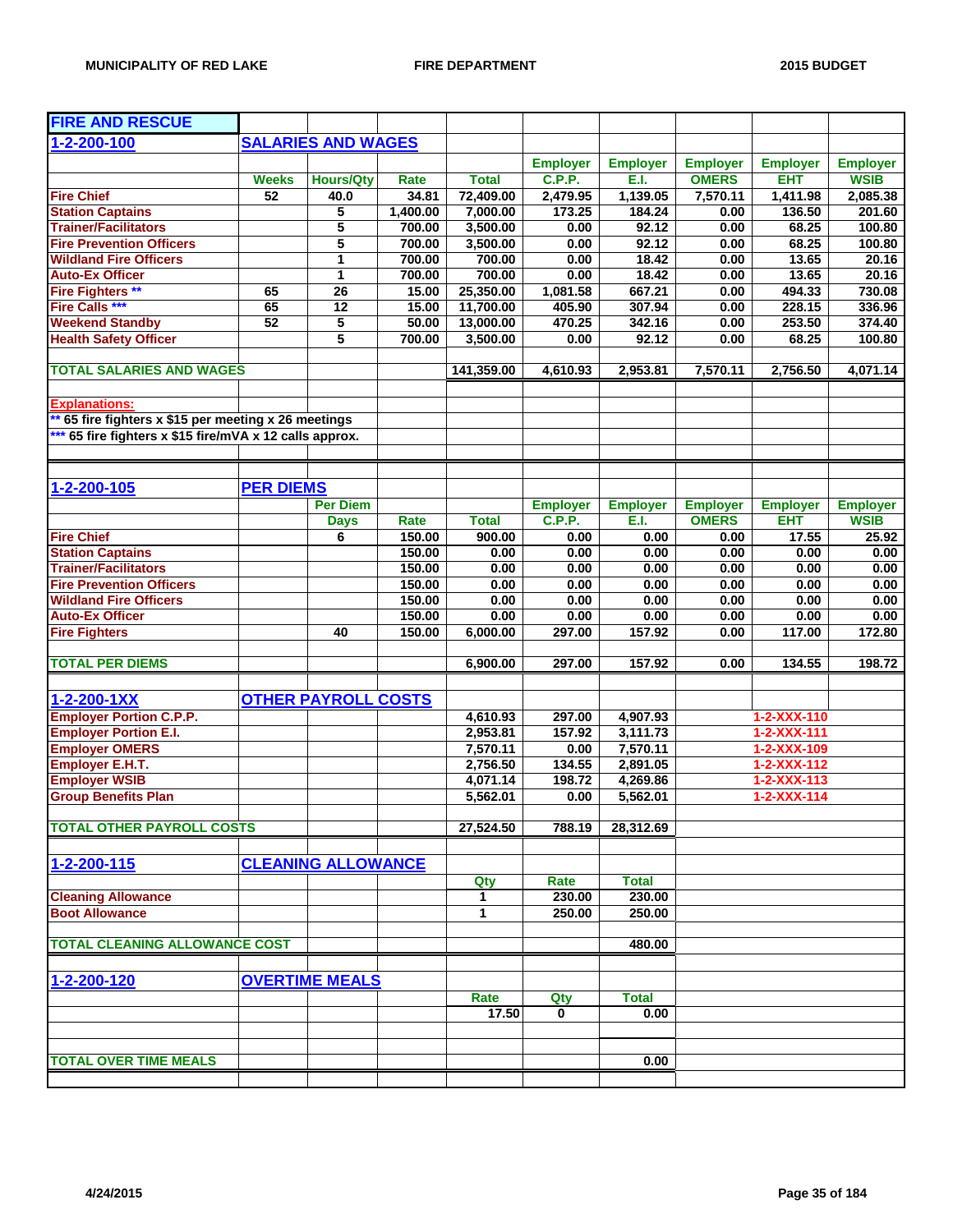| 1-2-200-125                                             |                      | <b>TRAINING AND EDUCATION</b>             |                 |                                                  |                    |                                                          |
|---------------------------------------------------------|----------------------|-------------------------------------------|-----------------|--------------------------------------------------|--------------------|----------------------------------------------------------|
|                                                         |                      |                                           |                 |                                                  |                    |                                                          |
| <b>OFC - Mod "A" course</b>                             |                      |                                           |                 |                                                  | 2,000.00           |                                                          |
| <b>OFC - Mod "B" course</b>                             |                      |                                           |                 |                                                  | 2,000.00           |                                                          |
| <b>DZ Training</b>                                      |                      |                                           |                 |                                                  | 750.00             |                                                          |
| <b>TOTAL TRAINING AND EDUCATION</b>                     |                      |                                           |                 |                                                  | 4,750.00           |                                                          |
|                                                         |                      |                                           |                 |                                                  |                    |                                                          |
| 1-2-200-130                                             | <b>LOCAL MILEAGE</b> |                                           |                 |                                                  |                    |                                                          |
|                                                         |                      | Mo.                                       | Rate            | Km                                               | <b>Total</b>       |                                                          |
| <b>Fire Chief</b>                                       |                      | $\overline{12}$                           | 0.45            | $\mathbf 0$                                      | 0.00               | <b>Municipal Vehicle Provided</b>                        |
| <b>Deputy Fire Chief</b>                                |                      | 12                                        | 0.45            | $\mathbf{0}$                                     | 0.00               |                                                          |
|                                                         |                      |                                           |                 |                                                  |                    |                                                          |
| <b>TOTAL LOCAL MILEAGE COSTS</b>                        |                      |                                           |                 |                                                  | 0.00               |                                                          |
|                                                         |                      |                                           |                 |                                                  |                    |                                                          |
| 1-2-200-135                                             | <b>MEDICALS</b>      |                                           |                 |                                                  |                    |                                                          |
|                                                         |                      |                                           | Rate            | <b>Recruits</b>                                  | <b>Total</b>       |                                                          |
| <b>New Recruits</b><br><b>Criminal Reference Checks</b> |                      |                                           | 180.00<br>35.00 | 8<br>8                                           | 1,440.00<br>280.00 |                                                          |
|                                                         |                      |                                           |                 |                                                  |                    |                                                          |
| <b>TOTAL MEDICALS COST</b>                              |                      |                                           |                 |                                                  | 1,720.00           |                                                          |
|                                                         |                      |                                           |                 |                                                  |                    |                                                          |
| 1-2-200-201                                             |                      | <b>SMALL TOOLS AND EQUIPMENT</b>          |                 |                                                  |                    |                                                          |
|                                                         |                      |                                           |                 |                                                  |                    |                                                          |
| FF Tools, Batteries, etc.                               |                      |                                           |                 |                                                  | 2,000.00           |                                                          |
|                                                         |                      |                                           |                 |                                                  |                    |                                                          |
|                                                         |                      |                                           |                 |                                                  |                    |                                                          |
| <b>TOTAL SMALL TOOLS AND EQUIPMENT</b>                  |                      |                                           |                 |                                                  | 2,000.00           |                                                          |
|                                                         |                      |                                           |                 |                                                  |                    |                                                          |
| 1-2-200-203                                             |                      |                                           |                 | <b>CLEANING, KITCHEN AND WASHROOM SUPPLIES</b>   |                    |                                                          |
|                                                         |                      |                                           | Rate            | <b>Halls</b>                                     | <b>Total</b>       |                                                          |
| <b>Cleaning Supplies</b>                                |                      |                                           | 50.00           | 5                                                | 250.00             |                                                          |
|                                                         |                      |                                           |                 |                                                  |                    |                                                          |
|                                                         |                      |                                           |                 |                                                  |                    |                                                          |
| <b>TOTAL CLEANING, KITCHEN AND WASHROOM SUPPLIES</b>    |                      |                                           |                 |                                                  | 250.00             |                                                          |
|                                                         |                      |                                           |                 |                                                  |                    |                                                          |
| 1-2-200-204                                             | <b>SHOP SUPPLIES</b> |                                           |                 |                                                  |                    |                                                          |
|                                                         |                      |                                           | Rate            | <b>Halls</b>                                     | <b>Total</b>       |                                                          |
|                                                         |                      |                                           |                 |                                                  |                    |                                                          |
|                                                         |                      |                                           | 200.00          | 5                                                | 1,000.00           |                                                          |
| <b>TOTAL SHOP SUPPLIES</b>                              |                      |                                           |                 |                                                  | 1,000.00           |                                                          |
|                                                         |                      |                                           |                 |                                                  |                    |                                                          |
| 1-2-200-205                                             |                      | <b>PARTS AND HEAVY EQUIPMENT SUPPLIES</b> |                 |                                                  |                    |                                                          |
|                                                         |                      |                                           |                 |                                                  |                    |                                                          |
| <b>NAPA, Fort Garry Fire Trucks</b>                     |                      |                                           |                 |                                                  | 2,500.00           |                                                          |
|                                                         |                      |                                           |                 |                                                  |                    |                                                          |
|                                                         |                      |                                           |                 |                                                  |                    |                                                          |
| TOTAL PARTS AND HEAVY EQUIPMENT SUPPLIES                |                      |                                           |                 |                                                  | 2,500.00           |                                                          |
|                                                         |                      |                                           |                 |                                                  |                    |                                                          |
| 1-2-200-207                                             |                      |                                           |                 | <b>BUILDING REPAIRS AND MAINTENANCE SUPPLIES</b> |                    |                                                          |
| <b>Madsen</b><br><b>MacKenzie Island</b>                |                      |                                           |                 |                                                  | 1,000.00<br>500.00 | <b>General Maintenance</b><br><b>General Maintenance</b> |
| <b>Balmertown</b>                                       |                      |                                           |                 |                                                  | 500.00             | <b>General Maintenance</b>                               |
| <b>Cochenour</b>                                        |                      |                                           |                 |                                                  | 500.00             | <b>General Maintenance</b>                               |
| <b>Red Lake</b>                                         |                      |                                           |                 |                                                  | 2,000.00           | <b>GM &amp; 2 New Main Doors</b>                         |
|                                                         |                      |                                           |                 |                                                  |                    |                                                          |
| <b>TOTAL BUILDING REPAIRS</b>                           |                      |                                           |                 |                                                  | 4,500.00           |                                                          |
|                                                         |                      |                                           |                 |                                                  |                    |                                                          |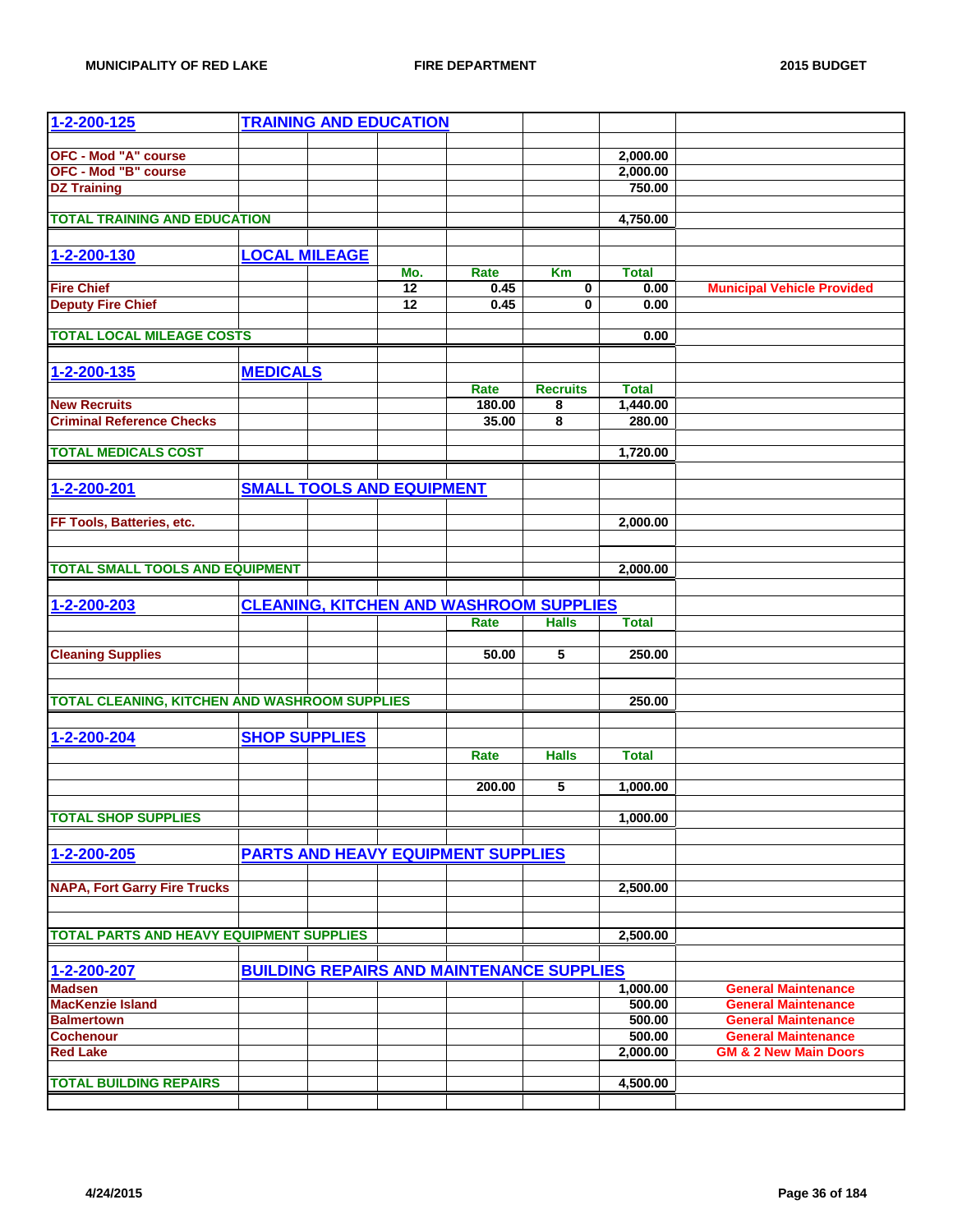| 1-2-200-209                                  |                      | <b>OFFICE SUPPLIES</b>                 |              |              |          |              |                                     |
|----------------------------------------------|----------------------|----------------------------------------|--------------|--------------|----------|--------------|-------------------------------------|
|                                              |                      |                                        |              |              |          |              |                                     |
| <b>Stationery, Toner, Paper</b>              |                      |                                        |              |              |          | 250.00       | <b>Supply from Municipal Office</b> |
|                                              |                      |                                        |              |              |          |              |                                     |
| <b>TOTAL OFFICE SUPPLIES</b>                 |                      |                                        |              |              |          | 250.00       |                                     |
|                                              |                      |                                        |              |              |          |              |                                     |
| 1-2-200-210                                  |                      | <b>FURNITURE AND OFFICE EQUIPMENT</b>  |              |              |          |              |                                     |
|                                              |                      |                                        |              |              |          |              |                                     |
| 5 Tables & 20 Chairs - Red Lake              |                      |                                        |              |              |          | 0.00         | <b>Deferred</b>                     |
| 5 Tables & 20 Chairs - Balmertown            |                      |                                        |              |              |          | 0.00         | <b>Deferred</b>                     |
|                                              |                      |                                        |              |              |          |              |                                     |
| <b>TOTAL FURNITURE AND OFFICE EQUIPMENT</b>  |                      |                                        |              |              |          | 0.00         |                                     |
|                                              |                      |                                        |              |              |          |              |                                     |
| 1-2-200-212                                  |                      | <b>HEALTH AND SAFETY SUPPLIES</b>      |              |              |          |              |                                     |
|                                              |                      |                                        |              | <b>Halls</b> | Rate     | <b>Total</b> |                                     |
| <b>First Aid Supplies</b>                    |                      |                                        |              | 5            | 100.00   | 500.00       |                                     |
| <b>AED</b>                                   |                      |                                        |              |              |          | 1,000.00     |                                     |
|                                              |                      |                                        |              |              |          |              |                                     |
| <b>TOTAL HEALTH AND SAFETY SUPPLIES</b>      |                      |                                        |              |              |          | 1,500.00     |                                     |
|                                              |                      |                                        |              |              |          |              |                                     |
| 1-2-200-229                                  |                      | <b>COMPUTER AND TECHNICAL SUPPLIES</b> |              |              |          |              |                                     |
|                                              |                      |                                        |              | Qty          | Rate     | <b>Total</b> |                                     |
| <b>Fire Admin Program</b>                    |                      |                                        |              |              |          | 0.00<br>0.00 | <b>Fire Pro</b><br>To 125-172       |
|                                              |                      |                                        |              |              |          |              |                                     |
| <b>TOTAL COMPUTER AND TECHNICAL SUPPLIES</b> |                      |                                        |              |              |          | 0.00         |                                     |
|                                              |                      |                                        |              |              |          |              |                                     |
| 1-2-200-234                                  |                      | <b>UNIFORMS AND SAFETY GEAR</b>        |              |              |          |              |                                     |
|                                              |                      |                                        | Qty          | <b>Halls</b> | Rate     | <b>Total</b> |                                     |
| <b>Turnout Gear</b>                          |                      |                                        | 1            | 4            | 1,500.00 | 6,000.00     |                                     |
| Gloves, Masks, Glasses, etc.                 |                      |                                        | 1            | 4            | 125.00   | 500.00       |                                     |
| <b>Uniforms</b>                              |                      |                                        | $\mathbf{2}$ | 1            | 100.00   | 200.00       |                                     |
| <b>Helmets</b>                               |                      |                                        | 1            | 4            | 500.00   | 2,000.00     |                                     |
| <b>Boots</b>                                 |                      |                                        | 1            | 5            | 400.00   | 2,000.00     |                                     |
|                                              |                      |                                        |              |              |          |              |                                     |
| <b>TOTAL UNIFORM AND SAFETY GEAR</b>         |                      |                                        |              |              |          | 10,700.00    |                                     |
|                                              |                      |                                        |              |              |          |              |                                     |
| 1-2-200-318                                  | <b>LOAN INTEREST</b> |                                        |              |              |          |              |                                     |
| <b>Existing Debt</b>                         |                      |                                        |              |              |          | 11,761.38    |                                     |
| <b>2015 Debt</b>                             |                      |                                        |              |              |          |              |                                     |
|                                              |                      |                                        |              |              |          |              |                                     |
| <b>TOTAL INTEREST</b>                        |                      |                                        |              |              |          | 11,761.38    |                                     |
|                                              |                      |                                        |              |              |          |              |                                     |
| 1-2-200-325                                  |                      | <b>SUBSCRIPTIONS AND MEMBERSHIPS</b>   |              |              |          |              |                                     |
| <b>Kenora Mutual Aid</b>                     |                      |                                        |              |              |          | 100.00       |                                     |
| OAFC                                         |                      |                                        |              |              |          | 300.00       |                                     |
| <b>NFPA</b>                                  |                      |                                        |              |              |          | 300.00       |                                     |
| CAFC                                         |                      |                                        |              |              |          | 200.00       |                                     |
| <b>Canadian Fire Fighter</b>                 |                      |                                        |              |              |          | 0.00         |                                     |
|                                              |                      |                                        |              |              |          |              |                                     |
| <b>TOTAL SUBSCRIPTIONS AND MEMBERSHIPS</b>   |                      |                                        |              |              |          | 900.00       |                                     |
|                                              |                      |                                        |              |              |          |              |                                     |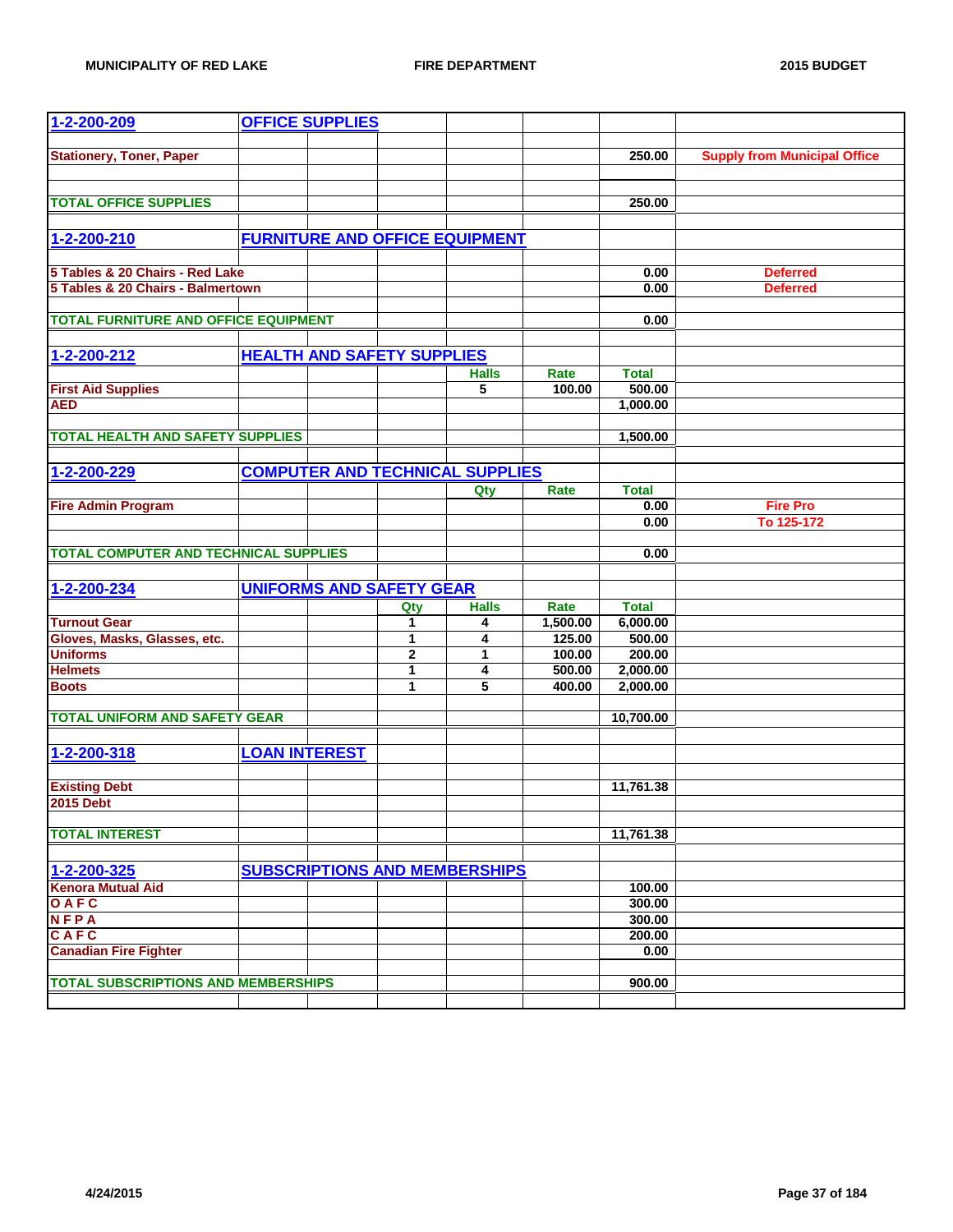| $1 - 2 - 200 - 3XX$                            |                | <b>WORKSHOPS AND CONFERENCES</b> |               |                                                   |                |              |                                         |
|------------------------------------------------|----------------|----------------------------------|---------------|---------------------------------------------------|----------------|--------------|-----------------------------------------|
|                                                | <b>Meals</b>   | Regist.                          | <b>Hotels</b> | <b>Mileage</b>                                    | <b>Transit</b> |              |                                         |
|                                                | 333            | 335                              | 336           | 337                                               | 338            |              |                                         |
| <b>Trac Zone 1</b>                             | 500.00         | 500.00                           | 700.00        | 400.00                                            |                | 2.5 days     | 4 FF to Kenora                          |
| <b>Trac Zone 3</b>                             | 500.00         | 500.00                           | 700.00        | 400.00                                            |                | 2.5 days     | 4 FF to Dryden                          |
| <b>Fire Con</b>                                | 1,500.00       | 2,000.00                         | 2,240.00      | 1,000.00                                          |                | 2.5 days     | Chief & 4 FF to TBay                    |
| <b>EMO</b>                                     | 375.00         | 0.00                             | 420.00        | 500.00                                            |                | 5 days       | <b>Chief - 2 meetings/yr in Tbay</b>    |
| <b>Mutual Aid</b>                              | 200.00         | 0.00                             | 300.00        | 200.00                                            |                | 3 days ea.   | Chief - 2 meetings/yr in Kenora Distric |
| <b>CACC</b>                                    | 25.00          | 0.00                             | 0.00          | 200.00                                            |                | 2 days ea.   | <b>Chief - 2 meetings/yr Kenora</b>     |
| <b>Northwest Forum</b>                         | 150.00         | 250.00                           | 450.00        | 150.00                                            |                | 2 days       | <b>Chief to Dryden</b>                  |
|                                                |                |                                  |               |                                                   |                |              |                                         |
| <b>TOTAL</b>                                   | 3,250.00       | 3,250.00                         | 4,810.00      | 2,850.00                                          | 0.00           |              |                                         |
|                                                |                |                                  |               |                                                   |                |              |                                         |
| <b>TOTAL WORKSHOPS AND CONFERENCES</b>         |                |                                  |               |                                                   |                | 14,160.00    |                                         |
|                                                |                |                                  |               |                                                   |                |              |                                         |
| 1-2-200-339                                    |                | <b>MEETINGS MEALS</b>            |               |                                                   |                |              |                                         |
| <b>Incident Responses</b>                      |                |                                  |               |                                                   |                | 500.00       |                                         |
|                                                |                |                                  |               |                                                   |                |              |                                         |
|                                                |                |                                  |               |                                                   |                |              |                                         |
| <b>TOTAL MEETINGS MEALS</b>                    |                |                                  |               |                                                   |                | 500.00       |                                         |
|                                                |                |                                  |               | <b>LICENSES, PERMITS AND INSPECTIONS</b>          |                |              |                                         |
| 1-2-200-343                                    |                |                                  |               |                                                   |                |              |                                         |
| <b>Hose Testing</b>                            |                |                                  |               |                                                   |                |              | <b>6 trucks x \$500</b>                 |
| <b>Pumper Testing</b>                          |                |                                  |               |                                                   |                |              | <b>6 trucks x \$500</b>                 |
| <b>Fit Testing</b>                             |                |                                  |               |                                                   |                |              | 65FF x \$40                             |
| <b>Ladder Testing</b>                          |                |                                  |               |                                                   |                |              | 16 Ladders x \$30                       |
| <b>Turnout Gear, Breathing Aparatus</b>        |                |                                  |               |                                                   |                | 7,900.00     |                                         |
| <b>Radio Licenses</b>                          |                |                                  |               |                                                   |                | 2,600.00     |                                         |
|                                                |                |                                  |               |                                                   |                |              |                                         |
| <b>TOTAL LICENSES, PERMITS AND INSPECTIONS</b> |                |                                  |               |                                                   |                | 10,500.00    |                                         |
|                                                |                |                                  |               |                                                   |                |              |                                         |
| 1-2-200-344                                    | <b>FREIGHT</b> |                                  |               |                                                   |                |              |                                         |
|                                                |                |                                  |               |                                                   |                |              |                                         |
| <b>Fire Prevention Week</b>                    |                |                                  |               |                                                   |                | 125.00       |                                         |
|                                                |                |                                  |               |                                                   |                |              |                                         |
| <b>TOTAL FREIGHT</b>                           |                |                                  |               |                                                   |                | 125.00       |                                         |
|                                                |                |                                  |               |                                                   |                |              |                                         |
| 1-2-200-346                                    |                |                                  |               | <b>COMMUNICATION--TELEPHONE, FAX AND INTERNET</b> |                |              |                                         |
|                                                |                |                                  |               | <b>Halls</b>                                      | Rate           | <b>Total</b> |                                         |
| <b>MTS Allstream</b>                           |                |                                  |               |                                                   |                |              |                                         |
| <b>Internet</b>                                |                |                                  |               | 5                                                 | 3,000.00       | 15,000.00    |                                         |
| <b>Bell</b>                                    |                |                                  |               |                                                   |                |              |                                         |
|                                                |                |                                  |               |                                                   |                |              |                                         |
| <b>TOTAL COMMUNICATION</b>                     |                |                                  |               |                                                   |                | 15,000.00    |                                         |
|                                                |                |                                  |               |                                                   |                |              |                                         |
| 1-2-200-347                                    |                | <b>CELL AND MOBILE PHONES</b>    |               |                                                   |                |              |                                         |
|                                                |                |                                  |               |                                                   |                |              |                                         |
| <b>Sat Phone</b>                               |                |                                  |               |                                                   |                | 750.00       |                                         |
| <b>T-Bay Tel</b>                               |                |                                  |               |                                                   |                | 750.00       |                                         |
|                                                |                |                                  |               |                                                   |                |              |                                         |
| <b>TOTAL CELL AND MOBILE PHONES</b>            |                |                                  |               |                                                   |                | 1,500.00     |                                         |
|                                                |                |                                  |               |                                                   |                |              |                                         |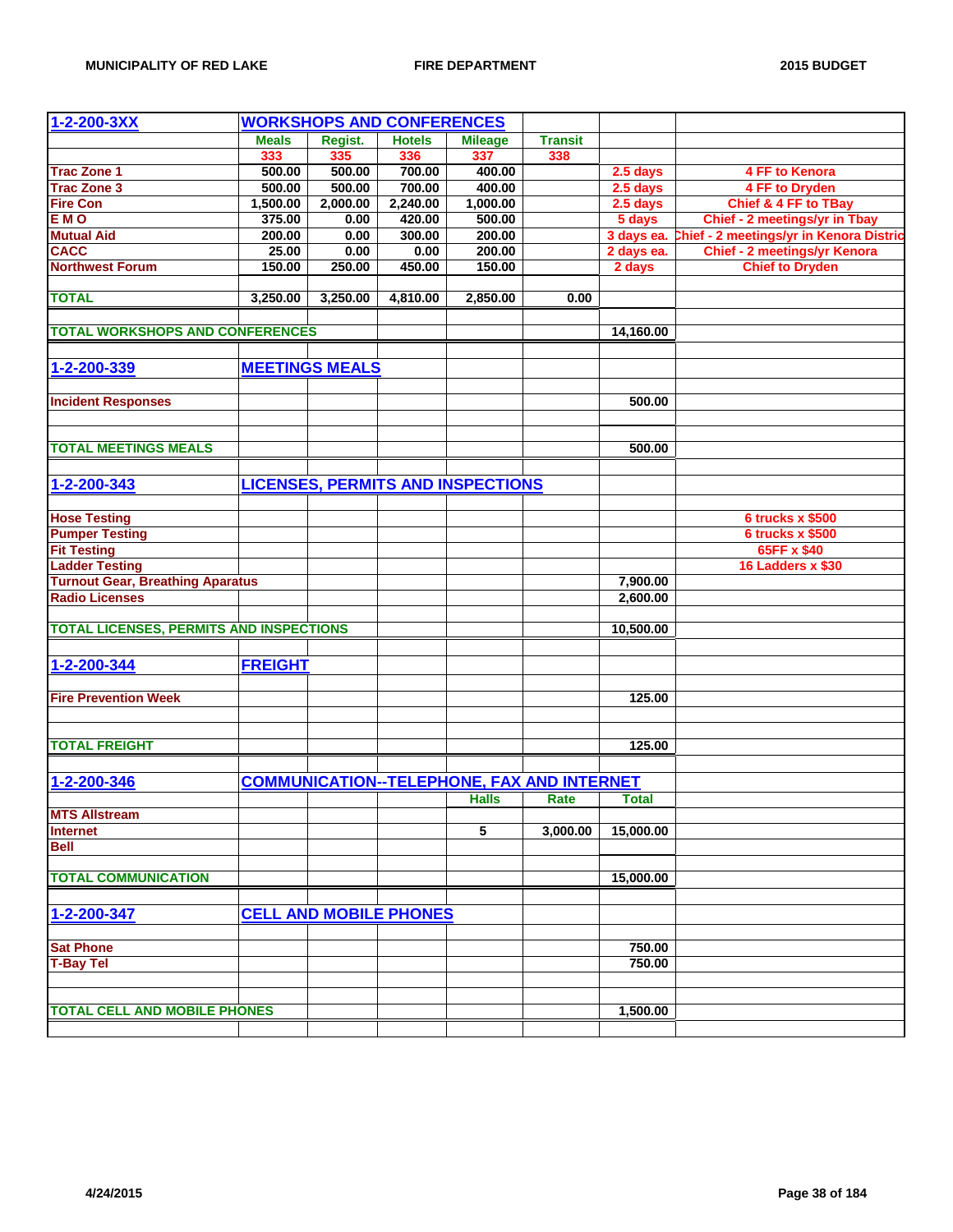| 1-2-200-349                      | <b>ADVERTISING</b>  |                          |                                 |                  |                  |               |                      |
|----------------------------------|---------------------|--------------------------|---------------------------------|------------------|------------------|---------------|----------------------|
| <b>Public Education Merch.</b>   |                     |                          |                                 |                  |                  | 1,000.00      |                      |
| <b>FF Awards Banquet</b>         |                     |                          |                                 |                  |                  | 1,000.00      |                      |
| <b>Fire Prevention Supplies</b>  |                     |                          |                                 |                  |                  | 1,000.00      |                      |
| <b>Newspaper, Electronic</b>     |                     |                          |                                 |                  |                  | 500.00        |                      |
|                                  |                     |                          |                                 |                  |                  |               |                      |
| <b>TOTAL ADVERTISING</b>         |                     |                          |                                 |                  |                  | 3,500.00      |                      |
|                                  |                     |                          |                                 |                  |                  |               |                      |
|                                  |                     |                          |                                 |                  |                  |               |                      |
| 1-2-200-354                      |                     | <b>WATER AND SEWER</b>   |                                 |                  |                  |               |                      |
|                                  |                     |                          |                                 |                  |                  | <b>Budget</b> |                      |
|                                  |                     |                          | Volume                          | <b>Water</b>     | <b>Sewage</b>    | <b>Amount</b> |                      |
| <b>Balmertown</b>                |                     |                          |                                 |                  |                  | 450.00        |                      |
| <b>Red Lake</b>                  |                     |                          |                                 |                  |                  | 450.00        |                      |
| <b>Cochenour</b>                 |                     |                          |                                 |                  |                  | 225.00        |                      |
| <b>Madsen</b>                    |                     |                          |                                 |                  |                  | 225.00        |                      |
| <b>McKenzie Island</b>           |                     |                          |                                 |                  |                  | 225.00        |                      |
|                                  |                     |                          |                                 |                  |                  |               |                      |
| <b>TOTAL WATER AND SEWER</b>     |                     |                          |                                 |                  |                  | 1,575.00      |                      |
|                                  |                     |                          |                                 |                  |                  |               |                      |
| 1-2-200-355                      | <b>HYDRO</b>        |                          |                                 |                  |                  |               |                      |
|                                  |                     |                          |                                 |                  |                  |               |                      |
|                                  |                     |                          |                                 | <b>Inflation</b> | <b>Projected</b> | <b>Budget</b> |                      |
|                                  |                     |                          | <b>Base</b>                     | Rate             | <b>Increase</b>  | <b>Amount</b> |                      |
| <b>Red Lake</b>                  |                     |                          | 5,164.43                        | 11.70%           | 604.24           | 5,768.67      |                      |
| <b>Madsen</b>                    |                     |                          | 2,404.71                        | 11.70%           | 281.35           | 2,686.06      |                      |
| <b>Cochenour</b>                 |                     |                          | 7,389.74                        | 11.70%           | 864.60           | 8,254.34      | <b>Electric Heat</b> |
| <b>Balmertown</b>                |                     |                          | 13,586.49                       | 11.70%           | 1,589.62         | 15,176.11     | <b>Electric Heat</b> |
| Non Refundable H.S.T.            |                     |                          |                                 | 1.76%            |                  | 561.18        |                      |
|                                  |                     |                          |                                 |                  |                  |               |                      |
| <b>TOTAL HYDRO</b>               |                     |                          | 28,545.37                       |                  | 3,339.81         | 32,446.36     |                      |
|                                  |                     |                          |                                 |                  |                  |               |                      |
| 1-2-200-365                      | <b>HEATING FUEL</b> |                          |                                 |                  |                  |               |                      |
|                                  |                     |                          |                                 | <b>Months</b>    | Rate             | <b>Total</b>  |                      |
|                                  |                     |                          |                                 |                  |                  |               |                      |
|                                  |                     |                          |                                 |                  |                  |               |                      |
| <b>Red Lake - Gas</b>            |                     |                          |                                 | $\overline{12}$  | 175.00           | 2,100.00      | <b>Natural Gas</b>   |
| <b>Tower Site</b>                |                     |                          |                                 | 12               | 100.00           | 1,200.00      | <b>Propane</b>       |
| <b>Madsen</b>                    |                     |                          |                                 | 12               | 425.00           | 5,100.00      | <b>Fuel Oil</b>      |
| <b>McKenzie Island</b>           |                     |                          |                                 | 12               | 550.00           | 6,600.00      | <b>Fuel Oil</b>      |
|                                  |                     |                          |                                 |                  |                  |               |                      |
| <b>TOTAL HEATING FUEL</b>        |                     |                          |                                 |                  |                  | 15,000.00     |                      |
|                                  |                     |                          |                                 |                  |                  |               |                      |
| 1-2-200-370                      |                     |                          | <b>FUEL AND OIL--AUTOMOTIVE</b> |                  |                  |               |                      |
|                                  |                     |                          |                                 |                  |                  |               |                      |
|                                  |                     |                          |                                 |                  |                  |               |                      |
| <b>Fire Trucks</b>               |                     |                          |                                 |                  |                  | 6,000.00      |                      |
|                                  |                     |                          |                                 |                  |                  |               |                      |
|                                  |                     |                          |                                 |                  |                  |               |                      |
| <b>TOTAL FUEL AND OIL</b>        |                     |                          |                                 |                  |                  | 6,000.00      |                      |
|                                  |                     |                          |                                 |                  |                  |               |                      |
| 1-2-200-372                      | <b>INSURANCE</b>    |                          |                                 |                  |                  |               |                      |
|                                  |                     |                          |                                 |                  |                  |               |                      |
| <b>The Standard--Liability</b>   |                     |                          |                                 |                  |                  | 18,596.66     |                      |
| <b>The Standard--Automobile</b>  |                     |                          |                                 |                  |                  | 12,428.00     |                      |
|                                  |                     |                          |                                 |                  |                  |               |                      |
| <b>TOTAL INSURANCE</b>           |                     |                          |                                 |                  |                  | 31,024.66     |                      |
|                                  |                     |                          |                                 |                  |                  |               |                      |
|                                  |                     |                          |                                 |                  |                  |               |                      |
| 1-2-200-378                      |                     | <b>EQUIPMENT RENTALS</b> |                                 |                  |                  |               |                      |
| <b>Propane Tank (Tower Site)</b> |                     |                          |                                 |                  |                  | 400.00        |                      |
| <b>Hot Water Tanks</b>           |                     |                          |                                 |                  |                  | 400.00        |                      |
|                                  |                     |                          |                                 |                  |                  |               |                      |
| <b>TOTAL INSURANCE</b>           |                     |                          |                                 |                  |                  | 800.00        |                      |
|                                  |                     |                          |                                 |                  |                  |               |                      |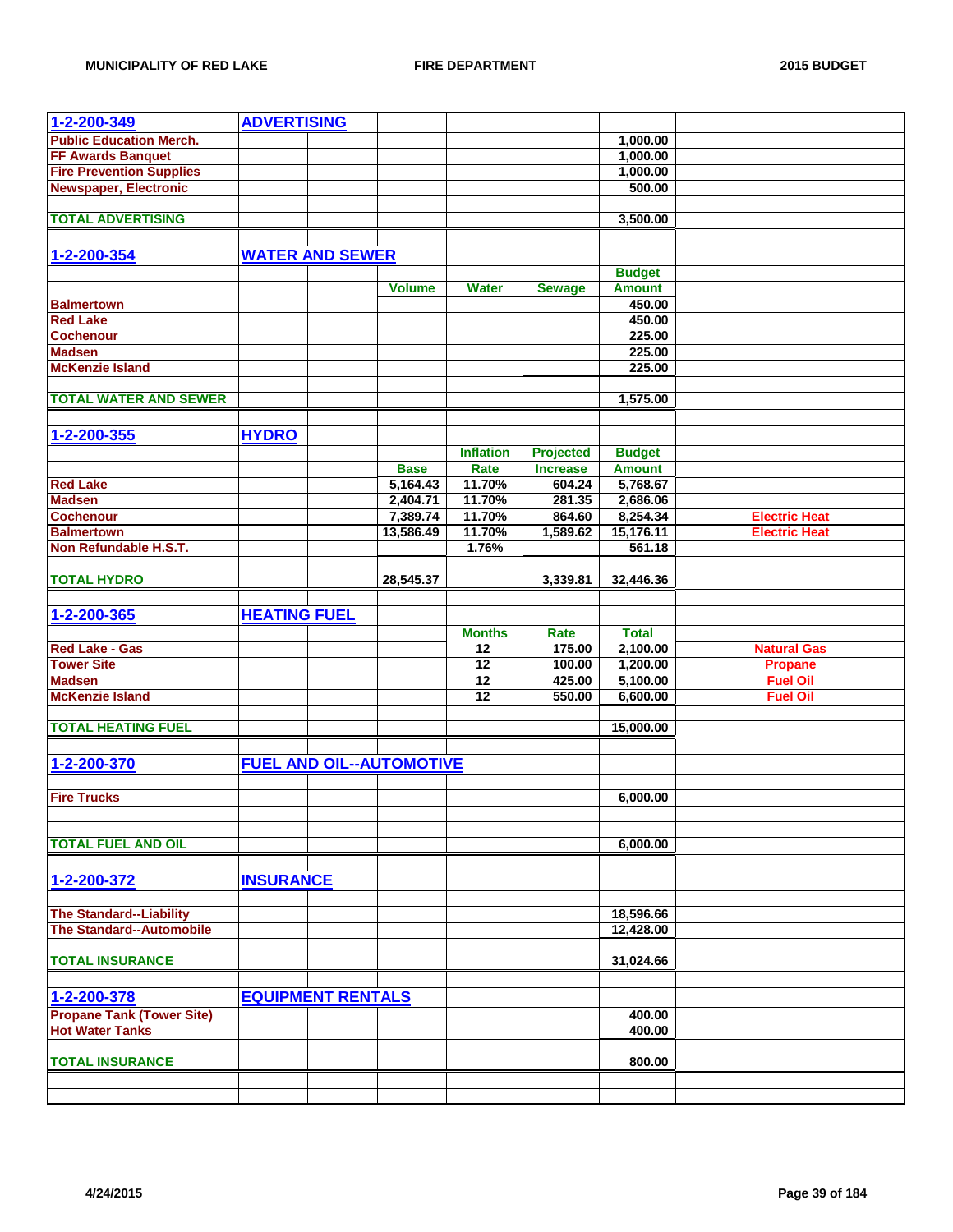| 1-2-200-379                                          |                            |                                  | <b>SERVICE MAINTENANCE AND LEASE CONTRACTS</b> |              |                  |                                |
|------------------------------------------------------|----------------------------|----------------------------------|------------------------------------------------|--------------|------------------|--------------------------------|
|                                                      |                            |                                  | \$/Mo.                                         | Mos.         | <b>Total</b>     |                                |
| E911 Service                                         |                            |                                  |                                                |              | 3,000.00         |                                |
| <b>Bell Mobility</b>                                 |                            |                                  |                                                |              | 5,000.00         |                                |
| <b>CACC</b>                                          |                            |                                  |                                                |              | 3,600.00         | \$40.00/call x 90 calls/year   |
|                                                      |                            |                                  |                                                |              |                  |                                |
| <b>TOTAL SERVICE MAINTENANCE AND LEASE CONTRACTS</b> |                            |                                  |                                                |              | 11,600.00        |                                |
|                                                      |                            |                                  |                                                |              |                  |                                |
| 1-2-200-455                                          |                            | <b>CLEANING AND HOUSEKEEPING</b> |                                                |              |                  |                                |
|                                                      |                            | <b>Halls</b>                     | \$/Mo.                                         | Mos.         | <b>Total</b>     |                                |
|                                                      |                            |                                  |                                                |              |                  |                                |
|                                                      |                            | 3                                | 75.00                                          | 10           | 2,250.00         |                                |
|                                                      |                            | $\overline{2}$                   | 50.00                                          | 10           | 1,000.00         |                                |
|                                                      |                            |                                  |                                                |              |                  |                                |
| <b>TOTAL CLEANING AND HOUSEKEEPING COSTS</b>         |                            |                                  |                                                |              | 3,250.00         |                                |
|                                                      |                            |                                  |                                                |              |                  |                                |
| 1-2-200-475                                          |                            |                                  | <b>BUILDING REPAIRS - OUTSOURCED</b>           |              |                  |                                |
|                                                      |                            |                                  | Rate                                           | <b>Halls</b> | <b>Total</b>     |                                |
|                                                      |                            |                                  |                                                |              |                  |                                |
| <b>Plumbing, Heating &amp; Electrical</b>            |                            |                                  | 1,000.00                                       | 5            | 5,000.00         |                                |
|                                                      |                            |                                  |                                                |              |                  |                                |
| <b>TOTAL BUILDING REPAIRS OUTSOURCED</b>             |                            |                                  |                                                |              | 5,000.00         |                                |
|                                                      |                            |                                  |                                                |              |                  |                                |
| 1-2-200-480                                          |                            |                                  | <b>VEHICLES REPAIRS - OUTSOURCED</b>           |              |                  |                                |
|                                                      |                            |                                  |                                                |              |                  |                                |
| <b>Fort Garry Fire Trucks</b>                        |                            |                                  |                                                |              | 1,000.00         |                                |
| <b>Tru-North</b>                                     |                            |                                  |                                                |              | 2,000.00         |                                |
| <b>Ontario Fire Truck</b>                            |                            |                                  |                                                |              | 6,000.00         | Rebuild pumps - Unit 3-1 & 5-2 |
| <b>OBM</b>                                           |                            |                                  |                                                |              | 1,000.00         |                                |
|                                                      |                            |                                  |                                                |              |                  |                                |
| <b>TOTAL VEHICLE REPAIRS OUTSOURCED</b>              |                            |                                  |                                                |              | 10,000.00        |                                |
|                                                      |                            |                                  |                                                |              |                  |                                |
| 1-2-200-490                                          |                            |                                  | <b>EQUIPMENT REPAIRS - OUTSOURCED</b>          |              |                  |                                |
| (CRC, Superior Safety, etc.)                         |                            |                                  |                                                |              | 2,000.00         |                                |
| <b>Small Engine Repairs</b>                          |                            |                                  |                                                |              | 1,000.00         |                                |
|                                                      |                            |                                  |                                                |              |                  |                                |
| <b>TOTAL EQUIPMENT REPAIRS OUTSOURCED</b>            |                            |                                  |                                                |              | 3,000.00         |                                |
|                                                      |                            |                                  |                                                |              |                  |                                |
| 1-2-200-600                                          | <b>PRINCIPAL REPAYMENT</b> |                                  |                                                |              |                  |                                |
|                                                      |                            |                                  |                                                |              | <b>Principal</b> |                                |
|                                                      |                            |                                  |                                                |              | <b>Portion</b>   |                                |
|                                                      |                            |                                  |                                                |              |                  |                                |
| <b>Existing Debt</b>                                 |                            |                                  |                                                |              | 44,861.71        |                                |
| <b>2015 Debt</b>                                     |                            |                                  |                                                |              |                  |                                |
|                                                      |                            |                                  |                                                |              |                  |                                |
| <b>TOTAL LOAN PRINCIPAL</b>                          |                            |                                  |                                                |              | 44,861.71        |                                |
|                                                      |                            |                                  |                                                |              |                  |                                |
| 2-2-200-995                                          |                            |                                  | <b>AMORTIZATION OF CAPITAL ASSETS</b>          |              |                  |                                |
| <b>Straight Line Method</b>                          |                            |                                  |                                                |              |                  |                                |
| <b>Automotive</b>                                    |                            |                                  |                                                |              | 5,600.79         |                                |
| <b>Buildings</b>                                     |                            |                                  |                                                |              | 13,024.81        |                                |
| <b>Contents</b>                                      |                            |                                  |                                                |              | 31,031.98        |                                |
| <b>Mobile Equipment</b>                              |                            |                                  |                                                |              | 42,459.84        |                                |
|                                                      |                            |                                  |                                                |              |                  |                                |
| <b>TOTAL AMORTIZATION</b>                            |                            |                                  |                                                |              | 92,117.42        |                                |
|                                                      |                            |                                  |                                                |              |                  |                                |
| <b>TOTAL BUDGET</b>                                  |                            |                                  |                                                |              | 520,843.22       |                                |
|                                                      |                            |                                  |                                                |              |                  |                                |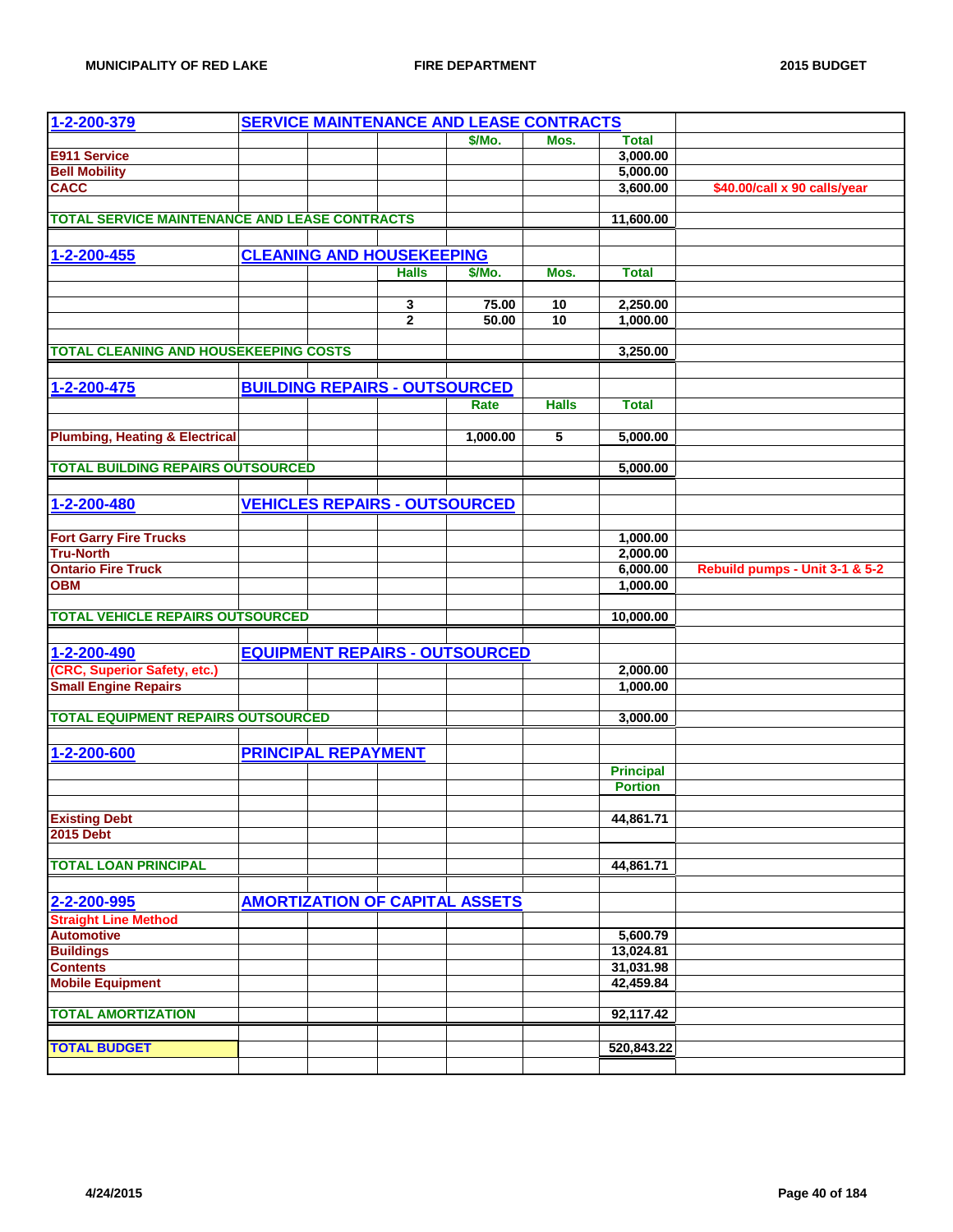| <b>POLICE SERVICES</b>                                      |                     |                                                  |                   |                                      |                 |                     |                     |                 |
|-------------------------------------------------------------|---------------------|--------------------------------------------------|-------------------|--------------------------------------|-----------------|---------------------|---------------------|-----------------|
| 1-2-205-100                                                 | <b>HONOURARIUMS</b> |                                                  |                   |                                      |                 |                     |                     |                 |
|                                                             |                     |                                                  | <b>Employer</b>   | <b>Employer</b>                      | <b>Employer</b> | <b>Employer</b>     | <b>Employer</b>     |                 |
|                                                             |                     | <b>Total</b>                                     | <b>C.P.P.</b>     | E.I.                                 | <b>OMERS</b>    | <b>EHT</b>          | <b>WSIB</b>         |                 |
| <b>Councillor</b>                                           |                     | 100.00                                           | 0.00              | 0.00                                 | 0.00            | 1.95                | 2.88                |                 |
| <b>Municipal Appointee</b>                                  |                     | 100.00                                           | 0.00              | 0.00                                 | 0.00            | 1.95                | 2.88                |                 |
| <b>Provincial Appointee</b>                                 |                     | 100.00                                           | 0.00              | 0.00                                 | 0.00            | 1.95                | 2.88                |                 |
|                                                             |                     |                                                  |                   |                                      |                 |                     |                     |                 |
| <b>TOTAL HONORARIUMS</b>                                    |                     | 300.00                                           | 0.00              | 0.00                                 | 0.00            | 5.85                | 8.64                |                 |
| $1 - 2 - 205 - 105$                                         | <b>PER DIEMS</b>    |                                                  |                   |                                      |                 |                     |                     |                 |
|                                                             | <b>Per Diem</b>     |                                                  |                   | <b>Employer</b>                      | <b>Employer</b> | <b>Employer</b>     | <b>Employer</b>     | <b>Employer</b> |
|                                                             | <b>Days</b>         | Rate                                             | <b>Total</b>      | C.P.P.                               | E.I.            | <b>OMERS</b>        | <b>EHT</b>          | <b>WSIB</b>     |
| <b>Councillor</b>                                           | 11.5                | 150.00                                           | 1,725.00          | 0.00                                 | 0.00            | 0.00                | 33.64               | 49.68           |
| <b>Municipal Appointee</b>                                  | 8.5                 | 150.00                                           | 1,275.00          | 0.00                                 | 0.00            | 0.00                | 24.86               | 36.72           |
| <b>Provincial Appointee</b>                                 | 8.5                 | 150.00                                           | 1,275.00          | 0.00                                 | 0.00            | 0.00                | 24.86               | 36.72           |
| <b>Clerk</b>                                                | 2.0                 | 150.00                                           | 300.00            | 0.00                                 | 0.00            | 0.00                | 5.85                | 8.64            |
| <b>TOTAL PER DIEMS</b>                                      |                     |                                                  | 4,575.00          | 0.00                                 | 0.00            | 0.00                | 89.21               | 131.76          |
|                                                             |                     |                                                  |                   |                                      |                 |                     |                     |                 |
| $1 - 2 - 205 - 1XX$                                         |                     | <b>OTHER PAYROLL COSTS</b>                       |                   |                                      |                 |                     |                     |                 |
| <b>Employer Portion C.P.P.</b>                              |                     |                                                  | 0.00              | 0.00                                 | 0.00            |                     | 1-2-XXX-110         |                 |
| <b>Employer Portion E.I.</b>                                |                     |                                                  | 0.00              | 0.00                                 | 0.00            |                     | 1-2-XXX-111         |                 |
| <b>Employer OMERS</b>                                       |                     |                                                  | 0.00              | 0.00                                 | 0.00            |                     | 1-2-XXX-109         |                 |
| Employer E.H.T.                                             |                     |                                                  | 5.85              | 89.21                                | 95.06           |                     | $1 - 2 - XXX - 112$ |                 |
| <b>Employer WSIB</b>                                        |                     |                                                  | 8.64              | 131.76                               | 140.40          |                     | $1 - 2 - XXX - 113$ |                 |
| <b>TOTAL OTHER PAYROLL COSTS</b>                            |                     |                                                  | 14.49             | 220.97                               | 235.46          |                     |                     |                 |
|                                                             |                     |                                                  |                   |                                      |                 |                     |                     |                 |
| 1-2-205-125                                                 |                     | <b>TRAINING AND EDUCATION</b>                    |                   |                                      |                 |                     |                     |                 |
|                                                             |                     |                                                  |                   |                                      |                 |                     |                     |                 |
|                                                             |                     |                                                  |                   |                                      | 0.00            |                     |                     |                 |
|                                                             |                     |                                                  |                   |                                      |                 |                     |                     |                 |
| <b>TOTAL TRAINING AND EDUCATION</b>                         |                     |                                                  |                   |                                      | 0.00            |                     |                     |                 |
|                                                             |                     |                                                  |                   |                                      |                 |                     |                     |                 |
| 1-2-205-325                                                 |                     |                                                  |                   | <b>SUBSCRIPTIONS AND MEMBERSHIPS</b> |                 |                     |                     |                 |
|                                                             |                     |                                                  | <b>Cost</b>       | <b>H.S.T.</b>                        |                 |                     |                     |                 |
| <b>OAPSB</b>                                                |                     |                                                  | 1,003.00          | 130.39                               | 1,133.39        |                     |                     |                 |
| <b>OAPSB--Zone 1</b>                                        |                     |                                                  | 100.00            |                                      | 100.00          |                     |                     |                 |
| <b>Refundable Portion HST</b>                               |                     |                                                  |                   |                                      | (112.74)        |                     |                     |                 |
| <b>TOTAL SUBSCRIPTIONS AND MEMBERSHIPS</b>                  |                     |                                                  | 1,103.00          | 130.39                               | 1,120.65        |                     |                     |                 |
|                                                             |                     |                                                  |                   |                                      |                 |                     |                     |                 |
| 1-2-205-XXX                                                 |                     | <b>WORKSHOPS AND CONFERENCES</b>                 |                   |                                      |                 |                     |                     |                 |
|                                                             |                     |                                                  |                   |                                      | <b>Travel</b>   | <b>Conference</b>   | <b>Times Per</b>    |                 |
|                                                             |                     | <b>Location</b>                                  | <b>Council</b>    | Staff **                             | <b>Days</b>     | <b>Days</b>         | Year                |                 |
| <b>Attendees:</b>                                           |                     |                                                  |                   |                                      |                 |                     |                     |                 |
| <b>O A P S B Annual Conference</b>                          |                     | <b>Toronto</b>                                   | 1                 | 3                                    | 1               | 4                   | 1                   |                 |
| O A P S B Labour Seminar<br>Joint O A P S B /Zone 1 Meeting |                     | <b>Toronto</b><br><b>Outside Kenora District</b> | 1<br>$\mathbf{1}$ | 0<br>3                               | 1<br>1          | 2<br>$\overline{2}$ | 1<br>1              |                 |
|                                                             |                     |                                                  |                   |                                      |                 |                     |                     |                 |
|                                                             |                     |                                                  | Rate              | <b>Attendees</b>                     | <b>Total</b>    | <b>H.S.T.</b>       |                     |                 |
| <b>Registrations:</b>                                       |                     |                                                  |                   |                                      |                 |                     |                     |                 |
| <b>O A P S B Annual Conference</b>                          |                     | <b>Toronto</b>                                   | 555.00            | 4                                    | 2,220.00        | 288.60              | 2,508.60            |                 |
| <b>O A P S B Labour Seminar</b>                             |                     | Toronto                                          | 621.50            | 1                                    | 621.50          |                     | 621.50              |                 |
| Joint O A P S B /Zone 1 Meeting                             |                     | <b>Outside Kenora District</b>                   | 100.00            | 4                                    | 400.00          |                     | 400.00              |                 |
| <b>Refundable Portion HST</b>                               |                     |                                                  |                   |                                      |                 |                     | (249.53)            |                 |
| ** Staff is Clerk and 2 Appointees                          |                     |                                                  |                   |                                      | 3,241.50        | 288.60              | 3,280.57            |                 |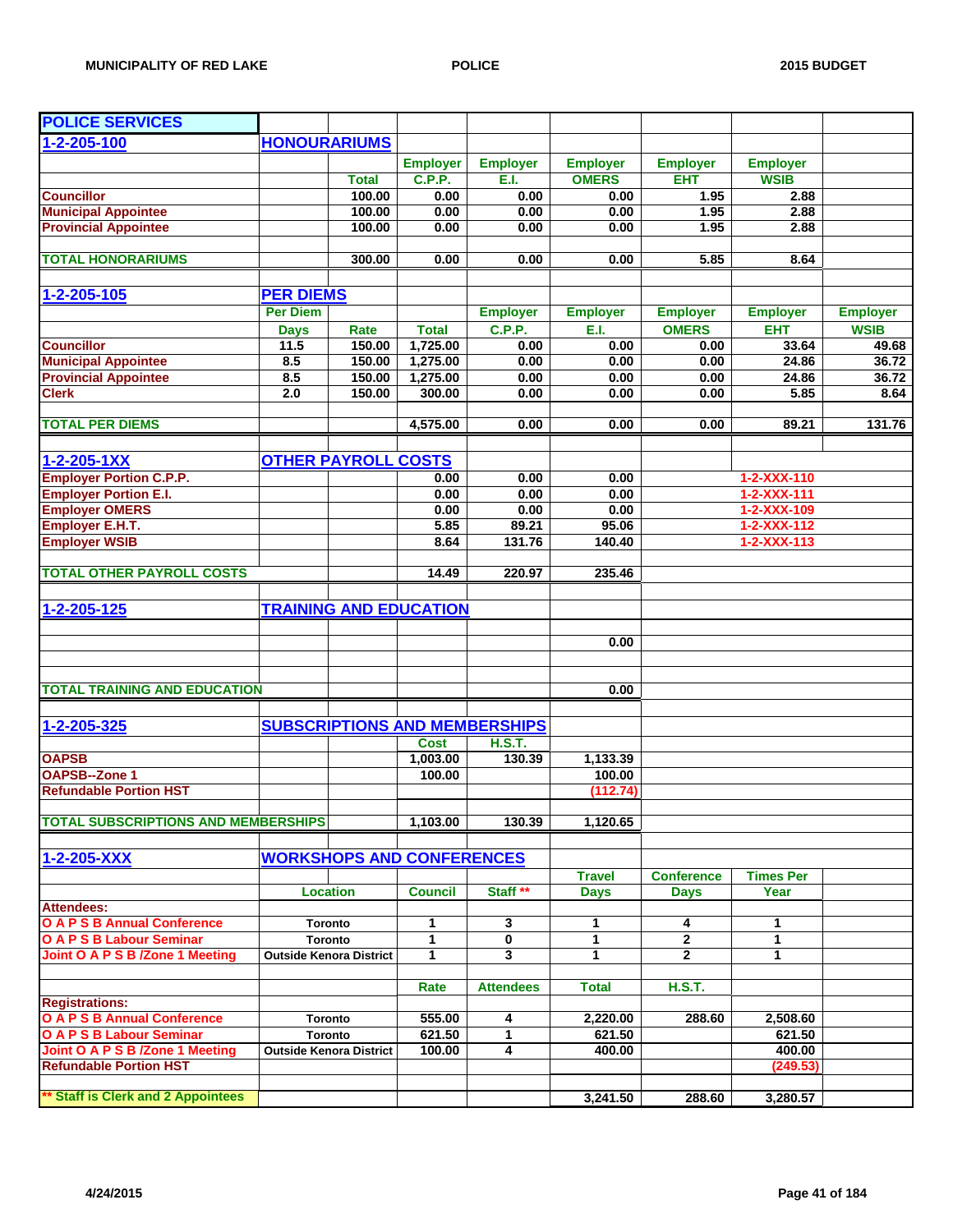| 1-2-205-XXX                            |                     |                         | <b>WORKSHOPS AND CONFERENCES</b>            |                |                                                   |  |
|----------------------------------------|---------------------|-------------------------|---------------------------------------------|----------------|---------------------------------------------------|--|
|                                        |                     |                         |                                             | <b>Mileage</b> |                                                   |  |
|                                        | <b>Meals</b>        | Regist.                 | <b>Hotels</b>                               | Fuel **        | <b>Transit</b>                                    |  |
|                                        | 333                 | 335                     | 336                                         | 337            | 338                                               |  |
| <b>Mayor</b>                           | 555.00              | 1,286.27                | 1,771.50                                    | 506.70         | 2,816.54                                          |  |
|                                        |                     |                         |                                             |                |                                                   |  |
| <b>Clerk</b>                           | 435.00              | 664.77                  | 1,489.00                                    |                | 1,389.47                                          |  |
|                                        |                     |                         |                                             |                |                                                   |  |
| <b>Municipal Appointee</b>             | 435.00              | 664.77                  | 1,489.00                                    |                | 1,389.47                                          |  |
|                                        |                     |                         |                                             |                |                                                   |  |
| <b>Provincial Appointee</b>            | 435.00              | 664.77                  | 1,489.00                                    |                | 1,389.47                                          |  |
|                                        |                     |                         |                                             |                |                                                   |  |
| <b>TOTAL</b>                           | 1,860.00            | 3,280.58                | 6,238.50                                    | 506.70         | 6,984.95                                          |  |
|                                        |                     |                         |                                             |                |                                                   |  |
| <b>TOTAL WORKSHOPS AND CONFERENCES</b> |                     |                         |                                             |                | 18,870.73                                         |  |
|                                        |                     |                         |                                             |                |                                                   |  |
| <b>Fuel for Municipal Vehicle</b>      |                     |                         |                                             |                |                                                   |  |
|                                        |                     |                         |                                             |                |                                                   |  |
| 1-2-205-339                            |                     | <b>MEALS--MEETINGS</b>  |                                             |                |                                                   |  |
|                                        |                     |                         |                                             | Rate           |                                                   |  |
|                                        |                     | 12                      | <b>Meetings Attendees</b><br>$\overline{5}$ | 0.00           | 0.00                                              |  |
| <b>Regular</b>                         |                     |                         |                                             |                |                                                   |  |
|                                        |                     |                         |                                             |                |                                                   |  |
| <b>TOTAL MEALS - MEETINGS/OT</b>       |                     |                         |                                             |                | 0.00                                              |  |
|                                        |                     |                         |                                             |                |                                                   |  |
|                                        |                     |                         |                                             |                |                                                   |  |
| 1-2-205-344                            | <b>FREIGHT</b>      |                         |                                             |                |                                                   |  |
|                                        |                     |                         |                                             |                |                                                   |  |
|                                        |                     |                         |                                             |                | 0.00                                              |  |
|                                        |                     |                         |                                             |                |                                                   |  |
|                                        |                     |                         |                                             |                |                                                   |  |
| <b>TOTAL FREIGHT</b>                   |                     |                         |                                             |                | 0.00                                              |  |
|                                        |                     |                         |                                             |                |                                                   |  |
| 1-2-205-347                            |                     |                         |                                             |                | <b>COMMUNICATION--TELEPHONE, FAX AND INTERNET</b> |  |
|                                        |                     |                         |                                             |                |                                                   |  |
|                                        |                     |                         |                                             |                | 0.00                                              |  |
|                                        |                     |                         |                                             |                |                                                   |  |
|                                        |                     |                         |                                             |                |                                                   |  |
| <b>TOTAL COMMUNICATIONS</b>            |                     |                         |                                             |                | 0.00                                              |  |
|                                        |                     |                         |                                             |                |                                                   |  |
| 1-2-205-349                            |                     | <b>PUBLIC RELATIONS</b> |                                             |                |                                                   |  |
|                                        |                     |                         |                                             |                |                                                   |  |
|                                        |                     |                         |                                             |                | 100.00                                            |  |
|                                        |                     |                         |                                             |                |                                                   |  |
|                                        |                     |                         |                                             |                |                                                   |  |
| <b>TOTAL PUBLIC RELATIONS</b>          |                     |                         |                                             |                | 100.00                                            |  |
|                                        |                     |                         |                                             |                |                                                   |  |
|                                        |                     |                         |                                             |                |                                                   |  |
| 1-2-205-375                            | <b>REQUISITIONS</b> |                         |                                             |                |                                                   |  |
|                                        |                     |                         |                                             |                |                                                   |  |
| R.I.D.E. Program                       |                     |                         |                                             |                | 9,378.72                                          |  |
|                                        |                     |                         |                                             |                |                                                   |  |
|                                        |                     |                         |                                             |                |                                                   |  |
| <b>TOTAL REQUISITIONS</b>              |                     |                         |                                             |                | 9,378.72                                          |  |
|                                        |                     |                         |                                             |                |                                                   |  |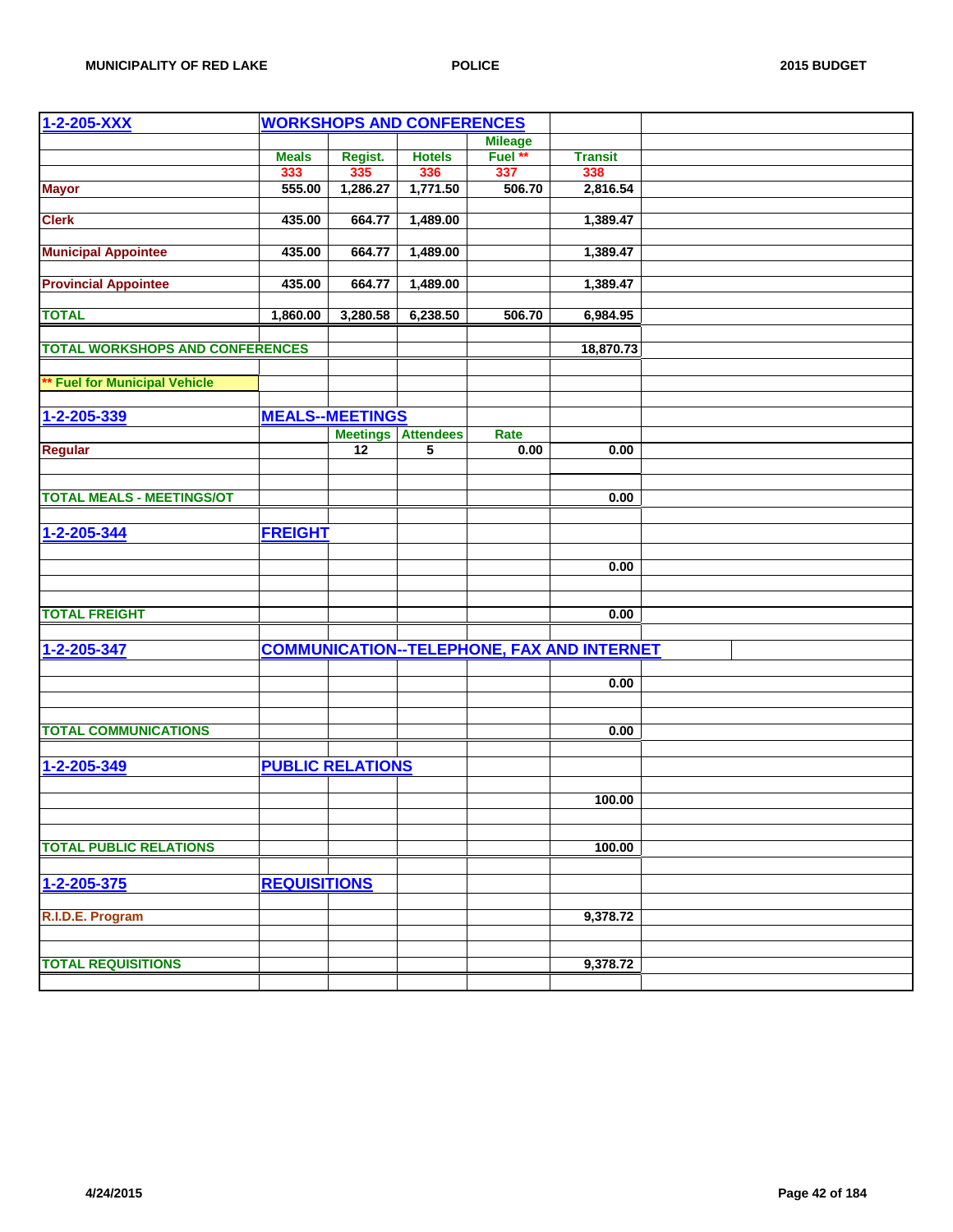| 1-2-205-395                   | <b>DONATIONS</b>                      |      |            |              |                              |
|-------------------------------|---------------------------------------|------|------------|--------------|------------------------------|
| A G M                         |                                       |      |            | 200.00       |                              |
| <b>TOTAL DONATIONS</b>        |                                       |      |            | 200.00       |                              |
|                               |                                       |      |            |              |                              |
| 1-2-205-450                   | <b>CONTRACT - CORE SERVICE</b>        |      |            |              |                              |
|                               |                                       | Mos. | Rate       |              |                              |
| 2015 Conract                  |                                       | 12   | 170,536.17 | 2,046,434.04 |                              |
| 2014 Over Payment             |                                       | 1    |            |              |                              |
| 2014 Over Payment             |                                       | 1    |            |              |                              |
| <b>TOTAL CONTRACT COSTS</b>   |                                       |      |            | 2,046,434.04 |                              |
| 1-2-205-665                   | <b>RESERVE TRANSFER</b>               |      |            |              |                              |
|                               |                                       |      |            |              |                              |
|                               |                                       |      |            | 0.00         |                              |
|                               |                                       |      |            |              |                              |
| <b>TOTAL RESERVE TRANSFER</b> |                                       |      |            | 0.00         |                              |
| 2-2-205-995                   | <b>AMORTIZATION OF CAPITAL ASSETS</b> |      |            |              |                              |
|                               |                                       |      |            |              |                              |
| <b>Straight Line Method</b>   |                                       |      |            | 0.00         | <b>No Assets to Amortize</b> |
|                               |                                       |      |            |              |                              |
| <b>TOTAL AMORTIZATION</b>     |                                       |      |            | 0.00         |                              |
|                               |                                       |      |            |              |                              |
| <b>TOTAL BUDGET</b>           |                                       |      |            | 2,081,214.61 |                              |
|                               |                                       |      |            |              |                              |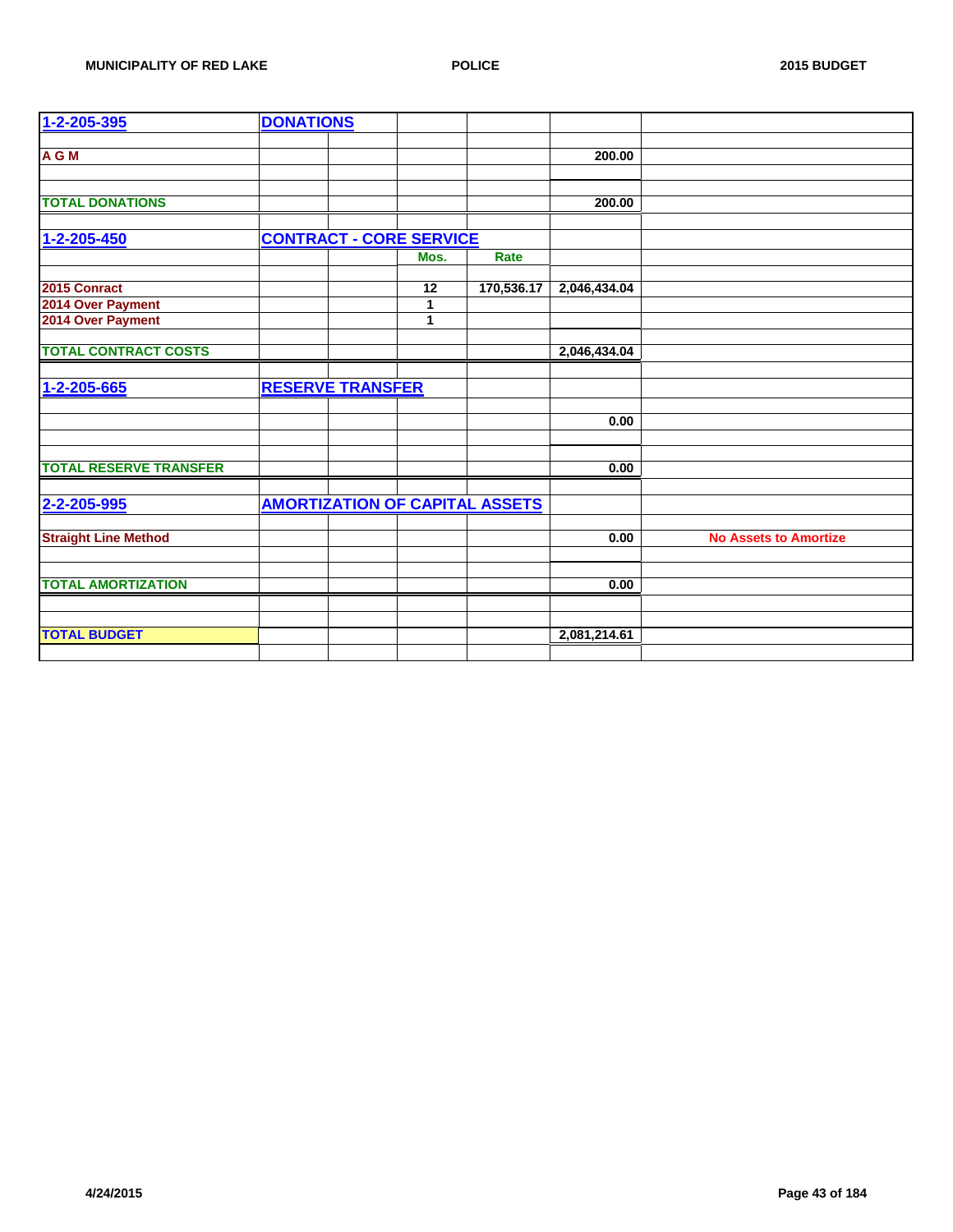| <b>BYLAW OFFICER</b>                               |                  |                                   |        |                      |                 |                      |                                 |                                            |                 |
|----------------------------------------------------|------------------|-----------------------------------|--------|----------------------|-----------------|----------------------|---------------------------------|--------------------------------------------|-----------------|
| 1-2-210-100                                        |                  | <b>SALARIES AND WAGES</b>         |        |                      |                 |                      |                                 |                                            |                 |
|                                                    |                  |                                   |        |                      | <b>Employer</b> | <b>Employer</b>      | <b>Employer</b>                 | <b>Employer</b>                            | <b>Employer</b> |
|                                                    | <b>Weeks</b>     | <b>Hours</b>                      | Rate   | <b>Total</b>         | <b>C.P.P.</b>   | E.I.                 | <b>OMERS</b>                    | <b>EHT</b>                                 | <b>WSIB</b>     |
| <b>By Law Enforcement Officer</b>                  | 52               | 40.0                              | 28.78  | 59,854.00            | 2,479.95        | 1,139.05             | 5,737.08                        | 1,167.15                                   | 1,723.80        |
|                                                    |                  |                                   |        |                      |                 |                      |                                 |                                            |                 |
| <b>TOTAL SALARIES AND WAGES</b>                    |                  |                                   |        | 59,854.00            | 2,479.95        | 1,139.05             | 5,737.08                        | 1,167.15                                   | 1,723.80        |
|                                                    |                  |                                   |        |                      |                 |                      |                                 |                                            |                 |
| 1-2-210-105                                        | <b>PER DIEMS</b> | <b>Per Diem</b>                   |        |                      | <b>Employer</b> | <b>Employer</b>      |                                 | <b>Employer</b>                            | <b>Employer</b> |
|                                                    |                  | <b>Days</b>                       | Rate   | <b>Total</b>         | C.P.P.          | E.I.                 | <b>Employer</b><br><b>OMERS</b> | <b>EHT</b>                                 | <b>WSIB</b>     |
| <b>By Law Enforcement Officer</b>                  |                  |                                   | 150.00 | 0.00                 | 0.00            | 0.00                 | 0.00                            | 0.00                                       | 0.00            |
|                                                    |                  |                                   |        |                      |                 |                      |                                 |                                            |                 |
| <b>TOTAL PER DIEMS</b>                             |                  |                                   |        | 0.00                 | 0.00            | 0.00                 | 0.00                            | 0.00                                       | 0.00            |
|                                                    |                  |                                   |        |                      |                 |                      |                                 |                                            |                 |
| $1 - 2 - 210 - 1XX$                                |                  | <b>OTHER PAYROLL COSTS</b>        |        |                      |                 |                      |                                 |                                            |                 |
| <b>Employer Portion C.P.P.</b>                     |                  |                                   |        | 2,479.95             | 0.00            | 2,479.95             |                                 | 1-2-XXX-110                                |                 |
| <b>Employer Portion E.I.</b>                       |                  |                                   |        | 1,139.05             | 0.00            | 1,139.05             |                                 | $1 - 2 - XXX - 111$                        |                 |
| <b>Employer OMERS</b>                              |                  |                                   |        | 5,737.08             | 0.00            | 5,737.08             |                                 | 1-2-XXX-109                                |                 |
| <b>Employer E.H.T.</b>                             |                  |                                   |        | 1,167.15             | 0.00            | 1,167.15             |                                 | 1-2-XXX-112                                |                 |
| <b>Employer WSIB</b><br><b>Group Benefits Plan</b> |                  |                                   |        | 1,723.80<br>5,108.46 | 0.00<br>0.00    | 1,723.80<br>5,108.46 |                                 | $1 - 2 - XXX - 113$<br>$1 - 2 - XXX - 114$ |                 |
|                                                    |                  |                                   |        |                      |                 |                      |                                 |                                            |                 |
| <b>TOTAL OTHER PAYROLL COSTS</b>                   |                  |                                   |        | 17,355.49            | 0.00            | 17,355.49            |                                 |                                            |                 |
| 1-2-210-115                                        |                  | <b>CLEANING ALLOWANCE</b>         |        |                      |                 |                      |                                 |                                            |                 |
|                                                    |                  |                                   |        | No.                  | Rate            | <b>Total</b>         |                                 |                                            |                 |
| <b>Cleaning Allowance</b>                          |                  |                                   |        | 1                    | 230.00          | 230.00               |                                 |                                            |                 |
| <b>Boot Allowance</b>                              |                  |                                   |        | $\mathbf 1$          | 250.00          | 250.00               |                                 |                                            |                 |
|                                                    |                  |                                   |        |                      |                 |                      |                                 |                                            |                 |
| <b>TOTAL CLEANING ALLOWANCE</b>                    |                  |                                   |        |                      |                 | 480.00               |                                 |                                            |                 |
|                                                    |                  |                                   |        |                      |                 |                      |                                 |                                            |                 |
| 1-2-210-125                                        |                  | <b>TRAINING AND EDUCATION</b>     |        |                      |                 |                      |                                 |                                            |                 |
|                                                    |                  |                                   |        | <b>Quantity</b>      | <b>Price</b>    | <b>Total</b>         |                                 |                                            |                 |
| By-Law Enforcement Course - Course No. LAW0027     |                  |                                   |        |                      |                 | 288.38               |                                 |                                            |                 |
| <b>First Aid Course</b>                            |                  |                                   |        |                      |                 | 0.00                 |                                 | Done in 2014                               |                 |
|                                                    |                  |                                   |        |                      |                 |                      |                                 |                                            |                 |
| <b>TOTAL TRAINING AND EDUCATION</b>                |                  |                                   |        |                      |                 | 288.38               |                                 |                                            |                 |
| 1-2-210-205                                        |                  | <b>PARTS AND VEHICLE SUPPLIES</b> |        |                      |                 |                      |                                 |                                            |                 |
|                                                    |                  |                                   |        |                      |                 |                      |                                 |                                            |                 |
| 2004 Pontiac Montana                               |                  |                                   |        |                      |                 |                      |                                 |                                            |                 |
|                                                    |                  |                                   |        |                      |                 |                      |                                 |                                            |                 |
| <b>TOTAL PARTS AND VEHICLE SUPPLIES</b>            |                  |                                   |        |                      |                 | 0.00                 |                                 |                                            |                 |
|                                                    |                  |                                   |        |                      |                 |                      |                                 |                                            |                 |
| 1-2-210-209                                        |                  | <b>OFFICE SUPPLIES</b>            |        |                      |                 |                      |                                 |                                            |                 |
| <b>Batteries, Laminating Sheets, etc.</b>          |                  |                                   |        |                      |                 |                      |                                 |                                            |                 |
|                                                    |                  |                                   |        |                      |                 |                      |                                 |                                            |                 |
|                                                    |                  |                                   |        |                      |                 |                      |                                 |                                            |                 |
| <b>TOTAL OFFICE SUPPLIES</b>                       |                  |                                   |        |                      |                 | 0.00                 |                                 |                                            |                 |
|                                                    |                  |                                   |        |                      |                 |                      |                                 |                                            |                 |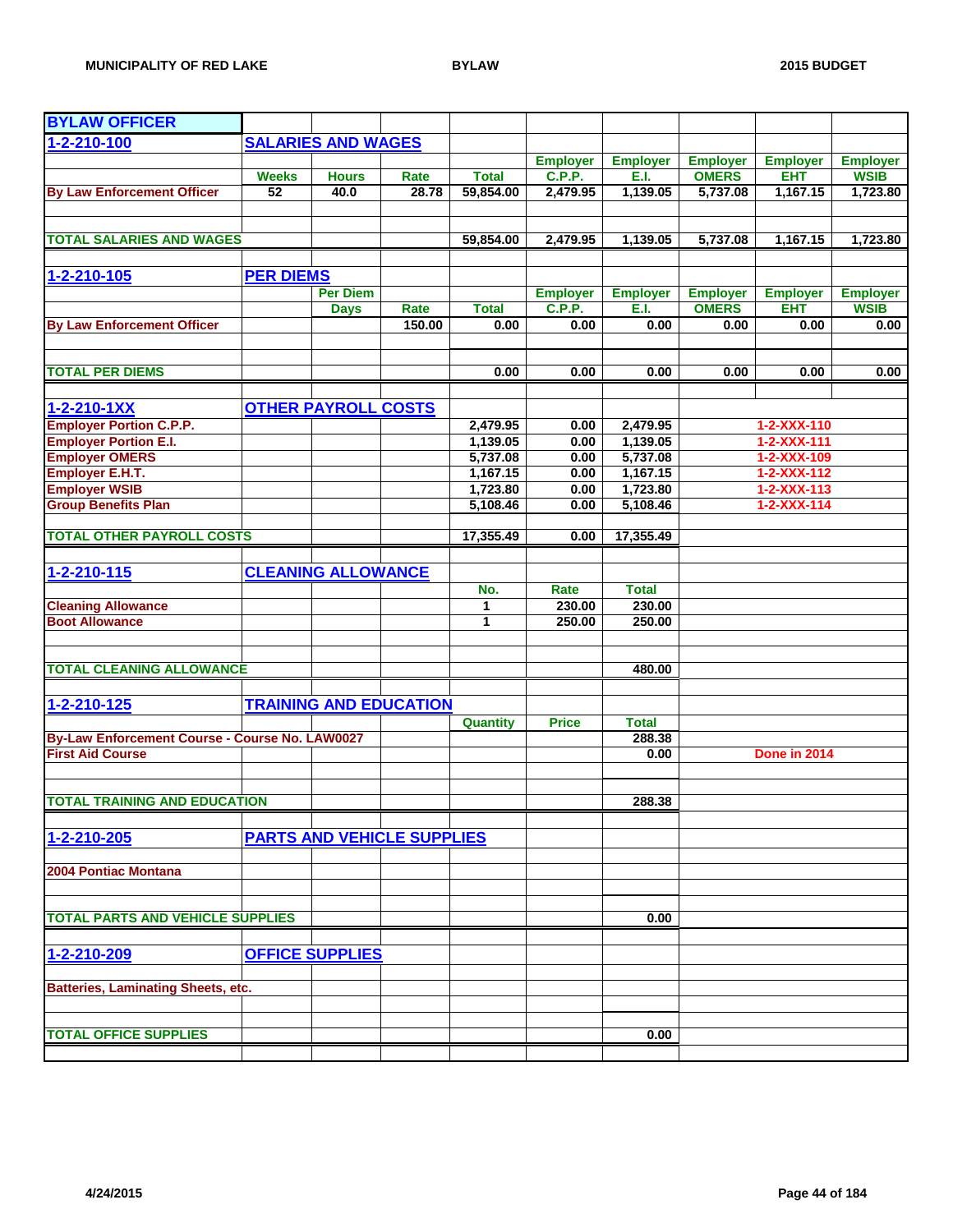| <b>Municipal Parking Lot</b><br>125.00<br><b>No Parking</b><br>125.00<br><b>No Dogs Allowed</b><br>125.00<br><b>Disabled Parking</b><br>125.00<br><b>TOTAL SIGNAGE</b><br>500.00<br><b>HEALTH AND SAFETY SUPPLIES</b><br>1-2-210-212<br><b>Vest</b><br><b>Booties</b><br><b>Gloves</b><br><b>Safety Glasses</b><br><b>Other PPE</b><br>150.00<br><b>TOTAL HEALTH AND SAFETY SUPPLIES</b><br>150.00<br><b>OTHER SUPPLIES</b><br>1-2-210-215<br><b>Muzzles</b><br><b>Leashes</b><br><b>Snappy Snares/Poles</b><br><b>Gloves</b><br>200.00<br><b>TOTAL OTHER SUPPLIES</b><br>200.00<br>1-2-210-229<br><b>COMPUTER AND TECHNICAL SUPPLIES</b><br><b>Price</b><br><b>Total</b><br><b>Quantity</b><br><b>Printer</b><br><b>Ink Cartridges</b><br>To 125-173<br><b>TOTAL COMPUTER AND TECHNICAL SUPPLIES</b><br>0.00<br>SUPPLIES--TAGS, TICKETS, PLATES AND ENFORCEMENT<br>1-2-210-232<br>280.00<br><b>Dog Tags</b><br><b>Parking Tickets</b><br>500.00<br>150.00<br><b>Taxi Plates</b><br><b>TOTAL ENFORCEMENT SUPPLIES</b><br>930.00<br>1-2-210-234<br><b>UNIFORM</b><br><b>Cargo Pants</b><br>50.00<br><b>Short Sleeve Shirt</b><br>30.00<br><b>By-Law Embroidery</b><br>20.00<br><b>TOTAL ENFORCEMENT SUPPLIES</b><br>100.00 | 1-2-210-211 | <b>SIGNAGE</b> |  |  |  |
|---------------------------------------------------------------------------------------------------------------------------------------------------------------------------------------------------------------------------------------------------------------------------------------------------------------------------------------------------------------------------------------------------------------------------------------------------------------------------------------------------------------------------------------------------------------------------------------------------------------------------------------------------------------------------------------------------------------------------------------------------------------------------------------------------------------------------------------------------------------------------------------------------------------------------------------------------------------------------------------------------------------------------------------------------------------------------------------------------------------------------------------------------------------------------------------------------------------------------|-------------|----------------|--|--|--|
|                                                                                                                                                                                                                                                                                                                                                                                                                                                                                                                                                                                                                                                                                                                                                                                                                                                                                                                                                                                                                                                                                                                                                                                                                           |             |                |  |  |  |
|                                                                                                                                                                                                                                                                                                                                                                                                                                                                                                                                                                                                                                                                                                                                                                                                                                                                                                                                                                                                                                                                                                                                                                                                                           |             |                |  |  |  |
|                                                                                                                                                                                                                                                                                                                                                                                                                                                                                                                                                                                                                                                                                                                                                                                                                                                                                                                                                                                                                                                                                                                                                                                                                           |             |                |  |  |  |
|                                                                                                                                                                                                                                                                                                                                                                                                                                                                                                                                                                                                                                                                                                                                                                                                                                                                                                                                                                                                                                                                                                                                                                                                                           |             |                |  |  |  |
|                                                                                                                                                                                                                                                                                                                                                                                                                                                                                                                                                                                                                                                                                                                                                                                                                                                                                                                                                                                                                                                                                                                                                                                                                           |             |                |  |  |  |
|                                                                                                                                                                                                                                                                                                                                                                                                                                                                                                                                                                                                                                                                                                                                                                                                                                                                                                                                                                                                                                                                                                                                                                                                                           |             |                |  |  |  |
|                                                                                                                                                                                                                                                                                                                                                                                                                                                                                                                                                                                                                                                                                                                                                                                                                                                                                                                                                                                                                                                                                                                                                                                                                           |             |                |  |  |  |
|                                                                                                                                                                                                                                                                                                                                                                                                                                                                                                                                                                                                                                                                                                                                                                                                                                                                                                                                                                                                                                                                                                                                                                                                                           |             |                |  |  |  |
|                                                                                                                                                                                                                                                                                                                                                                                                                                                                                                                                                                                                                                                                                                                                                                                                                                                                                                                                                                                                                                                                                                                                                                                                                           |             |                |  |  |  |
|                                                                                                                                                                                                                                                                                                                                                                                                                                                                                                                                                                                                                                                                                                                                                                                                                                                                                                                                                                                                                                                                                                                                                                                                                           |             |                |  |  |  |
|                                                                                                                                                                                                                                                                                                                                                                                                                                                                                                                                                                                                                                                                                                                                                                                                                                                                                                                                                                                                                                                                                                                                                                                                                           |             |                |  |  |  |
|                                                                                                                                                                                                                                                                                                                                                                                                                                                                                                                                                                                                                                                                                                                                                                                                                                                                                                                                                                                                                                                                                                                                                                                                                           |             |                |  |  |  |
|                                                                                                                                                                                                                                                                                                                                                                                                                                                                                                                                                                                                                                                                                                                                                                                                                                                                                                                                                                                                                                                                                                                                                                                                                           |             |                |  |  |  |
|                                                                                                                                                                                                                                                                                                                                                                                                                                                                                                                                                                                                                                                                                                                                                                                                                                                                                                                                                                                                                                                                                                                                                                                                                           |             |                |  |  |  |
|                                                                                                                                                                                                                                                                                                                                                                                                                                                                                                                                                                                                                                                                                                                                                                                                                                                                                                                                                                                                                                                                                                                                                                                                                           |             |                |  |  |  |
|                                                                                                                                                                                                                                                                                                                                                                                                                                                                                                                                                                                                                                                                                                                                                                                                                                                                                                                                                                                                                                                                                                                                                                                                                           |             |                |  |  |  |
|                                                                                                                                                                                                                                                                                                                                                                                                                                                                                                                                                                                                                                                                                                                                                                                                                                                                                                                                                                                                                                                                                                                                                                                                                           |             |                |  |  |  |
|                                                                                                                                                                                                                                                                                                                                                                                                                                                                                                                                                                                                                                                                                                                                                                                                                                                                                                                                                                                                                                                                                                                                                                                                                           |             |                |  |  |  |
|                                                                                                                                                                                                                                                                                                                                                                                                                                                                                                                                                                                                                                                                                                                                                                                                                                                                                                                                                                                                                                                                                                                                                                                                                           |             |                |  |  |  |
|                                                                                                                                                                                                                                                                                                                                                                                                                                                                                                                                                                                                                                                                                                                                                                                                                                                                                                                                                                                                                                                                                                                                                                                                                           |             |                |  |  |  |
|                                                                                                                                                                                                                                                                                                                                                                                                                                                                                                                                                                                                                                                                                                                                                                                                                                                                                                                                                                                                                                                                                                                                                                                                                           |             |                |  |  |  |
|                                                                                                                                                                                                                                                                                                                                                                                                                                                                                                                                                                                                                                                                                                                                                                                                                                                                                                                                                                                                                                                                                                                                                                                                                           |             |                |  |  |  |
|                                                                                                                                                                                                                                                                                                                                                                                                                                                                                                                                                                                                                                                                                                                                                                                                                                                                                                                                                                                                                                                                                                                                                                                                                           |             |                |  |  |  |
|                                                                                                                                                                                                                                                                                                                                                                                                                                                                                                                                                                                                                                                                                                                                                                                                                                                                                                                                                                                                                                                                                                                                                                                                                           |             |                |  |  |  |
|                                                                                                                                                                                                                                                                                                                                                                                                                                                                                                                                                                                                                                                                                                                                                                                                                                                                                                                                                                                                                                                                                                                                                                                                                           |             |                |  |  |  |
|                                                                                                                                                                                                                                                                                                                                                                                                                                                                                                                                                                                                                                                                                                                                                                                                                                                                                                                                                                                                                                                                                                                                                                                                                           |             |                |  |  |  |
|                                                                                                                                                                                                                                                                                                                                                                                                                                                                                                                                                                                                                                                                                                                                                                                                                                                                                                                                                                                                                                                                                                                                                                                                                           |             |                |  |  |  |
|                                                                                                                                                                                                                                                                                                                                                                                                                                                                                                                                                                                                                                                                                                                                                                                                                                                                                                                                                                                                                                                                                                                                                                                                                           |             |                |  |  |  |
|                                                                                                                                                                                                                                                                                                                                                                                                                                                                                                                                                                                                                                                                                                                                                                                                                                                                                                                                                                                                                                                                                                                                                                                                                           |             |                |  |  |  |
|                                                                                                                                                                                                                                                                                                                                                                                                                                                                                                                                                                                                                                                                                                                                                                                                                                                                                                                                                                                                                                                                                                                                                                                                                           |             |                |  |  |  |
|                                                                                                                                                                                                                                                                                                                                                                                                                                                                                                                                                                                                                                                                                                                                                                                                                                                                                                                                                                                                                                                                                                                                                                                                                           |             |                |  |  |  |
|                                                                                                                                                                                                                                                                                                                                                                                                                                                                                                                                                                                                                                                                                                                                                                                                                                                                                                                                                                                                                                                                                                                                                                                                                           |             |                |  |  |  |
|                                                                                                                                                                                                                                                                                                                                                                                                                                                                                                                                                                                                                                                                                                                                                                                                                                                                                                                                                                                                                                                                                                                                                                                                                           |             |                |  |  |  |
|                                                                                                                                                                                                                                                                                                                                                                                                                                                                                                                                                                                                                                                                                                                                                                                                                                                                                                                                                                                                                                                                                                                                                                                                                           |             |                |  |  |  |
|                                                                                                                                                                                                                                                                                                                                                                                                                                                                                                                                                                                                                                                                                                                                                                                                                                                                                                                                                                                                                                                                                                                                                                                                                           |             |                |  |  |  |
|                                                                                                                                                                                                                                                                                                                                                                                                                                                                                                                                                                                                                                                                                                                                                                                                                                                                                                                                                                                                                                                                                                                                                                                                                           |             |                |  |  |  |
|                                                                                                                                                                                                                                                                                                                                                                                                                                                                                                                                                                                                                                                                                                                                                                                                                                                                                                                                                                                                                                                                                                                                                                                                                           |             |                |  |  |  |
|                                                                                                                                                                                                                                                                                                                                                                                                                                                                                                                                                                                                                                                                                                                                                                                                                                                                                                                                                                                                                                                                                                                                                                                                                           |             |                |  |  |  |
|                                                                                                                                                                                                                                                                                                                                                                                                                                                                                                                                                                                                                                                                                                                                                                                                                                                                                                                                                                                                                                                                                                                                                                                                                           |             |                |  |  |  |
|                                                                                                                                                                                                                                                                                                                                                                                                                                                                                                                                                                                                                                                                                                                                                                                                                                                                                                                                                                                                                                                                                                                                                                                                                           |             |                |  |  |  |
|                                                                                                                                                                                                                                                                                                                                                                                                                                                                                                                                                                                                                                                                                                                                                                                                                                                                                                                                                                                                                                                                                                                                                                                                                           |             |                |  |  |  |
|                                                                                                                                                                                                                                                                                                                                                                                                                                                                                                                                                                                                                                                                                                                                                                                                                                                                                                                                                                                                                                                                                                                                                                                                                           |             |                |  |  |  |
|                                                                                                                                                                                                                                                                                                                                                                                                                                                                                                                                                                                                                                                                                                                                                                                                                                                                                                                                                                                                                                                                                                                                                                                                                           |             |                |  |  |  |
|                                                                                                                                                                                                                                                                                                                                                                                                                                                                                                                                                                                                                                                                                                                                                                                                                                                                                                                                                                                                                                                                                                                                                                                                                           |             |                |  |  |  |
|                                                                                                                                                                                                                                                                                                                                                                                                                                                                                                                                                                                                                                                                                                                                                                                                                                                                                                                                                                                                                                                                                                                                                                                                                           |             |                |  |  |  |
|                                                                                                                                                                                                                                                                                                                                                                                                                                                                                                                                                                                                                                                                                                                                                                                                                                                                                                                                                                                                                                                                                                                                                                                                                           |             |                |  |  |  |
|                                                                                                                                                                                                                                                                                                                                                                                                                                                                                                                                                                                                                                                                                                                                                                                                                                                                                                                                                                                                                                                                                                                                                                                                                           |             |                |  |  |  |
|                                                                                                                                                                                                                                                                                                                                                                                                                                                                                                                                                                                                                                                                                                                                                                                                                                                                                                                                                                                                                                                                                                                                                                                                                           |             |                |  |  |  |
|                                                                                                                                                                                                                                                                                                                                                                                                                                                                                                                                                                                                                                                                                                                                                                                                                                                                                                                                                                                                                                                                                                                                                                                                                           |             |                |  |  |  |
|                                                                                                                                                                                                                                                                                                                                                                                                                                                                                                                                                                                                                                                                                                                                                                                                                                                                                                                                                                                                                                                                                                                                                                                                                           |             |                |  |  |  |
|                                                                                                                                                                                                                                                                                                                                                                                                                                                                                                                                                                                                                                                                                                                                                                                                                                                                                                                                                                                                                                                                                                                                                                                                                           |             |                |  |  |  |
|                                                                                                                                                                                                                                                                                                                                                                                                                                                                                                                                                                                                                                                                                                                                                                                                                                                                                                                                                                                                                                                                                                                                                                                                                           |             |                |  |  |  |
|                                                                                                                                                                                                                                                                                                                                                                                                                                                                                                                                                                                                                                                                                                                                                                                                                                                                                                                                                                                                                                                                                                                                                                                                                           |             |                |  |  |  |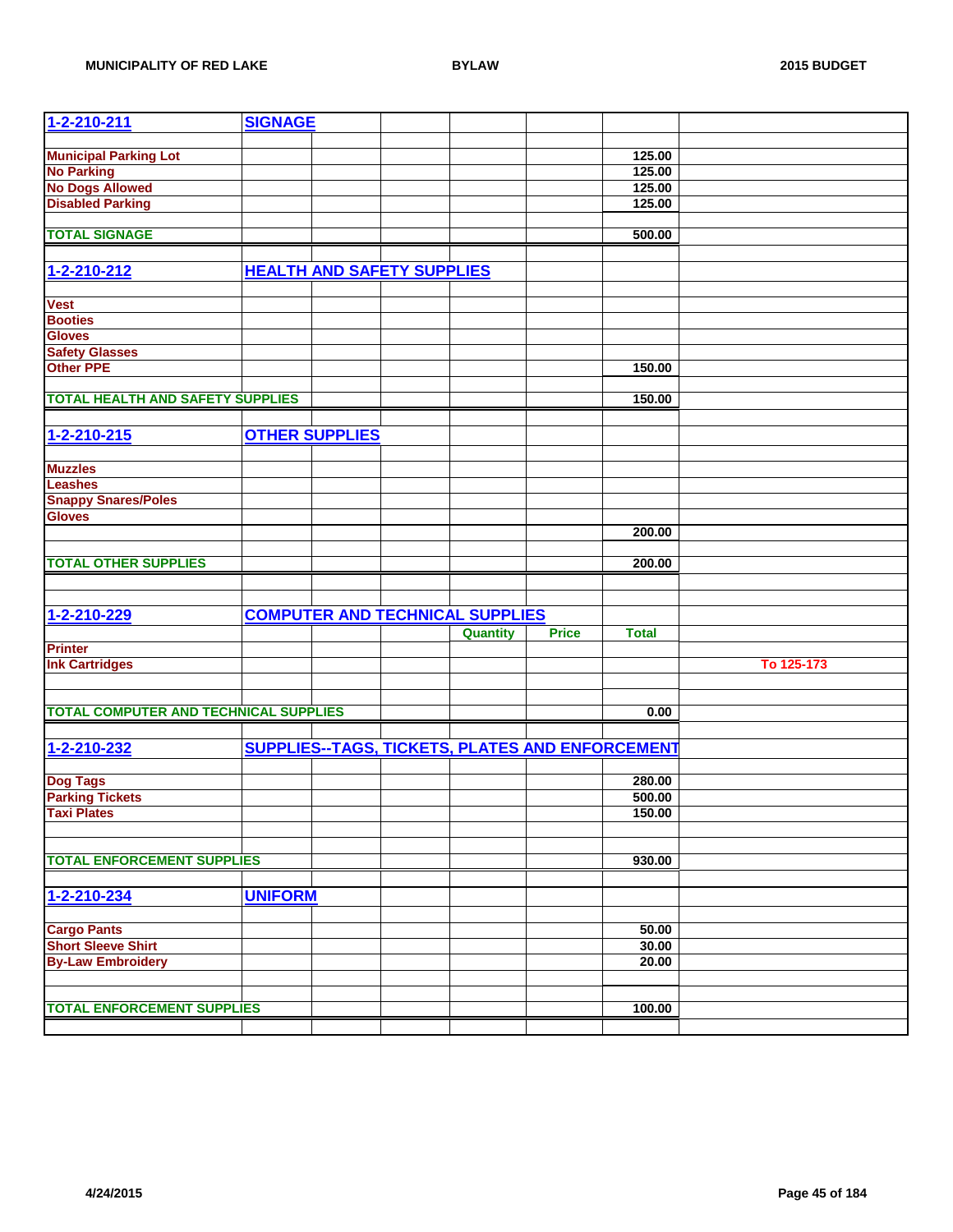| 1-2-210-318                                                       | <b>LOAN INTEREST</b> |          |                                       |                                      |                |                 |                              |
|-------------------------------------------------------------------|----------------------|----------|---------------------------------------|--------------------------------------|----------------|-----------------|------------------------------|
|                                                                   |                      |          |                                       |                                      |                |                 |                              |
| <b>Existing Debt</b>                                              |                      |          |                                       |                                      |                | 1,193.55        |                              |
| <b>2015 Debt</b>                                                  |                      |          |                                       |                                      |                |                 |                              |
| <b>TOTAL INTEREST</b>                                             |                      |          |                                       |                                      |                |                 |                              |
|                                                                   |                      |          |                                       |                                      |                | 1,193.55        |                              |
|                                                                   |                      |          |                                       |                                      |                |                 |                              |
| 1-2-210-325                                                       |                      |          |                                       | <b>SUBSCRIPTIONS AND MEMBERSHIPS</b> |                |                 |                              |
|                                                                   |                      |          |                                       |                                      |                |                 |                              |
| <b>OAPSO Membership</b><br><b>MLEOA Membership</b>                |                      |          |                                       |                                      |                | 70.00<br>153.00 |                              |
|                                                                   |                      |          |                                       |                                      |                |                 |                              |
| <b>TOTAL SUBSCRIPTIONS AND MEMBERSHIPS</b>                        |                      |          |                                       |                                      |                | 223.00          |                              |
|                                                                   |                      |          |                                       |                                      |                |                 |                              |
| 1-2-210-3XX                                                       |                      |          | <b>WORKSHOPS AND CONFERENCES</b>      |                                      |                |                 |                              |
|                                                                   | <b>Meals</b>         | Regist.  | <b>Hotels</b>                         | <b>Mileage</b>                       | <b>Transit</b> |                 |                              |
|                                                                   | 333                  | 335      | 336                                   | 337                                  | 338            |                 |                              |
| <b>OAPSO Part 1</b>                                               | 280.00               | 380.00   | 540.00                                |                                      | 1,678.75       |                 | <b>Kingston</b>              |
| <b>By-Law Northern Chapter</b>                                    | 100.00               | 100.00   | 140.00                                | 60.00                                |                |                 | <b>Dryden</b>                |
|                                                                   |                      |          |                                       |                                      |                |                 |                              |
|                                                                   |                      |          |                                       |                                      |                |                 |                              |
| <b>TOTAL</b>                                                      | 380.00               | 480.00   | 680.00                                | 60.00                                | 1,678.75       |                 |                              |
|                                                                   |                      |          |                                       |                                      |                |                 |                              |
| <b>TOTAL WORKSHOPS AND CONFERENCES</b>                            |                      |          |                                       |                                      |                | 3,278.75        |                              |
|                                                                   |                      |          |                                       |                                      |                |                 |                              |
| 1-2-210-343                                                       |                      |          | <b>LICENSES, PERMITS, INSPECTIONS</b> |                                      |                |                 |                              |
|                                                                   | Plate No.            | Unit No. |                                       |                                      |                |                 |                              |
| 2004 Pontiac Montana                                              | <b>ATKW-849</b>      | 19       |                                       |                                      |                | 98.00           |                              |
|                                                                   |                      |          |                                       |                                      |                |                 |                              |
|                                                                   |                      |          |                                       |                                      |                |                 |                              |
| <b>TOTAL LICENSES, PERMITS AND INSPECTIONS</b>                    |                      |          |                                       |                                      |                | 98.00           |                              |
|                                                                   |                      |          |                                       |                                      |                |                 |                              |
| 1-2-210-347                                                       | <b>CELL PHONES</b>   |          |                                       |                                      |                |                 |                              |
|                                                                   |                      |          |                                       | <b>Months</b>                        | Rate           | <b>Total</b>    |                              |
|                                                                   |                      |          |                                       |                                      |                |                 |                              |
|                                                                   |                      |          |                                       | 12                                   | 65.80          | 789.60          |                              |
|                                                                   |                      |          |                                       |                                      |                |                 |                              |
| <b>TOTAL CELL PHONES</b>                                          |                      |          |                                       |                                      |                | 789.60          |                              |
|                                                                   |                      |          |                                       |                                      |                |                 |                              |
| 1-2-210-349                                                       | <b>ADVERTISING</b>   |          |                                       |                                      |                |                 |                              |
|                                                                   |                      |          |                                       |                                      |                |                 |                              |
| <b>Newspaper</b>                                                  |                      |          |                                       |                                      |                |                 |                              |
|                                                                   |                      |          |                                       |                                      |                |                 |                              |
| <b>TOTAL ADVERTISING</b>                                          |                      |          |                                       |                                      |                | 0.00            |                              |
|                                                                   |                      |          |                                       |                                      |                |                 |                              |
| 1-2-210-370                                                       |                      |          | <b>FUEL AND OIL--AUTOMOTIVE</b>       |                                      |                |                 |                              |
|                                                                   |                      |          | L                                     | <b>Months</b>                        | Rate           |                 |                              |
| 2004 Pontiac Montana                                              |                      |          | 75                                    | 12                                   | 1.299          | 1,169.10        |                              |
|                                                                   |                      |          |                                       |                                      |                |                 |                              |
| <b>TOTAL FUEL AND OIL</b>                                         |                      |          |                                       |                                      |                | 1,169.10        |                              |
|                                                                   |                      |          |                                       |                                      |                |                 |                              |
| 1-2-210-372                                                       | <b>INSURANCE</b>     |          |                                       |                                      |                |                 |                              |
|                                                                   |                      |          |                                       |                                      |                |                 |                              |
|                                                                   |                      |          |                                       |                                      |                | 0.00            |                              |
| <b>The Standard--Liability</b><br><b>The Standard--Automobile</b> |                      |          |                                       |                                      |                | 1,046.00        | Included in Department "100" |
|                                                                   |                      |          |                                       |                                      |                |                 |                              |
| <b>TOTAL INSURANCE</b>                                            |                      |          |                                       |                                      |                | 1,046.00        |                              |
|                                                                   |                      |          |                                       |                                      |                |                 |                              |
|                                                                   |                      |          |                                       |                                      |                |                 |                              |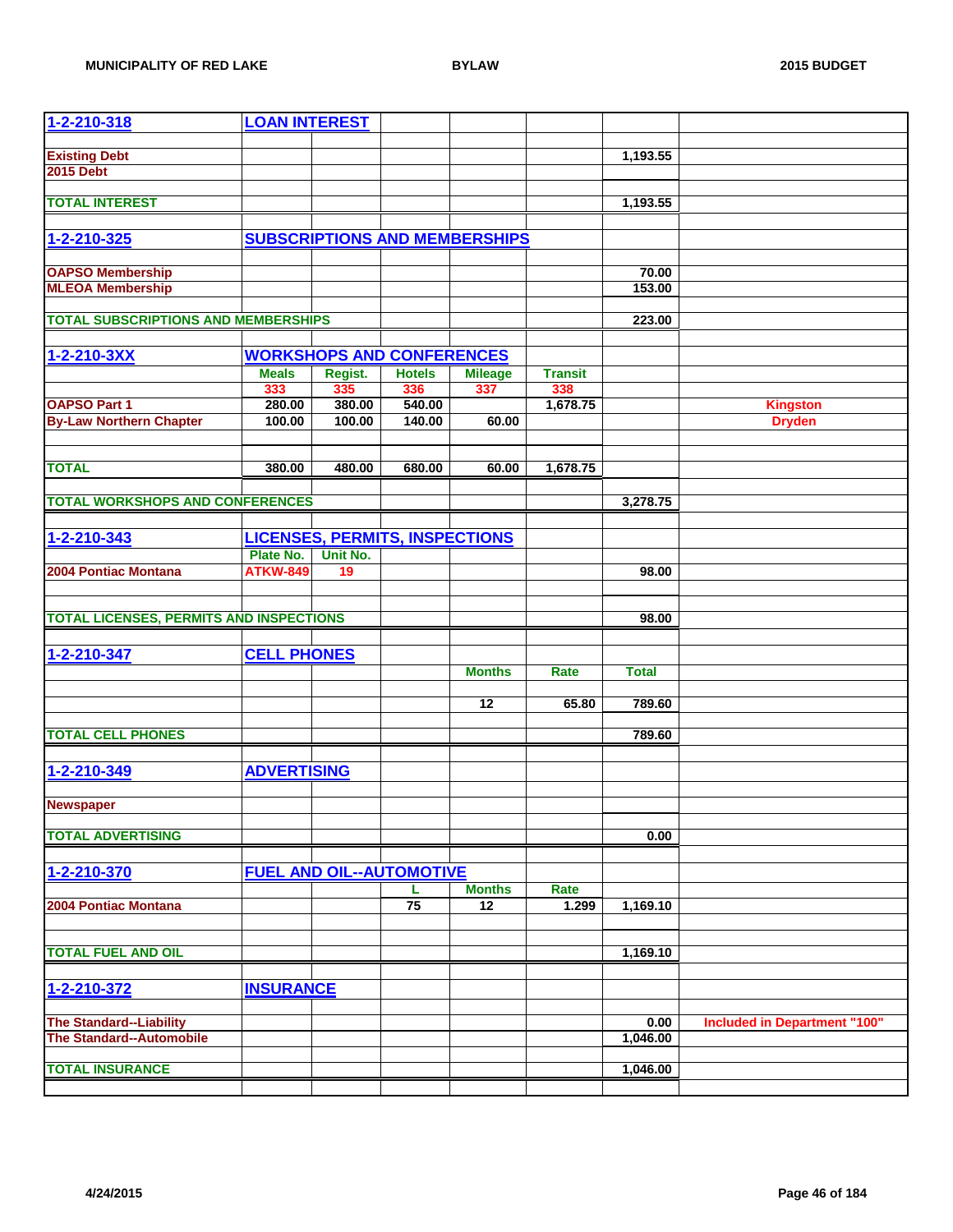| 1-2-210-378                                | <b>HEAVY EQUIPMENT RENTALS</b>                          |                                       |              |                              |
|--------------------------------------------|---------------------------------------------------------|---------------------------------------|--------------|------------------------------|
| <b>Building Tear Downs</b>                 | 2 Ore Zone                                              |                                       | 7,500.00     |                              |
|                                            | 8 Little Long Lac                                       |                                       | 7,500.00     |                              |
|                                            | 12 Beverage St                                          |                                       | 7,500.00     |                              |
|                                            |                                                         |                                       |              |                              |
| <b>TOTAL HEAVY EQUIPMENT RENTALS</b>       |                                                         |                                       | 22,500.00    |                              |
| 1-2-210-445                                |                                                         | <b>PROPERTY STANDARDS--OUTSOURCED</b> |              |                              |
|                                            |                                                         |                                       |              |                              |
| <b>Contracted Labour DSS x 3</b>           | 2 Ore Zone Take Down                                    |                                       | 0.00         | Done in 2014                 |
|                                            | 8 Little Long Lac Take Down<br>12 Beverage St Take Down |                                       | 0.00<br>0.00 | Done in 2014<br>Done in 2014 |
|                                            |                                                         |                                       |              |                              |
| <b>TOTAL PROPERTY STANDARDS OUTSOURCED</b> |                                                         |                                       | 0.00         |                              |
|                                            |                                                         |                                       |              |                              |
| 1-2-210-465                                | <b>ENFORCEMENT--OUTSOURCED</b>                          |                                       |              |                              |
| <b>Dogs Destroyed</b>                      |                                                         |                                       | 100.00       |                              |
| <b>Nuisance Animal Control</b>             |                                                         |                                       | 0.00         |                              |
| <b>Temperament Testing</b>                 |                                                         |                                       | 300.00       |                              |
|                                            |                                                         |                                       |              |                              |
| <b>TOTAL ENFORCEMENT OUTSOURCED</b>        |                                                         |                                       | 400.00       |                              |
|                                            |                                                         |                                       |              |                              |
| 1-2-210-480                                | <b>VEHICLE REPAIRS--OUTSOURCED</b>                      |                                       |              |                              |
|                                            |                                                         |                                       |              |                              |
| 2004 Pontiac Montana                       |                                                         |                                       |              |                              |
|                                            |                                                         |                                       |              |                              |
| <b>TOTAL VEHICLE REPAIRS OUTSOURCED</b>    |                                                         |                                       | 0.00         |                              |
|                                            |                                                         |                                       |              |                              |
| 1-2-210-600                                | <b>PRINCIPAL REPAYMENT</b>                              |                                       |              |                              |
|                                            |                                                         |                                       |              |                              |
| <b>Existing Debt</b><br><b>2015 Debt</b>   |                                                         |                                       | 4,055.14     |                              |
|                                            |                                                         |                                       |              |                              |
| <b>TOTAL LOAN PRINCIPAL</b>                |                                                         |                                       | 4,055.14     |                              |
|                                            |                                                         |                                       |              |                              |
| 1-2-210-665                                | <b>TRANSFER TO RESERVE</b>                              |                                       |              |                              |
|                                            |                                                         |                                       |              |                              |
| <b>Accessibility</b>                       |                                                         |                                       | 12,500.00    |                              |
|                                            |                                                         |                                       |              |                              |
| <b>TOTAL RESERVE TRANSFER</b>              |                                                         |                                       | 12,500.00    |                              |
|                                            |                                                         |                                       |              |                              |
| 2-2-210-995                                | <b>AMORTIZATION OF CAPITAL ASSETS</b>                   |                                       |              |                              |
| <b>Straight Line Method</b>                |                                                         |                                       | 0.00         | (Included at Dept. 200)      |
|                                            |                                                         |                                       |              |                              |
|                                            |                                                         |                                       |              |                              |
| <b>TOTAL AMORTIZATION</b>                  |                                                         |                                       | 0.00         |                              |
|                                            |                                                         |                                       |              |                              |
| <b>TOTAL BUDGET</b>                        |                                                         |                                       | 127,111.01   |                              |
|                                            |                                                         |                                       |              |                              |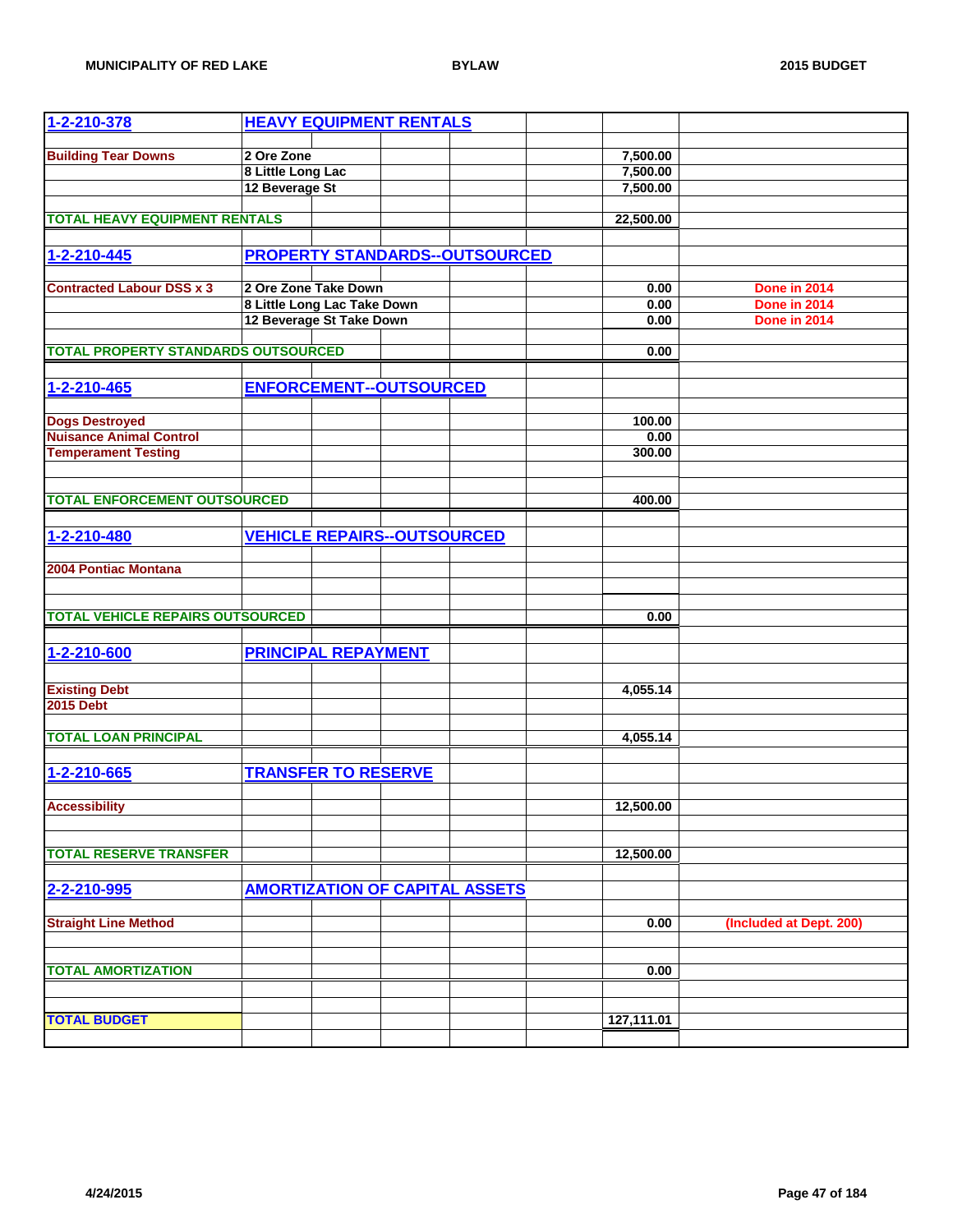| <b>DOG POUND</b>                              |                  |                                     |               |                                         |                 |               |                         |
|-----------------------------------------------|------------------|-------------------------------------|---------------|-----------------------------------------|-----------------|---------------|-------------------------|
| 1-2-212-206                                   |                  | <b>DOG POUND SUPPLIES</b>           |               |                                         |                 |               |                         |
|                                               |                  |                                     |               |                                         |                 |               |                         |
| Food                                          |                  |                                     |               |                                         |                 | 100.00        |                         |
| <b>Cleaning Supplies, Other</b>               |                  |                                     |               |                                         |                 | 150.00        |                         |
| <b>TOTAL DOG POUND SUPPLIES</b>               |                  |                                     |               |                                         |                 | 250.00        |                         |
|                                               |                  |                                     |               |                                         |                 |               |                         |
| 1-2-212-207                                   |                  |                                     |               | <b>BUILDING REPAIRS AND MAINTENANCE</b> |                 |               |                         |
|                                               |                  |                                     |               |                                         |                 |               |                         |
|                                               |                  |                                     |               |                                         |                 |               |                         |
|                                               |                  |                                     |               |                                         |                 |               |                         |
| <b>TOTAL BUILDING REPAIRS AND MAINTENANCE</b> |                  |                                     |               |                                         |                 | 0.00          |                         |
|                                               |                  |                                     |               |                                         |                 |               |                         |
| 1-2-212-354                                   |                  | <b>WATER AND SEWER</b>              |               |                                         |                 | <b>Budget</b> |                         |
|                                               |                  |                                     | <b>Volume</b> | <b>Water</b>                            | <b>Sewage</b>   | <b>Amount</b> |                         |
|                                               |                  |                                     |               |                                         |                 |               |                         |
| <b>Dog Pound</b>                              |                  |                                     |               |                                         |                 |               |                         |
| <b>NWW - Holding Tank</b>                     |                  |                                     |               |                                         |                 | 0.00          | <b>Moved to 212-475</b> |
|                                               |                  |                                     |               |                                         |                 | 0.00          |                         |
|                                               |                  |                                     |               |                                         |                 |               |                         |
| 1-2-212-355                                   | <b>HYDRO</b>     |                                     |               |                                         |                 |               |                         |
|                                               |                  |                                     |               | <b>Inflation</b>                        | Projected       | <b>Budget</b> |                         |
|                                               |                  |                                     | <b>Base</b>   | Rate                                    | <b>Increase</b> | <b>Amount</b> |                         |
| <b>Dog Pound</b>                              |                  |                                     | 2,782.38      | 11.70%                                  | 325.54          | 3,107.92      |                         |
| Non Refundable H.S.T.                         |                  |                                     |               | 1.76%                                   |                 | 54.70         |                         |
|                                               |                  |                                     |               |                                         |                 |               |                         |
| <b>TOTAL HYDRO</b>                            |                  |                                     |               |                                         |                 | 3,162.62      |                         |
| 1-2-212-372                                   | <b>INSURANCE</b> |                                     |               |                                         |                 |               |                         |
|                                               |                  |                                     |               |                                         |                 |               |                         |
| The Standard--Liability                       |                  |                                     |               |                                         |                 | 109.56        |                         |
| <b>The Standard--Automobile</b>               |                  |                                     |               |                                         |                 | 0.00          | (Included in Dept. 210) |
| <b>TOTAL INSURANCE</b>                        |                  |                                     |               |                                         |                 | 109.56        |                         |
|                                               |                  |                                     |               |                                         |                 |               |                         |
| 1-2-212-475                                   |                  | <b>BUILDING REPAIRS--OUTSOURCED</b> |               |                                         |                 |               |                         |
|                                               |                  |                                     |               |                                         |                 |               |                         |
| <b>NWW Holding Tank</b>                       |                  |                                     |               |                                         |                 | 480.00        |                         |
|                                               |                  |                                     |               |                                         |                 |               |                         |
| <b>TOTAL VEHICLE REPAIRS OUTSOURCED</b>       |                  |                                     |               |                                         |                 | 480.00        |                         |
|                                               |                  |                                     |               |                                         |                 |               |                         |
| 2-2-212-995                                   |                  |                                     |               | <b>AMORTIZATION OF CAPITAL ASSETS</b>   |                 |               |                         |
| <b>Straight Line Method</b>                   |                  |                                     |               |                                         |                 | 0.00          | (Included in Dept. 200) |
|                                               |                  |                                     |               |                                         |                 |               |                         |
|                                               |                  |                                     |               |                                         |                 |               |                         |
| <b>TOTAL AMORTIZATION</b>                     |                  |                                     |               |                                         |                 | 0.00          |                         |
|                                               |                  |                                     |               |                                         |                 |               |                         |
| <b>TOTAL BUDGET</b>                           |                  |                                     |               |                                         |                 | 4,002.18      |                         |
|                                               |                  |                                     |               |                                         |                 |               |                         |
| <b>TOTAL PROTECTIVE BUDGET</b>                |                  |                                     |               |                                         |                 | 131,113.19    |                         |
|                                               |                  |                                     |               |                                         |                 |               |                         |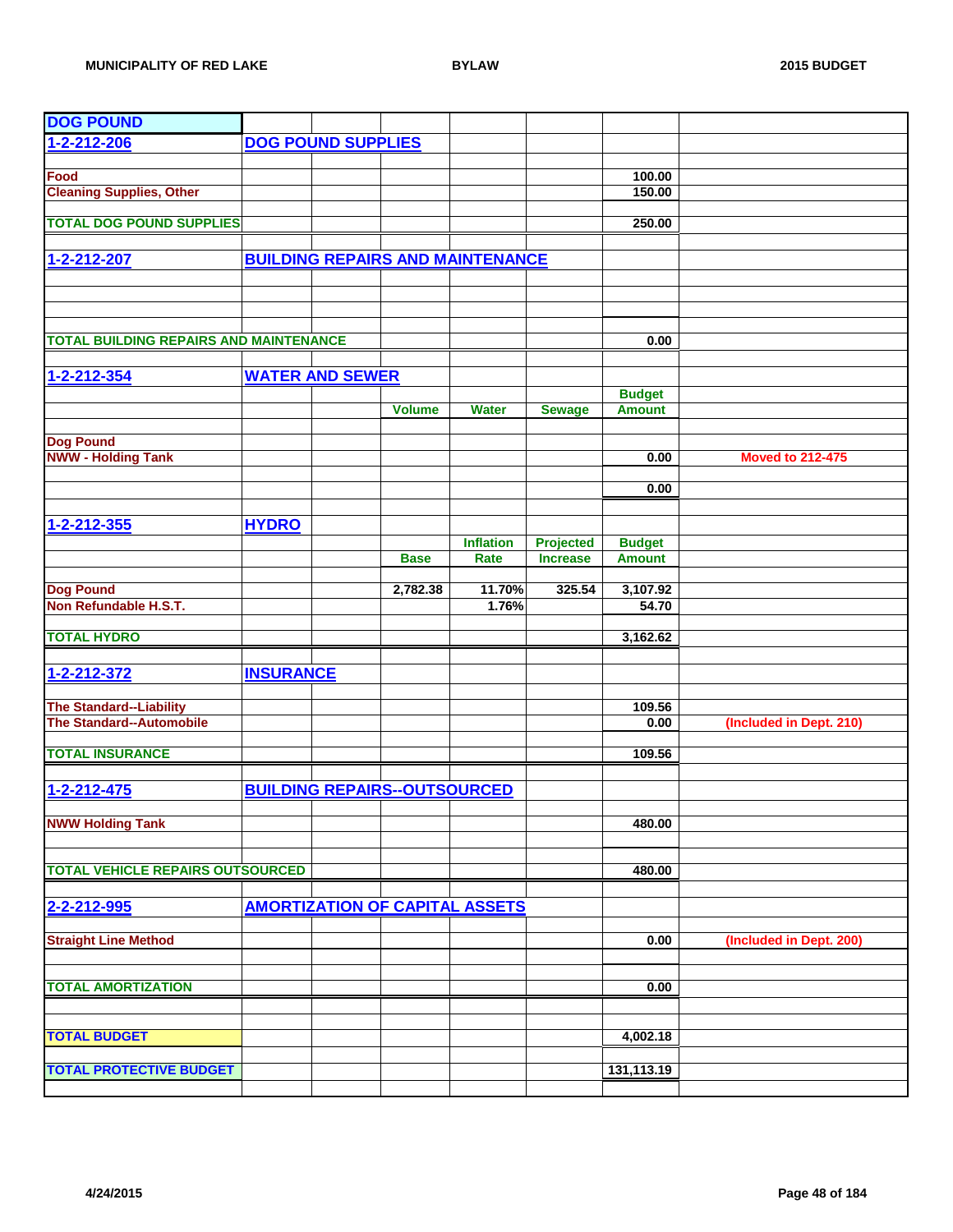| <b>PW--COMMON</b>                |              |                  |                            |        |                 |                 |                 |                 |                     |                 |
|----------------------------------|--------------|------------------|----------------------------|--------|-----------------|-----------------|-----------------|-----------------|---------------------|-----------------|
| $1 - 2 - 300 - 100$              |              |                  | <b>SALARIES AND WAGES</b>  |        |                 |                 |                 |                 |                     |                 |
|                                  |              |                  |                            |        |                 | <b>Employer</b> | <b>Employer</b> | <b>Employer</b> | <b>Employer</b>     | <b>Employer</b> |
|                                  |              | <b>Weeks</b>     | <b>Hours</b>               | Rate   | <b>Total</b>    | <b>C.P.P.</b>   | E.I.            | <b>OMERS</b>    | <b>EHT</b>          | <b>WSIB</b>     |
| <b>Operations Supervisor</b>     |              | 52               | 40.0                       | 39.83  | 82,836.00       | 2,479.95        | 1,139.05        | 9,092.46        | 1,615.30            | 2,385.68        |
| <b>Equipment Operator 1</b>      | 9            | 52               | 40.0                       | 22.33  | 46,446.40       | 2,125.85        | 1,068.78        | 4,180.18        | 905.70              | 1,337.66        |
| <b>Equipment Operator 1</b>      | 9            | 52               | 40.0                       | 22.33  | 46,446.40       | 2,125.85        | 1,068.78        | 4,180.18        | 905.70              | 1,337.66        |
| <b>Equipment Operator 1</b>      | 9            | 52               | 40.0                       | 22.33  | 46,446.40       | 2,125.85        | 1,068.78        | 4,180.18        | 905.70              | 1,337.66        |
| <b>Equipment Operator 1</b>      | 9            | 52               | 40.0                       | 22.33  | 46,446.40       | 2,125.85        | 1,068.78        | 4,180.18        | 905.70              | 1,337.66        |
| <b>Equipment Operator 2</b>      | 11           | 52               | 40.0                       | 23.42  | 48,713.60       | 2,238.07        | 1,120.95        | 4,384.22        | 949.92              | 1,402.95        |
| <b>Equipment Operator 2</b>      | 11           | $\pmb{0}$        | 40.0                       | 23.42  | 0.00            | 0.00            | 0.00            | 0.00            | 0.00                | 0.00            |
| <b>Equipment Operator 3</b>      | 12           | $\overline{52}$  | 40.0                       | 23.96  | 49,836.80       | 2,293.67        | 1,139.05        | 4,485.31        | 971.82              | 1,435.30        |
| <b>Equipment Operator 3</b>      | 12           | 52               | 40.0                       | 23.96  | 49,836.80       | 2,293.67        | 1,139.05        | 4,485.31        | 971.82              | 1,435.30        |
| <b>Equipment Operator 3</b>      | 12           | 0                | 40.0                       | 23.96  | 0.00            | 0.00            | 0.00            | 0.00            | 0.00                | 0.00            |
| Labourer                         | 6            | 46               | 40.0                       | 20.88  | 38,419.20       | 1,728.50        | 884.06          | 3,457.73        | 749.17              | 1,106.47        |
| Labourer                         | 6            | 52               | 40.0                       | 20.88  | 43,430.40       | 1,976.55        | 999.38          | 3,908.74        | 846.89              | 1,250.80        |
| Mechanic **                      | 15           | 52               | 40.0                       | 33.40  | 70,172.00       | 2,479.95        | 1,139.05        | 7,243.51        | 1,368.35            | 2,020.95        |
| Mechanic **                      | 15           | 39               | 40.0                       | 33.40  | 52,804.00       | 2,440.55        | 1,139.05        | 4,752.36        | 1,029.68            | 1,520.76        |
| <b>Public Works Clerk</b>        | 10           | 52               | 40.0                       | 22.88  | 47,590.40       | 2,182.47        | 1,095.10        | 4,283.14        | 928.01              | 1,370.60        |
| <b>Crossing Guard</b>            | $\mathbf{1}$ | 1                | 600.0                      | 17.46  | 10,476.00       | 345.31          | 241.06          | 942.84          | 204.28              | 301.71          |
|                                  |              |                  |                            |        |                 |                 |                 |                 |                     |                 |
| ** Includes \$700 Tool Allowance |              |                  |                            |        |                 |                 |                 |                 |                     |                 |
| 8.50% Transfer to Water          |              |                  |                            |        | (42, 402.96)    | (1,925.70)      | (975.73)        | (3,816.27)      | (826.86)            | (1,221.21)      |
| 4.25% Transfer to Sewage         |              |                  |                            |        | (21, 201.48)    | (876.22)        | (487.87)        | (1,908.13)      | (413.43)            | (610.60)        |
|                                  |              |                  |                            |        |                 |                 |                 |                 |                     |                 |
| <b>TOTAL SALARIES AND WAGES</b>  |              |                  |                            |        | 616,296.35      | 26,160.17       | 12,847.32       | 58,031.92       | 12,017.78           | 17,749.33       |
|                                  |              |                  |                            |        |                 |                 |                 |                 |                     |                 |
|                                  |              |                  |                            |        |                 |                 |                 |                 |                     |                 |
| 1-2-300-105                      |              | <b>PER DIEMS</b> |                            |        |                 |                 |                 |                 |                     |                 |
|                                  |              |                  |                            |        |                 | <b>Employer</b> | <b>Employer</b> | <b>Employer</b> | <b>Employer</b>     | <b>Employer</b> |
|                                  |              |                  | <b>Days</b>                | Rate   | <b>Total</b>    | <b>C.P.P.</b>   | E.I.            | <b>OMERS</b>    | <b>EHT</b>          | <b>WSIB</b>     |
| <b>Operations Supervisor</b>     |              |                  | $\mathbf 0$                | 150.00 | 0.00            | 0.00            | 0.00            | 0.00            | 0.00                | 0.00            |
|                                  |              |                  |                            |        |                 |                 |                 |                 |                     |                 |
|                                  |              |                  |                            |        |                 |                 |                 |                 |                     |                 |
| <b>TOTAL PER DIEMS</b>           |              |                  |                            |        | 0.00            | 0.00            | 0.00            | 0.00            | 0.00                | 0.00            |
|                                  |              |                  |                            |        |                 |                 |                 |                 |                     |                 |
| 1-2-300-1XX                      |              |                  | <b>OTHER PAYROLL COSTS</b> |        |                 |                 |                 |                 |                     |                 |
| <b>Employer Portion C.P.P.</b>   |              |                  |                            |        | 26,160.17       | 0.00            | 26,160.17       |                 | 1-2-XXX-110         |                 |
| <b>Employer Portion E.I.</b>     |              |                  |                            |        | 12,847.32       | 0.00            | 12,847.32       |                 | 1-2-XXX-111         |                 |
| <b>Employer OMERS</b>            |              |                  |                            |        | 58,031.92       | 0.00            | 58,031.92       |                 | 1-2-XXX-109         |                 |
| Employer E.H.T.                  |              |                  |                            |        | 12,017.78       | 0.00            | 12,017.78       |                 | $1 - 2 - XXX - 112$ |                 |
| <b>Employer WSIB</b>             |              |                  |                            |        | 17,749.33       | 0.00            | 17,749.33       |                 | $1 - 2 - XXX - 113$ |                 |
| <b>Group Benefits Plan</b>       |              |                  |                            |        | 53,515.95       | 0.00            | 53,515.95       |                 | $1 - 2 - XXX - 114$ |                 |
|                                  |              |                  |                            |        |                 |                 |                 |                 |                     |                 |
| <b>TOTAL OTHER PAYROLL COSTS</b> |              |                  |                            |        | 180,322.47      | 0.00            | 180,322.47      |                 |                     |                 |
|                                  |              |                  |                            |        |                 |                 |                 |                 |                     |                 |
| 1-2-300-115                      |              |                  | <b>CLEANING ALLOWANCE</b>  |        |                 |                 |                 |                 |                     |                 |
|                                  |              |                  |                            |        | No.             | Rate            | <b>Total</b>    |                 |                     |                 |
| <b>Cleaning Allowance</b>        |              |                  |                            |        | $\overline{13}$ | 230.00          | 2,990.00        |                 |                     |                 |
| <b>Boot Allowance</b>            |              |                  |                            |        | 13              | 250.00          | 3,250.00        |                 |                     |                 |
|                                  |              |                  |                            |        |                 |                 |                 |                 |                     |                 |
| <b>TOTAL CLEANING ALLOWANCE</b>  |              |                  |                            |        |                 |                 | 6,240.00        |                 |                     |                 |
|                                  |              |                  |                            |        |                 |                 |                 |                 |                     |                 |
|                                  |              |                  |                            |        |                 |                 |                 |                 |                     |                 |
| 1-2-300-120                      |              |                  | <b>OVER TIME MEALS</b>     |        |                 |                 |                 |                 |                     |                 |
|                                  |              |                  |                            |        | No.             | Rate            | <b>Total</b>    |                 |                     |                 |
|                                  |              |                  |                            |        |                 |                 |                 |                 |                     |                 |
|                                  |              |                  |                            |        | 16              | 17.50           | 280.00          |                 |                     |                 |
|                                  |              |                  |                            |        |                 |                 |                 |                 |                     |                 |
| <b>TOTAL OVER TIME MEALS</b>     |              |                  |                            |        |                 |                 | 280.00          |                 |                     |                 |
|                                  |              |                  |                            |        |                 |                 |                 |                 |                     |                 |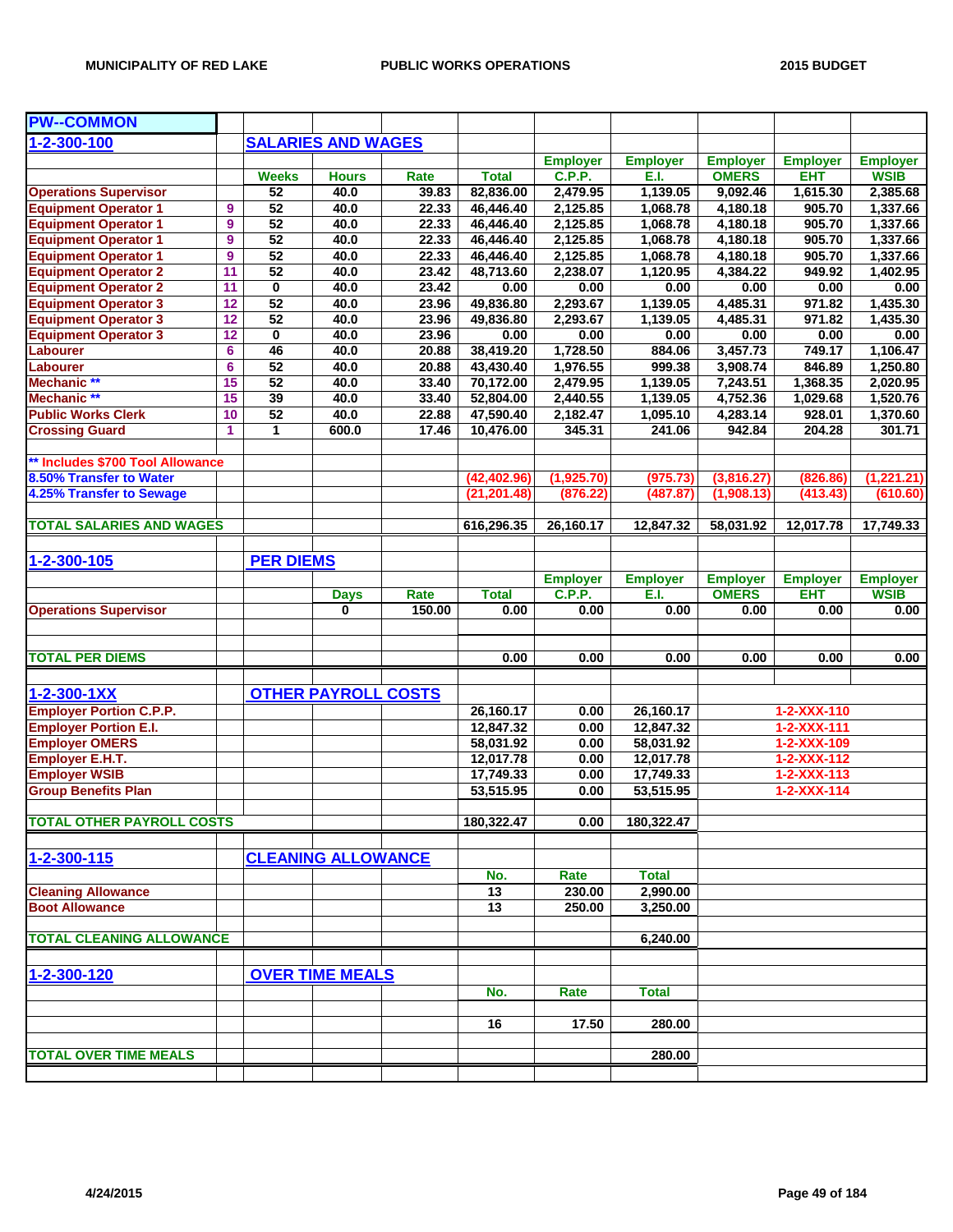| 1-2-300-125                                          |                      |                        | <b>TRAINING AND EDUCATION</b>    |              |                                                  |              |                                     |
|------------------------------------------------------|----------------------|------------------------|----------------------------------|--------------|--------------------------------------------------|--------------|-------------------------------------|
|                                                      |                      |                        |                                  |              |                                                  |              |                                     |
| <b>Ground Force Training</b>                         |                      |                        |                                  |              |                                                  | 7,500.00     |                                     |
|                                                      |                      |                        |                                  |              |                                                  |              |                                     |
|                                                      |                      |                        |                                  |              |                                                  |              |                                     |
| <b>TOTAL TRAINING AND EDUCATION</b>                  |                      |                        |                                  |              |                                                  |              |                                     |
|                                                      |                      |                        |                                  |              |                                                  | 7,500.00     |                                     |
|                                                      |                      |                        |                                  |              |                                                  |              |                                     |
| 1-2-300-135                                          | <b>MEDICALS</b>      |                        |                                  |              |                                                  |              |                                     |
|                                                      |                      |                        |                                  | No.          | Rate                                             | <b>Total</b> |                                     |
|                                                      |                      |                        |                                  | $\mathbf{2}$ | 180.00                                           | 360.00       | <b>AZ and New Hires</b>             |
|                                                      |                      |                        |                                  |              |                                                  | 0.00         |                                     |
|                                                      |                      |                        |                                  |              |                                                  |              |                                     |
| <b>TOTAL MEDICALS COST</b>                           |                      |                        |                                  |              |                                                  | 360.00       |                                     |
|                                                      |                      |                        |                                  |              |                                                  |              |                                     |
| 1-2-300-201                                          |                      |                        | <b>SMALL TOOLS AND EQUIPMENT</b> |              |                                                  |              |                                     |
|                                                      |                      |                        |                                  |              |                                                  |              |                                     |
| Power Tools, Hand Tools,                             |                      |                        |                                  |              |                                                  | 1,500.00     |                                     |
| shovels, rakes                                       |                      |                        |                                  |              |                                                  |              |                                     |
| <b>TOTAL SMALL TOOLS AND EQUIPMENT</b>               |                      |                        |                                  |              |                                                  | 1,500.00     |                                     |
|                                                      |                      |                        |                                  |              |                                                  |              |                                     |
| 1-2-300-203                                          |                      |                        |                                  |              |                                                  |              |                                     |
|                                                      |                      |                        |                                  |              | <b>KITCHEN, CLEANING AND WASHROOM SUPPLIES</b>   |              |                                     |
| coffee                                               |                      |                        |                                  |              |                                                  | 2,400.00     |                                     |
|                                                      |                      |                        |                                  |              |                                                  |              |                                     |
|                                                      |                      |                        |                                  |              |                                                  |              |                                     |
| <b>TOTAL KITCHEN, CLEANING AND WASHROOM SUPPLIES</b> |                      |                        |                                  |              |                                                  | 2,400.00     |                                     |
|                                                      |                      |                        |                                  |              |                                                  |              |                                     |
| $1 - 2 - 300 - 204$                                  | <b>SHOP SUPPLIES</b> |                        |                                  |              |                                                  |              |                                     |
|                                                      |                      |                        |                                  |              |                                                  |              |                                     |
| Rags, Hand Cleaner, Floor Dry,                       |                      |                        |                                  |              |                                                  | 4,500.00     |                                     |
| Nuts, Bolts, Sand Paper,                             |                      |                        |                                  |              |                                                  |              |                                     |
| <b>Praxair</b>                                       |                      |                        |                                  |              |                                                  |              |                                     |
| <b>TOTAL SHOP SUPPLIES</b>                           |                      |                        |                                  |              |                                                  | 4,500.00     |                                     |
|                                                      |                      |                        |                                  |              |                                                  |              |                                     |
| 1-2-300-207                                          |                      |                        |                                  |              | <b>BUILDING REPAIRS AND MAINTENANCE SUPPLIES</b> |              |                                     |
| <b>General Upkeep</b>                                |                      |                        |                                  |              |                                                  | 2,500.00     |                                     |
| Peppi to build office and renovate                   |                      |                        |                                  |              |                                                  |              |                                     |
| Lynne's office/move copier                           |                      |                        |                                  |              |                                                  |              |                                     |
| <b>TOTAL BUILDING REPAIRS</b>                        |                      |                        |                                  |              |                                                  | 2,500.00     |                                     |
|                                                      |                      |                        |                                  |              |                                                  |              |                                     |
| 1-2-300-209                                          |                      | <b>OFFICE SUPPLIES</b> |                                  |              |                                                  |              | <b>Locates for UG significantly</b> |
|                                                      |                      |                        |                                  |              |                                                  |              | increased usage of copier           |
| <b>Photocopier Supplies</b>                          |                      |                        |                                  |              |                                                  | 2,000.00     |                                     |
| paper/ink                                            |                      |                        |                                  |              |                                                  |              |                                     |
|                                                      |                      |                        |                                  |              |                                                  |              |                                     |
| <b>TOTAL OFFICE SUPPLIES</b>                         |                      |                        |                                  |              |                                                  | 2,000.00     |                                     |
|                                                      |                      |                        |                                  |              |                                                  |              |                                     |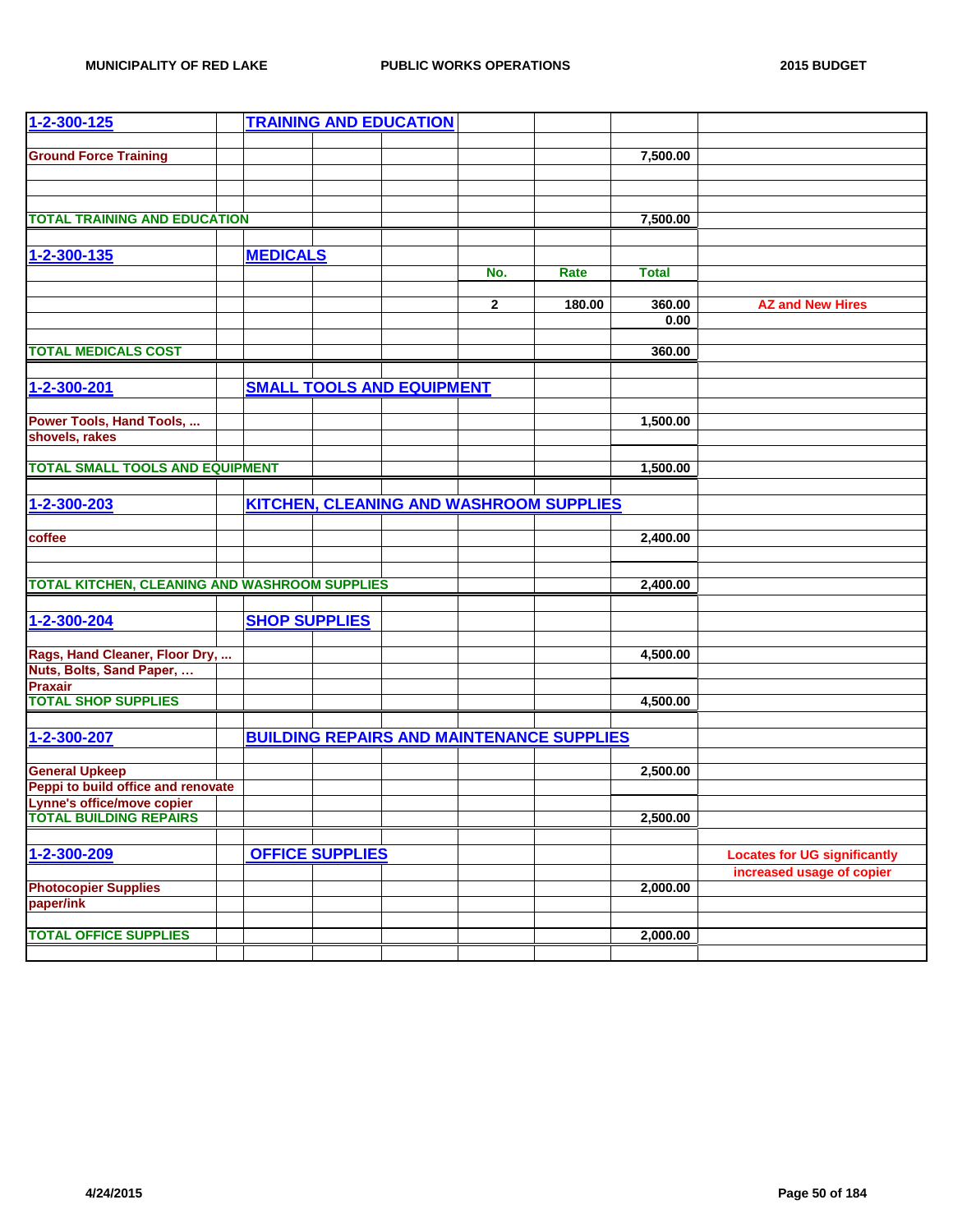| 1-2-300-212                                  |                      |                               | <b>HEALTH AND SAFETY SUPPLIES</b>      |                       |                |              |                            |
|----------------------------------------------|----------------------|-------------------------------|----------------------------------------|-----------------------|----------------|--------------|----------------------------|
|                                              |                      |                               |                                        |                       |                |              |                            |
|                                              |                      |                               |                                        | No.                   | Rate           | <b>Total</b> |                            |
| <b>Hard hat liners</b>                       |                      |                               |                                        | 0                     | 16.00          | 0.00         | <b>Per Alex</b>            |
| Helmets, Visors, Etc.                        |                      |                               |                                        |                       |                |              |                            |
| <b>Specialty Boots, Gloves</b>               |                      |                               |                                        |                       |                |              |                            |
| Helmets, Visors, Etc.                        |                      |                               |                                        |                       |                | 1,500.00     |                            |
|                                              |                      |                               |                                        |                       |                |              |                            |
| <b>TOTAL HEALTH AND SAFETY SUPPLIES</b>      |                      |                               |                                        |                       |                | 1,500.00     |                            |
|                                              |                      |                               |                                        |                       |                |              |                            |
| 1-2-300-229                                  |                      |                               | <b>COMPUTER AND TECHNICAL SUPPLIES</b> |                       |                |              |                            |
|                                              |                      |                               |                                        |                       |                |              |                            |
| <b>Virus Software</b>                        |                      |                               |                                        |                       |                |              |                            |
| <b>Networking</b>                            |                      |                               |                                        |                       |                | 0.00         | Transferred to "125-174"   |
|                                              |                      |                               |                                        |                       |                |              |                            |
|                                              |                      |                               |                                        |                       |                |              |                            |
| <b>TOTAL COMPUTER AND TECHNICAL SUPPLIES</b> |                      |                               |                                        |                       |                | 0.00         |                            |
|                                              |                      |                               |                                        |                       |                |              |                            |
| 1-2-300-234                                  | <b>UNIFORMS</b>      |                               |                                        |                       |                |              |                            |
|                                              |                      |                               |                                        |                       |                |              |                            |
|                                              |                      |                               |                                        |                       |                | 0.00         |                            |
|                                              |                      |                               |                                        |                       |                |              |                            |
|                                              |                      |                               |                                        |                       |                |              |                            |
| <b>TOTAL UNIFORMS</b>                        |                      |                               |                                        |                       |                | 0.00         |                            |
|                                              |                      |                               |                                        |                       |                |              |                            |
|                                              |                      |                               |                                        |                       |                |              |                            |
|                                              |                      |                               |                                        |                       |                |              |                            |
| 1-2-300-318                                  | <b>LOAN INTEREST</b> |                               |                                        |                       |                |              |                            |
|                                              |                      |                               |                                        |                       |                |              |                            |
|                                              |                      |                               |                                        |                       |                | 18,419.56    |                            |
|                                              |                      |                               |                                        |                       |                |              |                            |
|                                              |                      |                               |                                        |                       |                |              |                            |
|                                              |                      |                               |                                        |                       |                |              |                            |
| <b>TOTAL LOAN INTEREST</b>                   |                      |                               |                                        |                       |                | 18,419.56    |                            |
|                                              |                      |                               |                                        |                       |                |              |                            |
| 1-2-300-319                                  |                      | <b>CAPITAL LEASE INTEREST</b> |                                        |                       |                |              |                            |
|                                              |                      |                               |                                        |                       |                |              |                            |
|                                              |                      |                               |                                        |                       |                | 371.97       |                            |
|                                              |                      |                               |                                        |                       |                |              |                            |
|                                              |                      |                               |                                        |                       |                |              |                            |
| <b>TOTAL CAPITAL LEASEINTEREST</b>           |                      |                               |                                        |                       |                | 371.97       |                            |
|                                              |                      |                               |                                        |                       |                |              |                            |
| 1-2-300-325                                  |                      |                               | <b>SUBSCRIPTIONS AND MEMBERSHIPS</b>   |                       |                |              |                            |
|                                              |                      |                               |                                        |                       |                |              |                            |
| <b>Road Supervisor</b>                       |                      |                               |                                        |                       |                | 0.00         | <b>Transfered to "365"</b> |
|                                              |                      |                               |                                        |                       |                |              |                            |
|                                              |                      |                               |                                        |                       |                |              |                            |
| <b>TOTAL SUBSCRIPTIONS AND MEMBERSHIPS</b>   |                      |                               |                                        |                       |                | 0.00         |                            |
|                                              |                      |                               |                                        |                       |                |              |                            |
| 1-2-300-3XX                                  |                      |                               | <b>WORKSHOPS AND CONFERENCES</b>       |                       |                |              |                            |
|                                              | <b>Meals</b>         |                               | <b>Hotels</b>                          |                       | <b>Transit</b> |              |                            |
|                                              | 333                  | Regist.<br>335                | 336                                    | <b>Mileage</b><br>337 | 338            |              |                            |
|                                              |                      |                               |                                        |                       |                |              |                            |
|                                              |                      |                               |                                        |                       |                |              |                            |
|                                              |                      |                               |                                        |                       |                |              |                            |
|                                              |                      |                               |                                        |                       |                |              |                            |
| <b>TOTAL</b>                                 | 0.00                 | 0.00                          | 0.00                                   | 0.00                  | 0.00           |              |                            |
|                                              |                      |                               |                                        |                       |                |              |                            |
| <b>TOTAL WORKSHOPS AND CONFERENCES</b>       |                      |                               |                                        |                       |                |              |                            |
|                                              |                      |                               |                                        |                       |                | 0.00         |                            |
|                                              |                      |                               |                                        |                       |                |              |                            |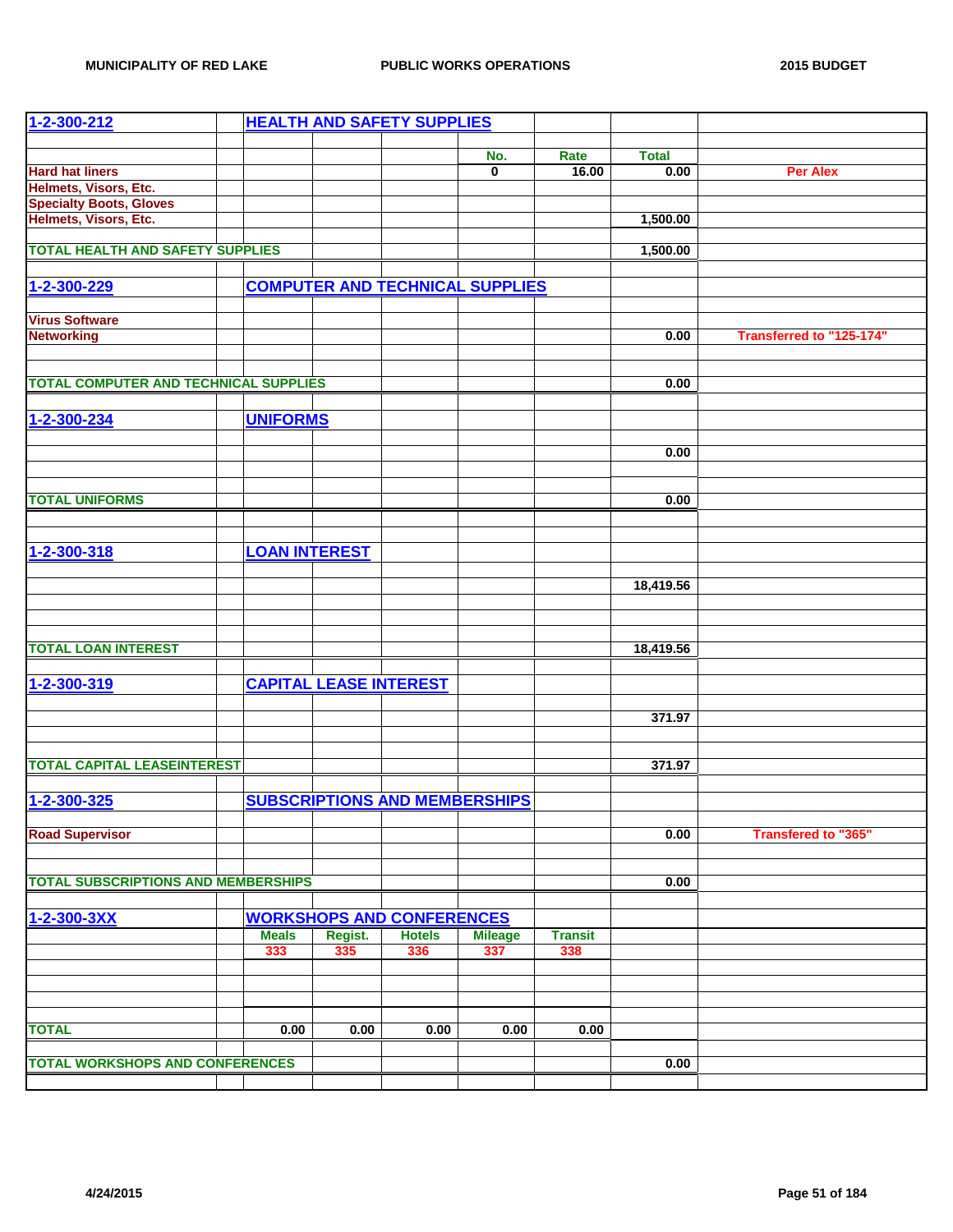| 1-2-300-339                                    |                    | <b>MEETINGS MEALS</b>  |                               |                                          |                                                   |              |  |
|------------------------------------------------|--------------------|------------------------|-------------------------------|------------------------------------------|---------------------------------------------------|--------------|--|
|                                                |                    |                        |                               | No.                                      | <b>Rate</b>                                       | <b>Total</b> |  |
|                                                |                    |                        |                               |                                          |                                                   |              |  |
| Late Night Digs, Union Gas, Hydro One          |                    |                        |                               | 4                                        | 20.00                                             | 80.00        |  |
| <b>TOTAL MEETINGS MEALS</b>                    |                    |                        |                               |                                          |                                                   | 80.00        |  |
|                                                |                    |                        |                               |                                          |                                                   |              |  |
| 1-2-300-343                                    |                    |                        |                               | <b>LICENSES, PERMITS AND INSPECTIONS</b> |                                                   |              |  |
|                                                |                    |                        |                               |                                          |                                                   |              |  |
| <b>CVSA Inspections</b>                        |                    |                        |                               |                                          |                                                   |              |  |
| <b>Fire Extinguishers</b>                      |                    |                        |                               |                                          |                                                   |              |  |
| <b>Radio Licenses</b>                          |                    |                        |                               |                                          |                                                   |              |  |
| <b>Lifting Devices</b>                         |                    |                        |                               |                                          |                                                   | 2,300.00     |  |
| <b>TOTAL LICENSES, PERMITS AND INSPECTIONS</b> |                    |                        |                               |                                          |                                                   | 2,300.00     |  |
|                                                |                    |                        |                               |                                          |                                                   |              |  |
| 1-2-300-344                                    | <b>FREIGHT</b>     |                        |                               |                                          |                                                   |              |  |
|                                                |                    |                        |                               |                                          |                                                   |              |  |
| <b>Building Repairs Supplies</b>               |                    |                        |                               |                                          |                                                   | 1,000.00     |  |
|                                                |                    |                        |                               |                                          |                                                   |              |  |
|                                                |                    |                        |                               |                                          |                                                   |              |  |
| <b>TOTAL FREIGHT</b>                           |                    |                        |                               |                                          |                                                   | 1,000.00     |  |
|                                                |                    |                        |                               |                                          |                                                   |              |  |
| 1-2-300-346                                    |                    |                        |                               |                                          | <b>COMMUNICATION--TELEPHONE, FAX AND INTERNET</b> |              |  |
|                                                |                    |                        |                               |                                          |                                                   |              |  |
| <b>Bell</b><br><b>MTS ALLstream</b>            |                    |                        |                               |                                          |                                                   | 4,500.00     |  |
| Shaw or other provide (Internet)               |                    |                        |                               |                                          |                                                   |              |  |
|                                                |                    |                        |                               |                                          |                                                   |              |  |
|                                                |                    |                        |                               |                                          |                                                   |              |  |
| <b>TOTAL COMMUNICATION</b>                     |                    |                        |                               |                                          |                                                   | 4,500.00     |  |
|                                                |                    |                        |                               |                                          |                                                   |              |  |
| 1-2-300-347                                    |                    |                        | <b>CELL AND MOBILE PHONES</b> |                                          |                                                   |              |  |
|                                                |                    |                        | No.                           | Rate                                     | Mos.                                              | <b>Total</b> |  |
| <b>Tbay Tel--Ops. Supervisor</b>               |                    |                        | 1                             | 65.80                                    | 12                                                | 789.60       |  |
| <b>Tbay Tel--Jayson</b>                        |                    |                        | 1                             | 65.80                                    | 12                                                | 789.60       |  |
| <b>Tbay Tel--On Call Staff</b>                 |                    |                        | 1                             | 65.80                                    | 12                                                | 789.60       |  |
| <b>New Cell Phones</b>                         |                    |                        |                               |                                          |                                                   | 0.00         |  |
|                                                |                    |                        |                               |                                          |                                                   |              |  |
| <b>TOTAL CELL AND MOBILE PHONES</b>            |                    |                        |                               |                                          |                                                   | 2,368.80     |  |
|                                                |                    |                        |                               |                                          |                                                   |              |  |
| $1 - 2 - 300 - 349$                            | <b>ADVERTISING</b> |                        |                               |                                          |                                                   |              |  |
| <b>Water/Sewer/Ferry</b>                       |                    |                        |                               |                                          |                                                   | 0.00         |  |
|                                                |                    |                        |                               |                                          |                                                   |              |  |
|                                                |                    |                        |                               |                                          |                                                   |              |  |
| <b>TOTAL ADVERTISING</b>                       |                    |                        |                               |                                          |                                                   | 0.00         |  |
|                                                |                    |                        |                               |                                          |                                                   |              |  |
| 1-2-300-354                                    |                    | <b>WATER AND SEWER</b> |                               |                                          |                                                   |              |  |
|                                                |                    |                        |                               |                                          |                                                   |              |  |
|                                                |                    |                        |                               |                                          |                                                   | 1,000.00     |  |
|                                                |                    |                        |                               |                                          |                                                   |              |  |
| <b>TOTAL WATER AND SEWER</b>                   |                    |                        |                               |                                          |                                                   | 1,000.00     |  |
|                                                |                    |                        |                               |                                          |                                                   |              |  |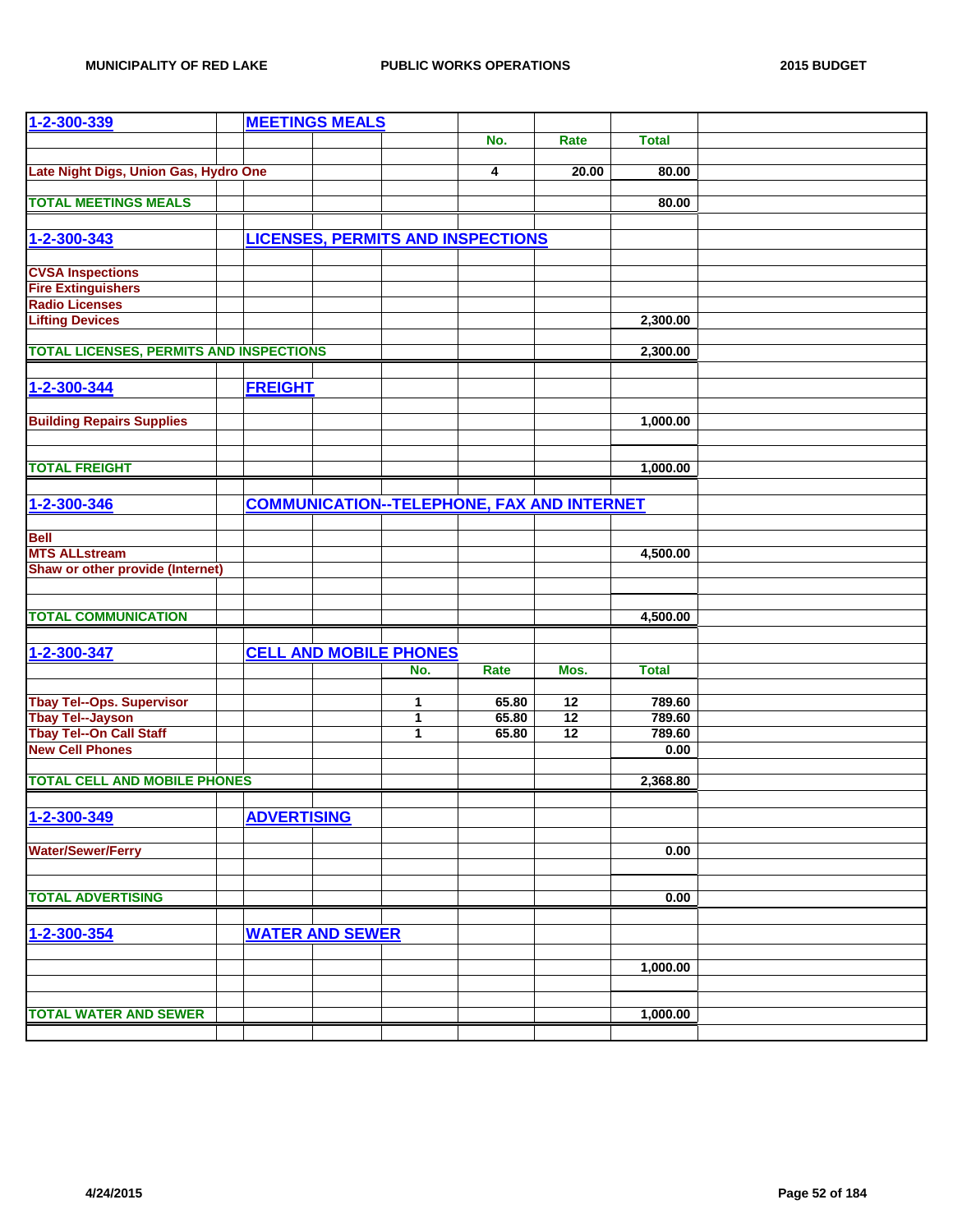| 1-2-300-355                                  | <b>HYDRO</b>        |                         |                                      |                  |                  |               |                    |
|----------------------------------------------|---------------------|-------------------------|--------------------------------------|------------------|------------------|---------------|--------------------|
|                                              |                     |                         |                                      | <b>Inflation</b> | <b>Projected</b> | <b>Budget</b> |                    |
|                                              |                     |                         | <b>Base</b>                          | Rate             | <b>Increase</b>  | <b>Amount</b> |                    |
| <b>Red Lake Parking Lot</b>                  |                     |                         | 1,450.68                             | 11.70%           | 169.73           | 1,620.41      |                    |
| <b>Facilities Shop--10 Hammell</b>           |                     |                         | 8,576.22                             | 11.70%           | 1,003.42         | 9,579.64      |                    |
| McKenzie Is. Plug In--P W                    |                     |                         | 698.27                               | 11.70%           | 81.70            | 779.97        |                    |
| <b>Red Lake P W Garage</b>                   |                     |                         | 16,367.21                            | 11.70%           | 1,914.96         | 18,282.18     |                    |
| Non Refundable H.S.T.                        |                     |                         |                                      | 1.76%            |                  | 532.61        |                    |
|                                              |                     |                         |                                      |                  |                  |               |                    |
| <b>TOTAL HYDRO</b>                           |                     |                         |                                      |                  |                  | 30,794.81     |                    |
|                                              |                     |                         |                                      |                  |                  |               |                    |
| 1-2-300-365                                  | <b>HEATING FUEL</b> |                         |                                      |                  |                  |               |                    |
|                                              |                     |                         |                                      |                  |                  |               |                    |
| <b>Public Works Garage</b>                   |                     |                         |                                      |                  |                  | 12,500.00     | <b>Natural Gas</b> |
|                                              |                     |                         |                                      |                  |                  |               |                    |
|                                              |                     |                         |                                      |                  |                  |               |                    |
| <b>TOTAL HEATING FUEL</b>                    |                     |                         |                                      |                  |                  | 12,500.00     |                    |
|                                              |                     |                         |                                      |                  |                  |               |                    |
| 1-2-300-372                                  | <b>INSURANCE</b>    |                         |                                      |                  |                  |               |                    |
|                                              |                     |                         |                                      |                  |                  |               |                    |
| <b>The Standard--Liability</b>               |                     |                         |                                      |                  |                  | 40,710.28     |                    |
| <b>The Standard--Automobile</b>              |                     |                         |                                      |                  |                  | 14,950.00     |                    |
|                                              |                     |                         |                                      |                  |                  |               |                    |
| <b>TOTAL INSURANCE</b>                       |                     |                         |                                      |                  |                  | 55,660.28     |                    |
|                                              |                     |                         |                                      |                  |                  |               |                    |
| 1-2-300-377                                  |                     | <b>BUILDING RENTAL</b>  |                                      |                  |                  |               |                    |
|                                              |                     |                         |                                      |                  |                  |               |                    |
| <b>Lease Terminated at McNeely Road Site</b> |                     |                         |                                      |                  |                  | 0.00          |                    |
|                                              |                     |                         |                                      |                  |                  |               |                    |
|                                              |                     |                         |                                      |                  |                  |               |                    |
| <b>TOTAL BUILDING RENTAL COSTS</b>           |                     |                         |                                      |                  |                  | 0.00          |                    |
|                                              |                     |                         |                                      |                  |                  |               |                    |
| 1-2-300-378                                  |                     | <b>EQUIPMENT RENTAL</b> |                                      |                  |                  |               |                    |
|                                              |                     |                         |                                      | <b>Hours</b>     | Rate             | <b>Total</b>  |                    |
|                                              |                     |                         |                                      | 3                | 80.00            | 240.00        |                    |
| <b>Non Refundable HST</b>                    |                     |                         |                                      |                  | 1.76%            | 4.22          |                    |
|                                              |                     |                         |                                      |                  |                  |               |                    |
| <b>TOTAL EQUIPMENT RENTAL COSTS</b>          |                     |                         |                                      |                  |                  | 244.22        |                    |
|                                              |                     |                         |                                      |                  |                  |               |                    |
| 1-2-300-425                                  | <b>CONSULTING</b>   |                         |                                      |                  |                  |               |                    |
|                                              |                     |                         |                                      | <b>Hours</b>     | <b>Rate</b>      | <b>Total</b>  |                    |
|                                              |                     |                         |                                      |                  |                  |               |                    |
| <b>Efficiency Review</b>                     |                     |                         |                                      |                  |                  | 10,000.00     |                    |
|                                              |                     |                         |                                      |                  |                  |               |                    |
| <b>TOTAL CONSULTING COSTS</b>                |                     |                         |                                      |                  |                  | 10,000.00     |                    |
|                                              |                     |                         |                                      |                  |                  |               |                    |
| 1-2-300-475                                  |                     |                         | <b>BUILDING REPAIRS - OUTSOURCED</b> |                  |                  |               |                    |
|                                              |                     |                         |                                      | Qty.             | <b>Cost</b>      | <b>Total</b>  |                    |
| <b>Hanover doors</b>                         |                     |                         |                                      |                  |                  | 0.00          |                    |
| <b>Anderson Electric</b>                     |                     |                         |                                      |                  |                  | 1,000.00      |                    |
| <b>RL Plumbing</b>                           |                     |                         |                                      |                  |                  |               |                    |
| <b>Second Sea Can Delivered</b>              |                     |                         |                                      |                  |                  | 5,600.00      |                    |
| <b>Toilet and urinal</b>                     |                     |                         |                                      |                  |                  | 1,500.00      |                    |
|                                              |                     |                         |                                      |                  |                  |               |                    |
|                                              |                     |                         |                                      |                  |                  |               |                    |
| <b>TOTAL BUILDING REPAIRS OUTSOURCED</b>     |                     |                         |                                      |                  |                  | 8,100.00      |                    |
|                                              |                     |                         |                                      |                  |                  |               |                    |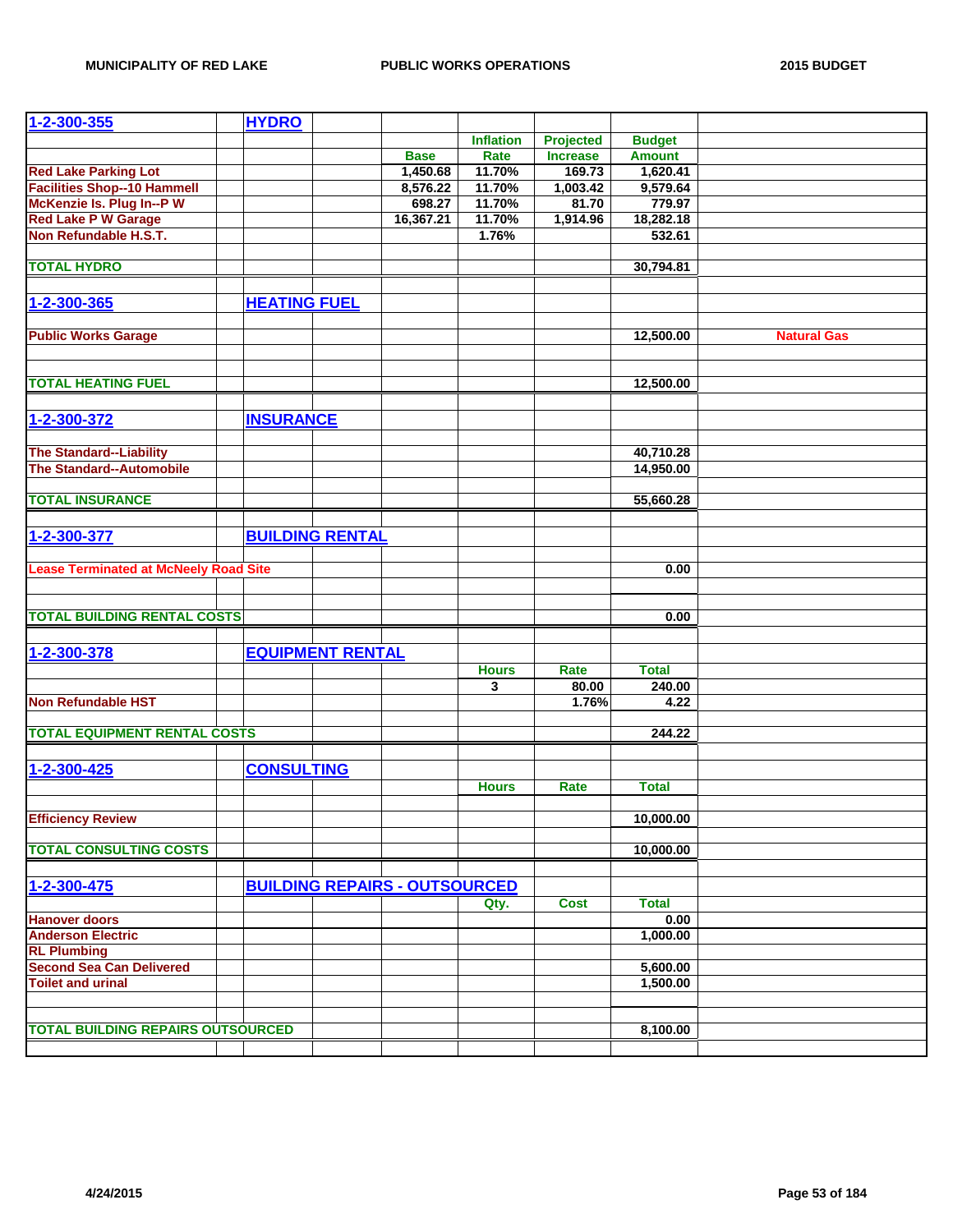| 1-2-300-485                                 |  |                            | <b>GROUNDS MAINTENANCE--OUTSOURCED</b> |                 |          |              |                        |
|---------------------------------------------|--|----------------------------|----------------------------------------|-----------------|----------|--------------|------------------------|
|                                             |  |                            |                                        |                 |          |              |                        |
| <b>Dumpster Service</b>                     |  |                            |                                        |                 |          | 1,000.00     |                        |
|                                             |  |                            |                                        |                 |          |              |                        |
| <b>TOTAL GROUNDS MAINTENANCE OUTSOURCED</b> |  |                            |                                        |                 |          | 1,000.00     |                        |
|                                             |  |                            |                                        |                 |          |              |                        |
| 1-2-300-600                                 |  | <b>PRINCIPAL REPAYMENT</b> |                                        |                 |          |              |                        |
|                                             |  |                            |                                        |                 |          |              |                        |
|                                             |  |                            |                                        |                 |          | 83,942.01    |                        |
| <b>Existing Debt</b><br>2015 Debt           |  |                            |                                        |                 |          |              |                        |
|                                             |  |                            |                                        |                 |          |              |                        |
| <b>TOTAL PRINCIPAL REPAYMENT</b>            |  |                            |                                        |                 |          | 83,942.01    |                        |
|                                             |  |                            |                                        |                 |          |              |                        |
| 1-2-300-605                                 |  |                            | <b>CAPITAL LEASE PAYMENTS</b>          |                 |          |              |                        |
|                                             |  |                            |                                        | Mos.            | Rate     | <b>Total</b> |                        |
| <b>Volvo Finance</b>                        |  |                            |                                        | $\overline{12}$ | 1,033.28 | 12,399.36    |                        |
| <b>Non Refundable HST</b>                   |  |                            |                                        |                 |          | 218.23       |                        |
|                                             |  |                            |                                        |                 |          |              |                        |
| <b>TOTAL CAPITAL LEASE PAYMENTS</b>         |  |                            |                                        |                 |          | 12,617.59    |                        |
|                                             |  |                            |                                        |                 |          |              |                        |
| 2-2-300-995                                 |  |                            | <b>AMORTIZATION OF CAPITAL ASSETS</b>  |                 |          |              |                        |
| <b>Straight Line Method</b>                 |  |                            |                                        |                 |          |              |                        |
| <b>Automotive</b>                           |  |                            |                                        |                 |          | 26,813.34    |                        |
| <b>Buildings</b>                            |  |                            |                                        |                 |          | 11,439.64    |                        |
| <b>Contents</b>                             |  |                            |                                        |                 |          | 36,640.94    |                        |
| <b>Culverts</b><br>Curbs                    |  |                            |                                        |                 |          | 717.81       |                        |
|                                             |  |                            |                                        |                 |          | 58.57        |                        |
| <b>Hydro Development</b>                    |  |                            |                                        |                 |          | 19,194.85    |                        |
| <b>Mobile Equipment</b>                     |  |                            |                                        |                 |          | 101,755.48   |                        |
| Roads--Gravel                               |  |                            |                                        |                 |          | 28,600.36    |                        |
| <b>Roads--Paved</b>                         |  |                            |                                        |                 |          | 520,021.79   |                        |
| <b>Sidewalks</b>                            |  |                            |                                        |                 |          | 11,757.30    |                        |
| <b>Signage</b>                              |  |                            |                                        |                 |          | 0.00         | <b>Fully Amortized</b> |
| <b>Street Lights</b>                        |  |                            |                                        |                 |          | 2,432.66     |                        |
|                                             |  |                            |                                        |                 |          |              |                        |
| <b>TOTAL AMORTIZATION</b>                   |  |                            |                                        |                 |          | 759,432.74   |                        |
|                                             |  |                            |                                        |                 |          |              |                        |
| <b>TOTAL BUDGET</b>                         |  |                            |                                        |                 |          | 1,829,730.81 |                        |
|                                             |  |                            |                                        |                 |          |              |                        |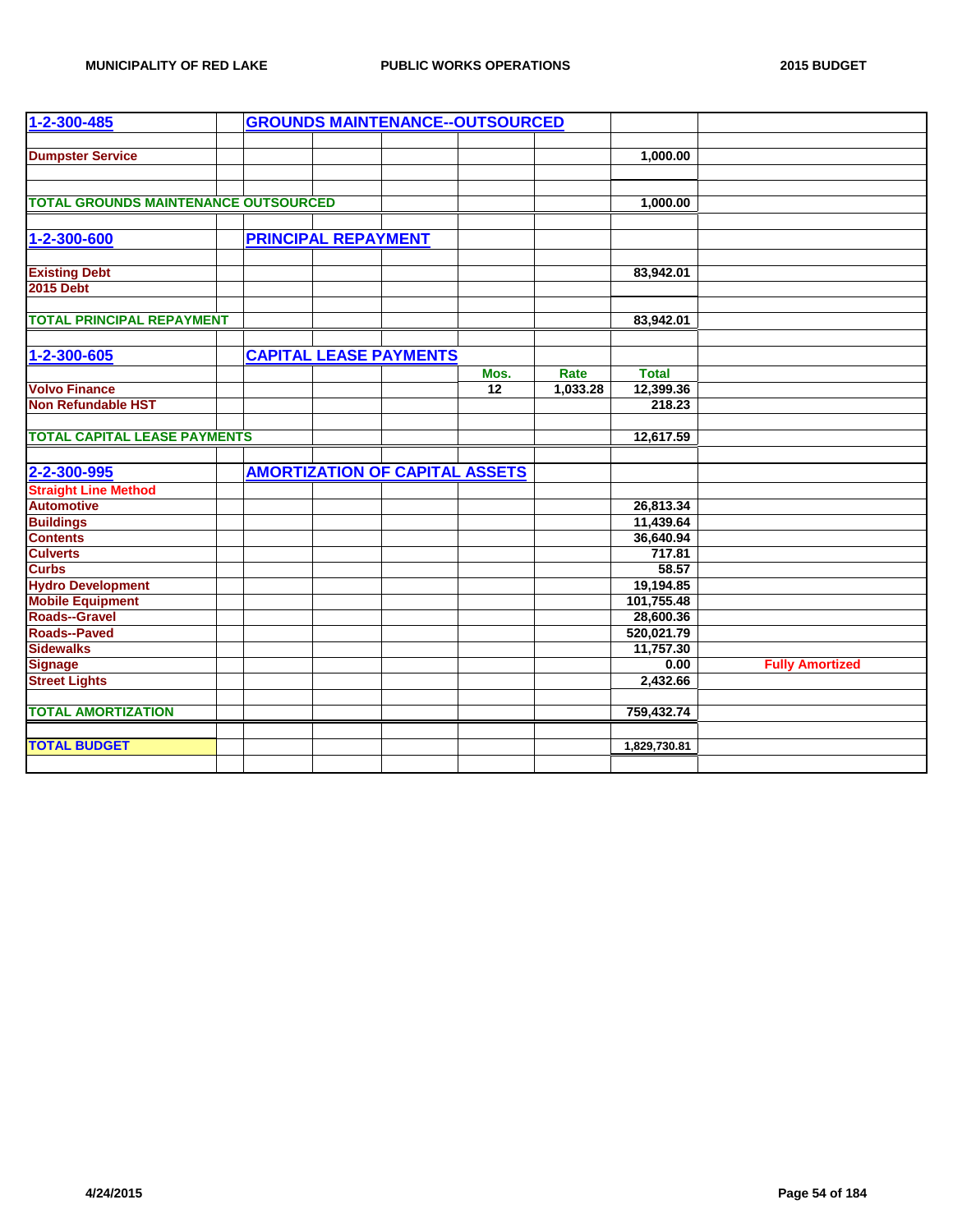| <b>PAVED ROADS</b>         |                      |                        |                         |                         |              |              |  |
|----------------------------|----------------------|------------------------|-------------------------|-------------------------|--------------|--------------|--|
| $1 - 2 - 305 - 120$        |                      | <b>OVER TIME MEALS</b> |                         |                         |              |              |  |
|                            |                      |                        |                         | No.                     | Rate         | <b>Total</b> |  |
|                            |                      |                        |                         |                         |              |              |  |
|                            |                      |                        |                         | $\overline{\mathbf{0}}$ | 17.50        | 0.00         |  |
| <b>TOTAL SHOP SUPPLIES</b> |                      |                        |                         |                         |              | 0.00         |  |
|                            |                      |                        |                         |                         |              |              |  |
| $1 - 2 - 305 - 204$        | <b>SHOP SUPPLIES</b> |                        |                         |                         |              |              |  |
|                            |                      |                        |                         |                         |              |              |  |
| <b>Rakes/shovels</b>       |                      |                        |                         |                         |              | 250.00       |  |
| <b>TOTAL SHOP SUPPLIES</b> |                      |                        |                         |                         |              | 250.00       |  |
|                            |                      |                        |                         |                         |              |              |  |
| 1-2-305-220                | <b>GRAVEL</b>        |                        |                         |                         |              |              |  |
|                            |                      |                        |                         |                         |              | 0.00         |  |
|                            |                      |                        |                         |                         |              |              |  |
|                            |                      |                        |                         |                         |              |              |  |
| <b>TOTAL GRAVEL</b>        |                      |                        |                         |                         |              | 0.00         |  |
|                            |                      |                        |                         |                         |              |              |  |
| 1-2-305-221                | <b>COLD MIX</b>      |                        |                         |                         |              |              |  |
|                            |                      |                        | <b>Loads</b>            | <b>Tonne</b><br>/Load   | \$/Tonne     | <b>Total</b> |  |
|                            |                      |                        |                         |                         |              |              |  |
|                            |                      |                        | $\overline{\mathbf{3}}$ | 30                      | 220.00       | 19,800.00    |  |
|                            |                      |                        |                         |                         |              |              |  |
| <b>TOTAL COLD MIX</b>      |                      |                        |                         |                         |              | 19,800.00    |  |
|                            |                      |                        |                         |                         |              |              |  |
| 1-2-305-318                | <b>LOAN INTEREST</b> |                        |                         |                         |              |              |  |
| <b>Existing Debt</b>       |                      |                        |                         |                         |              | 136,909.49   |  |
| <b>2015 Debt</b>           |                      |                        |                         |                         |              |              |  |
|                            |                      |                        |                         |                         |              |              |  |
| <b>TOTAL LOAN INTEREST</b> |                      |                        |                         |                         |              | 136,909.49   |  |
|                            |                      |                        |                         |                         |              |              |  |
| 1-2-305-344                | <b>FREIGHT</b>       |                        |                         |                         |              |              |  |
|                            |                      |                        |                         |                         |              | 0.00         |  |
|                            |                      |                        |                         |                         |              |              |  |
| <b>TOTAL FREIGHT</b>       |                      |                        |                         |                         |              | 0.00         |  |
|                            |                      |                        |                         |                         |              |              |  |
| 1-2-305-450                |                      | <b>CORE CONTRACT</b>   |                         |                         |              |              |  |
|                            |                      | <b>Breaks</b>          | <b>Cu. M.</b>           | \$/Cu. M.               | <b>Total</b> |              |  |
|                            |                      |                        |                         |                         |              |              |  |
| <b>Patching</b>            |                      |                        |                         |                         | 0.00         | 0.00         |  |
| <b>TOTAL CONTRACT</b>      |                      |                        |                         |                         |              | 0.00         |  |
|                            |                      |                        |                         |                         |              |              |  |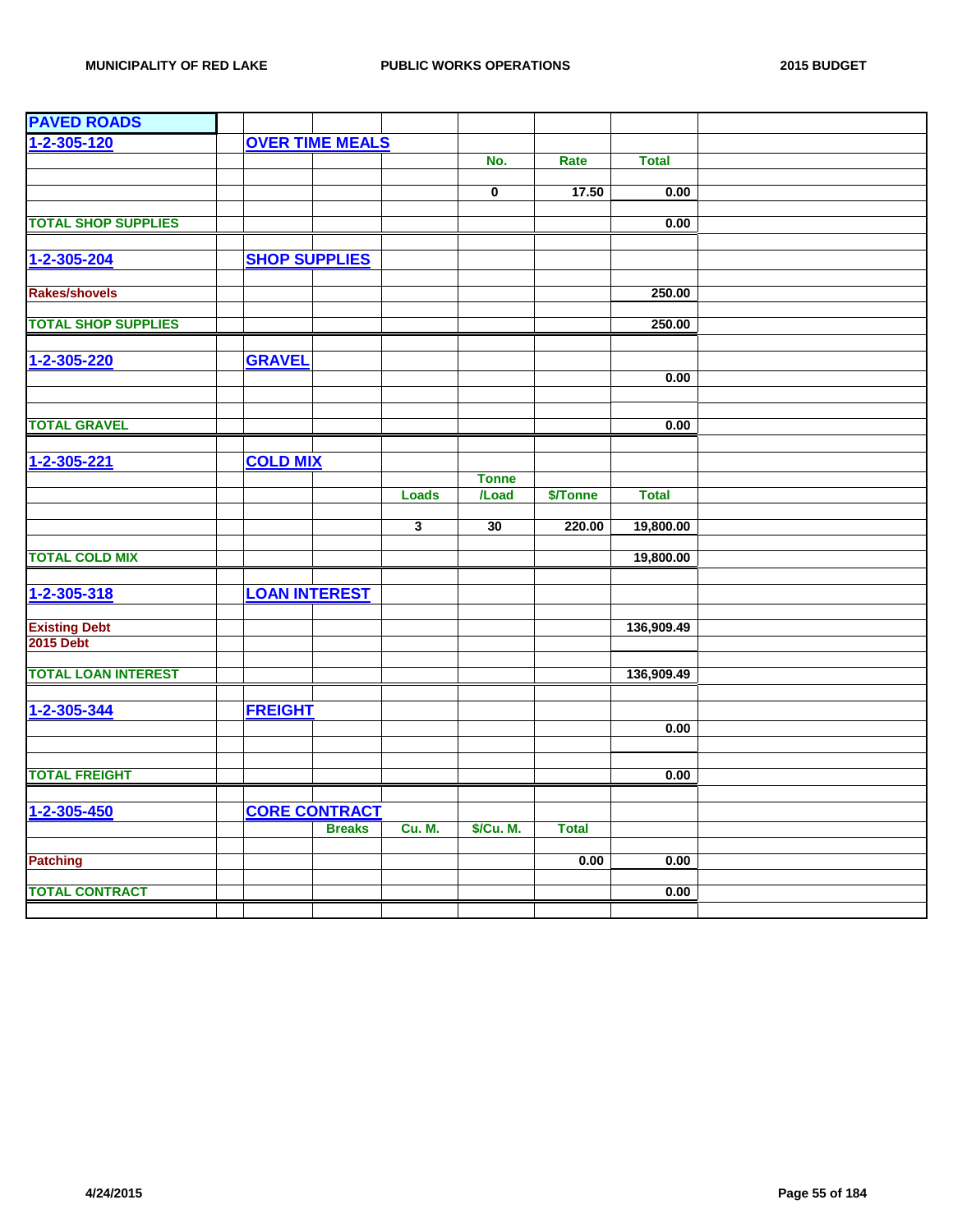| 1-2-305-600                      | <b>PRINCIPAL REPAYMENT</b> |  |  |            |  |
|----------------------------------|----------------------------|--|--|------------|--|
|                                  |                            |  |  |            |  |
| <b>Existing Debt</b>             |                            |  |  | 378,900.93 |  |
| <b>2015 Debt</b>                 |                            |  |  |            |  |
|                                  |                            |  |  |            |  |
| <b>TOTAL PRINCIPAL REPAYMENT</b> |                            |  |  | 378,900.93 |  |
|                                  |                            |  |  |            |  |
| <b>TOTAL BUDGET</b>              |                            |  |  | 535,860.42 |  |
|                                  |                            |  |  |            |  |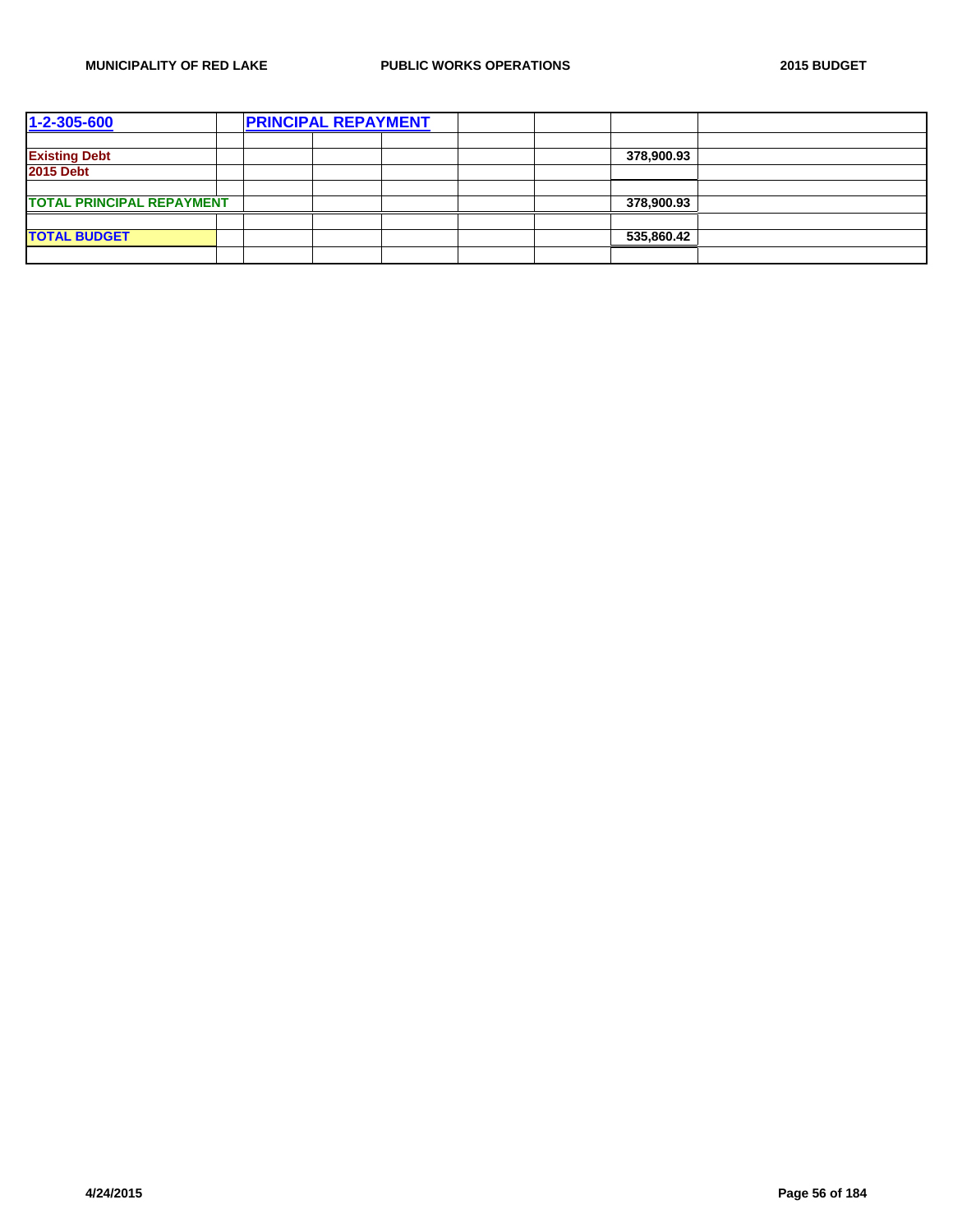| <b>WINTER ROADS</b>                     |                      |                         |                                   |                     |          |              |                         |
|-----------------------------------------|----------------------|-------------------------|-----------------------------------|---------------------|----------|--------------|-------------------------|
| 1-2-310-120                             |                      | <b>OVER TIME MEALS</b>  |                                   |                     |          |              |                         |
|                                         |                      |                         |                                   | No.                 | Rate     | <b>Total</b> |                         |
|                                         |                      |                         |                                   |                     |          |              |                         |
|                                         |                      |                         |                                   | 50                  | 17.50    | 875.00       |                         |
|                                         |                      |                         |                                   |                     |          |              |                         |
| <b>TOTAL OVER TIME MEALS</b>            |                      |                         |                                   |                     |          | 875.00       |                         |
|                                         |                      |                         |                                   |                     |          |              |                         |
| 1-2-310-204                             | <b>SHOP SUPPLIES</b> |                         |                                   |                     |          |              |                         |
|                                         |                      |                         |                                   |                     |          |              |                         |
|                                         |                      |                         |                                   |                     |          | 0.00         |                         |
|                                         |                      |                         |                                   |                     |          |              |                         |
|                                         |                      |                         |                                   |                     |          |              |                         |
| <b>TOTAL SHOP SUPPLIES</b>              |                      |                         |                                   |                     |          | 0.00         |                         |
|                                         |                      |                         |                                   |                     |          |              |                         |
| 1-2-310-212                             |                      |                         | <b>HEALTH AND SAFETY SUPPLIES</b> |                     |          |              |                         |
|                                         |                      |                         |                                   |                     |          |              |                         |
|                                         |                      |                         |                                   |                     |          |              |                         |
|                                         |                      |                         |                                   |                     |          |              |                         |
|                                         |                      |                         |                                   |                     |          |              |                         |
| <b>TOTAL HEALTH AND SAFETY SUPPLIES</b> |                      |                         |                                   |                     |          | 0.00         |                         |
|                                         |                      |                         |                                   |                     |          |              |                         |
| 1-2-310-218                             | <b>SAND</b>          |                         |                                   |                     |          |              |                         |
| 91% MTO Standards                       |                      |                         |                                   | <b>Tonne</b>        |          |              |                         |
| 94% Used                                |                      |                         | <b>Loads</b>                      | /Load               | \$/Tonne | <b>Total</b> |                         |
| <b>Mixing Fee</b>                       |                      |                         |                                   |                     |          | 0.00         | <b>4 Year Stockpile</b> |
| <b>Sand</b>                             |                      |                         |                                   |                     |          | 0.00         |                         |
| <b>Transfer to Sidewalks</b>            |                      |                         |                                   |                     |          | 0.00         |                         |
|                                         |                      |                         |                                   |                     |          |              |                         |
| <b>TOTAL SAND</b>                       |                      |                         |                                   |                     |          | 0.00         |                         |
|                                         |                      |                         |                                   |                     |          |              |                         |
| 1-2-310-235                             | <b>SALT</b>          |                         |                                   |                     |          |              |                         |
|                                         |                      |                         |                                   | <b>Tonne</b>        |          |              |                         |
| 8% MTO Standards                        |                      |                         | <b>Loads</b>                      | $\overline{I}$ Load | \$/Tonne | <b>Total</b> |                         |
|                                         |                      |                         |                                   |                     |          |              |                         |
| 5% Used                                 |                      |                         | 6                                 | 35                  | 119.95   | 25,189.50    |                         |
|                                         |                      |                         |                                   |                     |          |              |                         |
|                                         |                      |                         |                                   |                     |          |              |                         |
| <b>TOTAL SALT</b>                       |                      |                         |                                   |                     |          | 25,189.50    |                         |
|                                         |                      |                         |                                   |                     |          |              |                         |
| 1-2-310-378                             |                      | <b>EQUIPMENT RENTAL</b> |                                   |                     |          |              |                         |
|                                         |                      |                         |                                   | <b>Hours</b>        | Rate     | Total        |                         |
| <b>Trailer/Power Unit</b>               |                      |                         |                                   |                     |          | 0.00         |                         |
| <b>Tandem</b>                           |                      |                         |                                   |                     |          | 0.00         |                         |
|                                         |                      |                         |                                   |                     |          |              |                         |
| <b>TOTAL RENTAL COSTS</b>               |                      |                         |                                   |                     |          | 0.00         |                         |
|                                         |                      |                         |                                   |                     |          |              |                         |
| 1-2-310-450                             |                      |                         | <b>CONTRACT - CORE SERVICE</b>    |                     |          |              |                         |
| <b>Purchased Vehicle to Do In House</b> |                      |                         |                                   |                     |          |              |                         |
| <b>Madsen Contract</b>                  |                      |                         |                                   |                     |          | 0.00         |                         |
|                                         |                      |                         |                                   |                     |          |              |                         |
| <b>TOTAL CONTRACT COSTS</b>             |                      |                         |                                   |                     |          | 0.00         |                         |
|                                         |                      |                         |                                   |                     |          |              |                         |
| <b>TOTAL BUDGET</b>                     |                      |                         |                                   |                     |          | 26,064.50    |                         |
|                                         |                      |                         |                                   |                     |          |              |                         |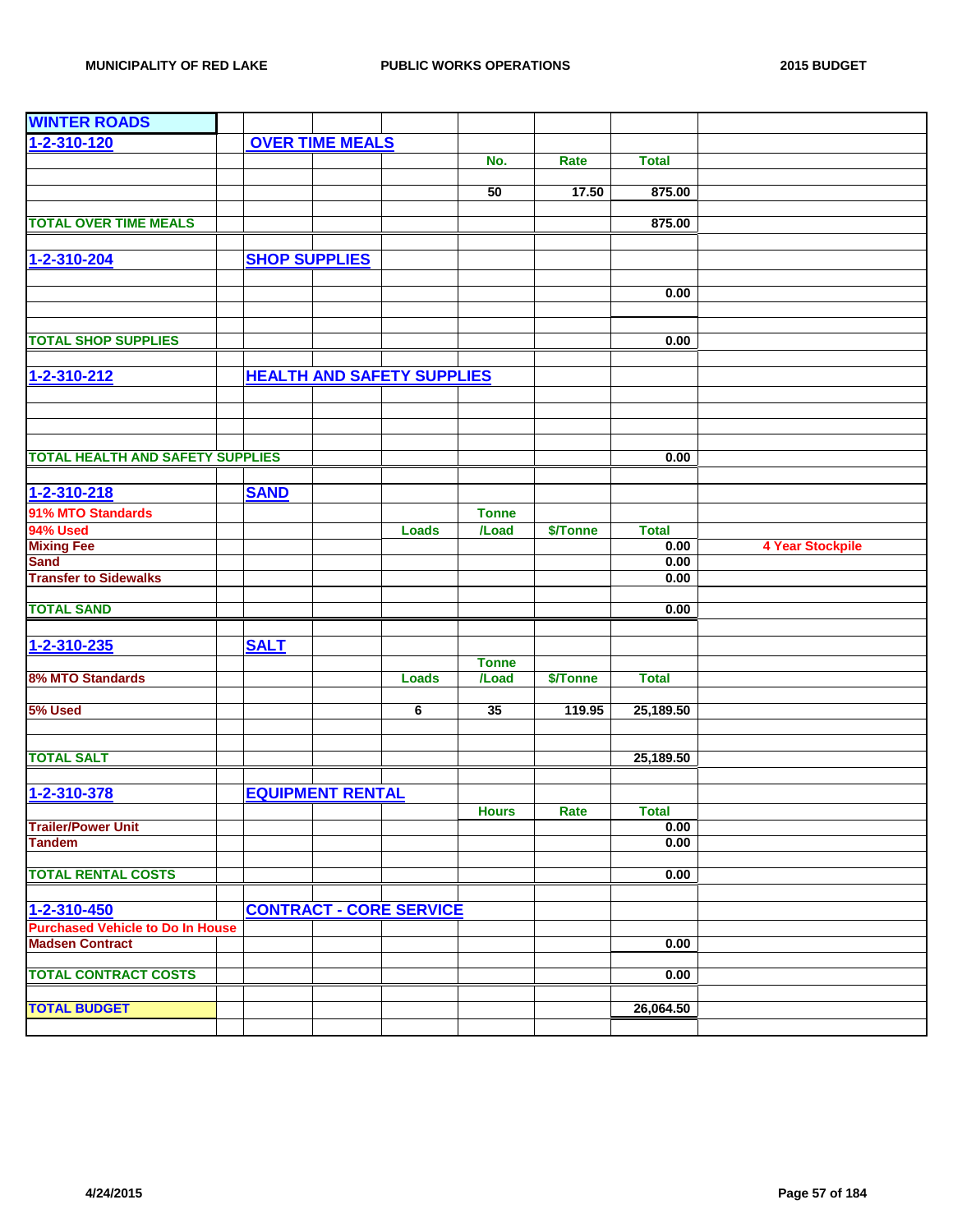| <b>GRAVEL ROADS</b>                            |                      |                         |                                |                                          |       |              |  |
|------------------------------------------------|----------------------|-------------------------|--------------------------------|------------------------------------------|-------|--------------|--|
| 1-2-315-120                                    |                      | <b>OVER TIME MEALS</b>  |                                |                                          |       |              |  |
|                                                |                      |                         |                                | No.                                      | Rate  | <b>Total</b> |  |
|                                                |                      |                         |                                |                                          |       |              |  |
|                                                |                      |                         |                                |                                          | 17.50 | 0.00         |  |
|                                                |                      |                         |                                |                                          |       |              |  |
| <b>TOTAL OVER TIME MEALS</b>                   |                      |                         |                                |                                          |       | 0.00         |  |
|                                                |                      |                         |                                |                                          |       |              |  |
| 1-2-315-204                                    | <b>SHOP SUPPLIES</b> |                         |                                |                                          |       |              |  |
|                                                |                      |                         |                                |                                          |       |              |  |
|                                                |                      |                         |                                |                                          |       |              |  |
|                                                |                      |                         |                                |                                          |       |              |  |
| <b>TOTAL SHOP SUPPLIES</b>                     |                      |                         |                                |                                          |       | 0.00         |  |
|                                                |                      |                         |                                |                                          |       |              |  |
| 1-2-315-220                                    | <b>GRAVEL</b>        |                         |                                |                                          |       |              |  |
|                                                |                      |                         |                                |                                          |       |              |  |
|                                                |                      |                         |                                |                                          |       |              |  |
|                                                |                      |                         |                                |                                          |       |              |  |
| (From Our Pit--Royalties in "330")             |                      |                         |                                |                                          |       |              |  |
|                                                |                      |                         |                                |                                          |       |              |  |
| <b>TOTAL GRAVEL</b>                            |                      |                         |                                |                                          |       | 0.00         |  |
|                                                |                      |                         |                                |                                          |       |              |  |
| 1-2-315-343                                    |                      |                         |                                | <b>LICENSES, PERMITS AND INSPECTIONS</b> |       |              |  |
|                                                |                      |                         |                                |                                          |       |              |  |
|                                                |                      |                         |                                |                                          |       |              |  |
|                                                |                      |                         |                                |                                          |       |              |  |
|                                                |                      |                         |                                |                                          |       |              |  |
| <b>TOTAL LICENSES, PERMITS AND INSPECTIONS</b> |                      |                         |                                |                                          |       | 0.00         |  |
|                                                |                      |                         |                                |                                          |       |              |  |
| 1-2-315-344                                    | <b>FREIGHT</b>       |                         |                                |                                          |       |              |  |
|                                                |                      |                         |                                |                                          |       |              |  |
|                                                |                      |                         |                                |                                          |       |              |  |
|                                                |                      |                         |                                |                                          |       |              |  |
|                                                |                      |                         |                                |                                          |       |              |  |
| <b>TOTAL FREIGHT</b>                           |                      |                         |                                |                                          |       | 0.00         |  |
|                                                |                      |                         |                                |                                          |       |              |  |
| 1-2-315-378                                    |                      | <b>EQUIPMENT RENTAL</b> |                                |                                          |       |              |  |
|                                                |                      |                         |                                |                                          |       |              |  |
| <b>Calcium Supply</b>                          |                      |                         |                                |                                          |       | 10,500.00    |  |
|                                                |                      |                         |                                |                                          |       |              |  |
| <b>TOTAL EQUIPMENT RENTAL COSTS</b>            |                      |                         |                                |                                          |       | 10,500.00    |  |
|                                                |                      |                         |                                |                                          |       |              |  |
|                                                |                      |                         |                                |                                          |       |              |  |
| 1-2-315-450                                    |                      |                         | <b>CONTRACT - CORE SERVICE</b> |                                          |       |              |  |
|                                                |                      |                         |                                |                                          |       |              |  |
|                                                |                      |                         |                                |                                          |       |              |  |
|                                                |                      |                         |                                |                                          |       |              |  |
| <b>TOTAL CONTRACT COSTS</b>                    |                      |                         |                                |                                          |       | 0.00         |  |
|                                                |                      |                         |                                |                                          |       |              |  |
| <b>TOTAL BUDGET</b>                            |                      |                         |                                |                                          |       | 10,500.00    |  |
|                                                |                      |                         |                                |                                          |       |              |  |
|                                                |                      |                         |                                |                                          |       |              |  |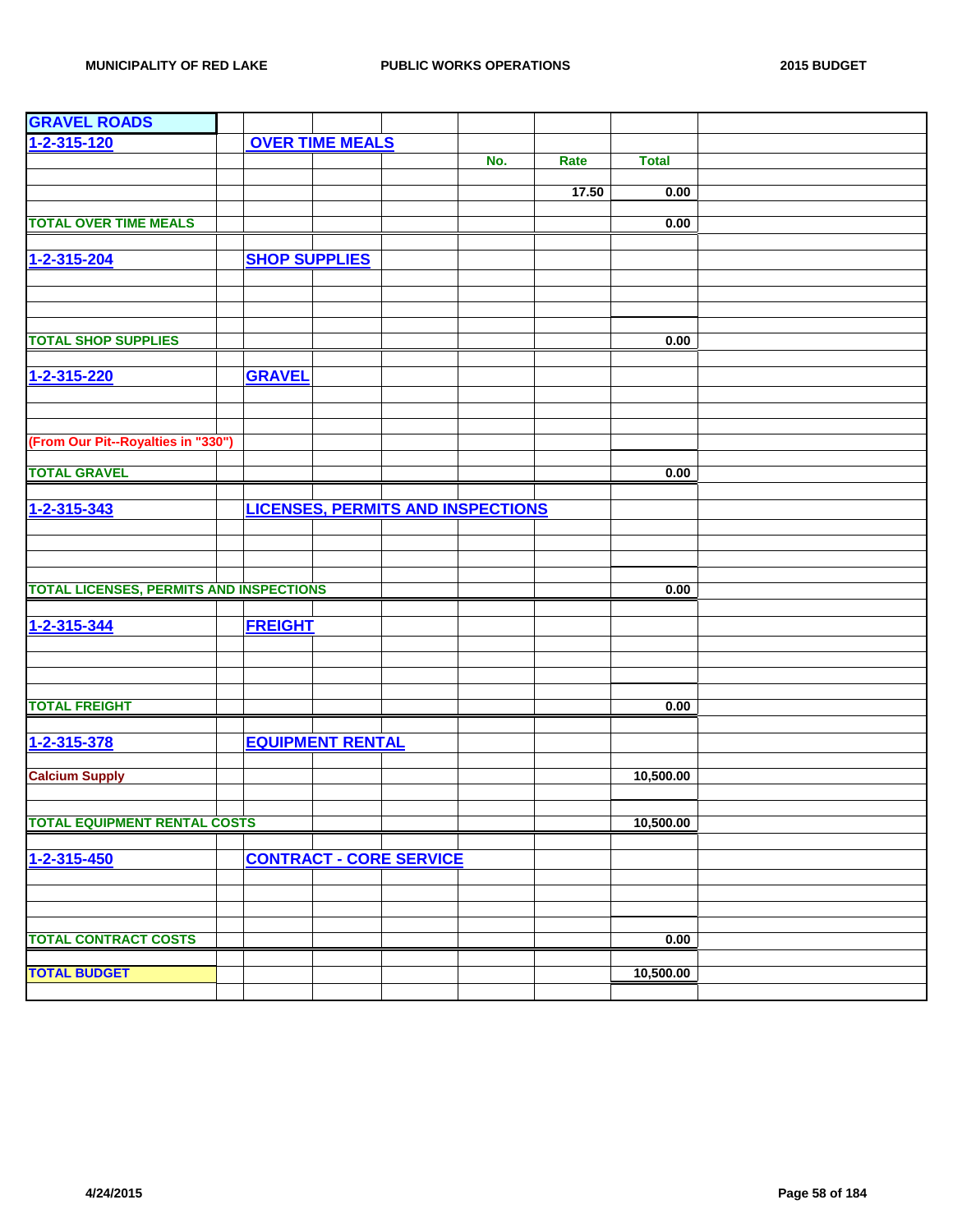| <b>CULVERTS/BRIDGES</b>                |                      |                         |                                  |                                           |                       |                          |                |
|----------------------------------------|----------------------|-------------------------|----------------------------------|-------------------------------------------|-----------------------|--------------------------|----------------|
| 1-2-320-120                            |                      | <b>OVER TIME MEALS</b>  |                                  |                                           |                       |                          |                |
|                                        |                      |                         |                                  | No.                                       | Rate                  | <b>Total</b>             |                |
|                                        |                      |                         |                                  |                                           |                       |                          |                |
|                                        |                      |                         |                                  | 0                                         | 17.50                 | 0.00                     |                |
|                                        |                      |                         |                                  |                                           |                       |                          |                |
| <b>TOTAL OVER TIME MEALS</b>           |                      |                         |                                  |                                           |                       | 0.00                     |                |
|                                        |                      |                         |                                  |                                           |                       |                          |                |
| 1-2-320-204                            | <b>SHOP SUPPLIES</b> |                         |                                  |                                           |                       |                          |                |
|                                        |                      |                         |                                  |                                           |                       |                          |                |
|                                        |                      |                         |                                  |                                           |                       | 0.00                     |                |
|                                        |                      |                         |                                  |                                           |                       |                          |                |
| <b>TOTAL SMALL TOOLS AND EQUIPMENT</b> |                      |                         |                                  |                                           |                       | 0.00                     |                |
|                                        |                      |                         |                                  |                                           |                       |                          |                |
| $1 - 2 - 320 - 213$                    |                      |                         | <b>CULVERTS AND CATCH BASINS</b> |                                           |                       |                          |                |
|                                        |                      |                         |                                  |                                           |                       |                          |                |
| 24" Culverts                           |                      |                         |                                  | Qty.<br>5                                 | <b>Cost</b><br>750.00 | <b>Total</b><br>3,750.00 |                |
| <b>Culverts x 36"</b>                  |                      |                         |                                  | $\overline{5}$                            | 1,400.00              | 7,000.00                 |                |
| <b>Couplers</b>                        |                      |                         |                                  | $\overline{\mathbf{5}}$                   | 182.00                | 910.00                   |                |
| <b>Catch Basins</b>                    |                      |                         |                                  | $\mathbf{2}$                              | 1,250.00              | 2,500.00                 |                |
|                                        |                      |                         |                                  |                                           |                       | 0.00                     |                |
|                                        |                      |                         |                                  |                                           |                       | 0.00                     |                |
|                                        |                      |                         |                                  |                                           |                       | 0.00                     |                |
|                                        |                      |                         |                                  |                                           |                       |                          |                |
| <b>TOTAL CULVERTS AND CATCH BASINS</b> |                      |                         |                                  |                                           |                       | 14,160.00                |                |
|                                        |                      |                         |                                  |                                           |                       |                          |                |
| 1-2-320-343                            | <b>BRIDGES</b>       |                         |                                  |                                           |                       |                          |                |
|                                        |                      |                         |                                  |                                           |                       |                          |                |
| <b>Inspections</b>                     |                      |                         |                                  |                                           |                       | 5,600.00                 | <b>Genivar</b> |
| (Howey Bay, Skookum Bay)               |                      |                         |                                  |                                           |                       |                          |                |
| <b>TOTAL BRIDGES</b>                   |                      |                         |                                  |                                           |                       |                          |                |
|                                        |                      |                         |                                  |                                           |                       | 5,600.00                 |                |
|                                        |                      |                         |                                  |                                           |                       |                          |                |
| 1-2-320-344                            | <b>FREIGHT</b>       |                         |                                  |                                           |                       |                          |                |
|                                        |                      |                         |                                  |                                           |                       | 0.00                     |                |
|                                        |                      |                         |                                  |                                           |                       |                          |                |
| <b>TOTAL FREIGHT</b>                   |                      |                         |                                  |                                           |                       | 0.00                     |                |
|                                        |                      |                         |                                  |                                           |                       |                          |                |
| 1-2-320-378                            |                      | <b>EQUIPMENT RENTAL</b> |                                  |                                           |                       |                          |                |
|                                        |                      |                         |                                  | <b>Days</b>                               | \$/Day                | <b>Total</b>             |                |
|                                        |                      |                         |                                  |                                           |                       |                          |                |
|                                        |                      |                         |                                  |                                           |                       | 0.00                     |                |
| <b>Vacuum Truck--Culverts Cleaning</b> |                      |                         |                                  |                                           |                       | 0.00                     | <b>Unijet</b>  |
|                                        |                      |                         |                                  |                                           |                       |                          |                |
| <b>TOTAL EQUIPMENT RENTALCOSTS</b>     |                      |                         |                                  |                                           |                       | 0.00                     |                |
|                                        |                      |                         |                                  |                                           |                       |                          |                |
| 1-2-320-470                            |                      |                         |                                  | <b>INFRASTRUCTURE REPAIRS--OUTSOURCED</b> |                       |                          |                |
|                                        |                      |                         |                                  |                                           |                       |                          |                |
|                                        |                      |                         |                                  |                                           |                       | 0.00                     |                |
|                                        |                      |                         |                                  |                                           |                       |                          |                |
|                                        |                      |                         |                                  |                                           |                       |                          |                |
| <b>TOTAL INFRASTRUCTURE REPAIRS</b>    |                      |                         |                                  |                                           |                       | 0.00                     |                |
|                                        |                      |                         |                                  |                                           |                       |                          |                |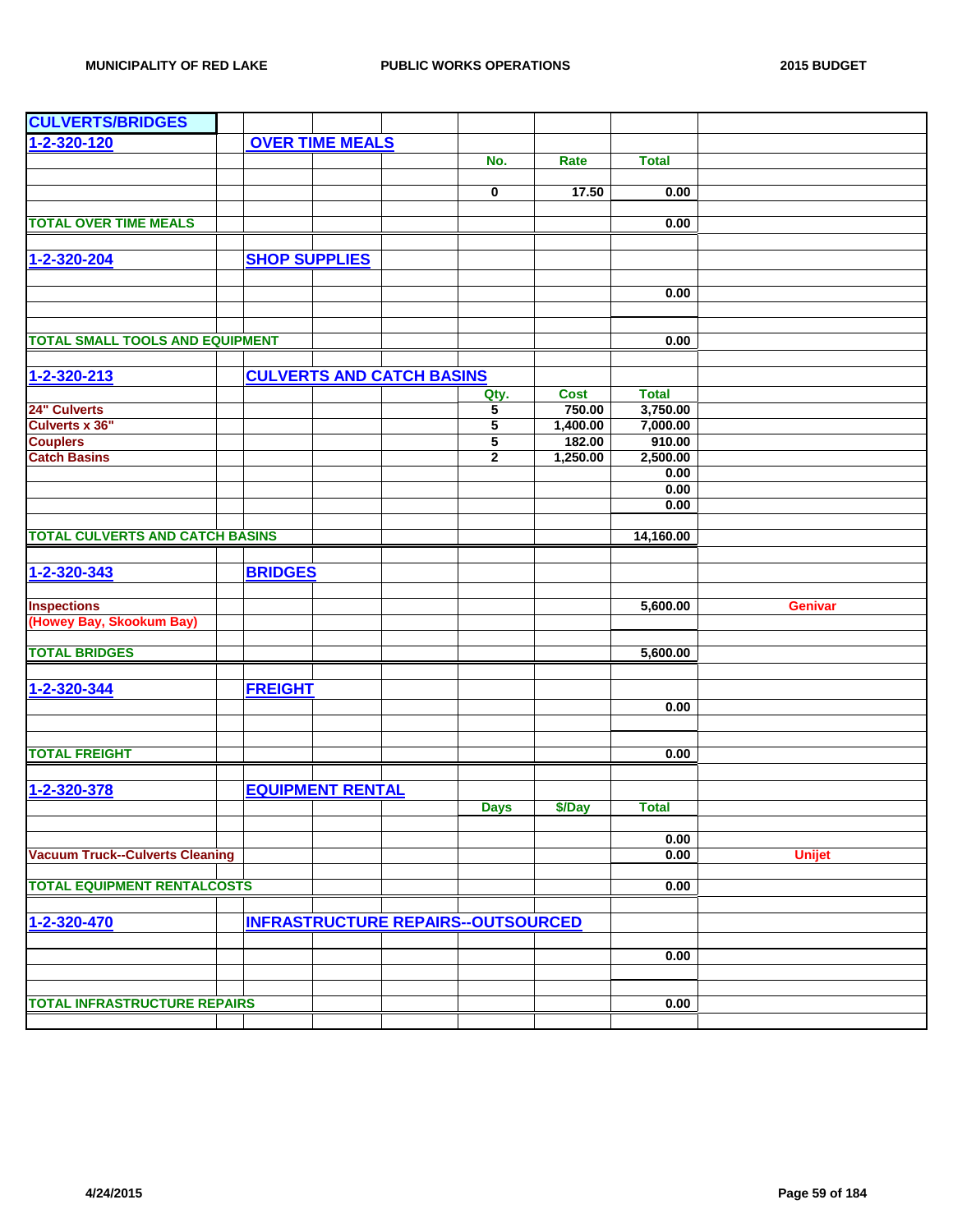| 1-2-320-485                      |  |  | <b>GROUNDS MAINTENANCE--OUTSOURCED</b>   |           |  |
|----------------------------------|--|--|------------------------------------------|-----------|--|
|                                  |  |  |                                          |           |  |
| <b>Beavers in culverts</b>       |  |  |                                          | 240.00    |  |
| <b>Bridges</b>                   |  |  |                                          |           |  |
|                                  |  |  |                                          |           |  |
| <b>TOTAL GROUNDS MAINTENANCE</b> |  |  |                                          | 240.00    |  |
|                                  |  |  |                                          |           |  |
| 1-2-320-490                      |  |  | <b>EQUIPMENT MAINTENANCE--OUTSOURCED</b> |           |  |
|                                  |  |  |                                          |           |  |
|                                  |  |  |                                          |           |  |
|                                  |  |  |                                          |           |  |
|                                  |  |  |                                          |           |  |
| <b>TOTAL GROUNDS MAINTENANCE</b> |  |  |                                          | 0.00      |  |
|                                  |  |  |                                          |           |  |
|                                  |  |  |                                          |           |  |
| <b>TOTAL BUDGET</b>              |  |  |                                          | 20,000.00 |  |
|                                  |  |  |                                          |           |  |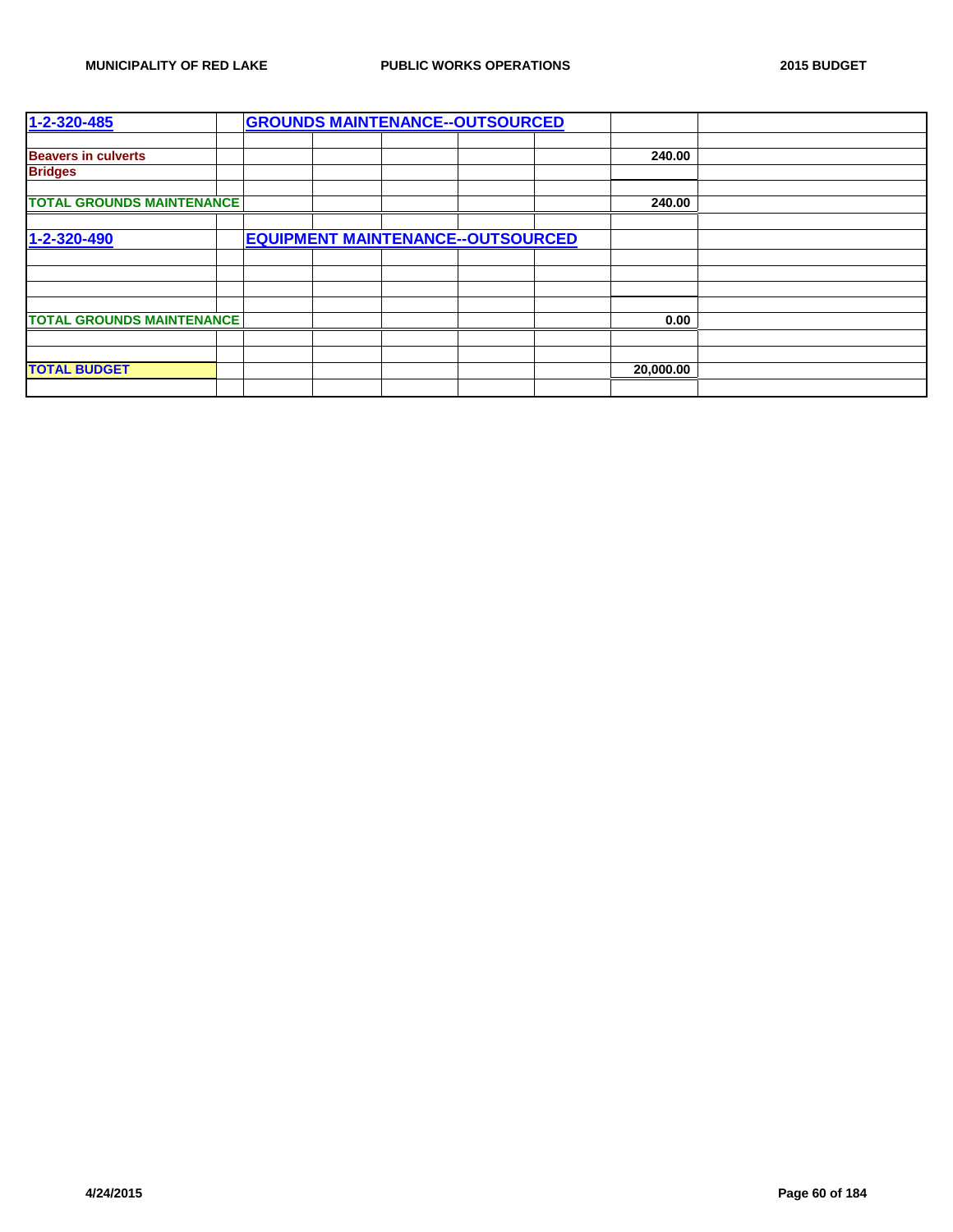| <b>SIDEWALKS</b>                       |                                  |                         |        |              |                                  |
|----------------------------------------|----------------------------------|-------------------------|--------|--------------|----------------------------------|
| 1-2-325-201                            | <b>SMALL TOOLS AND EQUIPMENT</b> |                         |        |              |                                  |
|                                        |                                  |                         |        |              |                                  |
|                                        |                                  |                         |        | 100.00       |                                  |
|                                        |                                  |                         |        |              |                                  |
|                                        |                                  |                         |        |              |                                  |
| <b>TOTAL SMALL TOOLS AND EQUIPMENT</b> |                                  |                         |        | 100.00       |                                  |
|                                        |                                  |                         |        |              |                                  |
| 1-2-325-218                            | <b>SAND</b>                      |                         |        |              |                                  |
|                                        |                                  |                         |        |              |                                  |
|                                        |                                  |                         |        | 0.00         | From Our Pit--Royalties in "330" |
|                                        |                                  |                         |        |              |                                  |
| <b>TOTAL SAND</b>                      |                                  |                         |        | 0.00         |                                  |
|                                        |                                  |                         |        |              |                                  |
| 1-2-325-235                            | <b>SALT</b>                      |                         |        |              |                                  |
|                                        |                                  |                         |        |              |                                  |
|                                        |                                  |                         |        | 0.00         | See 210-235                      |
|                                        |                                  |                         |        |              |                                  |
|                                        |                                  |                         |        |              |                                  |
| <b>TOTAL SALT</b>                      |                                  |                         |        | 0.00         |                                  |
|                                        |                                  |                         |        |              |                                  |
| 1-2-325-236                            | <b>CONCRETE</b>                  |                         |        |              |                                  |
|                                        |                                  |                         |        |              |                                  |
| <b>Repairs</b>                         |                                  |                         |        | 0.00         |                                  |
|                                        |                                  |                         |        |              |                                  |
|                                        |                                  |                         |        |              |                                  |
| <b>TOTAL CONCRETE</b>                  |                                  |                         |        | 0.00         |                                  |
|                                        |                                  |                         |        |              |                                  |
| 1-2-325-344                            | <b>FREIGHT</b>                   |                         |        |              |                                  |
|                                        |                                  |                         |        |              |                                  |
|                                        |                                  |                         |        |              |                                  |
|                                        |                                  |                         |        |              |                                  |
| <b>TOTAL FREIGHT</b>                   |                                  |                         |        | 0.00         |                                  |
|                                        |                                  |                         |        |              |                                  |
|                                        |                                  |                         |        |              |                                  |
| 1-2-325-378                            | <b>EQUIPMENT RENTAL</b>          |                         |        |              |                                  |
|                                        |                                  | <b>Days</b>             | \$/Day | <b>Total</b> |                                  |
|                                        |                                  | $\overline{\mathbf{0}}$ |        | 0.00         |                                  |
|                                        |                                  |                         |        |              |                                  |
| <b>TOTAL EQUIPMENT RENTAL COSTS</b>    |                                  |                         |        | 0.00         |                                  |
|                                        |                                  |                         |        |              |                                  |
| <b>TOTAL BUDGET</b>                    |                                  |                         |        | 100.00       |                                  |
|                                        |                                  |                         |        |              |                                  |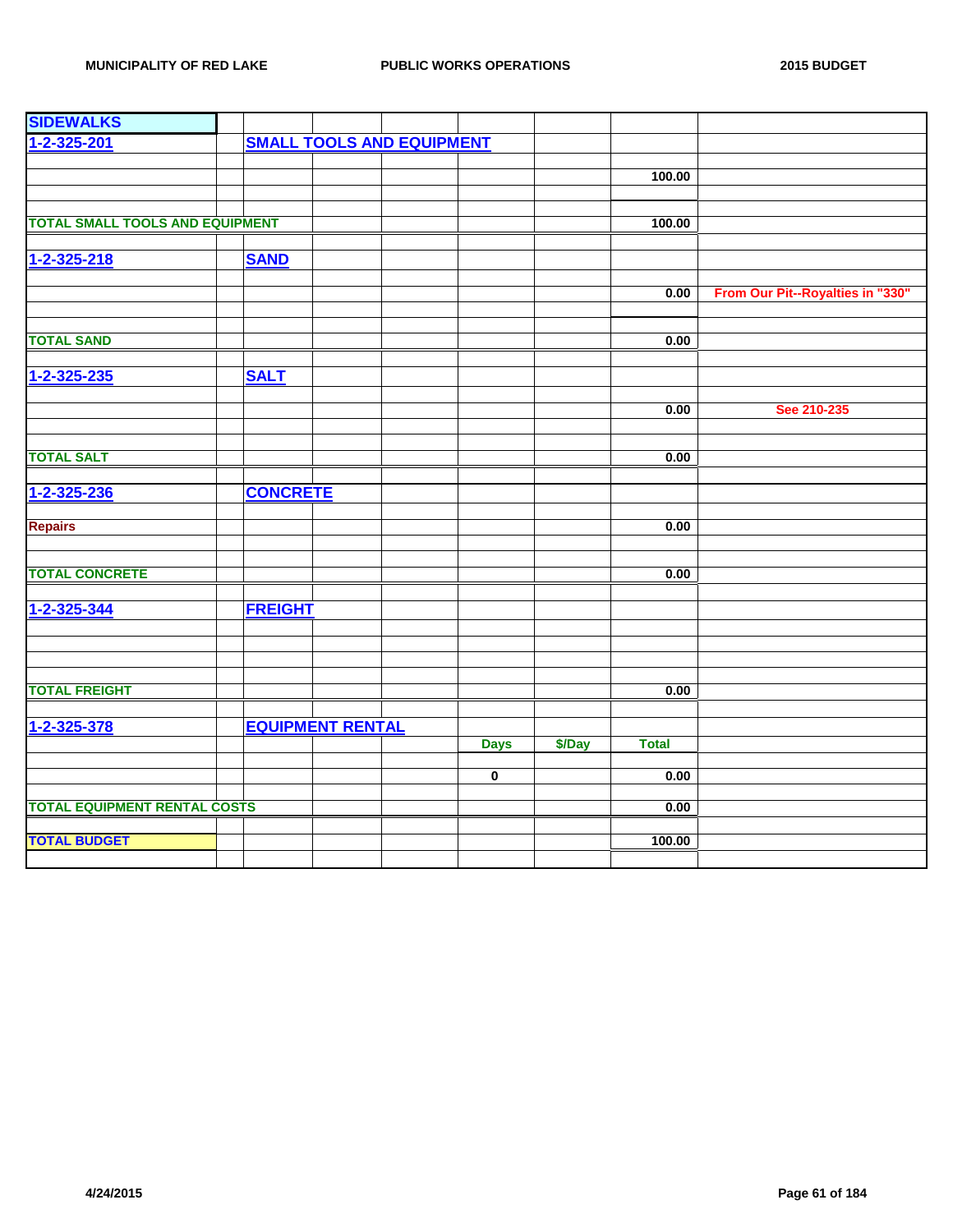| <b>GRAVEL PITS</b>                     |                  |                                  |              |             |              |                    |
|----------------------------------------|------------------|----------------------------------|--------------|-------------|--------------|--------------------|
| 1-2-330-120                            |                  | <b>OVER TIME MEALS</b>           |              |             |              |                    |
|                                        |                  |                                  | No.          | Rate        | <b>Total</b> |                    |
|                                        |                  |                                  |              |             |              |                    |
|                                        |                  |                                  | $\pmb{0}$    | 17.50       | 0.00         |                    |
|                                        |                  |                                  |              |             |              |                    |
| <b>TOTAL OVER TIME MEALS</b>           |                  |                                  |              |             | 0.00         |                    |
|                                        |                  |                                  |              |             |              |                    |
| 1-2-330-201                            |                  | <b>SMALL TOOLS AND EQUIPMENT</b> |              |             |              |                    |
|                                        |                  |                                  |              |             |              |                    |
|                                        |                  |                                  |              |             |              |                    |
|                                        |                  |                                  |              |             |              |                    |
| <b>TOTAL SMALL TOOLS AND EQUIPMENT</b> |                  |                                  |              |             | 0.00         |                    |
|                                        |                  |                                  |              |             |              |                    |
| 1-2-330-219                            | <b>DIRT</b>      |                                  |              |             |              |                    |
|                                        |                  |                                  | Qty.         | <b>Cost</b> | <b>Total</b> |                    |
|                                        |                  |                                  |              |             |              |                    |
| <b>Black Dirt</b>                      |                  |                                  | 1            | 3,000.00    | 3,000.00     | <b>From Dryden</b> |
| <b>Clear Stone</b>                     |                  |                                  | $\mathbf{1}$ | 1,000.00    | 1,000.00     |                    |
|                                        |                  |                                  |              |             |              |                    |
| <b>TOTAL DIRT</b>                      |                  |                                  |              |             | 4,000.00     |                    |
|                                        |                  |                                  |              |             |              |                    |
| 1-2-330-376                            | <b>ROYALTIES</b> |                                  |              |             |              |                    |
|                                        |                  |                                  | Qty.         | <b>Cost</b> | <b>Total</b> |                    |
| <b>Annual Fee--2015</b>                |                  |                                  |              |             | 200.00       |                    |
| <b>Landfill Pit/Highway Pit</b>        |                  |                                  |              |             |              |                    |
| <b>Royalties</b>                       |                  |                                  | 39,877.92    | 0.50        | 19,938.96    |                    |
| <b>Non Refundable HST</b>              |                  |                                  |              | 1.76%       | 350.93       |                    |
|                                        |                  |                                  |              |             |              |                    |
| <b>TOTAL ROYALTIES</b>                 |                  |                                  |              |             | 20,489.89    |                    |
|                                        |                  |                                  |              |             |              |                    |
| <b>TOTAL BUDGET</b>                    |                  |                                  |              |             | 24,489.89    |                    |
|                                        |                  |                                  |              |             |              |                    |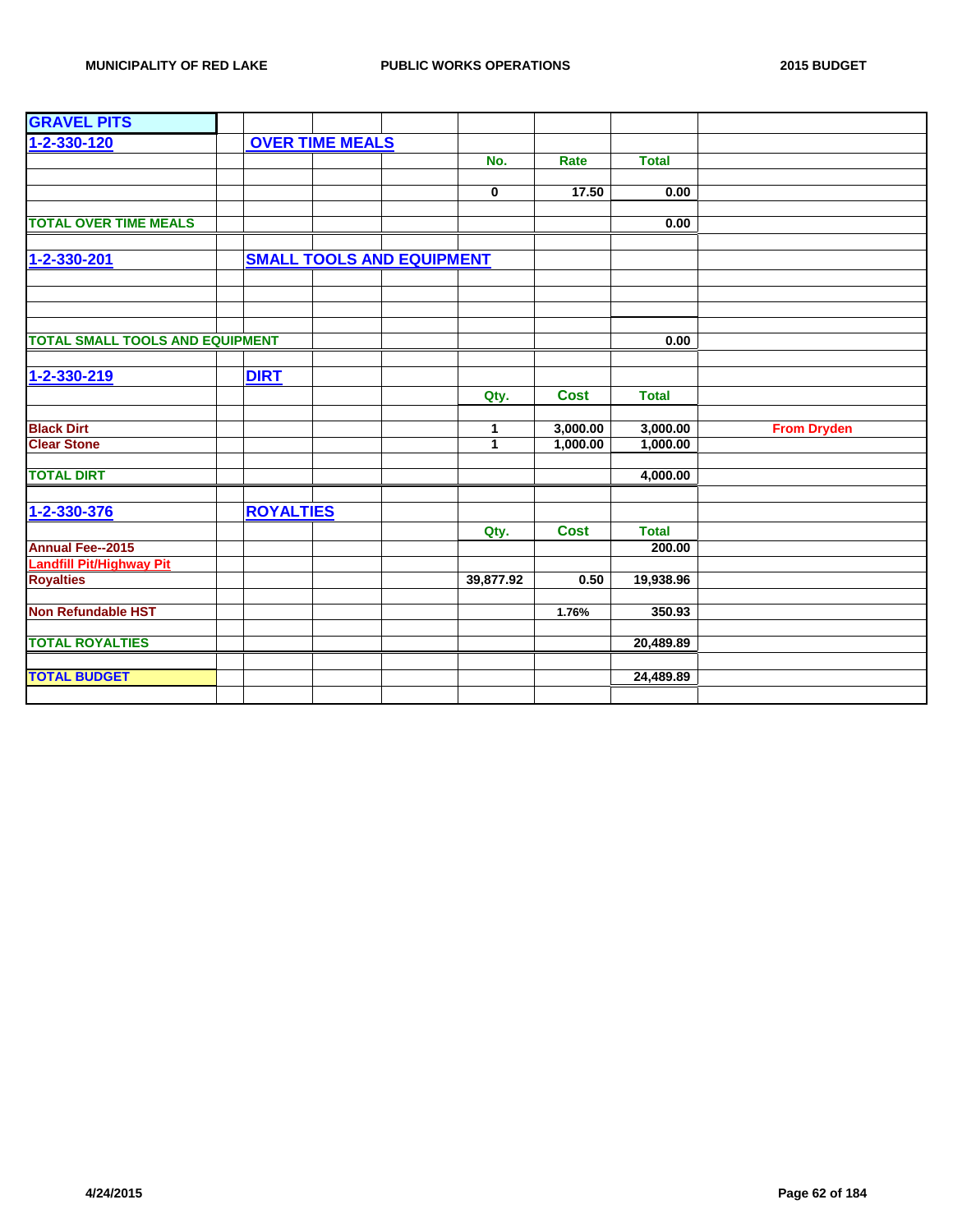| <b>SIGNS AND SAFETY</b>                                       |                |                                      |  |          |  |
|---------------------------------------------------------------|----------------|--------------------------------------|--|----------|--|
| 1-2-335-201                                                   |                | <b>SMALL TOOLS AND EQUIPMENT</b>     |  |          |  |
|                                                               |                |                                      |  |          |  |
|                                                               |                |                                      |  |          |  |
|                                                               |                |                                      |  |          |  |
|                                                               |                |                                      |  |          |  |
| <b>TOTAL SMALL TOOLS AND EQUIPMENT</b>                        |                |                                      |  | 0.00     |  |
|                                                               |                |                                      |  |          |  |
| 1-2-335-211                                                   | <b>SIGNS</b>   |                                      |  |          |  |
|                                                               |                |                                      |  |          |  |
|                                                               |                |                                      |  | 6,000.00 |  |
| (Regulatory, Street Names, etc.)                              |                |                                      |  | 2,500.00 |  |
| (Includes Posts, Bolts, Barriers, etc.)<br><b>TOTAL SIGNS</b> |                |                                      |  | 8,500.00 |  |
|                                                               |                |                                      |  |          |  |
|                                                               |                | <b>HEALTH AND SAFETY SUPPLIES</b>    |  |          |  |
| 1-2-335-212                                                   |                |                                      |  |          |  |
| First Aid, etc.                                               |                |                                      |  | 0.00     |  |
|                                                               |                |                                      |  |          |  |
|                                                               |                |                                      |  |          |  |
| <b>TOTAL SAFETY SUPPLIES</b>                                  |                |                                      |  | 0.00     |  |
|                                                               |                |                                      |  |          |  |
| 1-2-335-234                                                   |                | <b>UNIFORMS AND SAFETY GEAR</b>      |  |          |  |
|                                                               |                |                                      |  |          |  |
|                                                               |                |                                      |  | 0.00     |  |
|                                                               |                |                                      |  |          |  |
|                                                               |                |                                      |  |          |  |
| <b>TOTAL UNIFORMS AND SAFETY GEAR</b>                         |                |                                      |  | 0.00     |  |
|                                                               |                |                                      |  |          |  |
| 1-2-335-344                                                   | <b>FREIGHT</b> |                                      |  |          |  |
|                                                               |                |                                      |  |          |  |
|                                                               |                |                                      |  |          |  |
|                                                               |                |                                      |  | 150.00   |  |
| <b>TOTAL FREIGHT</b>                                          |                |                                      |  |          |  |
|                                                               |                |                                      |  | 150.00   |  |
|                                                               |                |                                      |  |          |  |
| 1-2-335-490                                                   |                | <b>EQUIPMENT REPAIRS--OUTSOURCED</b> |  |          |  |
| Traffic Light @105/618                                        |                |                                      |  | 0.00     |  |
|                                                               |                |                                      |  |          |  |
|                                                               |                |                                      |  |          |  |
| <b>TOTAL EQUIPMENT REPAIRS OUTSOURCED</b>                     |                |                                      |  | 0.00     |  |
|                                                               |                |                                      |  |          |  |
| <b>TOTAL BUDGET</b>                                           |                |                                      |  | 8,650.00 |  |
|                                                               |                |                                      |  |          |  |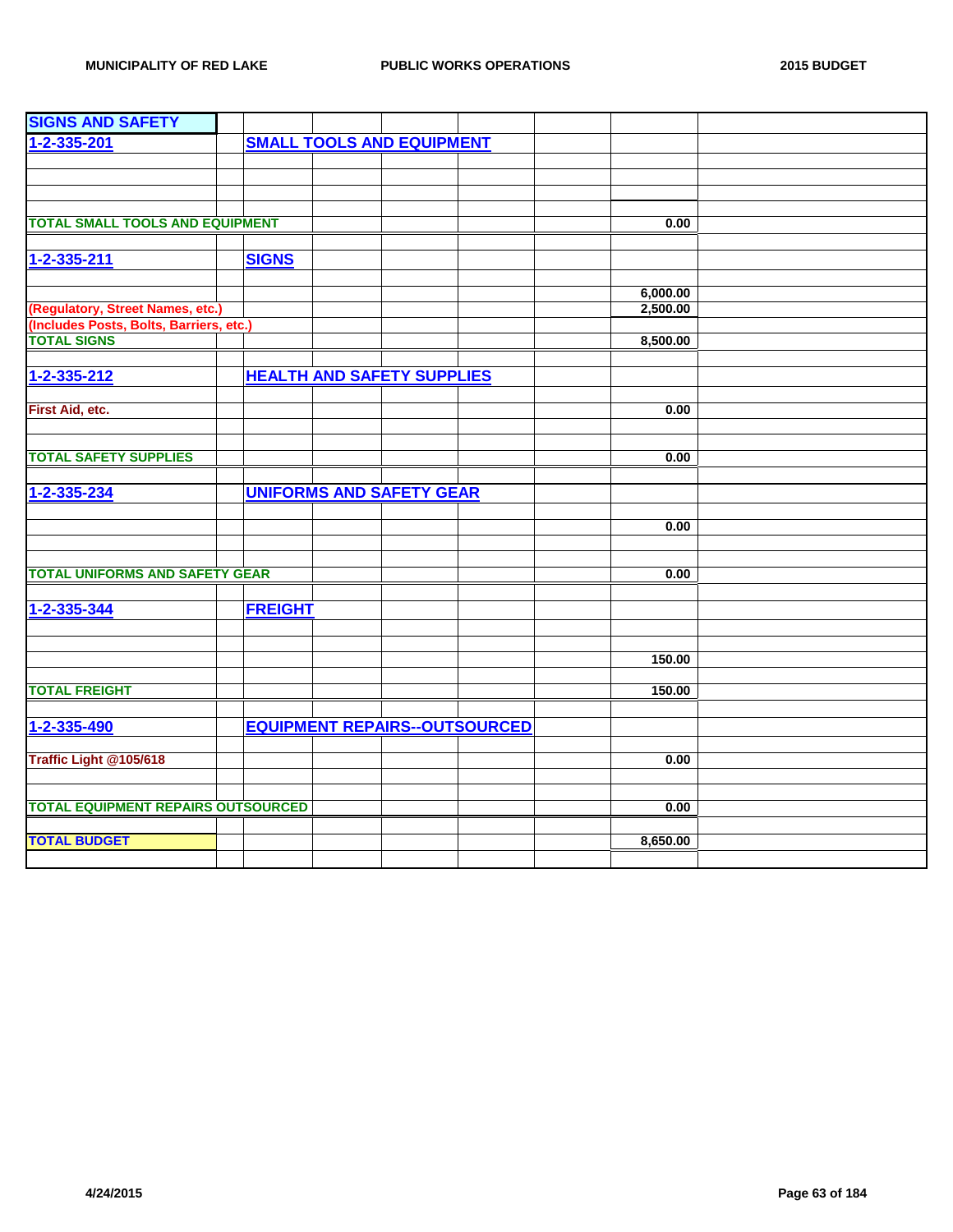| <b>FLEET MAINTENANCE</b>                       |                            |                 |                                       |             |       |                  |                                    |
|------------------------------------------------|----------------------------|-----------------|---------------------------------------|-------------|-------|------------------|------------------------------------|
| 1-2-340-120                                    | <b>OVER TIME MEALS</b>     |                 |                                       |             |       |                  |                                    |
|                                                |                            |                 |                                       | No.         | Rate  | <b>Total</b>     |                                    |
|                                                |                            |                 |                                       |             |       |                  |                                    |
|                                                |                            |                 |                                       | $\mathbf 0$ | 17.50 | 0.00             |                                    |
|                                                |                            |                 |                                       |             |       |                  |                                    |
| <b>TOTAL OVER TIME MEALS</b>                   |                            |                 |                                       |             |       | 0.00             |                                    |
|                                                |                            |                 |                                       |             |       |                  |                                    |
| 1-2-340-201                                    |                            |                 | <b>SMALL TOOLS AND EQUIPMENT</b>      |             |       |                  |                                    |
|                                                |                            |                 |                                       |             |       |                  |                                    |
|                                                |                            |                 |                                       |             |       | 300.00           |                                    |
|                                                |                            |                 |                                       |             |       |                  |                                    |
|                                                |                            |                 |                                       |             |       |                  |                                    |
| <b>TOTAL SMALL TOOLS AND EQUIPMENT</b>         |                            |                 |                                       |             |       | 300.00           |                                    |
|                                                |                            |                 |                                       |             |       |                  |                                    |
| 1-2-340-205                                    |                            |                 | <b>HEAVY EQUIPMENT PARTS</b>          |             |       |                  |                                    |
|                                                |                            |                 |                                       |             |       |                  |                                    |
| <b>Grader Tires</b>                            |                            |                 |                                       |             |       | 10,036.00        |                                    |
| <b>Loader Tires</b>                            |                            |                 |                                       |             |       | 10,194.87        |                                    |
| <b>Other</b>                                   |                            |                 |                                       |             |       | 75,000.00        |                                    |
|                                                |                            |                 |                                       |             |       |                  |                                    |
|                                                |                            |                 |                                       |             |       |                  |                                    |
|                                                |                            |                 |                                       |             |       |                  |                                    |
|                                                |                            |                 |                                       |             |       |                  |                                    |
| <b>TOTAL HEAVY EQUIPMENT PARTS</b>             |                            |                 |                                       |             |       | 95,230.87        |                                    |
|                                                |                            |                 |                                       |             |       |                  |                                    |
| 1-2-340-343                                    |                            |                 | <b>LICENSES, PERMITS, INSPECTIONS</b> |             |       |                  |                                    |
|                                                | Plate No.                  | Unit No.        |                                       |             |       |                  |                                    |
| 1990 Ford L9000                                | AB-27817                   | 10              |                                       |             |       | 1,804.00         |                                    |
| 2005 International 7600                        | <b>785-4NF</b>             | $\overline{11}$ |                                       |             |       | 2,028.00         |                                    |
| 1994 International 2564                        | 638-4MM                    | 13              |                                       |             |       | 0.00             | <b>Old Sand Truck--Not Plating</b> |
| 1995 Ford L8000                                | 445-6LY                    | 16              |                                       |             |       | 928.00           |                                    |
| 2003 Ford F150                                 | 933-0LM                    | 17              |                                       |             |       | 98.00            |                                    |
| 2008 Ford F250                                 | 510-3VL                    | 18              |                                       |             |       | 235.00           |                                    |
| 2008 Chevrolet Silverado 2500                  | 442-2WB                    | 20              |                                       |             |       | 235.00           |                                    |
| 2001 GMC Sierra                                | 937-0KJ                    | 21              |                                       |             |       | 98.00            |                                    |
| 2008 Ford F250                                 | 510-2VL                    | 22              |                                       |             |       | 235.00           |                                    |
| 2009 Sterling Bullet                           | 586-1XV                    | 33              |                                       |             |       | 855.00           |                                    |
| 2014 Chevrolet Silverado                       | AJ-13540                   | 36              |                                       |             |       | 98.00            |                                    |
| 2003 Ford F250                                 | 584-9XV                    | 39              |                                       |             |       | 209.00           |                                    |
| 2011 Chevrolet Silverado 2500                  | AA-11480                   | 46              |                                       |             |       | 235.00           |                                    |
| 2011 Chevrolet Silverado 2500                  | AA-11481                   | 47              |                                       |             |       | 235.00           |                                    |
| 2012 Kenworth T-800<br>2013 Arne's Trailer     | AA-75802<br><b>J56-05S</b> | 50<br>51        |                                       |             |       | 2,930.00<br>0.00 | <b>Permanent Plate</b>             |
| 2012 Ferry Trailer                             | J14-06I                    | 52              |                                       |             |       | 0.00             | <b>Permanent Plate</b>             |
| 2003 Ford F-250                                | 530-6JB                    | 92              |                                       |             |       | 98.00            |                                    |
|                                                |                            |                 |                                       |             |       |                  |                                    |
| <b>TOTAL LICENCES, PERMITS AND INSPECTIONS</b> |                            |                 |                                       |             |       | 10,321.00        |                                    |
|                                                |                            |                 |                                       |             |       |                  |                                    |
| 1-2-340-344                                    | <b>FREIGHT</b>             |                 |                                       |             |       |                  |                                    |
|                                                |                            |                 |                                       |             |       |                  |                                    |
|                                                |                            |                 |                                       |             |       | 3,200.00         |                                    |
|                                                |                            |                 |                                       |             |       |                  |                                    |
| <b>TOTAL FREIGHT</b>                           |                            |                 |                                       |             |       | 3,200.00         |                                    |
|                                                |                            |                 |                                       |             |       |                  |                                    |
|                                                |                            |                 |                                       |             |       |                  |                                    |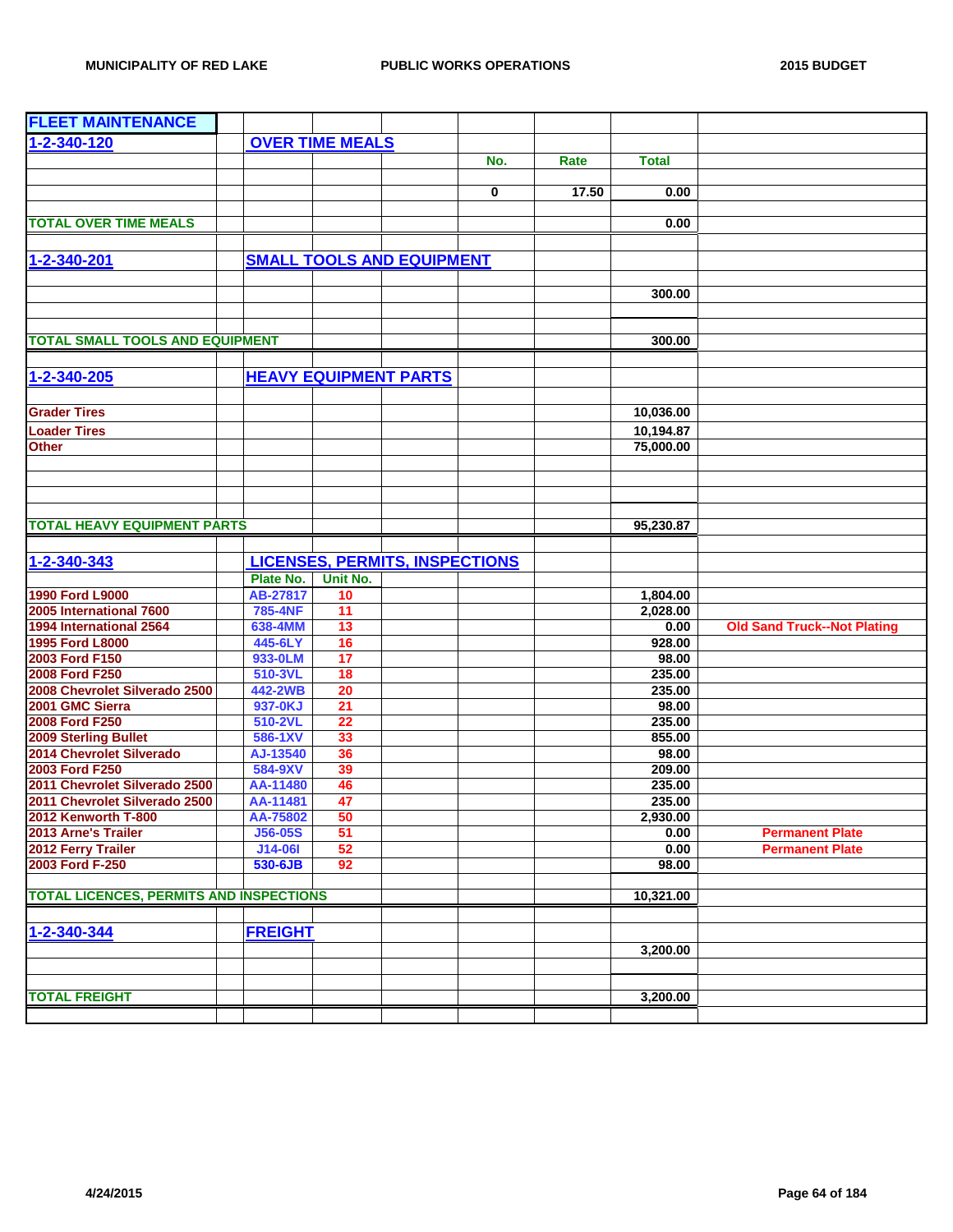| 1-2-340-370                               |  |      | <b>FUEL AND OIL--AUTOMOTIVE</b> |                                      |             |              |                                 |
|-------------------------------------------|--|------|---------------------------------|--------------------------------------|-------------|--------------|---------------------------------|
|                                           |  | Mos. | L/mo.                           | <b>Litres</b>                        | <b>Cost</b> | <b>Total</b> |                                 |
| <b>Diesel</b>                             |  | 12   | 5,500.0                         | 66,000.0                             | 1.399       | 92,334.00    |                                 |
| <b>Gasoline</b>                           |  | 12   | 3,000.0                         | 36,000.0                             | 1.299       | 46,764.00    |                                 |
|                                           |  |      |                                 |                                      |             |              |                                 |
| <b>TOTAL FUEL AND OIL</b>                 |  |      |                                 |                                      |             | 139,098.00   |                                 |
|                                           |  |      |                                 |                                      |             |              |                                 |
| 1-2-340-490                               |  |      |                                 | <b>EQUIPMENT REPAIRS--OUTSOURCED</b> |             |              |                                 |
|                                           |  |      |                                 |                                      |             |              |                                 |
|                                           |  |      |                                 |                                      |             | 18,000,00    | <b>Welding, Cylinders, Rads</b> |
|                                           |  |      |                                 |                                      |             |              |                                 |
|                                           |  |      |                                 |                                      |             |              |                                 |
| <b>TOTAL EQUIPMENT REPAIRS OUTSOURCED</b> |  |      |                                 |                                      |             | 18,000.00    |                                 |
|                                           |  |      |                                 |                                      |             |              |                                 |
| <b>TOTAL BUDGET</b>                       |  |      |                                 |                                      |             | 266,149.87   |                                 |
|                                           |  |      |                                 |                                      |             |              |                                 |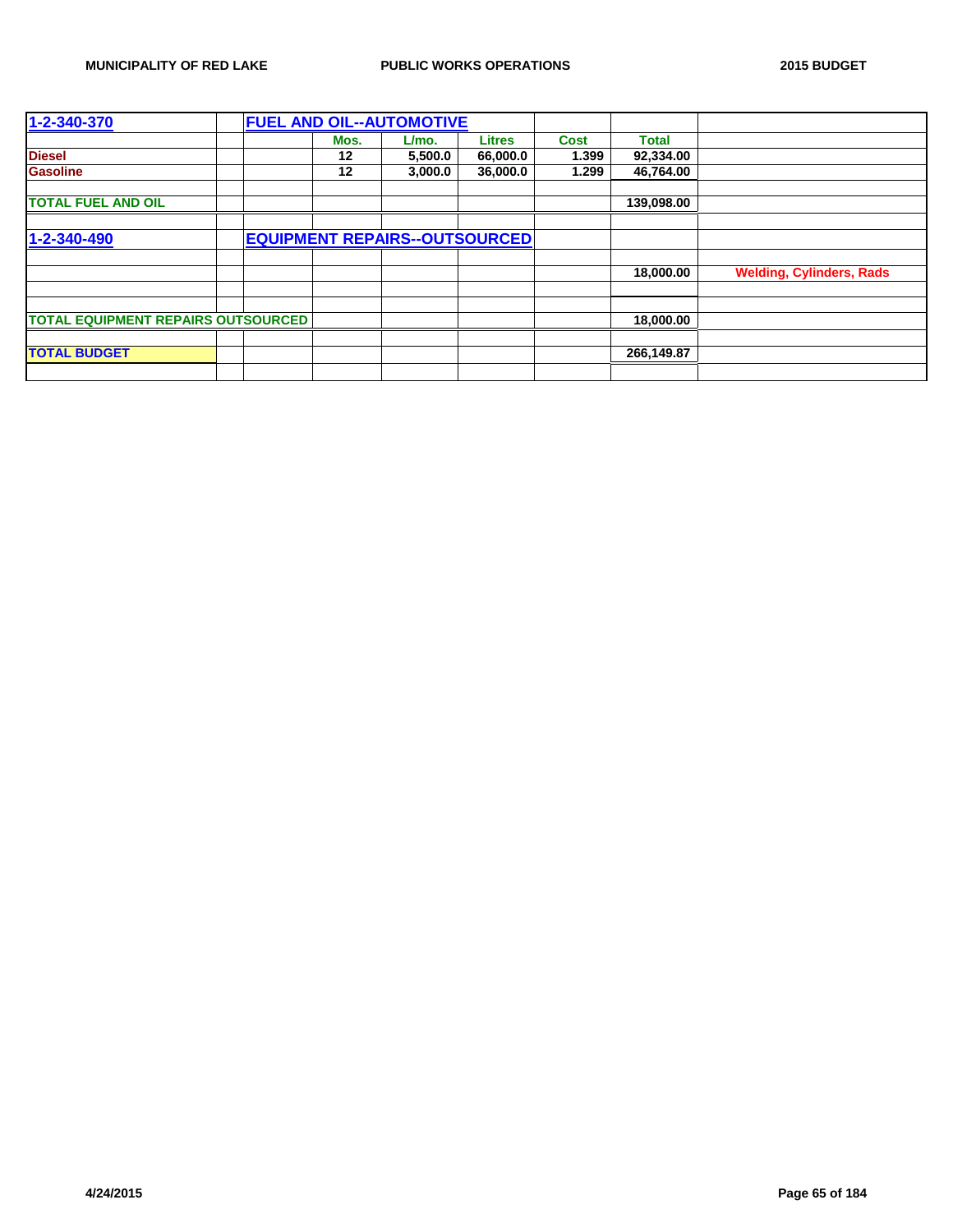| <b>PARKING</b>             |                      |      |  |
|----------------------------|----------------------|------|--|
| $1 - 2 - 342 - 204$        | <b>SHOP SUPPLIES</b> |      |  |
|                            |                      |      |  |
|                            |                      | 0.00 |  |
|                            |                      |      |  |
|                            |                      |      |  |
| <b>TOTAL SHOP SUPPLIES</b> |                      | 0.00 |  |
|                            |                      |      |  |
| 1-2-342-220                | <b>GRAVEL</b>        |      |  |
|                            |                      |      |  |
|                            |                      | 0.00 |  |
|                            |                      |      |  |
|                            |                      |      |  |
| <b>TOTAL GRAVEL</b>        |                      | 0.00 |  |
|                            |                      |      |  |
| <b>TOTAL BUDGET</b>        |                      | 0.00 |  |
|                            |                      |      |  |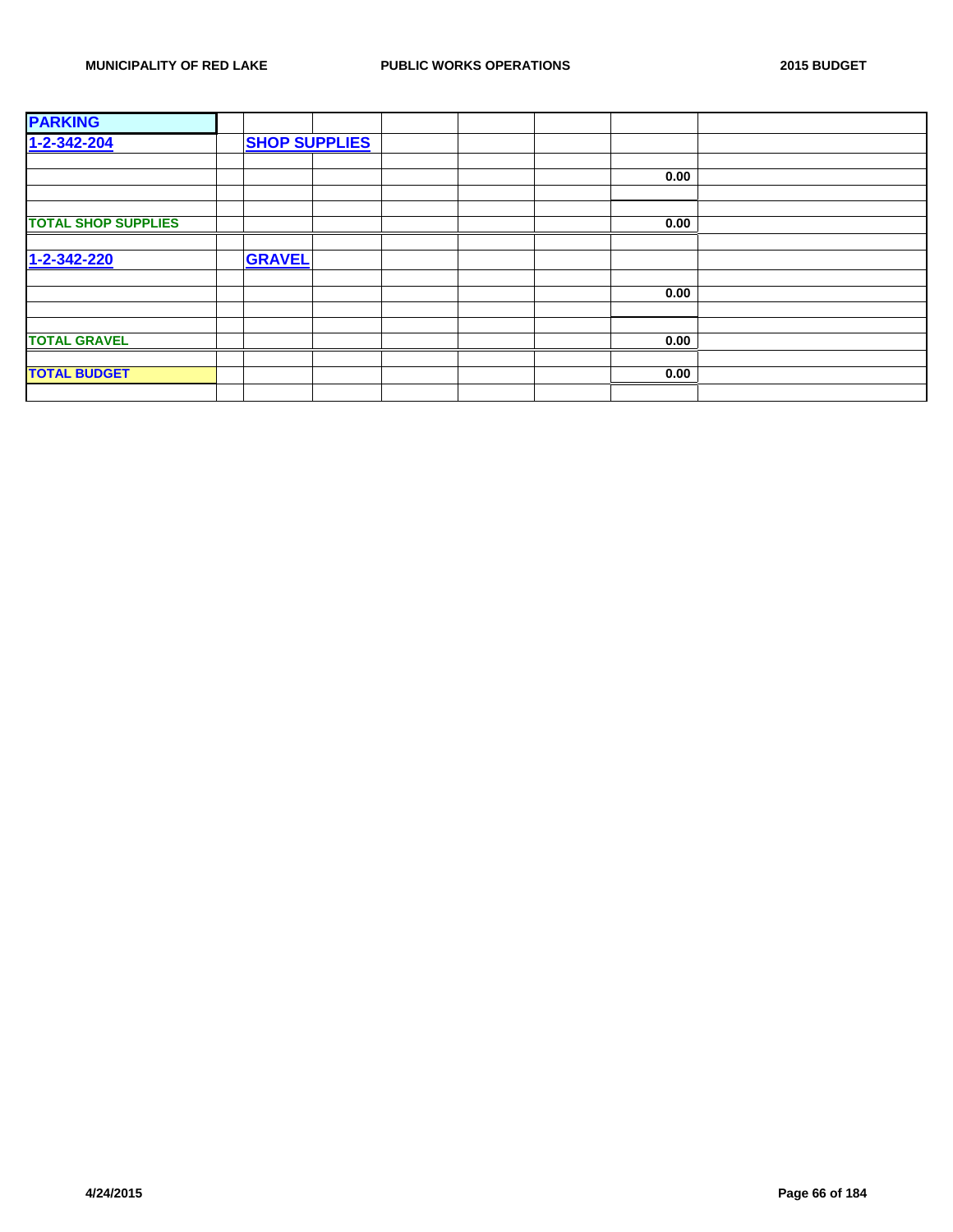| <b>STREET LIGHTING</b>                    |                |                        |                                      |                                          |                 |               |  |
|-------------------------------------------|----------------|------------------------|--------------------------------------|------------------------------------------|-----------------|---------------|--|
| 1-2-345-120                               |                | <b>OVER TIME MEALS</b> |                                      |                                          |                 |               |  |
|                                           |                |                        |                                      | No.                                      | Rate            | <b>Total</b>  |  |
|                                           |                |                        |                                      |                                          |                 |               |  |
|                                           |                |                        |                                      | 0                                        | 17.50           | 0.00          |  |
|                                           |                |                        |                                      |                                          |                 |               |  |
| <b>TOTAL OVER TIME MEALS</b>              |                |                        |                                      |                                          |                 | 0.00          |  |
|                                           |                |                        |                                      |                                          |                 |               |  |
| 1-2-345-222                               |                |                        | <b>STREET LIGHTS SUPPLIES</b>        |                                          |                 |               |  |
|                                           |                |                        |                                      |                                          |                 |               |  |
|                                           |                |                        |                                      |                                          |                 |               |  |
| (LED Light program on hold)               |                |                        |                                      |                                          |                 | 9,000.00      |  |
|                                           |                |                        |                                      |                                          |                 |               |  |
| <b>TOTAL STREET LIGHT SUPPLIES</b>        |                |                        |                                      |                                          |                 | 9,000.00      |  |
|                                           |                |                        |                                      |                                          |                 |               |  |
| 1-2-345-344                               | <b>FREIGHT</b> |                        |                                      |                                          |                 |               |  |
|                                           |                |                        |                                      |                                          |                 |               |  |
|                                           |                |                        |                                      |                                          |                 | 0.00          |  |
|                                           |                |                        |                                      |                                          |                 |               |  |
| <b>TOTAL FREIGHT</b>                      |                |                        |                                      |                                          |                 | 0.00          |  |
|                                           |                |                        |                                      |                                          |                 |               |  |
|                                           | <b>HYDRO</b>   |                        |                                      |                                          |                 |               |  |
| 1-2-345-355                               |                |                        |                                      |                                          |                 |               |  |
|                                           |                |                        |                                      | <b>Inflation</b>                         | Projected       | <b>Total</b>  |  |
|                                           |                |                        | <b>Base</b>                          | Rate                                     | <b>Increase</b> | <b>Budget</b> |  |
| <b>Nungessor Road</b>                     |                |                        | 29,857.72                            | 11.70%                                   | 3,493.35        | 33,351.07     |  |
| <b>McKenzie Island Street Lights</b>      |                |                        | 312.15                               | 11.70%                                   | 36.52           | 348.67        |  |
| <b>McKenzie Island Road</b>               |                |                        | 11,264.19                            | 11.70%                                   | 1,317.91        | 12,582.11     |  |
| <b>Park Lights (Across From OPP)</b>      |                |                        | 1,306.24                             | 11.70%                                   | 152.83          | 1,459.07      |  |
| <b>Cochenour Street Lights</b>            |                |                        | 29,022.12                            | 11.70%                                   | 3,395.59        | 32,417.71     |  |
| <b>Harry's Corner Flood Lights</b>        |                |                        | 832.74                               | 11.70%                                   | 97.43           | 930.17        |  |
| <b>McKenzie Island Street Lights</b>      |                |                        | 6,701.12                             | 11.70%                                   | 784.03          | 7,485.16      |  |
| <b>Red Lake Street Lights</b>             |                |                        | 71,768.19                            | 11.70%                                   | 8,396.88        | 80,165.07     |  |
| <b>Madsen Street Lights</b>               |                |                        | 8,602.44                             | 11.70%                                   | 1,006.49        | 9,608.93      |  |
| Non Refundable H.S.T.                     |                |                        |                                      | 1.76%                                    |                 | 3,138.92      |  |
|                                           |                |                        |                                      |                                          |                 |               |  |
| <b>TOTAL HYDRO</b>                        |                |                        | 159,666.93                           |                                          | 18,681.03       | 181,486.88    |  |
| 1-2-345-470                               |                |                        |                                      | <b>INFRASTRUCTURE REPAIRS-OUTSOURCED</b> |                 |               |  |
|                                           |                |                        |                                      |                                          |                 |               |  |
|                                           |                |                        |                                      | No.                                      | Rate            | <b>Total</b>  |  |
| <b>New Poles</b>                          |                |                        |                                      | $\mathbf{2}$                             | 3,000.00        | 6,000.00      |  |
|                                           |                |                        |                                      |                                          |                 |               |  |
| <b>TOTAL EQUIPMENT RENTAL</b>             |                |                        |                                      |                                          |                 | 6,000.00      |  |
|                                           |                |                        |                                      |                                          |                 |               |  |
|                                           |                |                        |                                      |                                          |                 |               |  |
| 1-2-345-490                               |                |                        | <b>EQUIPMENT REPAIRS--OUTSOURCED</b> |                                          |                 |               |  |
|                                           |                |                        |                                      | No.                                      | Rate            | <b>Total</b>  |  |
| <b>Service Visits</b>                     |                |                        |                                      | 3                                        | 6,400.00        | 19,200.00     |  |
| <b>Deduct Christmas Light Program</b>     |                |                        |                                      | $\mathbf{2}$                             | (2,750.00)      | (5,500.00)    |  |
|                                           |                |                        |                                      |                                          |                 |               |  |
| <b>TOTAL EQUIPMENT REPAIRS OUTSOURCED</b> |                |                        |                                      |                                          |                 | 13,700.00     |  |
|                                           |                |                        |                                      |                                          |                 |               |  |
| <b>TOTAL BUDGET</b>                       |                |                        |                                      |                                          |                 | 210,186.88    |  |
|                                           |                |                        |                                      |                                          |                 |               |  |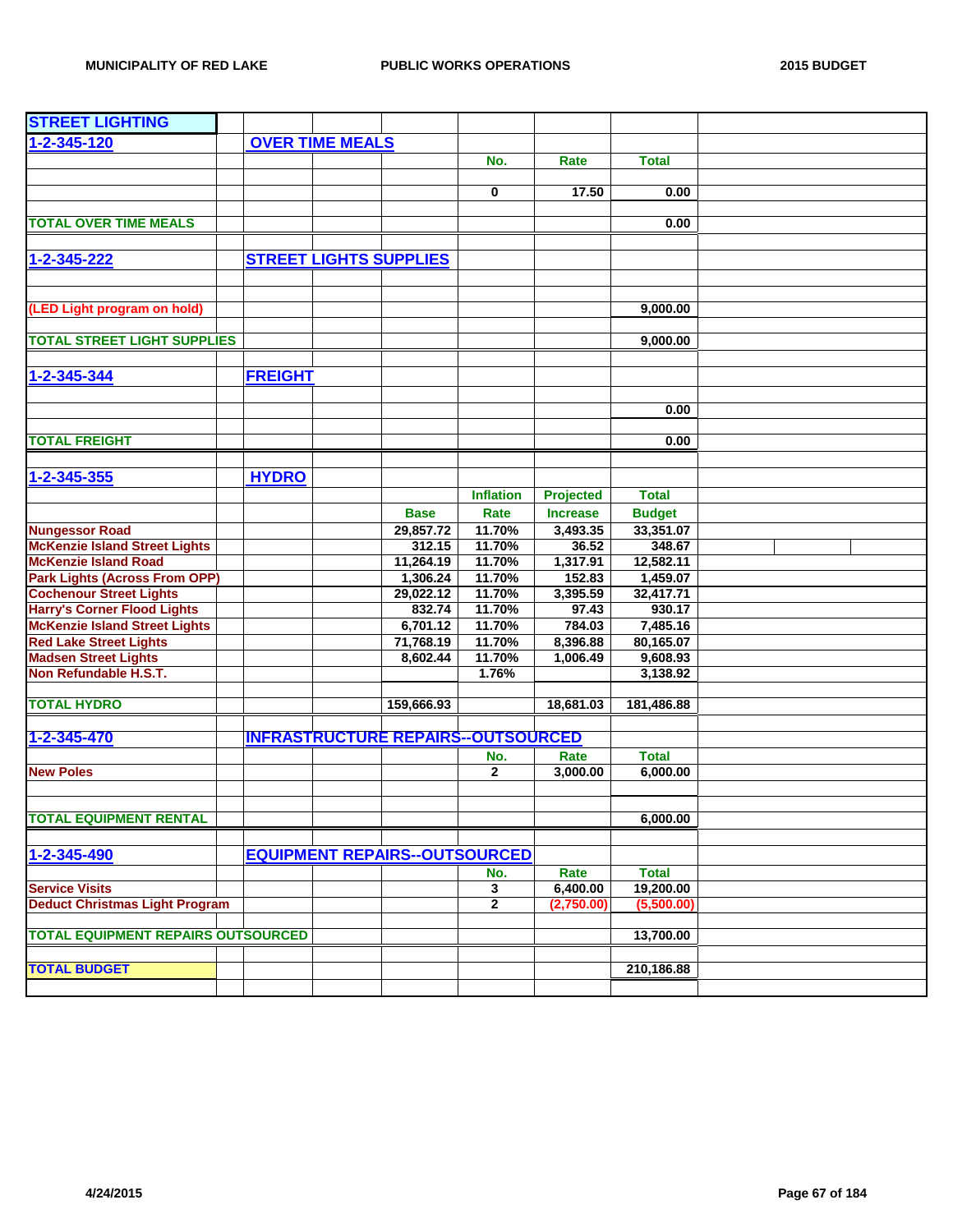| <b>MISS MCKENZIE II</b>             |    |                 |                            |                               |              |                  |                 |                 |                     |                 |
|-------------------------------------|----|-----------------|----------------------------|-------------------------------|--------------|------------------|-----------------|-----------------|---------------------|-----------------|
| 1-2-350-100                         |    |                 | <b>SALARIES AND WAGES</b>  |                               |              |                  |                 |                 |                     |                 |
|                                     |    |                 |                            |                               |              | <b>Employer</b>  | <b>Employer</b> | <b>Employer</b> | <b>Employer</b>     | <b>Employer</b> |
|                                     |    | <b>Weeks</b>    | <b>Hours</b>               | Rate                          | <b>Total</b> | <b>C.P.P.</b>    | E.I.            | <b>OMERS</b>    | <b>EHT</b>          | <b>WSIB</b>     |
| <b>Ferry Captain</b>                | 10 | 28              | 40.0                       | 22.88                         | 25,625.60    | 1,095.22         | 674.47          | 2,306.30        | 499.70              | 738.02          |
| <b>Ferry Captain</b>                | 10 | 28              | 40.0                       | 22.88                         | 25,625.60    | 1,095.22         | 674.47          | 2,306.30        | 499.70              | 738.02          |
| <b>Ferry Captain</b>                | 10 | 28              | 40.0                       | 22.88                         | 25,625.60    | 1,095.22         | 674.47          | 2,306.30        | 499.70              | 738.02          |
| <b>Monitor</b>                      | 3  | $\overline{20}$ | 15.0                       | 19.02                         | 5,706.00     | 109.20           | 150.18          | 513.54          | 111.27              | 164.33          |
| <b>Monitor</b>                      | 3  | 5               | 15.0                       | 19.02                         | 1,426.50     | 0.00             | 37.55           | 128.39          | 27.82               | 41.08           |
|                                     |    |                 |                            |                               |              |                  |                 |                 |                     |                 |
| <b>TOTAL SALARIES AND WAGES</b>     |    |                 |                            |                               | 84,009.30    | 3,394.85         | 2,211.12        | 7,560.84        | 1,638.18            | 2,419.47        |
|                                     |    |                 |                            |                               |              |                  |                 |                 |                     |                 |
| 1-2-350-1XX                         |    |                 | <b>OTHER PAYROLL COSTS</b> |                               |              |                  |                 |                 |                     |                 |
| <b>Employer Portion C.P.P.</b>      |    |                 | 3,394.85                   |                               | 3,394.85     |                  | 3,394.85        |                 | 1-2-XXX-110         |                 |
| <b>Employer Portion E.I.</b>        |    |                 | 2,211.12                   |                               | 2,211.12     |                  | 2,211.12        |                 | 1-2-XXX-111         |                 |
| <b>Employer OMERS</b>               |    |                 | 7,560.84                   |                               | 7,560.84     |                  | 7,560.84        |                 | 1-2-XXX-109         |                 |
| Employer E.H.T.                     |    |                 | 1,638.18                   |                               | 1,638.18     |                  | 1,638.18        |                 | 1-2-XXX-112         |                 |
| Employer W.S.I.B.                   |    |                 | 2,419.47                   |                               | 2,419.47     |                  | 2,419.47        |                 | $1 - 2 - XXX - 113$ |                 |
| <b>Group Benefits Plan</b>          |    |                 | 9,066.57                   |                               | 9,066.57     |                  | 6,044.38        |                 | 1-2-XXX-114         |                 |
|                                     |    |                 |                            |                               |              |                  |                 |                 |                     |                 |
| <b>TOTAL OTHER PAYROLL COSTS</b>    |    |                 | 26,291.03                  | 0.00                          | 26,291.03    |                  | 23,268.84       |                 |                     |                 |
|                                     |    |                 |                            |                               |              |                  |                 |                 |                     |                 |
| 1-2-350-115                         |    |                 | <b>CLEANING ALLOWANCE</b>  |                               |              |                  |                 |                 |                     |                 |
|                                     |    |                 |                            |                               | No.          | <b>Allowance</b> | <b>Total</b>    |                 |                     |                 |
| <b>Cleaning Allowance</b>           |    |                 |                            |                               | 3            | 220.00           | 660.00          |                 |                     |                 |
| <b>Boot Allowance</b>               |    |                 |                            |                               | 3            | 250.00           | 750.00          |                 |                     |                 |
|                                     |    |                 |                            |                               |              |                  |                 |                 |                     |                 |
| <b>TOTAL CLEANING ALLOWANCE</b>     |    |                 |                            |                               |              |                  | 1,410.00        |                 |                     |                 |
|                                     |    |                 |                            |                               |              |                  |                 |                 |                     |                 |
| 1-2-350-120                         |    |                 | <b>OVER TIME MEALS</b>     |                               |              |                  |                 |                 |                     |                 |
|                                     |    |                 |                            |                               |              |                  |                 |                 |                     |                 |
|                                     |    |                 |                            |                               | No.          | Rate             | <b>Total</b>    |                 |                     |                 |
|                                     |    |                 |                            |                               | 0            | 17.50            | 0.00            |                 |                     |                 |
|                                     |    |                 |                            |                               |              |                  |                 |                 |                     |                 |
| <b>TOTAL OVER TIME MEALS</b>        |    |                 |                            |                               |              |                  | 0.00            |                 |                     |                 |
|                                     |    |                 |                            |                               |              |                  |                 |                 |                     |                 |
| 1-2-350-125                         |    |                 |                            | <b>TRAINING AND EDUCATION</b> |              |                  |                 |                 |                     |                 |
|                                     |    |                 |                            |                               |              |                  |                 |                 |                     |                 |
|                                     |    |                 |                            |                               |              |                  |                 |                 |                     |                 |
| <b>New Operators for 2015</b>       |    |                 |                            |                               |              |                  |                 |                 |                     |                 |
|                                     |    |                 |                            |                               |              |                  |                 |                 |                     |                 |
| <b>TOTAL TRAINING AND EDUCATION</b> |    |                 |                            |                               |              |                  | 0.00            |                 |                     |                 |
|                                     |    |                 |                            |                               |              |                  |                 |                 |                     |                 |
|                                     |    |                 |                            |                               |              |                  |                 |                 |                     |                 |
| 1-2-350-135                         |    | <b>MEDICALS</b> |                            |                               |              |                  |                 |                 |                     |                 |
|                                     |    |                 |                            |                               | No.          | <b>Cost</b>      | <b>Total</b>    |                 |                     |                 |
|                                     |    |                 |                            |                               |              |                  |                 |                 |                     |                 |
|                                     |    |                 |                            |                               | 3            | 180.00           | 540.00          |                 |                     |                 |
|                                     |    |                 |                            |                               |              |                  |                 |                 |                     |                 |
| <b>TOTAL MEDICALS COST</b>          |    |                 |                            |                               |              |                  | 540.00          |                 |                     |                 |
|                                     |    |                 |                            |                               |              |                  |                 |                 |                     |                 |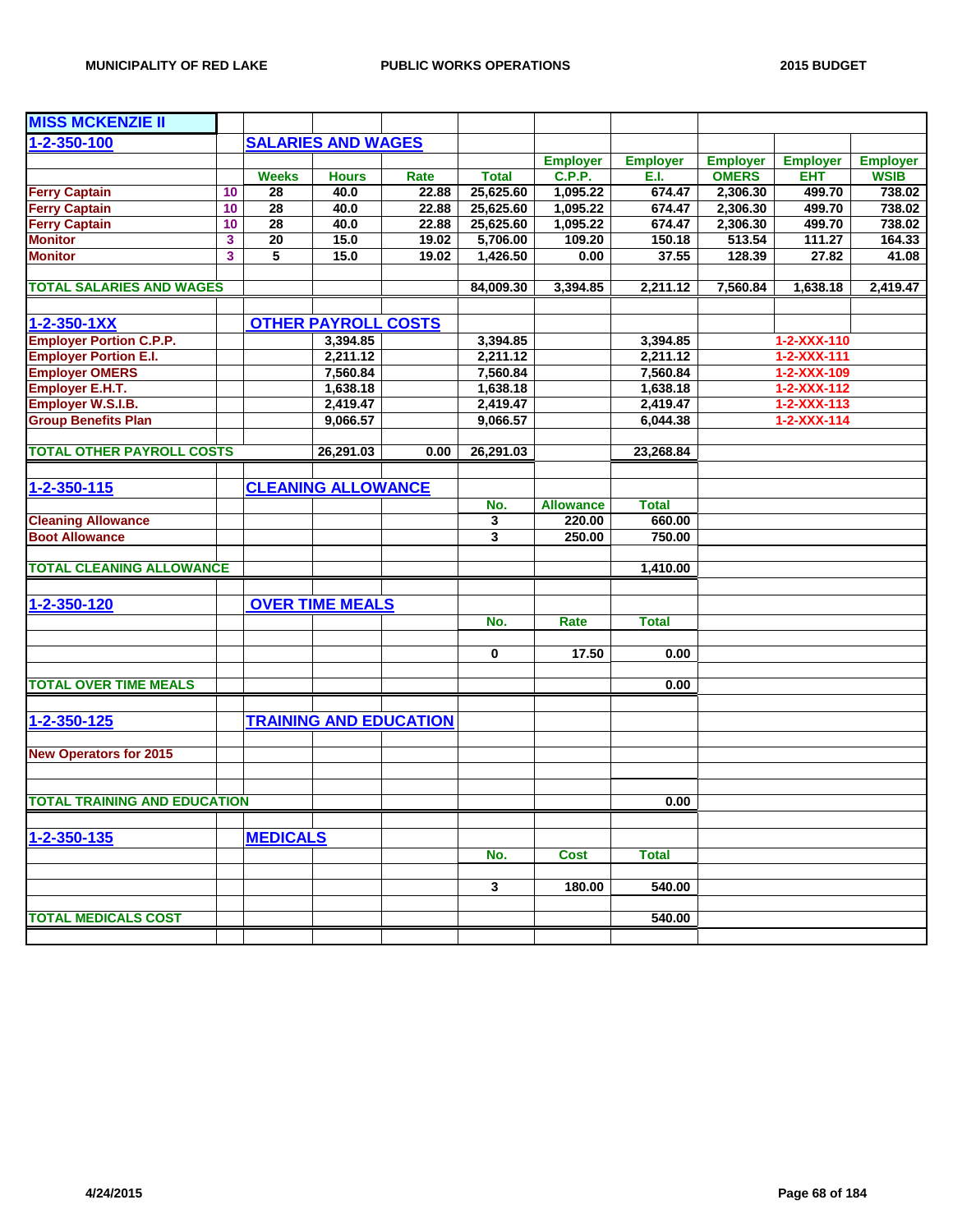| 1-2-350-201                                          |  |                        | <b>SMALL TOOLS AND EQUIPMENT</b>                 |      |             |              |                              |
|------------------------------------------------------|--|------------------------|--------------------------------------------------|------|-------------|--------------|------------------------------|
|                                                      |  |                        |                                                  |      |             |              |                              |
|                                                      |  |                        |                                                  |      |             |              |                              |
|                                                      |  |                        |                                                  |      |             |              |                              |
| <b>TOTAL SMALL TOOLS AND EQUIPMENT</b>               |  |                        |                                                  |      |             |              |                              |
|                                                      |  |                        |                                                  |      |             | 0.00         |                              |
|                                                      |  |                        |                                                  |      |             |              |                              |
| 1-2-350-203                                          |  |                        | <b>CLEANING, KITCHEN AND WASHROOM SUPPLIES</b>   |      |             |              |                              |
|                                                      |  |                        |                                                  |      |             | 50.00        |                              |
|                                                      |  |                        |                                                  |      |             |              |                              |
|                                                      |  |                        |                                                  |      |             |              |                              |
| <b>TOTAL CLEANING, KITCHEN AND WASHROOM SUPPLIES</b> |  |                        |                                                  |      |             | 50.00        |                              |
|                                                      |  |                        |                                                  |      |             |              |                              |
| 1-2-350-205                                          |  |                        | <b>PARTS AND HEAVY EQUIPMENT SUPPLIES</b>        |      |             |              |                              |
|                                                      |  |                        |                                                  |      |             |              |                              |
|                                                      |  |                        |                                                  |      |             | 1,750.00     |                              |
|                                                      |  |                        |                                                  |      |             |              |                              |
|                                                      |  |                        |                                                  |      |             |              |                              |
| <b>TOTAL PARTS AND HEAVY EQUIPMENT SUPPLIES</b>      |  |                        |                                                  |      |             | 1,750.00     |                              |
|                                                      |  |                        |                                                  |      |             |              |                              |
| 1-2-350-207                                          |  |                        | <b>BUILDING REPAIRS AND MAINTENANCE SUPPLIES</b> |      |             |              |                              |
|                                                      |  |                        |                                                  |      |             |              |                              |
|                                                      |  |                        |                                                  |      |             | 0.00         |                              |
|                                                      |  |                        |                                                  |      |             |              |                              |
|                                                      |  |                        |                                                  |      |             |              |                              |
| <b>TOTAL SUPPLIES</b>                                |  |                        |                                                  |      |             | 0.00         |                              |
|                                                      |  |                        |                                                  |      |             |              |                              |
| 1-2-350-209                                          |  | <b>OFFICE SUPPLIES</b> |                                                  |      |             |              |                              |
|                                                      |  |                        |                                                  |      |             |              |                              |
|                                                      |  |                        |                                                  |      |             | 0.00         |                              |
|                                                      |  |                        |                                                  |      |             |              |                              |
|                                                      |  |                        |                                                  |      |             |              |                              |
| <b>TOTAL BUILDING REPAIRS</b>                        |  |                        |                                                  |      |             | 0.00         |                              |
|                                                      |  |                        |                                                  |      |             |              |                              |
| 1-2-350-212                                          |  |                        | <b>HEALTH AND SAFETY SUPPLIES</b>                |      |             |              |                              |
|                                                      |  |                        |                                                  | Qty. | <b>Cost</b> | <b>Total</b> |                              |
|                                                      |  |                        |                                                  |      |             | 900.00       | <b>Signage, Life Jackets</b> |
|                                                      |  |                        |                                                  |      |             |              | flares                       |
| <b>TOTAL HEALTH AND SAFETY SUPPLIES</b>              |  |                        |                                                  |      |             | 900.00       |                              |
|                                                      |  |                        |                                                  |      |             |              |                              |
| 1-2-350-234                                          |  |                        | <b>UNIFORMS AND SAFETY GEAR</b>                  |      |             |              |                              |
|                                                      |  |                        |                                                  |      |             |              |                              |
| <b>Shirts, Jackets</b>                               |  |                        |                                                  |      |             | 600.00       |                              |
| <b>Life Jackets</b>                                  |  |                        |                                                  |      |             |              |                              |
|                                                      |  |                        |                                                  |      |             |              |                              |
| <b>TOTAL UNIFORM AND SAFETY GEAR SUPPLIES</b>        |  |                        |                                                  |      |             | 600.00       |                              |
|                                                      |  |                        |                                                  |      |             |              |                              |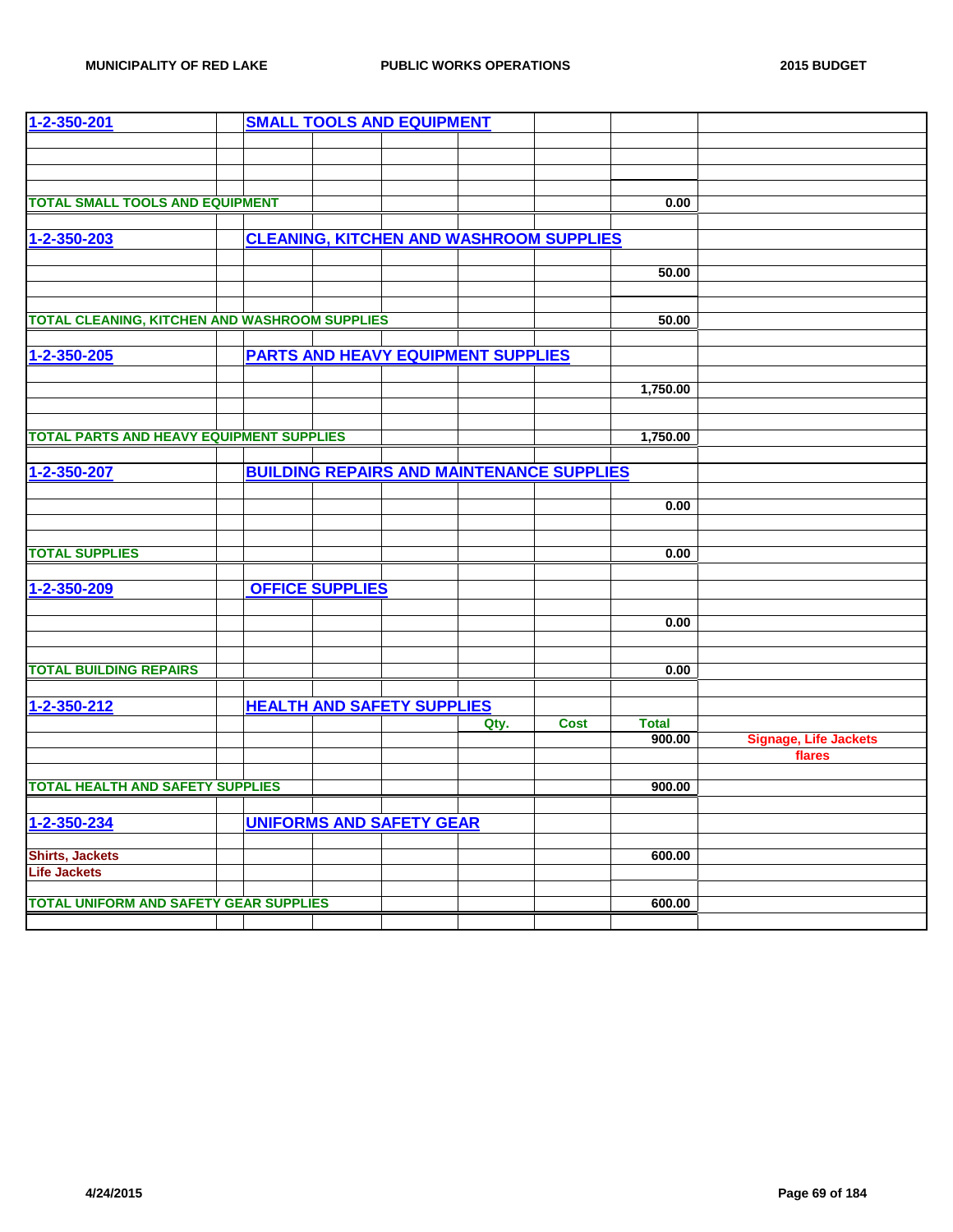| 1-2-350-318                                    | <b>LOAN INTEREST</b> |         |                                          |                |                |              |  |
|------------------------------------------------|----------------------|---------|------------------------------------------|----------------|----------------|--------------|--|
|                                                |                      |         |                                          |                |                |              |  |
| <b>Existing Debt</b>                           |                      |         |                                          |                |                | 205.25       |  |
| <b>2015 Debt</b>                               |                      |         |                                          |                |                |              |  |
|                                                |                      |         |                                          |                |                |              |  |
| <b>TOTAL LOAN INTEREST</b>                     |                      |         |                                          |                |                | 205.25       |  |
|                                                |                      |         |                                          |                |                |              |  |
| 1-2-350-3XX                                    |                      |         | <b>WORKSHOPS AND CONFERENCES</b>         |                |                |              |  |
|                                                | <b>Meals</b>         | Regist. | <b>Hotels</b>                            | <b>Mileage</b> | <b>Transit</b> |              |  |
|                                                | 333                  | 335     | 336                                      | 337            | 338            |              |  |
|                                                |                      |         |                                          |                |                |              |  |
|                                                |                      |         |                                          |                |                |              |  |
|                                                |                      |         |                                          |                |                |              |  |
|                                                |                      |         |                                          |                |                |              |  |
| <b>TOTAL</b>                                   | 0.00                 | 0.00    | 0.00                                     | 0.00           | 0.00           |              |  |
|                                                |                      |         |                                          |                |                |              |  |
| <b>TOTAL WORKSHOPS AND CONFERENCES</b>         |                      |         |                                          |                |                | 0.00         |  |
|                                                |                      |         |                                          |                |                |              |  |
| 1-2-350-343                                    |                      |         | <b>LICENSES, PERMITS AND INSPECTIONS</b> |                |                |              |  |
|                                                |                      |         |                                          |                |                |              |  |
| <b>Transport ReCert.</b>                       |                      |         |                                          |                |                | 300.00       |  |
| <b>Life Raft Inspection (every year)</b>       |                      |         |                                          |                |                | 3,700.00     |  |
| <b>Radio License</b>                           |                      |         |                                          |                |                | 2,700.00     |  |
| <b>Fire Supression Recert</b>                  |                      |         |                                          |                |                | 600.00       |  |
|                                                |                      |         |                                          |                |                |              |  |
| <b>TOTAL LICENSES, PERMITS AND INSPECTIONS</b> |                      |         |                                          |                |                | 7,300.00     |  |
|                                                |                      |         |                                          |                |                |              |  |
|                                                |                      |         |                                          |                |                |              |  |
| 1-2-350-344                                    | <b>FREIGHT</b>       |         |                                          |                |                |              |  |
|                                                |                      |         |                                          |                |                |              |  |
|                                                |                      |         |                                          |                |                | 0.00         |  |
|                                                |                      |         |                                          |                |                |              |  |
|                                                |                      |         |                                          |                |                |              |  |
| <b>TOTAL COMMUNICATION</b>                     |                      |         |                                          |                |                | 0.00         |  |
|                                                |                      |         |                                          |                |                |              |  |
| 1-2-350-346                                    |                      |         | <b>TELEPHONE, FAX AND INTERNET</b>       |                |                |              |  |
| <b>Bell</b>                                    |                      |         |                                          |                |                |              |  |
| <b>MTS ALLstream</b>                           |                      |         |                                          |                |                |              |  |
| <b>Internet</b>                                |                      |         |                                          |                |                |              |  |
|                                                |                      |         |                                          |                |                |              |  |
| <b>TOTAL CELL AND MOBILE PHONES</b>            |                      |         |                                          |                |                | 0.00         |  |
|                                                |                      |         |                                          |                |                |              |  |
| 1-2-350-347                                    |                      |         | <b>CELL AND MOBILE PHONES</b>            |                |                |              |  |
|                                                |                      |         |                                          | Mos.           | <b>Cost</b>    | <b>Total</b> |  |
| <b>CRC Communications</b>                      |                      |         |                                          | 12             |                | 0.00         |  |
| <b>Kenora Mobile Costs</b>                     |                      |         |                                          |                |                | 420.00       |  |
|                                                |                      |         |                                          |                |                |              |  |
| <b>TOTAL FREIGHT</b>                           |                      |         |                                          |                |                | 420.00       |  |
|                                                |                      |         |                                          |                |                |              |  |
| 1-2-350-349                                    | <b>ADVERTISING</b>   |         |                                          |                |                |              |  |
|                                                |                      |         |                                          |                |                |              |  |
|                                                |                      |         |                                          |                |                |              |  |
|                                                |                      |         |                                          |                |                | 100.00       |  |
|                                                |                      |         |                                          |                |                |              |  |
| <b>TOTAL ADVERTISING</b>                       |                      |         |                                          |                |                | 100.00       |  |
|                                                |                      |         |                                          |                |                |              |  |
|                                                |                      |         |                                          |                |                |              |  |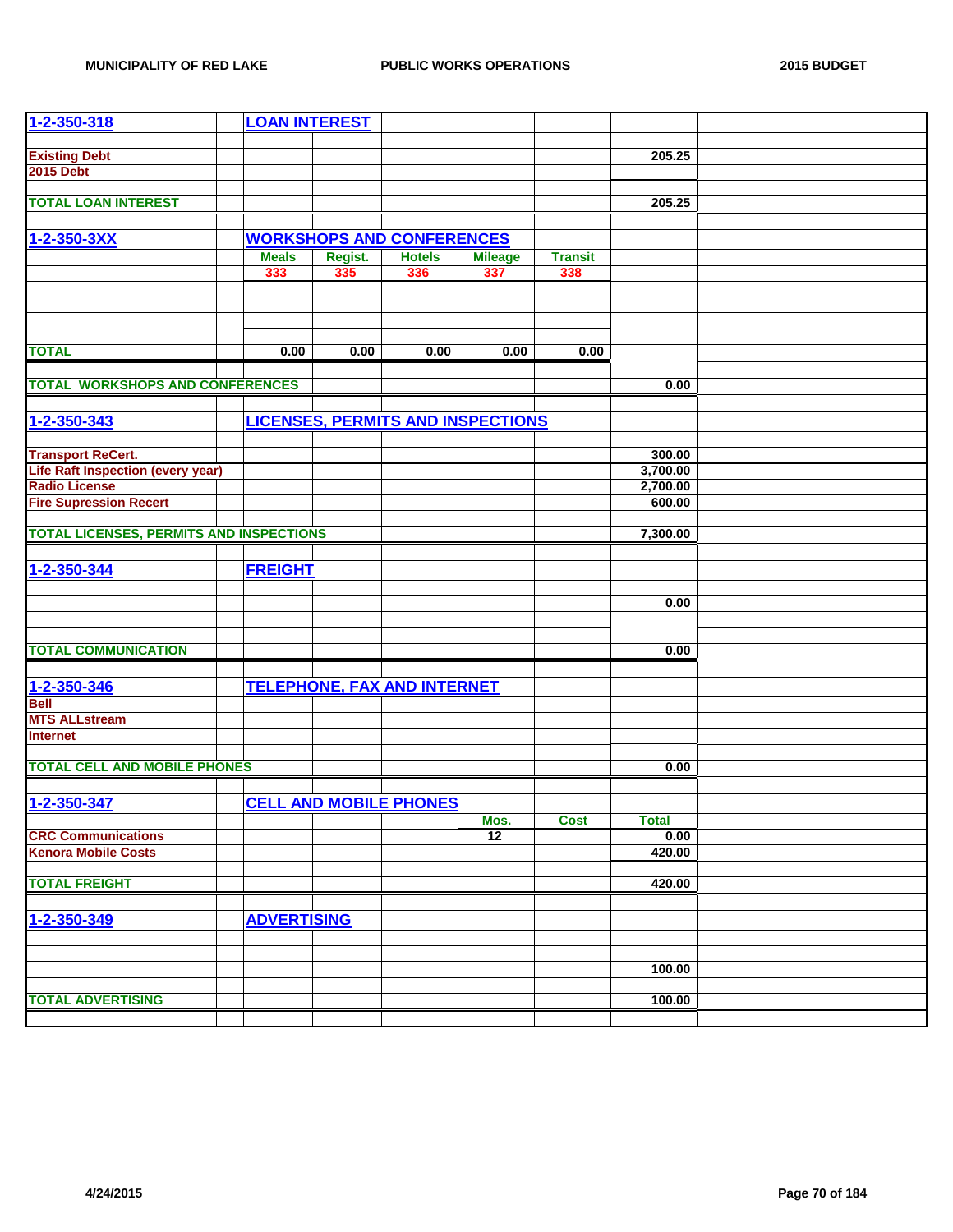| 1-2-350-355                              | <b>HYDRO</b>     |                            |                                      |                  |                 |               |                                  |
|------------------------------------------|------------------|----------------------------|--------------------------------------|------------------|-----------------|---------------|----------------------------------|
|                                          |                  |                            |                                      | <b>Inflation</b> | Projected       | <b>Total</b>  |                                  |
|                                          |                  |                            | <b>Base</b>                          | Rate             | <b>Increase</b> | <b>Budget</b> |                                  |
| <b>Ferry Shop--MacKenzie Island</b>      |                  |                            | 695.82                               | 11.70%           | 81.41           | 777.23        |                                  |
| <b>Dock Lights--Hwy 125</b>              |                  |                            | 698.31                               | 11.70%           | 81.70           | 780.01        | <b>Consider Disconnect Power</b> |
| Non Refundable H.S.T.                    |                  |                            |                                      | 1.76%            |                 | 27.41         |                                  |
|                                          |                  |                            |                                      |                  |                 |               |                                  |
| <b>TOTAL HYDRO</b>                       |                  |                            | 1,394.13                             |                  | 163.11          | 1,584.65      |                                  |
|                                          |                  |                            |                                      |                  |                 |               |                                  |
| 1-2-350-370                              |                  |                            | <b>FUEL AND OIL--AUTOMOTIVE</b>      |                  |                 |               |                                  |
|                                          |                  | Mos.                       | L/mo.                                | <b>Litres</b>    | <b>Cost</b>     | <b>Total</b>  |                                  |
|                                          |                  |                            |                                      |                  |                 |               |                                  |
|                                          |                  | $\overline{\mathbf{r}}$    | 1,950.0                              | 13,650.00        | 1.399           | 19,096.35     |                                  |
| <b>TOTAL FUEL AND OIL</b>                |                  |                            |                                      |                  |                 | 19,096.35     |                                  |
|                                          |                  |                            |                                      |                  |                 |               |                                  |
| 1-2-350-372                              | <b>INSURANCE</b> |                            |                                      |                  |                 |               |                                  |
|                                          |                  |                            |                                      |                  |                 |               |                                  |
| <b>The Standard--Liability</b>           |                  |                            |                                      |                  |                 | 2,645.93      |                                  |
| <b>The Standard--Automobile</b>          |                  |                            |                                      |                  |                 | 0.00          |                                  |
| <b>AON Reed Stenhouse</b>                |                  |                            |                                      |                  |                 | 7,500.00      |                                  |
|                                          |                  |                            |                                      |                  |                 |               |                                  |
| <b>TOTAL INSURANCE</b>                   |                  |                            |                                      |                  |                 | 10,145.93     |                                  |
|                                          |                  |                            |                                      |                  |                 |               |                                  |
| 1-2-350-378                              |                  | <b>EQUIPMENT RENTAL</b>    |                                      |                  |                 |               |                                  |
| <b>Truck</b>                             |                  |                            |                                      |                  |                 | 0.00          |                                  |
| <b>Trailer Rent</b>                      |                  |                            |                                      |                  |                 | 0.00          | <b>Town Owned Equipment</b>      |
|                                          |                  |                            |                                      |                  |                 |               |                                  |
|                                          |                  |                            |                                      |                  |                 |               |                                  |
| <b>TOTAL EQUIPMENT RENTAL</b>            |                  |                            |                                      |                  |                 | 0.00          |                                  |
|                                          |                  |                            |                                      |                  |                 |               |                                  |
| 1-2-350-475                              |                  |                            | <b>BUILDING REPAIRS - OUTSOURCED</b> |                  |                 |               |                                  |
|                                          |                  |                            |                                      |                  |                 |               |                                  |
|                                          |                  |                            |                                      |                  |                 | 0.00          |                                  |
|                                          |                  |                            |                                      |                  |                 |               |                                  |
|                                          |                  |                            |                                      |                  |                 |               |                                  |
| <b>TOTAL BUILDING REPAIR--OUTSOURCED</b> |                  |                            |                                      |                  |                 | 0.00          |                                  |
|                                          |                  |                            |                                      |                  |                 |               |                                  |
| 1-2-350-480                              |                  |                            | <b>BOAT REPAIRS - OUTSOURCED</b>     |                  |                 |               |                                  |
|                                          |                  |                            |                                      |                  |                 |               |                                  |
| engine rebuild                           |                  |                            |                                      |                  |                 | 10,000.00     |                                  |
|                                          |                  |                            |                                      |                  |                 |               |                                  |
| <b>TOTAL BOAT REPAIRS--OUTSOURCED</b>    |                  |                            |                                      |                  |                 | 10,000.00     |                                  |
|                                          |                  |                            |                                      |                  |                 |               |                                  |
| 1-2-350-600                              |                  | <b>PRINCIPAL REPAYMENT</b> |                                      |                  |                 |               |                                  |
|                                          |                  |                            |                                      |                  |                 |               |                                  |
| <b>Existing Debt</b>                     |                  |                            |                                      |                  |                 | 1,342.32      |                                  |
| <b>2015 Debt</b>                         |                  |                            |                                      |                  |                 |               |                                  |
|                                          |                  |                            |                                      |                  |                 |               |                                  |
| <b>TOTAL PRINCIPAL REPAYMENT</b>         |                  |                            |                                      |                  |                 | 1,342.32      |                                  |
|                                          |                  |                            |                                      |                  |                 |               |                                  |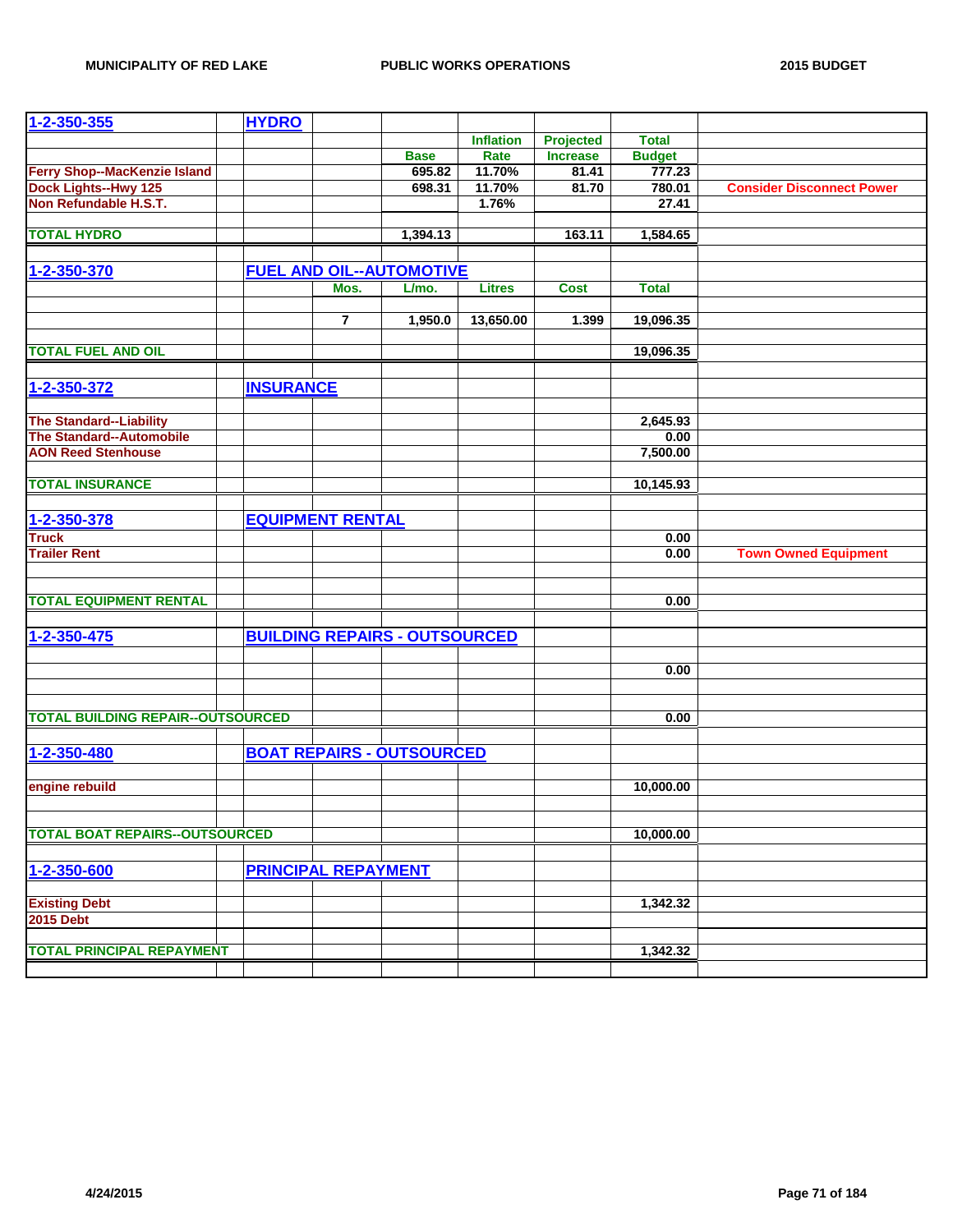| 2-2-350-995                      |  | <b>AMORTIZATION OF CAPITAL ASSETS</b> |  |              |                        |
|----------------------------------|--|---------------------------------------|--|--------------|------------------------|
| <b>Straight Line Method</b>      |  |                                       |  |              |                        |
| <b>Buildings</b>                 |  |                                       |  | 0.00         | <b>Fully Amortized</b> |
| <b>Contents</b>                  |  |                                       |  | 59.69        |                        |
| <b>Mobile Equipment</b>          |  |                                       |  | 15,264.47    |                        |
|                                  |  |                                       |  |              |                        |
| <b>TOTAL AMORTIZATION</b>        |  |                                       |  | 15,324.16    |                        |
|                                  |  |                                       |  |              |                        |
|                                  |  |                                       |  |              |                        |
| <b>TOTAL BUDGET</b>              |  |                                       |  | 178,046.80   |                        |
|                                  |  |                                       |  |              |                        |
| <b>TOTAL PUBLIC WORKS BUDGET</b> |  |                                       |  | 3,109,779.17 |                        |
|                                  |  |                                       |  |              |                        |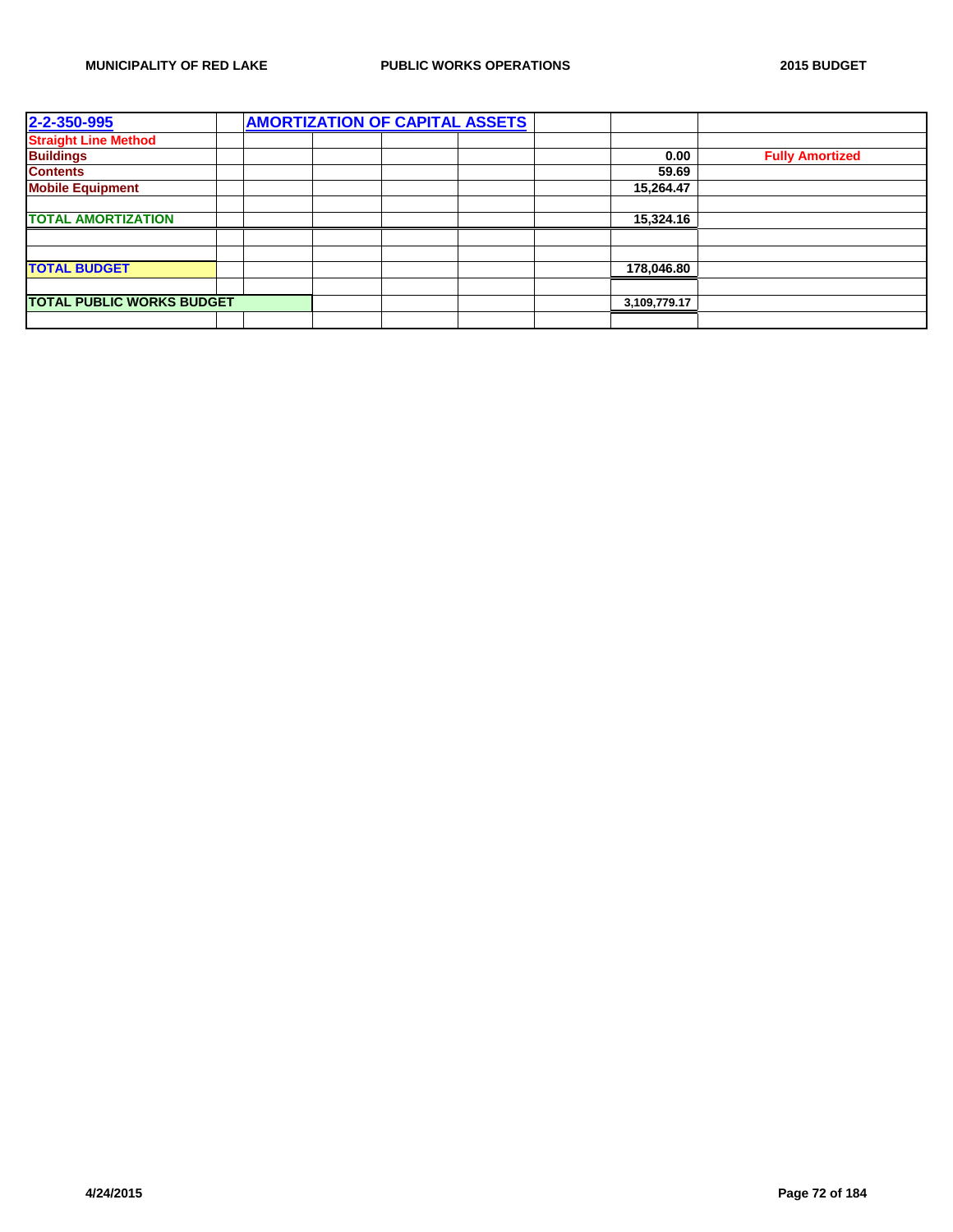| $1 - 2 - 365 - 100$                 |                  |                            | <b>OPERATIONS SUPERINTENDENT</b> |              |                 |                 |                 |                     |                 |
|-------------------------------------|------------------|----------------------------|----------------------------------|--------------|-----------------|-----------------|-----------------|---------------------|-----------------|
|                                     |                  |                            |                                  |              | <b>Employer</b> | <b>Employer</b> | <b>Employer</b> | <b>Employer</b>     | <b>Employer</b> |
|                                     | <b>Weeks</b>     | <b>Hours</b>               | Rate                             | <b>Total</b> | C.P.P.          | E.I.            | <b>OMERS</b>    | <b>EHT</b>          | <b>WSIB</b>     |
| <b>Operations Superintendent</b>    | $\overline{52}$  | 40.0                       | 50.00                            | 103,998.00   | 2,479.95        | 1,139.05        | 12,182.11       | 2,027.96            | 2,453.76        |
|                                     |                  |                            |                                  |              |                 |                 |                 |                     |                 |
| 8.50% Transfer to Water             |                  |                            |                                  | (8,839.83)   | (264.32)        | (203.41)        | (795.58)        | (172.38)            | (254.59)        |
| 4.25% Transfer to Sewage            |                  |                            |                                  | (4, 419.92)  | (45.54)         | (101.71)        | (397.79)        | (86.19)             | (127.29)        |
| <b>TOTAL SALARIES AND WAGES</b>     |                  |                            |                                  | 90,738.26    | 2,170.09        | 833.93          | 10,988.73       | 1,769.40            | 2,071.88        |
|                                     |                  |                            |                                  |              |                 |                 |                 |                     |                 |
| 1-2-365-105                         | <b>PER DIEMS</b> |                            |                                  |              |                 |                 |                 |                     |                 |
|                                     |                  |                            |                                  |              | <b>Employer</b> | <b>Employer</b> | <b>Employer</b> | <b>Employer</b>     | <b>Employer</b> |
|                                     |                  | <b>Days</b>                | Rate                             | <b>Total</b> | C.P.P.          | E.I.            | <b>OMERS</b>    | <b>EHT</b>          | <b>WSIB</b>     |
| <b>Operations Superintendent</b>    |                  | $\mathbf{1}$               | 150.00                           | 150.00       | 0.00            | 0.00            | 0.00            | 2.93                | 0.00            |
|                                     |                  |                            |                                  |              |                 |                 |                 |                     |                 |
|                                     |                  |                            |                                  |              |                 |                 |                 |                     |                 |
| <b>TOTAL PER DIEMS</b>              |                  |                            |                                  | 150.00       | 0.00            | 0.00            | 0.00            | 2.93                | 0.00            |
| $1 - 2 - 365 - 1XX$                 |                  | <b>OTHER PAYROLL COSTS</b> |                                  |              |                 |                 |                 |                     |                 |
| <b>Employer Portion C.P.P.</b>      |                  |                            |                                  | 2,170.09     | 0.00            | 2,170.09        |                 | 1-2-XXX-110         |                 |
| <b>Employer Portion E.I.</b>        |                  |                            |                                  | 833.93       | 0.00            | 833.93          |                 | 1-2-XXX-111         |                 |
| <b>Employer OMERS</b>               |                  |                            |                                  | 10,988.73    | 0.00            | 10,988.73       |                 | $1 - 2 - XXX - 109$ |                 |
| Employer E.H.T.                     |                  |                            |                                  | 1,769.40     | 2.93            | 1,772.32        |                 | 1-2-XXX-112         |                 |
| <b>Employer WSIB</b>                |                  |                            |                                  | 2,071.88     | 0.00            | 2,071.88        |                 | $1 - 2 - XXX - 113$ |                 |
| <b>Group Benefits Plan</b>          |                  |                            |                                  | 6,301.36     | 0.00            | 6,301.36        |                 | $1 - 2 - XXX - 114$ |                 |
|                                     |                  |                            |                                  |              |                 |                 |                 |                     |                 |
| <b>TOTAL OTHER PAYROLL COSTS</b>    |                  |                            |                                  | 24,135.39    | 2.93            | 24,138.31       |                 |                     |                 |
|                                     |                  |                            |                                  |              |                 |                 |                 |                     |                 |
| $1 - 2 - 365 - 115$                 |                  | <b>CLEANING ALLOWANCE</b>  |                                  |              |                 |                 |                 |                     |                 |
|                                     |                  |                            |                                  | No.          | Rate            | <b>Total</b>    |                 |                     |                 |
| <b>Cleaning Allowance</b>           |                  |                            |                                  | 1            | 230.00          | 230.00          |                 |                     |                 |
| <b>Boot Allowance</b>               |                  |                            |                                  | 1            | 250.00          | 250.00          |                 |                     |                 |
|                                     |                  |                            |                                  |              |                 |                 |                 |                     |                 |
| <b>TOTAL CLEANING ALLOWANCE</b>     |                  |                            |                                  |              |                 | 480.00          |                 |                     |                 |
|                                     |                  |                            |                                  |              |                 |                 |                 |                     |                 |
| $1 - 2 - 365 - 125$                 |                  |                            | <b>TRAINING AND EDUCATION</b>    |              |                 |                 |                 |                     |                 |
|                                     |                  |                            |                                  |              |                 |                 |                 |                     |                 |
| QMS                                 |                  |                            |                                  |              |                 |                 |                 |                     |                 |
| C. E. T.                            |                  |                            |                                  |              |                 |                 |                 |                     |                 |
|                                     |                  |                            |                                  |              |                 |                 |                 |                     |                 |
|                                     |                  |                            |                                  |              |                 |                 |                 |                     |                 |
| <b>TOTAL TRAINING AND EDUCATION</b> |                  |                            |                                  |              |                 | 0.00            |                 |                     |                 |
|                                     |                  |                            |                                  |              |                 |                 |                 |                     |                 |
| 1-2-365-130                         |                  | <b>LOCAL MILEAGE</b>       |                                  |              |                 |                 |                 |                     |                 |
|                                     |                  |                            |                                  |              |                 |                 |                 |                     |                 |
| <b>Municipal Vehicle Supplied</b>   |                  |                            |                                  |              |                 | 0.00            |                 |                     |                 |
|                                     |                  |                            |                                  |              |                 |                 |                 |                     |                 |
|                                     |                  |                            |                                  |              |                 |                 |                 |                     |                 |
| <b>TOTAL LOCAL MILEAGE</b>          |                  |                            |                                  |              |                 | 0.00            |                 |                     |                 |
|                                     |                  |                            |                                  |              |                 |                 |                 |                     |                 |
| $1 - 2 - 365 - 209$                 |                  | <b>OFFICE SUPPLIES</b>     |                                  |              |                 |                 |                 |                     |                 |
|                                     |                  |                            |                                  |              |                 | 0.00            |                 | Items not in "100"  |                 |
|                                     |                  |                            |                                  |              |                 |                 |                 |                     |                 |
|                                     |                  |                            |                                  |              |                 |                 |                 |                     |                 |
| <b>TOTAL OFFICE SUPPLIES</b>        |                  |                            |                                  |              |                 | 0.00            |                 |                     |                 |
|                                     |                  |                            |                                  |              |                 |                 |                 |                     |                 |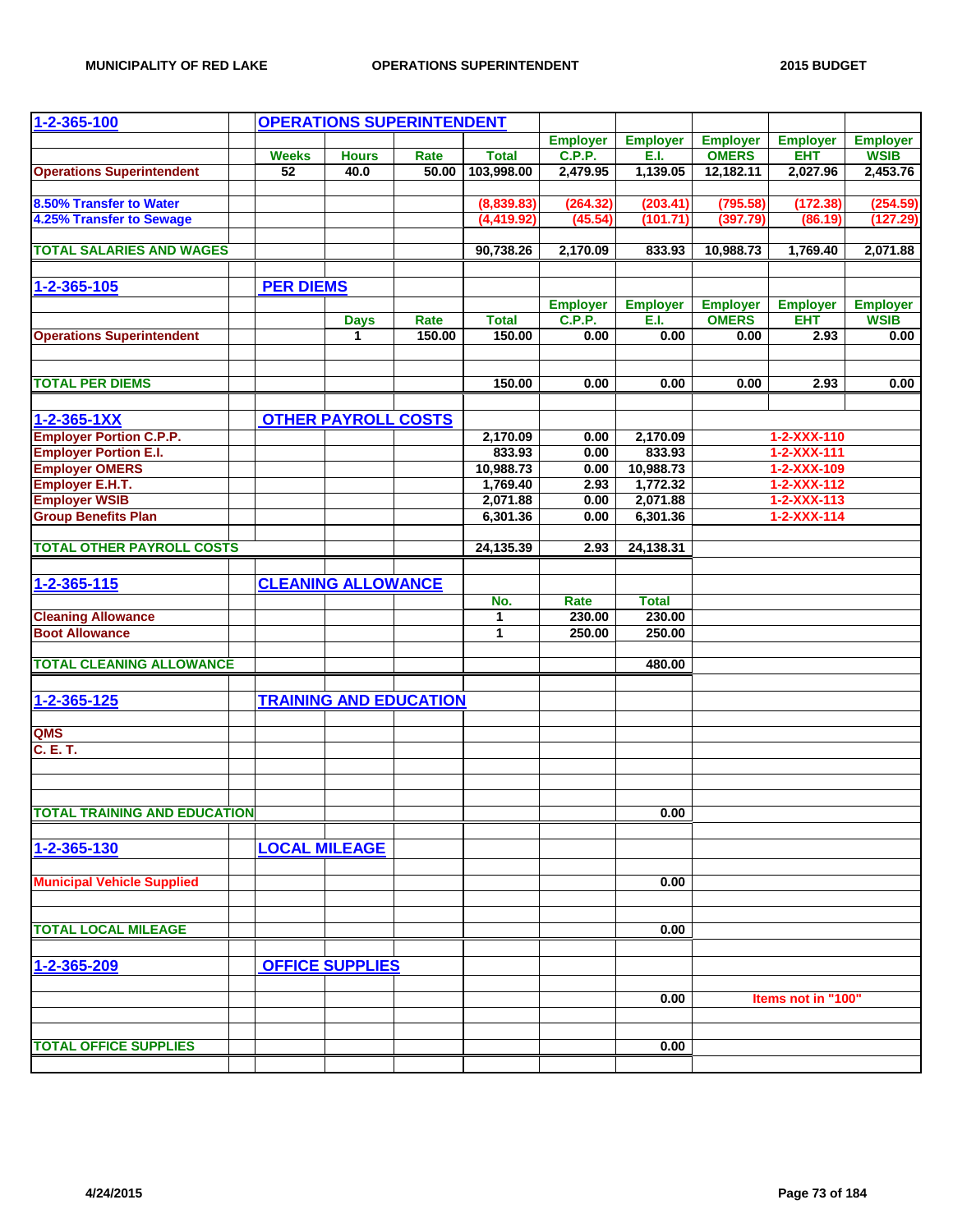| $1 - 2 - 365 - 229$                            |                      |           |                                  | <b>COMPUTER AND TECHNICAL SUPPLIES</b>   |                                                   |          |                              |
|------------------------------------------------|----------------------|-----------|----------------------------------|------------------------------------------|---------------------------------------------------|----------|------------------------------|
|                                                |                      |           |                                  |                                          |                                                   |          |                              |
| <b>Virus Software</b>                          |                      |           |                                  |                                          |                                                   | 0.00     | <b>Transfer to "125-176"</b> |
| <b>Supplies</b>                                |                      |           |                                  |                                          |                                                   |          |                              |
|                                                |                      |           |                                  |                                          |                                                   |          |                              |
| <b>TOTAL COMPUTER AND TECHNICAL SUPPLIES</b>   |                      |           |                                  |                                          |                                                   | 0.00     |                              |
|                                                |                      |           |                                  |                                          |                                                   |          |                              |
| 1-2-365-325                                    |                      |           |                                  | <b>SUBSCRIPTIONS AND MEMBERSHIPS</b>     |                                                   |          |                              |
| <b>SWANA</b>                                   |                      |           |                                  |                                          |                                                   |          |                              |
| <b>O.A.C.E.T.T.</b>                            |                      |           |                                  |                                          |                                                   |          |                              |
| <b>C.R.S.</b>                                  |                      |           |                                  |                                          |                                                   | 450.00   |                              |
| <b>M.E.O.A.</b>                                |                      |           |                                  |                                          |                                                   |          |                              |
| <b>Waste Water License</b>                     |                      |           |                                  |                                          |                                                   |          |                              |
| <b>Water Quality Analyst License</b>           |                      |           |                                  |                                          |                                                   |          |                              |
|                                                |                      |           |                                  |                                          |                                                   |          |                              |
| <b>TOTAL SUBSCRIPTIONS AND MEMBERSHIPS</b>     |                      |           |                                  |                                          |                                                   | 450.00   |                              |
|                                                |                      |           |                                  |                                          |                                                   |          |                              |
| 1-2-365-3XX                                    |                      |           | <b>WORKSHOPS AND CONFERENCES</b> |                                          |                                                   |          |                              |
|                                                | <b>Meals</b>         | Regist.   | <b>Hotels</b>                    | <b>Mileage</b>                           | <b>Transit</b>                                    |          |                              |
|                                                | 333                  | 335       | 336                              | 337                                      | 338                                               |          |                              |
| <b>OGRA</b>                                    | 375.00               | 650.00    | 1,200.00                         |                                          | 1,400.00                                          |          | <b>Toronto</b>               |
|                                                |                      |           |                                  |                                          |                                                   |          |                              |
|                                                |                      |           |                                  |                                          |                                                   |          |                              |
|                                                |                      |           |                                  |                                          |                                                   |          |                              |
|                                                |                      |           |                                  |                                          |                                                   |          |                              |
|                                                |                      |           |                                  |                                          |                                                   |          |                              |
|                                                |                      |           |                                  |                                          |                                                   |          |                              |
| <b>TOTAL</b>                                   | 375.00               | 650.00    | 1,200.00                         | 0.00                                     | 1,400.00                                          |          |                              |
|                                                |                      |           |                                  |                                          |                                                   |          |                              |
| <b>TOTAL WORKSHOPS AND CONFERENCES</b>         |                      |           |                                  |                                          |                                                   | 3,625.00 |                              |
|                                                |                      |           |                                  |                                          |                                                   |          |                              |
| 1-2-365-339                                    | <b>MEETING MEALS</b> |           |                                  |                                          |                                                   |          |                              |
|                                                |                      |           |                                  | Qty                                      | Rate                                              |          |                              |
| <b>Courses and Seminars</b>                    |                      |           |                                  | $\overline{\mathbf{0}}$                  | 50.00                                             | 0.00     |                              |
|                                                |                      |           |                                  |                                          |                                                   |          |                              |
|                                                |                      |           |                                  |                                          |                                                   |          |                              |
| <b>TOTAL MEETING MEALS</b>                     |                      |           |                                  |                                          |                                                   | 0.00     |                              |
|                                                |                      |           |                                  |                                          |                                                   |          |                              |
| 1-2-365-343                                    |                      |           |                                  | <b>LICENSES, PERMITS AND INSPECTIONS</b> |                                                   |          |                              |
|                                                |                      | Plate No. | Unit No.                         |                                          |                                                   |          |                              |
| 2009 Chevrolet Silverado                       |                      | 132-4XL   | 24                               |                                          |                                                   | 98.00    |                              |
|                                                |                      |           |                                  |                                          |                                                   |          |                              |
|                                                |                      |           |                                  |                                          |                                                   |          |                              |
| <b>TOTAL LICENSES, PERMITS AND INSPECTIONS</b> |                      |           |                                  |                                          |                                                   | 98.00    |                              |
|                                                |                      |           |                                  |                                          |                                                   |          |                              |
| 1-2-365-346                                    |                      |           |                                  |                                          | <b>COMMUNICATION--TELEPHONE, FAX AND INTERNET</b> |          |                              |
|                                                |                      |           |                                  |                                          |                                                   |          |                              |
|                                                |                      |           |                                  |                                          |                                                   | 4,800.00 |                              |
|                                                |                      |           |                                  |                                          |                                                   |          |                              |
|                                                |                      |           |                                  |                                          |                                                   |          |                              |
| <b>TOTAL COMMUNICATION</b>                     |                      |           |                                  |                                          |                                                   | 4,800.00 |                              |
|                                                |                      |           |                                  |                                          |                                                   |          |                              |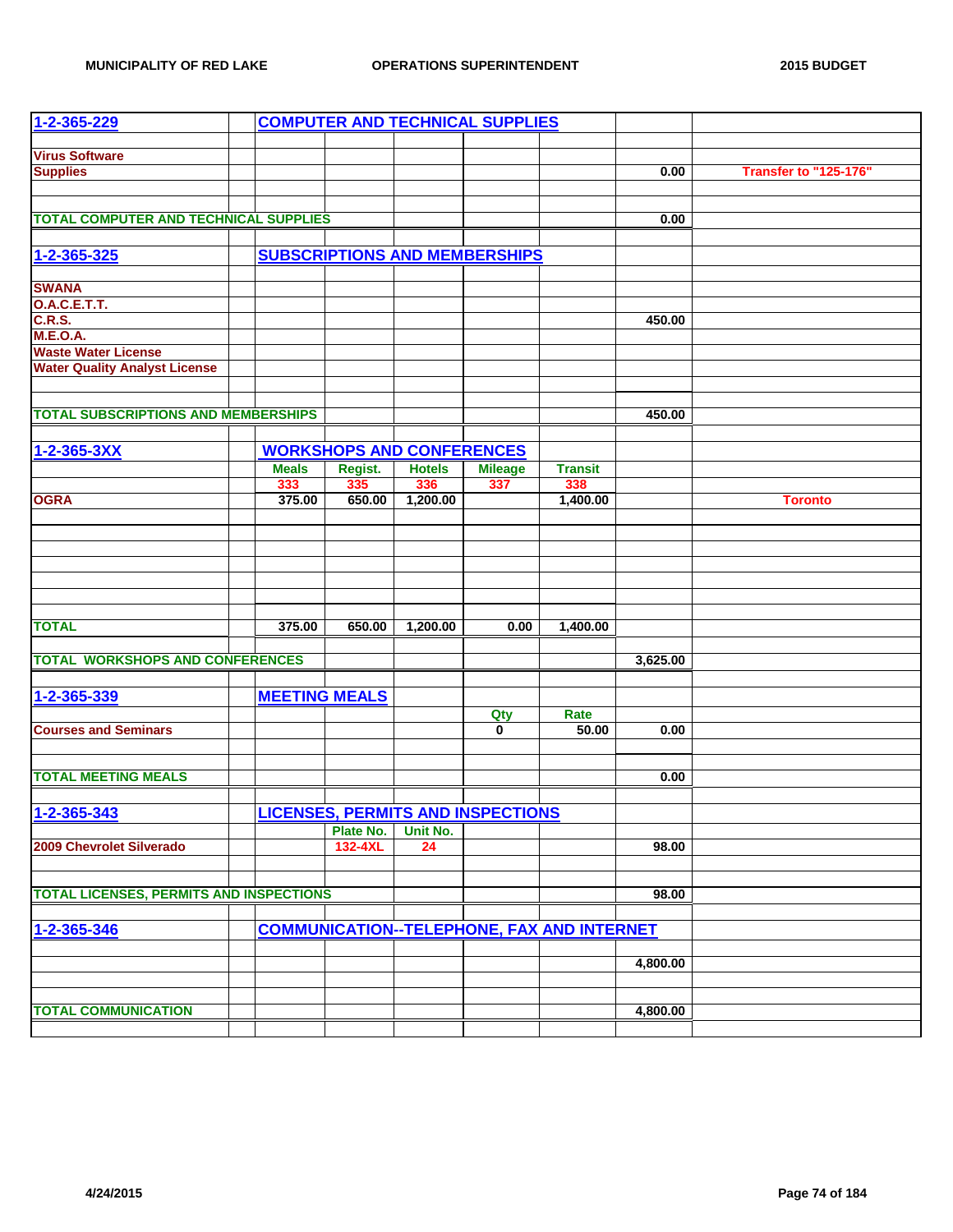| $1 - 2 - 365 - 347$                  | <b>CELL PHONES</b>  |                                 |                                          |       |              |                     |
|--------------------------------------|---------------------|---------------------------------|------------------------------------------|-------|--------------|---------------------|
|                                      |                     |                                 | <b>Months</b>                            | Rate  | <b>Total</b> |                     |
|                                      |                     |                                 |                                          |       |              |                     |
| <b>Tbay Tel--Ops. Superintendant</b> |                     |                                 | 12                                       | 65.80 | 789.60       |                     |
| <b>TOTAL CELL PHONES</b>             |                     |                                 |                                          |       |              |                     |
|                                      |                     |                                 |                                          |       | 789.60       |                     |
|                                      |                     |                                 |                                          |       |              |                     |
| 1-2-365-349                          | <b>ADVERTISING</b>  |                                 |                                          |       |              |                     |
|                                      |                     |                                 |                                          |       |              |                     |
|                                      |                     |                                 |                                          |       |              |                     |
|                                      |                     |                                 |                                          |       |              |                     |
| <b>TOTAL PUBLIC RELATIONS</b>        |                     |                                 |                                          |       | 0.00         |                     |
|                                      |                     |                                 |                                          |       |              |                     |
| 1-2-365-370                          |                     | <b>FUEL AND OIL--AUTOMOTIVE</b> |                                          |       |              |                     |
|                                      |                     | <b>Months</b>                   | <b>L/Mos</b>                             | \$/L  |              |                     |
|                                      |                     |                                 |                                          |       |              |                     |
|                                      |                     | 12                              | 150.00                                   | 1.299 | 2,338.20     |                     |
| <b>TOTAL FUEL AND OIL</b>            |                     |                                 |                                          |       | 2,338.20     |                     |
|                                      |                     |                                 |                                          |       |              |                     |
| 1-2-365-372                          | <b>INSURANCE</b>    |                                 |                                          |       |              |                     |
|                                      |                     |                                 |                                          |       |              |                     |
| <b>The Standard</b>                  |                     |                                 |                                          |       | 0.00         | (Included in "300") |
|                                      |                     |                                 |                                          |       |              |                     |
|                                      |                     |                                 |                                          |       |              |                     |
| <b>TOTAL INSURANCE</b>               |                     |                                 |                                          |       | 0.00         |                     |
|                                      |                     |                                 |                                          |       |              |                     |
| 1-2-365-375                          | <b>REQUISITIONS</b> |                                 |                                          |       |              |                     |
|                                      |                     |                                 |                                          |       |              |                     |
|                                      |                     |                                 |                                          |       | 0.00         |                     |
|                                      |                     |                                 |                                          |       |              |                     |
| <b>TOTAL REQUISITIONS</b>            |                     |                                 |                                          |       | 0.00         |                     |
|                                      |                     |                                 |                                          |       |              |                     |
| 1-2-365-379                          |                     |                                 | <b>SERVICE AND MAINTENANCE CONTRACTS</b> |       |              |                     |
|                                      |                     |                                 |                                          |       |              |                     |
|                                      |                     |                                 |                                          |       | 0.00         |                     |
|                                      |                     |                                 |                                          |       |              |                     |
|                                      |                     |                                 |                                          |       |              |                     |
| <b>TOTAL SERVICE CONTRACTS</b>       |                     |                                 |                                          |       | 0.00         |                     |
|                                      |                     |                                 |                                          |       |              |                     |
| 2-2-365-995                          |                     |                                 | <b>AMORTIZATION OF CAPITAL ASSETS</b>    |       |              |                     |
|                                      |                     |                                 |                                          |       |              |                     |
| <b>Straight Line Method</b>          |                     |                                 |                                          |       | 0.00         | (Included in "300") |
|                                      |                     |                                 |                                          |       |              |                     |
| <b>TOTAL AMORTIZATION</b>            |                     |                                 |                                          |       | 0.00         |                     |
|                                      |                     |                                 |                                          |       |              |                     |
|                                      |                     |                                 |                                          |       |              |                     |
| <b>TOTAL BUDGET</b>                  |                     |                                 |                                          |       | 127,607.37   |                     |
|                                      |                     |                                 |                                          |       |              |                     |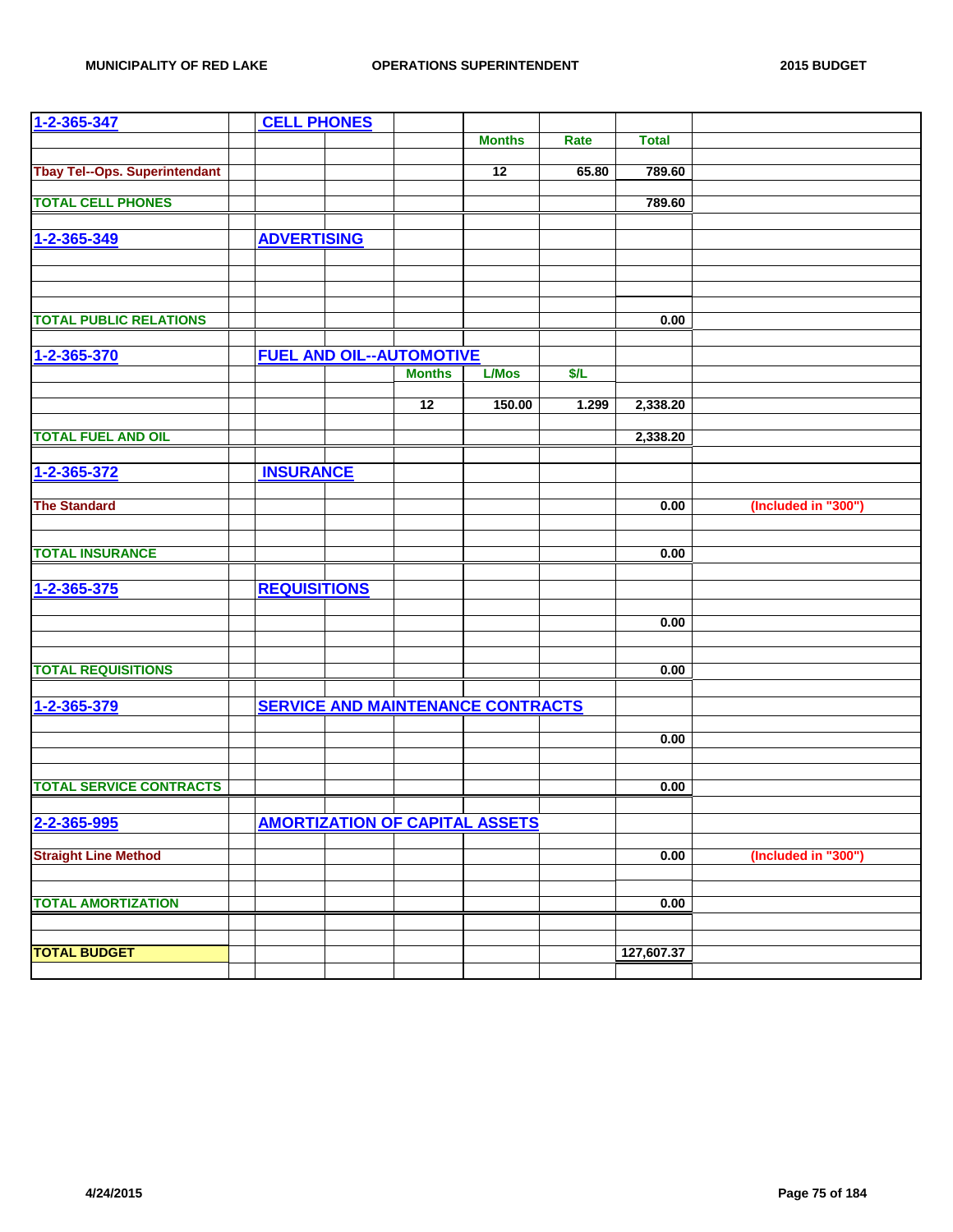| <b>SEWER</b>                                |                 |                               |                 |                                               |                 |                 |                 |                     |                 |
|---------------------------------------------|-----------------|-------------------------------|-----------------|-----------------------------------------------|-----------------|-----------------|-----------------|---------------------|-----------------|
| $1 - 2 - 400 - 100$                         |                 | <b>SALARIES AND WAGES</b>     |                 |                                               |                 |                 |                 |                     |                 |
|                                             |                 |                               |                 |                                               | <b>Employer</b> | <b>Employer</b> | <b>Employer</b> | <b>Employer</b>     | <b>Employer</b> |
|                                             | <b>Weeks</b>    | <b>Hours</b>                  | Rate            | <b>Total</b>                                  | <b>C.P.P.</b>   | E.I.            | <b>OMERS</b>    | <b>EHT</b>          | <b>WSIB</b>     |
| <b>Allocation from PW Common</b>            |                 |                               |                 | 21,201.48                                     | 876.22          | 487.87          | 1,908.13        | 413.43              | 610.60          |
| <b>Allocation from Operations</b>           |                 |                               |                 | 4,419.92                                      | 45.54           | 101.71          | 397.79          | 86.19               | 127.29          |
|                                             |                 |                               |                 |                                               |                 |                 |                 |                     |                 |
| <b>TOTAL SALARIES AND WAGES</b>             |                 |                               |                 | 25,621.40                                     | 921.76          | 589.57          | 2,305.93        | 499.62              | 737.90          |
| $1 - 2 - 400 - 1XX$                         |                 | <b>OTHER PAYROLL COSTS</b>    |                 |                                               |                 |                 |                 |                     |                 |
| <b>Employer Portion C.P.P.</b>              |                 |                               |                 |                                               |                 | 921.76          |                 | 1-2-XXX-110         |                 |
| <b>Employer Portion E.I.</b>                |                 |                               |                 |                                               |                 | 589.57          |                 | $1 - 2 - XXX - 111$ |                 |
| <b>Employer OMERS</b>                       |                 |                               |                 |                                               |                 | 2,305.93        |                 | 1-2-XXX-109         |                 |
| <b>Employer E.H.T.</b>                      |                 |                               |                 |                                               |                 | 499.62          |                 | 1-2-XXX-112         |                 |
| <b>Employer WSIB</b>                        |                 |                               |                 |                                               |                 | 737.90          |                 | $1 - 2 - XXX - 113$ |                 |
| <b>Group Benefits Plan</b>                  |                 |                               |                 |                                               |                 | 0.00            |                 | $1 - 2 - XXX - 114$ |                 |
| <b>TOTAL OTHER PAYROLL COSTS</b>            |                 |                               |                 |                                               |                 | 5,054.77        |                 |                     |                 |
|                                             |                 |                               |                 |                                               |                 |                 |                 |                     |                 |
| 1-2-400-120                                 |                 | <b>OVER TIME MEALS</b>        |                 |                                               |                 |                 |                 |                     |                 |
|                                             |                 |                               |                 | <b>Meals</b>                                  | Rate            | <b>Total</b>    |                 |                     |                 |
|                                             |                 |                               |                 | 15                                            | 17.50           | 262.50          |                 |                     |                 |
|                                             |                 |                               |                 |                                               |                 |                 |                 |                     |                 |
| <b>TOTAL OVER TIME MEALS</b>                |                 |                               |                 |                                               |                 | 262.50          |                 |                     |                 |
| 1-2-400-125                                 |                 | <b>TRAINING AND EDUCATION</b> |                 |                                               |                 |                 |                 |                     |                 |
|                                             |                 |                               |                 |                                               |                 |                 |                 |                     |                 |
|                                             |                 |                               |                 |                                               |                 | 0.00            |                 |                     |                 |
|                                             |                 |                               |                 |                                               |                 |                 |                 |                     |                 |
| <b>TOTAL TRAINING AND EDUCATION</b>         |                 |                               |                 |                                               |                 | 0.00            |                 |                     |                 |
|                                             |                 |                               |                 |                                               |                 |                 |                 |                     |                 |
| 1-2-400-210                                 |                 |                               |                 | <b>FURNITURE AND OFFICE EQUIPMENT</b>         |                 |                 |                 |                     |                 |
| Included in"237"                            |                 |                               |                 |                                               |                 | 0.00            |                 |                     |                 |
|                                             |                 |                               |                 |                                               |                 |                 |                 |                     |                 |
| <b>TOTAL FURNITURE AND OFFICE EQUIPMENT</b> |                 |                               |                 |                                               |                 | 0.00            |                 |                     |                 |
|                                             |                 |                               |                 |                                               |                 |                 |                 |                     |                 |
| 1-2-400-218 to 220, 226                     |                 |                               |                 | <b>GRAVEL, SAND, DIRT, TREES AND GREENERY</b> |                 |                 |                 |                     |                 |
|                                             | <b>Sand</b>     | Dirt                          | <b>Granular</b> | <b>Greenery</b>                               |                 |                 |                 |                     |                 |
|                                             | 218             | 219                           | 220             | 226                                           |                 |                 |                 |                     |                 |
|                                             | 0.00            | 0.00                          | 0.00            | 0.00                                          |                 |                 |                 |                     |                 |
|                                             |                 |                               |                 |                                               |                 |                 |                 |                     |                 |
| <b>TOTAL SUPPLIES</b>                       | 0.00            | 0.00                          | 0.00            | 0.00                                          |                 | 0.00            |                 |                     |                 |
|                                             |                 |                               |                 |                                               |                 |                 |                 |                     |                 |
| 1-2-400-236                                 | <b>CONCRETE</b> |                               |                 |                                               |                 |                 |                 |                     |                 |
|                                             |                 |                               |                 | <b>Cu. M.</b>                                 | \$/Cu.M.        | <b>Total</b>    |                 |                     |                 |
| <b>Side Walk/Curb Reinstatement</b>         |                 |                               |                 | <b>Pails</b>                                  | <b>Cost</b>     | 0.00            |                 |                     |                 |
| <b>Quick Plug/Ready Mix</b>                 |                 |                               |                 | 4                                             | 60.00           | 240.00          |                 |                     |                 |
|                                             |                 |                               |                 |                                               |                 |                 |                 |                     |                 |
| <b>TOTAL CONCRETE</b>                       |                 |                               |                 |                                               |                 | 240.00          |                 |                     |                 |
|                                             |                 |                               |                 |                                               |                 |                 |                 |                     |                 |
|                                             |                 |                               |                 |                                               |                 |                 |                 |                     |                 |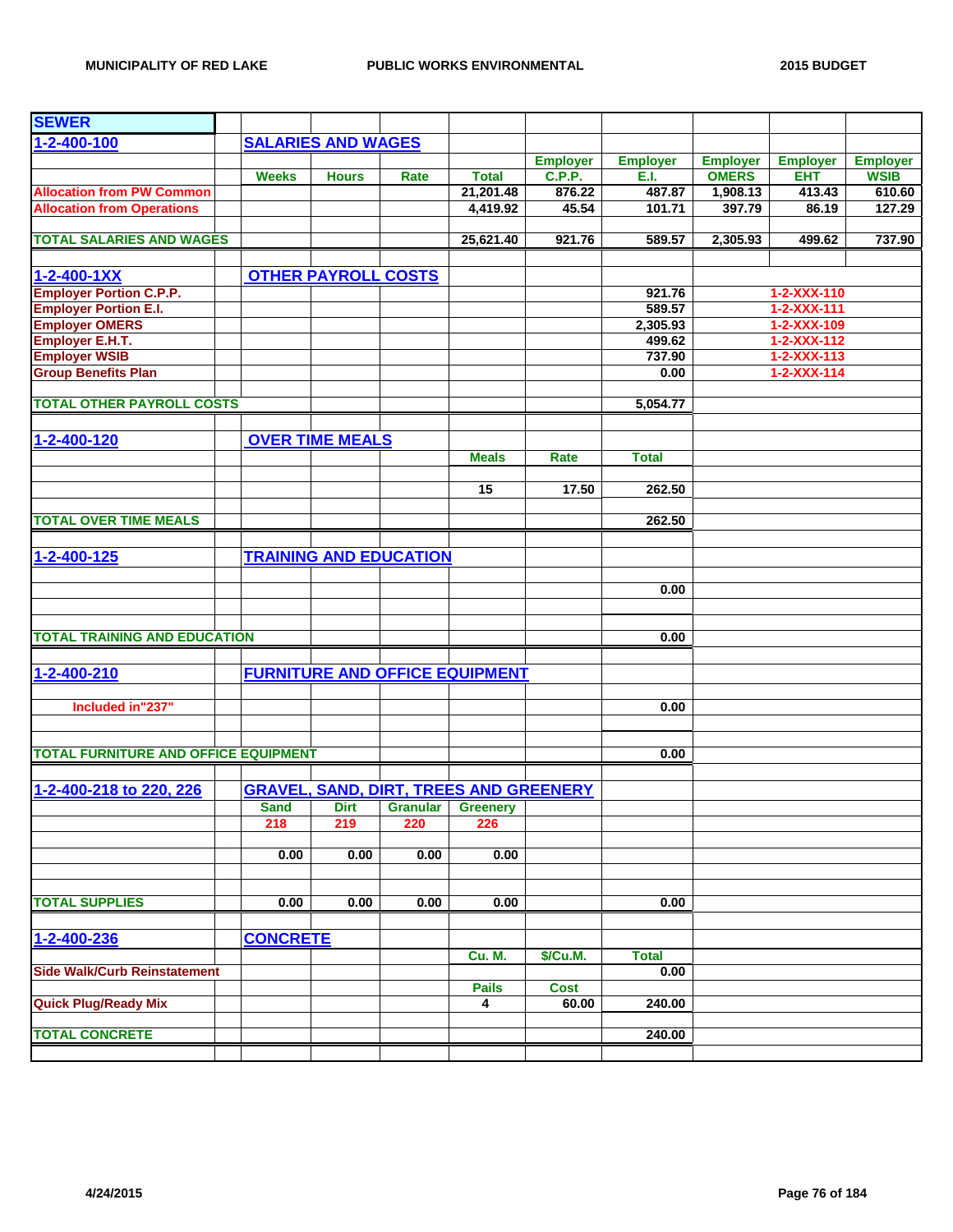| $1 - 2 - 400 - 237$                                               |                      | <b>SEWER SUPPLIES</b>     |                                          |      |             |              |                                       |
|-------------------------------------------------------------------|----------------------|---------------------------|------------------------------------------|------|-------------|--------------|---------------------------------------|
|                                                                   |                      |                           |                                          | No.  | <b>Cost</b> | <b>Total</b> |                                       |
| <b>Couplers, Clamps, Insulation</b>                               |                      |                           |                                          |      |             |              |                                       |
| Other, Hoses, Etc.                                                |                      |                           |                                          |      |             | 3,750.00     |                                       |
| <b>TOTAL SUPPLIES</b>                                             |                      |                           |                                          |      |             | 3,750.00     |                                       |
|                                                                   |                      |                           |                                          |      |             |              |                                       |
| 1-2-400-238                                                       |                      | <b>GRINDER PUMPS ONLY</b> |                                          |      |             |              |                                       |
|                                                                   |                      |                           |                                          | No.  | <b>Cost</b> | <b>Total</b> |                                       |
|                                                                   |                      |                           |                                          |      |             |              |                                       |
| <b>Grinder Pumps--Cochenour</b>                                   |                      |                           |                                          |      |             | 3,000.00     | <b>16 Units on 4 Year Replacement</b> |
| <b>TOTAL SUPPLIES</b>                                             |                      |                           |                                          |      |             | 3,000.00     |                                       |
|                                                                   |                      |                           |                                          |      |             |              |                                       |
| 1-2-400-318                                                       | <b>LOAN INTEREST</b> |                           |                                          |      |             |              |                                       |
|                                                                   |                      |                           |                                          |      |             |              |                                       |
| <b>Existing Debt</b>                                              |                      |                           |                                          |      |             | 24,621.37    |                                       |
| <b>2015 Debt</b>                                                  |                      |                           |                                          |      |             | 3,636.14     |                                       |
| <b>TOTAL INTEREST</b>                                             |                      |                           |                                          |      |             | 28,257.51    |                                       |
|                                                                   |                      |                           |                                          |      |             |              |                                       |
|                                                                   |                      |                           |                                          |      |             |              |                                       |
| 1-2-400-343                                                       |                      |                           | <b>LICENSES, PERMITS AND INSPECTIONS</b> |      |             |              |                                       |
|                                                                   |                      |                           |                                          |      |             |              |                                       |
| <b>Facility Certification</b>                                     |                      |                           |                                          |      |             | 0.00         |                                       |
| <b>Staff Certification</b>                                        |                      |                           |                                          |      |             |              |                                       |
| <b>TOTAL LICENSES, PERMITS AND INSPECTIONS</b>                    |                      |                           |                                          |      |             | 0.00         |                                       |
|                                                                   |                      |                           |                                          |      |             |              |                                       |
| 1-2-400-344                                                       | <b>FREIGHT</b>       |                           |                                          |      |             |              |                                       |
|                                                                   |                      |                           |                                          |      |             |              |                                       |
|                                                                   |                      |                           |                                          |      |             |              |                                       |
|                                                                   |                      |                           |                                          |      |             | 250.00       |                                       |
| <b>TOTAL FREIGHT</b>                                              |                      |                           |                                          |      |             | 250.00       |                                       |
|                                                                   |                      |                           |                                          |      |             |              |                                       |
| 1-2-400-370                                                       |                      |                           | <b>FUEL AND OIL--AUTOMOTIVE</b>          |      |             |              |                                       |
|                                                                   |                      |                           |                                          |      |             |              |                                       |
|                                                                   |                      |                           |                                          |      |             | 0.00         |                                       |
|                                                                   |                      |                           |                                          |      |             |              |                                       |
| <b>TOTAL FUEL AND OIL</b>                                         |                      |                           |                                          |      |             | 0.00         |                                       |
|                                                                   |                      |                           |                                          |      |             |              |                                       |
| 1-2-400-372                                                       | <b>INSURANCE</b>     |                           |                                          |      |             |              |                                       |
|                                                                   |                      |                           |                                          |      |             |              |                                       |
| <b>The Standard</b>                                               |                      |                           |                                          |      |             | 11,058.47    |                                       |
| <b>The Standard</b>                                               |                      |                           |                                          |      |             | 8,364.40     |                                       |
| <b>TOTAL INSURANCE</b>                                            |                      |                           |                                          |      |             | 19,422.87    |                                       |
|                                                                   |                      |                           |                                          |      |             |              |                                       |
| 1-2-400-378                                                       |                      | <b>EQUIPMENT RENTAL</b>   |                                          |      |             |              |                                       |
|                                                                   |                      |                           | Hr/Mo.                                   | Mos. | \$/Hr       | <b>Total</b> |                                       |
|                                                                   |                      |                           |                                          |      |             |              |                                       |
| <b>Break Repairs</b>                                              |                      |                           |                                          |      |             | 1,000.00     | vac truck/NWW                         |
| <b>Excavator/Vac Truck</b><br><b>TOTAL EQUIPMENT RENTAL COSTS</b> |                      |                           |                                          |      |             | 1,000.00     |                                       |
|                                                                   |                      |                           |                                          |      |             |              |                                       |
|                                                                   |                      |                           |                                          |      |             |              |                                       |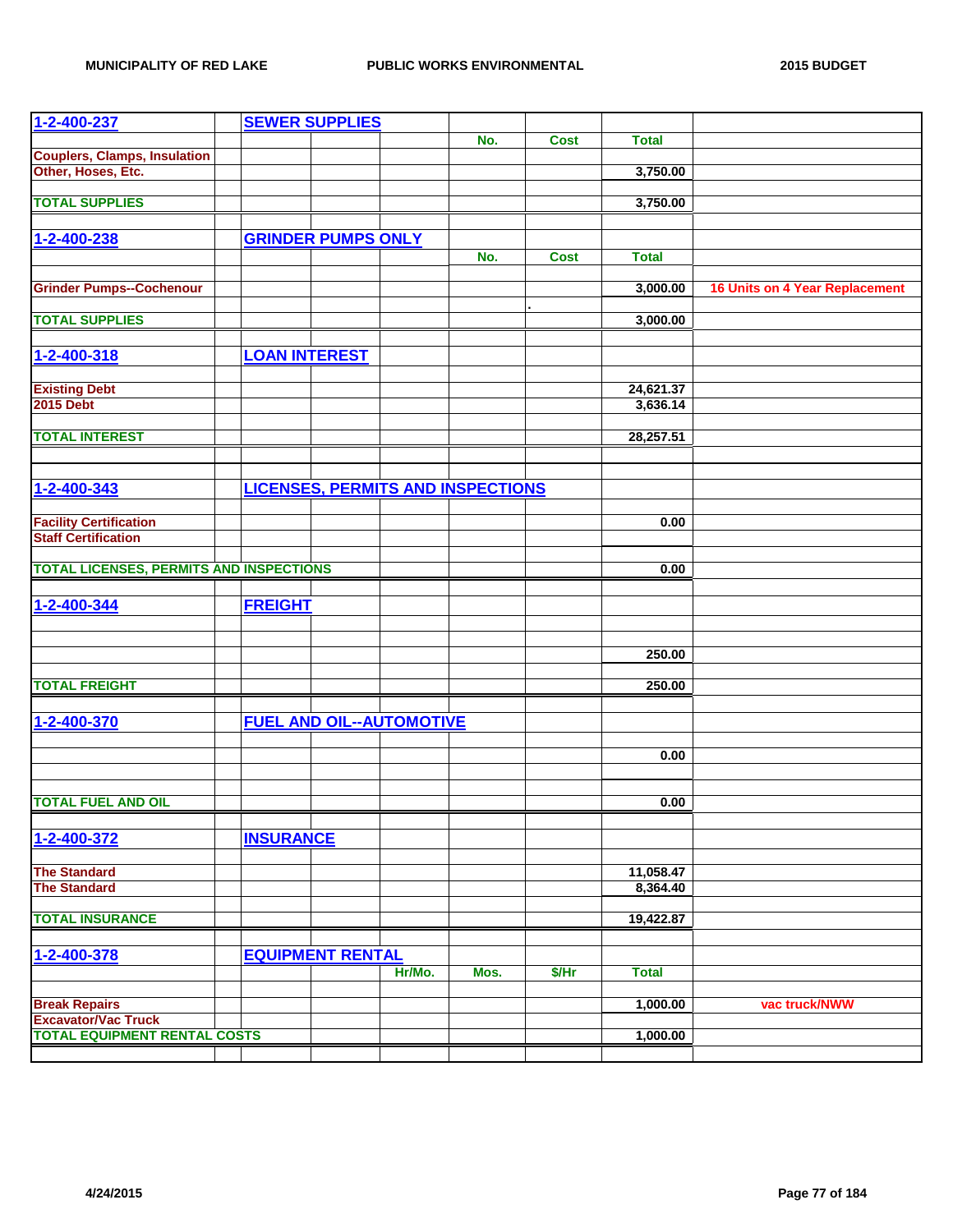| 1-2-400-397                                    | <b>INSURANCE CLAIMS</b> |                                           |           |                 |              |                                |
|------------------------------------------------|-------------------------|-------------------------------------------|-----------|-----------------|--------------|--------------------------------|
|                                                |                         |                                           |           |                 |              |                                |
|                                                |                         |                                           |           |                 | 0.00         |                                |
|                                                |                         |                                           |           |                 |              |                                |
|                                                |                         |                                           |           |                 |              |                                |
| <b>TOTAL INSURANCE CLAIMS</b>                  |                         |                                           |           |                 | 0.00         |                                |
|                                                |                         |                                           |           |                 |              |                                |
| 1-2-400-450                                    | <b>CORE CONTRACT</b>    |                                           |           |                 |              |                                |
|                                                |                         |                                           | Rate      | Mos.            | <b>Total</b> |                                |
| <b>NWI</b>                                     |                         |                                           | 41,464.17 | $\overline{12}$ | 497,570.04   | <b>Balmertown = \$162,242</b>  |
| 11.7% Fee                                      |                         |                                           | 4,851.31  | 12              | 58,215.69    | Cochenour = $$45,555$          |
| <b>Collection and Distribution</b>             |                         |                                           | 2,000.00  | 12              | 24,000.00    | Red Lake = $$268,654$          |
| 0.0% Over Runs                                 |                         |                                           | 0.00      | $\overline{12}$ | 0.00         | $Madsen = $21,119$             |
| <b>Non Refundable Portion HST</b>              |                         |                                           |           |                 | 10,204.23    | Total = $$497,570$             |
|                                                |                         |                                           |           |                 |              |                                |
| <b>TOTAL CONTRACT</b>                          |                         |                                           |           |                 | 589,989.96   |                                |
|                                                |                         |                                           |           |                 |              |                                |
| 1-2-400-470                                    |                         | <b>INFRASTRUCTURE REPAIRS--OUTSOURCED</b> |           |                 |              |                                |
|                                                |                         | Hr/Mo.                                    | No.       | <b>Cost</b>     | <b>Total</b> |                                |
| <b>Buffalo Monthly</b>                         |                         |                                           |           |                 |              |                                |
| <b>Unijet</b>                                  |                         |                                           |           |                 | 0.00         | Unijet-Mob/Demob \$5,000       |
|                                                |                         |                                           |           |                 |              | rooms and equipment x 5 Days   |
|                                                |                         |                                           |           |                 |              | camera - waiting for quote     |
|                                                |                         |                                           |           |                 |              |                                |
| <b>TOTAL INFRASTRUCTURE REPAIRS OUTSOURCED</b> |                         |                                           |           |                 | 0.00         |                                |
|                                                |                         |                                           |           |                 |              |                                |
| 1-2-400-471                                    |                         | <b>GRINDER PUMPS REPAIRS--OUTSOURCED</b>  |           |                 |              |                                |
|                                                |                         |                                           | No.       | <b>Cost</b>     | <b>Total</b> |                                |
|                                                |                         |                                           |           |                 |              |                                |
| <b>Grinder Pumps--Cochenour</b>                |                         |                                           |           |                 | 750.00       | 16 units on 4 year replacement |
|                                                |                         |                                           |           |                 |              |                                |
| <b>TOTAL INFRASTRUCTURE REPAIRS OUTSOURCED</b> |                         |                                           |           |                 | 750.00       |                                |
|                                                |                         |                                           |           |                 |              |                                |
| 1-2-400-485                                    |                         | <b>GROUNDS MAINTENANCE--OUTSOURCED</b>    |           |                 |              |                                |
|                                                |                         |                                           |           |                 |              |                                |
| Recorded in "218", "219", "220", "226"         |                         |                                           |           |                 | 0.00         |                                |
|                                                |                         |                                           |           |                 |              |                                |
|                                                |                         |                                           |           |                 |              |                                |
| <b>TOTAL GROUNDS MAINTENANCE</b>               |                         |                                           |           |                 | 0.00         |                                |
|                                                |                         |                                           |           |                 |              |                                |
|                                                |                         |                                           |           |                 |              |                                |
| 1-2-400-490                                    |                         | <b>EQUIPMENT REPAIRS--OUTSOURCED</b>      |           |                 |              |                                |
|                                                |                         |                                           |           |                 |              |                                |
| Recorded in "218", "219", "220", "226"         |                         |                                           |           |                 | 0.00         |                                |
|                                                |                         |                                           |           |                 |              |                                |
|                                                |                         |                                           |           |                 |              |                                |
| <b>TOTAL GROUNDS MAINTENANCE</b>               |                         |                                           |           |                 | 0.00         |                                |
|                                                |                         |                                           |           |                 |              |                                |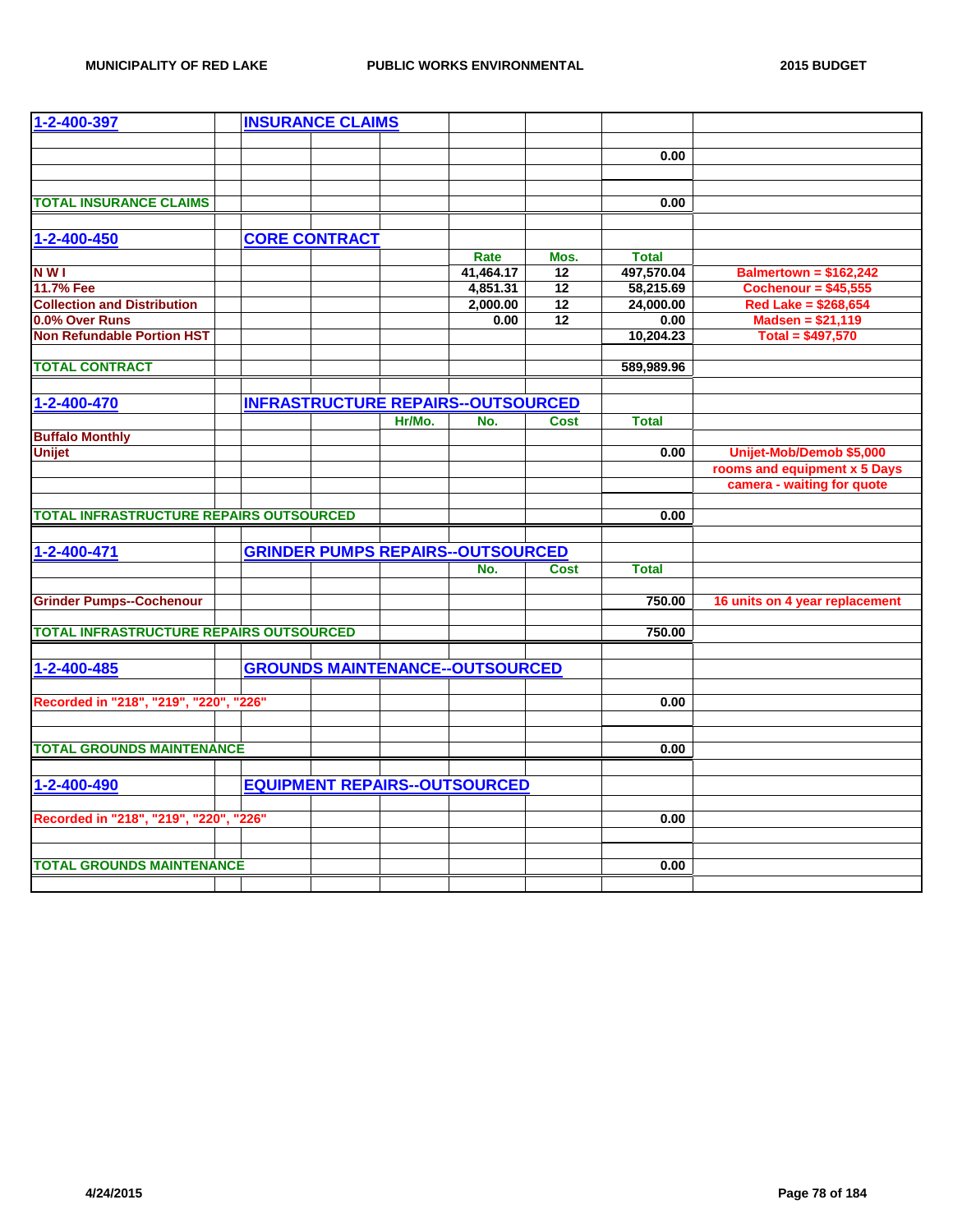| 1-2-400-600                      | <b>PRINCIPAL REPAYMENT</b>            |              |  |
|----------------------------------|---------------------------------------|--------------|--|
|                                  |                                       |              |  |
| <b>Existing Debt</b>             |                                       | 101,930.72   |  |
| <b>2015 Debt</b>                 |                                       | 11,960.51    |  |
|                                  |                                       |              |  |
| <b>TOTAL PRINCIPAL REPAYMENT</b> |                                       | 113,891.23   |  |
|                                  |                                       |              |  |
| 2-2-400-995                      | <b>AMORTIZATION OF CAPITAL ASSETS</b> |              |  |
| <b>Straight Line Method</b>      |                                       |              |  |
| <b>Buildings</b>                 |                                       | 57,184.80    |  |
| <b>Contents</b>                  |                                       | 18,744.00    |  |
| <b>Land Improvements</b>         |                                       | 3,035.00     |  |
| <b>Sewage Mains</b>              |                                       | 158,295.24   |  |
|                                  |                                       |              |  |
| <b>TOTAL AMORTIZATION</b>        |                                       | 237,259.04   |  |
|                                  |                                       |              |  |
| <b>TOTAL BUDGET</b>              |                                       | 1,028,749.28 |  |
|                                  |                                       |              |  |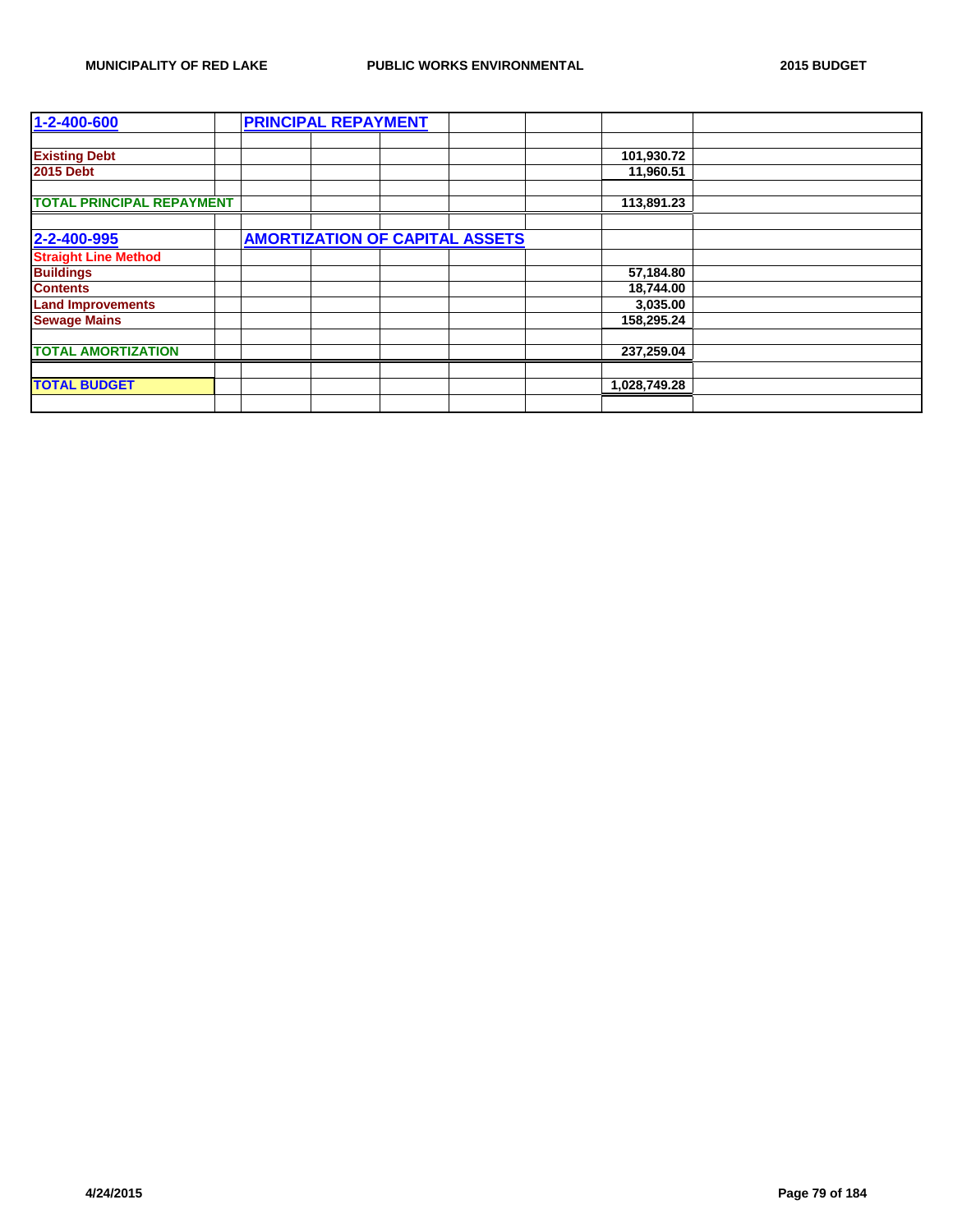| <b>DRYING BEDS</b>                          |                    |                            |                                  |                                               |           |                                                        |
|---------------------------------------------|--------------------|----------------------------|----------------------------------|-----------------------------------------------|-----------|--------------------------------------------------------|
| 1-2-402-201                                 |                    |                            | <b>SMALL TOOLS AND EQUIPMENT</b> |                                               |           |                                                        |
|                                             |                    |                            |                                  |                                               |           |                                                        |
|                                             |                    |                            |                                  |                                               | 0.00      |                                                        |
|                                             |                    |                            |                                  |                                               |           |                                                        |
| <b>TOTAL SMALL TOOLS AND EQUIPMENT</b>      |                    |                            |                                  |                                               | 0.00      |                                                        |
|                                             |                    |                            |                                  |                                               |           |                                                        |
| 1-2-402-218 to 220, 226                     |                    |                            |                                  | <b>GRAVEL, SAND, DIRT, TREES AND GREENERY</b> |           |                                                        |
|                                             | <b>Sand</b><br>218 | <b>Dirt</b><br>219         | <b>Granular</b><br>220           |                                               |           |                                                        |
|                                             |                    |                            |                                  |                                               |           |                                                        |
|                                             | 0.00               | 0.00                       | 0.00                             |                                               |           |                                                        |
|                                             |                    |                            |                                  |                                               |           |                                                        |
| <b>TOTAL SUPPLIES</b>                       | 0.00               | 0.00                       | 0.00                             |                                               | 0.00      |                                                        |
|                                             |                    |                            |                                  |                                               |           |                                                        |
| $1 - 2 - 402 - 318$                         | <b>INTEREST</b>    |                            |                                  |                                               |           |                                                        |
|                                             |                    |                            |                                  |                                               |           |                                                        |
| <b>Existing Debt</b><br><b>2015 Debt</b>    |                    |                            |                                  |                                               | 0.00      |                                                        |
|                                             |                    |                            |                                  |                                               |           |                                                        |
| <b>TOTAL INTEREST</b>                       |                    |                            |                                  |                                               | 0.00      |                                                        |
|                                             |                    |                            |                                  |                                               |           |                                                        |
| 1-2-402-378                                 |                    | <b>EQUIPMENT RENTAL</b>    |                                  |                                               |           |                                                        |
|                                             |                    |                            |                                  |                                               |           |                                                        |
| <b>Sully Lake Drying Beds</b>               |                    |                            |                                  |                                               | 10,000.00 | <b>Reconstruction as per approved</b><br>ECA cells 1-5 |
|                                             |                    |                            |                                  |                                               |           |                                                        |
| <b>TOTAL EQUIPMENT RENTAL</b>               |                    |                            |                                  |                                               | 10,000.00 |                                                        |
|                                             |                    |                            |                                  |                                               |           |                                                        |
| 1-2-402-485                                 |                    |                            |                                  | <b>GROUNDS MAINTENANCE--OUTSOURCED</b>        |           |                                                        |
| <b>Sully Lake Drying Beds</b>               |                    |                            |                                  |                                               | 10,000.00 | <b>Reconstruction as per approved</b>                  |
|                                             |                    |                            |                                  |                                               |           | <b>ECA cells 1-5</b>                                   |
| <b>TOTAL GROUNDS MAINTENANCE OUTSOURCED</b> |                    |                            |                                  |                                               | 10,000.00 |                                                        |
|                                             |                    |                            |                                  |                                               |           |                                                        |
| 1-2-402-490                                 |                    |                            |                                  | <b>EQUIPMENT REPAIRS--OUTSOURCED</b>          |           |                                                        |
|                                             |                    |                            |                                  |                                               |           |                                                        |
|                                             |                    |                            |                                  |                                               | 0.00      |                                                        |
|                                             |                    |                            |                                  |                                               |           |                                                        |
| <b>TOTAL EQUIPMENT REPAIR OUTSOURCED</b>    |                    |                            |                                  |                                               | 0.00      |                                                        |
|                                             |                    |                            |                                  |                                               |           |                                                        |
| 1-2-402-600                                 |                    | <b>PRINCIPAL REPAYMENT</b> |                                  |                                               |           |                                                        |
|                                             |                    |                            |                                  |                                               |           |                                                        |
| <b>Existing Debt</b><br><b>2015 Debt</b>    |                    |                            |                                  |                                               | 0.00      |                                                        |
|                                             |                    |                            |                                  |                                               |           |                                                        |
| <b>TOTAL PRINCIPAL REPAYMENT</b>            |                    |                            |                                  |                                               | 0.00      |                                                        |
|                                             |                    |                            |                                  |                                               |           |                                                        |
| 2-2-402-995                                 |                    |                            |                                  | <b>AMORTIZATION OF CAPITAL ASSETS</b>         |           |                                                        |
| <b>Straight Line Method</b>                 |                    |                            |                                  |                                               | 0.00      |                                                        |
|                                             |                    |                            |                                  |                                               |           |                                                        |
|                                             |                    |                            |                                  |                                               |           |                                                        |
| <b>TOTAL AMORTIZATION</b>                   |                    |                            |                                  |                                               | 0.00      |                                                        |
| <b>TOTAL BUDGET</b>                         |                    |                            |                                  |                                               | 20,000.00 |                                                        |
|                                             |                    |                            |                                  |                                               |           |                                                        |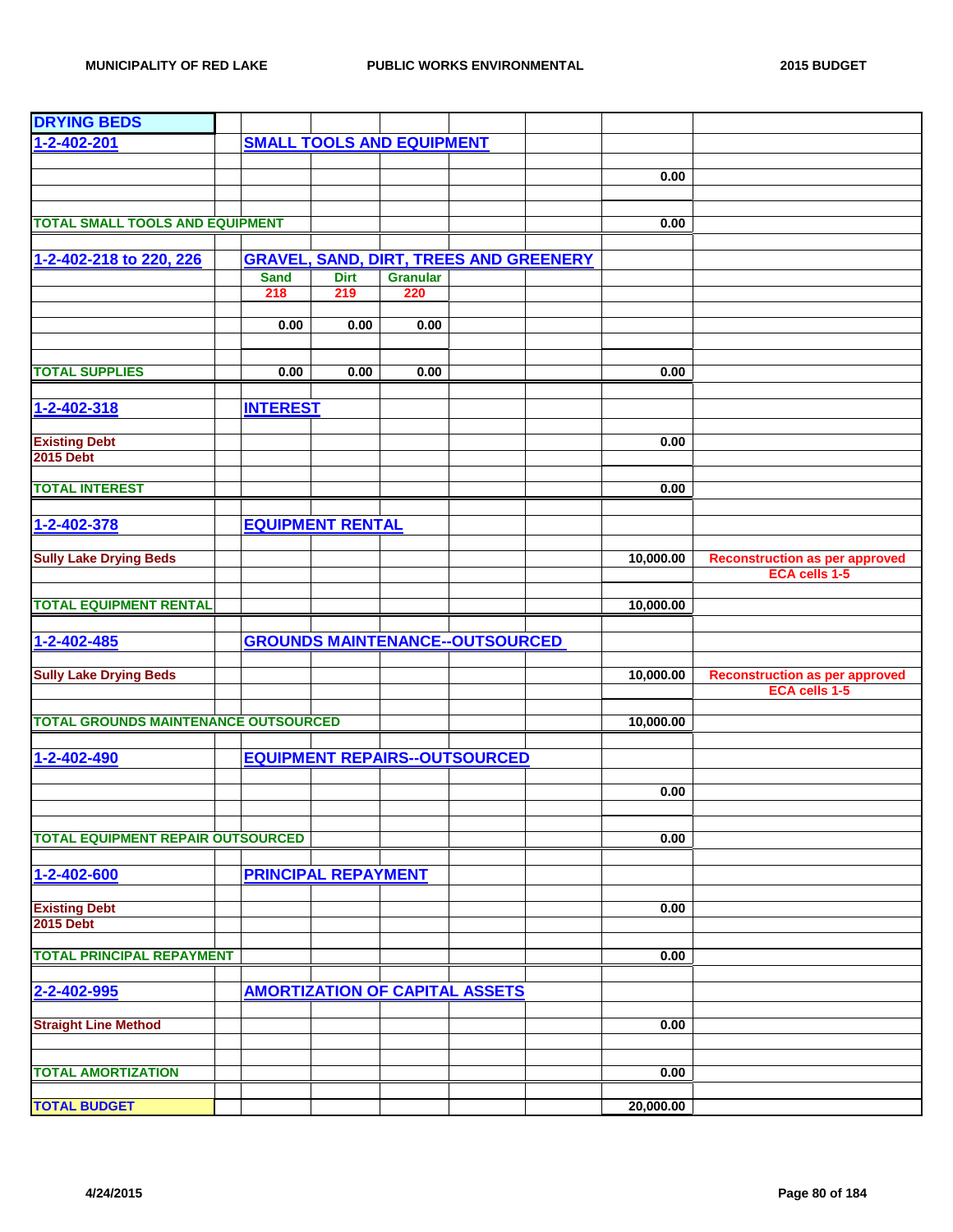| <b>STORM SEWER</b>                          |                                  |             |                                  |                                               |                 |               |                               |
|---------------------------------------------|----------------------------------|-------------|----------------------------------|-----------------------------------------------|-----------------|---------------|-------------------------------|
| 1-2-403-201                                 | <b>SMALL TOOLS AND EQUIPMENT</b> |             |                                  |                                               |                 |               |                               |
|                                             |                                  |             |                                  |                                               |                 |               |                               |
| Reflected in Account 1-2-320-210            |                                  |             |                                  |                                               |                 | 0.00          |                               |
|                                             |                                  |             |                                  |                                               |                 |               |                               |
|                                             |                                  |             |                                  |                                               |                 |               |                               |
| <b>TOTAL SMALL TOOLS AND EQUIPMENT</b>      |                                  |             |                                  |                                               |                 | 0.00          |                               |
|                                             |                                  |             |                                  |                                               |                 |               |                               |
| 1-2-403-213                                 |                                  |             | <b>CULVERTS AND CATCH BASINS</b> |                                               |                 |               |                               |
|                                             |                                  |             |                                  |                                               |                 |               |                               |
| Reflected in Account 1-2-320-213            |                                  |             |                                  |                                               |                 | 0.00          |                               |
|                                             |                                  |             |                                  |                                               |                 |               |                               |
|                                             |                                  |             |                                  |                                               |                 |               |                               |
| <b>TOTAL CULVERTS AND CATCH BASINS</b>      |                                  |             |                                  |                                               |                 | 0.00          |                               |
|                                             |                                  |             |                                  |                                               |                 |               |                               |
| 1-2-403-218 to 220, 226                     |                                  |             |                                  | <b>GRAVEL, SAND, DIRT, TREES AND GREENERY</b> |                 |               |                               |
|                                             | <b>Sand</b>                      | <b>Dirt</b> | <b>Granular</b>                  | <b>Greenery</b>                               |                 |               |                               |
|                                             | 218                              | 219         | 220                              | 226                                           |                 |               |                               |
|                                             |                                  |             |                                  |                                               |                 |               |                               |
|                                             |                                  |             |                                  |                                               |                 |               |                               |
|                                             |                                  |             |                                  |                                               |                 |               |                               |
| <b>TOTAL SUPPLIES</b>                       | 0.00                             | 0.00        | 0.00                             | 0.00                                          |                 | 0.00          |                               |
|                                             |                                  |             |                                  |                                               |                 |               |                               |
|                                             |                                  |             |                                  |                                               |                 |               |                               |
| 1-2-403-318                                 | <b>INTEREST</b>                  |             |                                  |                                               |                 |               |                               |
|                                             |                                  |             |                                  |                                               |                 | 0.00          | <b>Loan Paid in Full 2014</b> |
| <b>Existing Debt</b><br><b>2015 Debt</b>    |                                  |             |                                  |                                               |                 |               |                               |
|                                             |                                  |             |                                  |                                               |                 |               |                               |
| <b>TOTAL INTEREST</b>                       |                                  |             |                                  |                                               |                 | 0.00          |                               |
|                                             |                                  |             |                                  |                                               |                 |               |                               |
| 1-2-403-355                                 | <b>HYDRO</b>                     |             |                                  |                                               |                 |               |                               |
|                                             |                                  |             |                                  | <b>Inflation</b>                              | Projected       | <b>Total</b>  |                               |
|                                             |                                  |             | <b>Base</b>                      | Rate                                          | <b>Increase</b> | <b>Budget</b> |                               |
| <b>Heat Trace--Poles</b>                    |                                  |             | 739.17                           | 11.70%                                        | 86.48           | 825.65        |                               |
| <b>Heat Trace--Hwy 125</b>                  |                                  |             | 893.04                           | 11.70%                                        | 104.49          | 997.53        |                               |
| Non Refundable H.S.T.                       |                                  |             |                                  | 1.76%                                         |                 | 32.09         |                               |
|                                             |                                  |             |                                  |                                               |                 |               |                               |
| <b>TOTAL HYDRO</b>                          |                                  |             | 1,632.21                         |                                               | 190.97          | 1,855.27      |                               |
|                                             |                                  |             |                                  |                                               |                 |               |                               |
| 1-2-403-378                                 | <b>EQUIPMENT RENTAL</b>          |             |                                  |                                               |                 |               |                               |
|                                             |                                  |             |                                  |                                               |                 |               |                               |
| <b>Rock Breaker</b>                         |                                  |             |                                  | 8                                             | 295.00          | 2,360.00      |                               |
| <b>Drilling</b>                             |                                  |             |                                  | 12                                            | 270.00          | 3,240.00      |                               |
| <b>Low Bed</b>                              |                                  |             |                                  |                                               |                 | 800.00        |                               |
| Non Refundable H.S.T.                       |                                  |             |                                  |                                               | 1.76%           | 112.64        |                               |
|                                             |                                  |             |                                  |                                               |                 |               |                               |
| <b>TOTAL EQUIPMENT RENTAL</b>               |                                  |             |                                  |                                               |                 | 6,512.64      |                               |
|                                             |                                  |             |                                  |                                               |                 |               |                               |
| 1-2-403-485                                 |                                  |             |                                  | <b>GROUNDS MAINTENANCE - OUTSOURCED</b>       |                 |               |                               |
|                                             |                                  |             |                                  |                                               |                 |               |                               |
|                                             |                                  |             |                                  |                                               |                 |               |                               |
|                                             |                                  |             |                                  |                                               |                 |               |                               |
| <b>TOTAL GROUNDS MAINTENANCE OUTSOURCED</b> |                                  |             |                                  |                                               |                 | 0.00          |                               |
|                                             |                                  |             |                                  |                                               |                 |               |                               |
|                                             |                                  |             |                                  |                                               |                 |               |                               |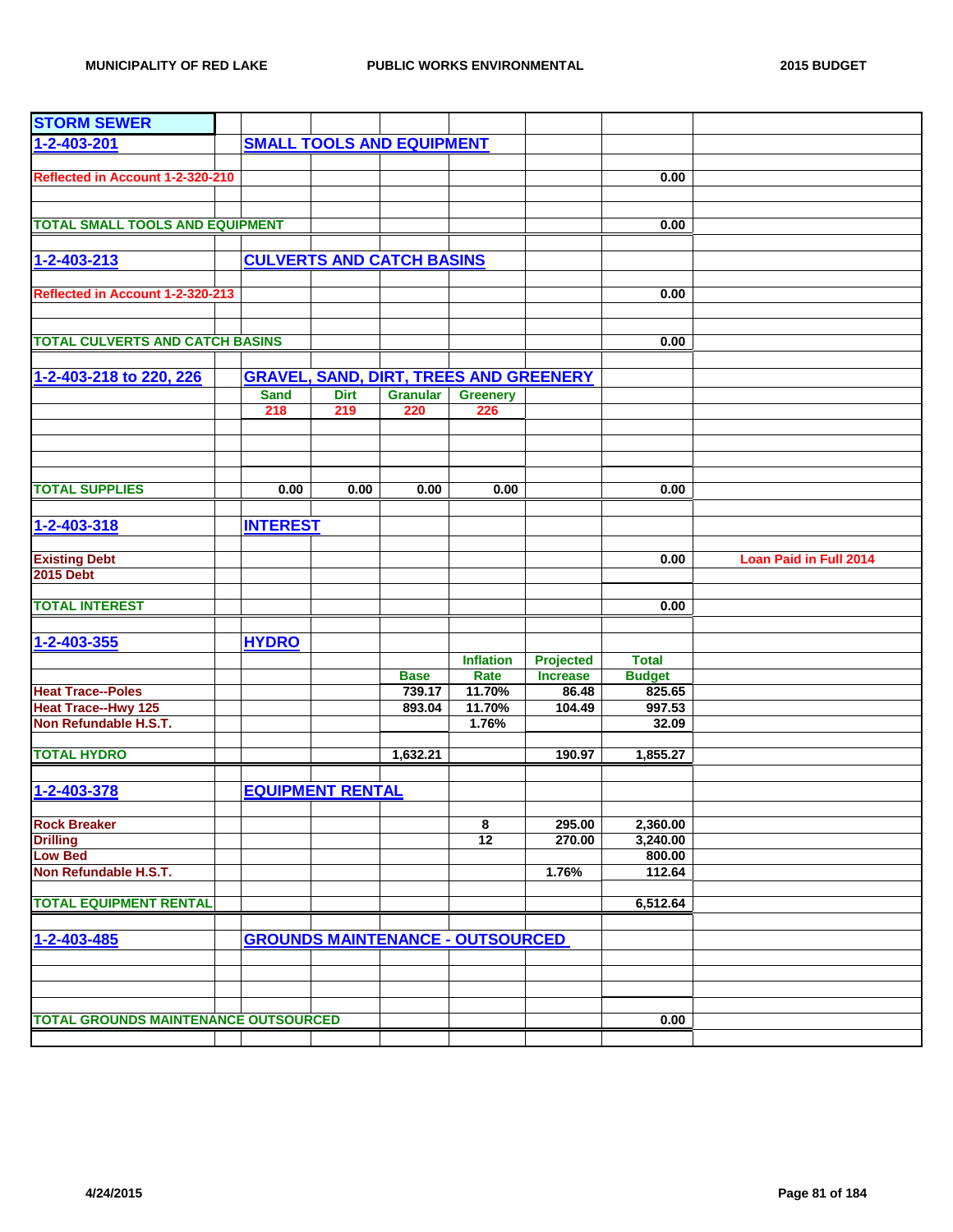| 1-2-403-490                              |                            | <b>EQUIPMENT REPAIRS - OUTSOURCED</b> |           |  |
|------------------------------------------|----------------------------|---------------------------------------|-----------|--|
|                                          |                            |                                       |           |  |
|                                          |                            |                                       |           |  |
|                                          |                            |                                       |           |  |
|                                          |                            |                                       |           |  |
| <b>TOTAL EQUIPMENT REPAIR OUTSOURCED</b> |                            |                                       | 0.00      |  |
|                                          |                            |                                       |           |  |
| 1-2-403-600                              | <b>PRINCIPAL REPAYMENT</b> |                                       |           |  |
|                                          |                            |                                       |           |  |
| <b>Existing Debt</b>                     |                            |                                       |           |  |
| <b>2015 Debt</b>                         |                            |                                       |           |  |
|                                          |                            |                                       |           |  |
| <b>TOTAL PRINCIPAL REPAYMENT</b>         |                            |                                       | 0.00      |  |
|                                          |                            |                                       |           |  |
| 2-2-403-995                              |                            | <b>AMORTIZATION OF CAPITAL ASSETS</b> |           |  |
| <b>Straight Line Method</b>              |                            |                                       |           |  |
| <b>Storm Sewers</b>                      |                            |                                       | 19,615.17 |  |
|                                          |                            |                                       |           |  |
|                                          |                            |                                       |           |  |
| <b>TOTAL AMORTIZATION</b>                |                            |                                       | 19,615.17 |  |
|                                          |                            |                                       |           |  |
| <b>TOTAL BUDGET</b>                      |                            |                                       | 27,983.08 |  |
|                                          |                            |                                       |           |  |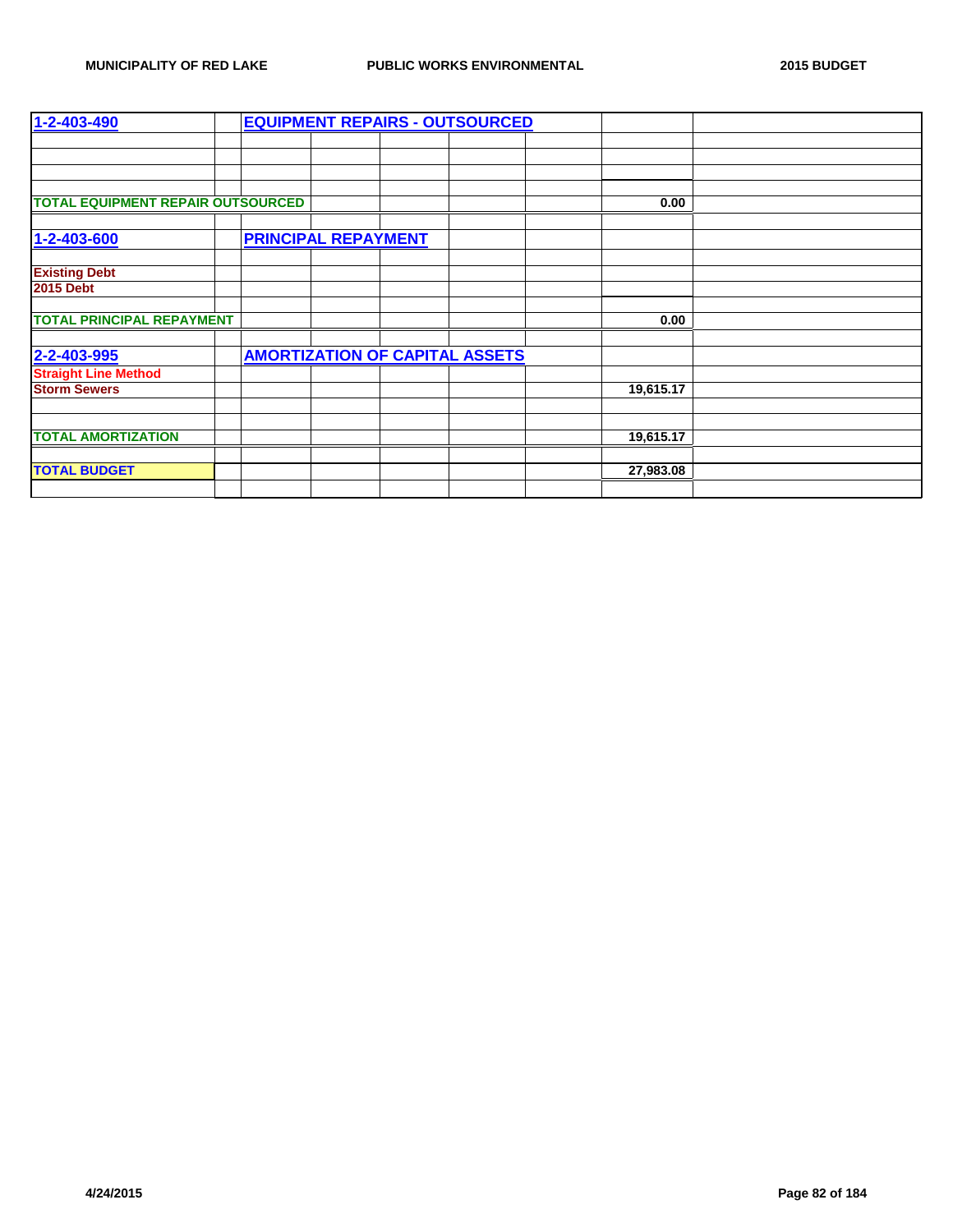| <b>WATER</b>                           |                 |                            |                                  |                                               |                 |                 |                 |                     |                 |
|----------------------------------------|-----------------|----------------------------|----------------------------------|-----------------------------------------------|-----------------|-----------------|-----------------|---------------------|-----------------|
| 1-2-405-100                            |                 | <b>SALARIES AND WAGES</b>  |                                  |                                               |                 |                 |                 |                     |                 |
|                                        |                 |                            |                                  |                                               | <b>Employer</b> | <b>Employer</b> | <b>Employer</b> | <b>Employer</b>     | <b>Employer</b> |
|                                        | <b>Weeks</b>    | <b>Hours</b>               | Rate                             | <b>Total</b>                                  | <b>C.P.P.</b>   | E.I.            | <b>OMERS</b>    | <b>EHT</b>          | <b>WSIB</b>     |
| <b>Allocation from PW Common</b>       |                 |                            |                                  | 42,402.96                                     | 1,925.70        | 975.73          | 3,816.27        | 826.86              | 1,221.21        |
| <b>Allocation from Operations</b>      |                 |                            |                                  | 8,839.83                                      | 264.32          | 203.41          | 795.58          | 172.38              | 254.59          |
|                                        |                 |                            |                                  |                                               |                 |                 |                 |                     |                 |
| <b>TOTAL SALARIES AND WAGES</b>        |                 |                            |                                  | 51,242.79                                     | 2,190.02        | 1,179.15        | 4,611.85        | 999.23              | 1,475.79        |
|                                        |                 |                            |                                  |                                               |                 |                 |                 |                     |                 |
| $1 - 2 - 405 - 1XX$                    |                 | <b>OTHER PAYROLL COSTS</b> |                                  |                                               |                 |                 |                 |                     |                 |
| <b>Employer Portion C.P.P.</b>         |                 |                            |                                  |                                               |                 | 2,190.02        |                 | $1 - 2 - XXX - 110$ |                 |
| <b>Employer Portion E.I.</b>           |                 |                            |                                  |                                               |                 | 1,179.15        |                 | 1-2-XXX-111         |                 |
| <b>Employer OMERS</b>                  |                 |                            |                                  |                                               |                 | 4,611.85        |                 | 1-2-XXX-109         |                 |
| <b>Employer E.H.T.</b>                 |                 |                            |                                  |                                               |                 | 999.23          |                 | $1 - 2 - XXX - 112$ |                 |
| Employer W.S.I.B.                      |                 |                            |                                  |                                               |                 | 1,475.79        |                 | $1 - 2 - XXX - 113$ |                 |
| <b>Group Benefits Plan</b>             |                 |                            |                                  |                                               |                 | 0.00            |                 | $1 - 2 - XXX - 114$ |                 |
|                                        |                 |                            |                                  |                                               |                 |                 |                 |                     |                 |
| <b>TOTAL OTHER PAYROLL COSTS</b>       |                 |                            |                                  |                                               |                 | 10,456.04       |                 |                     |                 |
|                                        |                 |                            |                                  |                                               |                 |                 |                 |                     |                 |
| 1-2-405-120                            |                 | <b>OVER TIME MEALS</b>     |                                  |                                               |                 |                 |                 |                     |                 |
|                                        |                 |                            |                                  | Qty.                                          | Rate            | <b>Total</b>    |                 |                     |                 |
|                                        |                 |                            |                                  |                                               |                 |                 |                 |                     |                 |
|                                        |                 |                            |                                  | 15                                            | 17.50           | 262.50          |                 |                     |                 |
|                                        |                 |                            |                                  |                                               |                 |                 |                 |                     |                 |
| <b>TOTAL OVER TIME MEALS</b>           |                 |                            |                                  |                                               |                 | 262.50          |                 |                     |                 |
|                                        |                 |                            |                                  |                                               |                 |                 |                 |                     |                 |
|                                        |                 |                            | <b>TRAINING AND EDUCATION</b>    |                                               |                 |                 |                 |                     |                 |
| 1-2-405-125                            |                 |                            |                                  |                                               |                 |                 |                 |                     |                 |
|                                        |                 |                            |                                  |                                               |                 |                 |                 |                     |                 |
|                                        |                 |                            |                                  |                                               |                 | 2,500.00        |                 |                     |                 |
|                                        |                 |                            |                                  |                                               |                 |                 |                 |                     |                 |
|                                        |                 |                            |                                  |                                               |                 |                 |                 |                     |                 |
| <b>TOTAL TRAINING AND EDUCATION</b>    |                 |                            |                                  |                                               |                 | 2,500.00        |                 |                     |                 |
|                                        |                 |                            |                                  |                                               |                 |                 |                 |                     |                 |
| 1-2-405-201                            |                 |                            | <b>SMALL TOOLS AND EQUIPMENT</b> |                                               |                 |                 |                 |                     |                 |
|                                        |                 |                            |                                  |                                               |                 |                 |                 |                     |                 |
| <b>Spreader</b>                        |                 |                            |                                  |                                               |                 | 800.00          |                 |                     |                 |
|                                        |                 |                            |                                  |                                               |                 |                 |                 |                     |                 |
|                                        |                 |                            |                                  |                                               |                 |                 |                 |                     |                 |
| <b>TOTAL SMALL TOOLS AND EQUIPMENT</b> |                 |                            |                                  |                                               |                 | 800.00          |                 |                     |                 |
|                                        |                 |                            |                                  |                                               |                 |                 |                 |                     |                 |
| 1-2-405-218 to 220, 226                |                 |                            |                                  | <b>GRAVEL, SAND, DIRT, TREES AND GREENERY</b> |                 |                 |                 |                     |                 |
|                                        | <b>Sand</b>     | Dirt                       | <b>Granular</b>                  | <b>Greenery</b>                               |                 |                 |                 |                     |                 |
|                                        | 218             | 219                        | 220                              | 226                                           |                 |                 |                 |                     |                 |
|                                        |                 |                            |                                  |                                               |                 |                 |                 |                     |                 |
| <b>Geo Textile</b>                     |                 |                            |                                  | 400.00                                        |                 |                 |                 |                     |                 |
| <b>Grass Seed</b>                      |                 |                            |                                  | 375.00                                        |                 |                 |                 |                     |                 |
|                                        |                 |                            |                                  |                                               |                 |                 |                 |                     |                 |
| <b>TOTAL SUPPLIES</b>                  | 0.00            | 0.00                       | 0.00                             | 775.00                                        |                 | 775.00          |                 |                     |                 |
|                                        |                 |                            |                                  |                                               |                 |                 |                 |                     |                 |
| 1-2-405-236                            | <b>CONCRETE</b> |                            |                                  |                                               |                 |                 |                 |                     |                 |
|                                        |                 |                            |                                  | <b>Cu. M.</b>                                 | \$/Cu.M.        | <b>Total</b>    |                 |                     |                 |
|                                        |                 |                            |                                  |                                               |                 |                 |                 |                     |                 |
| <b>Side Walk/Curb Reinstatement</b>    |                 |                            |                                  |                                               |                 | 0.00            |                 |                     |                 |
|                                        |                 |                            |                                  |                                               |                 |                 |                 |                     |                 |
| <b>TOTAL CONCRETE</b>                  |                 |                            |                                  |                                               |                 | 0.00            |                 |                     |                 |
|                                        |                 |                            |                                  |                                               |                 |                 |                 |                     |                 |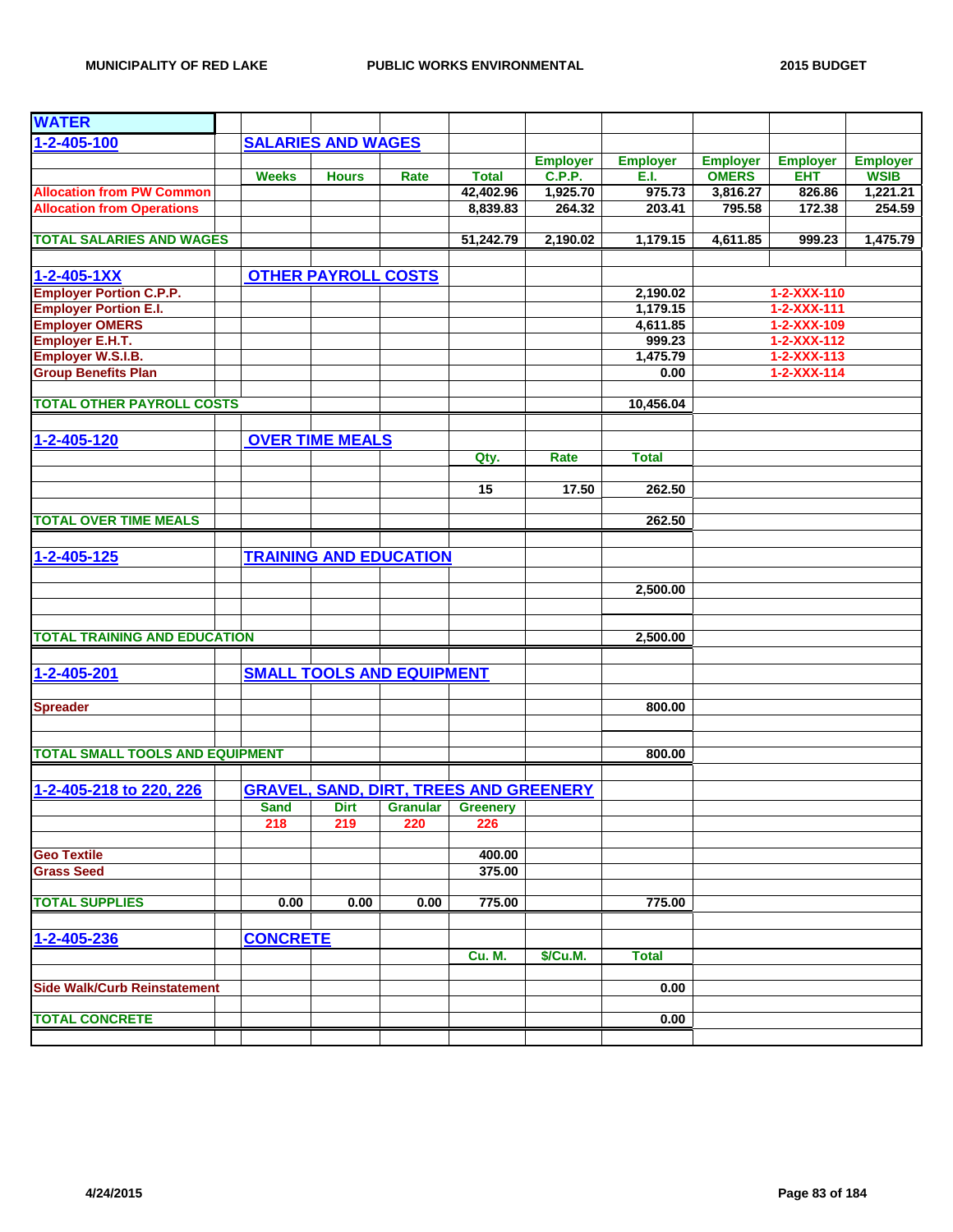| 1-2-405-237                                    |                 | <b>WATER SUPPLIES</b>                    |             |                  |                                     |                         |  |
|------------------------------------------------|-----------------|------------------------------------------|-------------|------------------|-------------------------------------|-------------------------|--|
|                                                |                 |                                          |             |                  |                                     |                         |  |
|                                                |                 |                                          |             |                  |                                     | 15,000.00               |  |
|                                                |                 |                                          |             |                  |                                     |                         |  |
|                                                |                 |                                          |             |                  |                                     |                         |  |
| <b>TOTAL WATER SUPPLIES</b>                    |                 |                                          |             |                  |                                     | 15,000.00               |  |
|                                                |                 |                                          |             |                  |                                     |                         |  |
| 1-2-405-238                                    |                 | <b>WATER METERS</b>                      |             |                  |                                     |                         |  |
|                                                |                 |                                          |             |                  |                                     |                         |  |
|                                                |                 |                                          |             |                  |                                     |                         |  |
|                                                |                 |                                          |             |                  |                                     | 4,000.00                |  |
|                                                |                 |                                          |             |                  |                                     |                         |  |
| <b>TOTAL WATER SUPPLIES</b>                    |                 |                                          |             |                  |                                     | 4,000.00                |  |
|                                                |                 |                                          |             |                  |                                     |                         |  |
|                                                |                 |                                          |             |                  |                                     |                         |  |
| 1-2-405-318                                    | <b>INTEREST</b> |                                          |             |                  |                                     |                         |  |
|                                                |                 |                                          |             |                  |                                     |                         |  |
| <b>Existing Debt</b>                           |                 |                                          |             |                  |                                     | 81,608.86               |  |
| <b>2015 Debt</b>                               |                 |                                          |             |                  |                                     |                         |  |
|                                                |                 |                                          |             |                  |                                     |                         |  |
| <b>TOTAL INTEREST</b>                          |                 |                                          |             |                  |                                     | 81,608.86               |  |
|                                                |                 |                                          |             |                  |                                     |                         |  |
| 1-2-405-343                                    |                 | <b>LICENSES, PERMITS AND INSPECTIONS</b> |             |                  |                                     |                         |  |
|                                                |                 |                                          |             |                  |                                     |                         |  |
| <b>Facility Certification</b>                  |                 |                                          |             |                  |                                     |                         |  |
| <b>Staff Certification</b>                     |                 |                                          |             |                  |                                     |                         |  |
|                                                |                 |                                          |             |                  |                                     |                         |  |
| <b>TOTAL LICENSES, PERMITS AND INSPECTIONS</b> |                 |                                          |             |                  |                                     | 0.00                    |  |
|                                                |                 |                                          |             |                  |                                     |                         |  |
| 1-2-405-344                                    | <b>FREIGHT</b>  |                                          |             |                  |                                     |                         |  |
|                                                |                 |                                          |             |                  |                                     |                         |  |
|                                                |                 |                                          |             |                  |                                     | 1,000.00                |  |
|                                                |                 |                                          |             |                  |                                     |                         |  |
|                                                |                 |                                          |             |                  |                                     |                         |  |
| <b>TOTAL FREIGHT</b>                           |                 |                                          |             |                  |                                     | 1,000.00                |  |
|                                                |                 |                                          |             |                  |                                     |                         |  |
| 1-2-405-355                                    | <b>HYDRO</b>    |                                          |             |                  |                                     |                         |  |
|                                                |                 |                                          |             | <b>Inflation</b> |                                     | <b>Total</b>            |  |
|                                                |                 |                                          | <b>Base</b> | Rate             | <b>Projected</b><br><b>Increase</b> |                         |  |
| <b>Heat Cable--Forestry Road</b>               |                 |                                          | 660.34      | 11.70%           | 77.26                               | <b>Budget</b><br>737.60 |  |
| <b>Heat Cable--Forestry Road</b>               |                 |                                          | 769.30      | 11.70%           | 90.01                               | 859.31                  |  |
| <b>McKenzie Is. Pumphouse</b>                  |                 |                                          | 1,572.60    | 11.70%           | 183.99                              | 1,756.60                |  |
| <b>Heat Cable--McDougall</b>                   |                 |                                          | 565.48      | 11.70%           | 66.16                               | 631.64                  |  |
| <b>Hagedorn's Pump</b>                         |                 |                                          | 3,631.51    | 11.70%           | 424.89                              | 4,056.40                |  |
| <b>Heat Cable--Howey Street</b>                |                 |                                          | 698.30      | 11.70%           | 81.70                               | 780.00                  |  |
| <b>Heat Cable--Summers Road</b>                |                 |                                          | 957.83      | 11.70%           | 112.07                              | 1,069.90                |  |
| McKenzie Is. Panel #1                          |                 |                                          | 1,117.94    | 11.70%           | 130.80                              | 1,248.74                |  |
| McKenzie Is. Panel #2                          |                 |                                          | 825.65      | 11.70%           | 96.60                               | 922.25                  |  |
| McKenzie Is. Panel #3                          |                 |                                          | 3,510.91    | 11.70%           | 410.78                              | 3,921.69                |  |
| <b>McDougall Pump House</b>                    |                 |                                          | 733.88      | 11.70%           | 85.86                               | 819.75                  |  |
| McKenzie Is. Panel # 4                         |                 |                                          | 3,800.04    | 11.70%           | 444.61                              | 4,244.65                |  |
| McKenzie Is. Panel # 5                         |                 |                                          | 2,490.10    | 11.70%           | 291.34                              | 2,781.44                |  |
|                                                |                 |                                          |             | 1.76%            |                                     | 419.41                  |  |
|                                                |                 |                                          |             |                  |                                     |                         |  |
| <b>TOTAL HYDRO</b>                             |                 |                                          | 21,333.88   |                  | 2,496.06                            | 24,249.36               |  |
|                                                |                 |                                          |             |                  |                                     |                         |  |
|                                                |                 |                                          |             |                  |                                     |                         |  |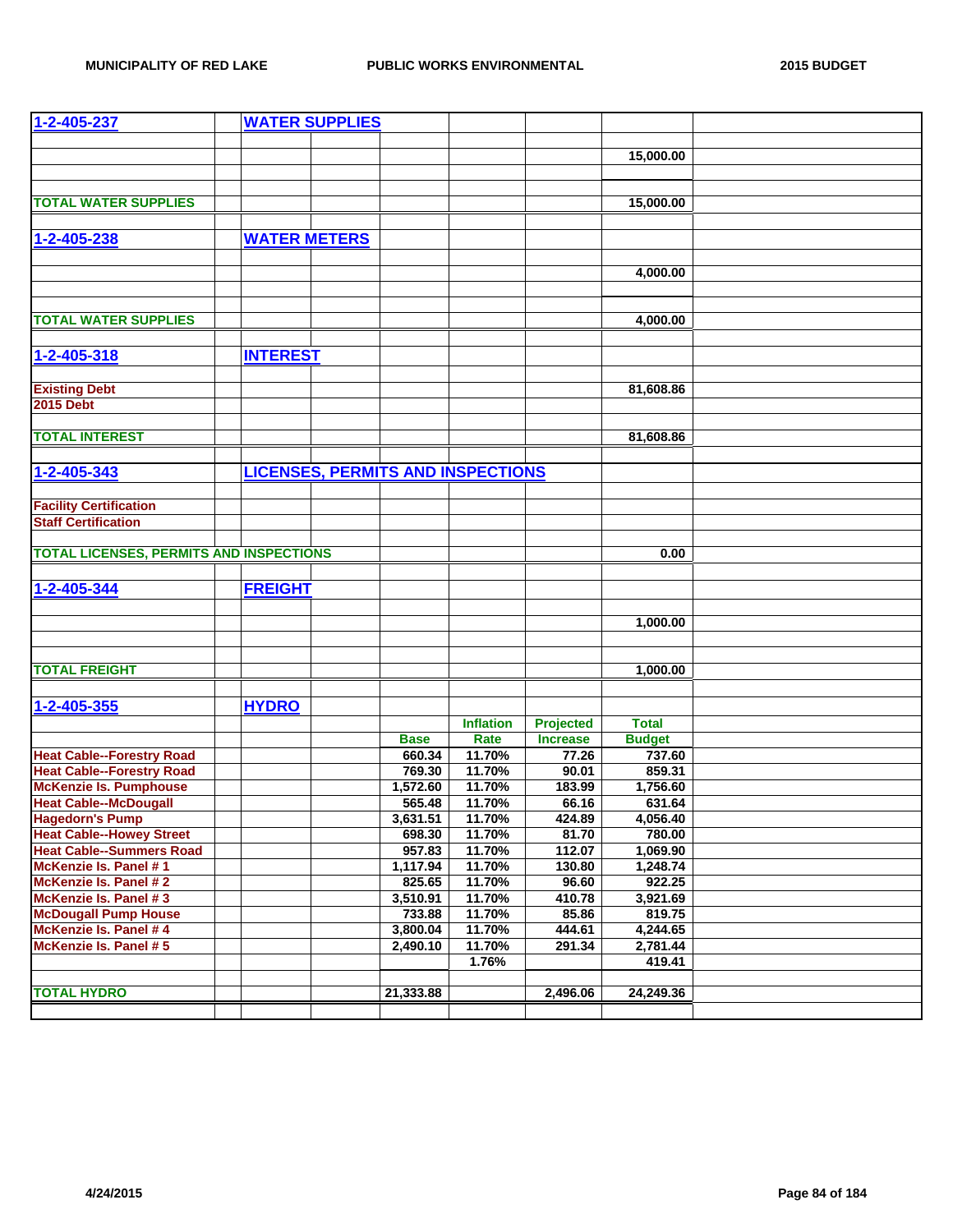| $1 - 2 - 405 - 370$                    |                  |                         | <b>FUEL AND OIL--AUTOMOTIVE</b> |                                          |                 |              |                                  |
|----------------------------------------|------------------|-------------------------|---------------------------------|------------------------------------------|-----------------|--------------|----------------------------------|
|                                        |                  |                         |                                 |                                          |                 |              |                                  |
|                                        |                  |                         |                                 |                                          |                 | 0.00         |                                  |
|                                        |                  |                         |                                 |                                          |                 |              |                                  |
|                                        |                  |                         |                                 |                                          |                 |              |                                  |
| <b>TOTAL FUEL AND OIL</b>              |                  |                         |                                 |                                          |                 | 0.00         |                                  |
|                                        |                  |                         |                                 |                                          |                 |              |                                  |
| 1-2-405-372                            | <b>INSURANCE</b> |                         |                                 |                                          |                 |              |                                  |
|                                        |                  |                         |                                 |                                          |                 |              |                                  |
| <b>The Standard</b>                    |                  |                         |                                 |                                          |                 | 7,808.33     |                                  |
| <b>The Standard</b>                    |                  |                         |                                 |                                          |                 | 8,364.40     |                                  |
|                                        |                  |                         |                                 |                                          |                 |              |                                  |
| <b>TOTAL INSURANCE</b>                 |                  |                         |                                 |                                          |                 | 16,172.73    |                                  |
|                                        |                  |                         |                                 |                                          |                 |              |                                  |
| 1-2-405-374                            |                  | <b>PROPERTY TAXES</b>   |                                 |                                          |                 |              |                                  |
|                                        |                  |                         |                                 |                                          |                 |              |                                  |
| <b>Exempt Property</b>                 |                  |                         |                                 |                                          |                 | 0.00         |                                  |
|                                        |                  |                         |                                 |                                          |                 |              |                                  |
|                                        |                  |                         |                                 |                                          |                 |              |                                  |
| <b>TOTAL PROPERTY TAXES</b>            |                  |                         |                                 |                                          |                 | 0.00         |                                  |
|                                        |                  |                         |                                 |                                          |                 |              |                                  |
| 1-2-405-378                            |                  | <b>EQUIPMENT RENTAL</b> |                                 |                                          |                 |              |                                  |
|                                        |                  |                         |                                 | Rate                                     | <b>Days</b>     | <b>Total</b> |                                  |
| <b>Excavator</b>                       |                  |                         |                                 |                                          |                 | 5,000.00     | <b>Proper Machine Rental for</b> |
|                                        |                  |                         |                                 |                                          |                 |              | <b>Deeper Digs</b>               |
|                                        |                  |                         |                                 |                                          |                 |              |                                  |
| <b>TOTAL EQUIPMENT RENTAL COSTS</b>    |                  |                         |                                 |                                          |                 | 5,000.00     |                                  |
|                                        |                  |                         |                                 |                                          |                 |              |                                  |
| 1-2-405-397                            |                  | <b>INSURANCE CLAIMS</b> |                                 |                                          |                 |              |                                  |
|                                        |                  |                         |                                 |                                          |                 |              |                                  |
|                                        |                  |                         |                                 |                                          |                 | 0.00         |                                  |
|                                        |                  |                         |                                 |                                          |                 |              |                                  |
|                                        |                  |                         |                                 |                                          |                 |              |                                  |
| <b>TOTAL INSURANCE CLAIMS</b>          |                  |                         |                                 |                                          |                 | 0.00         |                                  |
|                                        |                  |                         |                                 |                                          |                 |              |                                  |
| 1-2-405-450                            |                  |                         | <b>CONTRACT - CORE SERVICE</b>  |                                          |                 |              |                                  |
|                                        |                  |                         |                                 | Rate                                     | Mos.            | <b>Total</b> |                                  |
| <b>NWI</b>                             |                  |                         |                                 | 67,506.33                                | 12              | 810,075.96   | <b>Balmertown = \$123,889</b>    |
| 11.7% Fee                              |                  |                         |                                 | 7,898.24                                 | $\overline{12}$ | 94,778.89    | Cochenour = $$269,757$           |
| <b>Collection and Distribution</b>     |                  |                         |                                 | 2,000.00                                 | $\overline{12}$ | 24,000.00    | Red Lake = \$ 264,841            |
| 0.0% Over Runs                         |                  |                         |                                 | 0.00                                     | 12              | 0.00         | Madsen = $$151,589$              |
| <b>Non Refundable Portion HST</b>      |                  |                         |                                 | 1.76%                                    |                 | 16,347.85    | Total = $$810,076$               |
|                                        |                  |                         |                                 |                                          |                 |              |                                  |
| <b>TOTAL CONTRACT COSTS</b>            |                  |                         |                                 |                                          |                 | 945,202.69   |                                  |
|                                        |                  |                         |                                 |                                          |                 |              |                                  |
| 1-2-405-470                            |                  |                         |                                 | <b>INFRASTRUCTURE REPAIRS OUTSOURCED</b> |                 |              |                                  |
|                                        |                  |                         |                                 |                                          |                 |              |                                  |
| <b>Equipment Rental--NWW</b>           |                  |                         |                                 |                                          |                 | 4,000.00     | <b>Vacuum Truck</b>              |
|                                        |                  |                         |                                 |                                          |                 |              |                                  |
|                                        |                  |                         |                                 |                                          |                 |              |                                  |
| <b>TOTAL INFRASTRUCTURE OUTSOURCED</b> |                  |                         |                                 |                                          |                 | 4,000.00     |                                  |
|                                        |                  |                         |                                 |                                          |                 |              |                                  |
| 1-2-405-471                            |                  |                         |                                 | <b>WATER METERS REPAIRS OUTSOURCED</b>   |                 |              |                                  |
|                                        |                  |                         |                                 |                                          |                 |              |                                  |
| <b>Red Lake Plumbing</b>               |                  |                         |                                 |                                          |                 | 1,250.00     |                                  |
| <b>Electric Company</b>                |                  |                         |                                 |                                          |                 |              |                                  |
|                                        |                  |                         |                                 |                                          |                 |              |                                  |
| <b>TOTAL INFRASTRUCTURE OUTSOURCED</b> |                  |                         |                                 |                                          |                 | 1,250.00     |                                  |
|                                        |                  |                         |                                 |                                          |                 |              | #NAME?                           |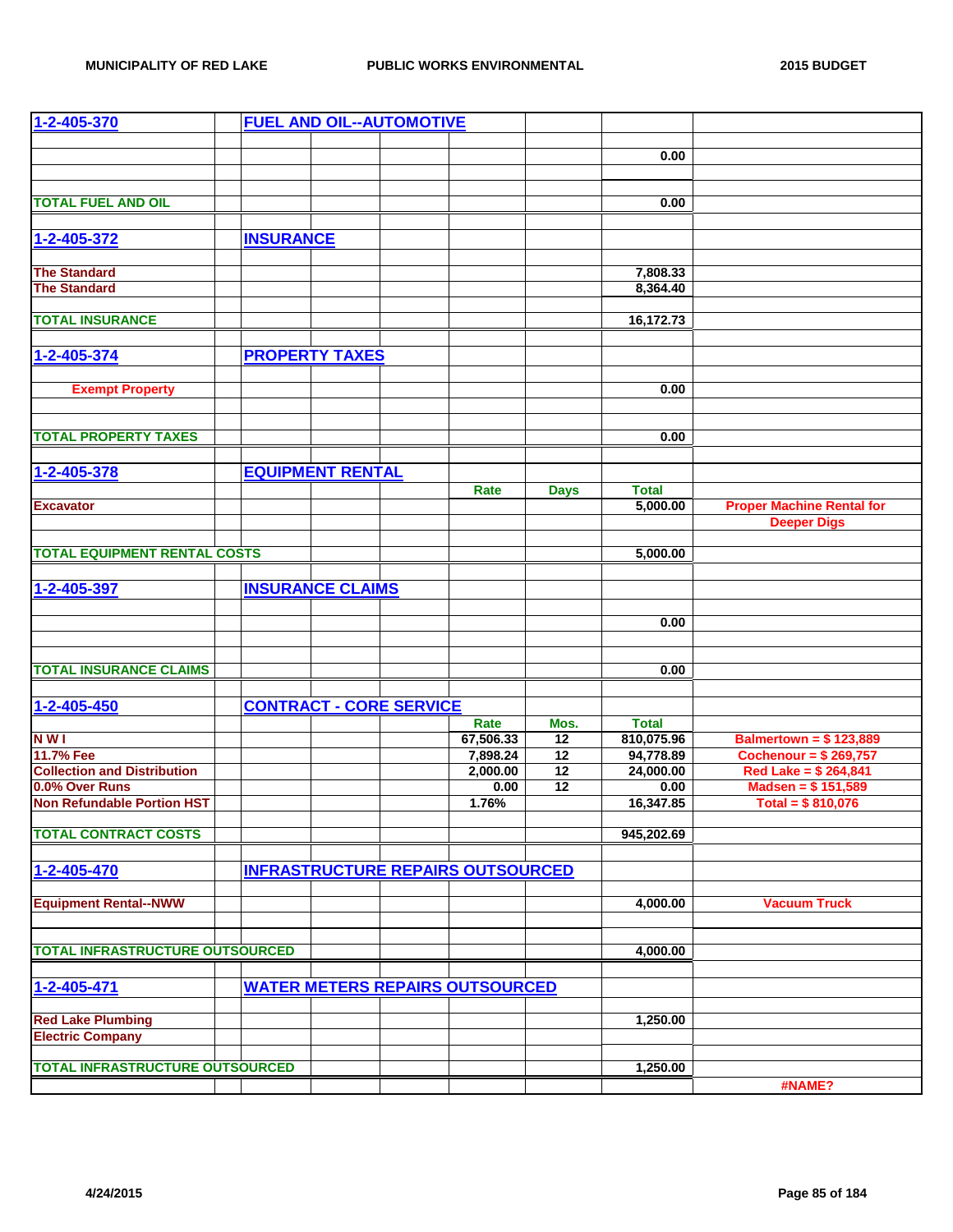| 1-2-405-485                                 |  |                            |  | <b>GROUND MAINTENANCE--OUTSOURCED</b> |              |  |
|---------------------------------------------|--|----------------------------|--|---------------------------------------|--------------|--|
|                                             |  |                            |  |                                       |              |  |
|                                             |  |                            |  |                                       | 0.00         |  |
|                                             |  |                            |  |                                       |              |  |
|                                             |  |                            |  |                                       |              |  |
| <b>TOTAL GROUNDS MAINTENANCE OUTSOURCED</b> |  |                            |  |                                       | 0.00         |  |
|                                             |  |                            |  |                                       |              |  |
| 1-2-405-600                                 |  | <b>PRINCIPAL REPAYMENT</b> |  |                                       |              |  |
|                                             |  |                            |  |                                       |              |  |
| <b>Existing Debt</b>                        |  |                            |  |                                       | 336,775.31   |  |
| <b>2015 Debt</b>                            |  |                            |  |                                       |              |  |
|                                             |  |                            |  |                                       |              |  |
| <b>TOTAL PRINCIPAL REPAYMENT</b>            |  |                            |  |                                       | 336,775.31   |  |
|                                             |  |                            |  |                                       |              |  |
| 2-2-405-995                                 |  |                            |  | <b>AMORTIZATION OF CAPITAL ASSETS</b> |              |  |
| <b>Straight Line Method</b>                 |  |                            |  |                                       |              |  |
| <b>Buildings</b>                            |  |                            |  |                                       | 358,490.69   |  |
| <b>Contents</b>                             |  |                            |  |                                       | 1,345.98     |  |
| <b>Land Improvement</b>                     |  |                            |  |                                       | 50.88        |  |
| <b>Water Mains</b>                          |  |                            |  |                                       | 157,068.79   |  |
| <b>Water Meters</b>                         |  |                            |  |                                       | 45,113.76    |  |
|                                             |  |                            |  |                                       |              |  |
| <b>TOTAL AMORTIZATION</b>                   |  |                            |  |                                       | 562,070.10   |  |
|                                             |  |                            |  |                                       |              |  |
| <b>TOTAL BUDGET</b>                         |  |                            |  |                                       | 2,062,365.39 |  |
|                                             |  |                            |  |                                       |              |  |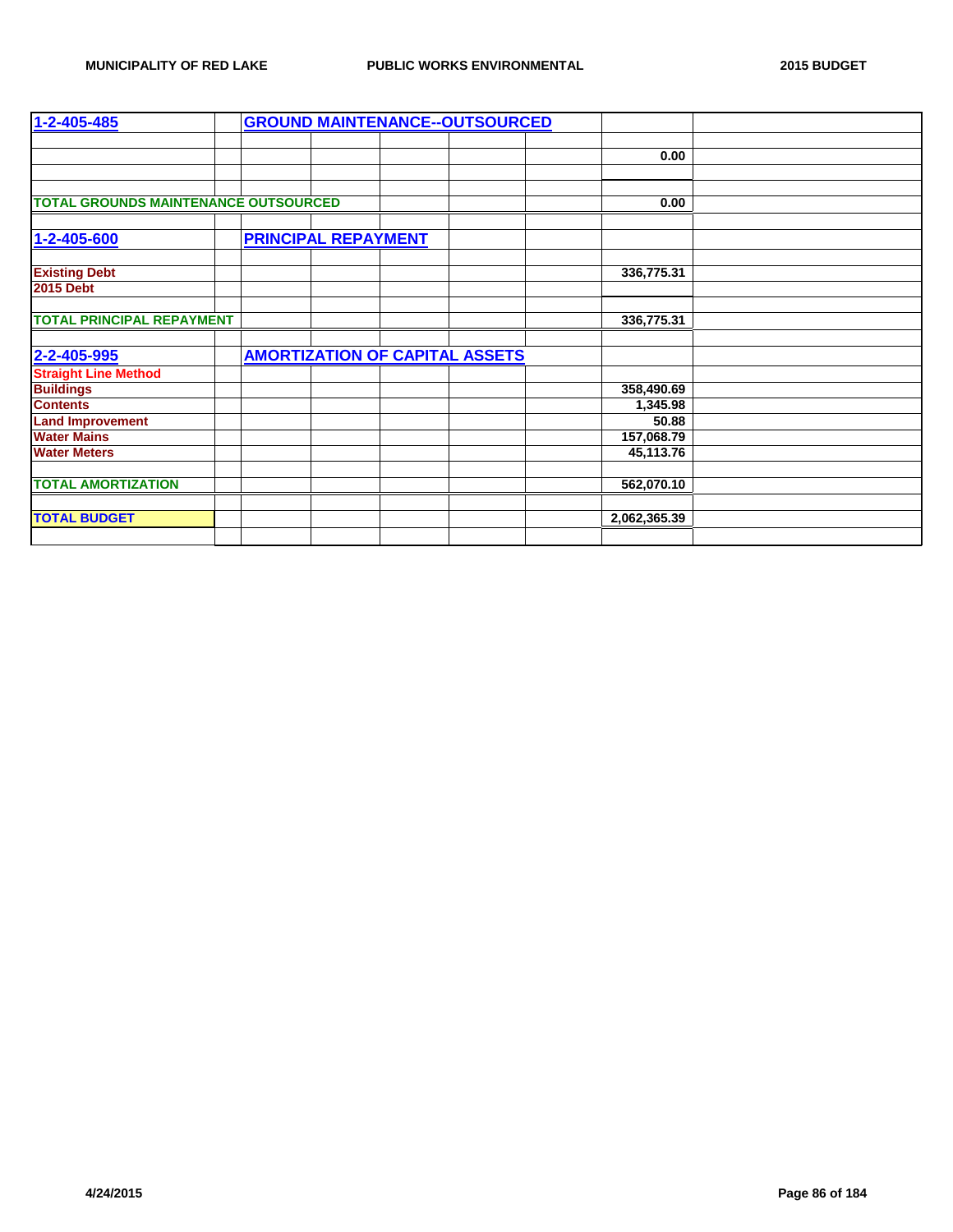| <b>WASTE COLLECTION</b>              |                     |                      |              |              |           |              |                                      |
|--------------------------------------|---------------------|----------------------|--------------|--------------|-----------|--------------|--------------------------------------|
| 1-2-410-375                          | <b>REQUISITIONS</b> |                      |              |              |           |              |                                      |
|                                      |                     |                      |              | Mos.         | Rate      | <b>Total</b> |                                      |
|                                      |                     |                      |              |              |           |              |                                      |
|                                      |                     |                      |              | 12           | 0.00      | 0.00         |                                      |
|                                      |                     |                      |              |              |           |              |                                      |
|                                      |                     |                      |              |              |           |              |                                      |
| <b>TOTAL CORE CONTRACT</b>           |                     |                      |              |              |           | 0.00         |                                      |
|                                      |                     |                      |              |              |           |              |                                      |
| 1-2-410-450                          |                     | <b>CORE CONTRACT</b> |              |              |           |              |                                      |
|                                      |                     |                      | <b>Trips</b> | Mos.         | Rate      | <b>Total</b> |                                      |
|                                      |                     |                      |              |              |           |              |                                      |
| <b>Chukuni Sanitation--Waste</b>     |                     |                      |              | 10           | 12,645.75 | 126,457.50   |                                      |
| <b>Chukuni Sanitation--Waste</b>     |                     |                      |              | $\mathbf{2}$ | 12,898.75 | 25,797.50    |                                      |
| <b>Chukuni Sanitation--Recycling</b> |                     |                      | 0            | $\mathbf 0$  | 0.00      | 0.00         | <b>Reflected in Department "420"</b> |
| <b>Chukuni Sanitation--Recycling</b> |                     |                      | 0            | $\bf{0}$     | 0.00      | 0.00         | <b>Reflected in Department "420"</b> |
| <b>Chukuni Sanitation--Transfer</b>  |                     |                      | $\bf{0}$     | $\bf{0}$     | 0.00      | 0.00         | <b>Reflected in Department "420"</b> |
| <b>Dryden Tipping Fees</b>           |                     |                      | 0            | $\bf{0}$     | 0.00      | 0.00         | <b>Reflected in Department "420"</b> |
| Non Refundable Portion of H.S.T.     |                     |                      |              |              | 1.76%     | 2,679.69     |                                      |
|                                      |                     |                      |              |              |           |              |                                      |
| <b>TOTAL CORE CONTRACT</b>           |                     |                      |              |              |           | 154,934.69   |                                      |
|                                      |                     |                      |              |              |           |              |                                      |
| <b>TOTAL BUDGET</b>                  |                     |                      |              |              |           | 154,934.69   |                                      |
|                                      |                     |                      |              |              |           |              |                                      |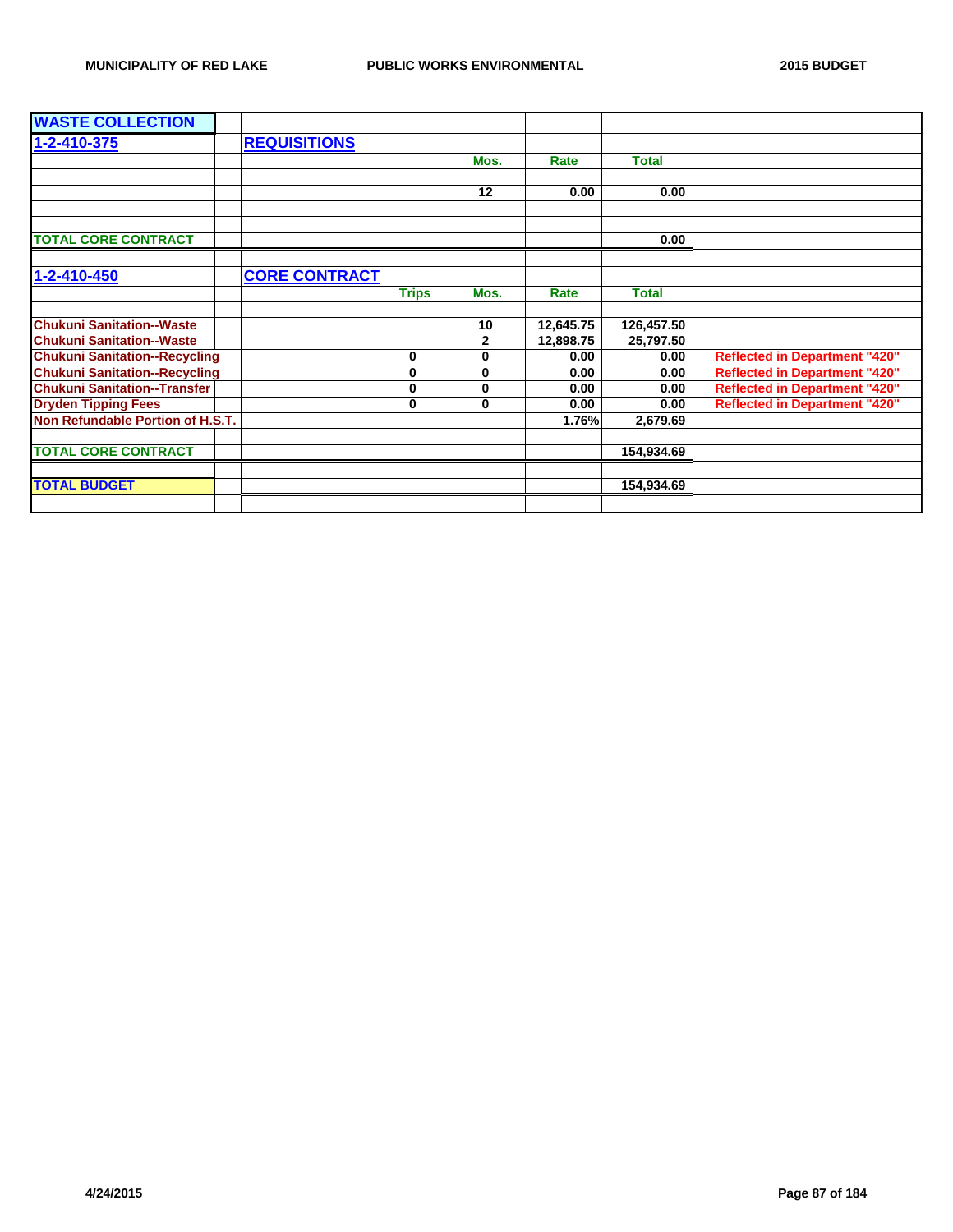| <b>WASTE DISPOSAL SITE</b>                           |    |              |                            |                                  |                      |                                                |                 |                 |                                    |                 |
|------------------------------------------------------|----|--------------|----------------------------|----------------------------------|----------------------|------------------------------------------------|-----------------|-----------------|------------------------------------|-----------------|
| $1 - 2 - 415 - 100$                                  |    |              | <b>SALARIES AND WAGES</b>  |                                  |                      |                                                |                 |                 |                                    |                 |
|                                                      |    |              |                            |                                  |                      | <b>Employer</b>                                | <b>Employer</b> | <b>Employer</b> | <b>Employer</b>                    | <b>Employer</b> |
|                                                      |    | <b>Weeks</b> | <b>Hours</b>               | Rate                             | <b>Total</b>         | <b>C.P.P.</b>                                  | E.I.            | <b>OMERS</b>    | EHT                                | <b>WSIB</b>     |
| <b>WD S Attendant</b>                                | 11 | 52           | 40.0                       | 23.42                            | 48,713.60            | 2,238.07                                       | 1,120.95        | 4,384.22        | 949.92                             | 1,402.95        |
| Labourer                                             | 6  | $\bf{0}$     | 40.0                       |                                  | 0.00                 | 0.00                                           | 0.00            | 0.00            | 0.00                               | 0.00            |
|                                                      |    |              |                            |                                  |                      |                                                |                 |                 |                                    |                 |
| <b>TOTAL SALARIES AND WAGES</b>                      |    |              |                            |                                  | 48,713.60            | 2,238.07                                       | 1,120.95        | 4,384.22        | 949.92                             | 1,402.95        |
| $1 - 2 - 415 - 1XX$                                  |    |              | <b>OTHER PAYROLL COSTS</b> |                                  |                      |                                                |                 |                 |                                    |                 |
| <b>Employer Portion C.P.P.</b>                       |    |              |                            |                                  |                      |                                                |                 |                 |                                    |                 |
| <b>Employer Portion E.I.</b>                         |    |              |                            |                                  | 2,238.07<br>1,120.95 |                                                |                 |                 | 1-2-XXX-110<br>$1 - 2 - XXX - 111$ |                 |
| <b>Employer OMERS</b>                                |    |              |                            |                                  | 4,384.22             |                                                |                 |                 | 1-2-XXX-109                        |                 |
| <b>Employer E.H.T.</b>                               |    |              |                            |                                  | 949.92               |                                                |                 |                 | 1-2-XXX-112                        |                 |
| Employer W.S.I.B.                                    |    |              |                            |                                  | 1,402.95             |                                                |                 |                 | $1 - 2 - XXX - 113$                |                 |
| <b>Group Benefits Plan</b>                           |    |              |                            |                                  | 4,616.86             |                                                |                 |                 | $1 - 2 - XXX - 114$                |                 |
|                                                      |    |              |                            |                                  |                      |                                                |                 |                 |                                    |                 |
| <b>TOTAL OTHER PAYROLL COSTS</b>                     |    |              |                            |                                  | 14,712.97            |                                                |                 |                 |                                    |                 |
|                                                      |    |              |                            |                                  |                      |                                                |                 |                 |                                    |                 |
| 1-2-415-115                                          |    |              | <b>CLEANING ALLOWANCE</b>  |                                  |                      |                                                |                 |                 |                                    |                 |
|                                                      |    |              |                            |                                  | No.                  | Rate                                           | <b>Total</b>    |                 |                                    |                 |
| <b>Cleaning Allowance</b>                            |    |              |                            |                                  | 1                    | 230.00                                         | 230.00          |                 |                                    |                 |
| <b>Boot Allowance</b>                                |    |              |                            |                                  | 1                    | 250.00                                         | 250.00          |                 |                                    |                 |
|                                                      |    |              |                            |                                  |                      |                                                |                 |                 |                                    |                 |
| <b>TOTAL CLEANING ALLOWANCE COST</b>                 |    |              |                            |                                  |                      |                                                | 480.00          |                 |                                    |                 |
|                                                      |    |              |                            |                                  |                      |                                                |                 |                 |                                    |                 |
| 1-2-415-120                                          |    |              | <b>OVER TIME MEALS</b>     |                                  |                      |                                                |                 |                 |                                    |                 |
|                                                      |    |              |                            |                                  | No.                  | Rate                                           | <b>Total</b>    |                 |                                    |                 |
| <b>Hazardous Waste Day</b>                           |    |              |                            |                                  | 3                    | 17.50                                          | 52.50           |                 |                                    |                 |
|                                                      |    |              |                            |                                  |                      |                                                |                 |                 |                                    |                 |
|                                                      |    |              |                            |                                  |                      |                                                |                 |                 |                                    |                 |
| <b>TOTAL OVER TIME MEALS</b>                         |    |              |                            |                                  |                      |                                                | 52.50           |                 |                                    |                 |
|                                                      |    |              |                            |                                  |                      |                                                |                 |                 |                                    |                 |
| 1-2-415-125                                          |    |              |                            | <b>TRAINING AND EDUCATION</b>    |                      |                                                |                 |                 |                                    |                 |
|                                                      |    |              |                            |                                  |                      |                                                |                 |                 |                                    |                 |
| <b>SWANA Training</b>                                |    |              |                            |                                  |                      |                                                |                 |                 |                                    |                 |
|                                                      |    |              |                            |                                  |                      |                                                |                 |                 |                                    |                 |
|                                                      |    |              |                            |                                  |                      |                                                |                 |                 |                                    |                 |
| <b>TOTAL TRAINING AND EDUCATION</b>                  |    |              |                            |                                  |                      |                                                | 0.00            |                 |                                    |                 |
|                                                      |    |              |                            |                                  |                      |                                                |                 |                 |                                    |                 |
| 1-2-415-201                                          |    |              |                            | <b>SMALL TOOLS AND EQUIPMENT</b> |                      |                                                |                 |                 |                                    |                 |
|                                                      |    |              |                            |                                  |                      |                                                |                 |                 |                                    |                 |
|                                                      |    |              |                            |                                  |                      |                                                | 100.00          |                 |                                    |                 |
|                                                      |    |              |                            |                                  |                      |                                                |                 |                 |                                    |                 |
| <b>TOTAL SMALL TOOLS AND EQUIPMENT</b>               |    |              |                            |                                  |                      |                                                | 100.00          |                 |                                    |                 |
|                                                      |    |              |                            |                                  |                      |                                                |                 |                 |                                    |                 |
|                                                      |    |              |                            |                                  |                      |                                                |                 |                 |                                    |                 |
| 1-2-415-203                                          |    |              |                            |                                  |                      | <b>KITCHEN, CLEANING AND WASHROOM SUPPLIES</b> |                 |                 |                                    |                 |
|                                                      |    |              |                            |                                  |                      |                                                |                 |                 | need money for cleaning shack      |                 |
|                                                      |    |              |                            |                                  |                      |                                                |                 |                 | hand sanitizer, toilet paper       |                 |
|                                                      |    |              |                            |                                  |                      |                                                |                 |                 | bottles of water                   |                 |
|                                                      |    |              |                            |                                  |                      |                                                |                 |                 | *taking from Public Works**        |                 |
| <b>TOTAL KITCHEN, CLEANING AND WASHROOM SUPPLIES</b> |    |              |                            |                                  |                      |                                                | 0.00            |                 |                                    |                 |
|                                                      |    |              |                            |                                  |                      |                                                |                 |                 |                                    |                 |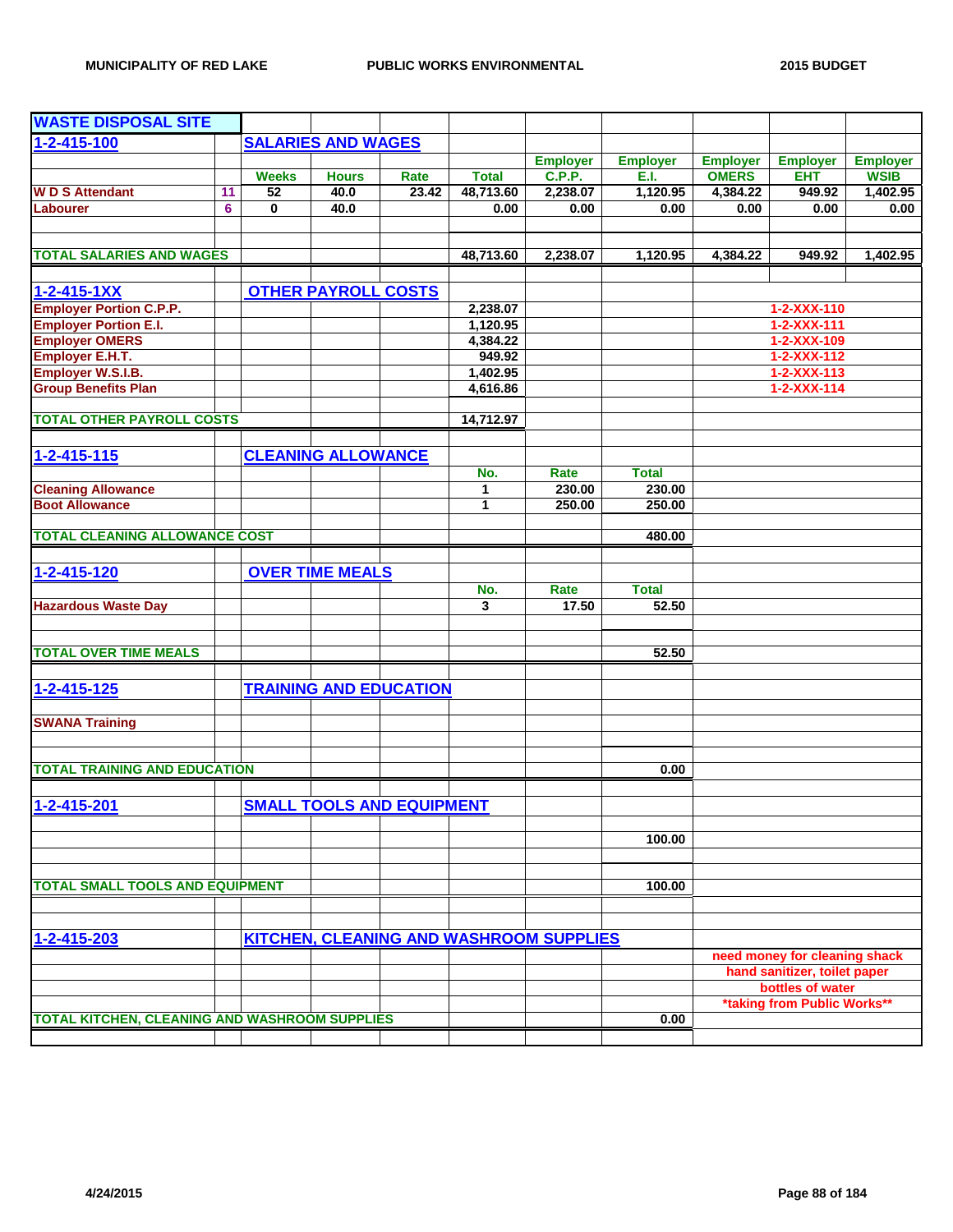| 1-2-415-204                                  | <b>SHOP SUPPLIES</b> |                                     |                 |                                               |                                                  |          |                     |
|----------------------------------------------|----------------------|-------------------------------------|-----------------|-----------------------------------------------|--------------------------------------------------|----------|---------------------|
|                                              |                      |                                     |                 |                                               |                                                  |          |                     |
|                                              |                      |                                     |                 |                                               |                                                  | 0.00     |                     |
|                                              |                      |                                     |                 |                                               |                                                  |          |                     |
|                                              |                      |                                     |                 |                                               |                                                  |          |                     |
| <b>TOTAL SHOP SUPPLIES</b>                   |                      |                                     |                 |                                               |                                                  | 0.00     |                     |
|                                              |                      |                                     |                 |                                               |                                                  |          |                     |
| $1 - 2 - 415 - 205$                          |                      | <b>EQUIPMENT PARTS AND SUPPLIES</b> |                 |                                               |                                                  |          |                     |
|                                              |                      |                                     |                 |                                               |                                                  |          |                     |
|                                              |                      |                                     |                 |                                               |                                                  | 2,500.00 |                     |
|                                              |                      |                                     |                 |                                               |                                                  |          |                     |
|                                              |                      |                                     |                 |                                               |                                                  |          |                     |
| <b>TOTAL EQIPMENT PARTS AND SUPPLIES</b>     |                      |                                     |                 |                                               |                                                  | 2,500.00 |                     |
|                                              |                      |                                     |                 |                                               |                                                  |          |                     |
| 1-2-415-207                                  |                      |                                     |                 |                                               | <b>BUILDING REPAIRS AND MAINTENANCE SUPPLIES</b> |          |                     |
|                                              |                      |                                     |                 |                                               |                                                  |          |                     |
| <b>Solar Panels Batteries</b>                |                      |                                     |                 |                                               |                                                  | 100.00   |                     |
| <b>Solar Panels</b>                          |                      |                                     |                 |                                               |                                                  |          |                     |
|                                              |                      |                                     |                 |                                               |                                                  |          |                     |
| <b>TOTAL BUILDING REPAIRS</b>                |                      |                                     |                 |                                               |                                                  | 100.00   |                     |
|                                              |                      |                                     |                 |                                               |                                                  |          |                     |
| 1-2-415-209                                  |                      | <b>OFFICE SUPPLIES</b>              |                 |                                               |                                                  |          |                     |
|                                              |                      |                                     |                 |                                               |                                                  |          |                     |
|                                              |                      |                                     |                 |                                               |                                                  | 750.00   | Scale tickets, etc. |
|                                              |                      |                                     |                 |                                               |                                                  |          |                     |
|                                              |                      |                                     |                 |                                               |                                                  |          |                     |
| <b>TOTAL OFFICE SUPPLIES</b>                 |                      |                                     |                 |                                               |                                                  | 750.00   |                     |
|                                              |                      |                                     |                 |                                               |                                                  |          |                     |
| 1-2-415-212                                  |                      | <b>HEALTH AND SAFETY SUPPLIES</b>   |                 |                                               |                                                  |          |                     |
|                                              |                      |                                     |                 |                                               |                                                  |          |                     |
| <b>Gloves</b>                                |                      |                                     |                 |                                               |                                                  | 100.00   |                     |
| <b>Suits</b>                                 |                      |                                     |                 |                                               |                                                  |          |                     |
|                                              |                      |                                     |                 |                                               |                                                  |          |                     |
| <b>TOTAL HEALTH AND SAFETY SUPPLIES</b>      |                      |                                     |                 |                                               |                                                  | 100.00   |                     |
|                                              |                      |                                     |                 |                                               |                                                  |          |                     |
| 1-2-415-218 to 220, 226                      |                      |                                     |                 | <b>GRAVEL, SAND, DIRT, TREES AND GREENERY</b> |                                                  |          |                     |
|                                              | <b>Sand</b>          | <b>Dirt</b>                         | <b>Granular</b> | <b>Greenery</b>                               |                                                  |          |                     |
|                                              | 218                  | 219                                 | 220             | 226                                           |                                                  |          |                     |
|                                              |                      |                                     |                 |                                               |                                                  |          |                     |
|                                              |                      |                                     |                 |                                               |                                                  |          |                     |
|                                              |                      |                                     |                 |                                               |                                                  |          |                     |
|                                              |                      |                                     |                 |                                               |                                                  |          |                     |
| <b>TOTAL SUPPLIES</b>                        | 0.00                 | 0.00                                | 0.00            | 0.00                                          |                                                  | 0.00     |                     |
|                                              |                      |                                     |                 |                                               |                                                  |          |                     |
| 1-2-415-229                                  |                      |                                     |                 | <b>COMPUTER AND TECHNICAL SUPPLIES</b>        |                                                  |          |                     |
|                                              |                      |                                     |                 |                                               |                                                  |          |                     |
|                                              |                      |                                     |                 |                                               |                                                  | 0.00     | To 125-178          |
|                                              |                      |                                     |                 |                                               |                                                  |          |                     |
|                                              |                      |                                     |                 |                                               |                                                  |          |                     |
| <b>TOTAL COMPUTER AND TECHNICAL SUPPLIES</b> |                      |                                     |                 |                                               |                                                  | 0.00     |                     |
|                                              |                      |                                     |                 |                                               |                                                  |          |                     |
| 1-2-415-236                                  | <b>CONCRETE</b>      |                                     |                 |                                               |                                                  |          |                     |
|                                              |                      |                                     |                 |                                               |                                                  |          |                     |
|                                              |                      |                                     |                 |                                               |                                                  | 0.00     |                     |
|                                              |                      |                                     |                 |                                               |                                                  |          |                     |
|                                              |                      |                                     |                 |                                               |                                                  |          |                     |
| <b>TOTAL CONCRETE</b>                        |                      |                                     |                 |                                               |                                                  | 0.00     |                     |
|                                              |                      |                                     |                 |                                               |                                                  |          |                     |
|                                              |                      |                                     |                 |                                               |                                                  |          |                     |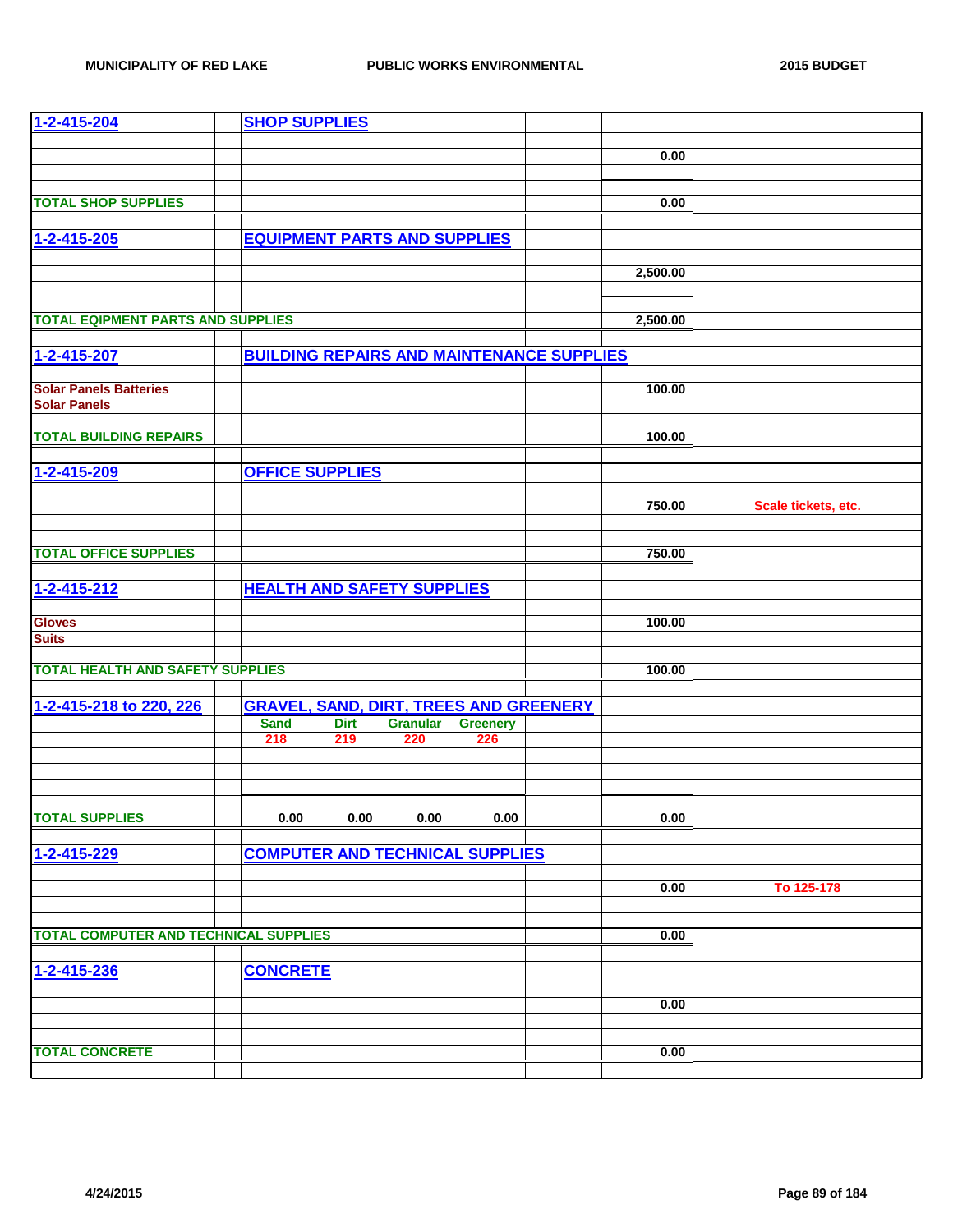| $1 - 2 - 415 - 318$                            | <b>INTEREST</b>     |                                 |                                          |     |              |                                 |
|------------------------------------------------|---------------------|---------------------------------|------------------------------------------|-----|--------------|---------------------------------|
|                                                |                     |                                 |                                          |     |              |                                 |
| <b>Existing Debt</b><br><b>2015 Debt</b>       |                     |                                 |                                          |     | 3,693.12     |                                 |
|                                                |                     |                                 |                                          |     |              |                                 |
| <b>TOTAL INTEREST</b>                          |                     |                                 |                                          |     | 3,693.12     |                                 |
|                                                |                     |                                 |                                          |     |              |                                 |
| 1-2-415-343                                    |                     |                                 | <b>LICENSES, PERMITS AND INSPECTIONS</b> |     |              |                                 |
|                                                | Plate No.           | Unit No.                        |                                          |     |              |                                 |
| <b>1995 GMC</b>                                | ZF5-388             | 23                              |                                          |     | 0.00         | (Old Island Truck--Not Plating) |
| <b>Scale Calibration</b>                       |                     |                                 |                                          |     | 2,000.00     |                                 |
| <b>HDMI</b>                                    |                     |                                 |                                          |     |              |                                 |
| <b>TOTAL LICENCES, PERMITS AND INSPECTIONS</b> |                     |                                 |                                          |     | 2,000.00     |                                 |
|                                                |                     |                                 |                                          |     |              |                                 |
| 1-2-415-344                                    | <b>FREIGHT</b>      |                                 |                                          |     |              |                                 |
|                                                |                     |                                 | Rate                                     | Qty | <b>Total</b> |                                 |
|                                                |                     |                                 |                                          |     |              |                                 |
| <b>HHW, Fridges,</b>                           |                     |                                 |                                          |     | 50.00        | Scale tickets, etc.             |
| <b>TOTAL FREIGHT</b>                           |                     |                                 |                                          |     | 50.00        |                                 |
|                                                |                     |                                 |                                          |     |              |                                 |
| $1 - 2 - 415 - 355$                            | <b>HYDRO</b>        |                                 |                                          |     |              |                                 |
|                                                |                     |                                 |                                          |     |              |                                 |
| <b>No Hydro On Site--Solar Panels</b>          |                     |                                 |                                          |     |              |                                 |
|                                                |                     |                                 |                                          |     |              |                                 |
|                                                |                     |                                 |                                          |     |              |                                 |
| <b>TOTAL HYDRO</b>                             |                     |                                 |                                          |     | 0.00         |                                 |
| 1-2-415-365                                    | <b>HEATING FUEL</b> |                                 |                                          |     |              |                                 |
|                                                |                     |                                 |                                          |     |              |                                 |
|                                                |                     |                                 |                                          |     | 1,500.00     |                                 |
|                                                |                     |                                 |                                          |     |              |                                 |
|                                                |                     |                                 |                                          |     |              |                                 |
| <b>TOTAL HEATING FUEL</b>                      |                     |                                 |                                          |     | 1,500.00     |                                 |
|                                                |                     |                                 |                                          |     |              |                                 |
| 1-2-415-370                                    |                     | <b>FUEL AND OIL--AUTOMOTIVE</b> |                                          |     |              |                                 |
|                                                |                     |                                 |                                          |     | 15,000.00    |                                 |
|                                                |                     |                                 |                                          |     |              |                                 |
|                                                |                     |                                 |                                          |     |              |                                 |
| <b>TOTAL FUEL AND OIL</b>                      |                     |                                 |                                          |     | 15,000.00    |                                 |
|                                                |                     |                                 |                                          |     |              |                                 |
| 1-2-415-372                                    | <b>INSURANCE</b>    |                                 |                                          |     |              |                                 |
| <b>The Standard</b>                            |                     |                                 |                                          |     | 737.01       |                                 |
|                                                |                     |                                 |                                          |     |              |                                 |
|                                                |                     |                                 |                                          |     |              |                                 |
| <b>TOTAL INSURANCE</b>                         |                     |                                 |                                          |     | 737.01       |                                 |
|                                                |                     |                                 |                                          |     |              |                                 |
| 1-2-415-374                                    |                     | <b>PROPERTY TAXES</b>           |                                          |     |              |                                 |
|                                                |                     |                                 |                                          |     |              |                                 |
| <b>Exempt Property</b>                         |                     |                                 |                                          |     | 0.00         |                                 |
|                                                |                     |                                 |                                          |     |              |                                 |
| <b>TOTAL PROPERTY TAXES</b>                    |                     |                                 |                                          |     | 0.00         |                                 |
|                                                |                     |                                 |                                          |     |              |                                 |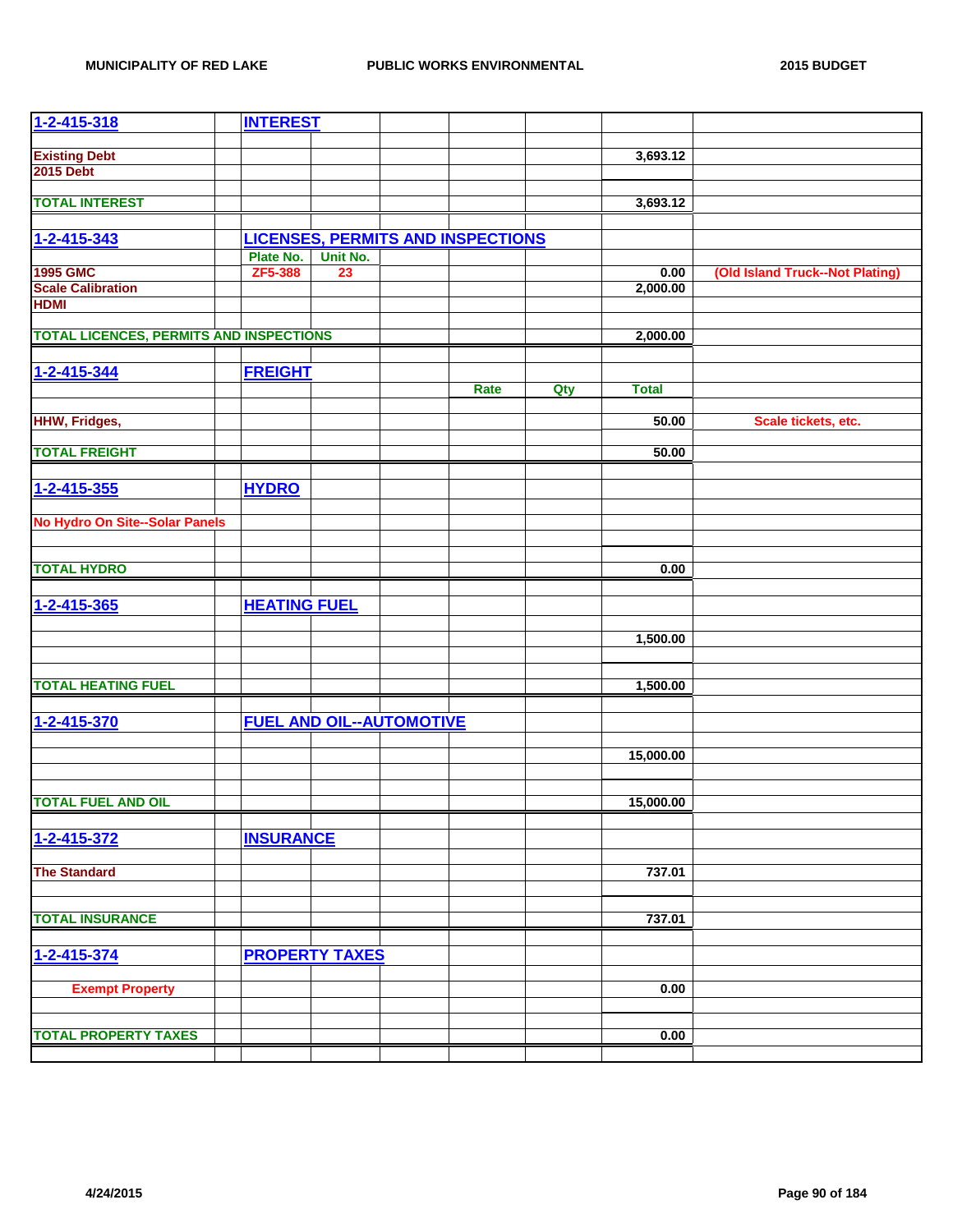| 1-2-415-378                                               |                     | <b>EQUIPMENT RENTALS</b>    |                                        |      |                        |                                         |
|-----------------------------------------------------------|---------------------|-----------------------------|----------------------------------------|------|------------------------|-----------------------------------------|
|                                                           |                     |                             |                                        |      |                        |                                         |
|                                                           |                     |                             |                                        |      | 0.00                   |                                         |
|                                                           |                     |                             |                                        |      |                        |                                         |
| <b>TOTAL EQUIPMENT RENTALS</b>                            |                     |                             |                                        |      | 0.00                   |                                         |
|                                                           |                     |                             |                                        |      |                        |                                         |
| 1-2-415-399                                               | <b>POST CLOSURE</b> |                             |                                        |      |                        |                                         |
|                                                           |                     |                             |                                        |      |                        |                                         |
|                                                           |                     |                             |                                        |      | 40,422.00              |                                         |
|                                                           |                     |                             |                                        |      |                        |                                         |
|                                                           |                     |                             |                                        |      |                        |                                         |
| <b>TOTAL POST CLOSURE</b>                                 |                     |                             |                                        |      | 40,422.00              |                                         |
| $1 - 2 - 415 - 425$                                       | <b>CONSULTING</b>   |                             |                                        |      |                        |                                         |
|                                                           |                     |                             |                                        |      |                        |                                         |
| <b>Water Sampling</b>                                     |                     |                             |                                        |      |                        |                                         |
|                                                           |                     |                             |                                        |      |                        |                                         |
|                                                           |                     |                             |                                        |      |                        |                                         |
| <b>TOTAL CONSULTING</b>                                   |                     |                             |                                        |      | 0.00                   |                                         |
|                                                           |                     |                             |                                        |      |                        |                                         |
| 1-2-415-485                                               |                     |                             | <b>GROUNDS MAINTENANCE--OUTSOURCED</b> |      |                        |                                         |
|                                                           |                     |                             | Hrs.                                   | Rate | <b>Total</b>           |                                         |
| <b>Tub Grinder</b>                                        |                     |                             |                                        |      | 27,000.00              | <b>Titan Construction</b>               |
| <b>Mobilization</b>                                       |                     |                             |                                        |      |                        |                                         |
| <b>TOTAL GROUNDS MAINTENANCE OUTSOURCED</b>               |                     |                             |                                        |      | 27,000.00              |                                         |
|                                                           |                     |                             |                                        |      |                        |                                         |
| 1-2-415-490                                               |                     |                             | <b>EQUIPMENT REPAIRS--OUTSOURCED</b>   |      |                        |                                         |
|                                                           |                     |                             | No.                                    | Rate | <b>Total</b>           |                                         |
| <b>Freon Removal</b>                                      |                     |                             |                                        |      | 2,500.00               |                                         |
| <b>Dozer Repair</b>                                       |                     |                             |                                        |      | 20,000.00              | <b>Awaiting Quote for Undercarriage</b> |
| <b>TOTAL EQUIPMENT REPAIRS OUTSOURCED</b>                 |                     |                             |                                        |      | 22,500.00              |                                         |
|                                                           |                     |                             |                                        |      |                        |                                         |
| 1-2-415-599                                               | <b>POST CLOSURE</b> |                             |                                        |      |                        |                                         |
|                                                           |                     |                             |                                        |      |                        |                                         |
|                                                           |                     |                             |                                        |      | (40, 422.00)           |                                         |
|                                                           |                     |                             |                                        |      |                        |                                         |
|                                                           |                     |                             |                                        |      |                        |                                         |
| <b>TOTAL PRINCIPAL REPAYMENTS</b>                         |                     |                             |                                        |      | (40, 422.00)           |                                         |
|                                                           |                     |                             |                                        |      |                        |                                         |
| 1-2-415-600                                               |                     | <b>PRINCIPAL REPAYMENTS</b> |                                        |      |                        |                                         |
| <b>Existing Debt</b>                                      |                     |                             |                                        |      | 19,900.91              |                                         |
| <b>2015 Debt</b>                                          |                     |                             |                                        |      |                        |                                         |
|                                                           |                     |                             |                                        |      |                        |                                         |
| <b>TOTAL PRINCIPAL REPAYMENTS</b>                         |                     |                             |                                        |      | 19,900.91              |                                         |
|                                                           |                     |                             |                                        |      |                        |                                         |
| 1-2-415-730                                               |                     | <b>STUDIES AND REPORTS</b>  |                                        |      |                        |                                         |
|                                                           |                     |                             |                                        |      |                        |                                         |
| <b>Water Quality Monitoing</b>                            |                     |                             |                                        |      | 8,500.00               |                                         |
| <b>Water Quality Sampling</b><br><b>Landfill Capacity</b> |                     |                             |                                        |      | 32,800.00<br>13,250.00 |                                         |
|                                                           |                     |                             |                                        |      |                        |                                         |
|                                                           |                     |                             |                                        |      |                        |                                         |
| <b>TOTAL STUDIES AND REPORTS</b>                          |                     |                             |                                        |      | 54,550.00              |                                         |
|                                                           |                     |                             |                                        |      |                        |                                         |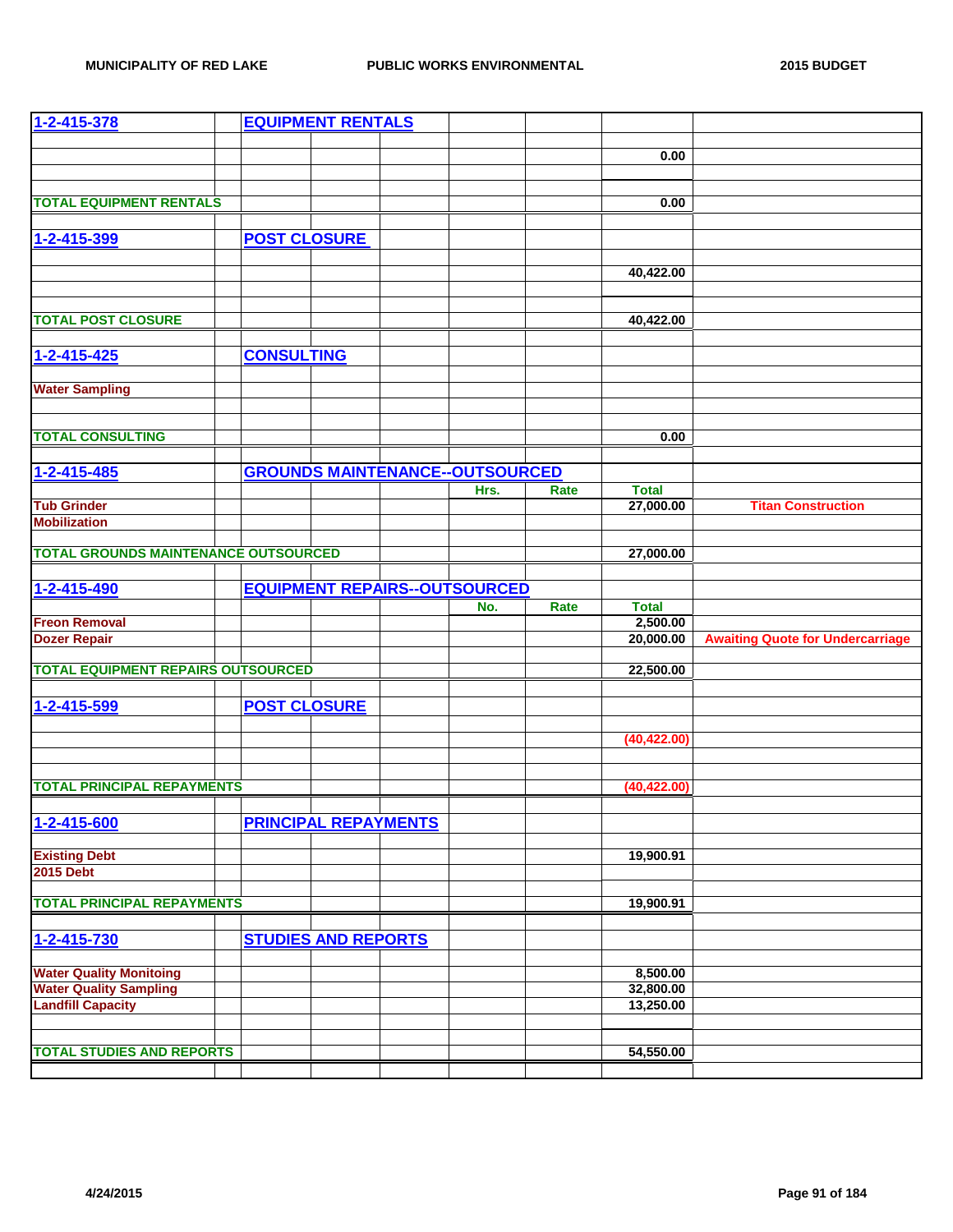| 2-2-415-995                 | <b>AMORTIZATION OF CAPITAL ASSETS</b> |  |  |            |  |
|-----------------------------|---------------------------------------|--|--|------------|--|
| <b>Straight Line Method</b> |                                       |  |  |            |  |
| <b>Buildings</b>            |                                       |  |  | 33,900.48  |  |
| <b>Contents</b>             |                                       |  |  | 9.965.26   |  |
| <b>Mobile Equipment</b>     |                                       |  |  | 23,902.01  |  |
|                             |                                       |  |  |            |  |
| <b>TOTAL AMORTIZATION</b>   |                                       |  |  | 67,767.75  |  |
|                             |                                       |  |  |            |  |
| <b>TOTAL BUDGET</b>         |                                       |  |  | 282,207.86 |  |
|                             |                                       |  |  |            |  |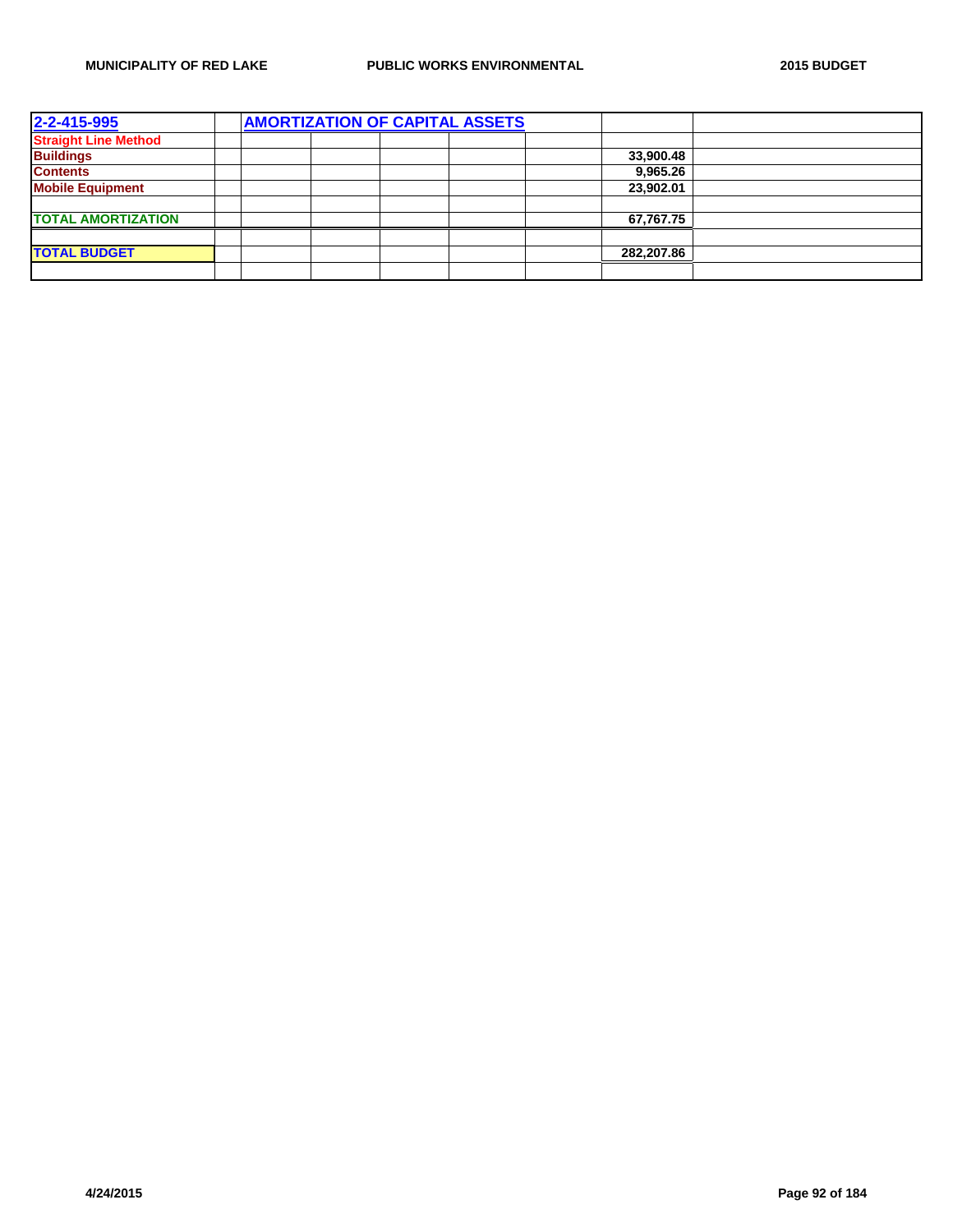| <b>RECYCLING OPERATIONS</b>          |    |                      |                            |                               |              |                 |                 |                 |                     |                 |
|--------------------------------------|----|----------------------|----------------------------|-------------------------------|--------------|-----------------|-----------------|-----------------|---------------------|-----------------|
| 1-2-420-100                          |    |                      | <b>SALARIES AND WAGES</b>  |                               |              |                 |                 |                 |                     |                 |
|                                      |    |                      |                            |                               |              | <b>Employer</b> | <b>Employer</b> | <b>Employer</b> | <b>Employer</b>     | <b>Employer</b> |
|                                      |    | <b>Weeks</b>         | <b>Hours</b>               | Rate                          | <b>Total</b> | <b>C.P.P.</b>   | E.I.            | <b>OMERS</b>    | <b>EHT</b>          | <b>WSIB</b>     |
| <b>WD S Attendant</b>                | 11 | 52                   | 40.0                       | 23.42                         | 48,713.60    | 2,238.07        | 1,120.95        | 4,384.22        | 949.92              | 1,402.95        |
|                                      |    |                      |                            |                               |              |                 |                 |                 |                     |                 |
| <b>TOTAL SALARIES AND WAGES</b>      |    |                      |                            |                               |              |                 |                 |                 |                     |                 |
|                                      |    |                      |                            |                               | 48,713.60    | 2,238.07        | 1,120.95        | 4,384.22        | 949.92              | 1,402.95        |
| $1 - 2 - 420 - 1XX$                  |    |                      | <b>OTHER PAYROLL COSTS</b> |                               |              |                 |                 |                 |                     |                 |
| <b>Employer Portion C.P.P.</b>       |    |                      |                            |                               |              |                 | 2,238.07        |                 | 1-2-XXX-110         |                 |
| <b>Employer Portion E.I.</b>         |    |                      |                            |                               |              |                 | 1,120.95        |                 | $1 - 2 - XXX - 111$ |                 |
| <b>Employer OMERS</b>                |    |                      |                            |                               |              |                 | 4,384.22        |                 | 1-2-XXX-109         |                 |
| <b>Employer E.H.T.</b>               |    |                      |                            |                               |              |                 | 949.92          |                 | $1 - 2 - XXX - 112$ |                 |
| <b>Employer WSIB</b>                 |    |                      |                            |                               |              |                 | 1,402.95        |                 | $1 - 2 - XXX - 113$ |                 |
| <b>Group Benefits Plan</b>           |    |                      |                            |                               |              |                 | 2,993.50        |                 | $1 - 2 - XXX - 114$ |                 |
| <b>TOTAL OTHER PAYROLL COSTS</b>     |    |                      |                            |                               |              |                 |                 |                 |                     |                 |
|                                      |    |                      |                            |                               |              |                 | 13,089.61       |                 |                     |                 |
| 1-2-420-115                          |    |                      | <b>CLEANING ALLOWANCE</b>  |                               |              |                 |                 |                 |                     |                 |
|                                      |    |                      |                            |                               | No.          | Rate            | <b>Total</b>    |                 |                     |                 |
|                                      |    |                      |                            |                               |              |                 |                 |                 |                     |                 |
| <b>Cleaning Allowance</b>            |    |                      |                            |                               | 1            | 230.00          | 230.00          |                 |                     |                 |
| <b>Boot Allowance</b>                |    |                      |                            |                               | 1            | 250.00          | 250.00          |                 |                     |                 |
|                                      |    |                      |                            |                               |              |                 |                 |                 |                     |                 |
| <b>TOTAL CLEANING ALLOWANCE COST</b> |    |                      |                            |                               |              |                 | 480.00          |                 |                     |                 |
|                                      |    |                      |                            |                               |              |                 |                 |                 |                     |                 |
| 1-2-420-120                          |    |                      | <b>OVER TIME MEALS</b>     |                               | No.          | Rate            | <b>Total</b>    |                 |                     |                 |
|                                      |    |                      |                            |                               |              | 17.50           | 0.00            |                 |                     |                 |
| <b>Hazardous Waste Day</b>           |    |                      |                            |                               |              |                 |                 |                 |                     |                 |
|                                      |    |                      |                            |                               |              |                 |                 |                 |                     |                 |
| <b>TOTAL OVER TIME MEALS</b>         |    |                      |                            |                               |              |                 | 0.00            |                 |                     |                 |
|                                      |    |                      |                            |                               |              |                 |                 |                 |                     |                 |
| 1-2-420-125                          |    |                      |                            | <b>EDUCATION AND TRAINING</b> |              |                 |                 |                 |                     |                 |
|                                      |    |                      |                            |                               | No.          | Rate            | <b>Total</b>    |                 |                     |                 |
| <b>Equipment Operator 2</b>          |    |                      |                            |                               |              |                 | 0.00            |                 |                     |                 |
| <b>Public Education</b>              |    |                      |                            |                               |              |                 |                 |                 |                     |                 |
|                                      |    |                      |                            |                               |              |                 |                 |                 |                     |                 |
| <b>TOTAL TRAINING COST</b>           |    |                      |                            |                               |              |                 | 0.00            |                 |                     |                 |
|                                      |    |                      |                            |                               |              |                 |                 |                 |                     |                 |
| 1-2-420-204                          |    | <b>SHOP SUPPLIES</b> |                            |                               |              |                 |                 |                 |                     |                 |
| <b>Glass Crusher, Parts</b>          |    |                      |                            |                               |              |                 |                 |                 |                     |                 |
| <b>Brooms</b>                        |    |                      |                            |                               |              |                 |                 |                 |                     |                 |
|                                      |    |                      |                            |                               |              |                 |                 |                 |                     |                 |
| <b>TOTAL SHOP SUPPLIES</b>           |    |                      |                            |                               |              |                 | 0.00            |                 |                     |                 |
|                                      |    |                      |                            |                               |              |                 |                 |                 |                     |                 |
|                                      |    |                      |                            |                               |              |                 |                 |                 |                     |                 |
| 1-2-420-209                          |    |                      | <b>OFFICE SUPPLIES</b>     |                               |              |                 |                 |                 |                     |                 |
| paper, envelopes etc, pens           |    |                      |                            |                               |              |                 |                 |                 |                     |                 |
|                                      |    |                      |                            |                               |              |                 |                 |                 |                     |                 |
|                                      |    |                      |                            |                               |              |                 |                 |                 |                     |                 |
| <b>TOTAL OFFICE SUPPLIES</b>         |    |                      |                            |                               |              |                 | 0.00            |                 |                     |                 |
|                                      |    |                      |                            |                               |              |                 |                 |                 |                     |                 |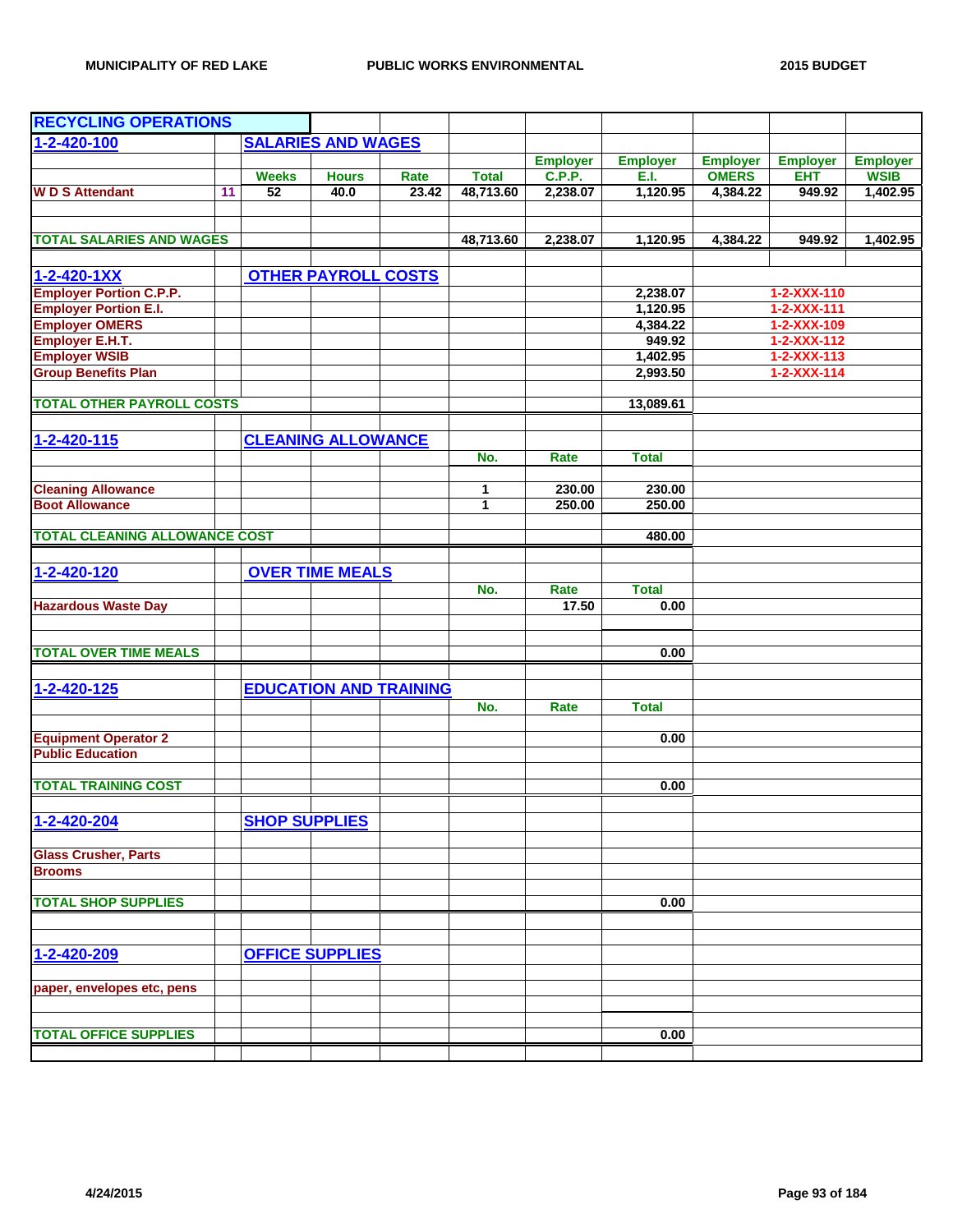| $1 - 2 - 420 - 210$                         |                              |                        |                                   | <b>FURNITURE AND OFFICE EQUIPMENT</b>     |                  |                           |                                  |
|---------------------------------------------|------------------------------|------------------------|-----------------------------------|-------------------------------------------|------------------|---------------------------|----------------------------------|
|                                             |                              |                        |                                   |                                           |                  |                           |                                  |
|                                             |                              |                        |                                   |                                           |                  |                           |                                  |
|                                             |                              |                        |                                   |                                           |                  |                           |                                  |
| <b>TOTAL FURNITURE AND OFFICE EQUIPMENT</b> |                              |                        |                                   |                                           |                  | 0.00                      |                                  |
|                                             |                              |                        |                                   |                                           |                  |                           |                                  |
| 1-2-420-211                                 | <b>SIGNS AND ACCESSORIES</b> |                        |                                   |                                           |                  |                           |                                  |
|                                             |                              |                        |                                   |                                           |                  |                           |                                  |
| <b>Directional Signs</b>                    |                              |                        |                                   |                                           |                  |                           |                                  |
|                                             |                              |                        |                                   |                                           |                  |                           |                                  |
|                                             |                              |                        |                                   |                                           |                  |                           |                                  |
| <b>TOTAL SIGNS</b>                          |                              |                        |                                   |                                           |                  | 0.00                      |                                  |
|                                             |                              |                        |                                   |                                           |                  |                           |                                  |
| 1-2-420-212                                 |                              |                        | <b>HEALTH AND SAFETY SUPPLIES</b> |                                           |                  |                           |                                  |
|                                             |                              |                        |                                   |                                           |                  |                           |                                  |
|                                             |                              |                        |                                   |                                           |                  |                           |                                  |
|                                             |                              |                        |                                   |                                           |                  |                           |                                  |
|                                             |                              |                        |                                   |                                           |                  |                           |                                  |
| <b>TOTAL HEALTH AND SAFETY SUPPLIES</b>     |                              |                        |                                   |                                           |                  | 0.00                      |                                  |
|                                             |                              |                        |                                   |                                           |                  |                           |                                  |
| 1-2-420-318                                 | <b>INTEREST</b>              |                        |                                   |                                           |                  |                           |                                  |
| <b>Existing Debt</b>                        |                              |                        |                                   |                                           |                  |                           |                                  |
| <b>2015 Debt</b>                            |                              |                        |                                   |                                           |                  | 26,413.45                 |                                  |
|                                             |                              |                        |                                   |                                           |                  |                           |                                  |
| <b>TOTAL INTEREST</b>                       |                              |                        |                                   |                                           |                  | 26,413.45                 |                                  |
|                                             |                              |                        |                                   |                                           |                  |                           |                                  |
| 1-2-420-341                                 |                              |                        |                                   | <b>FREIGHT AND DIVERSION--RESIDENTIAL</b> |                  |                           |                                  |
|                                             |                              | <b>Ratio</b>           | <b>Trips</b>                      | Mos.                                      | Rate             | <b>Total</b>              |                                  |
| <b>Chukuni Sanitation--Recycling</b>        |                              | 60.00%                 |                                   | $\overline{10}$                           | 9,660.17         | 57,961.02                 | <b>By-Law 1888-14</b>            |
| <b>Chukuni Sanitation--Recycling</b>        |                              | 60.00%                 |                                   | $\mathbf 2$                               | 9,853.38         | 11,824.06                 | 2% Increase                      |
| <b>Chukuni Sanitation--Transfer</b>         |                              | 60.00%                 | 8                                 | 12                                        | 675.00           | 38,880.00                 | <b>By-Law 1888-14</b>            |
| <b>Dryden Tipping Fees</b>                  |                              | 60.00%                 | 8                                 | 8                                         | 600.00           | 23,040.00                 |                                  |
| Non Refundable Portion of H.S.T.            |                              |                        |                                   |                                           | 1.76%            | 2,318.01                  |                                  |
|                                             |                              |                        |                                   |                                           |                  |                           | <b>Note: Portion Recoverable</b> |
| <b>TOTAL FREIGHT</b>                        |                              |                        |                                   |                                           |                  | 134,023.09                | from $WDO = %$                   |
|                                             |                              |                        |                                   |                                           |                  |                           |                                  |
| 1-2-420-342                                 |                              |                        |                                   | <b>FREIGHT AND DIVERSION--COMMERCIAL</b>  |                  |                           |                                  |
| <b>Chukuni Sanitation--Recycling</b>        |                              | <b>Ratio</b><br>40.00% | <b>Trips</b>                      | Mos.<br>10                                | Rate<br>9,660.17 | <b>Total</b><br>38,640.68 | <b>By-Law 1888-14</b>            |
| <b>Chukuni Sanitation--Recycling</b>        |                              | 40.00%                 |                                   | $\overline{2}$                            | 9,853.38         | 7,882.70                  | 2% Increase                      |
| <b>Chukuni Sanitation--Transfer</b>         |                              | 40.00%                 | 8                                 | 12                                        | 675.00           | 25,920.00                 | <b>By-Law 1888-14</b>            |
| <b>Dryden Tipping Fees</b>                  |                              | 40.00%                 | 8                                 | 8                                         | 600.00           | 15,360.00                 |                                  |
| Non Refundable Portion of H.S.T.            |                              |                        |                                   |                                           | 1.76%            | 1,545.34                  |                                  |
|                                             |                              |                        |                                   |                                           |                  |                           |                                  |
| <b>TOTAL FREIGHT</b>                        |                              |                        |                                   |                                           |                  | 89,348.72                 |                                  |
|                                             |                              |                        |                                   |                                           |                  |                           |                                  |
| 1-2-420-344                                 | <b>FREIGHT</b>               |                        |                                   |                                           |                  |                           |                                  |
|                                             |                              |                        |                                   |                                           |                  |                           |                                  |
| HHW, Freon, etc.                            |                              |                        |                                   |                                           |                  | 30,000.00                 |                                  |
|                                             |                              |                        |                                   |                                           |                  |                           |                                  |
| <b>TOTAL FREIGHT AND DIVERSION</b>          |                              |                        |                                   |                                           |                  |                           |                                  |
|                                             |                              |                        |                                   |                                           |                  | 30,000.00                 |                                  |
|                                             |                              |                        |                                   |                                           |                  |                           |                                  |
| 1-2-420-425                                 | <b>CONSULTING</b>            |                        |                                   |                                           |                  |                           |                                  |
|                                             |                              |                        |                                   |                                           |                  |                           |                                  |
|                                             |                              |                        |                                   |                                           |                  |                           |                                  |
| <b>TOTAL CONSULTING</b>                     |                              |                        |                                   |                                           |                  | 0.00                      |                                  |
|                                             |                              |                        |                                   |                                           |                  |                           |                                  |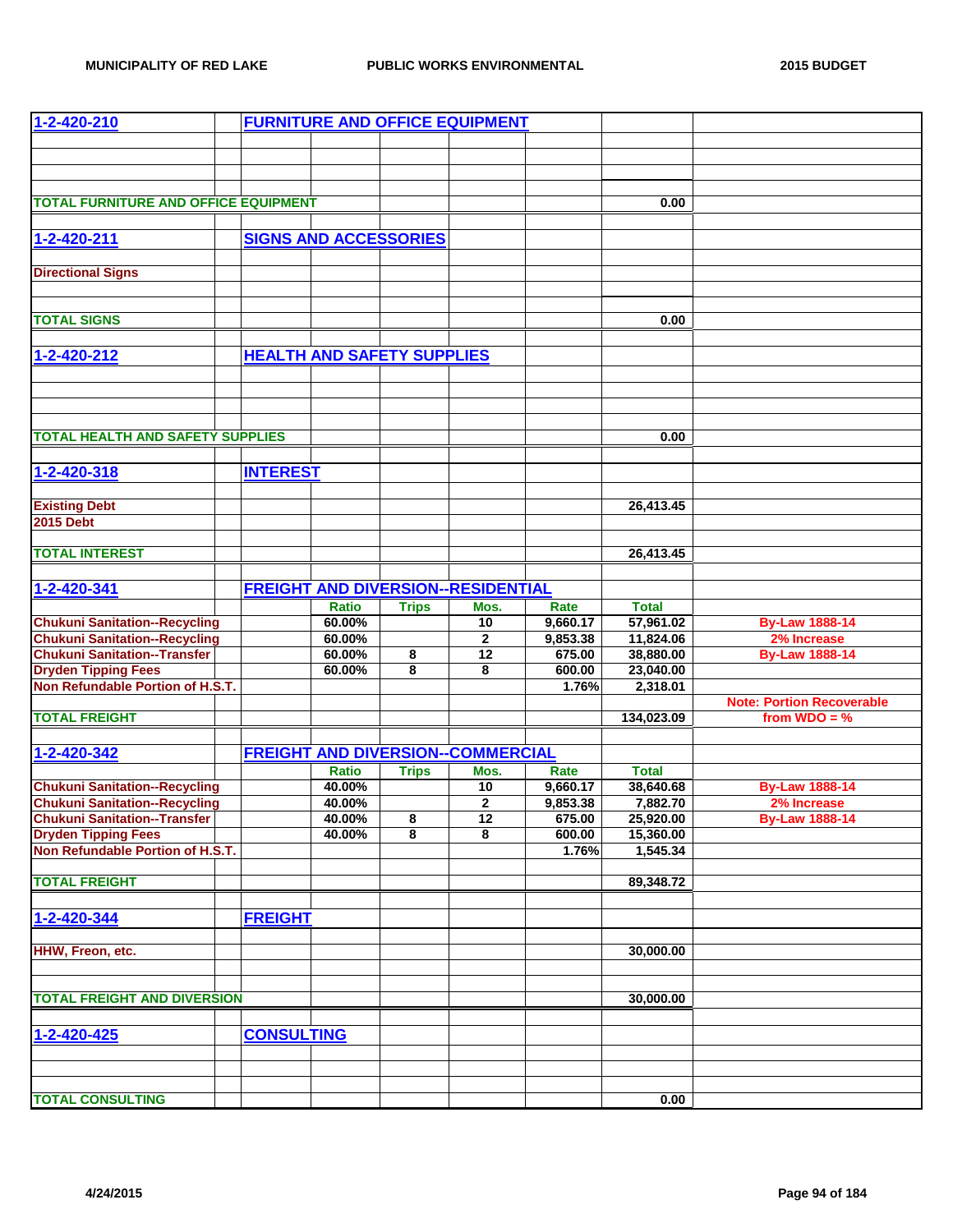| 1-2-420-600                              |  | <b>PRINCIPAL REPAYMENTS</b> |                                       |              |              |
|------------------------------------------|--|-----------------------------|---------------------------------------|--------------|--------------|
|                                          |  |                             |                                       |              |              |
| <b>Existing Debt</b>                     |  |                             |                                       | 58,504.51    |              |
| <b>2015 Debt</b>                         |  |                             |                                       |              |              |
|                                          |  |                             |                                       |              |              |
| <b>TOTAL PRINCIPAL REPAYMENTS</b>        |  |                             |                                       | 58,504.51    |              |
|                                          |  |                             |                                       |              |              |
| 2-2-420-995                              |  |                             | <b>AMORTIZATION OF CAPITAL ASSETS</b> |              |              |
| <b>Straight Line Method</b>              |  |                             |                                       |              |              |
|                                          |  |                             |                                       | 0.00         | All in "415" |
|                                          |  |                             |                                       |              |              |
|                                          |  |                             |                                       |              |              |
| <b>TOTAL AMORTIZATION</b>                |  |                             |                                       | 0.00         |              |
|                                          |  |                             |                                       |              |              |
| <b>TOTAL BUDGET</b>                      |  |                             |                                       | 400,572.98   |              |
|                                          |  |                             |                                       |              |              |
| <b>TOTAL ENVIRONMENTAL HEALTH BUDGET</b> |  |                             |                                       | 3,976,813.28 |              |
|                                          |  |                             |                                       |              |              |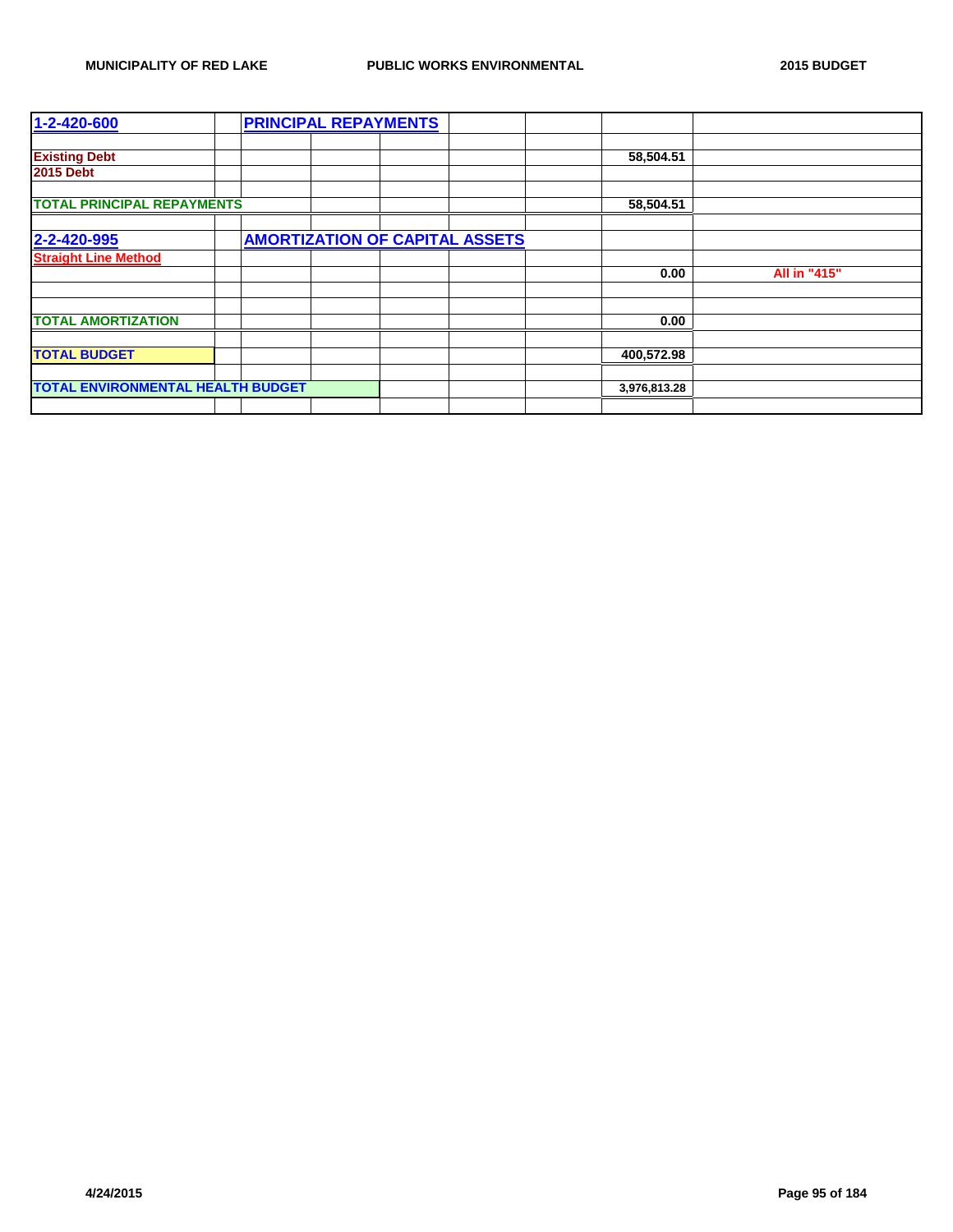| 1-2-502-100                                  |                  | <b>SALARIES AND WAGES</b>  |        |                                        |                 |                  |                 |                                    |                                |
|----------------------------------------------|------------------|----------------------------|--------|----------------------------------------|-----------------|------------------|-----------------|------------------------------------|--------------------------------|
|                                              |                  |                            |        |                                        | <b>Employer</b> | <b>Employer</b>  | <b>Employer</b> | <b>Employer</b>                    | <b>Employer</b>                |
|                                              | <b>Weeks</b>     | <b>Hours</b>               | Rate   | <b>Total</b>                           | <b>C.P.P.</b>   | E.I.             | <b>OMERS</b>    | <b>EHT</b>                         | <b>WSIB</b>                    |
| <b>Secretary (Transfer from Admin)</b>       |                  |                            |        | 10,553.80                              | 349.16          | 242.85           | 949.84          | 205.80                             | 303.95                         |
|                                              |                  |                            |        |                                        |                 |                  |                 |                                    |                                |
| <b>TOTAL SALARIES AND WAGES</b>              |                  |                            |        | 10,553.80                              | 349.16          | 242.85           | 949.84          | 205.80                             | 303.95                         |
| 1-2-502-105                                  | <b>PER DIEMS</b> |                            |        |                                        |                 |                  |                 |                                    |                                |
|                                              |                  | <b>Per Diem</b>            |        |                                        | <b>Employer</b> | <b>Employer</b>  | <b>Employer</b> | <b>Employer</b>                    |                                |
|                                              |                  | <b>Days</b>                | Rate   | <b>Total</b>                           | <b>C.P.P.</b>   | E.I.             | <b>OMERS</b>    | <b>EHT</b>                         | <b>Employer</b><br><b>WSIB</b> |
| <b>Secretary</b>                             |                  | $\mathbf{0}$               | 150.00 | 0.00                                   | 0.00            | 0.00             | 0.00            | 0.00                               | 0.00                           |
|                                              |                  |                            |        |                                        |                 |                  |                 |                                    |                                |
| <b>TOTAL PER DIEMS</b>                       |                  |                            |        | 0.00                                   | 0.00            | 0.00             | 0.00            | 0.00                               | 0.00                           |
| $1 - 2 - 502 - 1XX$                          |                  | <b>OTHER PAYROLL COSTS</b> |        |                                        |                 |                  |                 |                                    |                                |
| <b>Employer Portion C.P.P.</b>               |                  |                            |        |                                        | 0.00            |                  |                 |                                    |                                |
| <b>Employer Portion E.I.</b>                 |                  |                            |        | 349.16<br>242.85                       | 0.00            | 349.16<br>242.85 |                 | 1-2-XXX-110<br>$1 - 2 - XXX - 111$ |                                |
| <b>Employer OMERS</b>                        |                  |                            |        | 949.84                                 | 0.00            | 949.84           |                 | $1 - 2 - XXX - 109$                |                                |
| Employer E.H.T.                              |                  |                            |        | 205.80                                 | 0.00            | 205.80           |                 | $1 - 2 - XXX - 112$                |                                |
| <b>Employer W.S.I.B.</b>                     |                  |                            |        | 303.95                                 | 0.00            | 303.95           |                 | $1 - 2 - XXX - 113$                |                                |
| <b>Group Benefits</b>                        |                  |                            |        | 0.00                                   | 0.00            | 0.00             |                 | $1 - 2 - XXX - 114$                |                                |
|                                              |                  |                            |        |                                        |                 |                  |                 |                                    |                                |
| <b>TOTAL OTHER PAYROLL COSTS</b>             |                  |                            |        | 2,051.61                               | 0.00            | 2,051.61         |                 |                                    |                                |
| 1-2-502-150                                  |                  | <b>CLEANING ALLOWANCE</b>  |        |                                        |                 |                  |                 |                                    |                                |
|                                              |                  |                            |        | Qty.                                   | Rate            | <b>Total</b>     |                 |                                    |                                |
| <b>Boot Allowance</b>                        |                  |                            |        | 0                                      | 250.00          | 0.00             |                 |                                    |                                |
| <b>Cleaning Allowance</b>                    |                  |                            |        | 0                                      | 230.00          | 0.00             |                 |                                    |                                |
|                                              |                  |                            |        |                                        |                 |                  |                 |                                    |                                |
| <b>TOTAL CLEANING ALLOWANCE</b>              |                  |                            |        |                                        |                 | 0.00             |                 |                                    |                                |
| 1-2-502-209                                  |                  | <b>OFFICE SUPPLIES</b>     |        |                                        |                 |                  |                 |                                    |                                |
|                                              |                  |                            |        |                                        |                 |                  |                 |                                    |                                |
|                                              |                  |                            |        |                                        |                 | 0.00             |                 |                                    |                                |
|                                              |                  |                            |        |                                        |                 |                  |                 |                                    |                                |
| <b>TOTAL OFFICE SUPPLIES</b>                 |                  |                            |        |                                        |                 | 0.00             |                 |                                    |                                |
|                                              |                  |                            |        |                                        |                 |                  |                 |                                    |                                |
| 1-2-502-229                                  |                  |                            |        | <b>COMPUTER AND TECHNICAL SUPPLIES</b> |                 |                  |                 |                                    |                                |
|                                              |                  |                            |        |                                        |                 |                  |                 |                                    |                                |
|                                              |                  |                            |        |                                        |                 | 0.00             |                 |                                    |                                |
|                                              |                  |                            |        |                                        |                 |                  |                 |                                    |                                |
| <b>TOTAL COMPUTER AND TECHNICAL SUPPLIES</b> |                  |                            |        |                                        |                 | 0.00             |                 |                                    |                                |
|                                              |                  |                            |        |                                        |                 |                  |                 |                                    |                                |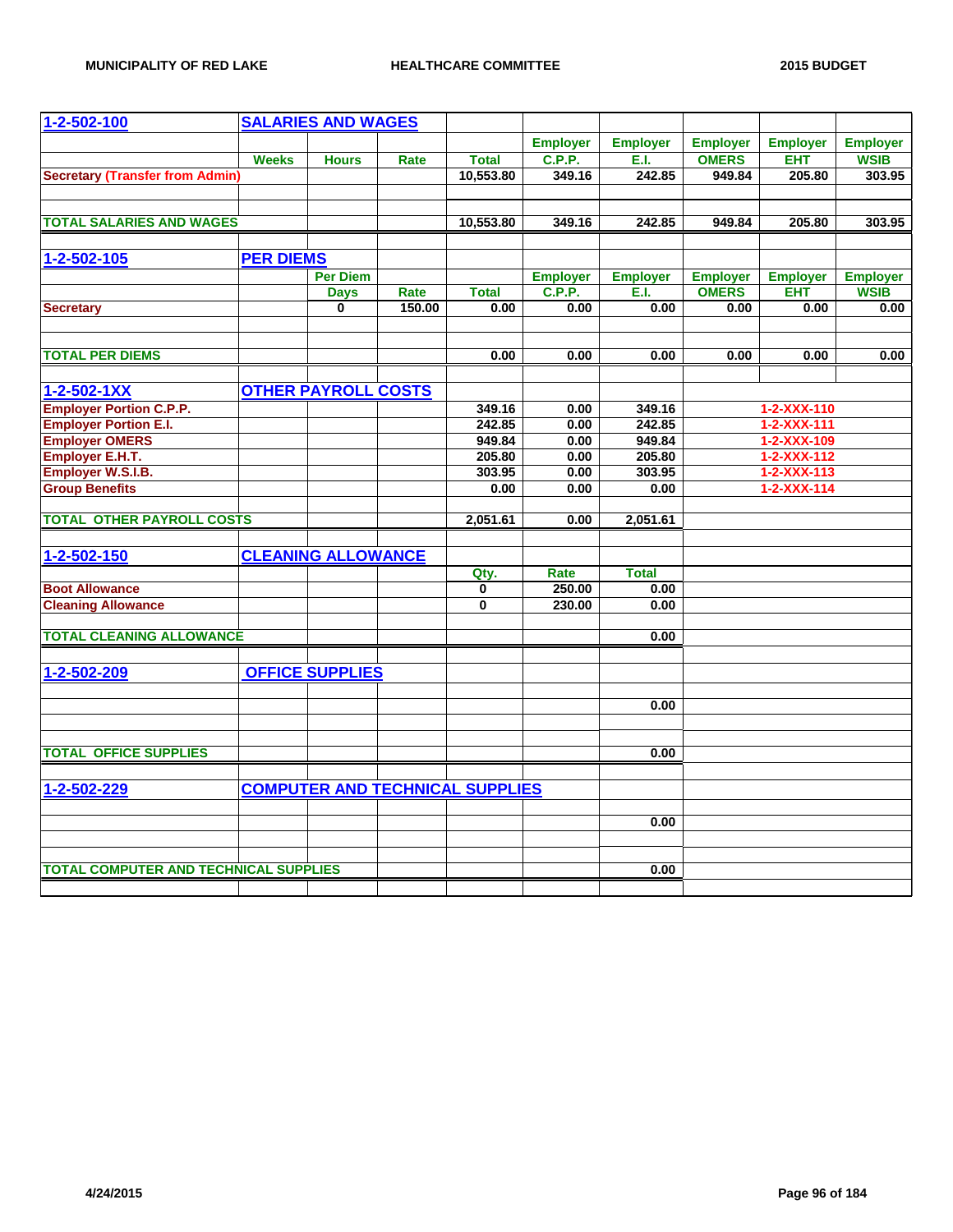| $1 - 2 - 502 - 33X$                            |                    | <b>WORKSHOPS AND CONFERENCES</b> |               |                                          |                |           |                   |
|------------------------------------------------|--------------------|----------------------------------|---------------|------------------------------------------|----------------|-----------|-------------------|
|                                                | <b>Meals</b>       | Regist.                          | <b>Hotels</b> | <b>Mileage</b>                           | <b>Transit</b> |           |                   |
|                                                | 333                | 335                              | 336           | 337                                      | 338            |           |                   |
|                                                |                    |                                  |               |                                          |                |           |                   |
|                                                | 0.00               | 0.00                             | 0.00          | 0.00                                     | 0.00           |           |                   |
|                                                |                    |                                  |               |                                          |                |           |                   |
| <b>TOTAL</b>                                   | 0.00               | 0.00                             | 0.00          | 0.00                                     | 0.00           |           |                   |
|                                                |                    |                                  |               |                                          |                |           |                   |
| <b>TOTAL WORKSHOPS AND CONFERENCES</b>         |                    |                                  |               |                                          |                | 0.00      |                   |
|                                                |                    |                                  |               |                                          |                |           |                   |
| 1-2-502-325                                    |                    |                                  |               | <b>SUBSCRIPTIONS AND MEMBERSHIPS</b>     |                |           |                   |
|                                                |                    |                                  |               |                                          |                |           |                   |
|                                                |                    |                                  |               |                                          |                | 0.00      |                   |
|                                                |                    |                                  |               |                                          |                |           |                   |
|                                                |                    |                                  |               |                                          |                |           |                   |
| <b>TOTAL SUBSCRIPTIONS AND MEMBERSHIPS</b>     |                    |                                  |               |                                          |                | 0.00      |                   |
|                                                |                    |                                  |               |                                          |                |           |                   |
| 1-2-502-343                                    |                    |                                  |               | <b>LICENSES, PERMITS AND INSPECTIONS</b> |                |           |                   |
|                                                | Plate No.          | Unit No.                         |               |                                          |                |           |                   |
| 2009 Dodge Caliber                             | <b>BHZA-147</b>    |                                  |               |                                          |                | 0.00      |                   |
|                                                |                    |                                  |               |                                          |                |           |                   |
| <b>TOTAL LICENSES, PERMITS AND INSPECTIONS</b> |                    |                                  |               |                                          |                | 0.00      |                   |
|                                                |                    |                                  |               |                                          |                |           |                   |
| 1-2-502-347                                    | <b>CELL PHONES</b> |                                  |               |                                          |                |           |                   |
|                                                |                    |                                  |               |                                          |                | 0.00      |                   |
|                                                |                    |                                  |               |                                          |                |           |                   |
|                                                |                    |                                  |               |                                          |                |           |                   |
| <b>TOTAL CELL PHONES</b>                       |                    |                                  |               |                                          |                | 0.00      |                   |
|                                                |                    |                                  |               |                                          |                |           |                   |
| 1-2-502-349                                    | <b>ADVERTISING</b> |                                  |               |                                          |                |           |                   |
|                                                |                    |                                  |               |                                          |                | 0.00      |                   |
|                                                |                    |                                  |               |                                          |                |           |                   |
|                                                |                    |                                  |               |                                          |                |           |                   |
| <b>TOTAL ADVERTISING</b>                       |                    |                                  |               |                                          |                | 0.00      |                   |
|                                                |                    |                                  |               |                                          |                |           |                   |
| 1-2-502-372                                    | <b>INSURANCE</b>   |                                  |               |                                          |                |           |                   |
|                                                |                    |                                  |               |                                          |                |           |                   |
| <b>The Standard--Liability</b>                 |                    |                                  |               |                                          |                | 0.00      | Included in "100" |
| <b>The Standard--Automobile</b>                |                    |                                  |               |                                          |                | 1,785.00  |                   |
| <b>TOTAL INSURANCE</b>                         |                    |                                  |               |                                          |                | 0.00      |                   |
|                                                |                    |                                  |               |                                          |                |           |                   |
| 1-2-502-395                                    | <b>DONATIONS</b>   |                                  |               |                                          |                |           |                   |
|                                                |                    |                                  |               |                                          |                |           |                   |
| 1/10 of Loan Forgiven                          |                    |                                  |               |                                          |                | 10,000.00 |                   |
|                                                |                    |                                  |               |                                          |                |           |                   |
|                                                |                    |                                  |               |                                          |                |           |                   |
| <b>TOTAL DONATIONS</b>                         |                    |                                  |               |                                          |                | 10,000.00 |                   |
|                                                |                    |                                  |               |                                          |                |           |                   |
|                                                |                    |                                  |               |                                          |                |           |                   |
| <b>TOTAL BUDGET</b>                            |                    |                                  |               |                                          |                | 22,605.41 |                   |
|                                                |                    |                                  |               |                                          |                |           |                   |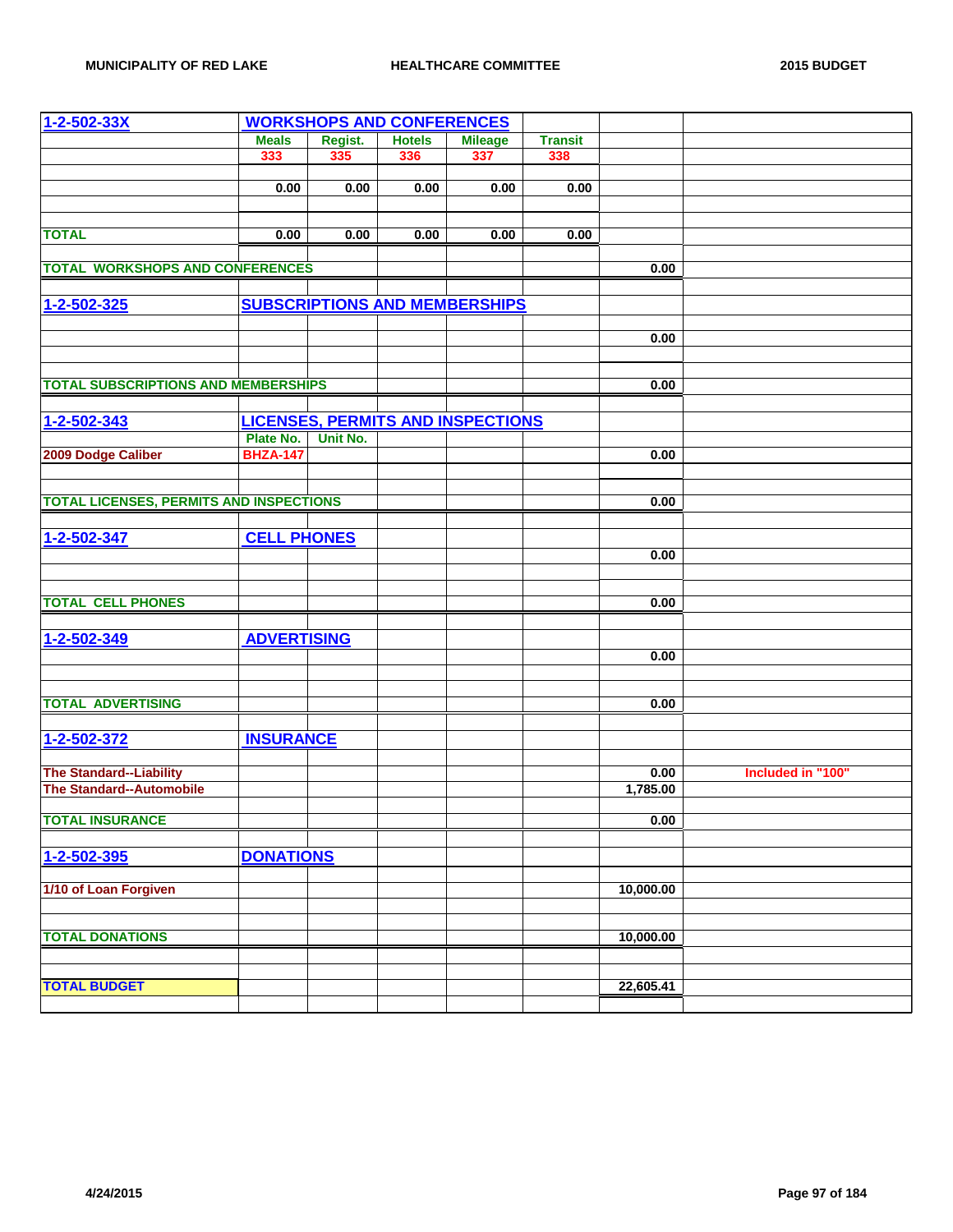| <b>PUBLIC HEALTH SERVICES</b>          |                     |             |                 |                 |               |                                          |
|----------------------------------------|---------------------|-------------|-----------------|-----------------|---------------|------------------------------------------|
| 1-2-500-375                            | <b>REQUISITIONS</b> |             |                 |                 |               |                                          |
|                                        |                     | 2014        | <b>Increase</b> | <b>Actual</b>   | <b>Budget</b> |                                          |
|                                        |                     | <b>Base</b> | Rate            | <b>Increase</b> | <b>Amount</b> |                                          |
| <b>Northwestern Health Unit</b>        |                     | 192,165.21  | $0.0000\%$      | 0.00            | 192,165.21    | 3,537 Population<br>X \$54.33 Per Person |
|                                        |                     |             |                 |                 |               |                                          |
| <b>TOTAL REQUISITIONS</b>              |                     |             |                 |                 | 192,165.21    |                                          |
|                                        |                     |             |                 |                 |               |                                          |
| <b>TOTAL BUDGET</b>                    |                     |             |                 |                 | 192,165.21    |                                          |
|                                        |                     |             |                 |                 |               |                                          |
| <b>AMBULANCE</b>                       |                     |             |                 |                 |               |                                          |
| 1-2-505-375                            | <b>REQUISITIONS</b> |             |                 |                 |               |                                          |
|                                        |                     | 2014        | <b>Increase</b> | <b>Actual</b>   | <b>Budget</b> |                                          |
|                                        |                     | <b>Base</b> | Rate            | <b>Increase</b> | <b>Amount</b> |                                          |
|                                        |                     |             |                 |                 |               |                                          |
| <b>KDSB</b>                            |                     | 347,757.00  | $-10.1096%$     | (35, 157.00)    | 312,600.00    |                                          |
| <b>TOTAL REQUISITIONS</b>              |                     |             |                 |                 | 312,600.00    |                                          |
|                                        |                     |             |                 |                 |               |                                          |
| <b>TOTAL BUDGET</b>                    |                     |             |                 |                 | 312,600.00    |                                          |
|                                        |                     |             |                 |                 |               |                                          |
|                                        |                     |             |                 |                 |               |                                          |
| <b>HOMELESS SHELTER</b>                |                     |             |                 |                 |               |                                          |
| 1-2-510-375                            | <b>REQUISITIONS</b> |             |                 |                 |               |                                          |
|                                        |                     | 2014        | <b>Increase</b> | <b>Actual</b>   | <b>Budget</b> |                                          |
|                                        |                     | <b>Base</b> | Rate            | <b>Increase</b> | <b>Amount</b> |                                          |
| <b>Red Lake Area Emergency Shelter</b> |                     | 0.00        | #DIV/0!         | 5,000.00        | 5,000.00      |                                          |
|                                        |                     |             |                 |                 |               |                                          |
|                                        |                     |             |                 |                 |               |                                          |
| <b>TOTAL REQUISITIONS</b>              |                     |             |                 |                 | 5,000.00      |                                          |
| <b>TOTAL BUDGET</b>                    |                     |             |                 |                 | 5,000.00      |                                          |
|                                        |                     |             |                 |                 |               |                                          |
|                                        |                     |             |                 |                 |               |                                          |
| <b>SOCIAL HOUSING</b>                  |                     |             |                 |                 |               |                                          |
| 1-2-590-375                            | <b>REQUISITIONS</b> |             |                 |                 |               |                                          |
|                                        |                     |             |                 |                 |               |                                          |
|                                        |                     | 2014        | <b>Increase</b> | <b>Actual</b>   | <b>Budget</b> |                                          |
|                                        |                     | <b>Base</b> | Rate            | <b>Increase</b> | <b>Amount</b> |                                          |
|                                        |                     | 374,274.00  | 9.8855%         | 36,999.00       | 411,273.00    |                                          |
|                                        |                     |             |                 |                 |               |                                          |
| <b>TOTAL REQUISITIONS</b>              |                     |             |                 |                 | 411,273.00    |                                          |
|                                        |                     |             |                 |                 |               |                                          |
| <b>TOTAL BUDGET</b>                    |                     |             |                 |                 | 411,273.00    |                                          |
|                                        |                     |             |                 |                 |               |                                          |
|                                        |                     |             |                 |                 |               |                                          |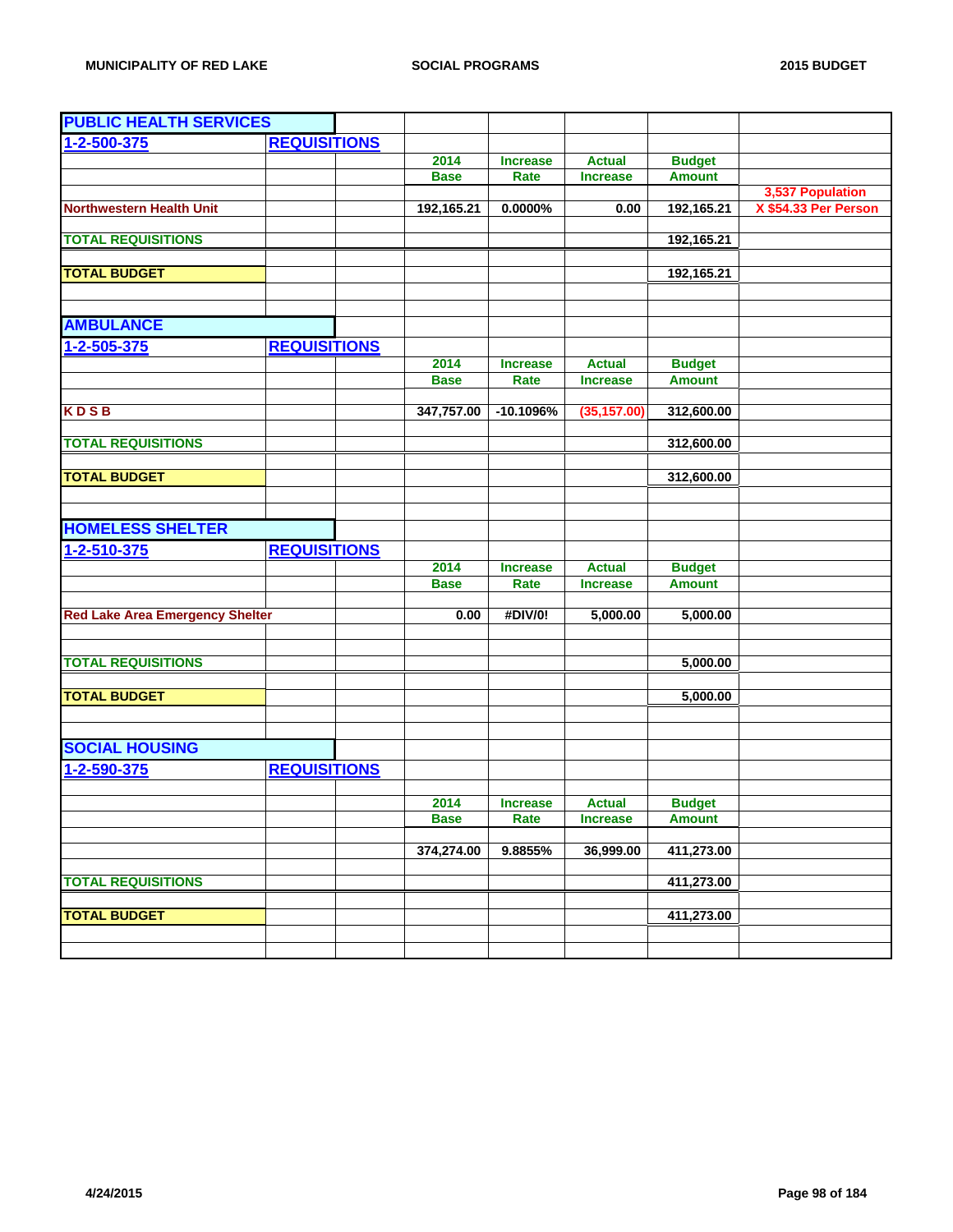| <b>ONTARIO WORKS</b>                        |                     |      |             |                 |                 |               |  |
|---------------------------------------------|---------------------|------|-------------|-----------------|-----------------|---------------|--|
| 1-2-600-375                                 | <b>REQUISITIONS</b> |      |             |                 |                 |               |  |
|                                             |                     |      |             |                 |                 |               |  |
|                                             |                     |      | 2014        | <b>Increase</b> | <b>Actual</b>   | <b>Budget</b> |  |
|                                             |                     |      | <b>Base</b> | Rate            | <b>Increase</b> | <b>Amount</b> |  |
|                                             |                     |      |             |                 |                 |               |  |
| <b>KDSB</b>                                 |                     |      | 125,988.00  | 2.8622%         | 3,606.00        | 129,594.00    |  |
| <b>TOTAL REQUISITIONS</b>                   |                     |      |             |                 |                 | 129,594.00    |  |
|                                             |                     |      |             |                 |                 |               |  |
| <b>TOTAL BUDGET</b>                         |                     |      |             |                 |                 | 129,594.00    |  |
|                                             |                     |      |             |                 |                 |               |  |
|                                             |                     |      |             |                 |                 |               |  |
| <b>ASSISTANCE TO AGED PERSONS</b>           |                     |      |             |                 |                 |               |  |
| 1-2-605-375                                 | <b>REQUISITIONS</b> |      |             |                 |                 |               |  |
|                                             |                     |      | 2014        | <b>Increase</b> | <b>Actual</b>   | <b>Budget</b> |  |
|                                             |                     |      | <b>Base</b> | Rate            | <b>Increase</b> | <b>Amount</b> |  |
|                                             |                     |      |             |                 |                 |               |  |
| <b>District of Kenora Home for the Aged</b> |                     |      | 397,250.00  | 8.2643%         | 32,829.89       | 430,079.89    |  |
|                                             |                     |      |             |                 |                 |               |  |
|                                             |                     |      |             |                 |                 |               |  |
| <b>TOTAL REQUISITIONS</b>                   |                     |      |             |                 |                 | 430,079.89    |  |
| <b>TOTAL BUDGET</b>                         |                     |      |             |                 |                 | 430,079.89    |  |
|                                             |                     |      |             |                 |                 |               |  |
|                                             |                     |      |             |                 |                 |               |  |
|                                             |                     | 2008 | 266,831     | 2012            | 370,853         |               |  |
|                                             |                     | 2009 | 285,430     | 2013            | 378,270         |               |  |
|                                             |                     | 2010 | 297,778     | 2014            | 397,250         |               |  |
|                                             |                     | 2011 | 339,642     | 2015            | 430,080         |               |  |
|                                             |                     |      |             |                 |                 |               |  |
| <b>CHILD CARE SERVICES</b>                  |                     |      |             |                 |                 |               |  |
| 1-2-608-375                                 | <b>REQUISITIONS</b> |      |             |                 |                 |               |  |
|                                             |                     |      |             |                 |                 |               |  |
|                                             |                     |      | 2014        | <b>Increase</b> | <b>Actual</b>   | <b>Budget</b> |  |
|                                             |                     |      | <b>Base</b> | Rate            | <b>Increase</b> | <b>Amount</b> |  |
|                                             |                     |      |             |                 |                 |               |  |
| <b>KDSB</b>                                 |                     |      | 50,176.00   | $-4.3945%$      | (2,205.00)      | 47,971.00     |  |
| <b>TOTAL REQUISITIONS</b>                   |                     |      |             |                 |                 | 47,971.00     |  |
|                                             |                     |      |             |                 |                 |               |  |
| <b>TOTAL BUDGET</b>                         |                     |      |             |                 |                 | 47,971.00     |  |
|                                             |                     |      |             |                 |                 |               |  |
|                                             |                     |      |             |                 |                 |               |  |
| <b>TOTAL SOCIAL PROGRAMS</b>                |                     |      |             |                 |                 | 1,528,683.10  |  |
|                                             |                     |      |             |                 |                 |               |  |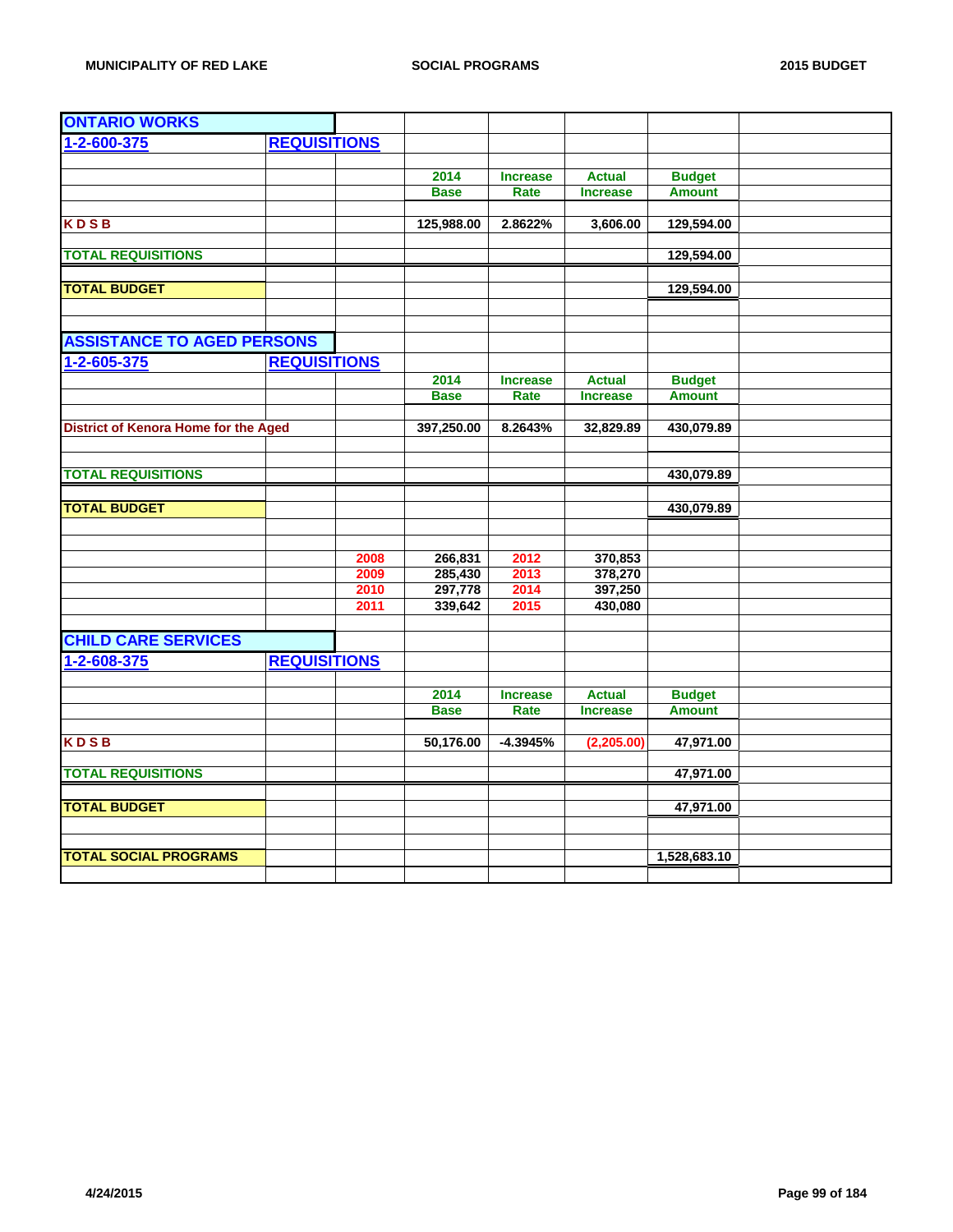| <b>CHILD CARE ADMINISTRATION</b>          |                      |                                  |                      |                    |                 |                    |                 |                            |                 |
|-------------------------------------------|----------------------|----------------------------------|----------------------|--------------------|-----------------|--------------------|-----------------|----------------------------|-----------------|
| $1 - 2 - 61X - 100$                       |                      | <b>SALARIES AND WAGES</b>        |                      |                    |                 |                    |                 |                            |                 |
|                                           |                      |                                  |                      |                    | <b>Employer</b> | <b>Employer</b>    | <b>Employer</b> | <b>Employer</b>            | <b>Employer</b> |
|                                           | <b>Weeks</b>         | <b>Hours</b>                     | Rate                 | <b>Total</b>       | C.P.P.          | E.I.               | <b>OMERS</b>    | <b>EHT</b>                 | <b>WSIB</b>     |
| <b>Child Care Supervisor *</b>            | 52                   | 40.0                             | 34.84                | 72,468.00          | 2,479.95        | 1,139.05           | 7,578.73        | 1,413.13                   | 797.15          |
| Child Care Site Supervisor #1**           | 52                   | 40.0                             | 30.00                | 62,401.00          | 2,479.95        | 1,139.05           | 6,108.95        | 1,216.82                   | 686.41          |
| <b>Child Care Site Supervisor #2**</b>    | 52                   | 40.0                             | 30.00                | 62,401.00          | 2,479.95        | 1,139.05           | 6,108.95        | 1,216.82                   | 686.41          |
| One Third Transfer to "635, 636, 637"     |                      |                                  |                      | (24, 156.00)       | (1,022.47)      | (555.85)           | (2, 174.04)     | (471.04)                   | (265.72)        |
| <b>One Third Transfer to "640"</b>        |                      |                                  |                      | (24, 156.00)       | (1,022.47)      | (555.85)           | (2, 174.04)     | (471.04)                   | (265.72)        |
| ** Two Thirds Transfer to "635, 636, 637" |                      |                                  |                      | (83, 201.33)       | (3,771.97)      | (1,914.55)         | (7,488.12)      | (1,622.43)                 | (915.21)        |
|                                           |                      |                                  |                      |                    |                 |                    |                 |                            |                 |
|                                           |                      |                                  |                      | 65,756.67          | 1,622.94        | 390.90             | 7,960.42        | 1,282.26                   | 723.32          |
|                                           |                      |                                  |                      |                    |                 |                    |                 |                            |                 |
|                                           |                      | <b>Licensed</b>                  |                      | <b>Red Lake</b>    | <b>Golden</b>   | St. John's         |                 |                            |                 |
|                                           |                      | <b>Spaces</b>                    |                      | 615                | 616             | 617                |                 |                            |                 |
| (615) Red Lake                            |                      | 26                               |                      |                    |                 |                    |                 |                            |                 |
| (616) Golden                              |                      | $\overline{26}$                  |                      | 21,918.89          | 21,918.89       | 21,918.89          |                 |                            |                 |
| (617) St. John's                          |                      | 16                               |                      |                    |                 |                    |                 |                            |                 |
|                                           |                      |                                  |                      |                    |                 |                    |                 |                            |                 |
| <b>TOTAL SALARIES AND WAGES</b>           |                      | 68                               |                      | 21,918.89          | 21,918.89       | 21,918.89          |                 |                            |                 |
|                                           |                      |                                  |                      |                    |                 |                    |                 |                            |                 |
| $1 - 2 - 61X - 105$                       | <b>PER DIEMS</b>     |                                  |                      |                    |                 |                    |                 |                            |                 |
|                                           |                      |                                  |                      |                    | <b>Employer</b> | <b>Employer</b>    | <b>Employer</b> | <b>Employer</b>            | <b>Employer</b> |
|                                           |                      | <b>Events</b>                    | Rate                 | <b>Total</b>       | C.P.P.          | E.I.               | <b>OMERS</b>    | <b>EHT</b>                 | <b>WSIB</b>     |
| <b>Child Care Supervisor</b>              |                      |                                  | 150.00               | 0.00               | 0.00            | 0.00               | 0.00            | 0.00                       | 0.00            |
| <b>Child Care Site Supervisor #1</b>      |                      |                                  | 150.00               | 0.00               | 0.00            | 0.00               | 0.00            | 0.00                       | 0.00            |
| <b>Child Care Site Supervisor #2</b>      |                      |                                  | 150.00               | 0.00               | 0.00            | 0.00               | 0.00            | 0.00                       | 0.00            |
|                                           |                      |                                  |                      |                    |                 |                    |                 |                            |                 |
|                                           |                      |                                  |                      | 0.00               | 0.00            | 0.00               | 0.00            | 0.00                       | 0.00            |
|                                           |                      |                                  |                      |                    |                 |                    |                 |                            |                 |
|                                           |                      |                                  |                      | <b>Red Lake</b>    | <b>Golden</b>   | St. John's         |                 |                            |                 |
|                                           |                      |                                  |                      | 615                | 616             | 617                |                 |                            |                 |
|                                           |                      |                                  |                      |                    |                 |                    |                 |                            |                 |
|                                           |                      |                                  |                      | 0.00               | 0.00            | 0.00               |                 |                            |                 |
|                                           |                      |                                  |                      |                    |                 |                    |                 |                            |                 |
|                                           |                      |                                  |                      |                    |                 |                    |                 |                            |                 |
| <b>TOTAL PER DIEMS</b>                    |                      |                                  |                      | 0.00               | 0.00            | 0.00               |                 |                            |                 |
|                                           |                      |                                  |                      |                    |                 |                    |                 |                            |                 |
| $1 - 2 - 61X - 1XX$                       |                      | <b>ADMIN OTHER PAYROLL COSTS</b> |                      |                    |                 |                    |                 |                            |                 |
|                                           |                      |                                  |                      | <b>Red Lake</b>    | <b>Golden</b>   | St. John's         |                 |                            |                 |
|                                           |                      |                                  |                      | 615                | 616             | 617                |                 |                            |                 |
| <b>Employer Portion C.P.P.</b>            |                      | 0.00                             |                      | 540.98             | 540.98          | $\frac{1}{540.98}$ |                 | 1-2-XXX-110                |                 |
| <b>Employer Portion E.I.</b>              | 1,622.94<br>390.90   | 0.00                             | 1,622.94<br>390.90   | 130.30             | 130.30          | 130.30             |                 | $1 - 2 - XXX - 111$        |                 |
| <b>Employer OMERS</b>                     |                      |                                  |                      |                    | 2,653.47        | 2,653.47           |                 |                            |                 |
| <b>Employer E.H.T.</b>                    | 7,960.42<br>1,282.26 | 0.00<br>0.00                     | 7,960.42<br>1,282.26 | 2,653.47<br>427.42 | 427.42          | 427.42             |                 | 1-2-XXX-109<br>1-2-XXX-112 |                 |
| Employer W.S.I.B.                         | 723.32               | 0.00                             | 723.32               | 241.11             | 241.11          | 241.11             |                 | $1 - 2 - XXX - 113$        |                 |
| <b>Group Benefits Plan</b>                | 15,989.36            | 0.00                             | 15,989.36            | 5,212.78           | 5,212.78        | 5,563.80           |                 | $1 - 2 - XXX - 114$        |                 |
|                                           |                      |                                  |                      |                    |                 |                    |                 |                            |                 |
| <b>TOTAL OTHER PAYROLL COSTS</b>          | 27,969.20            | 0.00                             | 27,969.20            | 9,206.06           | 9,206.06        | 9,557.08           |                 |                            |                 |
|                                           |                      |                                  |                      |                    |                 |                    |                 |                            |                 |
|                                           |                      |                                  |                      |                    |                 |                    |                 |                            |                 |
| $1 - 2 - 61X - 115$                       |                      | <b>CLEANING ALLOWANCE</b>        |                      |                    |                 |                    |                 |                            |                 |
|                                           |                      |                                  |                      | <b>Red Lake</b>    | <b>Golden</b>   | St. John's         |                 |                            |                 |
|                                           |                      |                                  | <b>Total</b>         | 615                | 616             | 617                |                 |                            |                 |
| <b>Child Care Supervisor</b>              |                      |                                  | 230.00               |                    |                 | 230.00             |                 |                            |                 |
| <b>Child Care Site Supervisor #1</b>      |                      |                                  | 230.00               |                    | 230.00          |                    |                 |                            |                 |
| <b>Child Care Site Supervisor #2</b>      |                      |                                  | 230.00               | 230.00             |                 |                    |                 |                            |                 |
| * Transfer to Resource                    |                      |                                  | (230.00)             | (230.00)           |                 |                    |                 |                            |                 |
| * Transfer to Resource                    |                      |                                  | (230.00)             |                    | (230.00)        |                    |                 |                            |                 |
|                                           |                      |                                  |                      |                    |                 |                    |                 |                            |                 |
| <b>TOTAL CLEANING ALLOWANCE</b>           |                      |                                  | 230.00               | 0.00               | 0.00            | 230.00             |                 |                            |                 |
|                                           |                      |                                  |                      |                    |                 |                    |                 |                            |                 |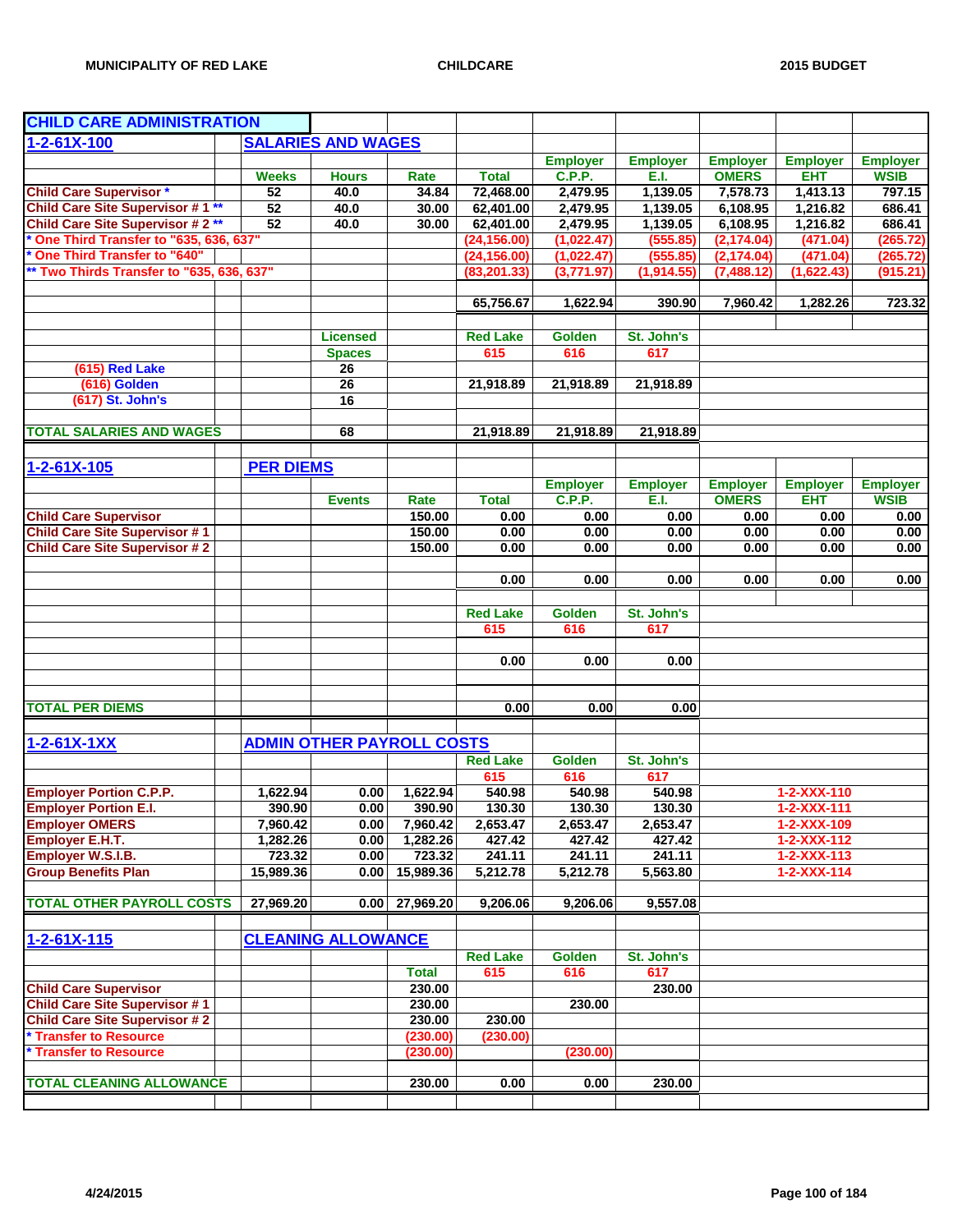| $1 - 2 - 61X - 125$                                    |                      | <b>TRAINING AND EDUCATION</b>    |              |                 |                                                  |            |                                            |                 |
|--------------------------------------------------------|----------------------|----------------------------------|--------------|-----------------|--------------------------------------------------|------------|--------------------------------------------|-----------------|
|                                                        |                      |                                  |              | <b>Red Lake</b> | <b>Golden</b>                                    | St. John's |                                            |                 |
|                                                        |                      | <b>Total</b>                     |              | 615             | 616                                              | 617        | <b>Type Training</b>                       |                 |
| <b>Child Care Supervisor</b>                           |                      | 1,975.00                         |              |                 |                                                  | 1,975.00   | <b>Sheridan College (ECE Admin)</b>        |                 |
| <b>Child Care Site Supervisor #1</b>                   |                      | 1,000.00                         |              |                 | 1,000.00                                         |            | <b>Supervisor - First Aid</b>              |                 |
| <b>Child Care Site Supervisor #2</b>                   |                      | 1,000.00                         |              | 1,000.00        |                                                  |            | <b>Supervisor - SOE PD - meals only</b>    |                 |
| <b>TOTAL TRAINING AND EDUCATION</b>                    |                      | 3,975.00                         |              | 1,000.00        | 1,000.00                                         | 1,975.00   | <b>Managerial Conference - Thunder Bay</b> |                 |
|                                                        |                      |                                  |              |                 |                                                  |            |                                            |                 |
| 1-2-61X-130                                            | <b>LOCAL MILEAGE</b> |                                  |              |                 |                                                  |            |                                            |                 |
|                                                        |                      |                                  |              | <b>Red Lake</b> | <b>Golden</b>                                    | St. John's |                                            |                 |
|                                                        | Km.                  | Rate                             | <b>Total</b> | 615             | 616                                              | 617        |                                            |                 |
| <b>Child Care Supervisor</b>                           | 0                    | 0.45                             | 0.00         | 0.00            | 0.00                                             | 0.00       | to cover when van is in for                |                 |
| <b>Child Care Site Supervisor #1</b>                   | 0                    | 0.45                             | 0.00         | 0.00            | 0.00                                             | 0.00       | service                                    |                 |
| <b>Child Care Site Supervisor #2</b>                   | $\mathbf 0$          | 0.45                             | 0.00         | 0.00            | 0.00                                             | 0.00       |                                            |                 |
| <b>TOTAL LOCAL MILEAGE COSTS</b>                       | 0                    |                                  | 0.00         | 0.00            | 0.00                                             | 0.00       |                                            | <b>Licensed</b> |
|                                                        |                      |                                  |              |                 |                                                  |            |                                            | <b>Spaces</b>   |
| $1 - 2 - 61X - 135$                                    | <b>MEDICALS</b>      |                                  |              |                 |                                                  |            | (615) Red Lake                             | 26              |
|                                                        |                      |                                  |              | <b>Red Lake</b> | <b>Golden</b>                                    | St. John's | (616) Golden                               | 26              |
|                                                        | Qty                  | Rate                             | <b>Total</b> | 615             | 616                                              | 617        | (617) St. John's                           | 16              |
|                                                        |                      |                                  |              |                 |                                                  |            |                                            |                 |
| <b>New Hires</b>                                       | 4                    | 180.00                           | 720.00       | 240.00          | 240.00                                           | 240.00     |                                            | 68              |
|                                                        |                      |                                  |              |                 |                                                  |            |                                            |                 |
| <b>TOTAL MEDICALS COST</b>                             |                      |                                  | 720.00       | 240.00          | 240.00                                           | 240.00     |                                            |                 |
|                                                        |                      |                                  |              |                 |                                                  |            |                                            |                 |
| $1 - 2 - 61X - 201$                                    |                      | <b>SMALL TOOLS AND EQUIPMENT</b> |              |                 |                                                  |            |                                            |                 |
|                                                        |                      |                                  |              | <b>Red Lake</b> | Golden                                           | St. John's |                                            |                 |
|                                                        |                      |                                  | <b>Total</b> | 615             | 616                                              | 617        |                                            |                 |
|                                                        |                      |                                  |              |                 |                                                  |            |                                            |                 |
|                                                        |                      |                                  | 0.00         |                 |                                                  |            |                                            |                 |
|                                                        |                      |                                  |              |                 |                                                  |            |                                            |                 |
| <b>TOTAL OFFICE SUPPLIES</b>                           |                      |                                  | 0.00         | 0.00            | 0.00                                             | 0.00       |                                            |                 |
|                                                        |                      |                                  |              |                 |                                                  |            |                                            |                 |
| $1 - 2 - 61X - 203$                                    |                      |                                  |              |                 | KITCHEN, CLEANING AND WASHROOM SUPPLIES          |            |                                            |                 |
|                                                        |                      |                                  |              | <b>Red Lake</b> | <b>Golden</b>                                    | St. John's |                                            |                 |
|                                                        |                      |                                  | <b>Total</b> | 615             | 616                                              | 617        |                                            |                 |
|                                                        |                      |                                  |              |                 |                                                  | 300.00     |                                            |                 |
|                                                        |                      |                                  | 5,850.00     | 2,775.00        | 2,775.00                                         |            |                                            |                 |
|                                                        |                      |                                  |              |                 |                                                  |            |                                            |                 |
| TOTAL KITCHEN, CLEANING AND WASHROOM SUPPLIES 5,850.00 |                      |                                  |              | 2,775.00        | 2,775.00                                         | 300.00     |                                            |                 |
|                                                        |                      |                                  |              |                 |                                                  |            | #VALUE!                                    |                 |
| 1-2-61X-207                                            |                      |                                  |              |                 | <b>BUILDING REPAIRS AND MAINTENANCE SUPPLIES</b> |            |                                            |                 |
|                                                        |                      |                                  |              | <b>Red Lake</b> | <b>Golden</b>                                    | St. John's |                                            |                 |
|                                                        |                      |                                  | <b>Total</b> | 615             | 616                                              | 617        |                                            |                 |
| <b>Playgrounds</b>                                     |                      |                                  | 400.00       | 150.00          | 150.00                                           | 100.00     |                                            |                 |
|                                                        |                      |                                  |              |                 |                                                  |            |                                            |                 |
|                                                        |                      |                                  |              |                 |                                                  |            |                                            |                 |
| <b>TOTAL BUILDING REPAIRS</b>                          |                      |                                  | 400.00       | 150.00          | 150.00                                           | 100.00     |                                            |                 |
|                                                        |                      |                                  |              |                 |                                                  |            |                                            |                 |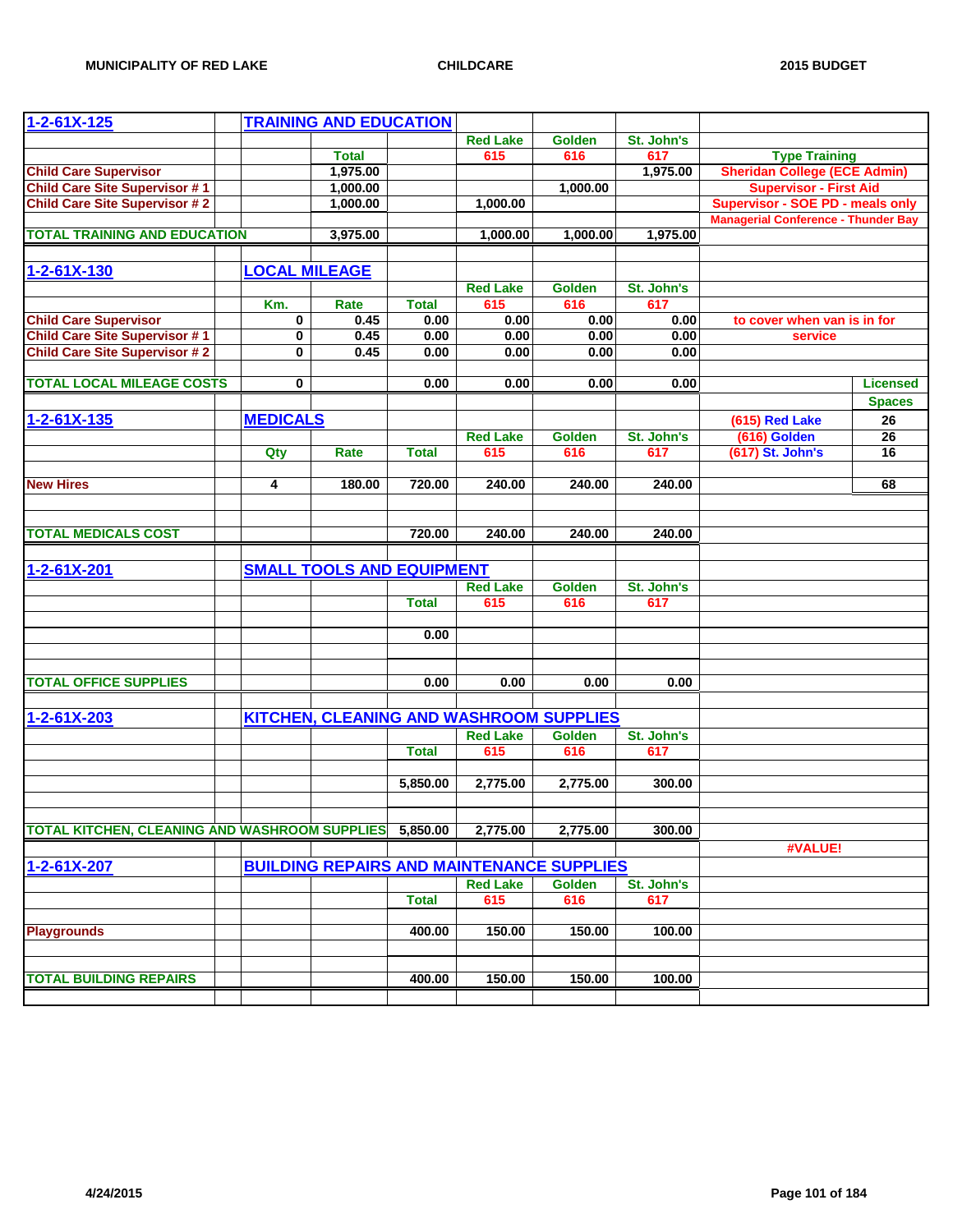| 1-2-61X-209                                  | <b>OFFICE SUPPLIES</b>                |                  |                                        |        |            |                                                    |
|----------------------------------------------|---------------------------------------|------------------|----------------------------------------|--------|------------|----------------------------------------------------|
|                                              |                                       |                  | <b>Red Lake</b>                        | Golden | St. John's |                                                    |
|                                              |                                       | <b>Total</b>     | 615                                    | 616    | 617        |                                                    |
|                                              |                                       | 750.00           | 250.00                                 | 250.00 | 250.00     |                                                    |
|                                              |                                       |                  |                                        |        |            |                                                    |
|                                              |                                       |                  |                                        |        |            |                                                    |
| <b>TOTAL OFFICE SUPPLIES</b>                 |                                       | 750.00           | 250.00                                 | 250.00 | 250.00     |                                                    |
|                                              |                                       |                  |                                        |        |            |                                                    |
| 1-2-61X-210                                  | <b>FURNITURE AND OFFICE EQUIPMENT</b> |                  |                                        |        |            |                                                    |
|                                              |                                       |                  | <b>Red Lake</b>                        | Golden | St. John's |                                                    |
|                                              |                                       | <b>Total</b>     | 615                                    | 616    | 617        |                                                    |
|                                              |                                       |                  |                                        |        |            | Document Holders 3 @ 15.00                         |
|                                              |                                       | 1,050.00         | 350.00                                 | 350.00 | 350.00     | Desk Chair x 3 @ 300<br>Wrist rest x 3 @ 35.00     |
|                                              |                                       |                  |                                        |        |            | as per recommendations of                          |
| <b>TOTAL FURNITURE AND OFFICE EQUIPMENT</b>  |                                       | 1,050.00         | 350.00                                 | 350.00 | 350.00     | ergonomist                                         |
|                                              |                                       |                  |                                        |        |            |                                                    |
| $1 - 2 - 61X - 212$                          | <b>HEALTH AND SAFETY SUPPLIES</b>     |                  |                                        |        |            |                                                    |
|                                              |                                       |                  | <b>Red Lake</b>                        | Golden | St. John's |                                                    |
|                                              |                                       | <b>Total</b>     | 615                                    | 616    | 617        |                                                    |
|                                              |                                       |                  |                                        |        |            |                                                    |
| <b>Hand Sanitizer</b>                        |                                       | 108.00           | 36.00                                  | 36.00  | 36.00      |                                                    |
| <b>First Aid</b>                             |                                       | 425.00           | 150.00                                 | 150.00 | 125.00     |                                                    |
| <b>Non Latex Gloves</b>                      |                                       | 520.00           | 180.00                                 | 180.00 | 160.00     |                                                    |
| <b>Sun Screen</b>                            |                                       | 470.00           | 175.00                                 | 175.00 | 120.00     |                                                    |
|                                              |                                       | 0.00             |                                        |        |            |                                                    |
|                                              |                                       |                  |                                        |        |            |                                                    |
| <b>TOTAL HEALTH AND SAFETY SUPPLIES</b>      |                                       | 1,523.00         | 541.00                                 | 541.00 | 441.00     |                                                    |
|                                              |                                       |                  |                                        |        |            |                                                    |
| $1 - 2 - 61X - 229$                          |                                       |                  | <b>COMPUTER AND TECHNICAL SUPPLIES</b> |        |            |                                                    |
|                                              |                                       |                  | <b>Red Lake</b>                        | Golden | St. John's |                                                    |
|                                              |                                       |                  | 615                                    | 616    | 617        |                                                    |
|                                              |                                       |                  |                                        |        |            | Recorded in "125-181", "125-182"<br>and "125-183"  |
| <b>Computer Supplies</b>                     |                                       | 0.00             |                                        |        |            |                                                    |
|                                              |                                       |                  |                                        |        |            |                                                    |
| <b>TOTAL COMPUTER AND TECHNICAL SUPPLIES</b> |                                       | 0.00             | 0.00                                   | 0.00   | 0.00       |                                                    |
|                                              |                                       |                  |                                        |        |            |                                                    |
| 1-2-61X-318                                  | <b>LOAN INTEREST</b>                  |                  |                                        |        |            |                                                    |
|                                              |                                       |                  | <b>Red Lake</b>                        | Golden | St. John's |                                                    |
|                                              |                                       | <b>Total</b>     | 615                                    | 616    | 617        |                                                    |
|                                              |                                       |                  |                                        |        |            |                                                    |
| <b>Existing Debt</b>                         |                                       | 2,764.31         | 2,764.31                               |        |            |                                                    |
| <b>2015 Debt</b>                             |                                       | 0.00             |                                        |        |            |                                                    |
|                                              |                                       |                  |                                        |        |            |                                                    |
| <b>TOTAL INTEREST</b>                        |                                       | 2,764.31         | 2,764.31                               | 0.00   | 0.00       |                                                    |
|                                              |                                       |                  |                                        |        |            |                                                    |
| 1-2-61X-325                                  | <b>SUBSCRIPTIONS AND MEMBERSHIPS</b>  |                  |                                        |        |            |                                                    |
|                                              |                                       |                  | <b>Red Lake</b>                        | Golden | St. John's |                                                    |
|                                              |                                       | <b>Total</b>     | 615                                    | 616    | 617        |                                                    |
| <b>College of ECE</b>                        |                                       |                  |                                        |        |            |                                                    |
| <b>AECEO</b>                                 |                                       | 150.00<br>180.00 | 60.00                                  | 60.00  | 60.00      | <b>Supervisor Only</b><br><b>Center Membership</b> |
| <b>ON Coalition for Better Child Care</b>    |                                       | 112.50           | 37.50                                  | 37.50  | 37.50      | <b>Center Membership</b>                           |
| <b>I-Tunes Membership</b>                    |                                       | 240.00           | 80.00                                  | 80.00  | 80.00      |                                                    |
|                                              |                                       |                  |                                        |        |            |                                                    |
| <b>TOTAL SUBSCRIPTIONS AND MEMBERSHIPS</b>   |                                       | 682.50           | 177.50                                 | 177.50 | 177.50     |                                                    |
|                                              |                                       |                  |                                        |        |            |                                                    |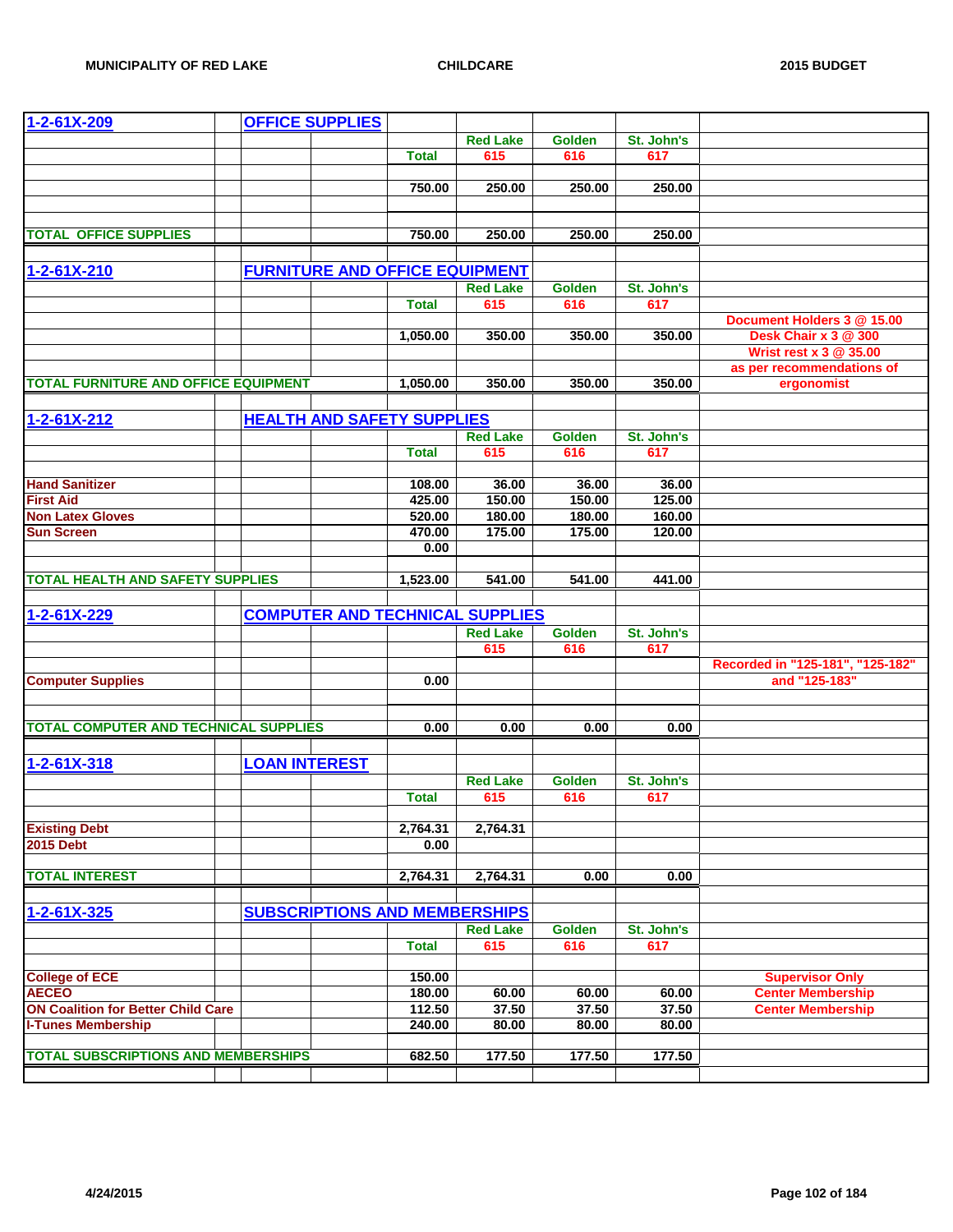| $1 - 2 - 61X - 3XX$                            |                 | <b>WORKSHOPS AND CONFERENCES</b>         |              |                        |                                                   |                   |                                           |                 |
|------------------------------------------------|-----------------|------------------------------------------|--------------|------------------------|---------------------------------------------------|-------------------|-------------------------------------------|-----------------|
|                                                |                 | <b>Meals</b>                             | Regist.      | <b>Hotels</b>          | <b>Mileage</b>                                    | <b>Air Fare</b>   |                                           |                 |
|                                                |                 | 333                                      | 335          | 336                    | 337                                               | 338               |                                           |                 |
|                                                |                 |                                          |              |                        |                                                   |                   | <b>CTR Canada (Thunder Bay)</b>           |                 |
| <b>Child Care Supervisor</b>                   |                 | 128.00                                   | 50.00        | 300.00                 | 100.00                                            |                   | <b>Ministry of Education</b>              |                 |
| <b>Child Care Site Supervisor #1</b>           |                 |                                          |              |                        |                                                   |                   | <b>Kenora District Learning Institute</b> |                 |
| <b>Child Care Site Supervisor #2</b>           |                 |                                          |              |                        |                                                   |                   |                                           | <b>Licensed</b> |
|                                                |                 | 128.00                                   | 50.00        | 300.00                 | 100.00                                            | 0.00              |                                           | <b>Spaces</b>   |
|                                                |                 |                                          |              |                        |                                                   |                   | (615) Red Lake                            | 26              |
| (615) Red Lake                                 |                 | 42.67                                    | 16.67        | 100.00                 | 100.00                                            |                   | (616) Golden                              | 26              |
| (616) Golden                                   |                 | 42.67                                    | 16.67        | 100.00                 |                                                   |                   | (617) St. John's                          | $\overline{16}$ |
| (617) St. John's                               |                 | 42.67                                    | 16.67        | 100.00                 |                                                   |                   |                                           |                 |
|                                                |                 | 128.00                                   | 50.00        | 300.00                 | 100.00                                            | 0.00              |                                           | 68              |
| <b>TOTAL WORKSHOPS AND CONFERENCES</b>         |                 |                                          |              |                        |                                                   | 578.00            |                                           |                 |
|                                                |                 |                                          |              |                        |                                                   |                   |                                           |                 |
| $1 - 2 - 61X - 343$                            |                 | <b>LICENSES, PERMITS AND INSPECTIONS</b> |              |                        |                                                   |                   |                                           |                 |
|                                                |                 |                                          |              |                        |                                                   |                   |                                           |                 |
|                                                | Plate No.       | <b>Unit No.</b>                          | <b>Total</b> | <b>Red Lake</b><br>615 | <b>Golden</b><br>616                              | St. John's<br>617 |                                           |                 |
|                                                |                 |                                          |              |                        |                                                   |                   |                                           |                 |
| <b>Licensing Fee</b>                           |                 |                                          | 45.00        | 15.00                  | 15.00                                             | 15.00             |                                           |                 |
| <b>Playground Inspection</b>                   |                 |                                          | 1,695.00     | 565.00                 | 565.00                                            | 565.00            |                                           |                 |
| 2008 Chevrolet Uplander                        | <b>BCVA-648</b> | 25                                       | 98.00        | 98.00                  |                                                   |                   |                                           |                 |
|                                                |                 |                                          |              |                        |                                                   |                   |                                           |                 |
| <b>TOTAL LICENSES, PERMITS AND INSPECTIONS</b> |                 |                                          | 1,838.00     | 678.00                 | 580.00                                            | 580.00            |                                           |                 |
|                                                |                 |                                          |              |                        |                                                   |                   |                                           |                 |
| 1-2-61X-344                                    | <b>FREIGHT</b>  |                                          |              |                        |                                                   |                   |                                           |                 |
|                                                |                 |                                          |              | <b>Red Lake</b>        | <b>Golden</b>                                     | St. John's        |                                           |                 |
|                                                |                 |                                          | <b>Total</b> | 615                    | 616                                               | 617               |                                           |                 |
|                                                |                 |                                          |              |                        |                                                   |                   |                                           |                 |
|                                                |                 |                                          | 0.00         |                        |                                                   |                   |                                           |                 |
|                                                |                 |                                          |              |                        |                                                   |                   |                                           |                 |
|                                                |                 |                                          |              |                        |                                                   |                   |                                           |                 |
| <b>TOTAL FREIGHT AND POSTAGE</b>               |                 |                                          | 0.00         | 0.00                   | 0.00                                              | 0.00              |                                           |                 |
| $1 - 2 - 61X - 346$                            |                 |                                          |              |                        | <b>COMMUNICATION--TELEPHONE, FAX AND INTERNET</b> |                   |                                           |                 |
|                                                |                 |                                          |              | <b>Red Lake</b>        | Golden                                            | St. John's        |                                           |                 |
|                                                |                 |                                          | <b>Total</b> | 615                    | 616                                               | 617               |                                           |                 |
| <b>Bell</b>                                    |                 |                                          |              |                        |                                                   |                   |                                           |                 |
| <b>MTS ALLstream</b>                           |                 |                                          | 4,920.00     | 2,160.00               | 1.440.00                                          | 1,320.00          |                                           |                 |
| <b>Shaw (Internet)</b>                         |                 |                                          |              | 180/month              | 120/month                                         | 110/month         | based on average use at period 7          |                 |
|                                                |                 |                                          |              |                        |                                                   |                   |                                           |                 |
| <b>TOTAL COMMUNICATION</b>                     |                 |                                          | 4,920.00     | 2,160.00               | 1,440.00                                          | 1,320.00          |                                           |                 |
|                                                |                 |                                          |              |                        |                                                   |                   |                                           |                 |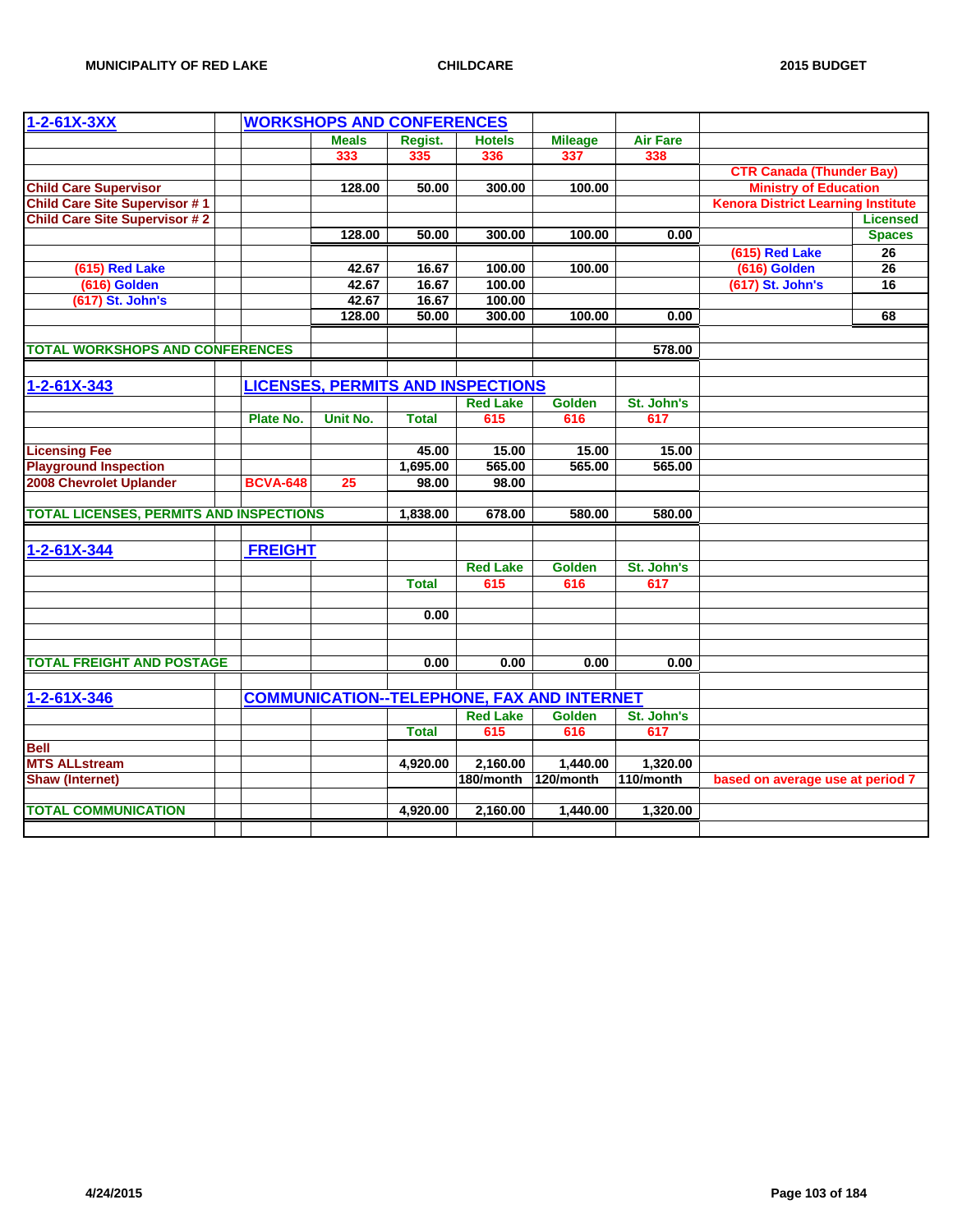| 1-2-61X-347                      | <b>CELL PHONES</b>  |                                 |                 |                 |                 |            |            |                            |
|----------------------------------|---------------------|---------------------------------|-----------------|-----------------|-----------------|------------|------------|----------------------------|
|                                  |                     |                                 |                 | <b>Red Lake</b> | <b>Golden</b>   | St. John's |            |                            |
|                                  |                     |                                 | <b>Total</b>    | 615             | 616             | 617        |            |                            |
| 728-2915                         |                     |                                 | 789.60          |                 |                 | 789.60     |            | 3 centre numbers           |
| 729-4061                         |                     |                                 | 360.00          |                 |                 | 360.00     |            | 1 supervisor number + data |
| 729-4062                         |                     |                                 | 360.00          | 360.00          |                 |            |            |                            |
| 728-0009                         |                     |                                 | 360.00          |                 | 360.00          |            |            |                            |
|                                  |                     |                                 |                 |                 |                 |            |            |                            |
| <b>TOTAL COMMUNICATION</b>       |                     |                                 | 1,869.60        | 360.00          | 360.00          | 1,149.60   |            |                            |
|                                  |                     |                                 |                 |                 |                 |            |            |                            |
| $1 - 2 - 61X - 354$              |                     | <b>WATER AND SEWER</b>          |                 |                 |                 |            |            |                            |
|                                  |                     |                                 |                 | <b>Red Lake</b> | Golden          | St. John's |            |                            |
|                                  |                     |                                 | <b>Total</b>    | 615             | 616             | 617        |            |                            |
|                                  |                     |                                 |                 |                 |                 |            |            |                            |
| <b>None--All Leased Property</b> |                     |                                 | 0.00            | 0.00            | 0.00            | 0.00       |            |                            |
|                                  |                     |                                 |                 |                 |                 |            |            |                            |
|                                  |                     |                                 |                 |                 |                 |            |            |                            |
| <b>TOTAL WATER AND SEWER</b>     |                     |                                 | 0.00            | 0.00            | 0.00            | 0.00       |            |                            |
|                                  |                     |                                 |                 |                 |                 |            |            |                            |
| $1 - 2 - 61X - 355$              | <b>HYDRO</b>        |                                 |                 |                 |                 |            |            |                            |
|                                  |                     | <b>Inflation</b>                | Projected       |                 | <b>Red Lake</b> | Golden     | St. John's |                            |
|                                  | <b>Base</b>         | Rate                            | <b>Increase</b> | <b>Total</b>    | 615             | 616        | 617        |                            |
|                                  |                     |                                 |                 |                 |                 |            |            |                            |
| <b>None--All Leased Property</b> | 0.00                | 11.00%                          | 0.00            | 0.00            | 0.00            | 0.00       | 0.00       |                            |
| <b>Non Refundable HST</b>        | 0.00                | 1.76%                           |                 | 0.00            | 0.00            |            |            |                            |
|                                  |                     |                                 |                 |                 |                 |            |            |                            |
| <b>TOTAL HYDRO</b>               | 0.00                |                                 | 0.00            | 0.00            | 0.00            | 0.00       | 0.00       |                            |
|                                  |                     |                                 |                 |                 |                 |            |            |                            |
| $1 - 2 - 61X - 365$              | <b>HEATING FUEL</b> |                                 |                 |                 |                 |            |            |                            |
|                                  |                     |                                 |                 | <b>Red Lake</b> | Golden          | St. John's |            |                            |
|                                  |                     |                                 | <b>Total</b>    | 615             | 616             | 617        |            |                            |
|                                  |                     |                                 |                 |                 |                 |            |            |                            |
| <b>None--All Leased Property</b> |                     |                                 | 0.00            | 0.00            | 0.00            | 0.00       |            |                            |
|                                  |                     |                                 |                 |                 |                 |            |            |                            |
|                                  |                     |                                 |                 |                 |                 |            |            |                            |
| <b>TOTAL HEATING FUEL</b>        |                     |                                 | 0.00            | 0.00            | 0.00            | 0.00       |            |                            |
|                                  |                     |                                 |                 |                 |                 |            |            |                            |
| $1 - 2 - 61X - 370$              |                     | <b>FUEL AND OIL--AUTOMOTIVE</b> |                 |                 |                 |            |            |                            |
|                                  |                     |                                 | <b>Months</b>   | <b>L/Mos</b>    | \$/L            |            |            |                            |
|                                  |                     |                                 |                 |                 |                 |            |            |                            |
|                                  |                     |                                 | 12              | 75.00           | 1.299           | 1,169.10   |            |                            |
|                                  |                     |                                 |                 |                 |                 |            |            |                            |
|                                  |                     |                                 |                 |                 |                 | 1,169.10   |            |                            |
|                                  |                     |                                 |                 |                 |                 |            |            |                            |
|                                  |                     |                                 |                 | <b>Red Lake</b> | <b>Golden</b>   | St. John's |            |                            |
|                                  |                     |                                 | <b>Total</b>    | 615             | 616             | 617        |            |                            |
|                                  |                     |                                 |                 |                 |                 |            |            |                            |
|                                  |                     |                                 | 1,169.10        | 389.70          | 389.70          | 389.70     |            |                            |
|                                  |                     |                                 |                 |                 |                 |            |            |                            |
| <b>TOTAL FUEL AND OIL</b>        |                     |                                 | 1,169.10        | 389.70          | 389.70          | 389.70     |            |                            |
|                                  |                     |                                 |                 |                 |                 |            |            |                            |
| $1 - 2 - 61X - 372$              | <b>INSURANCE</b>    |                                 |                 |                 |                 |            |            |                            |
|                                  |                     |                                 |                 | <b>Red Lake</b> | <b>Golden</b>   | St. John's |            |                            |
|                                  |                     |                                 | <b>Total</b>    | 615             | 616             | 617        |            |                            |
|                                  |                     |                                 |                 |                 |                 |            |            |                            |
| <b>The Standard--Liability</b>   |                     |                                 | 3,319.86        | 1,106.62        | 1,106.62        | 1,106.62   |            |                            |
| <b>The Standard--Automobile</b>  |                     |                                 | 1,046.00        | 348.67          | 348.67          | 348.66     |            |                            |
|                                  |                     |                                 |                 |                 |                 |            |            |                            |
| <b>TOTAL INSURANCE</b>           |                     |                                 | 4,365.86        | 1,455.29        | 1,455.29        | 1,455.28   |            |                            |
|                                  |                     |                                 |                 |                 |                 |            |            |                            |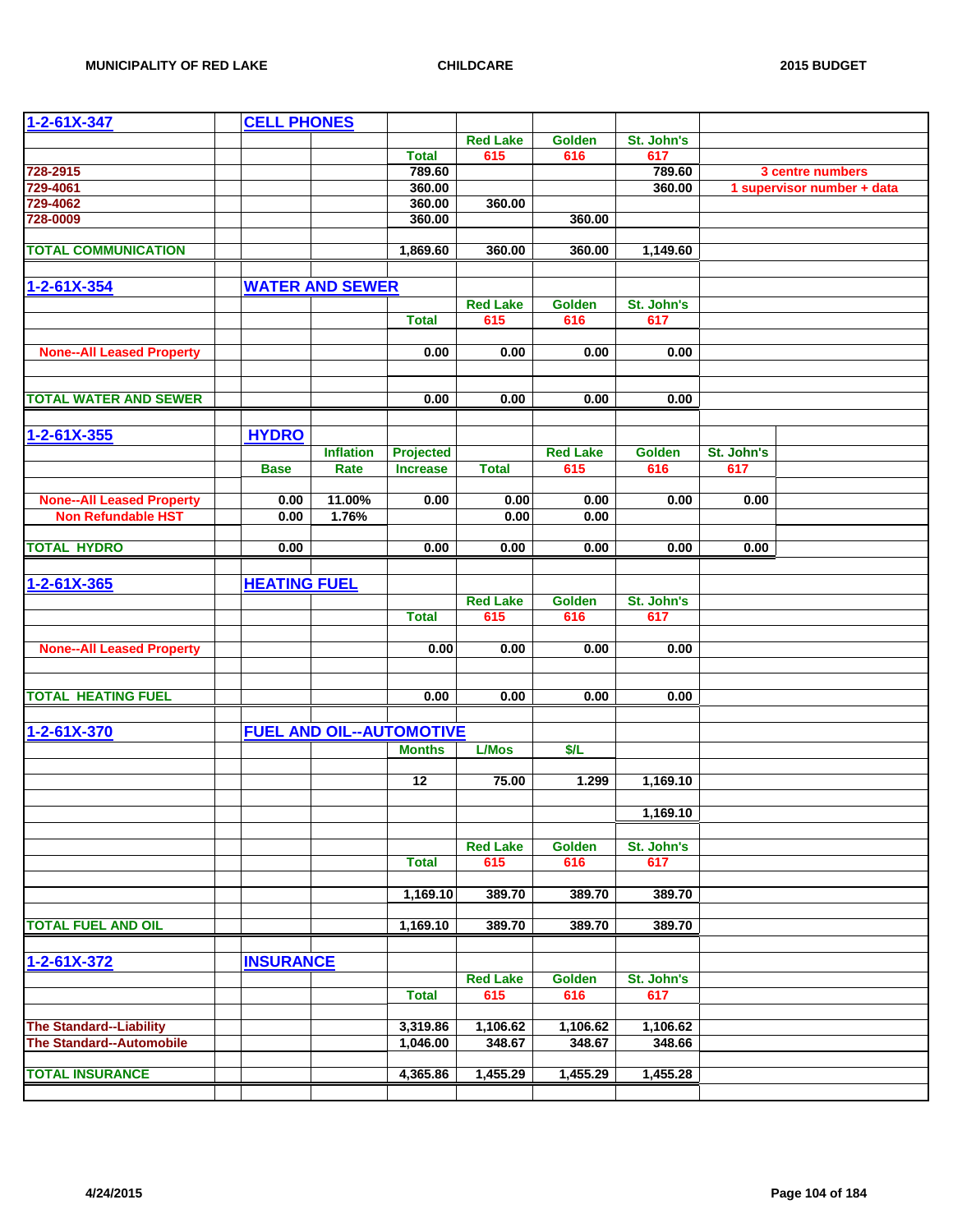| $1 - 2 - 61X - 377$                          |      | <b>BUILDING LEASES</b>               |              |                                          |                      |                   |  |
|----------------------------------------------|------|--------------------------------------|--------------|------------------------------------------|----------------------|-------------------|--|
|                                              |      |                                      |              | <b>Red Lake</b>                          | <b>Golden</b>        | St. John's        |  |
|                                              | Mos. | Rate                                 | <b>Total</b> | 615                                      | 616                  | 617               |  |
| Keewatin Patricia Dist. Sch. Bd.             | 12   | 1,062.69                             | 12,752.28    | 12,752.28                                |                      |                   |  |
| Keewatin Patricia Dist. Sch. Bd.             | 12   | 1,424.96                             | 17,099.52    |                                          | 17,099.52            |                   |  |
| <b>Catholic School Board</b>                 | 12   | 485.00                               | 5,820.00     |                                          |                      | 5,820.00          |  |
|                                              |      |                                      |              |                                          |                      |                   |  |
| <b>TOTAL BUILDING LEASES</b>                 |      |                                      | 35,671.80    | 12,752.28                                | 17,099.52            | 5,820.00          |  |
|                                              |      |                                      |              |                                          |                      |                   |  |
| 1-2-61X-378                                  |      | <b>EQUIPMENT RENTALS</b>             |              |                                          |                      |                   |  |
|                                              |      |                                      |              | <b>Red Lake</b>                          | <b>Golden</b>        | St. John's        |  |
|                                              |      |                                      | <b>Total</b> | 615                                      | 616                  | 617               |  |
|                                              |      |                                      | 0.00         |                                          |                      |                   |  |
|                                              |      |                                      |              |                                          |                      |                   |  |
|                                              |      |                                      |              |                                          |                      |                   |  |
| <b>TOTAL EQUIPMENT RENTALS</b>               |      |                                      | 0.00         | 0.00                                     | 0.00                 | 0.00              |  |
|                                              |      |                                      |              |                                          |                      |                   |  |
| $1 - 2 - 61X - 379$                          |      |                                      |              | <b>SERVICE AND MAINTENANCE CONTRACTS</b> |                      |                   |  |
|                                              |      |                                      |              | <b>Red Lake</b>                          | <b>Golden</b>        | St. John's        |  |
|                                              |      |                                      | <b>Total</b> | 615                                      | 616                  | 617               |  |
|                                              |      |                                      |              |                                          |                      |                   |  |
| <b>Wilson's, Computer Licenses</b>           |      |                                      | 1,600.00     | 800.00                                   | 800.00               |                   |  |
| <b>Transfer to Hub</b>                       |      |                                      | (300.00)     |                                          | (300.00)             |                   |  |
|                                              |      |                                      |              | 800.00                                   |                      |                   |  |
| <b>TOTAL SERVICE CONTRACTS</b>               |      |                                      | 1,300.00     |                                          | 500.00               | 0.00              |  |
|                                              |      |                                      |              |                                          |                      |                   |  |
| $1 - 2 - 61X - 455$                          |      | <b>CLEANING AND HOUSEKEEPING</b>     |              |                                          |                      |                   |  |
|                                              |      |                                      | <b>Total</b> | <b>Red Lake</b><br>615                   | <b>Golden</b><br>616 | St. John's<br>617 |  |
|                                              |      |                                      |              |                                          |                      |                   |  |
|                                              |      |                                      | 10,970.00    | 800.00                                   | 800.00               | 9,370.00          |  |
|                                              |      |                                      |              |                                          |                      |                   |  |
|                                              |      |                                      |              |                                          |                      |                   |  |
| <b>TOTAL CLEANING AND HOUSEKEEPING COSTS</b> |      |                                      | 10,970.00    | 800.00                                   | 800.00               | 9,370.00          |  |
|                                              |      |                                      |              |                                          |                      |                   |  |
| $1 - 2 - 61X - 475$                          |      | <b>BUILDING REPAIRS - OUTSOURCED</b> |              |                                          |                      |                   |  |
|                                              |      |                                      |              | <b>Red Lake</b>                          | Golden               | St. John's        |  |
|                                              |      |                                      | <b>Total</b> | 615                                      | 616                  | 617               |  |
|                                              |      |                                      |              |                                          |                      |                   |  |
| <b>All Leased Premises</b>                   |      |                                      | 0.00         | 0.00                                     | 0.00                 | 0.00              |  |
|                                              |      |                                      |              |                                          |                      |                   |  |
| <b>TOTAL BUILDING REPAIRS OUTSOURCED</b>     |      |                                      | 0.00         | 0.00                                     | 0.00                 | 0.00              |  |
|                                              |      |                                      |              |                                          |                      |                   |  |
| $1 - 2 - 61X - 485$                          |      |                                      |              | <b>GROUNDS MAINTENANCE - OUTSOURCED</b>  |                      |                   |  |
|                                              |      |                                      |              | <b>Red Lake</b>                          | <b>Golden</b>        | St. John's        |  |
|                                              |      |                                      | <b>Total</b> | 615                                      | 616                  | 617               |  |
|                                              |      |                                      |              |                                          |                      |                   |  |
| <b>All Leased Premises</b>                   |      |                                      | 0.00         | 0.00                                     | 0.00                 | 0.00              |  |
|                                              |      |                                      |              |                                          |                      |                   |  |
|                                              |      |                                      |              |                                          |                      |                   |  |
| <b>TOTAL GROUNDS MAINTENANCE OUTSOURCED</b>  |      |                                      | 0.00         | 0.00                                     | 0.00                 | 0.00              |  |
|                                              |      |                                      |              |                                          |                      |                   |  |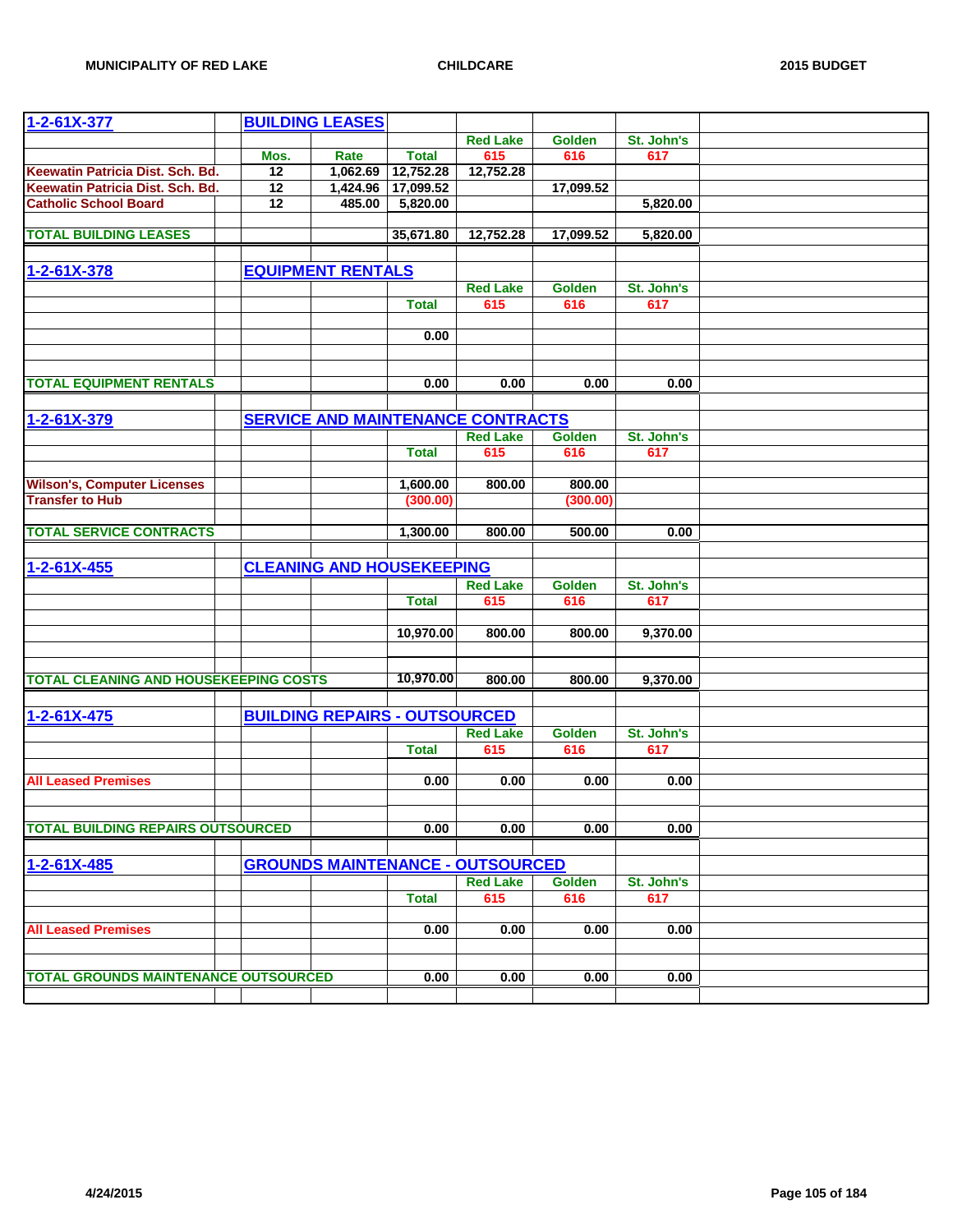| 1-2-61X-490                                 |  | <b>EQUIPMENT REPAIRS - OUTSOURCED</b> |              |                 |               |            |  |
|---------------------------------------------|--|---------------------------------------|--------------|-----------------|---------------|------------|--|
|                                             |  |                                       |              | <b>Red Lake</b> | <b>Golden</b> | St. John's |  |
|                                             |  |                                       | <b>Total</b> | 615             | 616           | 617        |  |
|                                             |  |                                       |              |                 |               |            |  |
|                                             |  |                                       | 0.00         |                 |               |            |  |
|                                             |  |                                       |              |                 |               |            |  |
|                                             |  |                                       |              |                 |               |            |  |
| <b>TOTAL EQUIPMENT REPAIRS OUTSOURCED</b>   |  |                                       | 0.00         | 0.00            | 0.00          | 0.00       |  |
|                                             |  |                                       |              |                 |               |            |  |
| $1 - 2 - 61X - 600$                         |  | <b>PRINCIPAL REPAYMENT</b>            |              |                 |               |            |  |
|                                             |  |                                       |              | <b>Red Lake</b> | <b>Golden</b> | St. John's |  |
|                                             |  |                                       | <b>Total</b> | 615             | 616           | 617        |  |
|                                             |  |                                       |              |                 |               |            |  |
| <b>Existing Debt</b>                        |  |                                       | 15,780.37    | 15,780.37       | 0.00          | 0.00       |  |
| <b>2015 Debt</b>                            |  |                                       | 0.00         |                 |               |            |  |
|                                             |  |                                       |              |                 |               |            |  |
| <b>TOTAL PRINCIPAL REPAYMENT</b>            |  |                                       | 15,780.37    | 15,780.37       | 0.00          | 0.00       |  |
|                                             |  |                                       |              |                 |               |            |  |
| 2-2-61X-995                                 |  | <b>AMORTIZATION OF CAPITAL ASSETS</b> |              |                 |               |            |  |
|                                             |  |                                       |              | <b>Red Lake</b> | <b>Golden</b> | St. John's |  |
| <b>Straight Line Method</b>                 |  |                                       | <b>Total</b> | 615             | 616           | 617        |  |
|                                             |  |                                       |              |                 |               |            |  |
| <b>Automotive</b>                           |  |                                       | 2,808.88     | 2,808.88        | 0.00          | 0.00       |  |
| <b>Buildings</b>                            |  |                                       | 87.44        | 0.00            | 87.44         | 0.00       |  |
| <b>Contents</b>                             |  |                                       | 6,575.02     | 2,847.54        | 2,210.66      | 1,516.82   |  |
| <b>Leasehold Improvements</b>               |  |                                       | 57,044.27    | 57,044.27       | 0.00          | 0.00       |  |
|                                             |  |                                       |              |                 |               |            |  |
| <b>TOTAL AMORTIZATION OF CAPITAL ASSETS</b> |  |                                       | 66,515.61    | 62,700.69       | 2,298.10      | 1,516.82   |  |
|                                             |  |                                       |              |                 |               |            |  |
| <b>TOTAL BUDGET</b>                         |  |                                       |              | 137,508.42      | 61,690.39     | 57,300.20  |  |
|                                             |  |                                       |              |                 |               |            |  |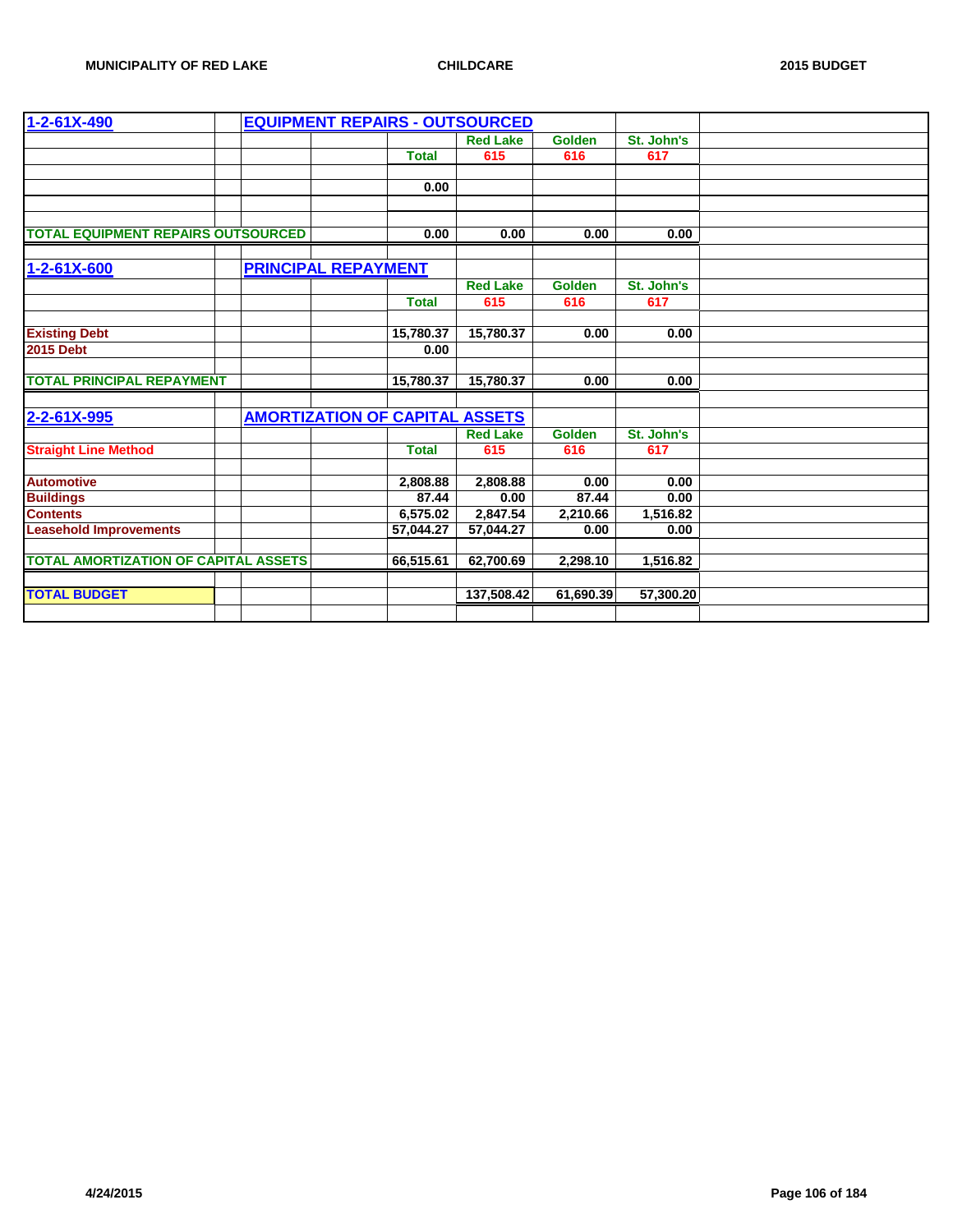| <b>PROGRAMMING</b>                         |                         |                 |                           |       |                 |                 |                 |                 |                 |                 |
|--------------------------------------------|-------------------------|-----------------|---------------------------|-------|-----------------|-----------------|-----------------|-----------------|-----------------|-----------------|
| 1-2-62X-100                                |                         |                 | <b>SALARIES AND WAGES</b> |       |                 |                 |                 |                 |                 |                 |
|                                            |                         |                 |                           |       |                 | <b>Employer</b> | <b>Employer</b> | <b>Employer</b> | <b>Employer</b> | <b>Employer</b> |
|                                            |                         | <b>Weeks</b>    | <b>Hours</b>              | Rate  | <b>Total</b>    | <b>C.P.P.</b>   | E.I.            | <b>OMERS</b>    | <b>EHT</b>      | <b>WSIB</b>     |
| <b>Red Lake</b>                            |                         |                 |                           |       |                 |                 |                 |                 |                 |                 |
| <b>Program Teacher</b>                     | 12                      | 52              | 40.0                      | 23.96 | 49,836.80       | 2,293.67        | 1,139.05        | 4,485.31        | 971.82          | 548.20          |
| <b>Program Teacher</b>                     | 10                      | 52              | 40.0                      | 22.88 | 47,590.40       | 2,182.47        | 1,095.10        | 4,283.14        | 928.01          | 523.49          |
| <b>Program Teacher</b>                     | 12                      | $\overline{52}$ | 40.0                      | 23.96 | 49,836.80       | 2,293.67        | 1,139.05        | 4,485.31        | 971.82          | 548.20          |
| * Teacher Aide/Housekeeper                 | $\overline{7}$          | 52              | 40.0                      | 21.31 | 44,324.80       | 2,020.83        | 1,019.96        | 3,989.23        | 864.33          | 487.57          |
| <b>Teacher Aide/Housekeeper</b>            | $\overline{7}$          | $\overline{52}$ | 40.0                      | 21.31 | 44,324.80       | 2,020.83        | 1,019.96        | 3,989.23        | 864.33          | 487.57          |
| <b>Teacher Aide/Housekeeper Cas</b>        | $\overline{\mathbf{7}}$ | 42              | 27.5                      | 21.31 | 24,613.05       | 1,045.10        | 647.82          | 2,215.17        | 479.95          | 270.74          |
| <b>Teacher Aide/Housekeeper</b>            | $\overline{7}$          | 3               | 40.0                      | 21.31 | 2,557.20        | 0.00            | 67.31           | 230.15          | 49.87           | 28.13           |
| <b>Summer Student</b>                      |                         | $\overline{10}$ | 35.0                      | 16.50 | 5,775.00        | 112.61          | 152.00          | 0.00            | 112.61          | 63.53           |
| <b>Casual/Floater/Sick/Vacation</b>        | $\overline{7}$          | 23              | 40.0                      | 21.31 | 19,605.20       | 797.21          | 516.01          | 0.00            | 382.30          | 215.66          |
|                                            |                         |                 |                           |       |                 |                 |                 |                 |                 |                 |
| <b>One Half Transfer to Best Start Hub</b> |                         |                 |                           |       | (22, 162.40)    | (1, 270.29)     | (509.98)        | (1,994.62)      | (432.17)        | (243.79)        |
|                                            |                         |                 |                           |       |                 |                 |                 |                 |                 |                 |
|                                            |                         |                 |                           |       | 266,301.65      | 11,496.10       | 6,286.27        | 21,682.93       | 5,192.88        | 2,929.32        |
| <b>Balmertown</b>                          |                         |                 |                           |       |                 |                 |                 |                 |                 |                 |
| <b>Program Teacher</b>                     | 12                      | 52              | 40.0                      | 23.96 | 49,836.80       | 2,293.67        | 1,139.05        | 4,485.31        | 971.82          | 548.20          |
| <b>Program Teacher</b>                     | 12                      | $\overline{52}$ | 40.0                      | 23.96 | 49,836.80       | 2,293.67        | 1,139.05        | 4,485.31        | 971.82          | 548.20          |
| <b>Program Teacher</b>                     | 10                      | 52              | 40.0                      | 22.88 | 47,590.40       | 2,182.47        | 1,095.10        | 4,283.14        | 928.01          | 523.49          |
| * Teacher Aide/Housekeeper 1               | 7                       | $\overline{52}$ | 40.0                      | 21.31 | 44,324.80       | 2,020.83        | 1,019.96        | 3,989.23        | 864.33          | 487.57          |
| <b>Teacher Aide/Housekeeper 2</b>          | $\overline{7}$          | $\overline{52}$ | 40.0                      | 21.31 | 44,324.80       | 2,020.83        | 1,019.96        | 3,989.23        | 864.33          | 487.57          |
| <b>Teacher Aide/Housekeeper 3</b>          | $\overline{7}$          | 42              | 27.5                      | 21.31 | 24,613.05       | 1,045.10        | 647.82          | 2,215.17        | 479.95          | 270.74          |
| <b>Teacher Aide/Housekeeper 3</b>          | $\overline{7}$          | 3               | 40.0                      | 21.31 | 2,557.20        | 0.00            | 67.31           | 230.15          | 49.87           | 28.13           |
| <b>Summer Student</b>                      |                         | 10              | 35.0                      | 16.50 | 5,775.00        | 112.61          | 152.00          | 0.00            | 112.61          | 63.53           |
| <b>Casual/Floater/Sick/Vacation</b>        | $\overline{7}$          | 24              | 40.0                      | 21.31 | 20,457.60       | 839.40          | 538.44          | 0.00            | 398.92          | 225.03          |
|                                            |                         |                 |                           |       |                 |                 |                 |                 |                 |                 |
| <b>One Half Transfer to Best Start Hub</b> |                         |                 |                           |       | (22, 162.40)    | (1, 270.29)     | (509.98)        | (1,994.62)      | (432.17)        | (243.79)        |
|                                            |                         |                 |                           |       |                 |                 |                 |                 |                 |                 |
|                                            |                         |                 |                           |       | 267,154.05      | 11,538.29       | 6,308.70        | 21,682.93       | 5,209.50        | 2,938.69        |
| St. John's                                 |                         |                 |                           |       |                 |                 |                 |                 |                 |                 |
| <b>Program Teacher</b>                     | 12                      | 52              | 40.0                      | 23.96 | 49,836.80       | 2,293.67        | 1,139.05        | 4,485.31        | 971.82          | 548.20          |
| <b>Program Teacher</b>                     | 11                      | $\overline{52}$ | 40.0                      | 23.42 | 48,713.60       | 2,238.07        | 1,120.95        | 4,384.22        | 949.92          | 535.85          |
| <b>Teacher Aide/Housekeeper</b>            | $\mathbf{7}$            | 42              | 30.0                      | 21.31 | 26,850.60       | 1,155.85        | 706.71          | 2,416.55        | 523.59          | 295.36          |
| <b>Teacher Aide/Housekeeper</b>            | $\mathbf{7}$            | 3               | 40.0                      | 21.31 | 2,557.20        | 0.00            | 67.31           | 230.15          | 49.87           | 28.13           |
| <b>Teacher Aide/Housekeeper</b>            | $\mathbf{7}$            | 42              | 0.0                       | 21.31 | 0.00            | 0.00            | 0.00            | 0.00            | 0.00            | 0.00            |
| <b>Teacher Aide/Housekeeper</b>            | $\overline{7}$          | 3               | 0.0                       | 21.31 | 0.00            | 0.00            | 0.00            | 0.00            | 0.00            | 0.00            |
| <b>Casual/Floater/Sick/Vacation</b>        | $\overline{7}$          | 9 <sup>°</sup>  | 40.0                      | 21.31 | 7,671.60        | 206.49          | 201.92          | 0.00            | 149.60          | 84.39           |
|                                            |                         |                 |                           |       |                 |                 |                 |                 |                 |                 |
| <b>One Half Transfer to Best Start Hub</b> |                         |                 |                           |       |                 | 0.00            | 0.00            | 0.00            | 0.00            | 0.00            |
|                                            |                         |                 |                           |       |                 |                 |                 |                 |                 |                 |
|                                            |                         |                 |                           |       | 135,629.80      | 5,894.09        | 3,235.93        | 11,516.24       | 2,644.78        | 1,491.93        |
|                                            |                         |                 |                           |       |                 |                 |                 |                 |                 |                 |
| (620) Red Lake                             |                         |                 |                           |       | 669,085.50      | 28,928.49       | 15,830.90       | 54,882.10       | 13,047.17       | 7,359.94        |
| (621) Golden                               |                         |                 |                           |       |                 |                 |                 |                 |                 |                 |
| (622) St. John's                           |                         |                 |                           |       | <b>Red Lake</b> | Golden          | St. John's      |                 |                 |                 |
|                                            |                         |                 |                           |       | 620             | 621             | 622             |                 |                 |                 |
|                                            |                         |                 |                           |       |                 |                 |                 |                 |                 |                 |
|                                            |                         |                 |                           |       | 266,301.65      | 267,154.05      | 135,629.80      |                 |                 |                 |
|                                            |                         |                 |                           |       |                 |                 |                 |                 |                 |                 |
| <b>TOTAL SALARIES AND WAGES</b>            |                         |                 |                           |       | 266,301.65      | 267,154.05      | 135,629.80      |                 |                 |                 |
|                                            |                         |                 |                           |       |                 |                 |                 |                 |                 |                 |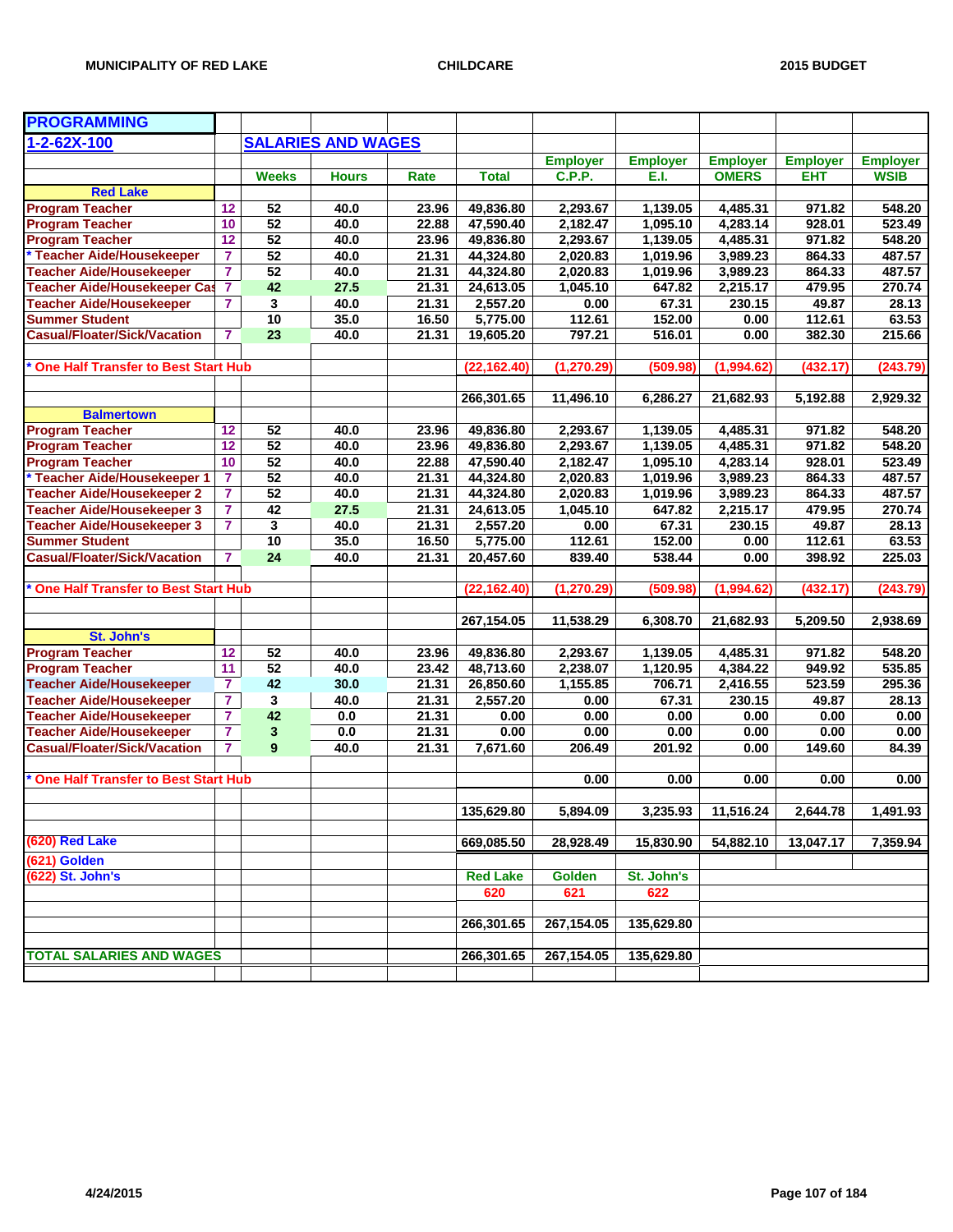| $1 - 2 - 62X - 1XX$                             |              | <b>OTHER PAYROLL COSTS</b>            |              |                 |               |            |                                |
|-------------------------------------------------|--------------|---------------------------------------|--------------|-----------------|---------------|------------|--------------------------------|
|                                                 |              |                                       |              | <b>Red Lake</b> | <b>Golden</b> | St. John's |                                |
|                                                 |              | <b>Total</b>                          |              | 620             | 621           | 622        |                                |
| <b>Employer Portion C.P.P.</b>                  |              | 28,928.49                             |              | 11,496.10       | 11,538.29     | 5,894.09   | 1-2-XXX-110                    |
| <b>Employer Portion E.I.</b>                    |              | 15,830.90                             |              | 6,286.27        | 6,308.70      | 3,235.93   | $1 - 2 - XXX - 111$            |
|                                                 |              | 54,882.10                             |              | 21,682.93       | 21,682.93     | 11,516.24  | 1-2-XXX-109                    |
| <b>Employer OMERS</b><br><b>Employer E.H.T.</b> |              | 13,047.17                             |              | 5,192.88        | 5,209.50      | 2,644.78   | $1 - 2 - XXX - 112$            |
| <b>Employer Portion W.S.I.B.</b>                |              | 7,359.94                              |              | 2,929.32        | 2,938.69      | 1,491.93   | $1 - 2 - XXX - 113$            |
| <b>Group Benefits Plan</b>                      |              | 57,966.41                             |              | 13,503.88       | 25,906.29     | 18,556.24  | $1 - 2 - XXX - 114$            |
|                                                 |              |                                       |              |                 |               |            |                                |
| <b>TOTAL OTHER PAYROLL COSTS</b>                |              | 178,015.00                            |              | 61,091.38       | 73,584.42     | 43,339.21  |                                |
|                                                 |              |                                       |              |                 |               |            |                                |
| $1 - 2 - 62X - 115$                             |              | <b>CLEANING ALLOWANCE</b>             |              |                 |               |            |                                |
|                                                 |              |                                       |              | <b>Red Lake</b> | <b>Golden</b> | St. John's |                                |
|                                                 | Qty          | Rate                                  | <b>Total</b> | 620             | 621           | 622        |                                |
|                                                 |              |                                       |              |                 |               |            |                                |
| (620) Red Lake                                  | 5            | 230.00                                | 1,150.00     | 1,150.00        |               |            |                                |
| (621) Golden                                    | 5            | 230.00                                | 1,150.00     |                 | 1,150.00      |            |                                |
| (622) St. John's                                | $\mathbf{2}$ | 230.00                                | 460.00       |                 |               | 460.00     |                                |
|                                                 |              |                                       |              |                 |               |            |                                |
|                                                 |              |                                       |              |                 |               |            |                                |
| <b>TOTAL CLEANING ALLOWANCE</b>                 |              |                                       | 2,760.00     | 1.150.00        | 1,150.00      | 460.00     |                                |
|                                                 |              |                                       |              |                 |               |            |                                |
| 1-2-62X-125                                     |              | <b>TRAINING AND EDUCATION</b>         |              |                 |               |            |                                |
|                                                 |              |                                       |              | <b>Red Lake</b> | Golden        | St. John's |                                |
|                                                 |              |                                       | <b>Total</b> | 620             | 621           | 622        |                                |
| <b>First Aid</b>                                |              |                                       | 720.00       | 180.00          | 540.00        |            |                                |
| <b>WHMIS</b>                                    |              |                                       | 0.00         |                 |               |            |                                |
| <b>Resiliency Training--RIRO</b>                |              |                                       | 4,755.00     | 1,695.00        | 1,695.00      | 1,365.00   |                                |
| SOE PD - 2 per cente RL&BT /1 StJ               |              |                                       | 475.00       | 190.00          | 190.00        | 95.00      |                                |
|                                                 |              |                                       | 0.00         |                 |               |            |                                |
|                                                 |              |                                       |              |                 |               |            |                                |
| <b>TOTAL TRAINING AND EDUCATION</b>             |              |                                       | 5,950.00     | 2,065.00        | 2,425.00      | 1,460.00   |                                |
|                                                 |              |                                       |              |                 |               |            |                                |
| 1-2-62X-210                                     |              | <b>FURNITURE AND OFFICE EQUIPMENT</b> |              |                 |               |            |                                |
|                                                 |              |                                       |              | <b>Red Lake</b> | Golden        | St. John's |                                |
|                                                 |              |                                       | <b>Total</b> | 620             | 621           | 622        |                                |
|                                                 |              |                                       |              |                 |               |            |                                |
| <b>Bibs and Aprons</b>                          |              |                                       | 225.00       | 50.00           | 125.00        | 50.00      |                                |
|                                                 |              |                                       | 100.00       |                 |               | 100.00     | St J - Wheeling Frame for Cots |
|                                                 |              |                                       | 650.00       |                 |               | 650.00     | - 8 Children's Chairs          |
|                                                 |              |                                       |              |                 |               |            |                                |
| TOTAL FURNITURE AND OFFICE EQUIPMENT            |              |                                       | 975.00       | 50.00           | 125.00        | 800.00     |                                |
|                                                 |              |                                       |              |                 |               |            |                                |
| 1-2-62X-215                                     |              | <b>OTHER PROGRAM SUPPLIES</b>         |              |                 |               |            |                                |
|                                                 |              |                                       |              | <b>Red Lake</b> | <b>Golden</b> | St. John's |                                |
|                                                 |              |                                       | <b>Total</b> | 620             | 621           | 622        |                                |
|                                                 |              |                                       |              |                 |               |            |                                |
|                                                 |              |                                       | 1,500.00     | 575.00          | 575.00        | 350.00     |                                |
|                                                 |              |                                       |              |                 |               |            |                                |
|                                                 |              |                                       |              | 575.00          |               | 350.00     |                                |
| <b>TOTAL OTHER PROGRAM SUPPLIES</b>             |              |                                       | 1,500.00     |                 | 575.00        |            |                                |
|                                                 |              |                                       |              |                 |               |            |                                |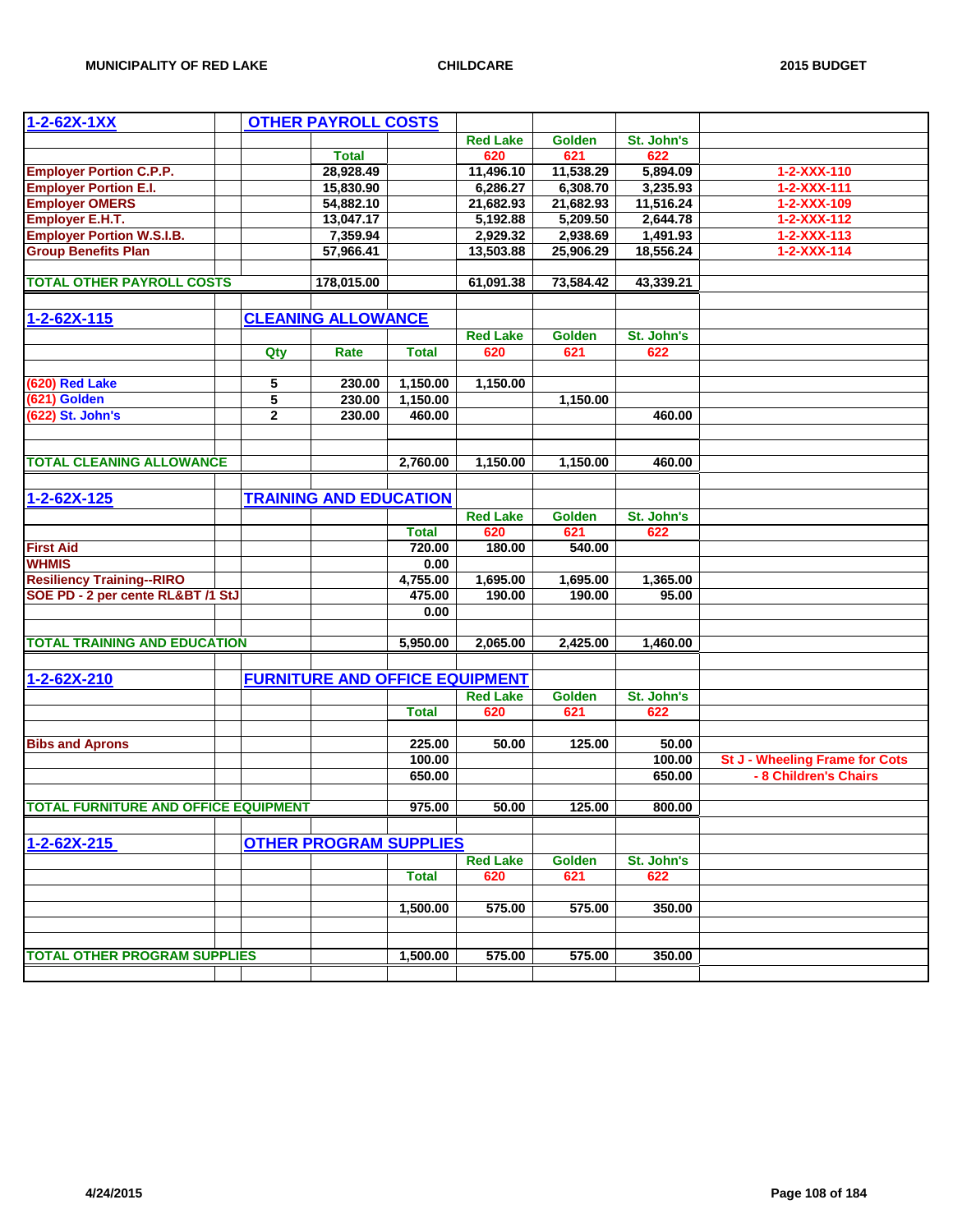| 1-2-62X-228                                |              | <b>EDUCATIONAL TOYS, BOOKS AND GAMES</b> |                |                 |                |            |                                               |
|--------------------------------------------|--------------|------------------------------------------|----------------|-----------------|----------------|------------|-----------------------------------------------|
|                                            |              |                                          |                | <b>Red Lake</b> | <b>Golden</b>  | St. John's |                                               |
|                                            |              |                                          | <b>Total</b>   | 620             | 621            | 622        |                                               |
|                                            |              |                                          |                |                 |                |            | RL 450 T/450 PS/200 SA                        |
|                                            |              |                                          | 2,850.00       | 1,100.00        | 1,100.00       | 650.00     | BT 450 T/450 PS/200 SA                        |
|                                            |              |                                          |                |                 |                |            | StJ 225 T/225 PS/200 SA                       |
|                                            |              |                                          |                |                 |                |            |                                               |
| <b>TOTAL EDUCATIONAL SUPPLIES</b>          |              |                                          | 2,850.00       | 1,100.00        | 1,100.00       | 650.00     |                                               |
|                                            |              |                                          |                |                 |                |            |                                               |
| 1-2-62X-325                                |              | <b>SUBSCRIPTIONS AND MEMBERSHIPS</b>     |                |                 |                |            |                                               |
|                                            |              |                                          |                | <b>Red Lake</b> | <b>Golden</b>  | St. John's |                                               |
|                                            |              |                                          | <b>Total</b>   | 620             | 621            | 622        |                                               |
|                                            |              |                                          |                |                 |                |            |                                               |
| <b>College of ECE</b>                      |              |                                          | 450.00         | 300.00          | 150.00         |            |                                               |
|                                            |              |                                          |                |                 |                |            |                                               |
|                                            |              |                                          |                |                 |                |            |                                               |
| <b>TOTAL SUBSCRIPTIONS AND MEMBERSHIPS</b> |              |                                          | 450.00         | 300.00          | 150.00         | 0.00       |                                               |
|                                            |              |                                          |                |                 |                |            |                                               |
| $1 - 2 - 62X - 33X$                        |              | <b>WORKSHOPS AND CONFERENCES</b>         |                |                 |                |            |                                               |
|                                            | <b>Meals</b> | Regist.                                  | <b>Hotels</b>  | <b>Mileage</b>  | <b>Transit</b> |            |                                               |
|                                            | 333          | 335                                      | 336            | 337             | 338            |            |                                               |
|                                            |              |                                          |                |                 |                |            |                                               |
| <b>Ministry of Education</b>               | 768.00       | 300.00                                   | 900.00         | 100.00          |                |            | Sending all Staff = 6 Program Staff           |
| <b>Training Symposium Spring 2015</b>      |              |                                          |                |                 |                |            |                                               |
|                                            | 768.00       | 300.00                                   | 900.00         | 100.00          | 0.00           |            |                                               |
|                                            |              |                                          |                |                 |                |            |                                               |
| (620) Red Lake                             | 256.00       | 100.00                                   | 300.00         | 33.33           | 0.00           |            |                                               |
| (621) Golden                               | 256.00       | 100.00                                   | 300.00         | 33.33           | 0.00           |            |                                               |
| (622) St. John's                           | 256.00       | 100.00                                   | 300.00         | 33.33           | 0.00           |            |                                               |
|                                            | 768.00       | 300.00                                   | 900.00         | 100.00          | 0.00           |            |                                               |
|                                            |              |                                          |                |                 |                |            |                                               |
| <b>TOTAL WORKSHOPS AND CONFERENCES</b>     |              |                                          |                |                 |                | 2,068.00   |                                               |
|                                            |              |                                          |                |                 |                |            |                                               |
| 1-2-62X-349                                |              | <b>PUBLIC RELATIONS</b>                  |                |                 |                |            |                                               |
|                                            |              |                                          |                | <b>Red Lake</b> | <b>Golden</b>  | St. John's |                                               |
|                                            |              |                                          | <b>Total</b>   | 620             | 621            | 622        |                                               |
| <b>ECE Appreciation</b>                    |              |                                          | $\blacksquare$ | 0.00            | 0.00           | 0.00       | <b>Transfer to "150"</b>                      |
| <b>Family Nights</b>                       |              |                                          | 750.00         | 250.00          | 250.00         |            | 250.00 \$62.50 @ 4/year/Centre = \$250/Centre |
| <b>Staff Meetings</b>                      |              |                                          | $\blacksquare$ | 0.00            | 0.00           | 0.00       | \$0/meeting @ 2/Centre                        |
|                                            |              |                                          |                |                 |                |            |                                               |
| <b>TOTAL PUBLIC RELATIONS</b>              |              |                                          | 750.00         | 250.00          | 250.00         | 250.00     |                                               |
|                                            |              |                                          |                |                 |                |            |                                               |
| <b>TOTAL BUDGET</b>                        |              |                                          |                | 333,572.36      | 347,202.80     | 183,628.34 |                                               |
|                                            |              |                                          |                |                 |                |            |                                               |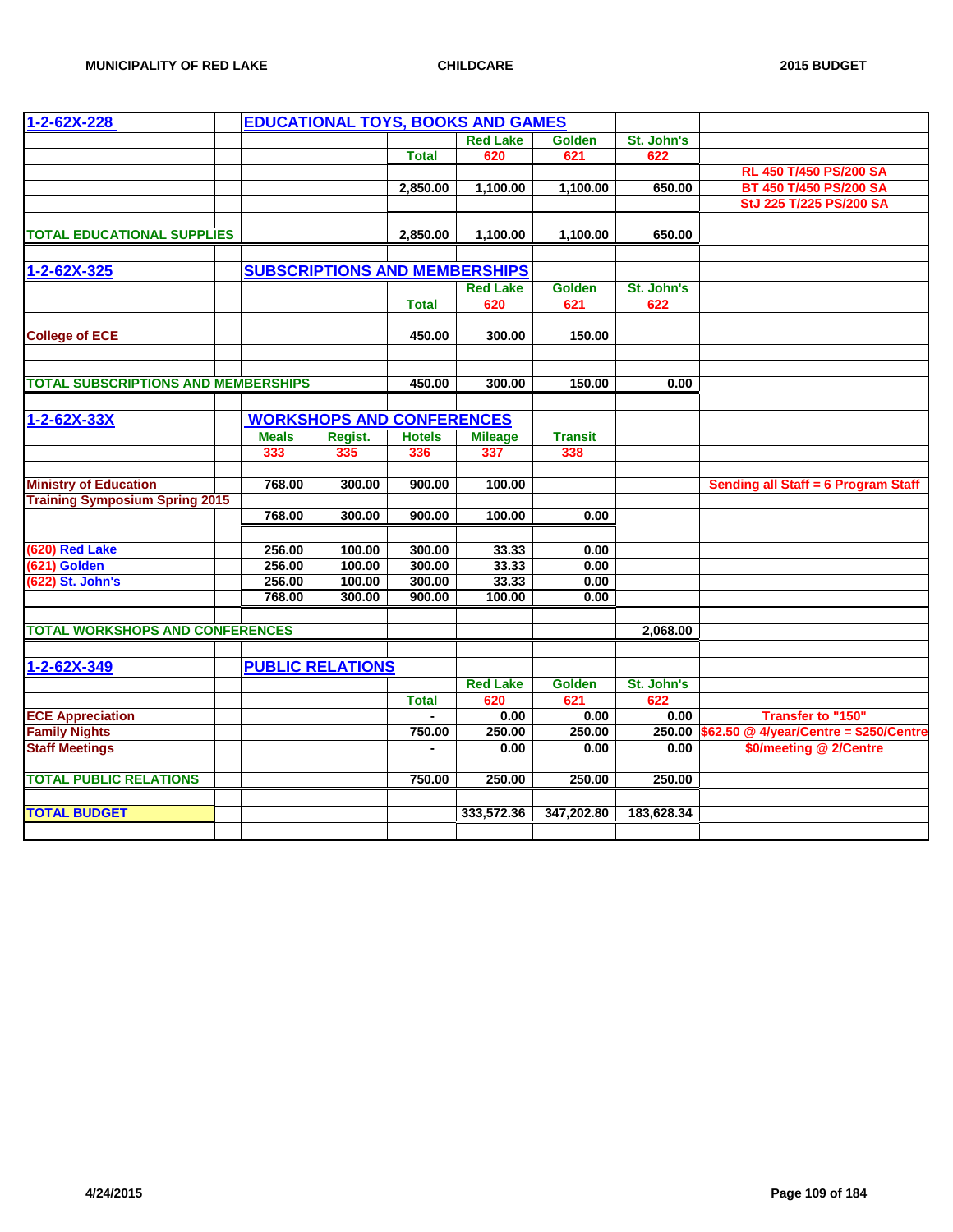| <b>DIETARY</b>                                       |   |              |                                  |              |                 |                                         |                 |                 |                     |                 |
|------------------------------------------------------|---|--------------|----------------------------------|--------------|-----------------|-----------------------------------------|-----------------|-----------------|---------------------|-----------------|
|                                                      |   |              |                                  |              |                 |                                         |                 |                 |                     |                 |
| 1-2-63X-100                                          |   |              | <b>SALARIES AND WAGES</b>        |              |                 |                                         |                 |                 |                     |                 |
|                                                      |   |              |                                  |              |                 | <b>Employer</b>                         | <b>Employer</b> | <b>Employer</b> | <b>Employer</b>     | <b>Employer</b> |
|                                                      |   | <b>Weeks</b> | <b>Hours</b>                     | Rate         | <b>Total</b>    | <b>C.P.P.</b>                           | E.I.            | <b>OMERS</b>    | <b>EHT</b>          | <b>WSIB</b>     |
| <b>Cook</b>                                          | 3 | $\mathbf 0$  | 30.0                             | 19.02        | 0.00            | 0.00                                    | 0.00            | 0.00            | 0.00                | 0.00            |
|                                                      |   |              |                                  |              |                 |                                         |                 |                 |                     |                 |
| <b>Catered Services = No Payroll</b>                 |   |              |                                  |              |                 |                                         |                 |                 |                     |                 |
| (Subject to Change--Pending Ongoing Reviews)         |   |              |                                  |              |                 |                                         |                 |                 |                     |                 |
| <b>TOTAL SALARIES AND WAGES</b>                      |   |              |                                  |              | 0.00            | 0.00                                    | 0.00            | 0.00            | 0.00                | 0.00            |
|                                                      |   |              |                                  |              |                 |                                         |                 |                 |                     |                 |
|                                                      |   |              |                                  |              | <b>Red Lake</b> | <b>Golden</b>                           | St. John's      |                 |                     |                 |
|                                                      |   |              |                                  |              | 630             | 631                                     | 632             |                 |                     |                 |
| (630) Red Lake                                       |   |              |                                  |              | 0.00            |                                         |                 |                 |                     |                 |
| (631) Golden                                         |   |              |                                  |              |                 | 0.00                                    |                 |                 |                     |                 |
| (632) St. John's                                     |   |              |                                  |              |                 |                                         | 0.00            |                 |                     |                 |
|                                                      |   |              |                                  |              |                 |                                         |                 |                 |                     |                 |
|                                                      |   |              |                                  |              | 0.00            | 0.00                                    | 0.00            |                 |                     |                 |
|                                                      |   |              |                                  |              |                 |                                         |                 |                 |                     |                 |
| 1-2-63X-110                                          |   |              | <b>OTHER PAYROLL COSTS</b>       |              | <b>Red Lake</b> | <b>Golden</b>                           | St. John's      |                 |                     |                 |
|                                                      |   |              |                                  |              |                 | 631                                     |                 |                 |                     |                 |
| <b>Employer Portion C.P.P.</b>                       |   |              | <b>Total</b><br>0.00             |              | 630<br>0.00     | 0.00                                    | 632<br>0.00     |                 | 1-2-XXX-110         |                 |
| <b>Employer Portion E.I.</b>                         |   |              | 0.00                             |              | 0.00            | 0.00                                    | 0.00            |                 | 1-2-XXX-111         |                 |
| <b>Employer OMERS</b>                                |   |              | 0.00                             |              | 0.00            | 0.00                                    | 0.00            |                 | 1-2-XXX-109         |                 |
| <b>Employer E.H.T.</b>                               |   |              | 0.00                             |              | 0.00            | 0.00                                    | 0.00            |                 | 1-2-XXX-112         |                 |
| Employer W.S.I.B.                                    |   |              | 0.00                             |              | 0.00            | 0.00                                    | 0.00            |                 | $1 - 2 - XXX - 113$ |                 |
| <b>Group Benefit Plan</b>                            |   |              | 0.00                             |              | 0.00            | 0.00                                    | 0.00            |                 | $1 - 2 - XXX - 114$ |                 |
|                                                      |   |              |                                  |              |                 |                                         |                 |                 |                     |                 |
| <b>TOTAL OTHER PAYROLL COSTS</b>                     |   |              | 0.00                             |              | 0.00            | 0.00                                    | 0.00            |                 |                     |                 |
|                                                      |   |              |                                  |              |                 |                                         |                 |                 |                     |                 |
| 1-2-63X-201                                          |   |              | <b>SMALL TOOLS AND EQUIPMENT</b> |              |                 |                                         |                 |                 |                     |                 |
|                                                      |   |              |                                  |              | <b>Red Lake</b> | <b>Golden</b>                           | St. John's      |                 |                     |                 |
|                                                      |   |              |                                  | <b>Total</b> | 630             | 631                                     | 632             |                 |                     |                 |
|                                                      |   |              |                                  |              |                 |                                         |                 |                 |                     |                 |
| <b>Toaster Blender Knife</b>                         |   |              |                                  | 425.00       | 150.00          | 150.00                                  | 125.00          |                 |                     |                 |
| <b>Cups Bowls Serving Dishes</b>                     |   |              |                                  | 0.00         |                 |                                         |                 |                 |                     |                 |
|                                                      |   |              |                                  |              |                 |                                         |                 |                 |                     |                 |
| <b>TOTAL FURNITURE AND OFFICE EQUIPMENT</b>          |   |              |                                  | 425.00       | 150.00          | 150.00                                  | 125.00          |                 |                     |                 |
|                                                      |   |              |                                  |              |                 |                                         |                 |                 |                     |                 |
| 1-2-63X-202                                          |   |              | <b>FOOD AND GROCERIES</b>        |              |                 |                                         |                 |                 |                     |                 |
|                                                      |   |              |                                  |              | <b>Red Lake</b> | <b>Golden</b>                           | St. John's      |                 |                     |                 |
|                                                      |   |              |                                  | <b>Total</b> | 630             | 631                                     | 632             |                 |                     |                 |
|                                                      |   |              |                                  |              | \$425/mo.       | \$425/mo.                               | \$225/mo.       |                 |                     |                 |
| Milk, Condiments, Fruit,                             |   |              |                                  | 12,450.00    | 5,100.00        | 5,100.00                                | 2,250.00        |                 |                     |                 |
|                                                      |   |              |                                  |              |                 |                                         |                 |                 |                     |                 |
| <b>TOTAL FOOD AND GROCERIES</b>                      |   |              |                                  | 12,450.00    | 5,100.00        | 5,100.00                                | 2,250.00        |                 |                     |                 |
|                                                      |   |              |                                  |              |                 |                                         |                 |                 |                     |                 |
| 1-2-63X-203                                          |   |              |                                  |              |                 | KITCHEN, CLEANING AND WASHROOM SUPPLIES |                 |                 |                     |                 |
|                                                      |   |              |                                  |              | <b>Red Lake</b> | <b>Golden</b>                           | St. John's      |                 |                     |                 |
|                                                      |   |              |                                  | <b>Total</b> | 630             | 631                                     | 632             |                 |                     |                 |
|                                                      |   |              |                                  |              |                 |                                         |                 |                 |                     |                 |
| Detergent, Soap, Dishwashing Liquid                  |   |              |                                  | 700.00       | 300.00          | 300.00                                  | 100.00          |                 |                     |                 |
|                                                      |   |              |                                  |              |                 |                                         |                 |                 |                     |                 |
|                                                      |   |              |                                  |              |                 |                                         |                 |                 |                     |                 |
| <b>TOTAL KITCHEN, CLEANING AND WASHROOM SUPPLIES</b> |   |              |                                  | 700.00       | 300.00          | 300.00                                  | 100.00          |                 |                     |                 |
|                                                      |   |              |                                  |              |                 |                                         |                 |                 |                     |                 |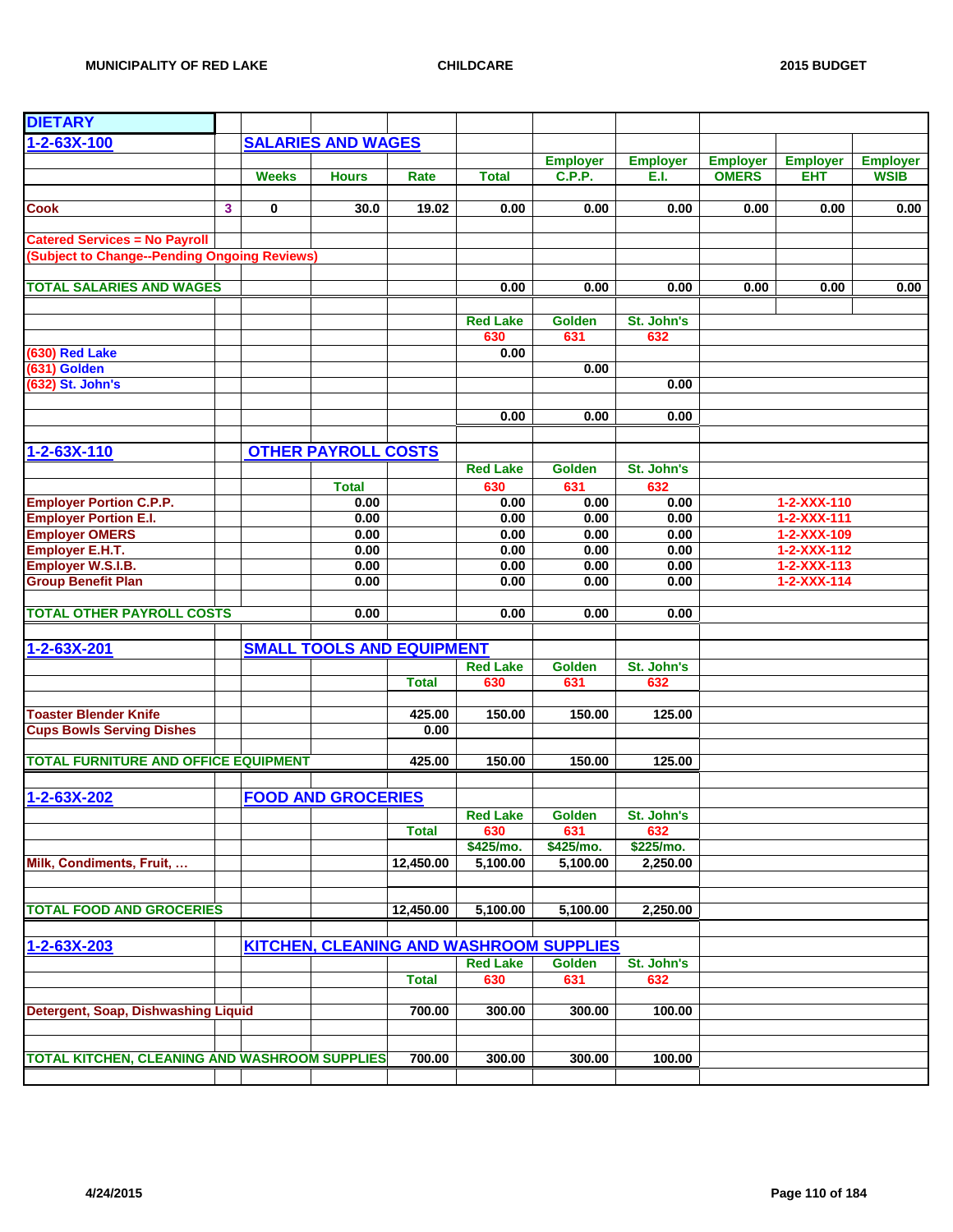| 1-2-63X-210                                 |                 | <b>FURNITURE AND OFFICE EQUIPMENT</b>    |                  |                         |                 |               |                                 |                                                   |
|---------------------------------------------|-----------------|------------------------------------------|------------------|-------------------------|-----------------|---------------|---------------------------------|---------------------------------------------------|
|                                             |                 |                                          |                  | <b>Red Lake</b>         | <b>Golden</b>   | St. John's    |                                 |                                                   |
|                                             |                 |                                          | <b>Total</b>     | 630                     | 631             | 632           |                                 |                                                   |
|                                             |                 |                                          |                  |                         |                 |               |                                 |                                                   |
|                                             |                 |                                          | 0.00             |                         |                 |               |                                 |                                                   |
|                                             |                 |                                          | 0.00             |                         |                 |               |                                 |                                                   |
|                                             |                 |                                          |                  |                         |                 |               |                                 |                                                   |
| <b>TOTAL FURNITURE AND OFFICE EQUIPMENT</b> |                 |                                          | 0.00             | 0.00                    | 0.00            | 0.00          |                                 |                                                   |
|                                             |                 |                                          |                  |                         |                 |               |                                 |                                                   |
| 1-2-63X-460                                 |                 | <b>FOOD SERVICES CONTRACT</b>            |                  |                         |                 |               |                                 |                                                   |
|                                             |                 |                                          |                  |                         | <b>Red Lake</b> | <b>Golden</b> | St. John's                      |                                                   |
|                                             | <b>Cost</b>     | <b>Days</b>                              | <b>Children</b>  | <b>Total</b>            | 630             | 631           | 632                             |                                                   |
|                                             |                 |                                          |                  |                         |                 |               |                                 |                                                   |
| <b>Pre-School and Toddlers *</b>            | 7.46            | 246                                      | 20               | 36,703.20               | 36,703.20       |               |                                 |                                                   |
| <b>Pre-School and Toddlers *</b>            | 7.46            | 246                                      | $\overline{20}$  | 36,703.20               |                 | 36,703.20     |                                 |                                                   |
| PD, March Break, Summer,                    | 7.46            | 58                                       | 16               | 6,922.88                |                 | 6,922.88      |                                 |                                                   |
| Pre-School & Toddlers **                    | 7.46            | 246                                      | 10               | 18,351.60               |                 |               | 18,351.60                       |                                                   |
| PD March Break, Pre-Post school             | 7.46            | 21                                       | 16               | 2,506.56                |                 |               | 2,506.56                        |                                                   |
| PD, March Break, Summer,                    | 7.46            | 58                                       | 16               | 6,922.88                | 6,922.88        |               |                                 |                                                   |
| <b>Delivery--Harmony Center</b>             | 40.75           | 246                                      |                  | 10,024.50               | 3,341.50        | 3,341.50      | 3,341.50                        |                                                   |
|                                             |                 |                                          |                  |                         |                 |               |                                 |                                                   |
| <b>TOTAL CONTRACT COSTS</b>                 |                 |                                          |                  | 118,134.82              | 46,967.58       | 46,967.58     | 24,199.66                       |                                                   |
|                                             |                 |                                          |                  |                         |                 |               |                                 |                                                   |
| <b>Portion Adjustment</b>                   |                 |                                          |                  | (32, 134.82)            | (12, 286.84)    | (12, 286.84)  | (7, 561.13)                     |                                                   |
|                                             |                 |                                          |                  |                         |                 |               |                                 |                                                   |
|                                             |                 |                                          |                  | 86,000.00               | 34,680.74       | 34,680.74     | 16,638.53                       |                                                   |
|                                             |                 |                                          |                  |                         |                 |               | <b>Licensed</b>                 |                                                   |
| <b>Assumptions:</b>                         |                 | <b>Service Year--Full Days Operating</b> |                  |                         |                 |               | <b>Spaces</b>                   | <b>Center</b>                                     |
| <b>School Closes June 26, 2015</b>          | <b>Month</b>    | <b>Days</b>                              | <b>Month</b>     | <b>Days</b>             |                 |               | 26                              | (635) Red Lake                                    |
| <b>School Opens August 31, 2015</b>         | <b>January</b>  | 21                                       | July             | $\overline{22}$         |                 |               | 26                              | (636) Golden                                      |
|                                             | February        | 19                                       | <b>August</b>    | 20                      |                 |               | 16                              | (637) St. John's                                  |
|                                             | <b>March</b>    | 22                                       | <b>September</b> | 21                      |                 |               |                                 |                                                   |
| * 16 Pre-School + 10 Toddlers =             | <b>April</b>    | 20                                       | <b>October</b>   | 21                      |                 |               |                                 |                                                   |
| <b>20 Meals Ordered</b>                     | <b>May</b>      | 20                                       | November         | 21                      |                 |               |                                 | 2014 Food Contract = \$75,006 for 11 Months       |
|                                             | June            | 22                                       | <b>December</b>  | 17                      |                 |               |                                 | $$75,006/11 = $6,819 \times 12$ Months = \$81,828 |
| ** 8 Pre-School + 5 Todders                 |                 | March Break, Summer, Christmas ***       |                  |                         |                 |               |                                 |                                                   |
| <b>10 Meals Ordered</b>                     | <b>Month</b>    | <b>Days</b>                              | <b>Month</b>     | <b>Days</b>             |                 |               | $$81,828 \times 1.05 = $85,919$ |                                                   |
|                                             | <b>January</b>  | $\mathbf 1$                              | July             | 22                      |                 |               |                                 |                                                   |
|                                             | <b>February</b> |                                          | <b>August</b>    | 19                      |                 |               |                                 |                                                   |
|                                             | <b>March</b>    | $5\phantom{1}$                           | <b>Septembe</b>  |                         |                 |               |                                 |                                                   |
| *** Plus 6 Professional Devel. Days         | <b>April</b>    |                                          | <b>October</b>   |                         |                 |               |                                 |                                                   |
|                                             | <b>May</b>      |                                          | November         |                         |                 |               |                                 |                                                   |
|                                             | June            | $\overline{2}$                           | <b>December</b>  | $\overline{\mathbf{3}}$ |                 |               |                                 |                                                   |
|                                             |                 |                                          |                  |                         |                 |               |                                 |                                                   |
|                                             |                 |                                          |                  |                         |                 |               |                                 |                                                   |
| <b>TOTAL BUDGET</b>                         |                 |                                          |                  |                         | 40,230.74       | 40,230.74     | 19,113.53                       |                                                   |
|                                             |                 |                                          |                  |                         |                 |               |                                 |                                                   |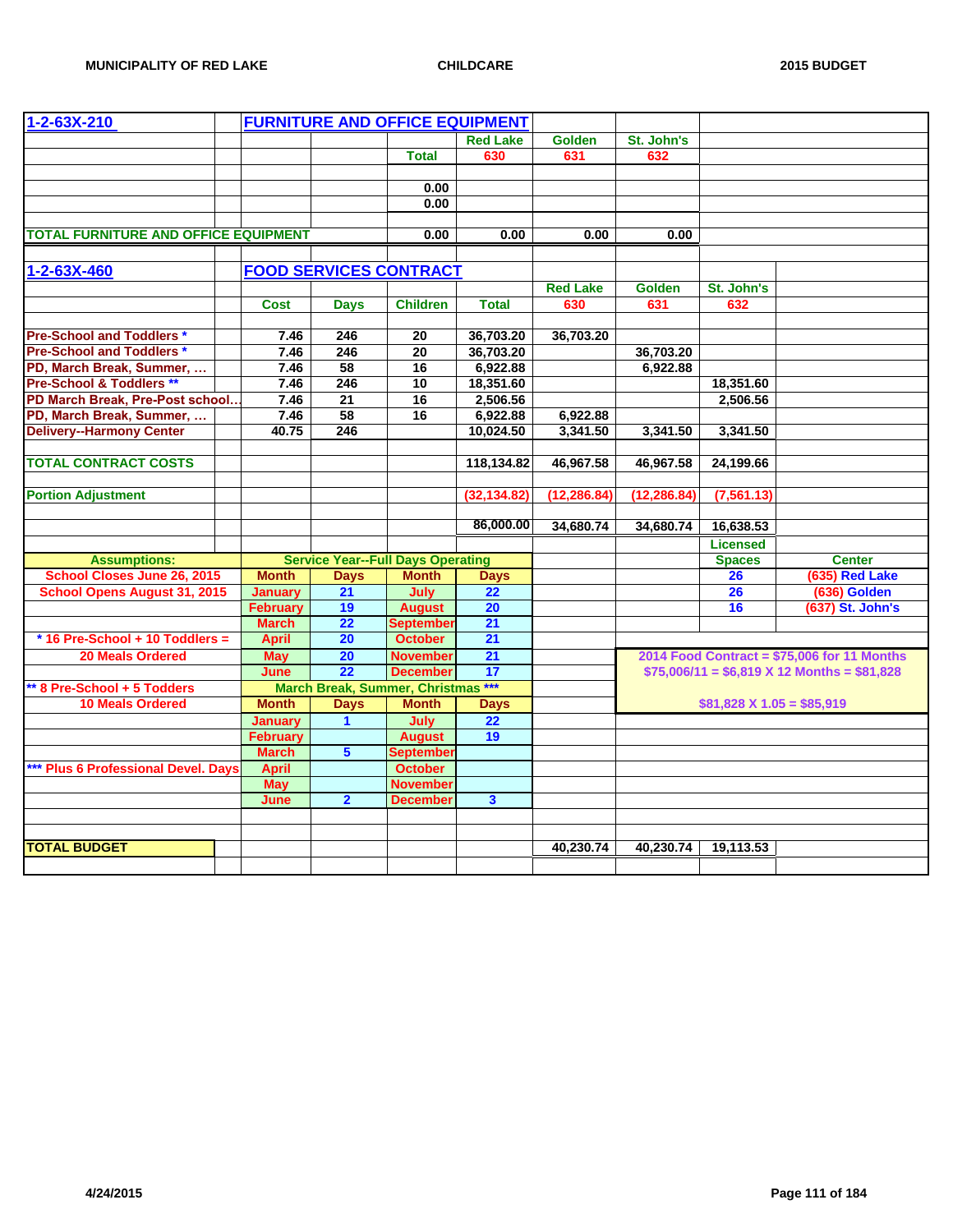| <b>RESOURCE (SPECIAL NEEDS)</b>         |              |                               |                      |                    |                  |                  |                 |                                            |                  |
|-----------------------------------------|--------------|-------------------------------|----------------------|--------------------|------------------|------------------|-----------------|--------------------------------------------|------------------|
| $1 - 2 - 63X - 100$                     |              | <b>SALARIES AND WAGES</b>     |                      |                    |                  |                  |                 |                                            |                  |
|                                         |              |                               |                      |                    | <b>Employer</b>  | <b>Employer</b>  | <b>Employer</b> | <b>Employer</b>                            | <b>Employer</b>  |
|                                         | <b>Weeks</b> | <b>Hours</b>                  | Rate                 | <b>Total</b>       | <b>C.P.P.</b>    | E.I.             | <b>OMERS</b>    | <b>EHT</b>                                 | <b>WSIB</b>      |
| <b>Resource Teacher 1</b><br>13         | 52           | 40.0                          | 24.50                | 50,960.00          | 2,349.27         | 1,139.05         | 4,586.40        | 993.72                                     | 560.56           |
| <b>Child Care Site Supervisor #1 **</b> |              |                               |                      | 41,600.67          | 1,885.98         | 957.27           | 3,744.06        | 811.21                                     | 457.61           |
| <b>Child Care Site Supervisor #2**</b>  |              |                               |                      | 41,600.67          | 1,885.98         | 957.27           | 3,744.06        | 811.21                                     | 457.61           |
| <b>Child Care Supervisor *</b>          |              |                               |                      | 24,156.00          | 1,022.47         | 555.85           | 2,174.04        | 471.04                                     | 265.72           |
| ** Two Thirds Transfer From Admin.      |              |                               |                      | 158,317.33         | 7,143.71         | 3,609.45         | 14,248.56       | 3,087.19                                   | 1,741.49         |
| <b>One Third Transfer from Admin.</b>   |              |                               |                      |                    |                  |                  |                 |                                            |                  |
|                                         |              |                               |                      | <b>Red Lake</b>    | <b>Golden</b>    | St. John's       | <b>Licensed</b> |                                            |                  |
|                                         |              |                               |                      | 635                | 636              | 637              | <b>Spaces</b>   |                                            | (635) Red Lake   |
|                                         |              |                               |                      |                    |                  |                  | 26              |                                            | (636) Golden     |
|                                         |              |                               |                      | 86,745.78          | 35,785.78        | 35,785.78        | 26              |                                            | (637) St. John's |
|                                         |              |                               |                      |                    |                  |                  | $\overline{16}$ |                                            |                  |
|                                         |              |                               |                      |                    |                  |                  |                 |                                            |                  |
|                                         |              |                               |                      | 86,745.78          | 35,785.78        | 35,785.78        | 68              |                                            |                  |
|                                         |              |                               |                      |                    |                  |                  |                 |                                            |                  |
| <b>TOTAL SALARIES AND WAGES</b>         |              |                               |                      |                    |                  |                  | 158,317.33      |                                            |                  |
|                                         |              |                               |                      |                    |                  |                  |                 |                                            |                  |
| $1 - 2 - 63X - 1XX$                     |              | <b>OTHER PAYROLL COSTS</b>    |                      |                    |                  |                  |                 |                                            |                  |
|                                         |              |                               |                      | <b>Red Lake</b>    | <b>Golden</b>    | St. John's       |                 |                                            |                  |
|                                         |              |                               | <b>Total</b>         | 635                | 636              | 637              |                 |                                            |                  |
| <b>Employer Portion C.P.P.</b>          |              |                               | 7,143.71             | 3,947.42           | 1,598.15         | 1,598.15         |                 | 1-2-XXX-110                                |                  |
| <b>Employer Portion E.I.</b>            |              |                               | 3,609.45             | 1,962.52           | 823.47           | 823.47           |                 | $1 - 2 - XXX - 111$                        |                  |
| <b>Employer OMERS</b>                   |              |                               | 14,248.56            | 7,807.12           | 3,220.72         | 3,220.72         |                 | 1-2-XXX-109                                |                  |
| Employer E.H.T.<br>Employer W.S.I.B.    |              |                               | 3,087.19<br>1,741.49 | 1,691.54<br>954.20 | 697.82<br>393.64 | 697.82<br>393.64 |                 | $1 - 2 - XXX - 112$<br>$1 - 2 - XXX - 113$ |                  |
| <b>Group Benefits Plan</b>              |              |                               | 0.00                 | 0.00               | 0.00             | 0.00             |                 | $1 - 2 - XXX - 114$                        |                  |
|                                         |              |                               |                      |                    |                  |                  |                 |                                            |                  |
| <b>TOTAL OTHER PAYROLL COSTS</b>        |              |                               | 29,830.40            | 16,362.80          | 6,733.80         | 6,733.80         |                 |                                            |                  |
|                                         |              |                               |                      |                    |                  |                  |                 |                                            |                  |
| $1 - 2 - 63X - 115$                     |              | <b>CLEANING ALLOWANCE</b>     |                      |                    |                  |                  |                 |                                            |                  |
|                                         |              |                               |                      | <b>Red Lake</b>    | <b>Golden</b>    | St. John's       |                 |                                            |                  |
|                                         | No.          | Rate                          | <b>Total</b>         | 635                | 636              | 637              |                 |                                            |                  |
|                                         |              |                               |                      |                    |                  |                  |                 |                                            |                  |
| <b>Resource Teachers</b>                | 3            | 230.00                        | 690.00               | 230.00             | 230.00           | 230.00           |                 | include Site Supervisor/Resource           |                  |
|                                         |              |                               | 0.00<br>0.00         |                    |                  |                  |                 | for funding purposes                       |                  |
|                                         |              |                               |                      |                    |                  |                  |                 |                                            |                  |
| <b>TOTAL CLEANING ALLOWANCE COST</b>    |              |                               | 690.00               | 230.00             | 230.00           | 230.00           |                 |                                            |                  |
| $1 - 2 - 63X - 125$                     |              | <b>TRAINING AND EDUCATION</b> |                      |                    |                  |                  |                 |                                            |                  |
|                                         |              |                               |                      | <b>Red Lake</b>    | Golden           | St. John's       |                 |                                            |                  |
|                                         |              |                               | <b>Total</b>         | 635                | 636              | 637              |                 |                                            |                  |
| <b>First Aid</b>                        |              |                               | 180.00               |                    |                  | 180.00           |                 | <b>RT new Hire</b>                         |                  |
| <b>Non Violent Crisis Intervention</b>  |              |                               | 130.00               |                    |                  | 130.00           |                 | <b>RT new Hire</b>                         |                  |
| <b>PECS Training</b>                    |              |                               | 450.00               |                    |                  | 450.00           |                 | Not offered in area in 2014                |                  |
| SOE - 1 PD & StJ - training             |              |                               | 195.00               |                    | 95.00            | 100.00           |                 | Meals only as SOE covers all costs         |                  |
|                                         |              |                               |                      |                    |                  |                  |                 |                                            |                  |
| <b>TOTAL TRAINING AND EDUCATION</b>     |              |                               | 955.00               | 0.00               | 95.00            | 860.00           |                 |                                            |                  |
|                                         |              |                               |                      |                    |                  |                  |                 |                                            |                  |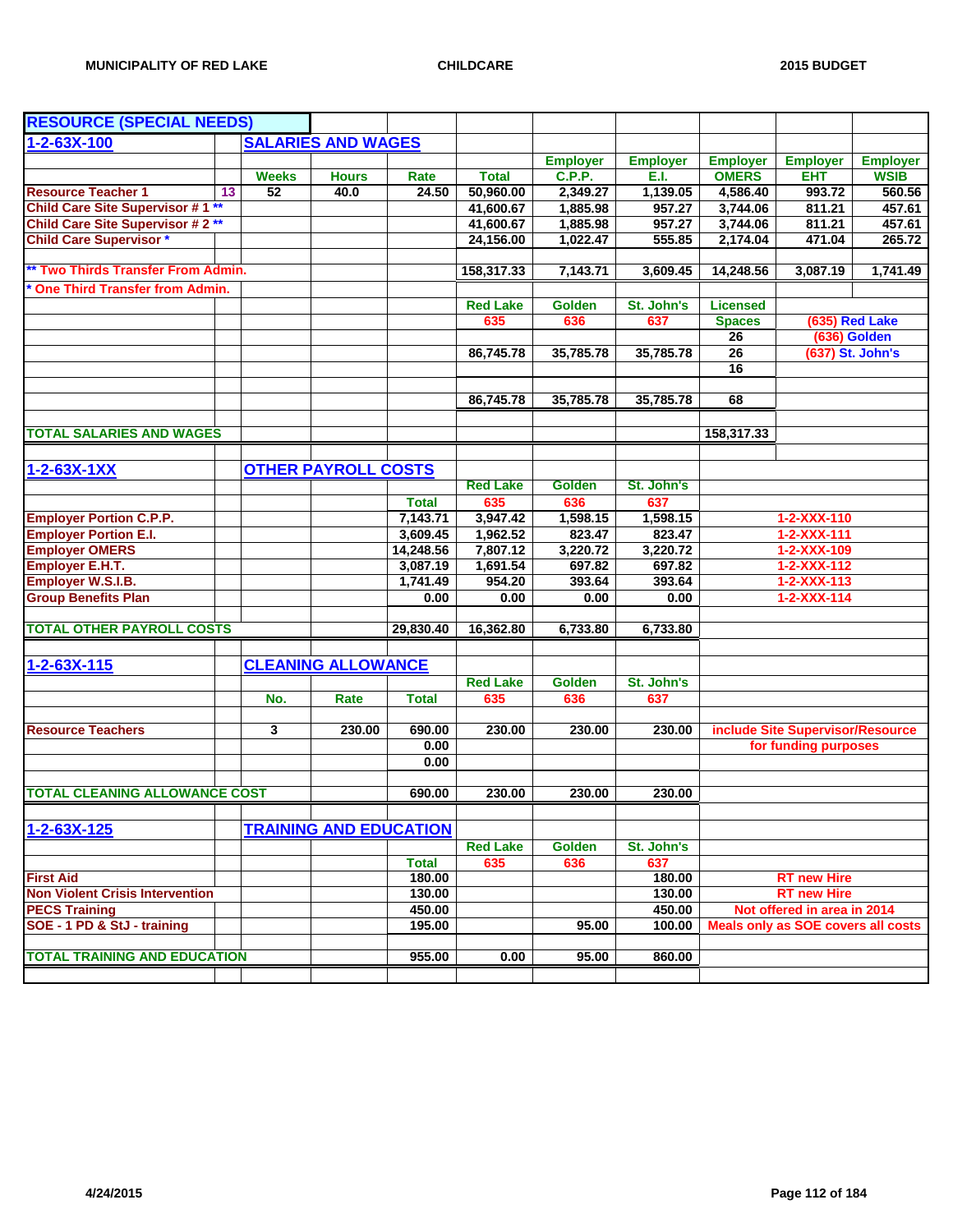| 1-2-63X-130                                                    | <b>LOCAL MILEAGE</b> |                                       |              |                                          |               |            |                          |
|----------------------------------------------------------------|----------------------|---------------------------------------|--------------|------------------------------------------|---------------|------------|--------------------------|
|                                                                |                      |                                       |              | <b>Red Lake</b>                          | Golden        | St. John's |                          |
|                                                                | Rate                 | Km                                    | <b>Total</b> | 635                                      | 636           | 637        |                          |
|                                                                |                      |                                       |              |                                          |               |            |                          |
|                                                                | 0.45                 | 0                                     | 0.00         | 0.00                                     | 0.00          | 0.00       | See 63X-370              |
|                                                                |                      |                                       |              |                                          |               |            |                          |
| <b>TOTAL LOCAL MILEAGE COSTS</b>                               |                      |                                       | 0.00         | 0.00                                     | 0.00          | 0.00       |                          |
|                                                                |                      |                                       |              |                                          |               |            |                          |
| 1-2-63X-209                                                    |                      | <b>OFFICE SUPPLIES</b>                |              |                                          |               |            |                          |
|                                                                |                      |                                       |              | <b>Red Lake</b>                          | <b>Golden</b> | St. John's |                          |
|                                                                |                      |                                       | <b>Total</b> | 635                                      | 636           | 637        |                          |
|                                                                |                      |                                       |              |                                          |               |            |                          |
|                                                                |                      |                                       | 0.00         | 0.00                                     | 0.00          | 0.00       | In Admin "615, 616, 617" |
| <b>Computer Cartridges</b>                                     |                      |                                       | 0.00         |                                          |               |            |                          |
| <b>TOTAL OFFICE SUPPLIES</b>                                   |                      |                                       | 0.00         | 0.00                                     | 0.00          | 0.00       |                          |
|                                                                |                      |                                       |              |                                          |               |            |                          |
| 1-2-63X-210                                                    |                      | <b>FURNITURE AND OFFICE EQUIPMENT</b> |              |                                          |               |            |                          |
|                                                                |                      |                                       |              | <b>Red Lake</b>                          | <b>Golden</b> | St. John's |                          |
|                                                                |                      |                                       | <b>Total</b> | 635                                      | 636           | 637        |                          |
|                                                                |                      |                                       |              |                                          |               |            |                          |
|                                                                |                      |                                       | 0.00         | 0.00                                     | 0.00          | 0.00       | In Admin "615, 616, 617" |
|                                                                |                      |                                       |              |                                          |               |            |                          |
| <b>TOTAL FURNITURE AND OFFICE EQUIPMENT</b>                    |                      |                                       | 0.00         | 0.00                                     | 0.00          | 0.00       |                          |
|                                                                |                      |                                       |              |                                          |               |            |                          |
| $1 - 2 - 63X - 215$                                            |                      | <b>OTHER PROGRAM SUPPLIES</b>         |              |                                          |               |            |                          |
|                                                                |                      |                                       |              | <b>Red Lake</b>                          | <b>Golden</b> | St. John's |                          |
|                                                                |                      |                                       | <b>Total</b> | 635                                      | 636           | 637        |                          |
|                                                                |                      |                                       |              |                                          |               |            |                          |
| <b>Local Purchases</b>                                         |                      |                                       | 225.00       | 75.00                                    | 75.00         | 75.00      |                          |
|                                                                |                      |                                       |              |                                          |               |            |                          |
| <b>TOTAL PROGRAM SUPPLIES</b>                                  |                      |                                       | 225.00       | 75.00                                    | 75.00         | 75.00      |                          |
|                                                                |                      |                                       |              |                                          |               |            |                          |
| 1-2-63X-228                                                    |                      |                                       |              | <b>EDUCATIONAL TOYS, BOOKS AND GAMES</b> |               |            |                          |
|                                                                |                      |                                       |              | <b>Red Lake</b>                          | Golden        | St. John's |                          |
|                                                                |                      |                                       | <b>Total</b> | 635                                      | 636           | 637        |                          |
|                                                                |                      |                                       |              |                                          |               |            |                          |
|                                                                |                      |                                       | 750.00       | 250.00                                   | 250.00        | 250.00     |                          |
|                                                                |                      |                                       |              |                                          |               |            |                          |
| <b>TOTAL EDUCATIONAL SUPPLIES</b>                              |                      |                                       | 750.00       | 250.00                                   | 250.00        | 250.00     |                          |
|                                                                |                      |                                       |              |                                          |               |            |                          |
| $1 - 2 - 63X - 325$                                            |                      | <b>SUBSCRIPTIONS AND MEMBERSHIPS</b>  |              |                                          |               |            |                          |
|                                                                |                      |                                       |              | <b>Red Lake</b>                          | <b>Golden</b> | St. John's |                          |
|                                                                |                      |                                       | <b>Total</b> | 635                                      | 636           | 637        |                          |
|                                                                |                      |                                       |              |                                          |               |            |                          |
| <b>College of ECE</b><br><b>Resource Teacher Network of ON</b> |                      |                                       | 300.00       | 150.00                                   | 150.00        |            |                          |
|                                                                |                      |                                       | 0.00         |                                          |               |            |                          |
| <b>TOTAL SUBSCRIPTIONS AND MEMBERSHIPS</b>                     |                      |                                       | 300.00       | 150.00                                   | 150.00        | 0.00       |                          |
|                                                                |                      |                                       |              |                                          |               |            |                          |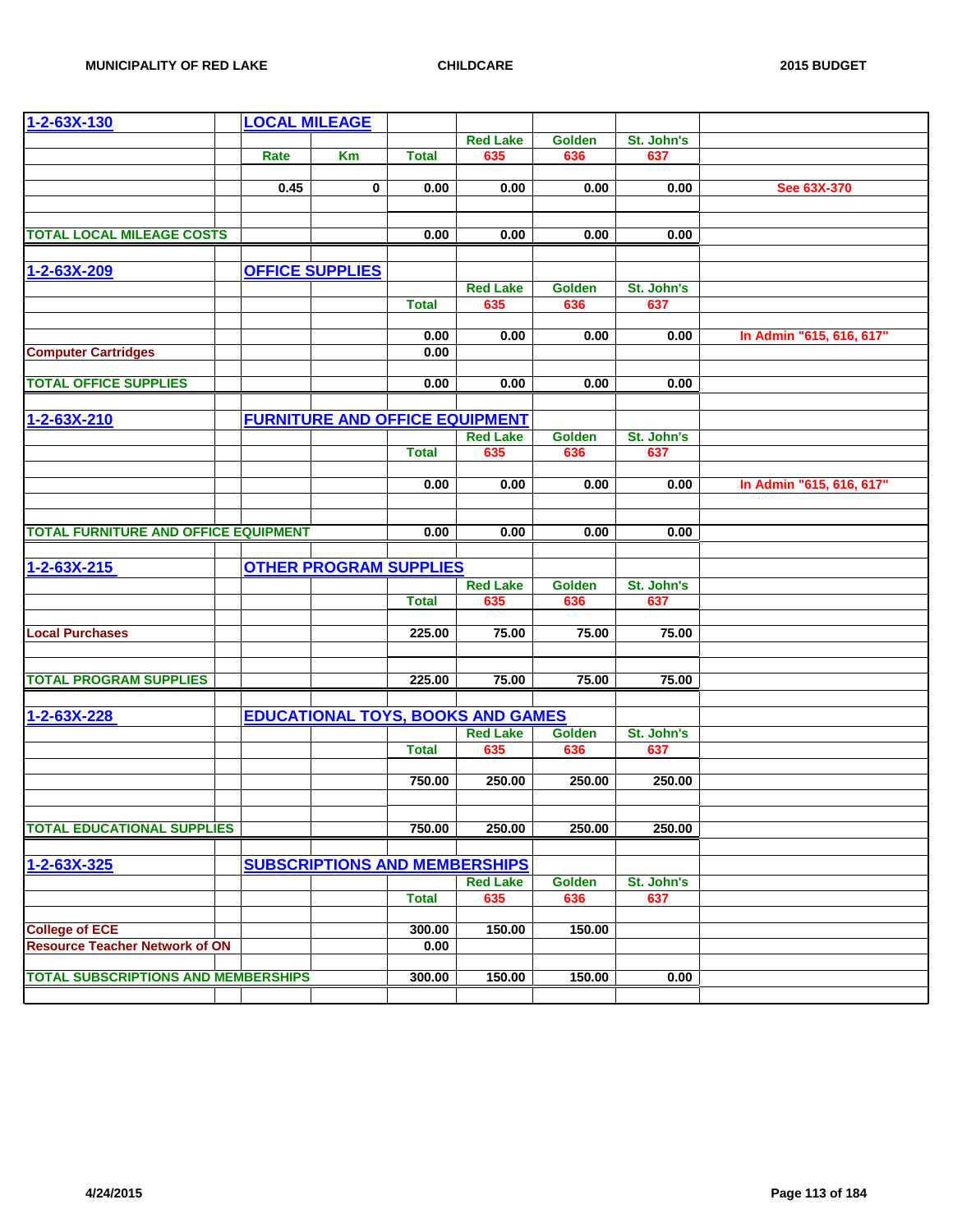| <b>Meals</b><br>Regist.<br><b>Hotels</b><br><b>Transit</b><br><b>Mileage</b><br>338<br>333<br>335<br>336<br>337<br><b>Total</b><br><b>Ministry of Education</b><br>150.00<br>300.00<br>100.00<br>934.00<br><b>3 Resource Staff</b><br>384.00<br><b>Training Symposium</b><br>0.00<br>0.00<br>384.00<br>150.00<br>300.00<br>100.00<br>934.00<br>0.00<br>(635) Red Lake<br>311.33<br>128.00<br>50.00<br>100.00<br>33.33<br>0.00<br>(636) Golden<br>(637) St. John's<br>33.33<br>311.33<br>50.00<br>100.00<br>0.00<br>128.00<br>50.00<br>100.00<br>33.33<br>0.00<br>311.33<br>128.00<br><b>TOTAL</b><br>100.00<br>0.00<br>384.00<br>150.00<br>300.00<br>934.00<br><b>TOTAL WORKSHOPS AND CONFERENCES</b><br><b>FUEL AND OIL--AUTOMOTIVE</b><br><b>L/Mos</b><br>\$/L<br><b>Months</b><br><b>Gas for Van</b><br>In Division "615/6/7"<br>12<br>$\mathbf 0$<br>1.299<br>0.00<br>0.00<br><b>Red Lake</b><br>Golden<br>St. John's<br>615<br>616<br><b>Total</b><br>617<br>0.00<br>0.00<br>0.00<br>$\blacksquare$<br><b>TOTAL FUEL AND OIL</b><br>0.00<br>0.00<br>0.00<br>0.00<br><b>TOTAL BUDGET</b><br>104,124.91<br>43,630.91<br>44,245.91 | $1 - 2 - 63X - 33X$ |  | <b>WORKSHOPS AND CONFERENCES</b> |  |  |  |
|--------------------------------------------------------------------------------------------------------------------------------------------------------------------------------------------------------------------------------------------------------------------------------------------------------------------------------------------------------------------------------------------------------------------------------------------------------------------------------------------------------------------------------------------------------------------------------------------------------------------------------------------------------------------------------------------------------------------------------------------------------------------------------------------------------------------------------------------------------------------------------------------------------------------------------------------------------------------------------------------------------------------------------------------------------------------------------------------------------------------------------------|---------------------|--|----------------------------------|--|--|--|
|                                                                                                                                                                                                                                                                                                                                                                                                                                                                                                                                                                                                                                                                                                                                                                                                                                                                                                                                                                                                                                                                                                                                      |                     |  |                                  |  |  |  |
|                                                                                                                                                                                                                                                                                                                                                                                                                                                                                                                                                                                                                                                                                                                                                                                                                                                                                                                                                                                                                                                                                                                                      |                     |  |                                  |  |  |  |
|                                                                                                                                                                                                                                                                                                                                                                                                                                                                                                                                                                                                                                                                                                                                                                                                                                                                                                                                                                                                                                                                                                                                      |                     |  |                                  |  |  |  |
|                                                                                                                                                                                                                                                                                                                                                                                                                                                                                                                                                                                                                                                                                                                                                                                                                                                                                                                                                                                                                                                                                                                                      |                     |  |                                  |  |  |  |
|                                                                                                                                                                                                                                                                                                                                                                                                                                                                                                                                                                                                                                                                                                                                                                                                                                                                                                                                                                                                                                                                                                                                      |                     |  |                                  |  |  |  |
|                                                                                                                                                                                                                                                                                                                                                                                                                                                                                                                                                                                                                                                                                                                                                                                                                                                                                                                                                                                                                                                                                                                                      |                     |  |                                  |  |  |  |
|                                                                                                                                                                                                                                                                                                                                                                                                                                                                                                                                                                                                                                                                                                                                                                                                                                                                                                                                                                                                                                                                                                                                      |                     |  |                                  |  |  |  |
|                                                                                                                                                                                                                                                                                                                                                                                                                                                                                                                                                                                                                                                                                                                                                                                                                                                                                                                                                                                                                                                                                                                                      |                     |  |                                  |  |  |  |
|                                                                                                                                                                                                                                                                                                                                                                                                                                                                                                                                                                                                                                                                                                                                                                                                                                                                                                                                                                                                                                                                                                                                      |                     |  |                                  |  |  |  |
|                                                                                                                                                                                                                                                                                                                                                                                                                                                                                                                                                                                                                                                                                                                                                                                                                                                                                                                                                                                                                                                                                                                                      |                     |  |                                  |  |  |  |
|                                                                                                                                                                                                                                                                                                                                                                                                                                                                                                                                                                                                                                                                                                                                                                                                                                                                                                                                                                                                                                                                                                                                      |                     |  |                                  |  |  |  |
|                                                                                                                                                                                                                                                                                                                                                                                                                                                                                                                                                                                                                                                                                                                                                                                                                                                                                                                                                                                                                                                                                                                                      |                     |  |                                  |  |  |  |
|                                                                                                                                                                                                                                                                                                                                                                                                                                                                                                                                                                                                                                                                                                                                                                                                                                                                                                                                                                                                                                                                                                                                      |                     |  |                                  |  |  |  |
|                                                                                                                                                                                                                                                                                                                                                                                                                                                                                                                                                                                                                                                                                                                                                                                                                                                                                                                                                                                                                                                                                                                                      | 1-2-63X-370         |  |                                  |  |  |  |
|                                                                                                                                                                                                                                                                                                                                                                                                                                                                                                                                                                                                                                                                                                                                                                                                                                                                                                                                                                                                                                                                                                                                      |                     |  |                                  |  |  |  |
|                                                                                                                                                                                                                                                                                                                                                                                                                                                                                                                                                                                                                                                                                                                                                                                                                                                                                                                                                                                                                                                                                                                                      |                     |  |                                  |  |  |  |
|                                                                                                                                                                                                                                                                                                                                                                                                                                                                                                                                                                                                                                                                                                                                                                                                                                                                                                                                                                                                                                                                                                                                      |                     |  |                                  |  |  |  |
|                                                                                                                                                                                                                                                                                                                                                                                                                                                                                                                                                                                                                                                                                                                                                                                                                                                                                                                                                                                                                                                                                                                                      |                     |  |                                  |  |  |  |
|                                                                                                                                                                                                                                                                                                                                                                                                                                                                                                                                                                                                                                                                                                                                                                                                                                                                                                                                                                                                                                                                                                                                      |                     |  |                                  |  |  |  |
|                                                                                                                                                                                                                                                                                                                                                                                                                                                                                                                                                                                                                                                                                                                                                                                                                                                                                                                                                                                                                                                                                                                                      |                     |  |                                  |  |  |  |
|                                                                                                                                                                                                                                                                                                                                                                                                                                                                                                                                                                                                                                                                                                                                                                                                                                                                                                                                                                                                                                                                                                                                      |                     |  |                                  |  |  |  |
|                                                                                                                                                                                                                                                                                                                                                                                                                                                                                                                                                                                                                                                                                                                                                                                                                                                                                                                                                                                                                                                                                                                                      |                     |  |                                  |  |  |  |
|                                                                                                                                                                                                                                                                                                                                                                                                                                                                                                                                                                                                                                                                                                                                                                                                                                                                                                                                                                                                                                                                                                                                      |                     |  |                                  |  |  |  |
|                                                                                                                                                                                                                                                                                                                                                                                                                                                                                                                                                                                                                                                                                                                                                                                                                                                                                                                                                                                                                                                                                                                                      |                     |  |                                  |  |  |  |
|                                                                                                                                                                                                                                                                                                                                                                                                                                                                                                                                                                                                                                                                                                                                                                                                                                                                                                                                                                                                                                                                                                                                      |                     |  |                                  |  |  |  |
|                                                                                                                                                                                                                                                                                                                                                                                                                                                                                                                                                                                                                                                                                                                                                                                                                                                                                                                                                                                                                                                                                                                                      |                     |  |                                  |  |  |  |
|                                                                                                                                                                                                                                                                                                                                                                                                                                                                                                                                                                                                                                                                                                                                                                                                                                                                                                                                                                                                                                                                                                                                      |                     |  |                                  |  |  |  |
|                                                                                                                                                                                                                                                                                                                                                                                                                                                                                                                                                                                                                                                                                                                                                                                                                                                                                                                                                                                                                                                                                                                                      |                     |  |                                  |  |  |  |
|                                                                                                                                                                                                                                                                                                                                                                                                                                                                                                                                                                                                                                                                                                                                                                                                                                                                                                                                                                                                                                                                                                                                      |                     |  |                                  |  |  |  |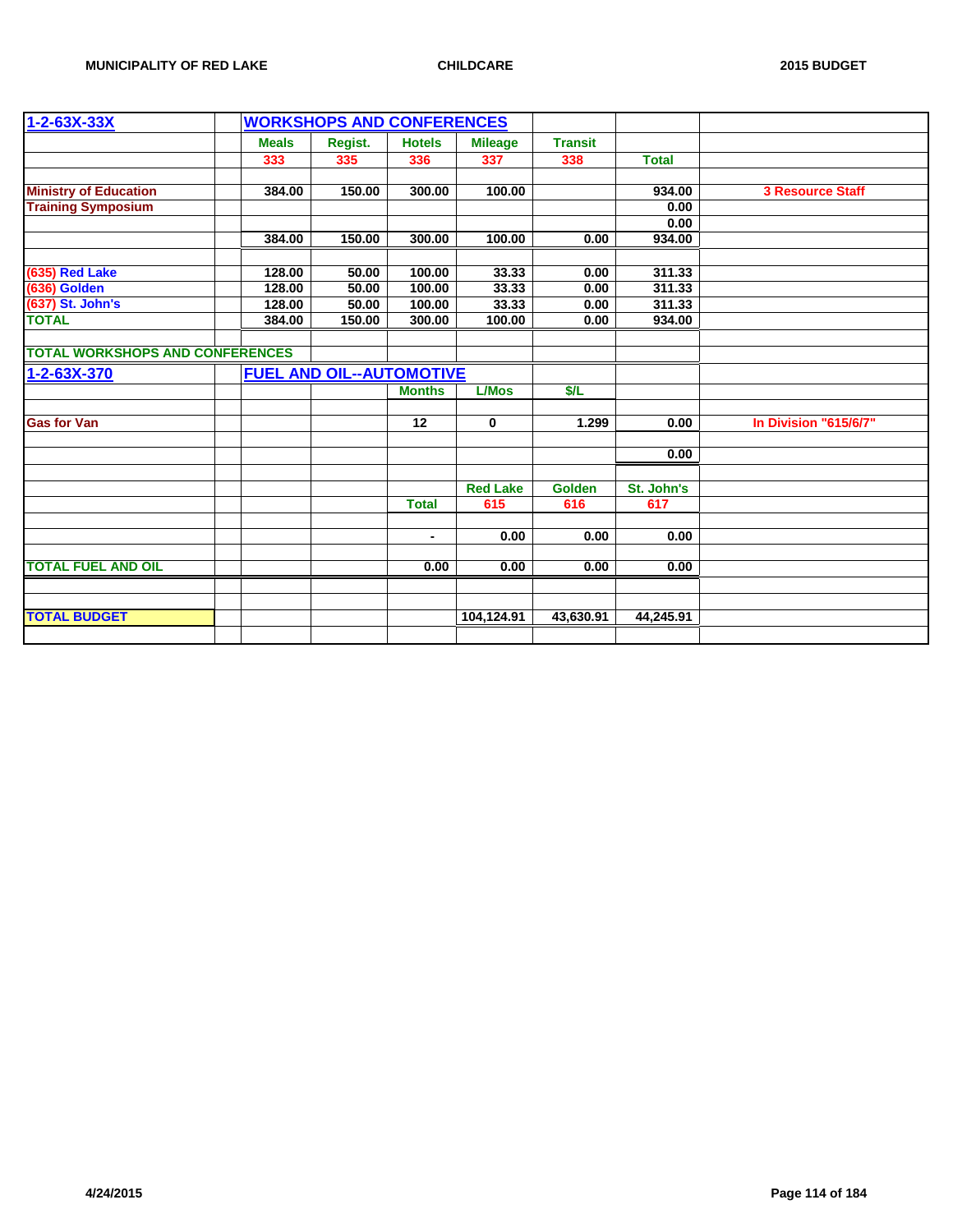| <b>BEST STARTS HUB</b>                      |    |              |                               |       |              |                 |                 |                 |                     |                 |
|---------------------------------------------|----|--------------|-------------------------------|-------|--------------|-----------------|-----------------|-----------------|---------------------|-----------------|
| 1-2-640-100                                 |    |              | <b>SALARIES AND WAGES</b>     |       |              |                 |                 |                 |                     |                 |
|                                             |    |              |                               |       |              | <b>Employer</b> | <b>Employer</b> | <b>Employer</b> | <b>Employer</b>     | <b>Employer</b> |
|                                             |    | <b>Weeks</b> | <b>Hours</b>                  | Rate  | <b>Total</b> | C.P.P.          | E.I.            | <b>OMERS</b>    | <b>EHT</b>          | <b>WSIB</b>     |
| * One Third Supervisor Transfer from Admin. |    |              |                               |       | 24,156.00    | 1,022.47        | 555.85          | 2,174.04        | 471.04              | 265.72          |
| <b>One Half Transfer From Programming</b>   |    |              |                               |       | 22,162.40    | 923.79          | 509.98          | 1,994.62        | 432.17              | 243.79          |
| <b>One Half Transfer From Programming</b>   |    |              |                               |       | 22,162.40    | 923.79          | 509.98          | 1,994.62        | 432.17              | 243.79          |
| <b>One Half Transfer From Programming</b>   |    |              |                               |       | 0.00         | 0.00            | 0.00            | 0.00            | 0.00                | 0.00            |
| <b>Co-ordinator</b>                         | 13 | 52           | 35.00                         | 24.50 | 44,590.00    | 2,033.96        | 1,026.06        | 4,013.10        | 869.51              | 490.49          |
| <b>Assistant Co-ordinator</b>               | 12 | 48           | 25.00                         | 23.96 | 28,752.00    | 1,249.97        | 661.61          | 2,587.68        | 560.66              | 316.27          |
|                                             |    |              |                               |       |              |                 |                 |                 |                     |                 |
| <b>TOTAL SALARIES AND WAGES</b>             |    |              |                               |       | 141,822.80   | 6,153.98        | 3,263.48        | 12,764.05       | 2,765.54            | 1,560.05        |
|                                             |    |              |                               |       |              |                 |                 |                 |                     |                 |
| $1 - 2 - 640 - 1XX$                         |    |              | <b>OTHER PAYROLL COSTS</b>    |       |              |                 |                 |                 |                     |                 |
| <b>Employer Portion C.P.P.</b>              |    |              |                               |       |              |                 | 6,153.98        |                 | 1-2-XXX-110         |                 |
| <b>Employer Portion E.I.</b>                |    |              |                               |       |              |                 | 3,263.48        |                 | $1 - 2 - XXX - 111$ |                 |
| <b>Employer OMERS</b>                       |    |              |                               |       |              |                 | 12,764.05       |                 | 1-2-XXX-109         |                 |
| Employer E.H.T.                             |    |              |                               |       |              |                 | 2,765.54        |                 | 1-2-XXX-112         |                 |
| <b>Employer WSIB</b>                        |    |              |                               |       |              |                 | 1,560.05        |                 | $1 - 2 - XXX - 113$ |                 |
| <b>Group Benefits Plan</b>                  |    |              |                               |       |              |                 | 9,352.46        |                 | $1 - 2 - XXX - 114$ |                 |
|                                             |    |              |                               |       |              |                 |                 |                 |                     |                 |
| <b>TOTAL OTHER PAYROLL COSTS</b>            |    |              |                               |       |              |                 | 35,859.57       |                 |                     |                 |
| 1-2-640-115                                 |    |              | <b>CLEANING ALLOWANCE</b>     |       |              |                 |                 |                 |                     |                 |
|                                             |    |              |                               |       | No.          | Rate            | <b>Total</b>    |                 |                     |                 |
|                                             |    |              |                               |       | $\mathbf{2}$ | 230.00          | 460.00          |                 |                     |                 |
|                                             |    |              |                               |       |              |                 |                 |                 |                     |                 |
|                                             |    |              |                               |       |              |                 |                 |                 |                     |                 |
| <b>TOTAL CLEANING ALLOWANCE</b>             |    |              |                               |       |              |                 | 460.00          |                 |                     |                 |
|                                             |    |              |                               |       |              |                 |                 |                 |                     |                 |
| 1-2-640-125                                 |    |              | <b>TRAINING AND EDUCATION</b> |       |              |                 |                 |                 |                     |                 |
|                                             |    |              |                               |       | Qty          | Rate            | <b>Total</b>    |                 |                     |                 |
| <b>First Aid</b>                            |    |              |                               |       |              |                 | 0.00            |                 |                     |                 |
| <b>Bookmates Training</b>                   |    |              |                               |       |              |                 | 300.00          |                 |                     |                 |
| <b>Mother Goose</b>                         |    |              |                               |       |              |                 | 300.00          |                 |                     |                 |
|                                             |    |              |                               |       |              |                 |                 |                 |                     |                 |
| <b>TOTAL TRAINING AND EDUCATION</b>         |    |              |                               |       |              |                 | 600.00          |                 |                     |                 |
|                                             |    |              |                               |       |              |                 |                 |                 |                     |                 |
| 1-2-640-130                                 |    |              | <b>LOCAL MILEAGE</b>          |       |              |                 |                 |                 |                     |                 |
|                                             |    |              |                               |       | Rate         | <b>Km</b>       | <b>Total</b>    |                 |                     |                 |
|                                             |    |              |                               |       |              |                 |                 |                 |                     |                 |
|                                             |    |              |                               |       | 0.45         | 0               | 0.00            |                 |                     |                 |
|                                             |    |              |                               |       |              |                 |                 |                 |                     |                 |
| <b>TOTAL LOCAL MILEAGE COSTS</b>            |    |              |                               |       |              |                 | 0.00            |                 |                     |                 |
|                                             |    |              |                               |       |              |                 |                 |                 |                     |                 |
| 1-2-640-202                                 |    |              | <b>FOOD AND GROCERIES</b>     |       |              |                 |                 |                 |                     |                 |
|                                             |    |              |                               |       | Mos.         | Rate            | <b>Total</b>    |                 |                     |                 |
|                                             |    |              |                               |       | 12           | 150.00          | 1,800.00        |                 |                     |                 |
|                                             |    |              |                               |       |              |                 |                 |                 |                     |                 |
|                                             |    |              |                               |       |              |                 |                 |                 |                     |                 |
| <b>TOTAL FOOD AND GROCERIES</b>             |    |              |                               |       |              |                 | 1,800.00        |                 |                     |                 |
|                                             |    |              |                               |       |              |                 |                 |                 |                     |                 |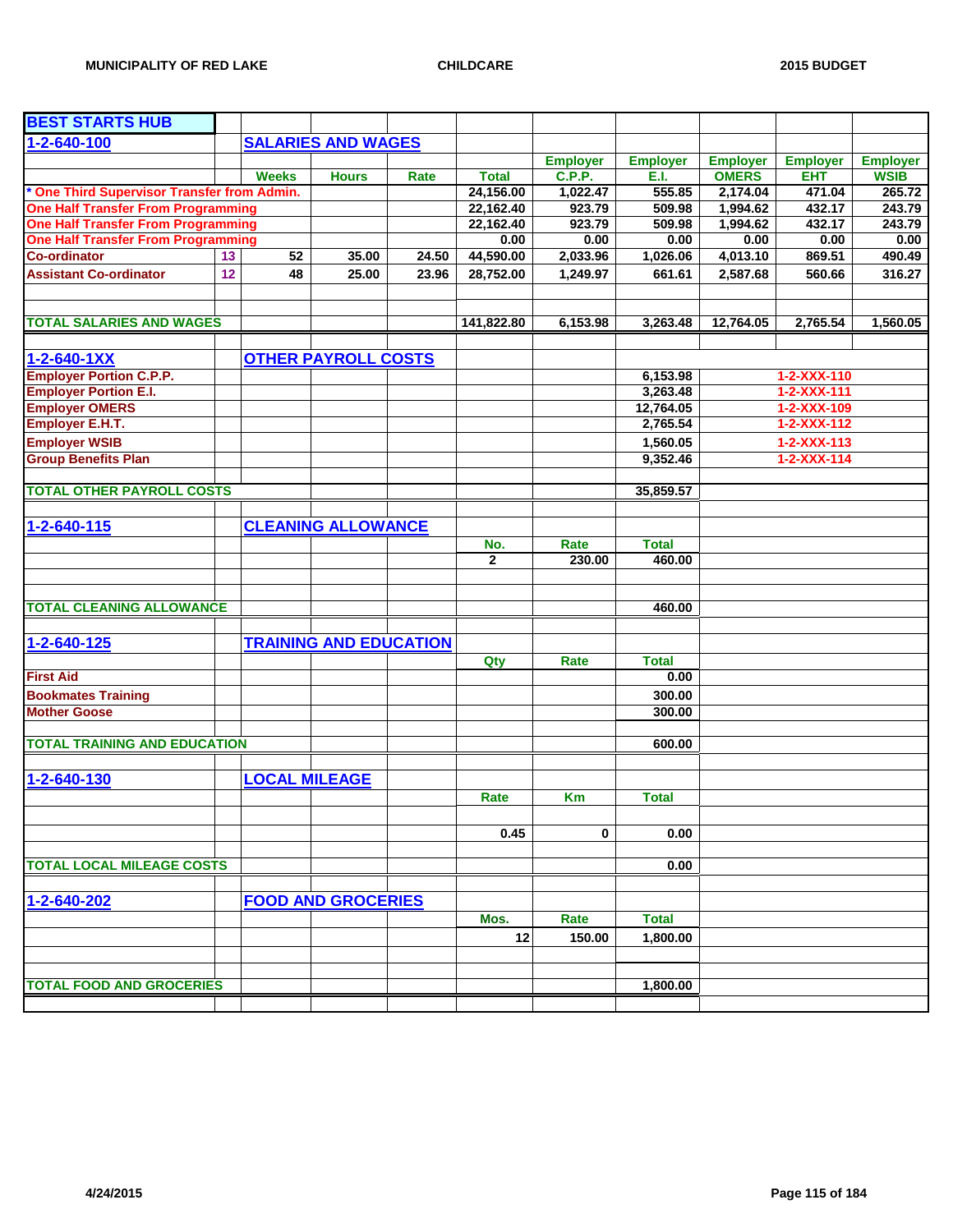| 1-2-640-203                                          |  |                                       |                                          | KITCHEN, CLEANING AND WASHROOM SUPPLIES |        |  |
|------------------------------------------------------|--|---------------------------------------|------------------------------------------|-----------------------------------------|--------|--|
|                                                      |  |                                       |                                          |                                         |        |  |
| Kleenex, dish soap etc.                              |  |                                       |                                          |                                         | 50.00  |  |
|                                                      |  |                                       |                                          |                                         |        |  |
|                                                      |  |                                       |                                          |                                         |        |  |
| <b>TOTAL KITCHEN, CLEANING AND WASHROOM SUPPLIES</b> |  |                                       |                                          |                                         | 50.00  |  |
|                                                      |  |                                       |                                          |                                         |        |  |
| 1-2-640-209                                          |  | <b>OFFICE SUPPLIES</b>                |                                          |                                         |        |  |
|                                                      |  |                                       |                                          |                                         |        |  |
|                                                      |  |                                       |                                          |                                         |        |  |
|                                                      |  |                                       |                                          |                                         |        |  |
| <b>TOTAL FURNITURE AND OFFICE EQUIPMENT</b>          |  |                                       |                                          |                                         | 0.00   |  |
|                                                      |  |                                       |                                          |                                         |        |  |
| 1-2-640-210                                          |  | <b>FURNITURE AND OFFICE EQUIPMENT</b> |                                          |                                         |        |  |
|                                                      |  |                                       |                                          |                                         |        |  |
| <b>Office Chairs x 1</b>                             |  |                                       |                                          |                                         | 300.00 |  |
| <b>Keyboard Wrist Rests x 0</b>                      |  |                                       |                                          |                                         | 0.00   |  |
|                                                      |  |                                       |                                          |                                         |        |  |
| <b>TOTAL FURNITURE AND OFFICE EQUIPMENT</b>          |  |                                       |                                          |                                         | 300.00 |  |
|                                                      |  |                                       |                                          |                                         |        |  |
| 1-2-640-212                                          |  | <b>HEALTH AND SAFETY SUPPLIES</b>     |                                          |                                         |        |  |
|                                                      |  |                                       |                                          |                                         |        |  |
| <b>Sunscreen/hand sanitizer</b>                      |  |                                       |                                          |                                         | 35.00  |  |
|                                                      |  |                                       |                                          |                                         |        |  |
|                                                      |  |                                       |                                          |                                         |        |  |
| <b>TOTAL HEALTH AND SAFETY SUPPLIES</b>              |  |                                       |                                          |                                         | 35.00  |  |
|                                                      |  |                                       |                                          |                                         |        |  |
| 1-2-640-215                                          |  | <b>OTHER PROGRAM SUPPLIES</b>         |                                          |                                         |        |  |
|                                                      |  |                                       |                                          |                                         |        |  |
|                                                      |  |                                       |                                          |                                         | 300.00 |  |
|                                                      |  |                                       |                                          |                                         |        |  |
|                                                      |  |                                       |                                          |                                         |        |  |
| <b>TOTAL PROGRAM SUPPLIES</b>                        |  |                                       |                                          |                                         | 300.00 |  |
|                                                      |  |                                       |                                          |                                         |        |  |
| 1-2-640-228                                          |  |                                       | <b>EDUCATIONAL TOYS, BOOKS AND GAMES</b> |                                         |        |  |
|                                                      |  |                                       |                                          |                                         |        |  |
|                                                      |  |                                       |                                          |                                         | 550.00 |  |
|                                                      |  |                                       |                                          |                                         |        |  |
|                                                      |  |                                       |                                          |                                         |        |  |
| <b>TOTAL EDUCATIONAL SUPPLIES</b>                    |  |                                       |                                          |                                         | 550.00 |  |
|                                                      |  |                                       |                                          |                                         |        |  |
| 1-2-640-229                                          |  | <b>COMPUTER SUPPLIES</b>              |                                          |                                         |        |  |
|                                                      |  |                                       |                                          |                                         |        |  |
|                                                      |  |                                       |                                          |                                         | 0.00   |  |
|                                                      |  |                                       |                                          |                                         |        |  |
|                                                      |  |                                       |                                          |                                         |        |  |
| <b>TOTAL COMPUTER SUPPLIES</b>                       |  |                                       |                                          |                                         | 0.00   |  |
|                                                      |  |                                       |                                          |                                         |        |  |
| 1-2-640-325                                          |  |                                       | <b>SUBSCRIPTIONS AND MEMBERSHIPS</b>     |                                         |        |  |
| <b>Family Related Magazines</b>                      |  |                                       |                                          |                                         | 75.00  |  |
| <b>Mother Goose</b>                                  |  |                                       |                                          |                                         | 35.00  |  |
| <b>Infant Massage</b>                                |  |                                       |                                          |                                         |        |  |
|                                                      |  |                                       |                                          |                                         |        |  |
| <b>TOTAL SUBSCRIPTIONS AND MEMBERSHIPS</b>           |  |                                       |                                          |                                         | 110.00 |  |
|                                                      |  |                                       |                                          |                                         |        |  |
|                                                      |  |                                       |                                          |                                         |        |  |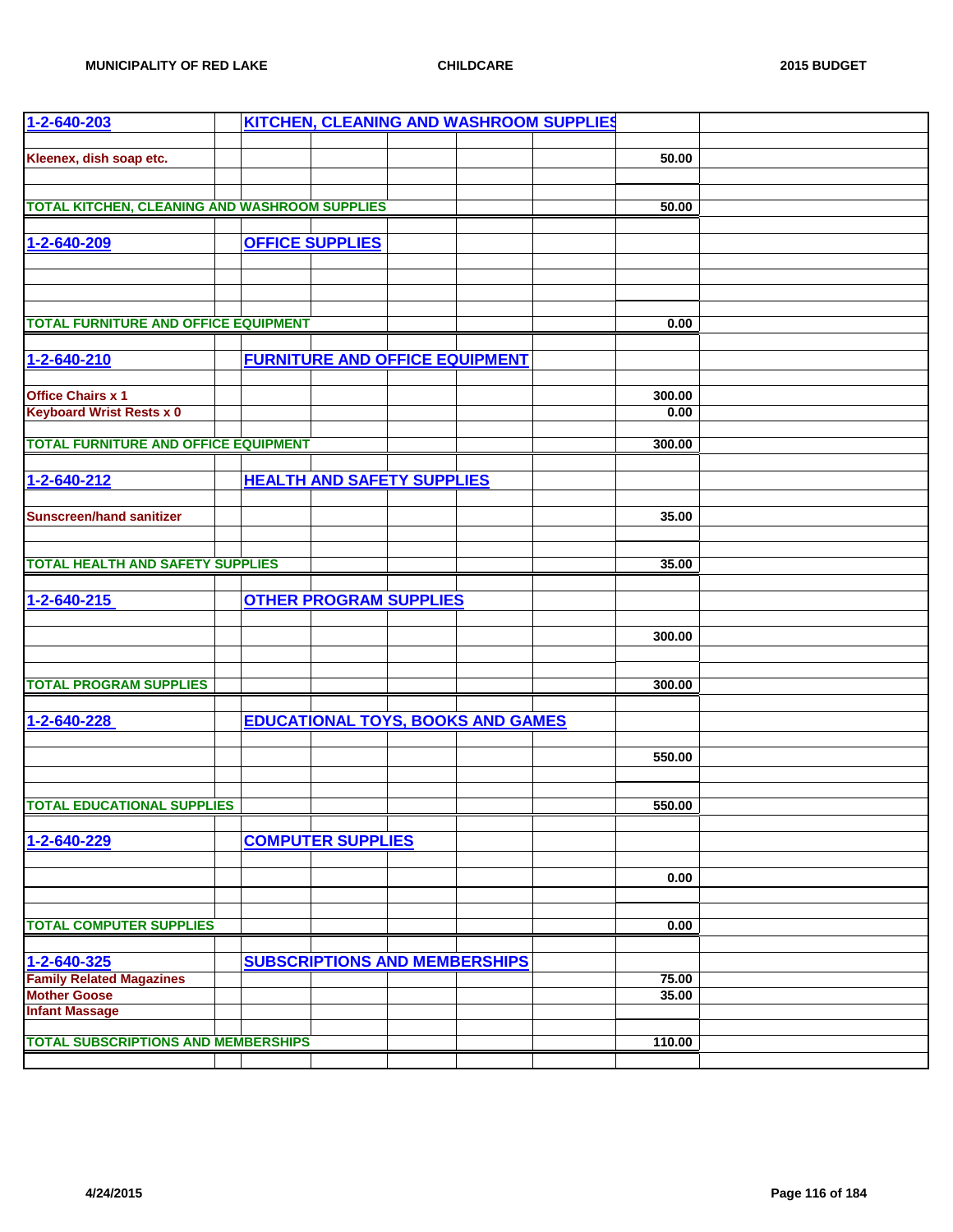| $1 - 2 - 640 - 33X$                    |                    | <b>WORKSHOPS AND CONFERENCES</b> |                |                  |                                                   |                |                           |
|----------------------------------------|--------------------|----------------------------------|----------------|------------------|---------------------------------------------------|----------------|---------------------------|
|                                        |                    | <b>Meals</b>                     | Regist.        | <b>Hotels</b>    | <b>Mileage</b>                                    | <b>Transit</b> |                           |
|                                        |                    | 333                              | 335            | 336              | 337                                               | 338            |                           |
| <b>MEDU Training Symposium</b>         |                    | 256.00                           | 100.00         | 300.00           | 100.00                                            |                | <b>Sending both staff</b> |
| <b>Bookmates</b>                       |                    | 256.00                           |                | 300.00           | 180.00                                            |                |                           |
| <b>Mother Goose</b>                    |                    | 256.00                           |                | 300.00           | 180.00                                            |                |                           |
|                                        |                    |                                  |                |                  |                                                   |                |                           |
|                                        |                    | 768.00                           | 100.00         | 900.00           | 460.00                                            | 0.00           |                           |
|                                        |                    |                                  |                |                  |                                                   |                |                           |
| <b>TOTAL WORKSHOPS AND CONFERENCES</b> |                    |                                  |                |                  |                                                   | 2,228.00       |                           |
|                                        |                    |                                  |                |                  |                                                   |                |                           |
| 1-2-640-344                            | <b>FREIGHT</b>     |                                  |                |                  |                                                   |                |                           |
|                                        |                    |                                  |                |                  |                                                   |                |                           |
|                                        |                    |                                  |                |                  |                                                   |                |                           |
|                                        |                    |                                  |                |                  |                                                   |                |                           |
| <b>TOTAL FREIGHT AND POSTAGE</b>       |                    |                                  |                |                  |                                                   | 0.00           |                           |
|                                        |                    |                                  |                |                  |                                                   |                |                           |
| 1-2-640-346                            |                    |                                  |                |                  | <b>COMMUNICATION--TELEPHONE, FAX AND INTERNET</b> |                |                           |
|                                        |                    |                                  |                |                  |                                                   |                |                           |
| <b>Bell</b>                            |                    |                                  |                |                  |                                                   |                |                           |
|                                        |                    |                                  |                |                  |                                                   |                |                           |
| <b>MTS ALLstream</b>                   |                    |                                  |                |                  |                                                   | 1,200.00       |                           |
| <b>Shaw (Internet)</b>                 |                    |                                  |                |                  |                                                   |                |                           |
|                                        |                    |                                  |                |                  |                                                   |                |                           |
| <b>TOTAL COMMUNICATION</b>             |                    |                                  |                |                  |                                                   | 1,200.00       |                           |
|                                        |                    |                                  |                |                  |                                                   |                |                           |
| 1-2-640-347                            | <b>CELL PHONES</b> |                                  |                |                  |                                                   |                |                           |
|                                        |                    |                                  | <b>Mos</b>     |                  | Rate                                              | <b>Total</b>   |                           |
| 727-3576                               |                    |                                  | 12             |                  | 65.80                                             | 789.60         |                           |
| 728-1430                               |                    |                                  | 12             |                  | 65.80                                             | 789.60         |                           |
| <b>TOTAL CELL PHONES</b>               |                    |                                  |                |                  |                                                   |                |                           |
|                                        |                    |                                  |                |                  |                                                   | 1,579.20       |                           |
|                                        |                    |                                  |                |                  |                                                   |                |                           |
|                                        |                    |                                  |                |                  |                                                   |                |                           |
| 1-2-640-349                            | <b>ADVERTISING</b> |                                  |                |                  |                                                   |                |                           |
|                                        |                    |                                  |                |                  |                                                   |                |                           |
|                                        |                    |                                  |                |                  |                                                   |                |                           |
|                                        |                    |                                  |                |                  |                                                   |                |                           |
| <b>TOTAL ADVERTISING</b>               |                    |                                  |                |                  |                                                   | 0.00           |                           |
|                                        |                    |                                  |                |                  |                                                   |                |                           |
| 1-2-640-355                            | <b>HYDRO</b>       |                                  |                |                  |                                                   |                |                           |
|                                        |                    |                                  |                | <b>Inflation</b> | Projected                                         |                |                           |
|                                        |                    |                                  | <b>Base</b>    | Rate             | <b>Increase</b>                                   | <b>Total</b>   |                           |
|                                        |                    |                                  |                |                  |                                                   |                |                           |
| <b>Leased Property--No Bills</b>       |                    |                                  | $\blacksquare$ | 11.00%           | 0.00                                              | 0.00           |                           |
|                                        |                    |                                  |                | 1.76%            |                                                   | 0.00           |                           |
|                                        |                    |                                  |                |                  |                                                   |                |                           |
| <b>TOTAL HYDRO</b>                     |                    |                                  | 0.00           |                  | 0.00                                              | 0.00           |                           |
|                                        |                    |                                  |                |                  |                                                   |                |                           |
| 1-2-640-372                            | <b>INSURANCE</b>   |                                  |                |                  |                                                   |                |                           |
|                                        |                    |                                  |                |                  |                                                   |                |                           |
| <b>The Standard</b>                    |                    |                                  |                |                  |                                                   | 96.27          |                           |
|                                        |                    |                                  |                |                  |                                                   |                |                           |
|                                        |                    |                                  |                |                  |                                                   |                |                           |
| <b>TOTAL INSURANCE</b>                 |                    |                                  |                |                  |                                                   | 96.27          |                           |
|                                        |                    |                                  |                |                  |                                                   |                |                           |
|                                        |                    |                                  |                |                  |                                                   |                |                           |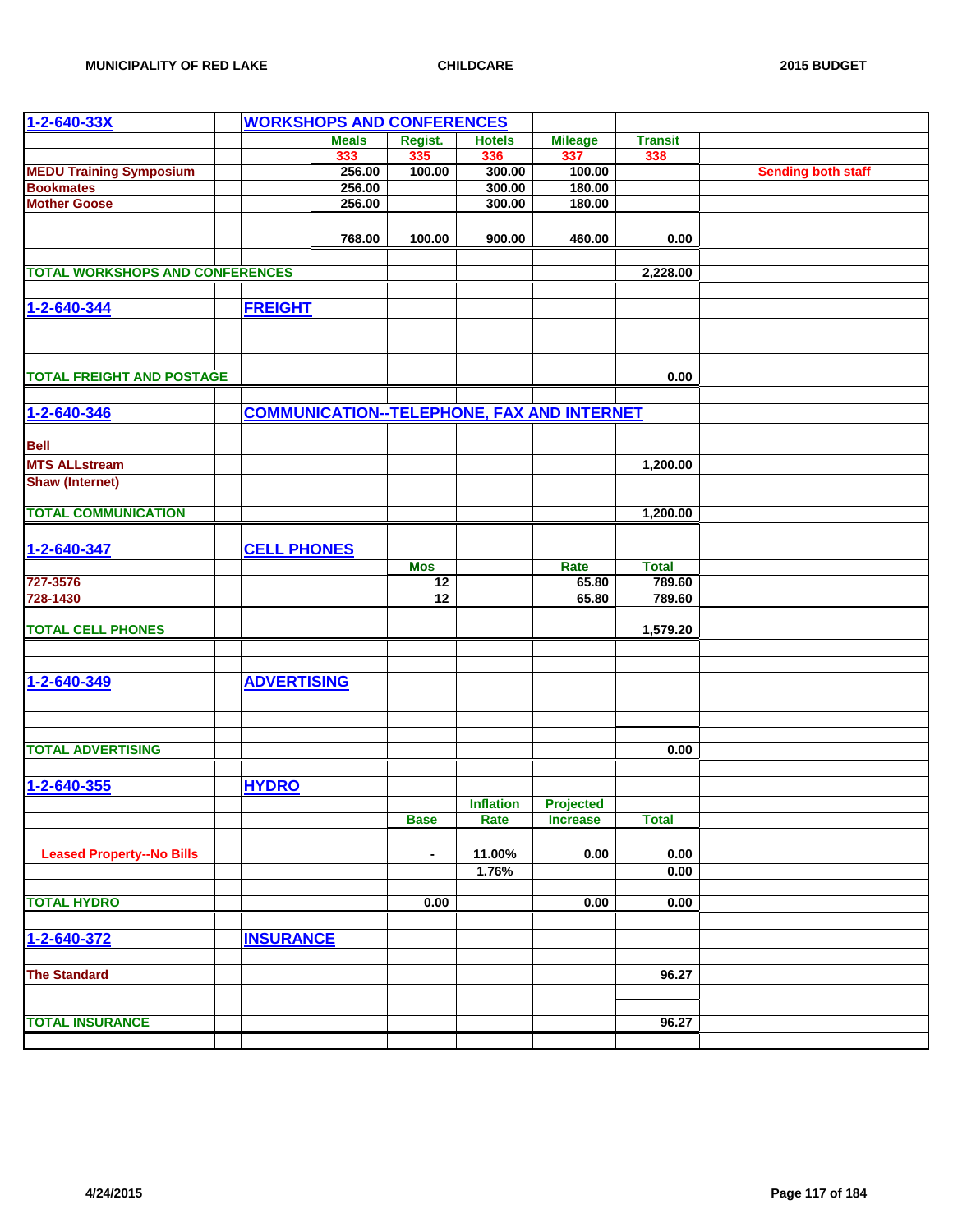| 1-2-640-377                         |  | <b>BUILDING RENTAL</b>                |                                          |      |              |  |
|-------------------------------------|--|---------------------------------------|------------------------------------------|------|--------------|--|
|                                     |  |                                       | Mos.                                     | Rate | <b>Total</b> |  |
| <b>Shared Space</b>                 |  |                                       | $\overline{12}$                          | 0.00 | 0.00         |  |
|                                     |  |                                       |                                          |      |              |  |
|                                     |  |                                       |                                          |      |              |  |
| <b>TOTAL BUILDING RENTAL COSTS</b>  |  |                                       |                                          |      | 0.00         |  |
|                                     |  |                                       |                                          |      |              |  |
| 1-2-640-379                         |  |                                       | <b>SERVICE AND MAINTENANCE CONTRACTS</b> |      |              |  |
|                                     |  |                                       |                                          |      |              |  |
| <b>Wilson's Copier</b>              |  |                                       |                                          |      | 300.00       |  |
|                                     |  |                                       |                                          |      |              |  |
|                                     |  |                                       |                                          |      |              |  |
| <b>TOTAL SERVICE CONTRACTS</b>      |  |                                       |                                          |      | 300.00       |  |
|                                     |  |                                       |                                          |      |              |  |
| 1-2-640-455                         |  | <b>CLEANING AND HOUSEKEEPING</b>      |                                          |      |              |  |
|                                     |  |                                       |                                          |      |              |  |
| <b>Floors at the BSH Balmertown</b> |  |                                       |                                          |      | 400.00       |  |
|                                     |  |                                       |                                          |      |              |  |
|                                     |  |                                       |                                          |      |              |  |
| <b>TOTAL SERVICE CONTRACTS</b>      |  |                                       |                                          |      | 400.00       |  |
|                                     |  |                                       |                                          |      |              |  |
| 2-2-640-995                         |  | <b>AMORTIZATION OF CAPITAL ASSETS</b> |                                          |      |              |  |
| <b>Straight Line Method</b>         |  |                                       |                                          |      |              |  |
| <b>Contents</b>                     |  |                                       |                                          |      | 1,275.75     |  |
|                                     |  |                                       |                                          |      |              |  |
| <b>TOTAL AMORTIZATION</b>           |  |                                       |                                          |      | 1,275.75     |  |
|                                     |  |                                       |                                          |      |              |  |
|                                     |  |                                       |                                          |      |              |  |
| <b>TOTAL BUDGET</b>                 |  |                                       |                                          |      | 188,966.59   |  |
|                                     |  |                                       |                                          |      |              |  |
| <b>TOTAL CHILD CARE BUDGET</b>      |  |                                       |                                          |      | 1,601,445.84 |  |
|                                     |  |                                       |                                          |      |              |  |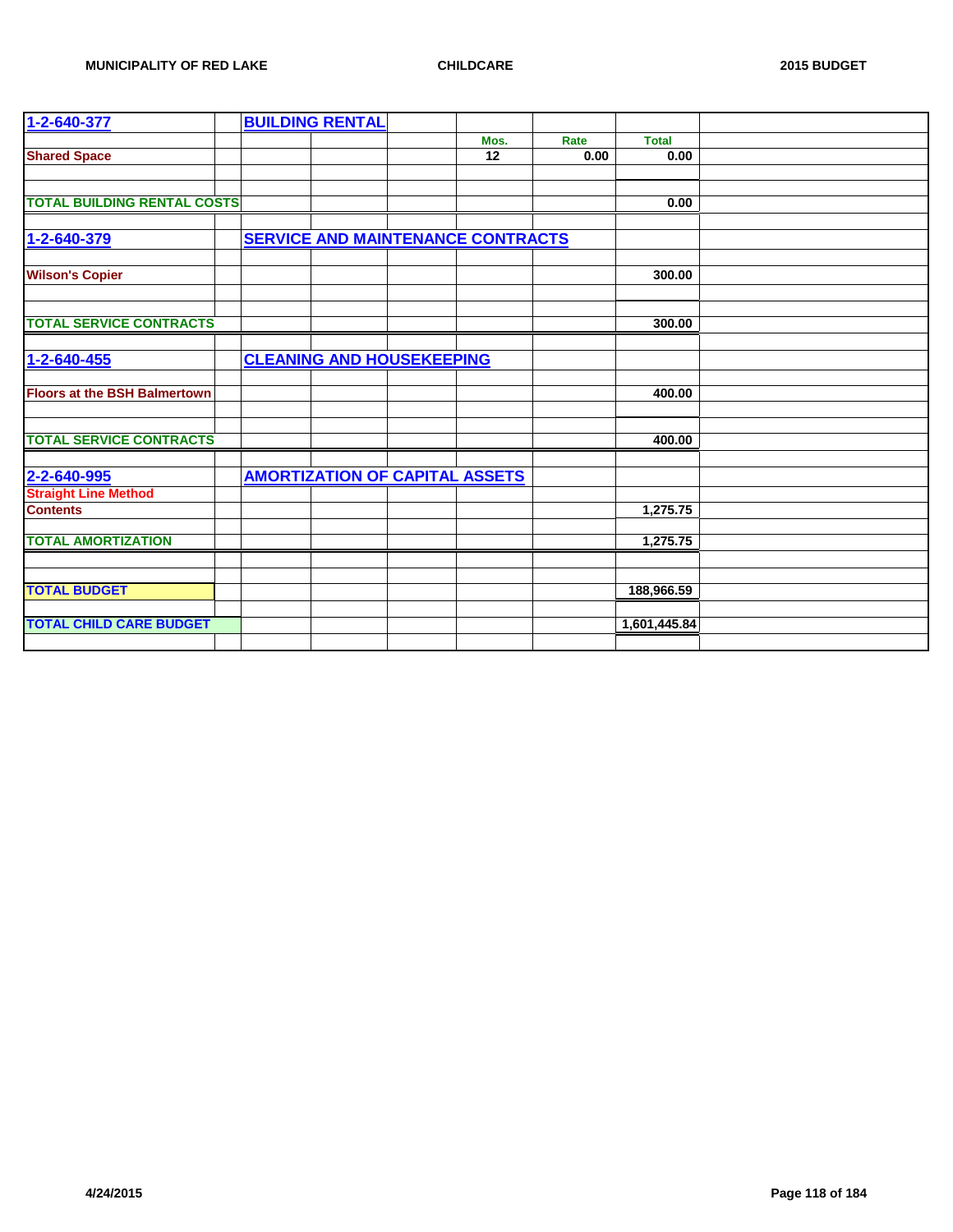| <b>RECREATION PROGRAMS</b>                               |                |                           |                            |                               |              |                 |                 |                 |                     |                 |
|----------------------------------------------------------|----------------|---------------------------|----------------------------|-------------------------------|--------------|-----------------|-----------------|-----------------|---------------------|-----------------|
| 1-2-700-100                                              |                | <b>SALARIES AND WAGES</b> |                            |                               |              |                 |                 |                 |                     |                 |
|                                                          |                |                           |                            |                               |              | <b>Employer</b> | <b>Employer</b> | <b>Employer</b> | <b>Employer</b>     | <b>Employer</b> |
|                                                          |                | <b>Weeks</b>              | <b>Hours</b>               | Rate                          | <b>Total</b> | <b>C.P.P.</b>   | E.I.            | <b>OMERS</b>    | <b>EHT</b>          | <b>WSIB</b>     |
| <b>Front Desk Attendant</b>                              | $\overline{2}$ | 52                        | 40.0                       | 18.06                         | 37,564.80    | 1,686.21        | 864.40          | 3,380.83        | 732.51              | 1,081.87        |
| <b>Front Desk Attendant--Casual</b>                      | $\overline{2}$ | 52                        | 20.0                       | 18.06                         | 18,782.40    | 756.48          | 494.35          | 0.00            | 366.26              | 540.93          |
| <b>Front Desk Attendant--Casual</b>                      | $\overline{2}$ | 52                        | 20.0                       | 18.06                         | 18,782.40    | 756.48          | 494.35          | 0.00            | 366.26              | 540.93          |
| <b>Assistant Programmer</b>                              | 6              | 52                        | 20.0                       | 20.88                         | 21,715.20    | 901.65          | 571.54          | 0.00            | 423.45              | 625.40          |
| Transfer One-Third From Facilities                       |                |                           |                            |                               | 27,612.00    | 826.65          | 379.68          | 3,030.82        | 538.43              | 795.23          |
|                                                          |                |                           |                            |                               |              |                 |                 |                 |                     |                 |
| <b>TOTAL SALARIES AND WAGES</b>                          |                |                           |                            |                               | 124,456.80   | 4,927.47        | 2,804.34        | 6,411.65        | 2,426.91            | 3,584.36        |
|                                                          |                |                           |                            |                               |              |                 |                 |                 |                     |                 |
| $1 - 2 - 700 - 1XX$                                      |                |                           | <b>OTHER PAYROLL COSTS</b> |                               |              |                 |                 |                 |                     |                 |
| <b>Employer Portion C.P.P.</b>                           |                |                           |                            |                               | 4,927.47     | 0.00            | 4,927.47        |                 | 1-2-XXX-110         |                 |
| <b>Employer Portion E.I.</b>                             |                |                           |                            |                               | 2,804.34     | 0.00            | 2,804.34        |                 | 1-2-XXX-111         |                 |
| <b>Employer OMERS</b>                                    |                |                           |                            |                               | 6,411.65     | 0.00            | 6,411.65        |                 | 1-2-XXX-109         |                 |
| Employer E.H.T.                                          |                |                           |                            |                               | 2,426.91     | 0.00            | 2,426.91        |                 | $1 - 2 - XXX - 112$ |                 |
| Employer W.S.I.B.                                        |                |                           |                            |                               | 3,584.36     | 0.00            | 3,584.36        |                 | $1 - 2 - XXX - 113$ |                 |
| <b>Group Benefits Plan</b>                               |                |                           |                            |                               | 4,323.05     | 0.00            | 4,323.05        |                 | $1 - 2 - XXX - 114$ |                 |
|                                                          |                |                           |                            |                               |              |                 |                 |                 |                     |                 |
| <b>TOTAL OTHER PAYROLL COSTS</b>                         |                |                           |                            |                               | 24,477.77    | 0.00            | 24,477.77       |                 |                     |                 |
|                                                          |                |                           |                            |                               |              |                 |                 |                 |                     |                 |
| 1-2-700-115                                              |                |                           | <b>CLEANING ALLOWANCE</b>  |                               |              |                 |                 |                 |                     |                 |
|                                                          |                |                           |                            |                               | No.          | Rate            |                 |                 |                     |                 |
| <b>Cleaning Allowance</b>                                |                |                           |                            |                               | $\mathbf{2}$ | 230.00          | 460.00          |                 |                     |                 |
| <b>Boot Allowance</b>                                    |                |                           |                            |                               | $\mathbf 0$  | 250.00          | 0.00            |                 |                     |                 |
|                                                          |                |                           |                            |                               |              |                 |                 |                 |                     |                 |
| <b>TOTAL CLEANING ALLOWANCE</b>                          |                |                           |                            |                               |              |                 | 460.00          |                 |                     |                 |
|                                                          |                |                           |                            |                               |              |                 |                 |                 |                     |                 |
| 1-2-700-120                                              |                |                           | <b>OVER TIME MEALS</b>     |                               |              |                 |                 |                 |                     |                 |
|                                                          |                |                           |                            |                               | No.          | Rate            |                 |                 |                     |                 |
|                                                          |                |                           |                            |                               |              | 17.50           | 0.00            |                 |                     |                 |
|                                                          |                |                           |                            |                               |              |                 |                 |                 |                     |                 |
|                                                          |                |                           |                            |                               |              |                 |                 |                 |                     |                 |
| <b>TOTAL OVER TIME MEALS</b>                             |                |                           |                            |                               |              |                 | 0.00            |                 |                     |                 |
|                                                          |                |                           |                            |                               |              |                 |                 |                 |                     |                 |
| 1-2-700-125                                              |                |                           |                            | <b>TRAINING AND EDUCATION</b> |              |                 |                 |                 |                     |                 |
|                                                          |                |                           |                            |                               |              |                 |                 |                 |                     |                 |
| <b>Continuing Education Course - Online</b>              |                |                           |                            |                               |              |                 | 450.00          |                 |                     |                 |
| (Developing Leadership Capacity - Confederation College) |                |                           |                            |                               |              |                 |                 |                 |                     |                 |
|                                                          |                |                           |                            |                               |              |                 |                 |                 |                     |                 |
| <b>TOTAL TRAINING AND EDUCATION</b>                      |                |                           |                            |                               |              |                 | 450.00          |                 |                     |                 |
|                                                          |                |                           |                            |                               |              |                 |                 |                 |                     |                 |
| 1-2-700-130                                              |                | <b>LOCAL MILEAGE</b>      |                            |                               |              |                 |                 |                 |                     |                 |
|                                                          |                |                           |                            |                               | Km.          | Rate            |                 |                 |                     |                 |
| <b>Municipal Vehicle Supplied</b>                        |                |                           |                            |                               | $\bf{0}$     | 0.45            | 0.00            |                 |                     |                 |
|                                                          |                |                           |                            |                               |              |                 |                 |                 |                     |                 |
|                                                          |                |                           |                            |                               |              |                 |                 |                 |                     |                 |
| <b>TOTAL LOCAL MILEAGE COST</b>                          |                |                           |                            |                               |              |                 | 0.00            |                 |                     |                 |
|                                                          |                |                           |                            |                               |              |                 |                 |                 |                     |                 |
| 1-2-700-135                                              |                | <b>MEDICALS</b>           |                            |                               |              |                 |                 |                 |                     |                 |
|                                                          |                |                           |                            |                               | No.          | Rate            |                 |                 |                     |                 |
|                                                          |                |                           |                            |                               |              | 180.00          | 0.00            |                 |                     |                 |
|                                                          |                |                           |                            |                               |              |                 |                 |                 |                     |                 |
|                                                          |                |                           |                            |                               |              |                 |                 |                 |                     |                 |
| <b>TOTAL MEDICALS COST</b>                               |                |                           |                            |                               |              |                 | 0.00            |                 |                     |                 |
|                                                          |                |                           |                            |                               |              |                 |                 |                 |                     |                 |
|                                                          |                |                           |                            |                               |              |                 |                 |                 |                     |                 |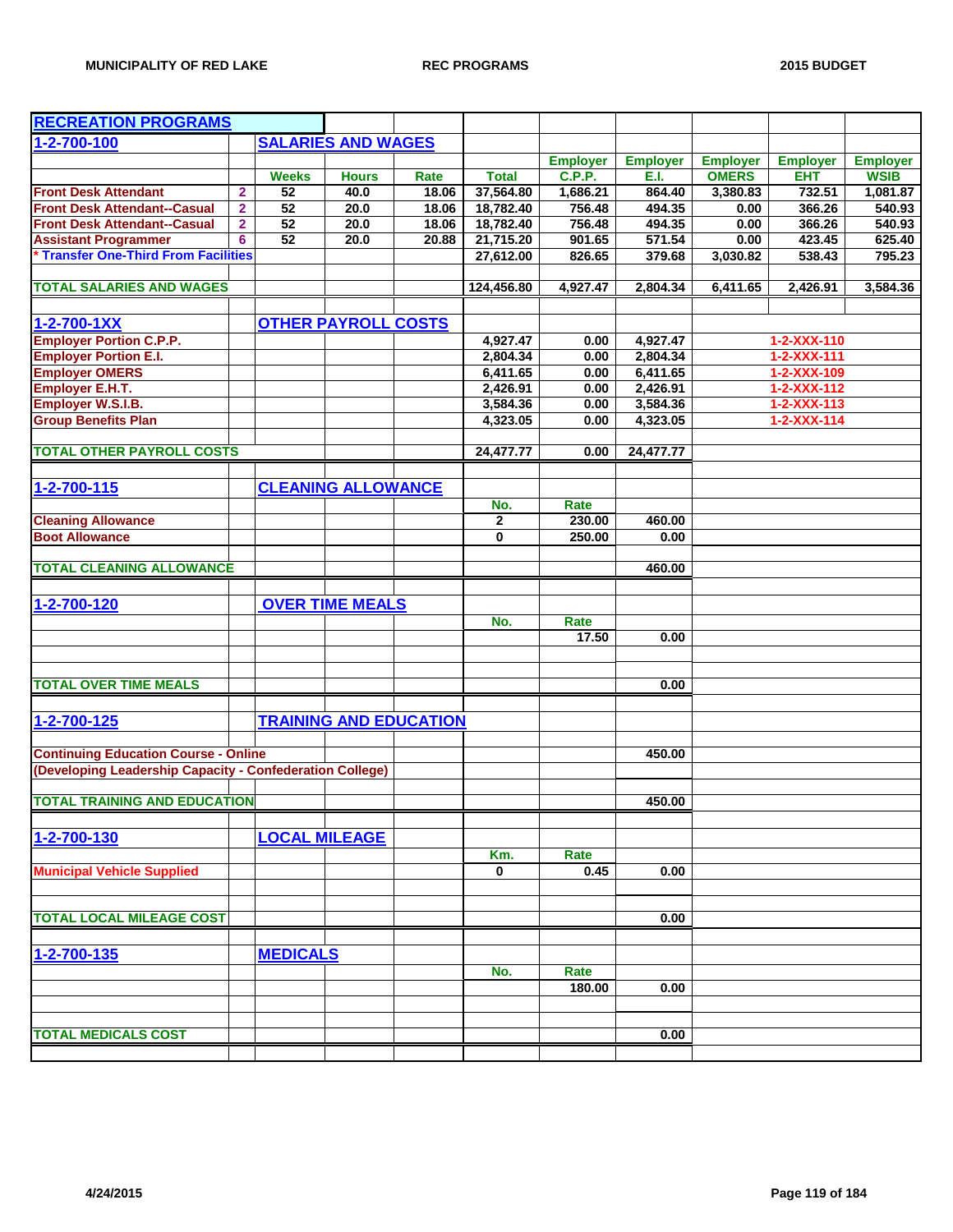| 1-2-700-203                                          |                        | <b>KITCHEN, CLEANING AND WASHROOM SUPPLIES</b> |        |                              |
|------------------------------------------------------|------------------------|------------------------------------------------|--------|------------------------------|
|                                                      |                        |                                                |        |                              |
| <b>Pots/Pans</b>                                     |                        |                                                | 200.00 |                              |
| <b>Coffee</b>                                        |                        |                                                | 350.00 |                              |
| <b>TOTAL KITCHEN, CLEANING AND WASHROOM SUPPLIES</b> |                        |                                                | 550.00 |                              |
|                                                      |                        |                                                |        |                              |
| 1-2-700-204                                          | <b>SHOP SUPPLIES</b>   |                                                |        |                              |
|                                                      |                        |                                                |        |                              |
| In Division "750"                                    |                        |                                                | 0.00   |                              |
|                                                      |                        |                                                |        |                              |
| <b>TOTAL SHOP SUPPLIES</b>                           |                        |                                                | 0.00   |                              |
|                                                      |                        |                                                |        |                              |
| 1-2-700-209                                          | <b>OFFICE SUPPLIES</b> |                                                |        |                              |
| <b>Writing Utensils</b>                              |                        |                                                | 60.00  |                              |
| <b>Staples</b>                                       |                        |                                                | 40.00  |                              |
| <b>Sticky Notes</b>                                  |                        |                                                | 30.00  |                              |
| Paper                                                |                        |                                                | 0.00   | <b>Get from Admin Office</b> |
| <b>Tape</b>                                          |                        |                                                | 30.00  |                              |
| <b>Envelopes</b>                                     |                        |                                                | 40.00  |                              |
| <b>Paper Clips</b>                                   |                        |                                                | 15.00  |                              |
| <b>White Out</b>                                     |                        |                                                | 20.00  |                              |
|                                                      |                        |                                                |        |                              |
|                                                      |                        |                                                |        |                              |
| <b>TOTAL OFFICE SUPPLIES</b>                         |                        |                                                | 235.00 |                              |
|                                                      |                        |                                                |        |                              |
| 1-2-700-210                                          |                        | <b>FURNITURE AND OFFICE EQUIPMENT</b>          |        |                              |
|                                                      |                        |                                                |        |                              |
|                                                      |                        |                                                |        |                              |
|                                                      |                        |                                                |        |                              |
|                                                      |                        |                                                |        |                              |
| <b>TOTAL FURNITURE AND OFFICE EQUIPMENT</b>          |                        |                                                | 0.00   |                              |
|                                                      |                        |                                                |        |                              |
| 1-2-700-212                                          |                        | <b>HEALTH AND SAFETY SUPPLIES</b>              |        |                              |
|                                                      |                        |                                                |        |                              |
| In Division "750"                                    |                        |                                                |        |                              |
|                                                      |                        |                                                |        |                              |
|                                                      |                        |                                                |        |                              |
| <b>TOTAL HEALTH AND SAFETY SUPPLIES</b>              |                        |                                                | 0.00   |                              |
|                                                      |                        |                                                |        |                              |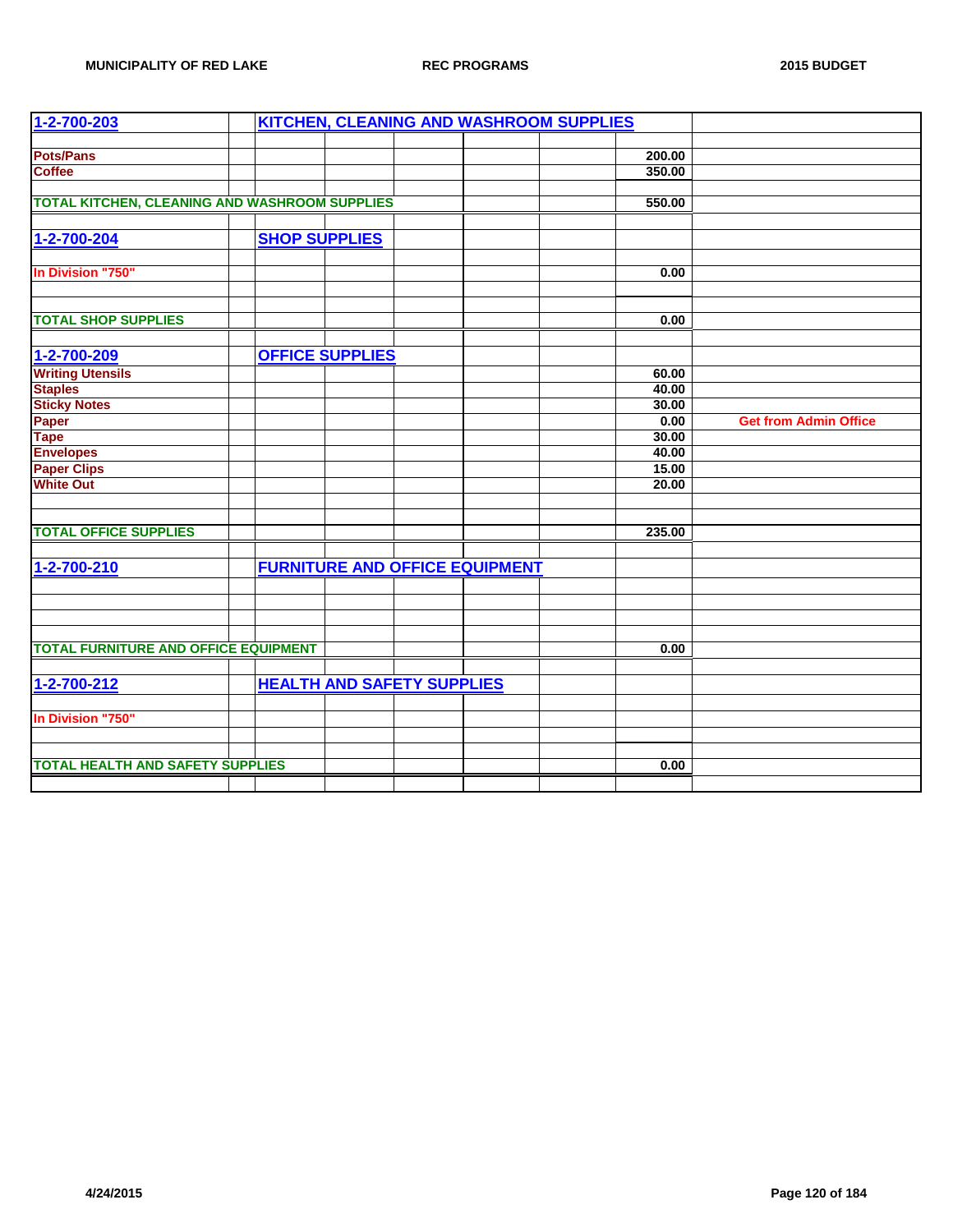| $1 - 2 - 700 - 215$                          |                      | <b>PROGRAM SUPPLIES</b>    |                                        |          |                |
|----------------------------------------------|----------------------|----------------------------|----------------------------------------|----------|----------------|
| <b>Food/Beverages for all Programs</b>       |                      |                            |                                        | 800.00   |                |
| <b>Easter Hunt</b>                           |                      |                            |                                        | 220.00   |                |
| <b>Easter Bunny Costume</b>                  |                      |                            |                                        | 250.00   |                |
| <b>March Break Activities</b>                |                      |                            |                                        | 300.00   |                |
| <b>Girls Youth Nights</b>                    |                      |                            |                                        | 500.00   |                |
| <b>Halloween Pumpkin Carving</b>             |                      |                            |                                        | 250.00   |                |
| <b>Skate with Santa</b>                      |                      |                            |                                        | 50.00    |                |
| <b>Pedometer Challenge</b>                   |                      |                            |                                        | 250.00   |                |
| <b>Weights/Cardio Parts</b>                  |                      |                            |                                        | 2,000.00 |                |
| <b>Other Programs</b>                        |                      |                            |                                        | 1,500.00 |                |
|                                              |                      |                            |                                        |          |                |
| <b>TOTAL PROGRAM SUPPLIES</b>                |                      |                            |                                        | 6,120.00 |                |
|                                              |                      |                            |                                        |          |                |
| 1-2-700-216                                  |                      | <b>SUPPLIES FOR RESALE</b> |                                        |          |                |
|                                              |                      |                            |                                        |          |                |
|                                              |                      |                            |                                        | 1,600.00 |                |
|                                              |                      |                            |                                        |          |                |
|                                              |                      |                            |                                        |          |                |
| <b>TOTAL SUPPLIES FOR RESALE</b>             |                      |                            |                                        | 1,600.00 |                |
|                                              |                      |                            |                                        |          |                |
|                                              |                      |                            | <b>COMPUTER AND TECHNICAL SUPPLIES</b> |          |                |
| 1-2-700-229                                  |                      |                            |                                        |          |                |
| Ink                                          |                      |                            |                                        |          |                |
|                                              |                      |                            |                                        |          | Moved to "125" |
|                                              |                      |                            |                                        |          |                |
|                                              |                      |                            |                                        |          |                |
|                                              |                      |                            |                                        |          |                |
| <b>TOTAL COMPUTER AND TECHNICAL SUPPLIES</b> |                      |                            |                                        | 0.00     |                |
|                                              |                      |                            |                                        |          |                |
| 1-2-700-233                                  |                      | <b>SPECIAL EVENTS</b>      |                                        |          |                |
|                                              |                      |                            |                                        |          |                |
| <b>Winter Carnival</b>                       |                      |                            |                                        | 5,000.00 |                |
| <b>To Be Determined</b>                      |                      |                            |                                        | 2,000.00 |                |
|                                              |                      |                            |                                        |          |                |
| <b>TOTAL SPECIAL EVENTS</b>                  |                      |                            |                                        | 7,000.00 |                |
|                                              |                      |                            |                                        |          |                |
| 1-2-700-318                                  | <b>LOAN INTEREST</b> |                            |                                        |          |                |
|                                              |                      |                            |                                        |          |                |
| <b>Existing Debt</b>                         |                      |                            |                                        | 261.71   |                |
| <b>2015 Debt</b>                             |                      |                            |                                        |          |                |
|                                              |                      |                            |                                        |          |                |
| <b>TOTAL INTEREST</b>                        |                      |                            |                                        | 261.71   |                |
|                                              |                      |                            |                                        |          |                |
| 1-2-700-325                                  |                      |                            | <b>SUBSCRIPTIONS AND MEMBERSHIPS</b>   |          |                |
|                                              |                      |                            |                                        |          |                |
| <b>CSEP</b>                                  |                      |                            |                                        | 200.00   |                |
| <b>ORFA</b>                                  |                      |                            |                                        | 130.00   |                |
|                                              |                      |                            |                                        |          |                |
| <b>TOTAL SUBSCRIPTIONS AND MEMBERSHIPS</b>   |                      |                            |                                        | 330.00   |                |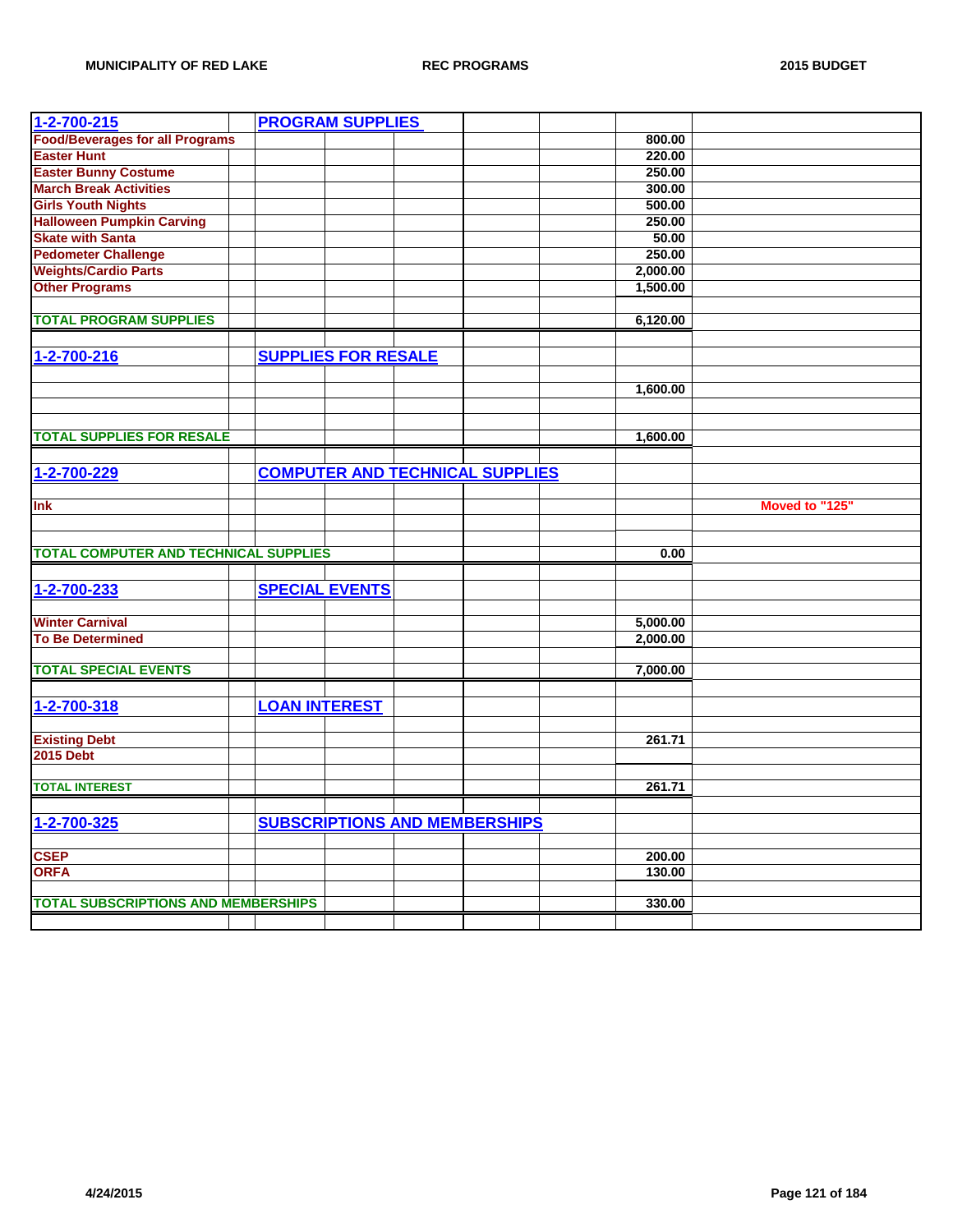| 1-2-700-3XX                            | <b>WORKSHOPS AND CONFERENCES</b> |                                 |               |                                                   |                |                       |                          |
|----------------------------------------|----------------------------------|---------------------------------|---------------|---------------------------------------------------|----------------|-----------------------|--------------------------|
|                                        | <b>Meals</b>                     | Regist.                         | <b>Hotels</b> | <b>Mileage</b>                                    | <b>Transit</b> |                       |                          |
|                                        | 333                              | 335                             | 336           | 337                                               | 338            |                       |                          |
|                                        |                                  |                                 |               |                                                   |                |                       |                          |
| <b>Convention--Council Appointee</b>   | 225.00                           | 1,250.00                        | 290.00        | 235.00                                            |                |                       | <b>Thunder Bay</b>       |
|                                        |                                  |                                 |               |                                                   |                |                       |                          |
| <b>TOTAL</b>                           | 225.00                           | 1,250.00                        | 290.00        | 235.00                                            | 0.00           |                       |                          |
|                                        |                                  |                                 |               |                                                   |                |                       |                          |
| <b>TOTAL WORKSHOPS AND CONFERENCES</b> |                                  |                                 |               |                                                   |                | 2,000.00              |                          |
|                                        |                                  |                                 |               |                                                   |                |                       |                          |
| 1-2-700-339                            |                                  | <b>MEETINGS MEALS</b>           |               |                                                   |                |                       |                          |
|                                        |                                  |                                 |               | No.<br>$\overline{2}$                             | Rate<br>30.00  | <b>Total</b><br>60.00 |                          |
|                                        |                                  |                                 |               |                                                   |                |                       |                          |
|                                        |                                  |                                 |               |                                                   |                |                       |                          |
| <b>TOTAL MEETINGS MEALS</b>            |                                  |                                 |               |                                                   |                | 60.00                 |                          |
|                                        |                                  |                                 |               |                                                   |                |                       |                          |
| 1-2-700-344                            | <b>FREIGHT</b>                   |                                 |               |                                                   |                |                       |                          |
|                                        |                                  |                                 |               |                                                   |                |                       |                          |
|                                        |                                  |                                 |               |                                                   |                |                       |                          |
| <b>TOTAL FREIGHT</b>                   |                                  |                                 |               |                                                   |                | 0.00                  |                          |
|                                        |                                  |                                 |               |                                                   |                |                       |                          |
| 1-2-700-346                            |                                  |                                 |               | <b>COMMUNICATION--TELEPHONE, FAX AND INTERNET</b> |                |                       |                          |
|                                        |                                  |                                 |               | Mos.                                              | Rate           | <b>Total</b>          |                          |
| <b>Bell</b>                            |                                  |                                 |               |                                                   |                |                       |                          |
| <b>MTS ALLstream</b>                   |                                  |                                 |               |                                                   |                |                       | (Contract Long Distance) |
| <b>Shaw (Internet)</b>                 |                                  |                                 |               | 12                                                | 250.00         | 3,000.00              |                          |
|                                        |                                  |                                 |               |                                                   |                |                       |                          |
| <b>TOTAL COMMUNICATION</b>             |                                  |                                 |               |                                                   |                | 3,000.00              |                          |
|                                        |                                  |                                 |               |                                                   |                |                       |                          |
| 1-2-700-347                            | <b>CELL PHONES</b>               |                                 |               |                                                   |                |                       |                          |
|                                        |                                  |                                 |               | Mos.                                              | Rate           | <b>Total</b>          |                          |
| <b>Tbay Tel</b>                        |                                  |                                 |               | 12                                                |                | 0.00                  | In Division "750"        |
|                                        |                                  |                                 |               |                                                   |                | 0.00                  |                          |
|                                        |                                  |                                 |               |                                                   |                |                       |                          |
| <b>TOTAL CELL PHONES</b>               |                                  |                                 |               |                                                   |                | 0.00                  |                          |
|                                        |                                  |                                 |               |                                                   |                |                       |                          |
| 1-2-700-348                            |                                  | <b>POSTAGE AND EXPRESS</b>      |               |                                                   |                |                       |                          |
|                                        |                                  |                                 |               |                                                   |                | 0.00                  |                          |
|                                        |                                  |                                 |               |                                                   |                |                       |                          |
| <b>TOTAL POSTAGE AND EXPRESS</b>       |                                  |                                 |               |                                                   |                | 0.00                  |                          |
|                                        |                                  |                                 |               |                                                   |                |                       |                          |
| 1-2-700-349                            | <b>ADVERTISING</b>               |                                 |               |                                                   |                |                       |                          |
|                                        |                                  |                                 |               |                                                   |                |                       |                          |
| <b>Northern Sun News</b>               |                                  |                                 |               |                                                   |                | 450.00                |                          |
| <b>CKDR</b>                            |                                  |                                 |               |                                                   |                | 300.00                |                          |
| <b>TOTAL ADVERTISING</b>               |                                  |                                 |               |                                                   |                | 750.00                |                          |
|                                        |                                  |                                 |               |                                                   |                |                       |                          |
| 1-2-700-376                            |                                  | <b>OTHER FINANCIAL EXPENSES</b> |               |                                                   |                |                       |                          |
|                                        |                                  |                                 |               |                                                   |                |                       |                          |
| <b>Merchant Fees</b>                   |                                  |                                 |               |                                                   |                | 1,000.00              |                          |
|                                        |                                  |                                 |               |                                                   |                |                       |                          |
| <b>TOTAL ADVERTISING</b>               |                                  |                                 |               |                                                   |                | 1,000.00              |                          |
|                                        |                                  |                                 |               |                                                   |                |                       |                          |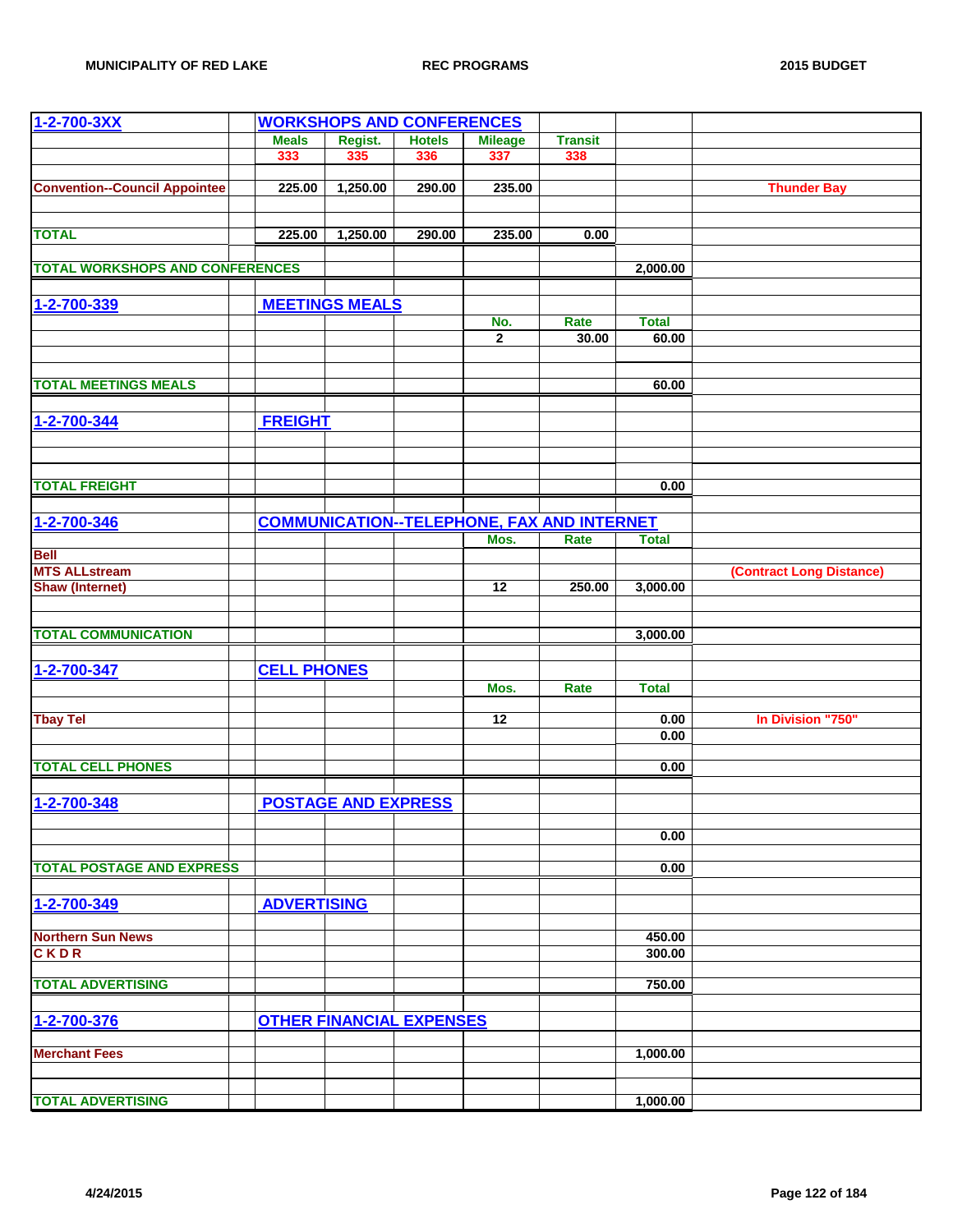| 1-2-700-425                               | <b>CONSULTING</b>                    |            |
|-------------------------------------------|--------------------------------------|------------|
|                                           |                                      | 0.00       |
|                                           |                                      |            |
|                                           |                                      |            |
| <b>TOTAL ADVERTISING</b>                  |                                      | 0.00       |
| 1-2-700-464                               | <b>PROGRAMS--OUTSOURCED</b>          |            |
|                                           |                                      |            |
| Aerobics, Fitness, etc.                   |                                      | 13,000.00  |
|                                           |                                      |            |
| <b>TOTAL PROGRAM ASSISTANCE LABOUR</b>    |                                      | 13,000.00  |
|                                           |                                      |            |
| 1-2-700-490                               | <b>EQUIPMENT REPAIRS--OUTSOURCED</b> |            |
|                                           |                                      |            |
|                                           |                                      | 1,000.00   |
|                                           |                                      |            |
| <b>TOTAL EQUIPMENT REPAIRS OUTSOURCED</b> |                                      | 1,000.00   |
|                                           |                                      |            |
| 1-2-700-600                               | <b>PRINCIPAL REPAYMENTS</b>          |            |
|                                           |                                      |            |
| <b>Existing Debt</b>                      |                                      | 889.10     |
| <b>2015 Debt</b>                          |                                      |            |
| <b>TOTAL PRINCIPAL REPAYMENTS</b>         |                                      | 889.10     |
|                                           |                                      |            |
| <b>TOTAL BUDGET</b>                       |                                      | 187,640.38 |
|                                           |                                      |            |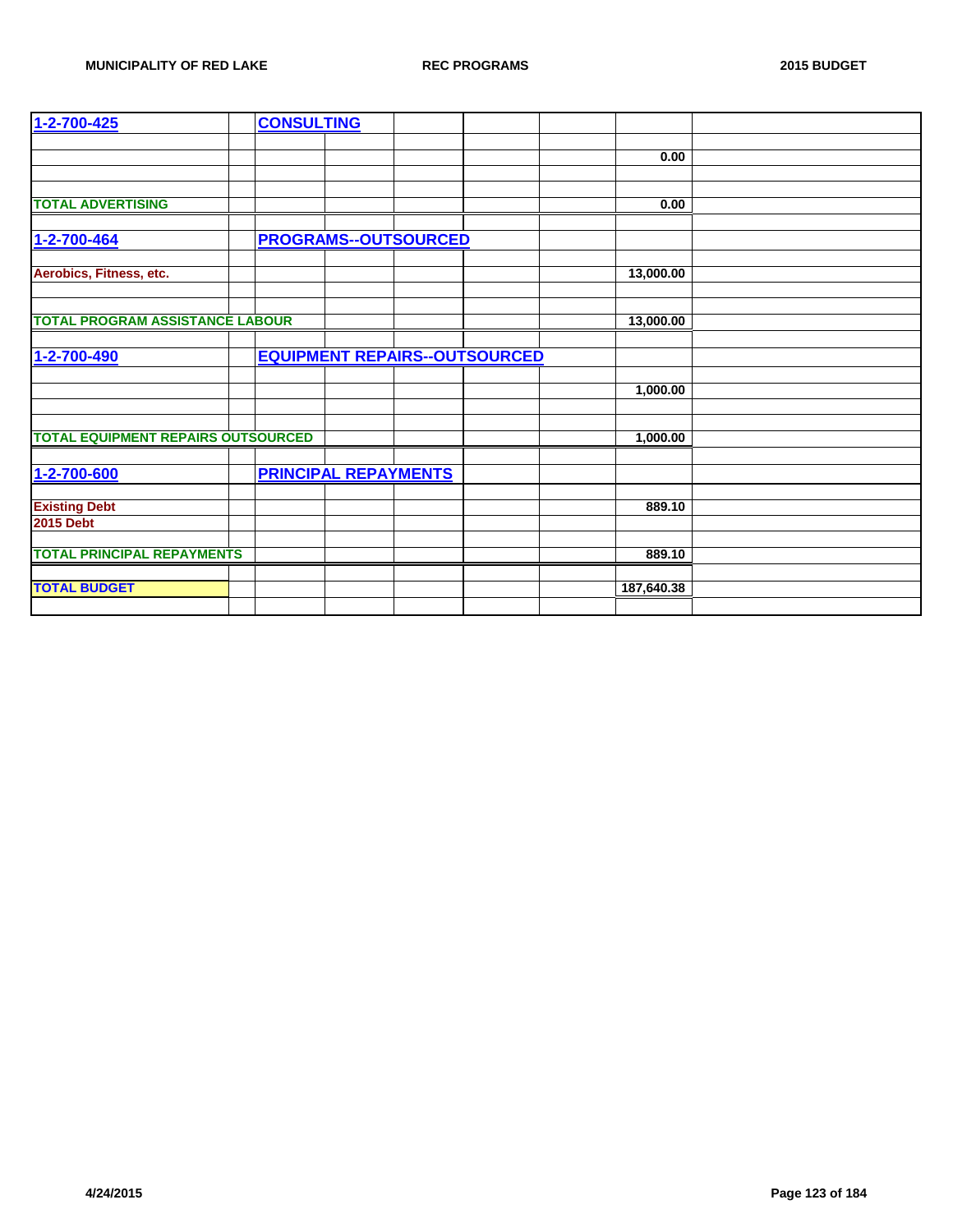| <b>ARENA PROGRAMS</b>            |                                   |                                     |                                                   |                        |  |
|----------------------------------|-----------------------------------|-------------------------------------|---------------------------------------------------|------------------------|--|
| 1-2-705-346                      |                                   |                                     | <b>COMMUNICATION--TELEPHONE, FAX AND INTERNET</b> |                        |  |
|                                  |                                   |                                     |                                                   |                        |  |
|                                  |                                   |                                     |                                                   | 2,500.00               |  |
|                                  |                                   |                                     |                                                   |                        |  |
|                                  |                                   |                                     |                                                   |                        |  |
| <b>TOTAL COMMUNICATION</b>       |                                   |                                     |                                                   | 2,500.00               |  |
|                                  |                                   |                                     |                                                   |                        |  |
| <b>TOTAL BUDGET</b>              |                                   |                                     |                                                   | 2,500.00               |  |
|                                  |                                   |                                     |                                                   |                        |  |
| <b>CANADA DAY PROGRAMS</b>       |                                   |                                     |                                                   |                        |  |
| $1 - 2 - 716 - 215$              |                                   | <b>PROGRAM SUPPLIES--CANADA DAY</b> |                                                   |                        |  |
|                                  |                                   |                                     |                                                   |                        |  |
| <b>Fireworks</b>                 |                                   |                                     |                                                   | 8,000.00               |  |
| <b>Cake</b>                      |                                   |                                     |                                                   | 400.00                 |  |
| <b>Water Toys</b>                |                                   |                                     |                                                   | 1,800.00               |  |
| <b>Supplies</b>                  |                                   |                                     |                                                   | 800.00                 |  |
| <b>Performers</b>                |                                   |                                     |                                                   | 500.00                 |  |
| <b>Giveaways</b>                 |                                   |                                     |                                                   | 300.00                 |  |
|                                  |                                   |                                     |                                                   |                        |  |
| <b>TOTAL CANADA DAY SUPPLIES</b> |                                   |                                     |                                                   | 11,800.00              |  |
|                                  |                                   |                                     |                                                   |                        |  |
| 1-2-716-339                      | <b>MEETINGS--MEALS</b>            |                                     |                                                   |                        |  |
|                                  |                                   | No.<br>6                            | Rate<br>40.00                                     | <b>Total</b><br>240.00 |  |
|                                  |                                   |                                     |                                                   |                        |  |
|                                  |                                   |                                     |                                                   |                        |  |
| <b>TOTAL MEETINGS MEALS</b>      |                                   |                                     |                                                   | 240.00                 |  |
|                                  |                                   |                                     |                                                   |                        |  |
| <b>TOTAL BUDGET</b>              |                                   |                                     |                                                   | 12,040.00              |  |
|                                  |                                   |                                     |                                                   |                        |  |
| <b>TRIATHALON PROGRAMS</b>       |                                   |                                     |                                                   |                        |  |
| $1 - 2 - 717 - 215$              | <b>TRIATHLON PROGRAM SUPPLIES</b> |                                     |                                                   |                        |  |
|                                  |                                   |                                     |                                                   |                        |  |
|                                  |                                   |                                     |                                                   | 875.00                 |  |
|                                  |                                   |                                     |                                                   |                        |  |
|                                  |                                   |                                     |                                                   |                        |  |
| <b>TOTAL TRIATHLON SUPPLIES</b>  |                                   |                                     |                                                   | 875.00                 |  |
|                                  |                                   |                                     |                                                   |                        |  |
| <b>TOTAL BUDGET</b>              |                                   |                                     |                                                   | 875.00                 |  |
|                                  |                                   |                                     |                                                   |                        |  |
|                                  |                                   |                                     |                                                   |                        |  |
| <b>TOTAL RECREATION BUDGET</b>   |                                   |                                     |                                                   | 203,055.38             |  |
|                                  |                                   |                                     |                                                   |                        |  |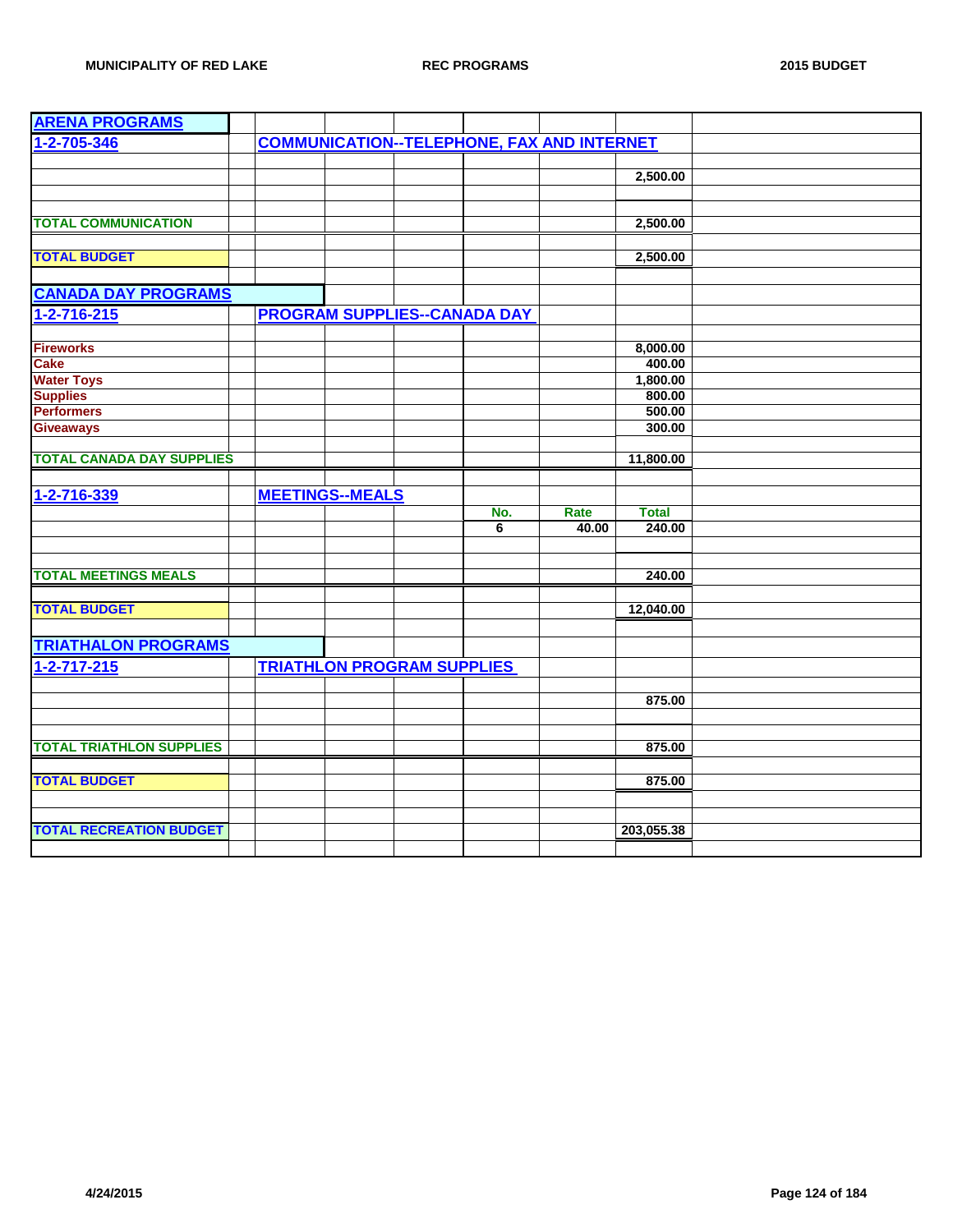| <b>RECREATION FACILITIES</b>               |                      |                       |                            |                               |                 |                 |                  |                 |                     |                  |
|--------------------------------------------|----------------------|-----------------------|----------------------------|-------------------------------|-----------------|-----------------|------------------|-----------------|---------------------|------------------|
| 1-2-750-100                                |                      |                       | <b>SALARIES AND WAGES</b>  |                               |                 |                 |                  |                 |                     |                  |
|                                            |                      |                       |                            |                               |                 | <b>Employer</b> | <b>Employer</b>  | <b>Employer</b> | <b>Employer</b>     | <b>Employer</b>  |
|                                            |                      | <b>Weeks</b>          | <b>Hours</b>               | Rate                          | <b>Total</b>    | <b>C.P.P.</b>   | E.I.             | <b>OMERS</b>    | <b>EHT</b>          | <b>WSIB</b>      |
| <b>Parks &amp; Recreation Supervisor *</b> |                      | $\overline{52}$       | 40.0                       | 39.83                         | 82,836.00       | 2,479.95        | 1,139.05         | 9,092.46        | 1,615.30            | 2,385.68         |
| * Transfer One-Third to Programming        |                      |                       |                            |                               | (27, 612.00)    | (826.65)        | (379.68)         | (3,030.82)      | (538.43)            | (795.23)         |
| <b>House Keeper</b>                        | $\mathbf{2}$         | 52                    | 40.0                       | 18.06                         | 37,564.80       | 1,686.21        | 864.40           | 3,380.83        | 732.51              | 1,081.87         |
| <b>Recreation Maintenance</b>              | 11                   | 52                    | 40.0                       | 23.42                         | 48,713.60       | 2,238.07        | 1,120.95         | 4,384.22        | 949.92              | 1,402.95         |
| <b>Recreation Maintenance</b>              | 11                   | 52                    | 40.0                       | 23.42                         | 48,713.60       | 2,238.07        | 1,120.95         | 4,384.22        | 949.92              | 1,402.95         |
| <b>Recreation Maintenance</b>              | 11                   | 52                    | 40.0                       | 23.42                         | 48,713.60       | 2,238.07        | 1,120.95         | 4,384.22        | 949.92              | 1,402.95         |
| <b>Facilities Maintenance</b>              | 13                   | 52                    | 40.0                       | 24.50                         | 50,960.00       | 2,349.27        | 1,139.05         | 4,586.40        | 993.72              | 1,467.65         |
| <b>Summer Labourer</b>                     | $\blacktriangleleft$ | $\overline{17}$       | 40.0                       | 17.46                         | 11,872.80       | 414.45          | 312.49           | 0.00            | 231.52              | 341.94           |
| <b>Summer Labourer</b>                     | 1                    | $\overline{17}$       | 40.0                       | 17.46                         | 11,872.80       | 414.45          | 312.49           | 0.00            | 231.52              | 341.94           |
| <b>Summer Labourer</b>                     | 1                    | 17                    | 40.0                       | 17.46                         | 11,872.80       | 414.45          | 312.49           | 0.00            | 231.52              | 341.94           |
| <b>Summer Labourer</b>                     | 1                    | $\overline{17}$       | 40.0                       | 17.46                         | 11,872.80       | 414.45          | 312.49           | 0.00            | 231.52              | 341.94           |
| <b>Summer Labourer</b>                     | 1                    | 17                    | 40.0                       | 17.46                         | 11,872.80       | 414.45          | 312.49           | 0.00            | 231.52              | 341.94           |
| <b>Summer Labourer</b>                     | 1                    | 17<br>$\overline{17}$ | 40.0                       | 17.46                         | 11,872.80       | 414.45          | 312.49           | 0.00            | 231.52              | 341.94           |
| <b>Summer Labourer</b>                     | 1<br>1               | 17                    | 40.0<br>40.0               | 17.46                         | 11,872.80       | 414.45          | 312.49<br>312.49 | 0.00            | 231.52<br>231.52    | 341.94<br>341.94 |
| <b>Summer Labourer</b>                     |                      |                       |                            | 17.46                         | 11,872.80       | 414.45          |                  | 0.00            |                     |                  |
| <b>Rink Rats</b>                           |                      |                       | 500.0                      | 11.00                         | 5,500.00        | 99.00           | 144.76           | 0.00            | 107.25              | 158.40           |
| <b>TOTAL SALARIES AND WAGES</b>            |                      |                       |                            |                               | 390,372.00      | 15.817.63       | 8,770.36         | 27,181.54       | 7,612.25            | 11,242.71        |
|                                            |                      |                       |                            |                               |                 |                 |                  |                 |                     |                  |
| 1-2-750-105                                |                      | <b>PER DIEMS</b>      |                            |                               |                 |                 |                  |                 |                     |                  |
|                                            |                      |                       | <b>Per Diem</b>            |                               |                 | <b>Employer</b> | <b>Employer</b>  | <b>Employer</b> | <b>Employer</b>     | <b>Employer</b>  |
|                                            |                      |                       | <b>Days</b>                | Rate                          | <b>Total</b>    | <b>C.P.P.</b>   | E.I.             | <b>OMERS</b>    | <b>EHT</b>          | <b>WSIB</b>      |
| <b>Parks &amp; Recreation Supervisor</b>   |                      |                       |                            | 150.00                        | 0.00            | 0.00            | 0.00             | 0.00            | 0.00                | 0.00             |
|                                            |                      |                       |                            |                               |                 |                 |                  |                 |                     |                  |
| <b>TOTAL PER DIEMS</b>                     |                      |                       |                            |                               | 0.00            | 0.00            | 0.00             | 0.00            | 0.00                | 0.00             |
|                                            |                      |                       |                            |                               |                 |                 |                  |                 |                     |                  |
| 1-2-750-1XX                                |                      |                       | <b>OTHER PAYROLL COSTS</b> |                               |                 |                 |                  |                 |                     |                  |
| <b>Employer Portion C.P.P.</b>             |                      |                       |                            |                               | 15,817.63       | 0.00            | 15,817.63        |                 | 1-2-XXX-110         |                  |
| <b>Employer Portion E.I.</b>               |                      |                       |                            |                               | 8,770.36        | 0.00            | 8,770.36         |                 | $1 - 2 - XXX - 111$ |                  |
| <b>Employer OMERS</b>                      |                      |                       |                            |                               | 27,181.54       | 0.00            | 27,181.54        |                 | 1-2-XXX-109         |                  |
| Employer E.H.T.                            |                      |                       |                            |                               | 7,612.25        | 0.00            | 7,612.25         |                 | 1-2-XXX-112         |                  |
| <b>Employer W.S.I.B.</b>                   |                      |                       |                            |                               | 11,242.71       | 0.00            | 11,242.71        |                 | $1 - 2 - XXX - 113$ |                  |
| <b>Group Benefits Plan</b>                 |                      |                       |                            |                               | 26,040.78       | 0.00            | 26,040.78        |                 | $1 - 2 - XXX - 114$ |                  |
|                                            |                      |                       |                            |                               |                 |                 |                  |                 |                     |                  |
| <b>TOTAL OTHER PAYROLL COSTS</b>           |                      |                       |                            |                               | 96,665.28       | 0.00            | 96,665.28        |                 |                     |                  |
|                                            |                      |                       |                            |                               |                 |                 |                  |                 |                     |                  |
| 1-2-750-115                                |                      |                       | <b>CLEANING ALLOWANCE</b>  |                               |                 |                 |                  |                 |                     |                  |
|                                            |                      |                       |                            |                               | Qty.            | Rate            | <b>Total</b>     |                 |                     |                  |
| <b>Cleaning Allowance</b>                  |                      |                       |                            |                               | 6               | 230.00          | 1,380.00         |                 |                     |                  |
| <b>Boot Allowance</b>                      |                      |                       |                            |                               | 5               | 250.00          | 1,250.00         |                 |                     |                  |
| <b>TOTAL CLEANING ALLOWANCE</b>            |                      |                       |                            |                               |                 |                 | 2,630.00         |                 |                     |                  |
|                                            |                      |                       |                            |                               |                 |                 |                  |                 |                     |                  |
| 1-2-750-120                                |                      |                       | <b>OVER TIME MEALS</b>     |                               |                 |                 |                  |                 |                     |                  |
|                                            |                      |                       |                            |                               | No.             | Rate            | <b>Total</b>     |                 |                     |                  |
| <b>Arena</b>                               |                      |                       |                            |                               | $\overline{20}$ | 17.50           | 350.00           |                 |                     |                  |
|                                            |                      |                       |                            |                               |                 |                 |                  |                 |                     |                  |
| <b>TOTAL OVER TIME MEALS</b>               |                      |                       |                            |                               |                 |                 | 350.00           |                 |                     |                  |
|                                            |                      |                       |                            |                               |                 |                 |                  |                 |                     |                  |
| 1-2-750-125                                |                      |                       |                            | <b>TRAINING AND EDUCATION</b> |                 |                 |                  |                 |                     |                  |
|                                            |                      |                       |                            |                               | No.             | Rate            | <b>Total</b>     |                 |                     |                  |
|                                            |                      |                       |                            |                               |                 |                 |                  |                 |                     |                  |
|                                            |                      |                       |                            |                               |                 |                 | 0.00             |                 |                     |                  |
|                                            |                      |                       |                            |                               |                 |                 | 0.00             |                 |                     |                  |
| <b>TOTAL TRAINING AND EDUCATION</b>        |                      |                       |                            |                               |                 |                 | 0.00             |                 |                     |                  |
|                                            |                      |                       |                            |                               |                 |                 |                  |                 |                     |                  |
|                                            |                      |                       |                            |                               |                 |                 |                  |                 |                     |                  |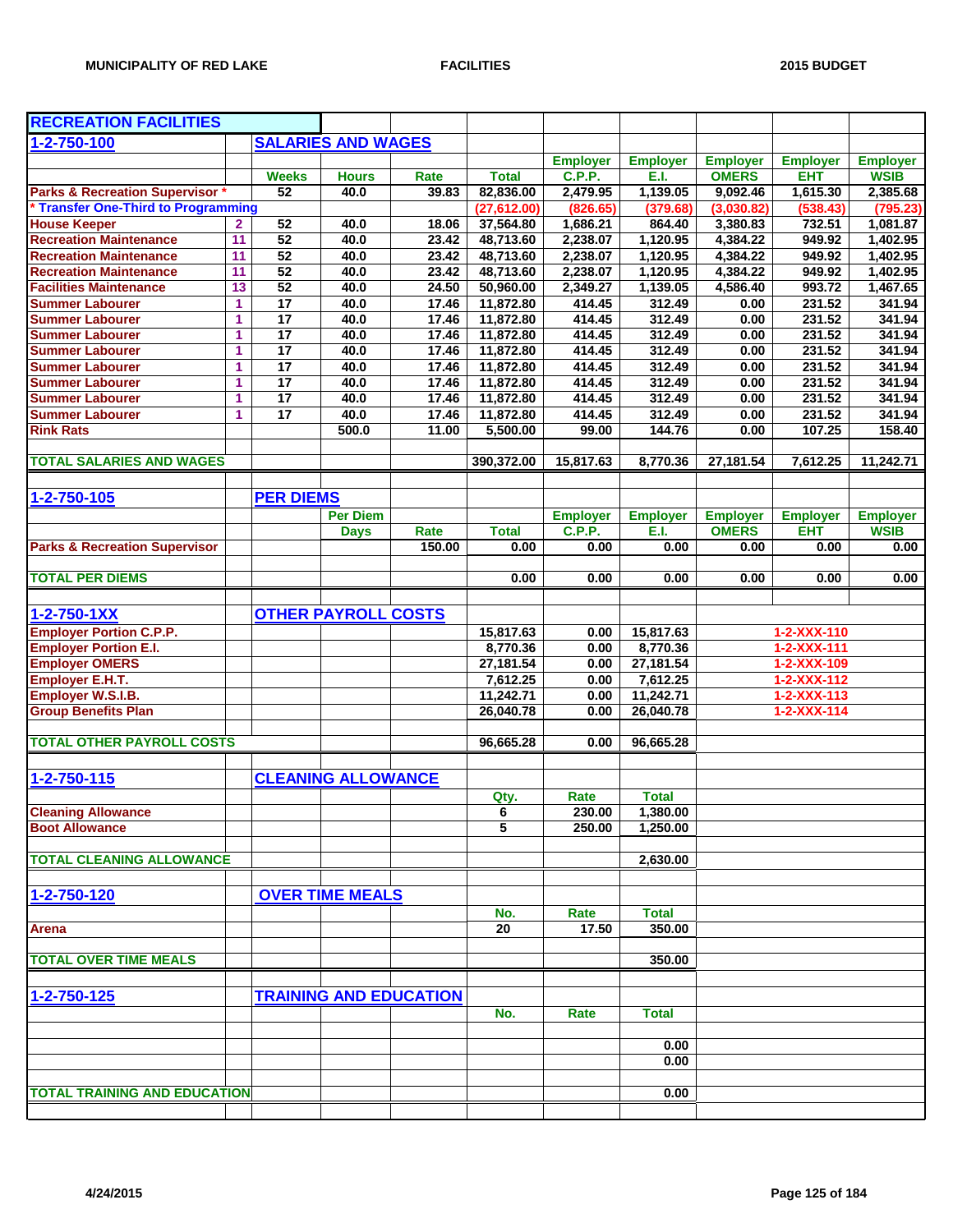| 1-2-750-130                                           |                 | <b>LOCAL MILEAGE</b>              |          |        |              |  |
|-------------------------------------------------------|-----------------|-----------------------------------|----------|--------|--------------|--|
|                                                       |                 |                                   | Km.      | Rate   | <b>Total</b> |  |
| <b>Municipal Vehicle Provided</b>                     |                 |                                   | $\bf{0}$ | 0.45   | 0.00         |  |
|                                                       |                 |                                   |          |        |              |  |
|                                                       |                 |                                   |          |        |              |  |
| <b>TOTAL LOCAL MILEAGE COSTS</b>                      |                 |                                   |          |        | 0.00         |  |
|                                                       |                 |                                   |          |        |              |  |
| 1-2-750-135                                           | <b>MEDICALS</b> |                                   |          |        |              |  |
|                                                       |                 |                                   | Qty.     | Rate   | <b>Total</b> |  |
|                                                       |                 |                                   | $\bf{0}$ | 180.00 | 0.00         |  |
|                                                       |                 |                                   |          |        |              |  |
| <b>TOTAL MEDICALS COST</b>                            |                 |                                   |          |        | 0.00         |  |
|                                                       |                 |                                   |          |        |              |  |
| 1-2-750-201                                           |                 | <b>SMALL TOOLS AND EQUIPMENT</b>  |          |        |              |  |
| <b>Record Lump Sum for all Divisions Here</b>         |                 |                                   | No.      | Rate   | <b>Total</b> |  |
| Shovels, Rakes, Keys, Oil, Filters, Blades, Batteries |                 |                                   |          |        |              |  |
| Trimmer Line, Spark Plugs, Brooms, Drill Bits, Tape   |                 |                                   |          |        | 2,400.00     |  |
| <b>Scrapers, Mower, Trimmer</b>                       |                 |                                   |          |        |              |  |
|                                                       |                 |                                   |          |        |              |  |
| <b>TOTAL SMALL TOOLS AND EQUIPMENT</b>                |                 |                                   |          |        | 2,400.00     |  |
|                                                       |                 |                                   |          |        |              |  |
| 1-2-750-204                                           |                 | <b>SHOP SUPPLIES</b>              |          |        |              |  |
|                                                       |                 |                                   |          |        |              |  |
| Marrettes, Screws, Nails, Sand Paper, Bulbs, Belts    |                 |                                   |          |        |              |  |
| Nuts, Bolts, Floor Dry, Ballasts, Pait Supplies       |                 |                                   |          |        | 2,400.00     |  |
|                                                       |                 |                                   |          |        |              |  |
|                                                       |                 |                                   |          |        |              |  |
| <b>TOTAL SHOP SUPPLIES</b>                            |                 |                                   |          |        | 2.400.00     |  |
|                                                       |                 |                                   |          |        |              |  |
|                                                       |                 |                                   |          |        |              |  |
| 1-2-750-212                                           |                 | <b>HEALTH AND SAFETY SUPPLIES</b> |          |        |              |  |
|                                                       |                 |                                   | No.      | Rate   | <b>Total</b> |  |
| <b>Bug Spray, Sun Screen</b>                          |                 |                                   |          |        | 200.00       |  |
| Gloves, Safety Glasses, Helmets, etc.                 |                 |                                   |          |        | 400.00       |  |
|                                                       |                 |                                   |          |        |              |  |
| <b>TOTAL HEALTH AND SAFETY SUPPLIES</b>               |                 |                                   |          |        | 600.00       |  |
|                                                       |                 |                                   |          |        |              |  |
| 1-2-750-318                                           |                 | <b>LOAN INTEREST</b>              |          |        |              |  |
|                                                       |                 |                                   |          |        |              |  |
| <b>Existing Debt</b>                                  |                 |                                   |          |        | 656.40       |  |
| <b>2015 Debt</b>                                      |                 |                                   |          |        |              |  |
|                                                       |                 |                                   |          |        |              |  |
| <b>TOTAL LOAN INTEREST</b>                            |                 |                                   |          |        | 656.40       |  |
|                                                       |                 |                                   |          |        |              |  |
|                                                       |                 |                                   |          |        |              |  |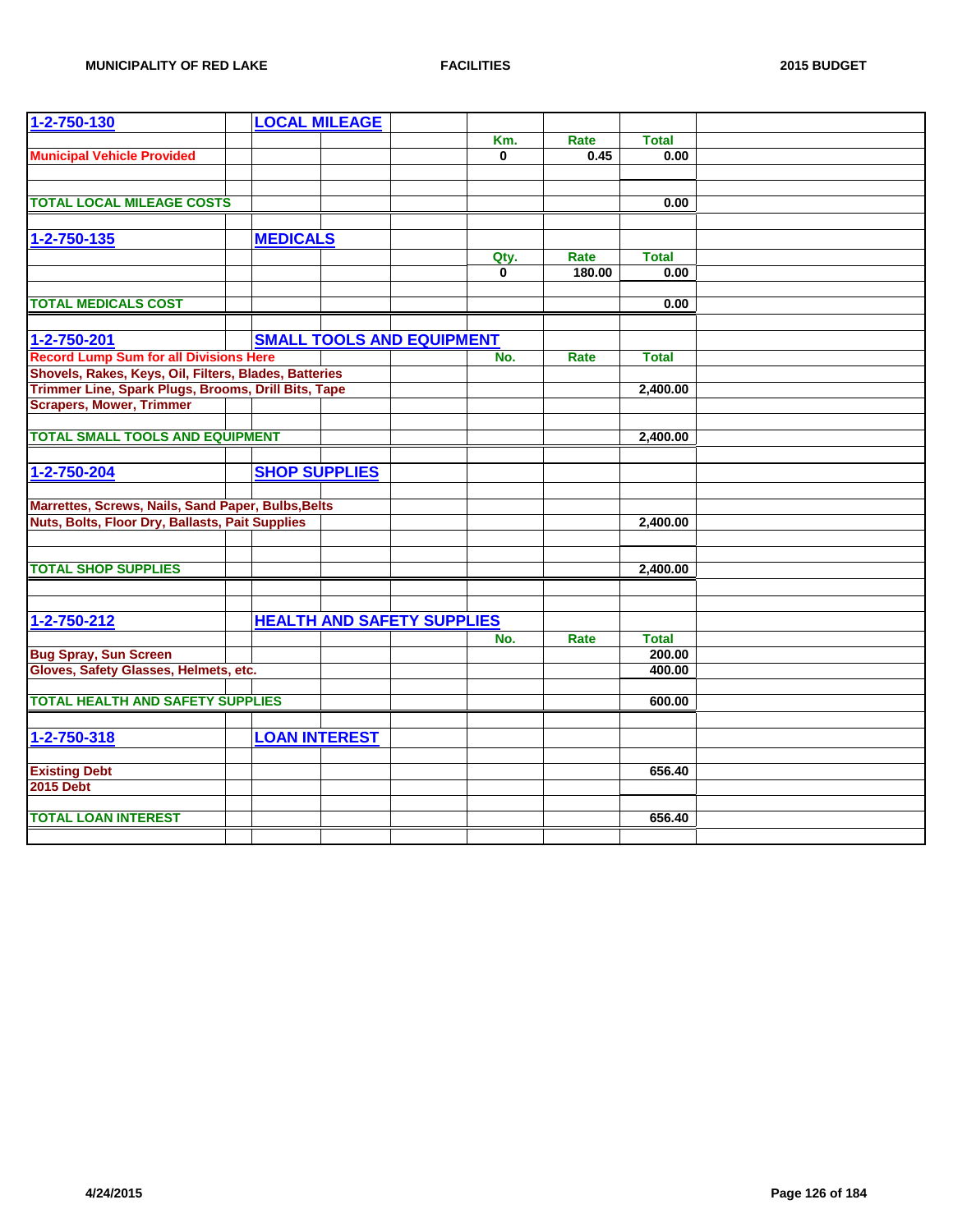| $1 - 2 - 750 - 3XX$                            |                     |          | <b>WORKSHOPS AND CONFERENCES</b>         |                  |                  |               |                                     |
|------------------------------------------------|---------------------|----------|------------------------------------------|------------------|------------------|---------------|-------------------------------------|
|                                                | <b>Meals</b>        | Regist.  | <b>Hotels</b>                            | <b>Mileage</b>   | <b>Air Fares</b> |               |                                     |
|                                                | 333                 | 335      | 336                                      | 337              | 338              |               |                                     |
| <b>Parks &amp; Recreation Supervisor</b>       | 525.00              | 1,200.00 | 1,200.00                                 | 250.00           | 1,000.00         |               | <b>Cemeteries--Level I &amp; II</b> |
| <b>Recreation Maintenance</b>                  |                     |          |                                          |                  |                  |               | <b>Guelph ORFA</b>                  |
|                                                |                     |          |                                          |                  |                  |               |                                     |
|                                                | 525.00              | 1,200.00 | 1,200.00                                 | 250.00           | 1,000.00         |               |                                     |
|                                                |                     |          |                                          |                  |                  |               |                                     |
| <b>TOTAL WORKSHOPS AND CONFERENCES</b>         |                     |          |                                          |                  |                  | 4,175.00      |                                     |
|                                                |                     |          |                                          |                  |                  |               |                                     |
|                                                |                     |          |                                          |                  |                  |               |                                     |
| 1-2-750-343                                    |                     |          | <b>LICENSES, PERMITS AND INSPECTIONS</b> |                  |                  |               |                                     |
|                                                | Plate No.           | Unit No. |                                          |                  |                  |               |                                     |
| <b>2008 Chevrolet Silverado</b>                | 442-3WB             | 14       |                                          |                  |                  | 98.00         |                                     |
| 2009 Chevrolet Silverado                       | 482-6XP             | 34       |                                          |                  |                  | 98.00         |                                     |
| 2003 Ford F250                                 |                     | 26       |                                          |                  |                  | 209.00        |                                     |
|                                                |                     |          |                                          |                  |                  |               |                                     |
| <b>TOTAL LICENSES, PERMITS AND INSPECTIONS</b> |                     |          |                                          |                  |                  | 405.00        |                                     |
|                                                |                     |          |                                          |                  |                  |               |                                     |
| 1-2-750-349                                    | <b>ADVERTISING</b>  |          |                                          |                  |                  |               |                                     |
|                                                |                     |          |                                          |                  |                  |               |                                     |
| <b>English River Miners</b>                    |                     |          |                                          |                  |                  |               |                                     |
| <b>Wall Banner</b>                             |                     |          |                                          |                  |                  | 500.00        |                                     |
|                                                |                     |          |                                          |                  |                  |               |                                     |
| <b>TOTAL ADVERTISING</b>                       |                     |          |                                          |                  |                  | 500.00        |                                     |
|                                                |                     |          |                                          |                  |                  |               |                                     |
| 1-2-750-355                                    | <b>HYDRO</b>        |          |                                          |                  |                  |               |                                     |
|                                                |                     |          |                                          | <b>Inflation</b> | Projected        | <b>Total</b>  |                                     |
|                                                |                     |          | <b>Base</b>                              | Rate             | <b>Increase</b>  | <b>Budget</b> |                                     |
|                                                |                     |          |                                          |                  |                  |               |                                     |
| <b>Hydro One--Old Day Care</b>                 |                     |          | ä,                                       |                  | 0.00             | 0.00          | <b>Building Sold</b>                |
|                                                |                     |          |                                          | 1.76%            |                  | 0.00          |                                     |
|                                                |                     |          |                                          |                  |                  |               |                                     |
| <b>TOTAL HYDRO</b>                             |                     |          |                                          |                  |                  | 0.00          |                                     |
|                                                |                     |          |                                          |                  |                  |               |                                     |
| 1-2-750-365                                    | <b>HEATING FUEL</b> |          |                                          |                  |                  |               |                                     |
|                                                |                     |          |                                          | Mos.             | Rate             |               |                                     |
| <b>Former Day Care Site</b>                    |                     |          |                                          | 12               | 0.00             | 0.00          | <b>Electric Heat</b>                |
| (Building Sold)                                |                     |          |                                          |                  |                  |               |                                     |
|                                                |                     |          |                                          |                  |                  |               |                                     |
| <b>TOTAL HEATING FUEL</b>                      |                     |          |                                          |                  |                  | 0.00          |                                     |
|                                                |                     |          |                                          |                  |                  |               |                                     |
| 1-2-750-370                                    |                     |          | <b>FUEL AND OIL--AUTOMOTIVE</b>          |                  |                  |               |                                     |
|                                                |                     | Unit No. | Mos.                                     | L/Mo.            | Rate             | <b>Total</b>  |                                     |
|                                                |                     |          |                                          |                  |                  |               |                                     |
| 2008 Chevrolet Silverado                       |                     | 14       | $\overline{12}$                          | 250.0            | 1.299            | 3,897.00      |                                     |
| 2009 Chevrolet Silverado                       |                     | 34       | 12                                       | 250.0            | 1.299            | 3,897.00      |                                     |
| 2003 Ford F250                                 |                     | 26       | 12                                       | 250.0            | 1.299            | 3,897.00      |                                     |
|                                                |                     |          |                                          |                  |                  |               |                                     |
| <b>TOTAL FUEL AND OIL</b>                      |                     |          |                                          |                  |                  | 11,691.00     |                                     |
|                                                |                     |          |                                          |                  |                  |               |                                     |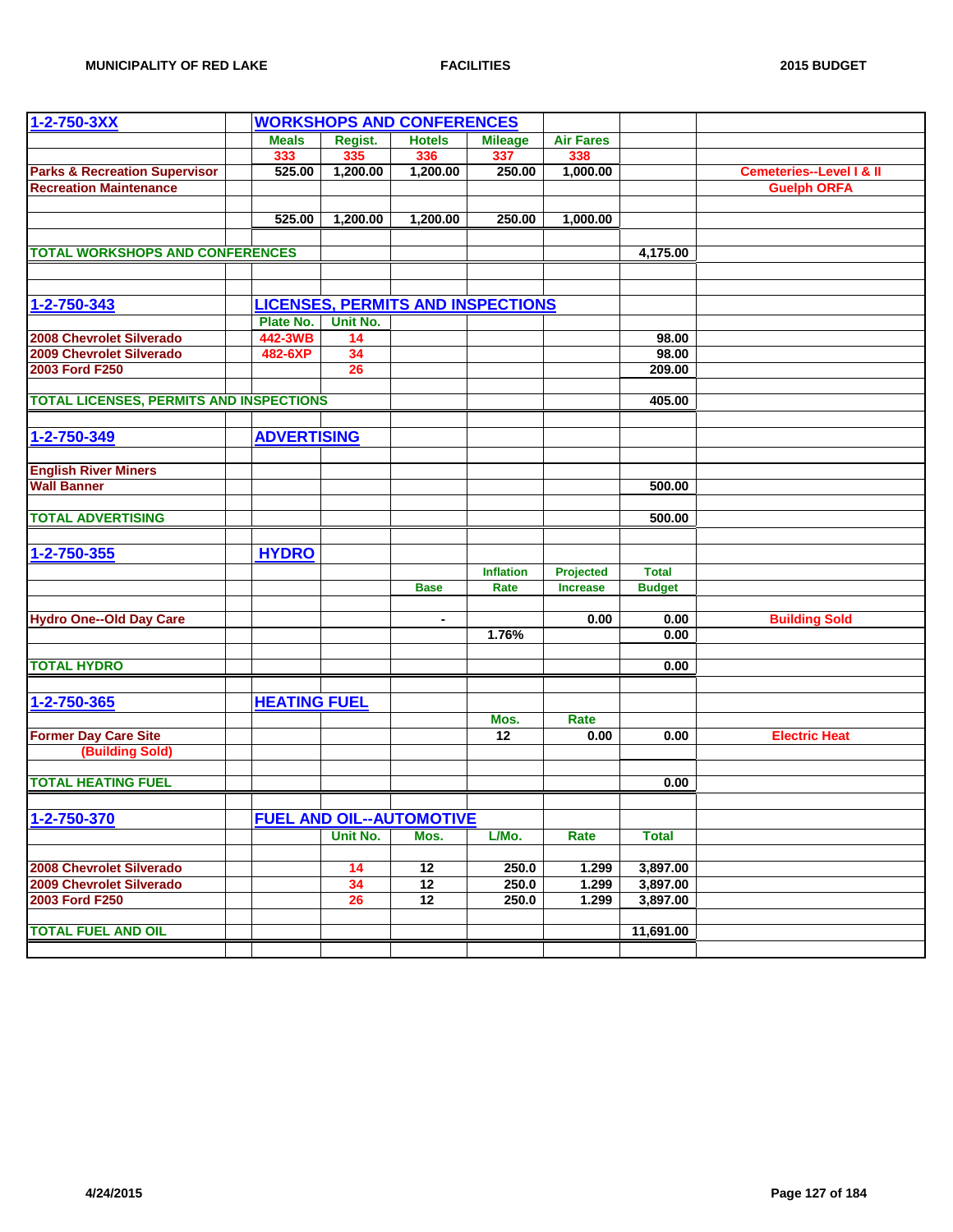| 1-2-750-372                                      | <b>INSURANCE</b> |                                          |  |            |  |
|--------------------------------------------------|------------------|------------------------------------------|--|------------|--|
|                                                  |                  |                                          |  |            |  |
| <b>The Standard--Liability</b>                   |                  |                                          |  | 23,152.61  |  |
| The Standard--Automobile                         |                  |                                          |  | 3,138.00   |  |
|                                                  |                  |                                          |  |            |  |
| <b>TOTAL INSURANCE</b>                           |                  |                                          |  | 26,290.61  |  |
|                                                  |                  |                                          |  |            |  |
| 1-2-750-379                                      |                  | <b>SERVICE AND MAINTENANCE CONTRACTS</b> |  |            |  |
|                                                  |                  |                                          |  |            |  |
| <b>ESA Services Agreement</b>                    |                  |                                          |  | 12,000.00  |  |
| Non Refundable HST                               |                  |                                          |  |            |  |
|                                                  |                  |                                          |  |            |  |
| <b>TOTAL SERVICE AND MAINTENANCE CONTRACTS</b>   |                  |                                          |  | 12,000.00  |  |
|                                                  |                  |                                          |  |            |  |
| 1-2-750-600                                      |                  | <b>PRINCIPAL REPAYMENTS</b>              |  |            |  |
|                                                  |                  |                                          |  |            |  |
| <b>Existing Debt</b>                             |                  |                                          |  | 2,230.14   |  |
| <b>2015 Debt</b>                                 |                  |                                          |  |            |  |
| <b>TOTAL PRINCIPAL REPAYMENTS</b>                |                  |                                          |  | 2,230.14   |  |
|                                                  |                  |                                          |  |            |  |
| 2-2-750-995                                      |                  | <b>AMORTIZATION OF CAPITAL ASSETS</b>    |  |            |  |
|                                                  |                  |                                          |  |            |  |
| <b>Straight Line Method</b><br><b>Automotive</b> |                  |                                          |  |            |  |
|                                                  |                  |                                          |  | 6,876.14   |  |
| <b>Mobile Equipment</b>                          |                  |                                          |  | 1,023.04   |  |
| <b>TOTAL AMORTIZATION</b>                        |                  |                                          |  | 7,899.18   |  |
|                                                  |                  |                                          |  |            |  |
|                                                  |                  |                                          |  |            |  |
| <b>TOTAL BUDGET</b>                              |                  |                                          |  | 561,264.61 |  |
|                                                  |                  |                                          |  |            |  |
|                                                  |                  |                                          |  |            |  |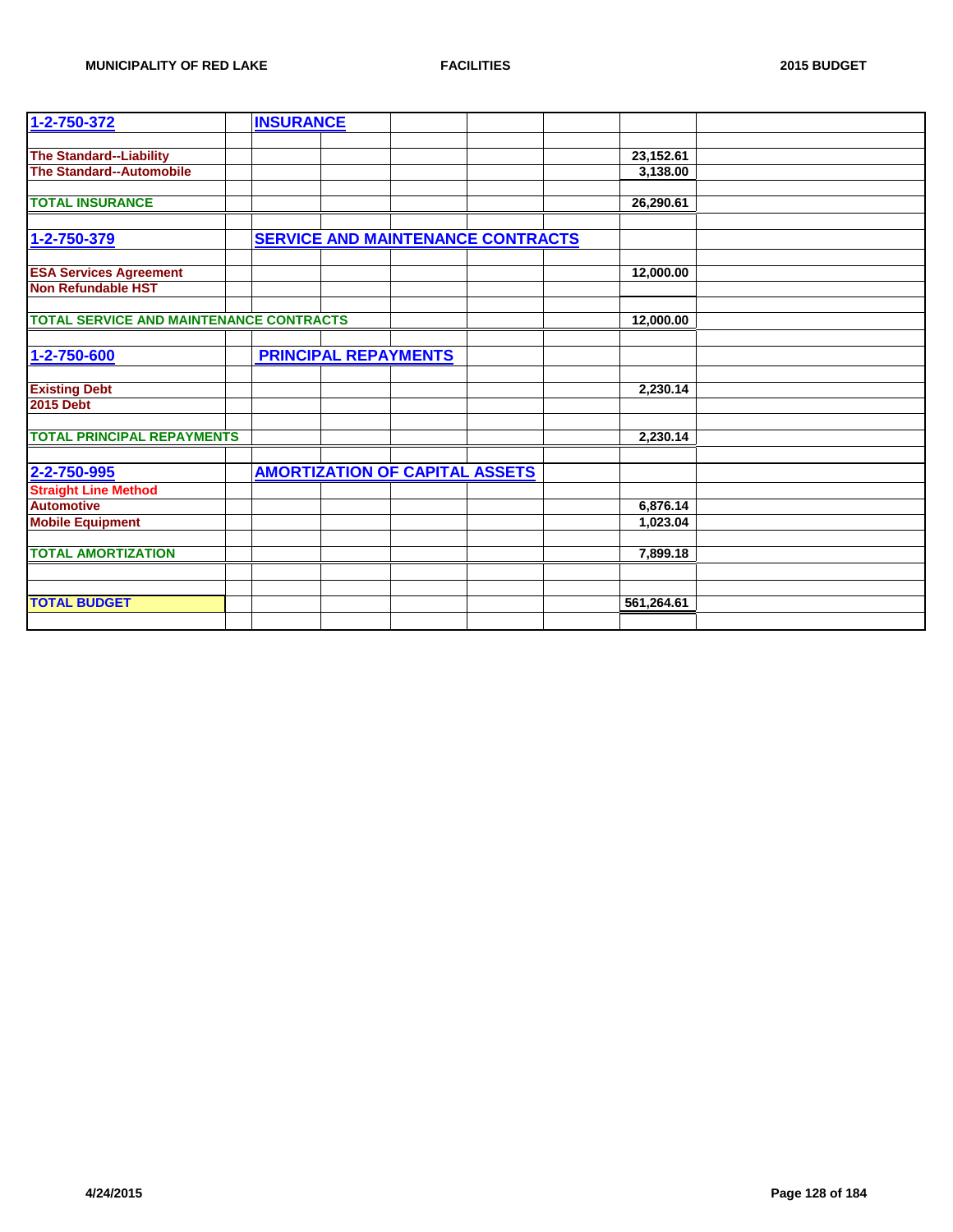| <b>PARKS</b>                            |                 |                                                  |     |      |              |                        |
|-----------------------------------------|-----------------|--------------------------------------------------|-----|------|--------------|------------------------|
| 1-2-751-207                             |                 | <b>BUILDING REPAIRS AND MAINTENANCE SUPPLIES</b> |     |      |              |                        |
|                                         |                 |                                                  | No. | Rate | <b>Total</b> |                        |
| <b>Paint</b>                            |                 |                                                  |     |      | 200.00       |                        |
| <b>Playgound Parts</b>                  |                 |                                                  |     |      | 300.00       |                        |
| <b>Flags</b>                            |                 |                                                  |     |      | 600.00       |                        |
| <b>Wood</b>                             |                 |                                                  |     |      | 800.00       |                        |
| Lights                                  |                 |                                                  |     |      | 500.00       |                        |
| <b>Sign for Skatepark</b>               |                 |                                                  |     |      | 500.00       |                        |
| <b>Basketball Nets</b>                  |                 |                                                  |     |      | 60.00        |                        |
| <b>Gate for Laverty Park</b>            |                 |                                                  |     |      | 0.00         | <b>Deferred</b>        |
| <b>Pickers</b>                          |                 |                                                  |     |      | 150.00       |                        |
| <b>Signs</b>                            |                 |                                                  |     |      | 300.00       |                        |
| <b>Garbage Bags</b>                     |                 |                                                  |     |      | 500.00       |                        |
|                                         |                 |                                                  |     |      |              |                        |
| <b>TOTAL BUILDING REPAIRS</b>           |                 |                                                  |     |      | 3,910.00     |                        |
|                                         |                 |                                                  |     |      |              |                        |
| 1-2-751-218                             | <b>SAND</b>     |                                                  |     |      |              |                        |
|                                         |                 |                                                  |     |      |              |                        |
| <b>For Playgrounds</b>                  |                 |                                                  |     |      |              |                        |
|                                         |                 |                                                  |     |      |              |                        |
|                                         |                 |                                                  |     |      |              |                        |
| <b>TOTAL SAND</b>                       |                 |                                                  |     |      | 0.00         |                        |
|                                         |                 |                                                  |     |      |              |                        |
| 1-2-751-219                             | <b>DIRT</b>     |                                                  |     |      |              |                        |
|                                         |                 |                                                  |     |      |              |                        |
|                                         |                 |                                                  |     |      | 0.00         |                        |
|                                         |                 |                                                  |     |      |              |                        |
|                                         |                 |                                                  |     |      |              |                        |
| <b>TOTAL DIRT</b>                       |                 |                                                  |     |      | 0.00         |                        |
|                                         |                 |                                                  |     |      |              |                        |
| 1-2-751-220                             | <b>GRAVEL</b>   |                                                  |     |      |              |                        |
|                                         |                 |                                                  |     |      |              |                        |
|                                         |                 |                                                  |     |      |              |                        |
|                                         |                 |                                                  |     |      |              |                        |
|                                         |                 |                                                  |     |      |              |                        |
| <b>TOTAL GRAVEL</b>                     |                 |                                                  |     |      | 0.00         |                        |
|                                         |                 |                                                  |     |      |              |                        |
| 1-2-751-226                             |                 | <b>TREES, PLANTS, SHRUBS, AND GRASS</b>          |     |      |              |                        |
|                                         |                 |                                                  |     |      |              |                        |
| <b>Madsen</b>                           |                 |                                                  |     |      | 300.00       |                        |
| <b>Centennial Park Tree Replacement</b> |                 |                                                  |     |      | 1,000.00     |                        |
|                                         |                 |                                                  |     |      |              |                        |
| <b>TOTAL GREENERY</b>                   |                 |                                                  |     |      | 1,300.00     |                        |
|                                         |                 |                                                  |     |      |              |                        |
| $1 - 2 - 751 - 233$                     | <b>LIGHTING</b> |                                                  |     |      |              |                        |
|                                         |                 |                                                  |     |      |              |                        |
| <b>Christmas Lights</b>                 |                 |                                                  |     |      | 8,500.00     | <b>Centennial Park</b> |
|                                         |                 |                                                  |     |      |              | (Christmas Display)    |
|                                         |                 |                                                  |     |      |              |                        |
| <b>TOTAL SECIAL EVENTS</b>              |                 |                                                  |     |      | 8,500.00     |                        |
|                                         |                 |                                                  |     |      |              |                        |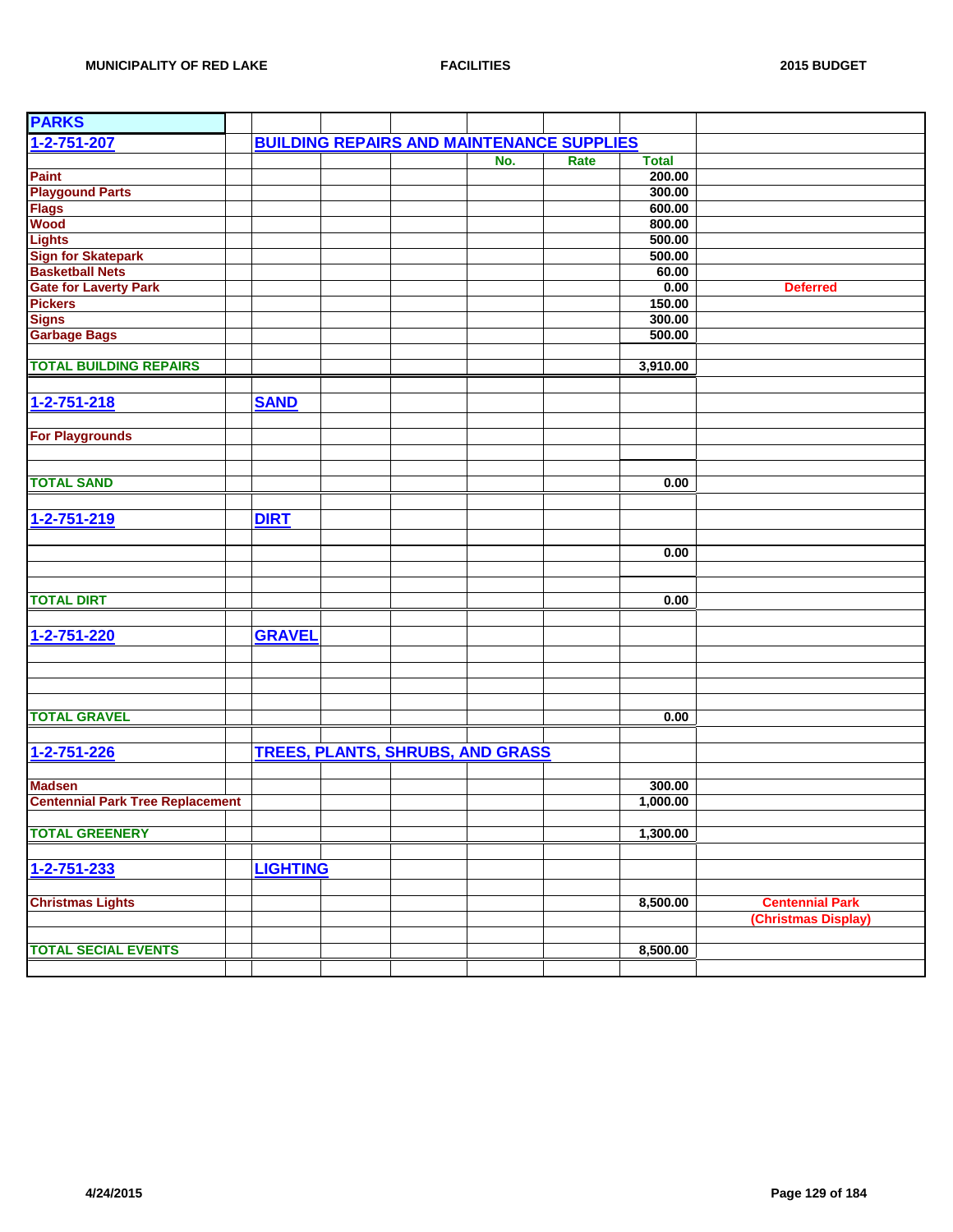| 1-2-751-318                                    | <b>LOAN INTEREST</b> |                          |                                          |                  |                  |               |                        |
|------------------------------------------------|----------------------|--------------------------|------------------------------------------|------------------|------------------|---------------|------------------------|
|                                                |                      |                          |                                          |                  |                  |               |                        |
| <b>Existing Debt</b>                           |                      |                          |                                          |                  |                  | 6,109.40      |                        |
| <b>2015 Debt</b>                               |                      |                          |                                          |                  |                  |               |                        |
| <b>TOTAL LOAN INTEREST</b>                     |                      |                          |                                          |                  |                  |               |                        |
|                                                |                      |                          |                                          |                  |                  | 6,109.40      |                        |
| 1-2-751-343                                    |                      |                          | <b>LICENSES, PERMITS AND INSPECTIONS</b> |                  |                  |               |                        |
|                                                |                      |                          |                                          |                  |                  |               |                        |
| <b>Forestry Point</b>                          |                      |                          |                                          |                  |                  | 80.00         |                        |
|                                                |                      |                          |                                          |                  |                  |               |                        |
|                                                |                      |                          |                                          |                  |                  |               |                        |
| <b>TOTAL LICENCES, PERMITS AND INSPECTIONS</b> |                      |                          |                                          |                  |                  | 80.00         |                        |
|                                                |                      |                          |                                          |                  |                  |               |                        |
| $1 - 2 - 751 - 344$                            | <b>FREIGHT</b>       |                          |                                          |                  |                  |               |                        |
|                                                |                      |                          |                                          |                  |                  |               |                        |
|                                                |                      |                          |                                          |                  |                  | 0.00          |                        |
|                                                |                      |                          |                                          |                  |                  |               |                        |
|                                                |                      |                          |                                          |                  |                  |               |                        |
| <b>TOTAL FREIGHT AND POSTAGE</b>               |                      |                          |                                          |                  |                  | 0.00          |                        |
|                                                |                      |                          |                                          |                  |                  |               |                        |
| $1 - 2 - 751 - 355$                            | <b>HYDRO</b>         |                          |                                          |                  |                  |               |                        |
|                                                |                      |                          |                                          | <b>Inflation</b> | <b>Projected</b> | <b>Total</b>  |                        |
|                                                |                      |                          | <b>Base</b>                              | Rate             | <b>Increase</b>  | <b>Budget</b> |                        |
| <b>Centennial Park</b>                         |                      |                          | 1,919.10                                 | 11.70%           | 224.53           | 2,143.63      |                        |
| <b>Waterfront Development</b>                  |                      |                          | 5,241.33                                 | 11.70%           | 613.24           | 5,854.57      |                        |
| Non Refunadable H.S.T.                         |                      |                          |                                          | 1.76%            |                  | 140.77        |                        |
|                                                |                      |                          |                                          |                  |                  |               |                        |
| <b>TOTAL HYDRO</b>                             |                      |                          | 7,160.43                                 |                  | 837.77           | 8,138.97      |                        |
|                                                |                      |                          |                                          |                  |                  |               |                        |
| 1-2-751-372                                    | <b>INSURANCE</b>     |                          |                                          |                  |                  |               |                        |
|                                                |                      |                          |                                          |                  |                  |               |                        |
| <b>The Standard</b>                            |                      |                          |                                          |                  |                  | 0.00          |                        |
|                                                |                      |                          |                                          |                  |                  |               |                        |
|                                                |                      |                          |                                          |                  |                  |               |                        |
| <b>TOTAL INSURANCE</b>                         |                      |                          |                                          |                  |                  | 0.00          |                        |
|                                                |                      |                          |                                          |                  |                  |               |                        |
| 1-2-751-378                                    |                      | <b>EQUIPMENT RENTALS</b> |                                          |                  |                  |               |                        |
|                                                |                      |                          |                                          |                  |                  |               |                        |
| <b>Skid Steer/Mini Backhoe</b>                 |                      |                          |                                          |                  |                  | 0.00          | <b>Town Owned Unit</b> |
|                                                |                      |                          |                                          |                  |                  |               |                        |
| <b>TOTAL EQUIPMENT RENTALS</b>                 |                      |                          |                                          |                  |                  | 0.00          |                        |
|                                                |                      |                          |                                          |                  |                  |               |                        |
| $1 - 2 - 751 - 475$                            |                      |                          | <b>BUILDING REPAIRS--OUTSOURCED</b>      |                  |                  |               |                        |
|                                                |                      |                          |                                          |                  |                  |               |                        |
|                                                |                      |                          |                                          |                  |                  | 0.00          |                        |
|                                                |                      |                          |                                          |                  |                  |               |                        |
|                                                |                      |                          |                                          |                  |                  |               |                        |
| <b>TOTAL BUILDING REPAIRS OUTSOURCED</b>       |                      |                          |                                          |                  |                  | 0.00          |                        |
|                                                |                      |                          |                                          |                  |                  |               |                        |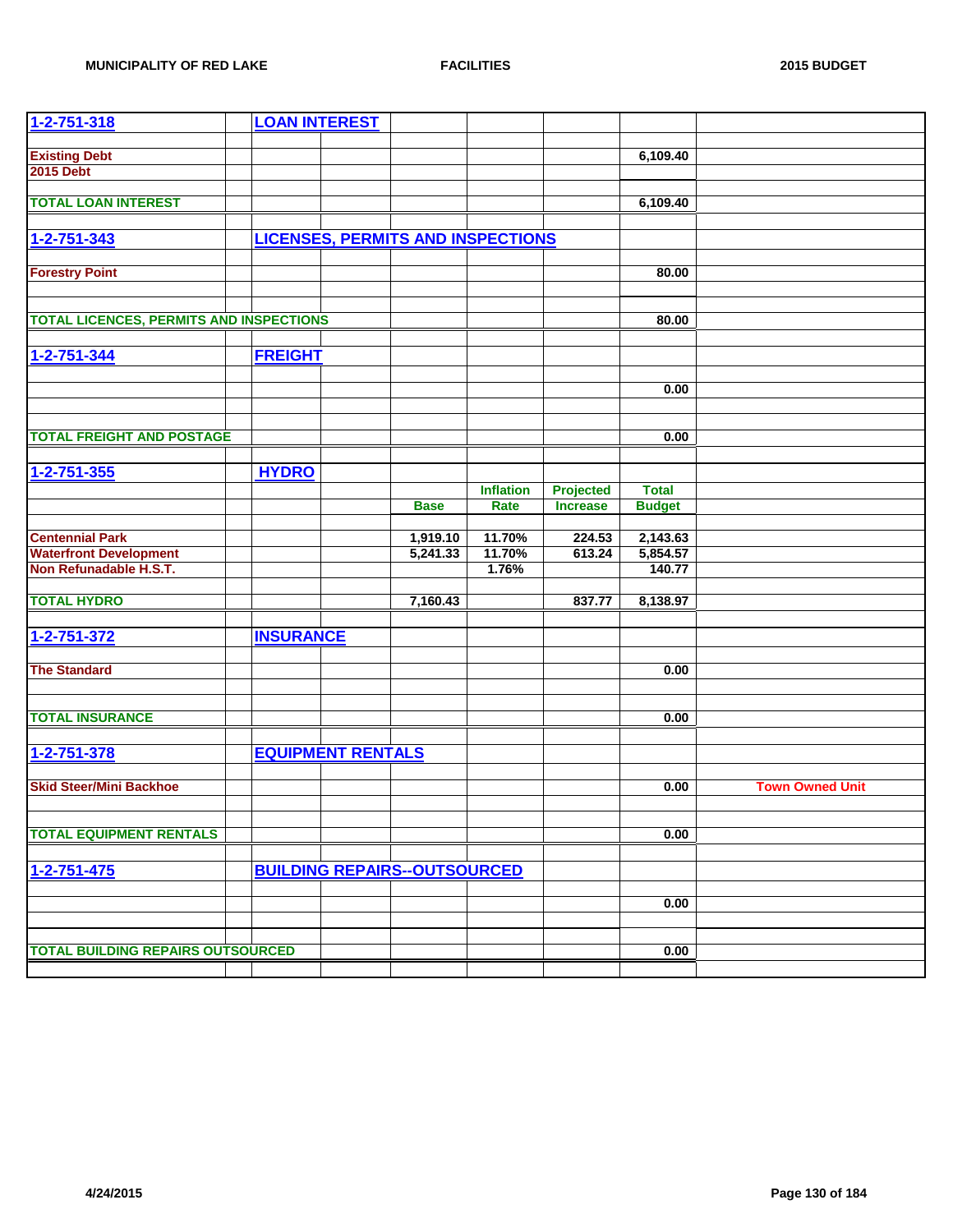| $1 - 2 - 751 - 485$                         |                             | <b>GROUNDS MAINTENANCE--OUTSOURCED</b> |        |            |  |
|---------------------------------------------|-----------------------------|----------------------------------------|--------|------------|--|
|                                             |                             | Mos.                                   | Rate   |            |  |
| <b>McKenzie Island</b>                      |                             | 5                                      | 500.00 | 2,500.00   |  |
|                                             |                             |                                        |        |            |  |
| <b>TOTAL GROUNDS MAINTENANCE OUTSOURCED</b> |                             |                                        |        | 2,500.00   |  |
|                                             |                             |                                        |        |            |  |
| 1-2-751-490                                 |                             | <b>EQUIPMENT REPAIRS--OUTSOURCED</b>   |        |            |  |
|                                             |                             |                                        |        |            |  |
|                                             |                             |                                        |        |            |  |
|                                             |                             |                                        |        |            |  |
|                                             |                             |                                        |        |            |  |
| <b>TOTAL EQUIPMENT REPAIRS OUTSOURCED</b>   |                             |                                        |        | 0.00       |  |
|                                             |                             |                                        |        |            |  |
| 1-2-751-600                                 | <b>PRINCIPAL REPAYMENTS</b> |                                        |        |            |  |
| <b>Existing Debt</b>                        |                             |                                        |        | 29,589.32  |  |
| <b>2015 Debt</b>                            |                             |                                        |        |            |  |
|                                             |                             |                                        |        |            |  |
| <b>TOTAL PRINCIPAL REPAYMENTS</b>           |                             |                                        |        | 29,589.32  |  |
|                                             |                             |                                        |        |            |  |
| 2-2-751-995                                 |                             | <b>AMORTIZATION OF CAPITAL ASSETS</b>  |        |            |  |
| <b>Straight Line Method</b>                 |                             |                                        |        |            |  |
| <b>Contents</b>                             |                             |                                        |        | 4,643.37   |  |
| <b>Land Improvements</b>                    |                             |                                        |        | 42,210.79  |  |
|                                             |                             |                                        |        |            |  |
| <b>TOTAL AMORTIZATION</b>                   |                             |                                        |        | 46,854.16  |  |
|                                             |                             |                                        |        |            |  |
| <b>TOTAL BUDGET</b>                         |                             |                                        |        | 106,981.85 |  |
|                                             |                             |                                        |        |            |  |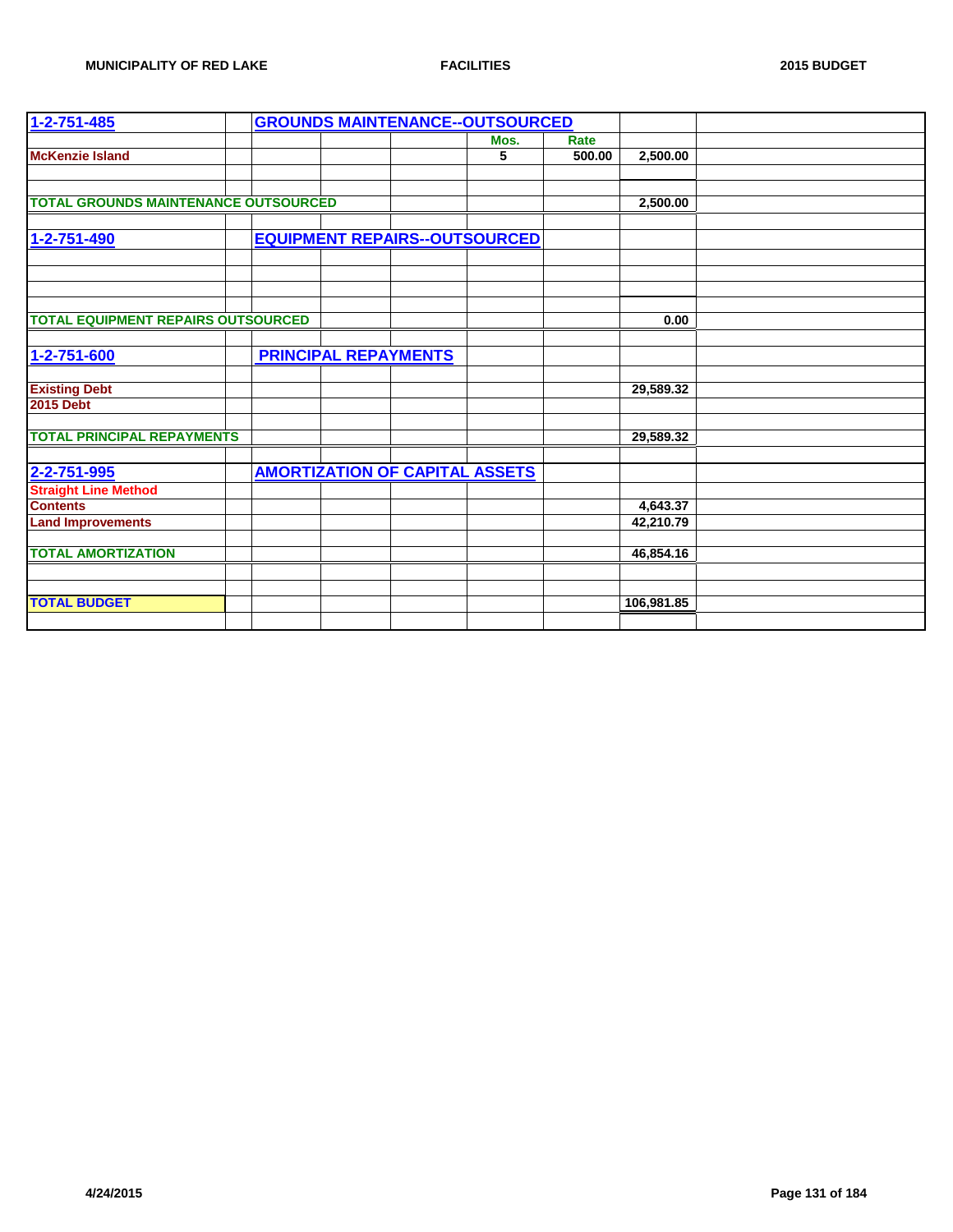| <b>BALLFIELDS</b>                              |               |                                                  |         |      |              |  |
|------------------------------------------------|---------------|--------------------------------------------------|---------|------|--------------|--|
| 1-2-752-207                                    |               | <b>BUILDING REPAIRS AND MAINTENANCE SUPPLIES</b> |         |      |              |  |
|                                                |               |                                                  |         |      |              |  |
| <b>Replace broken pickets</b>                  |               |                                                  |         |      | 1,000.00     |  |
|                                                |               |                                                  |         |      |              |  |
|                                                |               |                                                  |         |      |              |  |
|                                                |               |                                                  |         |      |              |  |
| <b>TOTAL BUILDING REPAIRS</b>                  |               |                                                  |         |      | 1,000.00     |  |
|                                                |               |                                                  |         |      |              |  |
| 1-2-752-218                                    | <b>SAND</b>   |                                                  |         |      |              |  |
|                                                |               |                                                  |         |      |              |  |
| <b>Cochenour</b>                               |               |                                                  |         |      |              |  |
|                                                |               |                                                  |         |      |              |  |
| <b>TOTAL SAND</b>                              |               |                                                  |         |      | 0.00         |  |
|                                                |               |                                                  |         |      |              |  |
| 1-2-752-219                                    | <b>DIRT</b>   |                                                  |         |      |              |  |
|                                                |               |                                                  | Cu. Yds | Rate | <b>Total</b> |  |
|                                                |               |                                                  |         |      | 0.00         |  |
|                                                |               |                                                  |         |      |              |  |
|                                                |               |                                                  |         |      |              |  |
| <b>TOTAL DIRT</b>                              |               |                                                  |         |      | 0.00         |  |
|                                                |               |                                                  |         |      |              |  |
| 1-2-752-220                                    | <b>GRAVEL</b> |                                                  |         |      |              |  |
|                                                |               |                                                  |         |      |              |  |
|                                                |               |                                                  |         |      | 0.00         |  |
|                                                |               |                                                  |         |      |              |  |
|                                                |               |                                                  |         |      |              |  |
| <b>TOTAL GRAVEL</b>                            |               |                                                  |         |      | 0.00         |  |
|                                                |               |                                                  |         |      |              |  |
| 1-2-752-226                                    |               | <b>TREES, PLANTS, SHRUBS, GRASS SUPPLIES</b>     |         |      |              |  |
|                                                |               |                                                  |         |      | 0.00         |  |
|                                                |               |                                                  |         |      |              |  |
|                                                |               |                                                  |         |      |              |  |
| <b>TOTAL GREENERY</b>                          |               |                                                  |         |      | 0.00         |  |
|                                                |               |                                                  |         |      |              |  |
| 1-2-752-343                                    |               | <b>LICENSES, PERMITS AND INSPECTIONS</b>         |         |      |              |  |
|                                                |               |                                                  |         |      |              |  |
|                                                |               |                                                  |         |      | 0.00         |  |
|                                                |               |                                                  |         |      |              |  |
|                                                |               |                                                  |         |      |              |  |
| <b>TOTAL LICENCES, PERMITS AND INSPECTIONS</b> |               |                                                  |         |      | 0.00         |  |
|                                                |               |                                                  |         |      |              |  |
| 1-2-752-354                                    | <b>WATER</b>  |                                                  |         |      |              |  |
|                                                |               |                                                  |         |      |              |  |
|                                                |               |                                                  |         |      | 0.00         |  |
|                                                |               |                                                  |         |      |              |  |
| <b>TOTAL WATER</b>                             |               |                                                  |         |      | 0.00         |  |
|                                                |               |                                                  |         |      |              |  |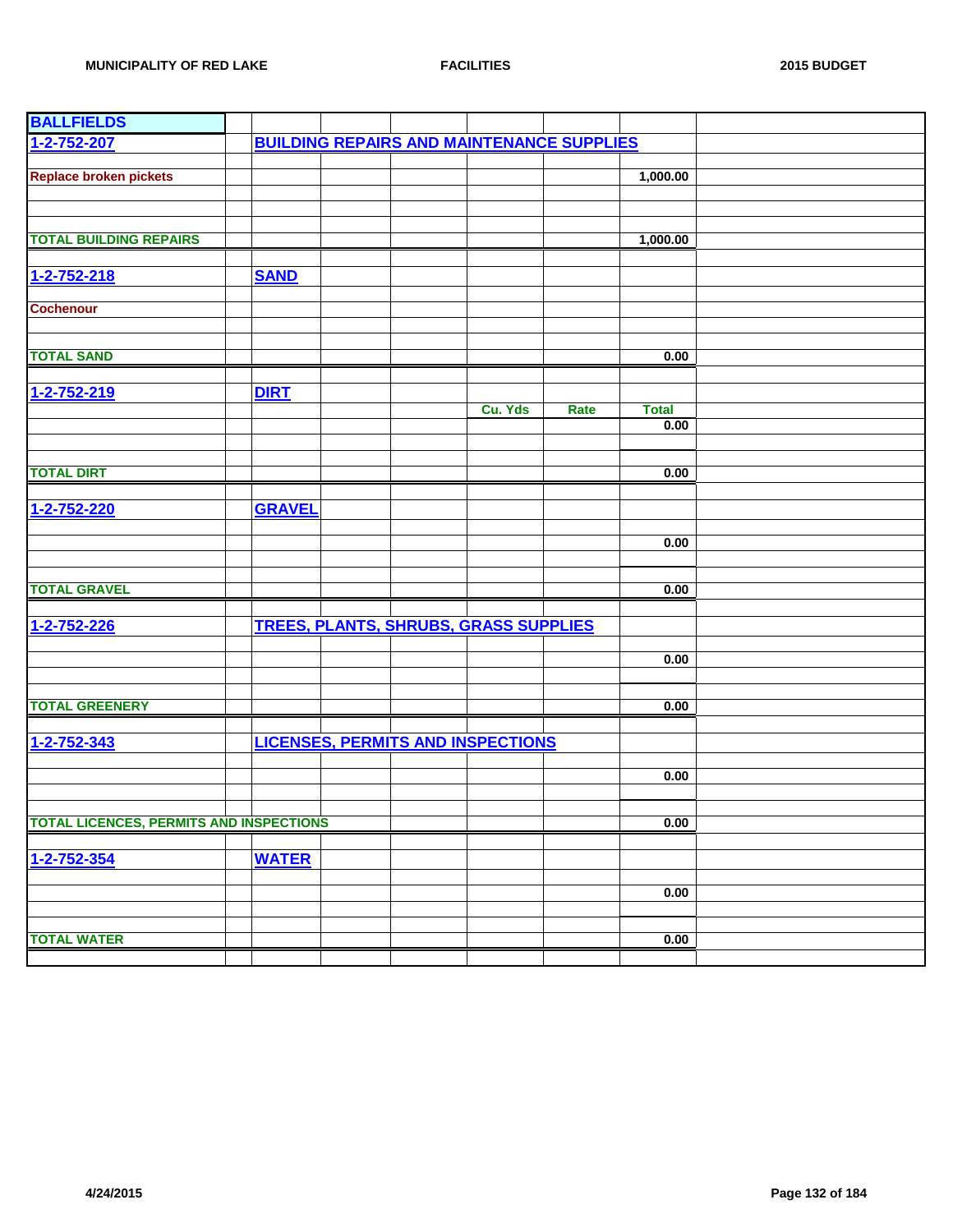| $1 - 2 - 752 - 355$                         | <b>HYDRO</b>             |                                         |                  |                 |               |  |
|---------------------------------------------|--------------------------|-----------------------------------------|------------------|-----------------|---------------|--|
|                                             |                          |                                         | <b>Inflation</b> | Projected       | <b>Total</b>  |  |
|                                             |                          | <b>Base</b>                             | Rate             | <b>Increase</b> | <b>Budget</b> |  |
| <b>Cochenour Ballfield Concession</b>       |                          | 734.58                                  | 11.70%           | 85.95           | 820.53        |  |
| <b>Red Lake Ball Diamond</b>                |                          | 4,152.65                                | 11.70%           | 485.86          | 4,638.51      |  |
| <b>Non Refundable HST</b>                   |                          |                                         | 1.76%            |                 | 96.08         |  |
|                                             |                          |                                         |                  |                 |               |  |
| <b>TOTAL HYDRO</b>                          |                          |                                         |                  |                 | 5,555.11      |  |
|                                             |                          |                                         |                  |                 |               |  |
|                                             |                          |                                         |                  |                 |               |  |
| 1-2-752-372                                 | <b>INSURANCE</b>         |                                         |                  |                 |               |  |
|                                             |                          |                                         |                  |                 |               |  |
| <b>The Standard--Liability</b>              |                          |                                         |                  |                 | 165.99        |  |
|                                             |                          |                                         |                  |                 |               |  |
|                                             |                          |                                         |                  |                 |               |  |
| <b>TOTAL INSURANCE</b>                      |                          |                                         |                  |                 | 165.99        |  |
|                                             |                          |                                         |                  |                 |               |  |
| 1-2-752-378                                 | <b>EQUIPMENT RENTALS</b> |                                         |                  |                 |               |  |
|                                             |                          |                                         |                  |                 |               |  |
|                                             |                          |                                         |                  |                 | 0.00          |  |
|                                             |                          |                                         |                  |                 |               |  |
|                                             |                          |                                         |                  |                 |               |  |
| <b>TOTAL EQUIPMENT RENTALS</b>              |                          |                                         |                  |                 | 0.00          |  |
|                                             |                          |                                         |                  |                 |               |  |
| $1 - 2 - 752 - 475$                         |                          | <b>BUILDING REPAIRS - OUTSOURCED</b>    |                  |                 |               |  |
|                                             |                          |                                         |                  |                 |               |  |
|                                             |                          |                                         |                  |                 |               |  |
|                                             |                          |                                         |                  |                 |               |  |
|                                             |                          |                                         |                  |                 |               |  |
| <b>TOTAL BUILDING REPAIRS OUTSOURCED</b>    |                          |                                         |                  |                 |               |  |
|                                             |                          |                                         |                  |                 | 0.00          |  |
|                                             |                          |                                         |                  |                 |               |  |
| 1-2-752-485                                 |                          | <b>GROUNDS MAINTENANCE - OUTSOURCED</b> |                  |                 |               |  |
|                                             |                          |                                         |                  |                 |               |  |
|                                             |                          |                                         |                  |                 | 0.00          |  |
|                                             |                          |                                         |                  |                 |               |  |
|                                             |                          |                                         |                  |                 |               |  |
| <b>TOTAL GROUNDS MAINTENANCE OUTSOURCED</b> |                          |                                         |                  |                 | 0.00          |  |
|                                             |                          |                                         |                  |                 |               |  |
| 1-2-752-490                                 |                          | <b>EQUIPMENT REPAIRS - OUTSOURCED</b>   |                  |                 |               |  |
|                                             |                          |                                         |                  |                 |               |  |
| <b>Electrical</b>                           |                          |                                         |                  |                 | 1,000.00      |  |
|                                             |                          |                                         |                  |                 |               |  |
|                                             |                          |                                         |                  |                 |               |  |
| <b>TOTAL EQUIPMENT REPAIRS OUTSOURCED</b>   |                          |                                         |                  |                 | 1,000.00      |  |
|                                             |                          |                                         |                  |                 |               |  |
| 2-2-752-995                                 |                          | <b>AMORTIZATION OF CAPITAL ASSETS</b>   |                  |                 |               |  |
|                                             |                          |                                         |                  |                 |               |  |
| <b>Straight Line Method</b>                 |                          |                                         |                  |                 |               |  |
| <b>Contents</b>                             |                          |                                         |                  |                 | 152.79        |  |
|                                             |                          |                                         |                  |                 |               |  |
| <b>TOTAL AMORTIZATION</b>                   |                          |                                         |                  |                 | 152.79        |  |
|                                             |                          |                                         |                  |                 |               |  |
|                                             |                          |                                         |                  |                 |               |  |
| <b>TOTAL BUDGET</b>                         |                          |                                         |                  |                 | 7,873.89      |  |
|                                             |                          |                                         |                  |                 |               |  |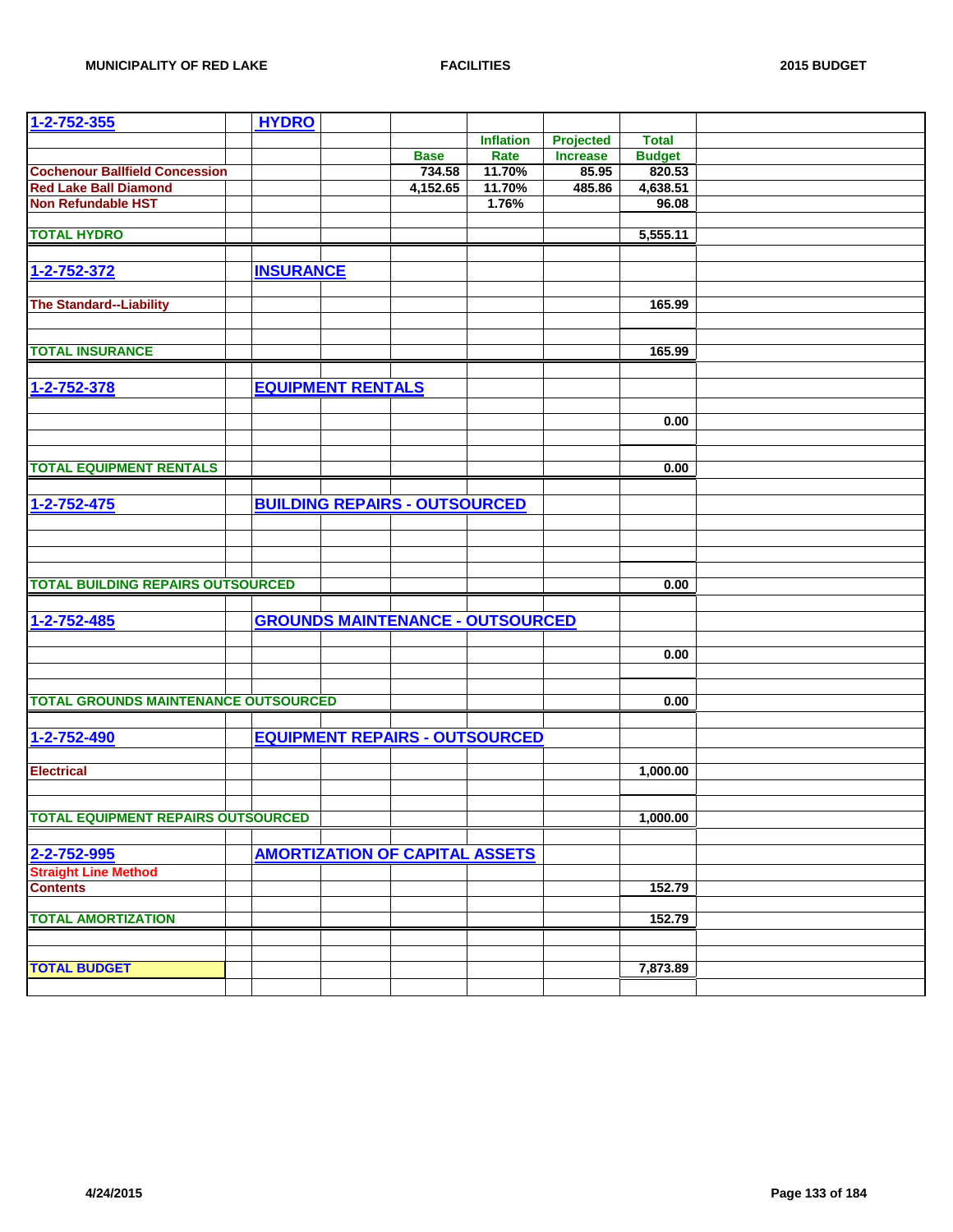| <b>WALKABLE TRAILS</b>                         |                      |                            |                                                   |              |                 |                 |                 |                     |                 |
|------------------------------------------------|----------------------|----------------------------|---------------------------------------------------|--------------|-----------------|-----------------|-----------------|---------------------|-----------------|
| 1-2-753-100                                    |                      | <b>SALARIES AND WAGES</b>  |                                                   |              |                 |                 |                 |                     |                 |
|                                                |                      |                            |                                                   |              | <b>Employer</b> | <b>Employer</b> | <b>Employer</b> | <b>Employer</b>     | <b>Employer</b> |
|                                                | <b>Weeks</b>         | <b>Hours</b>               | Rate                                              | <b>Total</b> | <b>C.P.P.</b>   | E.I.            | <b>OMERS</b>    | <b>EHT</b>          | <b>WSIB</b>     |
| <b>Trails Co-ordinator</b>                     | 0                    | 35.00                      |                                                   | 0.00         | 0.00            | 0.00            | 0.00            | 0.00                | 0.00            |
|                                                |                      |                            |                                                   |              |                 |                 |                 |                     |                 |
|                                                |                      |                            |                                                   |              |                 |                 |                 |                     |                 |
| <b>TOTAL SALARIES AND WAGES</b>                |                      |                            |                                                   | 0.00         | 0.00            | 0.00            | 0.00            | 0.00                | 0.00            |
|                                                |                      |                            |                                                   |              |                 |                 |                 |                     |                 |
| $1 - 2 - 753 - 1XX$                            |                      | <b>OTHER PAYROLL COSTS</b> |                                                   |              |                 |                 |                 |                     |                 |
| <b>Employer Portion C.P.P.</b>                 |                      |                            |                                                   | 0.00         |                 |                 |                 | 1-2-XXX-110         |                 |
| <b>Employer Portion E.I.</b>                   |                      |                            |                                                   | 0.00         |                 |                 |                 | $1 - 2 - XXX - 111$ |                 |
| <b>Employer OMERS</b>                          |                      |                            |                                                   | 0.00         |                 |                 |                 | 1-2-XXX-109         |                 |
| <b>Employer E.H.T.</b>                         |                      |                            |                                                   | 0.00         |                 |                 |                 | $1 - 2 - XXX - 112$ |                 |
| <b>Employer W.S.I.B.</b>                       |                      |                            |                                                   | 0.00         |                 |                 |                 | $1 - 2 - XXX - 113$ |                 |
| <b>Group Benefits Plan</b>                     |                      |                            |                                                   | 0.00         |                 |                 |                 | $1 - 2 - XXX - 114$ |                 |
|                                                |                      |                            |                                                   |              |                 |                 |                 |                     |                 |
| <b>TOTAL OTHER PAYROLL COSTS</b>               |                      |                            |                                                   | 0.00         |                 |                 |                 |                     |                 |
|                                                |                      |                            |                                                   |              |                 |                 |                 |                     |                 |
| 1-2-753-209                                    |                      | <b>OFFICE SUPPLIES</b>     |                                                   |              |                 |                 |                 |                     |                 |
|                                                |                      |                            |                                                   |              |                 |                 |                 |                     |                 |
|                                                |                      |                            |                                                   |              |                 | 0.00            |                 |                     |                 |
|                                                |                      |                            |                                                   |              |                 |                 |                 |                     |                 |
| <b>TOTAL OFFICE SUPPLIES</b>                   |                      |                            |                                                   |              |                 | 0.00            |                 |                     |                 |
|                                                |                      |                            |                                                   |              |                 |                 |                 |                     |                 |
| 1-2-753-318                                    | <b>LOAN INTEREST</b> |                            |                                                   |              |                 |                 |                 |                     |                 |
|                                                |                      |                            |                                                   |              |                 |                 |                 |                     |                 |
| <b>Existing Debt</b>                           |                      |                            |                                                   |              |                 | 41.25           |                 |                     |                 |
| <b>2015 Debt</b>                               |                      |                            |                                                   |              |                 |                 |                 |                     |                 |
|                                                |                      |                            |                                                   |              |                 |                 |                 |                     |                 |
| <b>TOTAL INTEREST</b>                          |                      |                            |                                                   |              |                 | 41.25           |                 |                     |                 |
|                                                |                      |                            |                                                   |              |                 |                 |                 |                     |                 |
| 1-2-753-325                                    |                      |                            | <b>SUBSCRIPTIONS AND MEMBERSHIPS</b>              |              |                 |                 |                 |                     |                 |
|                                                |                      |                            |                                                   |              |                 |                 |                 |                     |                 |
|                                                |                      |                            |                                                   |              |                 | 105.00          |                 |                     |                 |
|                                                |                      |                            |                                                   |              |                 |                 |                 |                     |                 |
| <b>TOTAL SUBSCRIPTIONS AND MEMBERSHIPS</b>     |                      |                            |                                                   |              |                 | 105.00          |                 |                     |                 |
|                                                |                      |                            |                                                   |              |                 |                 |                 |                     |                 |
| 1-2-753-343                                    |                      |                            | <b>LICENSES, PERMITS AND INSPECTIONS</b>          |              |                 |                 |                 |                     |                 |
|                                                |                      |                            |                                                   |              |                 |                 |                 |                     |                 |
|                                                |                      |                            |                                                   |              |                 | 0.00            |                 |                     |                 |
|                                                |                      |                            |                                                   |              |                 |                 |                 |                     |                 |
|                                                |                      |                            |                                                   |              |                 |                 |                 |                     |                 |
| <b>TOTAL LICENCES, PERMITS AND INSPECTIONS</b> |                      |                            |                                                   |              |                 | 0.00            |                 |                     |                 |
|                                                |                      |                            |                                                   |              |                 |                 |                 |                     |                 |
| 1-2-753-346                                    |                      |                            | <b>COMMUNICATION--TELEPHONE, FAX AND INTERNET</b> |              |                 |                 |                 |                     |                 |
|                                                |                      |                            |                                                   |              |                 |                 |                 |                     |                 |
|                                                |                      |                            |                                                   |              |                 |                 |                 |                     |                 |
|                                                |                      |                            |                                                   |              |                 |                 |                 |                     |                 |
| <b>TOTAL COMMUNICATION</b>                     |                      |                            |                                                   |              |                 | 0.00            |                 |                     |                 |
|                                                |                      |                            |                                                   |              |                 |                 |                 |                     |                 |
|                                                |                      |                            |                                                   |              |                 |                 |                 |                     |                 |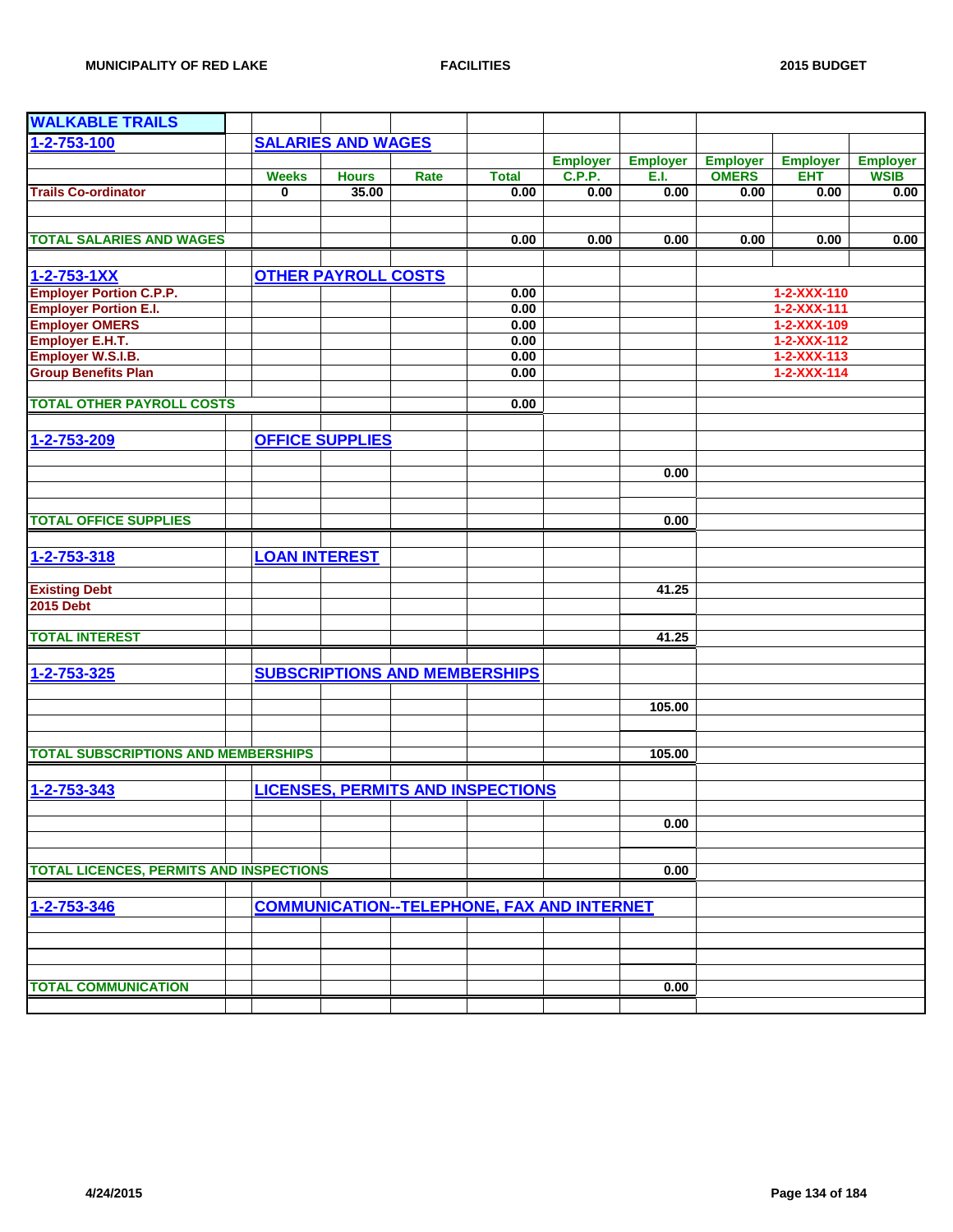| 1-2-753-349                      | <b>ADVERTISING</b> |                            |                                       |        |                              |
|----------------------------------|--------------------|----------------------------|---------------------------------------|--------|------------------------------|
|                                  |                    |                            |                                       |        |                              |
|                                  |                    |                            |                                       |        |                              |
|                                  |                    |                            |                                       |        |                              |
| <b>TOTAL ADVERTISING</b>         |                    |                            |                                       | 0.00   |                              |
|                                  |                    |                            |                                       |        |                              |
|                                  |                    |                            |                                       |        |                              |
| 1-2-753-377                      |                    | <b>BUILDING RENTAL</b>     |                                       |        |                              |
|                                  |                    |                            |                                       |        |                              |
|                                  |                    |                            |                                       |        |                              |
|                                  |                    |                            |                                       |        |                              |
| <b>TOTAL BUILDING RENTAL</b>     |                    |                            |                                       | 0.00   |                              |
|                                  |                    |                            |                                       |        |                              |
|                                  |                    |                            |                                       |        |                              |
| 1-2-753-378                      |                    | <b>EQUIPMENT RENTALS</b>   |                                       |        |                              |
|                                  |                    |                            |                                       |        |                              |
|                                  |                    |                            |                                       |        |                              |
|                                  |                    |                            |                                       |        |                              |
| <b>TOTAL EQUIPMENT RENTALS</b>   |                    |                            |                                       | 0.00   |                              |
|                                  |                    |                            |                                       |        |                              |
| $1 - 2 - 753 - 425$              | <b>CONSULTING</b>  |                            |                                       |        |                              |
|                                  |                    |                            |                                       |        |                              |
|                                  |                    |                            |                                       |        |                              |
|                                  |                    |                            |                                       |        |                              |
|                                  |                    |                            |                                       |        |                              |
| <b>TOTAL CONSULTING</b>          |                    |                            |                                       | 0.00   |                              |
|                                  |                    |                            |                                       |        |                              |
| 1-2-753-600                      |                    | <b>PRINCIPAL REPAYMENT</b> |                                       |        |                              |
|                                  |                    |                            |                                       |        |                              |
| <b>Existing Debt</b>             |                    |                            |                                       | 250.00 |                              |
| <b>2014 Debt</b>                 |                    |                            |                                       |        |                              |
|                                  |                    |                            |                                       |        |                              |
| <b>TOTAL PRINCIPAL REPAYMENT</b> |                    |                            |                                       | 250.00 |                              |
|                                  |                    |                            |                                       |        |                              |
|                                  |                    |                            |                                       |        |                              |
| 2-2-753-995                      |                    |                            | <b>AMORTIZATION OF CAPITAL ASSETS</b> |        |                              |
| <b>Straight Line Method</b>      |                    |                            |                                       |        |                              |
|                                  |                    |                            |                                       | 0.00   | <b>No Assets to Amortize</b> |
|                                  |                    |                            |                                       |        |                              |
|                                  |                    |                            |                                       |        |                              |
| <b>TOTAL AMORTIZATION</b>        |                    |                            |                                       | 0.00   |                              |
|                                  |                    |                            |                                       |        |                              |
| <b>TOTAL BUDGET</b>              |                    |                            |                                       | 396.25 |                              |
|                                  |                    |                            |                                       |        |                              |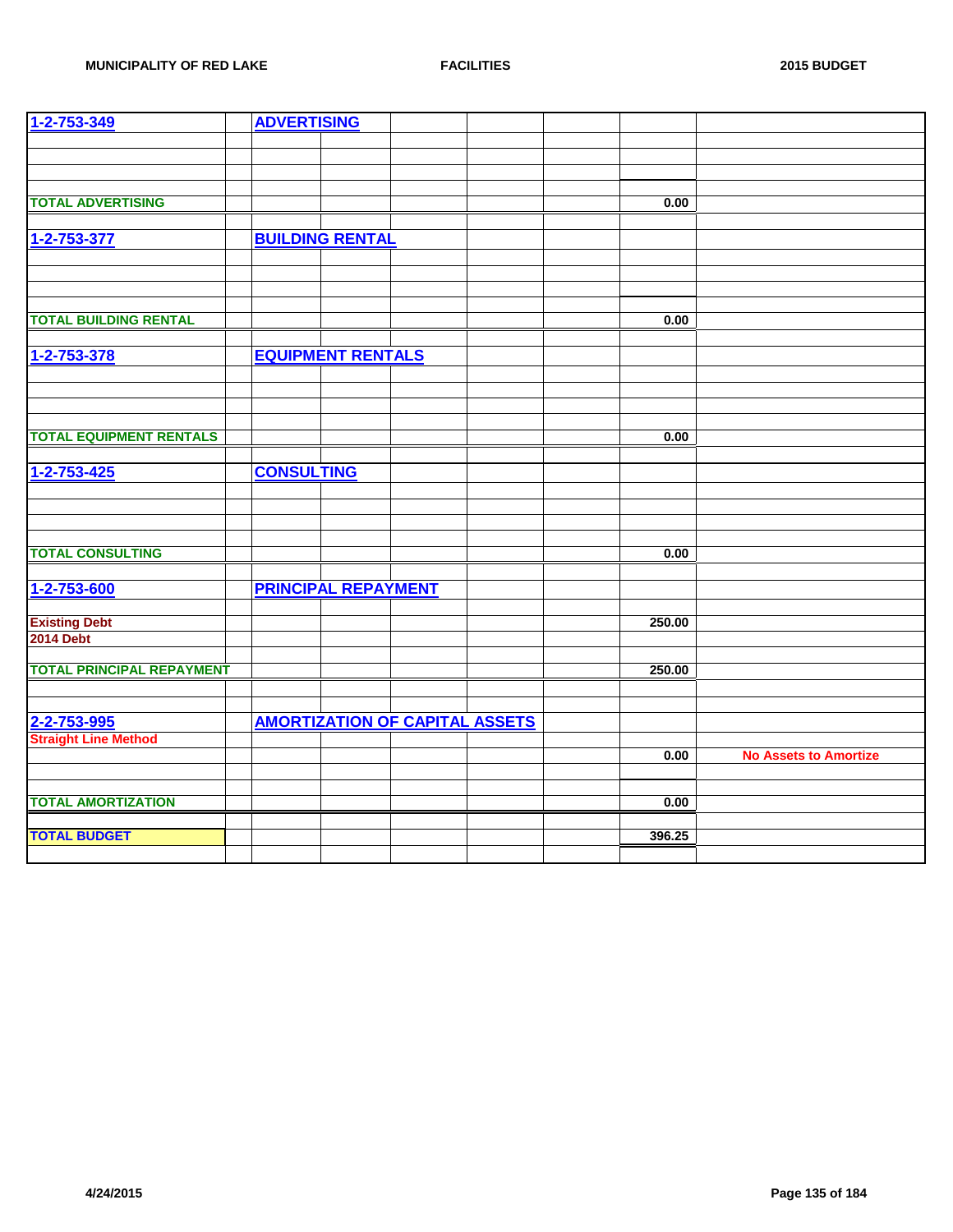| 1-2-754-203<br><b>KITCHEN, CLEANING AND WASHROOM SUPPLIES</b><br>1,250.00<br>TOTAL KITCHEN, CLEANING AND WASHROOM SUPPLIES<br>1,250.00<br><b>BUILDING REPAIRS AND MAINTENANCE SUPPLIES</b><br>1-2-754-207<br>Plumbing<br>300.00<br><b>Lights</b><br>300.00<br><b>Corner Guards</b><br>1,600.00<br>400.00<br><b>Flags</b><br>2,600.00<br><b>FURNITURE AND OFFICE EQUIPMENT</b><br>1-2-754-210<br>0.00<br><b>TOTAL SMALL TOOLS AND EQUIPMENT</b><br>0.00<br><b>TREES, PLANTS, SHRUBS, GRASS SUPPLIES</b><br>1-2-754-226<br>300.00<br><b>Moved to 754-207</b><br><b>TOTAL GREENERY</b><br>300.00<br>1-2-754-318<br><b>INTEREST</b><br><b>Existing Debt</b><br>1,866.24<br><b>2014 Debt</b><br>1,866.24<br><b>LICENSES, PERMITS AND INSPECTIONS</b><br>1-2-754-343<br><b>Fire Extinguishers</b><br>150.00<br><b>TOTAL LICENCES, PERMITS AND INSPECTIONS</b><br>150.00<br><b>FREIGHT</b><br>0.00<br><b>TOTAL FREIGHT</b><br>0.00 | <b>MUNICIPAL OFFICE</b>       |  |  |  |  |
|-----------------------------------------------------------------------------------------------------------------------------------------------------------------------------------------------------------------------------------------------------------------------------------------------------------------------------------------------------------------------------------------------------------------------------------------------------------------------------------------------------------------------------------------------------------------------------------------------------------------------------------------------------------------------------------------------------------------------------------------------------------------------------------------------------------------------------------------------------------------------------------------------------------------------------|-------------------------------|--|--|--|--|
|                                                                                                                                                                                                                                                                                                                                                                                                                                                                                                                                                                                                                                                                                                                                                                                                                                                                                                                             |                               |  |  |  |  |
|                                                                                                                                                                                                                                                                                                                                                                                                                                                                                                                                                                                                                                                                                                                                                                                                                                                                                                                             |                               |  |  |  |  |
|                                                                                                                                                                                                                                                                                                                                                                                                                                                                                                                                                                                                                                                                                                                                                                                                                                                                                                                             |                               |  |  |  |  |
|                                                                                                                                                                                                                                                                                                                                                                                                                                                                                                                                                                                                                                                                                                                                                                                                                                                                                                                             |                               |  |  |  |  |
|                                                                                                                                                                                                                                                                                                                                                                                                                                                                                                                                                                                                                                                                                                                                                                                                                                                                                                                             |                               |  |  |  |  |
|                                                                                                                                                                                                                                                                                                                                                                                                                                                                                                                                                                                                                                                                                                                                                                                                                                                                                                                             |                               |  |  |  |  |
|                                                                                                                                                                                                                                                                                                                                                                                                                                                                                                                                                                                                                                                                                                                                                                                                                                                                                                                             |                               |  |  |  |  |
|                                                                                                                                                                                                                                                                                                                                                                                                                                                                                                                                                                                                                                                                                                                                                                                                                                                                                                                             |                               |  |  |  |  |
|                                                                                                                                                                                                                                                                                                                                                                                                                                                                                                                                                                                                                                                                                                                                                                                                                                                                                                                             |                               |  |  |  |  |
|                                                                                                                                                                                                                                                                                                                                                                                                                                                                                                                                                                                                                                                                                                                                                                                                                                                                                                                             |                               |  |  |  |  |
|                                                                                                                                                                                                                                                                                                                                                                                                                                                                                                                                                                                                                                                                                                                                                                                                                                                                                                                             |                               |  |  |  |  |
|                                                                                                                                                                                                                                                                                                                                                                                                                                                                                                                                                                                                                                                                                                                                                                                                                                                                                                                             |                               |  |  |  |  |
|                                                                                                                                                                                                                                                                                                                                                                                                                                                                                                                                                                                                                                                                                                                                                                                                                                                                                                                             |                               |  |  |  |  |
|                                                                                                                                                                                                                                                                                                                                                                                                                                                                                                                                                                                                                                                                                                                                                                                                                                                                                                                             |                               |  |  |  |  |
|                                                                                                                                                                                                                                                                                                                                                                                                                                                                                                                                                                                                                                                                                                                                                                                                                                                                                                                             | <b>TOTAL BUILDING REPAIRS</b> |  |  |  |  |
|                                                                                                                                                                                                                                                                                                                                                                                                                                                                                                                                                                                                                                                                                                                                                                                                                                                                                                                             |                               |  |  |  |  |
|                                                                                                                                                                                                                                                                                                                                                                                                                                                                                                                                                                                                                                                                                                                                                                                                                                                                                                                             |                               |  |  |  |  |
|                                                                                                                                                                                                                                                                                                                                                                                                                                                                                                                                                                                                                                                                                                                                                                                                                                                                                                                             |                               |  |  |  |  |
|                                                                                                                                                                                                                                                                                                                                                                                                                                                                                                                                                                                                                                                                                                                                                                                                                                                                                                                             |                               |  |  |  |  |
|                                                                                                                                                                                                                                                                                                                                                                                                                                                                                                                                                                                                                                                                                                                                                                                                                                                                                                                             |                               |  |  |  |  |
|                                                                                                                                                                                                                                                                                                                                                                                                                                                                                                                                                                                                                                                                                                                                                                                                                                                                                                                             |                               |  |  |  |  |
|                                                                                                                                                                                                                                                                                                                                                                                                                                                                                                                                                                                                                                                                                                                                                                                                                                                                                                                             |                               |  |  |  |  |
|                                                                                                                                                                                                                                                                                                                                                                                                                                                                                                                                                                                                                                                                                                                                                                                                                                                                                                                             |                               |  |  |  |  |
|                                                                                                                                                                                                                                                                                                                                                                                                                                                                                                                                                                                                                                                                                                                                                                                                                                                                                                                             |                               |  |  |  |  |
|                                                                                                                                                                                                                                                                                                                                                                                                                                                                                                                                                                                                                                                                                                                                                                                                                                                                                                                             |                               |  |  |  |  |
|                                                                                                                                                                                                                                                                                                                                                                                                                                                                                                                                                                                                                                                                                                                                                                                                                                                                                                                             |                               |  |  |  |  |
|                                                                                                                                                                                                                                                                                                                                                                                                                                                                                                                                                                                                                                                                                                                                                                                                                                                                                                                             |                               |  |  |  |  |
|                                                                                                                                                                                                                                                                                                                                                                                                                                                                                                                                                                                                                                                                                                                                                                                                                                                                                                                             |                               |  |  |  |  |
|                                                                                                                                                                                                                                                                                                                                                                                                                                                                                                                                                                                                                                                                                                                                                                                                                                                                                                                             |                               |  |  |  |  |
|                                                                                                                                                                                                                                                                                                                                                                                                                                                                                                                                                                                                                                                                                                                                                                                                                                                                                                                             |                               |  |  |  |  |
|                                                                                                                                                                                                                                                                                                                                                                                                                                                                                                                                                                                                                                                                                                                                                                                                                                                                                                                             |                               |  |  |  |  |
|                                                                                                                                                                                                                                                                                                                                                                                                                                                                                                                                                                                                                                                                                                                                                                                                                                                                                                                             |                               |  |  |  |  |
|                                                                                                                                                                                                                                                                                                                                                                                                                                                                                                                                                                                                                                                                                                                                                                                                                                                                                                                             |                               |  |  |  |  |
|                                                                                                                                                                                                                                                                                                                                                                                                                                                                                                                                                                                                                                                                                                                                                                                                                                                                                                                             |                               |  |  |  |  |
|                                                                                                                                                                                                                                                                                                                                                                                                                                                                                                                                                                                                                                                                                                                                                                                                                                                                                                                             | <b>TOTAL INTEREST</b>         |  |  |  |  |
|                                                                                                                                                                                                                                                                                                                                                                                                                                                                                                                                                                                                                                                                                                                                                                                                                                                                                                                             |                               |  |  |  |  |
|                                                                                                                                                                                                                                                                                                                                                                                                                                                                                                                                                                                                                                                                                                                                                                                                                                                                                                                             |                               |  |  |  |  |
|                                                                                                                                                                                                                                                                                                                                                                                                                                                                                                                                                                                                                                                                                                                                                                                                                                                                                                                             |                               |  |  |  |  |
|                                                                                                                                                                                                                                                                                                                                                                                                                                                                                                                                                                                                                                                                                                                                                                                                                                                                                                                             |                               |  |  |  |  |
|                                                                                                                                                                                                                                                                                                                                                                                                                                                                                                                                                                                                                                                                                                                                                                                                                                                                                                                             |                               |  |  |  |  |
|                                                                                                                                                                                                                                                                                                                                                                                                                                                                                                                                                                                                                                                                                                                                                                                                                                                                                                                             |                               |  |  |  |  |
|                                                                                                                                                                                                                                                                                                                                                                                                                                                                                                                                                                                                                                                                                                                                                                                                                                                                                                                             |                               |  |  |  |  |
|                                                                                                                                                                                                                                                                                                                                                                                                                                                                                                                                                                                                                                                                                                                                                                                                                                                                                                                             |                               |  |  |  |  |
|                                                                                                                                                                                                                                                                                                                                                                                                                                                                                                                                                                                                                                                                                                                                                                                                                                                                                                                             |                               |  |  |  |  |
|                                                                                                                                                                                                                                                                                                                                                                                                                                                                                                                                                                                                                                                                                                                                                                                                                                                                                                                             | 1-2-754-344                   |  |  |  |  |
|                                                                                                                                                                                                                                                                                                                                                                                                                                                                                                                                                                                                                                                                                                                                                                                                                                                                                                                             |                               |  |  |  |  |
|                                                                                                                                                                                                                                                                                                                                                                                                                                                                                                                                                                                                                                                                                                                                                                                                                                                                                                                             |                               |  |  |  |  |
|                                                                                                                                                                                                                                                                                                                                                                                                                                                                                                                                                                                                                                                                                                                                                                                                                                                                                                                             |                               |  |  |  |  |
|                                                                                                                                                                                                                                                                                                                                                                                                                                                                                                                                                                                                                                                                                                                                                                                                                                                                                                                             |                               |  |  |  |  |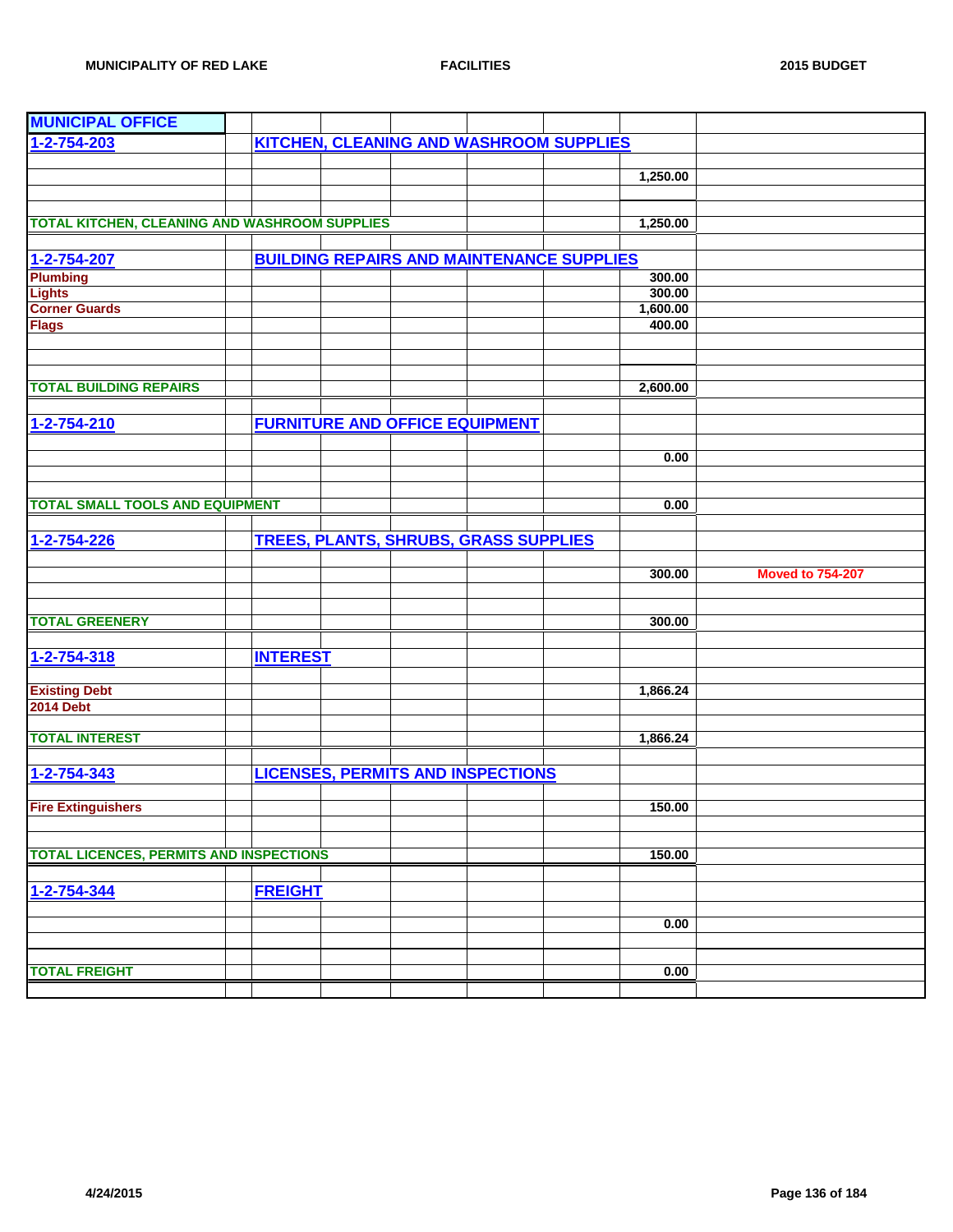| 1-2-754-354                                  |                  | <b>WATER AND SEWAGE</b>  |                                        |                  |                 |               |  |
|----------------------------------------------|------------------|--------------------------|----------------------------------------|------------------|-----------------|---------------|--|
| <b>Balmertown Office</b>                     |                  |                          |                                        |                  |                 | 500.00        |  |
|                                              |                  |                          |                                        |                  |                 |               |  |
|                                              |                  |                          |                                        |                  |                 |               |  |
| <b>TOTAL WATER AND SEWAGE</b>                |                  |                          |                                        |                  |                 | 500.00        |  |
|                                              |                  |                          |                                        |                  |                 |               |  |
| $1 - 2 - 754 - 355$                          | <b>HYDRO</b>     |                          |                                        |                  |                 |               |  |
|                                              |                  |                          |                                        | <b>Inflation</b> | Projected       | <b>Total</b>  |  |
|                                              |                  |                          | <b>Base</b>                            | Rate             | <b>Increase</b> | <b>Budget</b> |  |
| <b>Balmertown Office</b>                     |                  |                          | 33,856.16                              | 11.70%           | 3,961.17        | 37,817.33     |  |
| Non Refundable H.S.T.                        |                  |                          |                                        | 1.76%            |                 | 665.59        |  |
|                                              |                  |                          |                                        |                  |                 |               |  |
| <b>TOTAL HYDRO</b>                           |                  |                          |                                        |                  |                 | 38,482.92     |  |
|                                              |                  |                          |                                        |                  |                 |               |  |
| 1-2-754-372                                  | <b>INSURANCE</b> |                          |                                        |                  |                 |               |  |
| The Standard (Recorded in "100")             |                  |                          |                                        |                  |                 | 0.00          |  |
|                                              |                  |                          |                                        |                  |                 |               |  |
|                                              |                  |                          |                                        |                  |                 |               |  |
| <b>TOTAL INSURANCE</b>                       |                  |                          |                                        |                  |                 | 0.00          |  |
|                                              |                  |                          |                                        |                  |                 |               |  |
| 1-2-754-378                                  |                  | <b>EQUIPMENT RENTALS</b> |                                        |                  |                 |               |  |
|                                              |                  |                          |                                        |                  |                 |               |  |
| <b>Hot Water Tank</b>                        |                  |                          |                                        |                  |                 |               |  |
|                                              |                  |                          |                                        |                  |                 |               |  |
| <b>TOTAL EQUIPMENT RENTALS</b>               |                  |                          |                                        |                  |                 | 0.00          |  |
|                                              |                  |                          |                                        |                  |                 |               |  |
| 1-2-754-455                                  |                  |                          | <b>CLEANING AND HOUSEKEEPING</b>       |                  |                 |               |  |
|                                              |                  |                          |                                        | No.              | Rate            | <b>Total</b>  |  |
| <b>Rugs</b>                                  |                  |                          |                                        | 1                | 650.00          | 1,300.00      |  |
| <b>Floors Waxed</b>                          |                  |                          |                                        |                  |                 | 0.00          |  |
| <b>TOTAL CLEANING AND HOUSEKEEPING COSTS</b> |                  |                          |                                        |                  |                 | 1,300.00      |  |
|                                              |                  |                          |                                        |                  |                 |               |  |
| 1-2-754-475                                  |                  |                          | <b>BUILDING REPAIRS--OUTSOURCED</b>    |                  |                 |               |  |
|                                              |                  |                          |                                        |                  |                 |               |  |
| <b>Electrical</b>                            |                  |                          |                                        |                  |                 | 600.00        |  |
|                                              |                  |                          |                                        |                  |                 |               |  |
| <b>TOTAL BUILDING REPAIRS OUTSOURCED</b>     |                  |                          |                                        |                  |                 | 600.00        |  |
|                                              |                  |                          |                                        |                  |                 |               |  |
| 1-2-754-485                                  |                  |                          | <b>GROUNDS MAINTENANCE--OUTSOURCED</b> |                  |                 |               |  |
|                                              |                  |                          |                                        |                  |                 |               |  |
| <b>Harmony Center</b>                        |                  |                          |                                        |                  |                 | 1,000.00      |  |
| <b>Dumpster</b>                              |                  |                          |                                        |                  |                 | 1,000.00      |  |
|                                              |                  |                          |                                        |                  |                 |               |  |
| <b>TOTAL GROUNDS MAINTENANCE OUTSOURCED</b>  |                  |                          |                                        |                  |                 | 2,000.00      |  |
|                                              |                  |                          |                                        |                  |                 |               |  |
|                                              |                  |                          |                                        |                  |                 |               |  |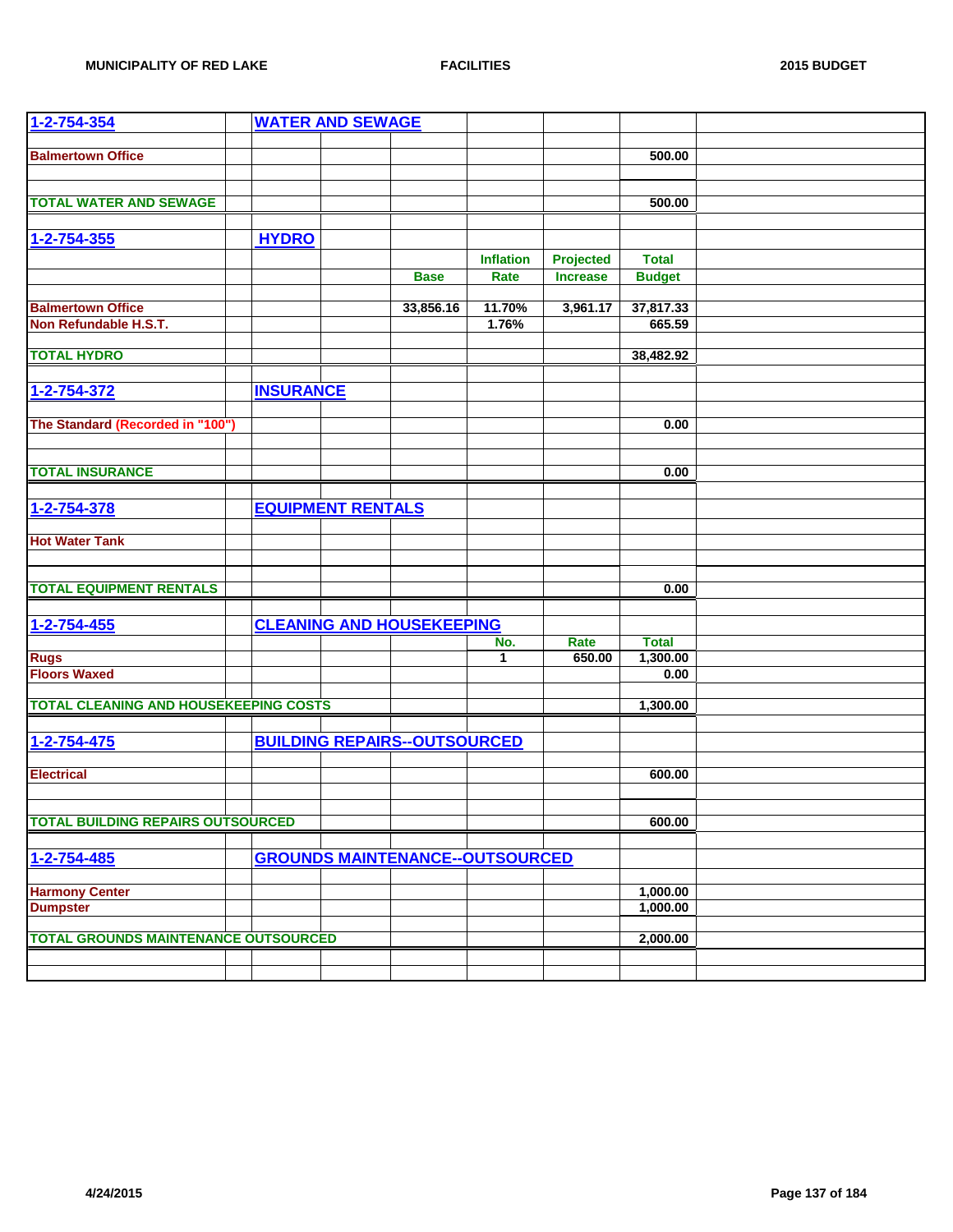| 1-2-754-490                               |                             |                                       | <b>EQUIPMENT REPAIRS - OUTSOURCED</b> |           |  |
|-------------------------------------------|-----------------------------|---------------------------------------|---------------------------------------|-----------|--|
|                                           |                             |                                       |                                       |           |  |
| <b>Geo Thermal</b>                        |                             |                                       |                                       | 1,000.00  |  |
|                                           |                             |                                       |                                       |           |  |
|                                           |                             |                                       |                                       |           |  |
| <b>TOTAL EQUIPMENT REPAIRS OUTSOURCED</b> |                             |                                       |                                       | 1,000.00  |  |
|                                           |                             |                                       |                                       |           |  |
| 1-2-754-600                               | <b>PRINCIPAL REPAYMENTS</b> |                                       |                                       |           |  |
|                                           |                             |                                       |                                       |           |  |
| <b>Existing Debt</b>                      |                             |                                       |                                       | 9,216.00  |  |
| <b>2015 Debt</b>                          |                             |                                       |                                       |           |  |
|                                           |                             |                                       |                                       |           |  |
| <b>TOTAL PRINCIPAL REPAYMENTS</b>         |                             |                                       |                                       | 9,216.00  |  |
|                                           |                             |                                       |                                       |           |  |
| 2-2-754-995                               |                             | <b>AMORTIZATION OF CAPITAL ASSETS</b> |                                       |           |  |
| <b>Straight Line Method</b>               |                             |                                       |                                       |           |  |
| <b>Buildings</b>                          |                             |                                       |                                       | 16,718.29 |  |
| <b>Contents</b>                           |                             |                                       |                                       | 20,432.57 |  |
|                                           |                             |                                       |                                       |           |  |
| <b>TOTAL AMORTIZATION</b>                 |                             |                                       |                                       | 37,150.86 |  |
|                                           |                             |                                       |                                       |           |  |
|                                           |                             |                                       |                                       |           |  |
| <b>TOTAL BUDGET</b>                       |                             |                                       |                                       | 96,416.02 |  |
|                                           |                             |                                       |                                       |           |  |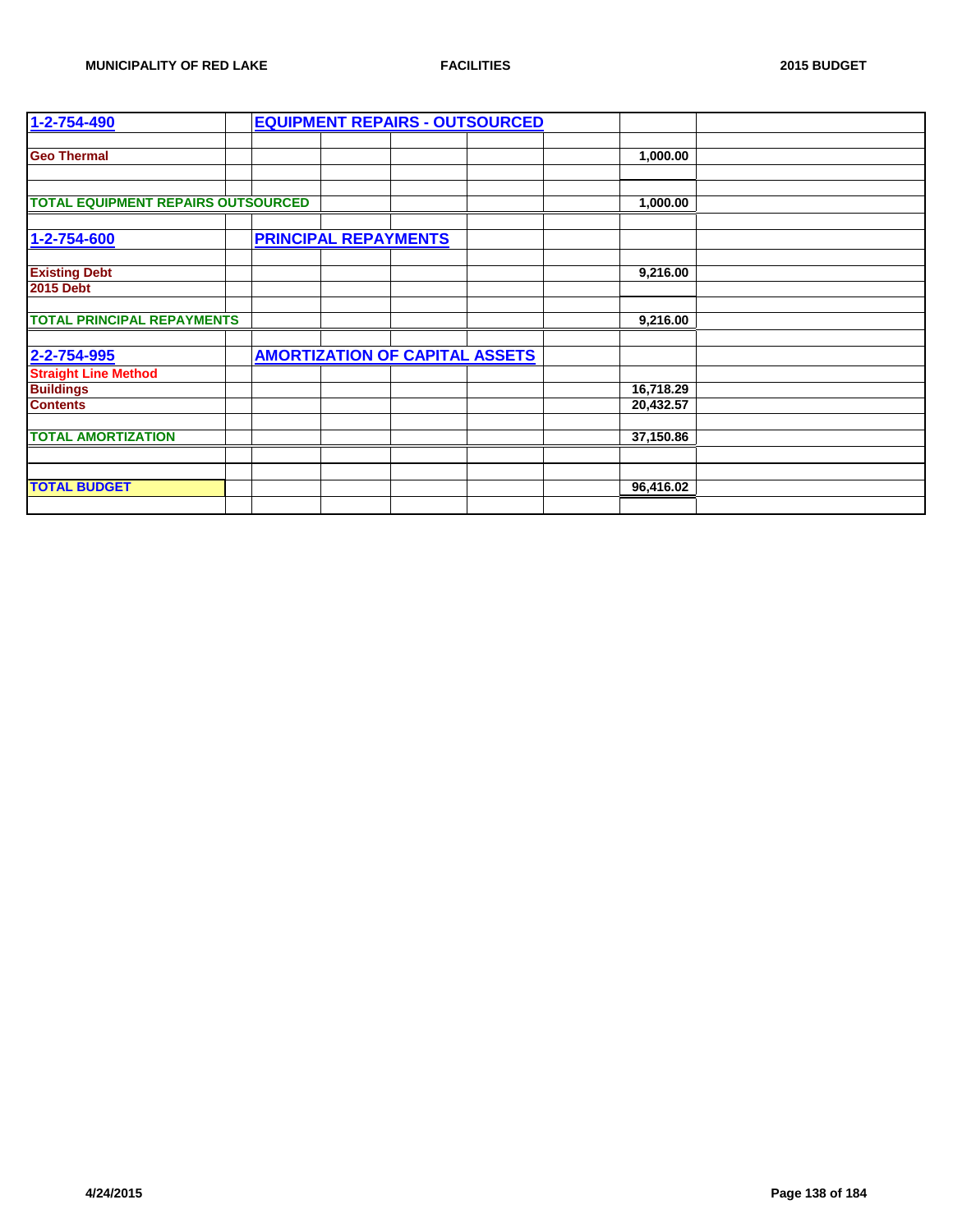| <b>BEACHES</b>                                |               |                                                  |                  |                               |
|-----------------------------------------------|---------------|--------------------------------------------------|------------------|-------------------------------|
| $1 - 2 - 755 - 203$                           |               | <b>KITCHEN, CLEANING AND WASHROOM SUPPLIES</b>   |                  |                               |
|                                               |               |                                                  |                  |                               |
| <b>Garbage Bags</b>                           |               |                                                  | 300.00           |                               |
| <b>Toilet Paper</b>                           |               |                                                  | 120.00           |                               |
|                                               |               |                                                  |                  |                               |
| TOTAL KITCHEN, CLEANING AND WASHROOM SUPPLIES |               |                                                  | 420.00           |                               |
|                                               |               |                                                  |                  |                               |
| 1-2-755-207                                   |               | <b>BUILDING REPAIRS AND MAINTENANCE SUPPLIES</b> |                  |                               |
| <b>Plumbing</b><br><b>Wood</b>                |               |                                                  | 200.00<br>400.00 |                               |
| <b>Flags</b>                                  |               |                                                  | 100.00           |                               |
| <b>Stain</b>                                  |               |                                                  | 400.00           |                               |
|                                               |               |                                                  |                  |                               |
| <b>TOTAL BUILDING REPAIRS</b>                 |               |                                                  | 1,100.00         |                               |
|                                               |               |                                                  |                  |                               |
| $1 - 2 - 755 - 211$                           |               | <b>SIGNS AND ACCESSORIES</b>                     |                  |                               |
|                                               |               |                                                  |                  |                               |
|                                               |               |                                                  |                  |                               |
|                                               |               |                                                  |                  |                               |
|                                               |               |                                                  |                  |                               |
| <b>TOTAL SIGNS AND ACCESSORIES</b>            |               |                                                  | 0.00             |                               |
|                                               |               |                                                  |                  |                               |
| 1-2-755-218                                   | <b>SAND</b>   |                                                  |                  |                               |
|                                               |               |                                                  |                  |                               |
|                                               |               |                                                  | 0.00             | <b>High Rain Years--Beach</b> |
|                                               |               |                                                  |                  | <b>Maintenance</b>            |
| <b>TOTAL SAND</b>                             |               |                                                  | 0.00             |                               |
|                                               |               |                                                  |                  |                               |
| 1-2-755-219                                   | <b>DIRT</b>   |                                                  |                  |                               |
|                                               |               |                                                  |                  |                               |
| <b>Black Dirt</b>                             |               |                                                  | 400.00           |                               |
|                                               |               |                                                  |                  |                               |
|                                               |               |                                                  |                  |                               |
| <b>TOTAL DIRT</b>                             |               |                                                  | 400.00           |                               |
|                                               |               |                                                  |                  |                               |
| 1-2-755-220                                   | <b>GRAVEL</b> |                                                  |                  |                               |
|                                               |               |                                                  |                  |                               |
|                                               |               |                                                  | 0.00             |                               |
|                                               |               |                                                  |                  |                               |
| <b>TOTAL GRAVEL</b>                           |               |                                                  | 0.00             |                               |
|                                               |               |                                                  |                  |                               |
| 1-2-755-226                                   |               | <b>TREES, PLANTS, SHRUBS, GRASS SUPPLIES</b>     |                  |                               |
|                                               |               |                                                  |                  |                               |
| <b>Rahill Beach Trees</b>                     |               |                                                  | 1,300.00         |                               |
|                                               |               |                                                  |                  |                               |
|                                               |               |                                                  |                  |                               |
| <b>TOTAL GREENERY</b>                         |               |                                                  | 1,300.00         |                               |
|                                               |               |                                                  |                  |                               |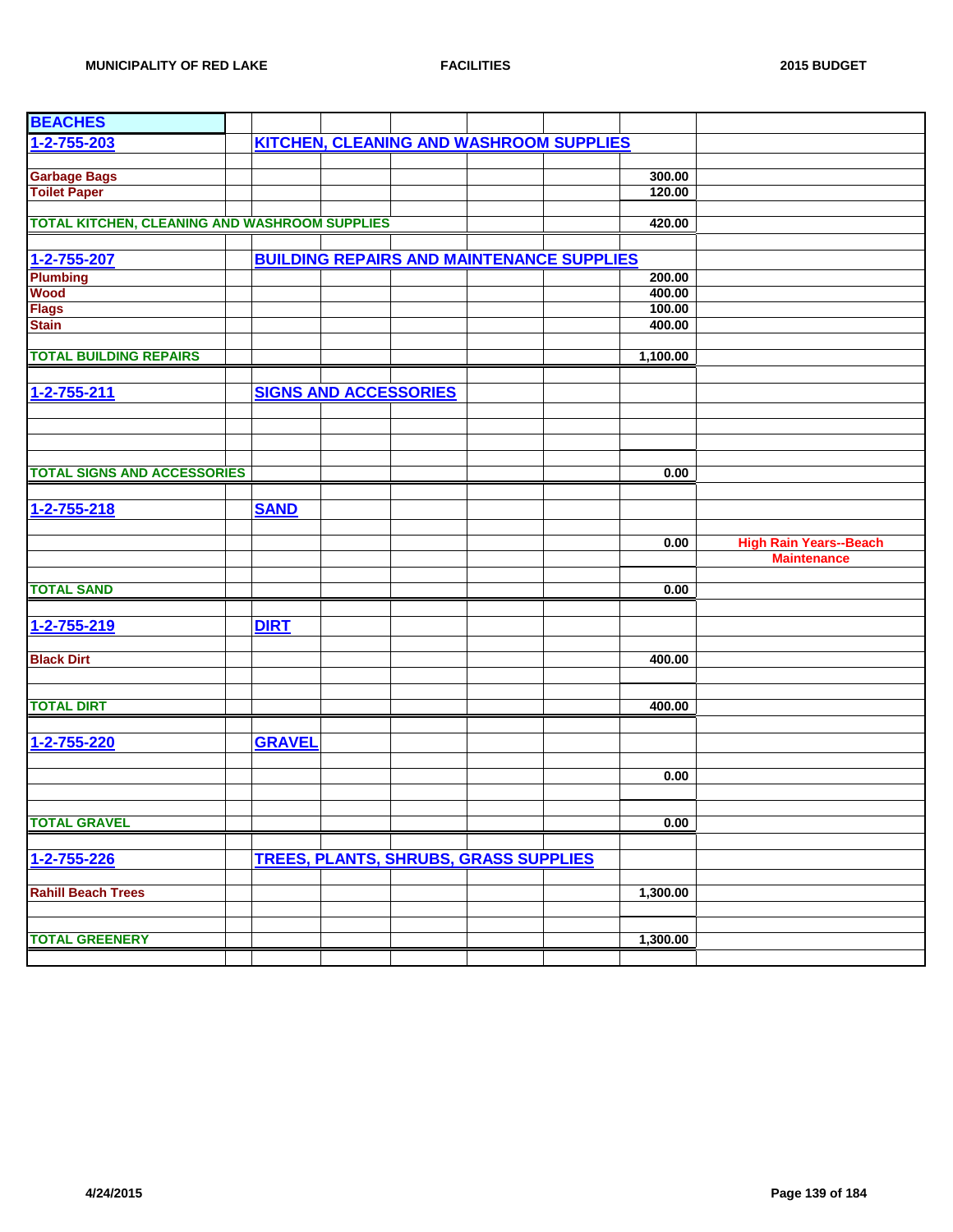| <b>Existing Debt</b><br>102.85<br><b>2015 Debt</b><br><b>TOTAL INTEREST</b><br>102.85<br><b>LICENSES, PERMITS AND INSPECTIONS</b><br>1-2-755-343<br><b>MNR--Kinsmen Beach</b><br>100.00<br><b>TOTAL LICENSES, PERMITS AND INSPECTIONS</b><br>100.00<br>1-2-755-344<br><b>FREIGHT</b><br>0.00<br><b>TOTAL WATER AND SEWAGE</b><br>0.00<br><b>WATER AND SEWAGE</b><br>$1 - 2 - 755 - 354$<br>0.00<br><b>TOTAL FREIGHT</b><br>0.00<br>$1 - 2 - 755 - 355$<br><b>HYDRO</b><br><b>Inflation</b><br><b>Projected</b><br><b>Total</b><br><b>Base</b><br>Rate<br><b>Increase</b><br><b>Budget</b><br>11.70%<br><b>Rahill Washrooms</b><br>2,562.30<br>299.79<br>2,862.09<br>743.61<br>11.70%<br>87.00<br>830.61<br><b>Kinsmen Beach</b><br>11.70%<br>758.89<br><b>Rahill Tennis Court</b><br>847.68<br>88.79<br>1.76%<br>79.91<br><b>TOTAL HYDRO</b><br>4,064.81<br>475.58<br>4,620.30<br><b>INSURANCE</b><br>1-2-755-372<br>737.01<br><b>TOTAL INSURANCE</b><br>737.01<br><b>EQUIPMENT RENTALS</b><br>1-2-755-378<br>0.00<br><b>TOTAL EQUIPMENT RENTALS</b><br>0.00 | 1-2-755-318                    | <b>INTEREST</b> |  |  |  |
|--------------------------------------------------------------------------------------------------------------------------------------------------------------------------------------------------------------------------------------------------------------------------------------------------------------------------------------------------------------------------------------------------------------------------------------------------------------------------------------------------------------------------------------------------------------------------------------------------------------------------------------------------------------------------------------------------------------------------------------------------------------------------------------------------------------------------------------------------------------------------------------------------------------------------------------------------------------------------------------------------------------------------------------------------------------|--------------------------------|-----------------|--|--|--|
|                                                                                                                                                                                                                                                                                                                                                                                                                                                                                                                                                                                                                                                                                                                                                                                                                                                                                                                                                                                                                                                              |                                |                 |  |  |  |
|                                                                                                                                                                                                                                                                                                                                                                                                                                                                                                                                                                                                                                                                                                                                                                                                                                                                                                                                                                                                                                                              |                                |                 |  |  |  |
|                                                                                                                                                                                                                                                                                                                                                                                                                                                                                                                                                                                                                                                                                                                                                                                                                                                                                                                                                                                                                                                              |                                |                 |  |  |  |
|                                                                                                                                                                                                                                                                                                                                                                                                                                                                                                                                                                                                                                                                                                                                                                                                                                                                                                                                                                                                                                                              |                                |                 |  |  |  |
|                                                                                                                                                                                                                                                                                                                                                                                                                                                                                                                                                                                                                                                                                                                                                                                                                                                                                                                                                                                                                                                              |                                |                 |  |  |  |
|                                                                                                                                                                                                                                                                                                                                                                                                                                                                                                                                                                                                                                                                                                                                                                                                                                                                                                                                                                                                                                                              |                                |                 |  |  |  |
|                                                                                                                                                                                                                                                                                                                                                                                                                                                                                                                                                                                                                                                                                                                                                                                                                                                                                                                                                                                                                                                              |                                |                 |  |  |  |
|                                                                                                                                                                                                                                                                                                                                                                                                                                                                                                                                                                                                                                                                                                                                                                                                                                                                                                                                                                                                                                                              |                                |                 |  |  |  |
|                                                                                                                                                                                                                                                                                                                                                                                                                                                                                                                                                                                                                                                                                                                                                                                                                                                                                                                                                                                                                                                              |                                |                 |  |  |  |
|                                                                                                                                                                                                                                                                                                                                                                                                                                                                                                                                                                                                                                                                                                                                                                                                                                                                                                                                                                                                                                                              |                                |                 |  |  |  |
|                                                                                                                                                                                                                                                                                                                                                                                                                                                                                                                                                                                                                                                                                                                                                                                                                                                                                                                                                                                                                                                              |                                |                 |  |  |  |
|                                                                                                                                                                                                                                                                                                                                                                                                                                                                                                                                                                                                                                                                                                                                                                                                                                                                                                                                                                                                                                                              |                                |                 |  |  |  |
|                                                                                                                                                                                                                                                                                                                                                                                                                                                                                                                                                                                                                                                                                                                                                                                                                                                                                                                                                                                                                                                              |                                |                 |  |  |  |
|                                                                                                                                                                                                                                                                                                                                                                                                                                                                                                                                                                                                                                                                                                                                                                                                                                                                                                                                                                                                                                                              |                                |                 |  |  |  |
|                                                                                                                                                                                                                                                                                                                                                                                                                                                                                                                                                                                                                                                                                                                                                                                                                                                                                                                                                                                                                                                              |                                |                 |  |  |  |
|                                                                                                                                                                                                                                                                                                                                                                                                                                                                                                                                                                                                                                                                                                                                                                                                                                                                                                                                                                                                                                                              |                                |                 |  |  |  |
|                                                                                                                                                                                                                                                                                                                                                                                                                                                                                                                                                                                                                                                                                                                                                                                                                                                                                                                                                                                                                                                              |                                |                 |  |  |  |
|                                                                                                                                                                                                                                                                                                                                                                                                                                                                                                                                                                                                                                                                                                                                                                                                                                                                                                                                                                                                                                                              |                                |                 |  |  |  |
|                                                                                                                                                                                                                                                                                                                                                                                                                                                                                                                                                                                                                                                                                                                                                                                                                                                                                                                                                                                                                                                              |                                |                 |  |  |  |
|                                                                                                                                                                                                                                                                                                                                                                                                                                                                                                                                                                                                                                                                                                                                                                                                                                                                                                                                                                                                                                                              |                                |                 |  |  |  |
|                                                                                                                                                                                                                                                                                                                                                                                                                                                                                                                                                                                                                                                                                                                                                                                                                                                                                                                                                                                                                                                              |                                |                 |  |  |  |
|                                                                                                                                                                                                                                                                                                                                                                                                                                                                                                                                                                                                                                                                                                                                                                                                                                                                                                                                                                                                                                                              |                                |                 |  |  |  |
|                                                                                                                                                                                                                                                                                                                                                                                                                                                                                                                                                                                                                                                                                                                                                                                                                                                                                                                                                                                                                                                              |                                |                 |  |  |  |
|                                                                                                                                                                                                                                                                                                                                                                                                                                                                                                                                                                                                                                                                                                                                                                                                                                                                                                                                                                                                                                                              |                                |                 |  |  |  |
|                                                                                                                                                                                                                                                                                                                                                                                                                                                                                                                                                                                                                                                                                                                                                                                                                                                                                                                                                                                                                                                              |                                |                 |  |  |  |
|                                                                                                                                                                                                                                                                                                                                                                                                                                                                                                                                                                                                                                                                                                                                                                                                                                                                                                                                                                                                                                                              |                                |                 |  |  |  |
|                                                                                                                                                                                                                                                                                                                                                                                                                                                                                                                                                                                                                                                                                                                                                                                                                                                                                                                                                                                                                                                              |                                |                 |  |  |  |
|                                                                                                                                                                                                                                                                                                                                                                                                                                                                                                                                                                                                                                                                                                                                                                                                                                                                                                                                                                                                                                                              |                                |                 |  |  |  |
|                                                                                                                                                                                                                                                                                                                                                                                                                                                                                                                                                                                                                                                                                                                                                                                                                                                                                                                                                                                                                                                              |                                |                 |  |  |  |
|                                                                                                                                                                                                                                                                                                                                                                                                                                                                                                                                                                                                                                                                                                                                                                                                                                                                                                                                                                                                                                                              |                                |                 |  |  |  |
|                                                                                                                                                                                                                                                                                                                                                                                                                                                                                                                                                                                                                                                                                                                                                                                                                                                                                                                                                                                                                                                              |                                |                 |  |  |  |
|                                                                                                                                                                                                                                                                                                                                                                                                                                                                                                                                                                                                                                                                                                                                                                                                                                                                                                                                                                                                                                                              |                                |                 |  |  |  |
|                                                                                                                                                                                                                                                                                                                                                                                                                                                                                                                                                                                                                                                                                                                                                                                                                                                                                                                                                                                                                                                              |                                |                 |  |  |  |
|                                                                                                                                                                                                                                                                                                                                                                                                                                                                                                                                                                                                                                                                                                                                                                                                                                                                                                                                                                                                                                                              |                                |                 |  |  |  |
|                                                                                                                                                                                                                                                                                                                                                                                                                                                                                                                                                                                                                                                                                                                                                                                                                                                                                                                                                                                                                                                              |                                |                 |  |  |  |
|                                                                                                                                                                                                                                                                                                                                                                                                                                                                                                                                                                                                                                                                                                                                                                                                                                                                                                                                                                                                                                                              |                                |                 |  |  |  |
|                                                                                                                                                                                                                                                                                                                                                                                                                                                                                                                                                                                                                                                                                                                                                                                                                                                                                                                                                                                                                                                              | <b>The Standard--Liability</b> |                 |  |  |  |
|                                                                                                                                                                                                                                                                                                                                                                                                                                                                                                                                                                                                                                                                                                                                                                                                                                                                                                                                                                                                                                                              |                                |                 |  |  |  |
|                                                                                                                                                                                                                                                                                                                                                                                                                                                                                                                                                                                                                                                                                                                                                                                                                                                                                                                                                                                                                                                              |                                |                 |  |  |  |
|                                                                                                                                                                                                                                                                                                                                                                                                                                                                                                                                                                                                                                                                                                                                                                                                                                                                                                                                                                                                                                                              |                                |                 |  |  |  |
|                                                                                                                                                                                                                                                                                                                                                                                                                                                                                                                                                                                                                                                                                                                                                                                                                                                                                                                                                                                                                                                              |                                |                 |  |  |  |
|                                                                                                                                                                                                                                                                                                                                                                                                                                                                                                                                                                                                                                                                                                                                                                                                                                                                                                                                                                                                                                                              |                                |                 |  |  |  |
|                                                                                                                                                                                                                                                                                                                                                                                                                                                                                                                                                                                                                                                                                                                                                                                                                                                                                                                                                                                                                                                              |                                |                 |  |  |  |
|                                                                                                                                                                                                                                                                                                                                                                                                                                                                                                                                                                                                                                                                                                                                                                                                                                                                                                                                                                                                                                                              |                                |                 |  |  |  |
|                                                                                                                                                                                                                                                                                                                                                                                                                                                                                                                                                                                                                                                                                                                                                                                                                                                                                                                                                                                                                                                              |                                |                 |  |  |  |
|                                                                                                                                                                                                                                                                                                                                                                                                                                                                                                                                                                                                                                                                                                                                                                                                                                                                                                                                                                                                                                                              |                                |                 |  |  |  |
|                                                                                                                                                                                                                                                                                                                                                                                                                                                                                                                                                                                                                                                                                                                                                                                                                                                                                                                                                                                                                                                              |                                |                 |  |  |  |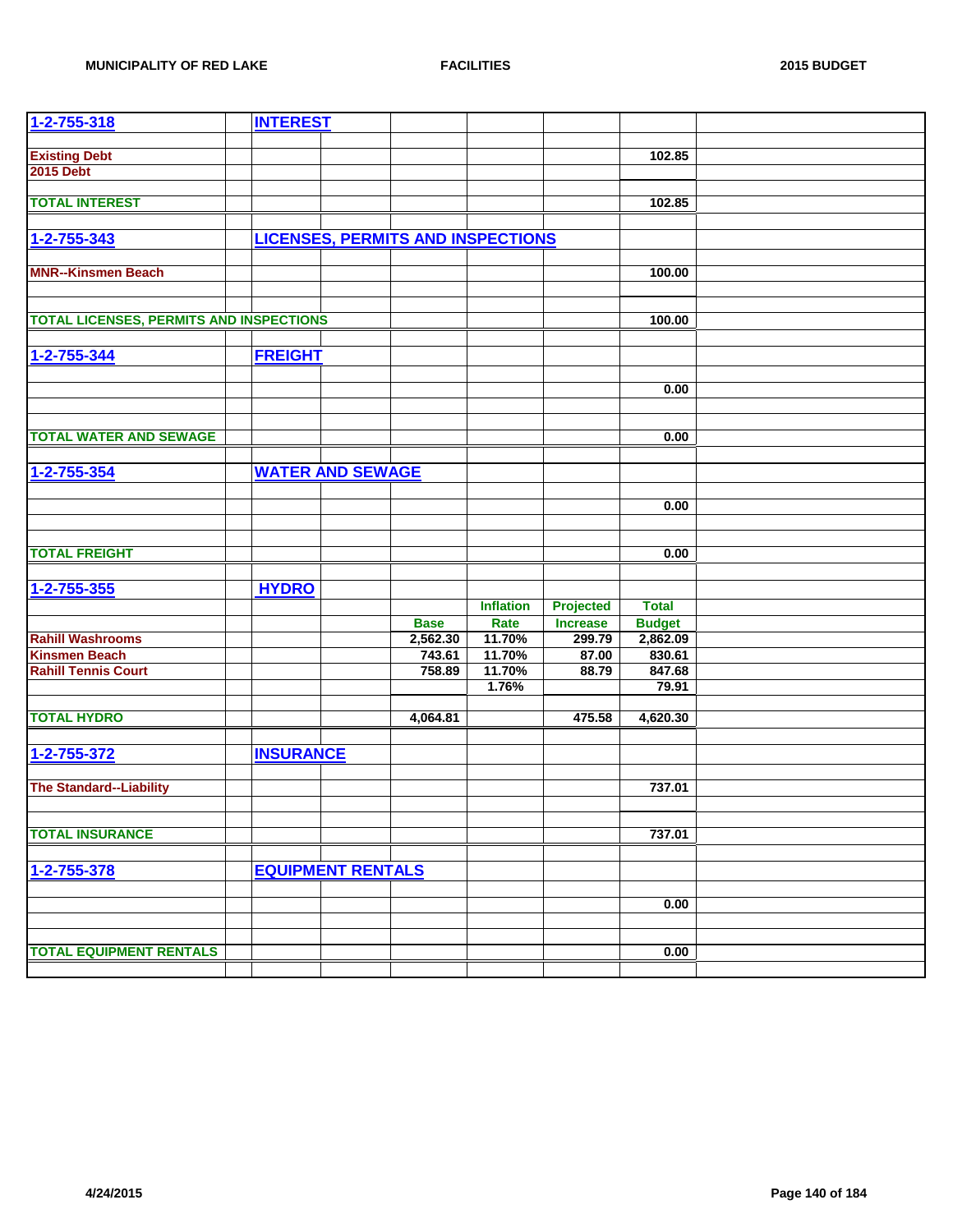| 1-2-755-475                                 |  | <b>BUILDING REPAIRS - OUTSOURCED</b>  |                                         |      |              |  |
|---------------------------------------------|--|---------------------------------------|-----------------------------------------|------|--------------|--|
|                                             |  |                                       | No.                                     | Rate | <b>Total</b> |  |
| <b>Septic Pumping</b>                       |  |                                       |                                         |      | 750.00       |  |
|                                             |  |                                       |                                         |      |              |  |
|                                             |  |                                       |                                         |      |              |  |
| <b>TOTAL BUILDING REPAIRS OUTSOURCED</b>    |  |                                       |                                         |      | 750.00       |  |
|                                             |  |                                       |                                         |      |              |  |
| 1-2-755-485                                 |  |                                       | <b>GROUNDS MAINTENANCE - OUTSOURCED</b> |      |              |  |
|                                             |  |                                       |                                         |      |              |  |
|                                             |  |                                       |                                         |      | 0.00         |  |
|                                             |  |                                       |                                         |      |              |  |
|                                             |  |                                       |                                         |      |              |  |
| <b>TOTAL GROUNDS MAINTENANCE OUTSOURCED</b> |  |                                       |                                         |      | 0.00         |  |
|                                             |  |                                       |                                         |      |              |  |
| 1-2-755-490                                 |  |                                       | <b>EQUIPMENT REPAIRS - OUTSOURCED</b>   |      |              |  |
|                                             |  |                                       |                                         |      |              |  |
| <b>Toilet Install</b>                       |  |                                       |                                         |      | 0.00         |  |
|                                             |  |                                       |                                         |      |              |  |
| <b>TOTAL EQUIPMENT REPAIRS OUTSOURCED</b>   |  |                                       |                                         |      | 0.00         |  |
|                                             |  |                                       |                                         |      |              |  |
|                                             |  |                                       |                                         |      |              |  |
| 1-2-755-600                                 |  | <b>PRINCIPAL REPAYMENTS</b>           |                                         |      |              |  |
|                                             |  |                                       |                                         |      |              |  |
| <b>Existing Debt</b>                        |  |                                       |                                         |      | 349.42       |  |
| <b>2015 Debt</b>                            |  |                                       |                                         |      |              |  |
| <b>TOTAL PRINCIPAL REPAYMENTS</b>           |  |                                       |                                         |      | 349.42       |  |
|                                             |  |                                       |                                         |      |              |  |
| 2-2-755-995                                 |  | <b>AMORTIZATION OF CAPITAL ASSETS</b> |                                         |      |              |  |
| <b>Straight Line Method</b>                 |  |                                       |                                         |      |              |  |
| <b>Buildings</b>                            |  |                                       |                                         |      | 2,434.63     |  |
| <b>Contents</b>                             |  |                                       |                                         |      | 1,262.99     |  |
| <b>Land Improvements</b>                    |  |                                       |                                         |      | 1,199.30     |  |
|                                             |  |                                       |                                         |      |              |  |
| <b>TOTAL AMORTIZATION</b>                   |  |                                       |                                         |      | 4,896.92     |  |
|                                             |  |                                       |                                         |      |              |  |
| <b>TOTAL BUDGET</b>                         |  |                                       |                                         |      | 14,776.50    |  |
|                                             |  |                                       |                                         |      |              |  |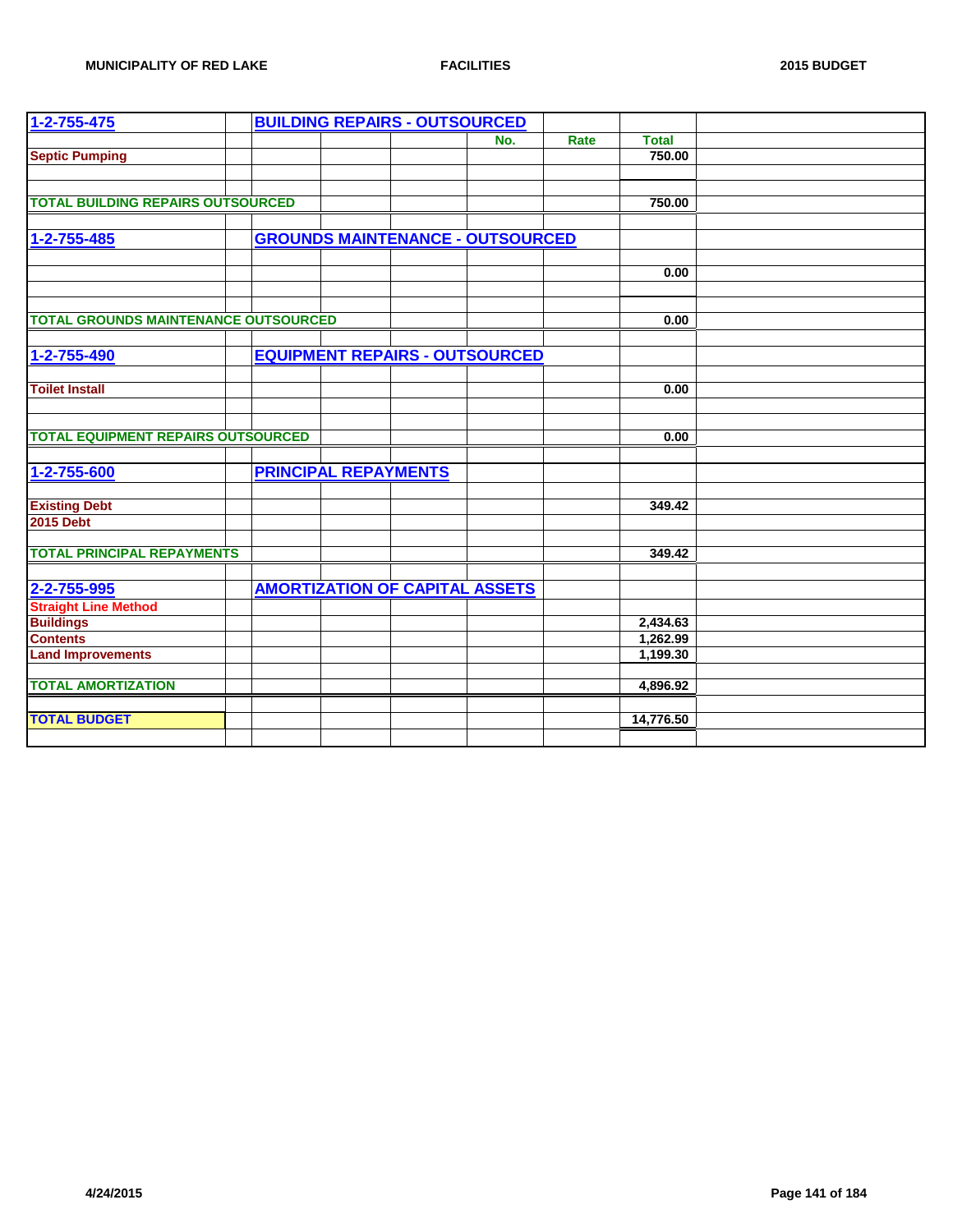| <b>DOCKS</b>                                                             |                  |                             |                                                  |          |  |
|--------------------------------------------------------------------------|------------------|-----------------------------|--------------------------------------------------|----------|--|
| MacKenzie Island, Cochenour, Town Square, St. Pauls Bay, Government Dock |                  |                             |                                                  |          |  |
| 1-2-756-207                                                              |                  |                             | <b>BUILDING REPAIRS AND MAINTENANCE SUPPLIES</b> |          |  |
|                                                                          |                  |                             |                                                  |          |  |
| <b>Repairs</b>                                                           |                  |                             |                                                  | 2,000.00 |  |
| <b>Lights</b>                                                            |                  |                             |                                                  | 500.00   |  |
|                                                                          |                  |                             |                                                  |          |  |
| <b>TOTAL BUILDING REPAIRS</b>                                            |                  |                             |                                                  | 2,500.00 |  |
|                                                                          |                  |                             |                                                  |          |  |
| 1-2-756-318                                                              | <b>INTEREST</b>  |                             |                                                  |          |  |
|                                                                          |                  |                             |                                                  |          |  |
| <b>Existing Debt</b>                                                     |                  |                             |                                                  | 0.00     |  |
| <b>2015 Debt</b>                                                         |                  |                             |                                                  |          |  |
| <b>TOTAL INTEREST</b>                                                    |                  |                             |                                                  | 0.00     |  |
|                                                                          |                  |                             |                                                  |          |  |
|                                                                          |                  |                             |                                                  |          |  |
| 1-2-756-372                                                              | <b>INSURANCE</b> |                             |                                                  |          |  |
| <b>The Standard--Liability</b>                                           |                  |                             |                                                  |          |  |
|                                                                          |                  |                             |                                                  | 4,999.72 |  |
|                                                                          |                  |                             |                                                  |          |  |
| <b>TOTAL INSURANCE</b>                                                   |                  |                             |                                                  | 4,999.72 |  |
|                                                                          |                  |                             |                                                  |          |  |
| 1-2-756-378                                                              |                  | <b>EQUIPMENT RENTALS</b>    |                                                  |          |  |
|                                                                          |                  |                             |                                                  |          |  |
|                                                                          |                  |                             |                                                  | 0.00     |  |
|                                                                          |                  |                             |                                                  |          |  |
|                                                                          |                  |                             |                                                  |          |  |
| <b>TOTAL EQUIPMENT RENTALS</b>                                           |                  |                             |                                                  | 0.00     |  |
|                                                                          |                  |                             |                                                  |          |  |
| 1-2-756-485                                                              |                  |                             | <b>GROUNDS MAINTENANCE - OUTSOURCED</b>          |          |  |
|                                                                          |                  |                             |                                                  |          |  |
|                                                                          |                  |                             |                                                  | 0.00     |  |
|                                                                          |                  |                             |                                                  |          |  |
|                                                                          |                  |                             |                                                  |          |  |
| <b>TOTAL GROUNDS MAINTENANCE OUTSOURCED</b>                              |                  |                             |                                                  | 0.00     |  |
|                                                                          |                  |                             |                                                  |          |  |
| 1-2-756-600                                                              |                  | <b>PRINCIPAL REPAYMENTS</b> |                                                  |          |  |
|                                                                          |                  |                             |                                                  | 0.00     |  |
| <b>Existing Debt</b><br><b>2014 Debt</b>                                 |                  |                             |                                                  |          |  |
|                                                                          |                  |                             |                                                  |          |  |
| <b>TOTAL PRINCIPAL REPAYMENTS</b>                                        |                  |                             |                                                  | 0.00     |  |
|                                                                          |                  |                             |                                                  |          |  |
| 2-2-756-995                                                              |                  |                             | <b>AMORTIZATION OF CAPITAL ASSETS</b>            |          |  |
| <b>Straight Line Method</b>                                              |                  |                             |                                                  |          |  |
| <b>Docks</b>                                                             |                  |                             |                                                  | 381.98   |  |
|                                                                          |                  |                             |                                                  |          |  |
|                                                                          |                  |                             |                                                  |          |  |
| <b>TOTAL AMORTIZATION</b>                                                |                  |                             |                                                  | 381.98   |  |
|                                                                          |                  |                             |                                                  |          |  |
| <b>TOTAL BUDGET</b>                                                      |                  |                             |                                                  | 7,881.70 |  |
|                                                                          |                  |                             |                                                  |          |  |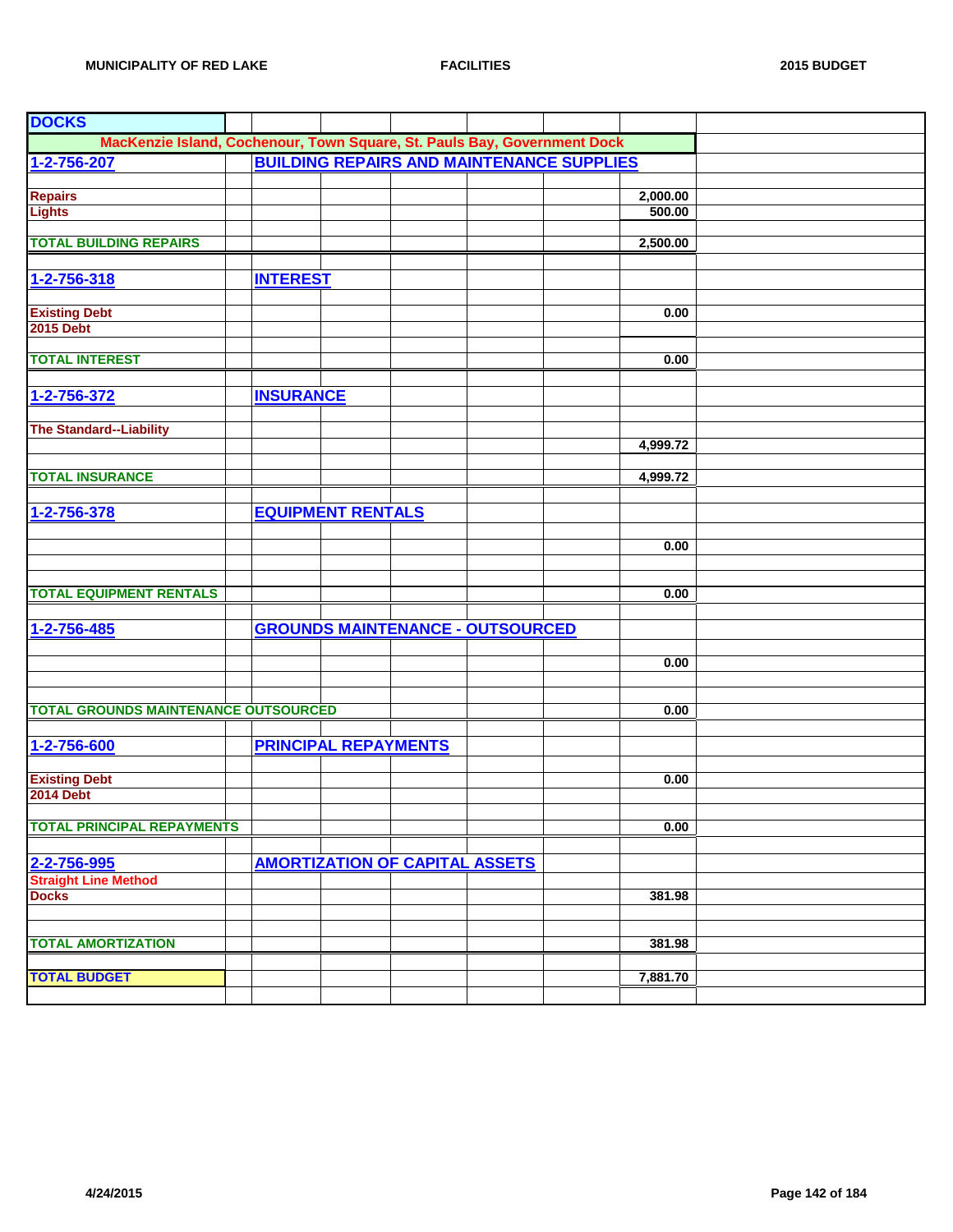| <b>COMMUNITIES IN BLOOM</b>            |   |                      |                              |                                  |              |                 |                 |                 |                     |                 |
|----------------------------------------|---|----------------------|------------------------------|----------------------------------|--------------|-----------------|-----------------|-----------------|---------------------|-----------------|
| 1-2-760-100                            |   |                      | <b>SALARIES AND WAGES</b>    |                                  |              |                 |                 |                 |                     |                 |
|                                        |   |                      |                              |                                  |              | <b>Employer</b> | <b>Employer</b> | <b>Employer</b> | <b>Employer</b>     | <b>Employer</b> |
|                                        |   | <b>Weeks</b>         | <b>Hours</b>                 | Rate                             | <b>Total</b> | <b>C.P.P.</b>   | E.I.            | <b>OMERS</b>    | <b>EHT</b>          | <b>WSIB</b>     |
| <b>Gardener</b>                        | 6 | $\overline{26}$      | 40.00                        | 20.88                            | 21,715.20    | 901.65          | 571.54          | 1,954.37        | 423.45              | 625.40          |
| <b>Assistant</b>                       | 1 | 17                   | 40.00                        | 17.46                            | 11,872.80    | 414.45          | 312.49          | 0.00            | 231.52              | 265.95          |
|                                        |   |                      |                              |                                  |              |                 |                 |                 |                     |                 |
| <b>TOTAL SALARIES AND WAGES</b>        |   |                      |                              |                                  | 33,588.00    | 1,316.11        | 884.04          | 1,954.37        | 654.97              | 891.35          |
|                                        |   |                      |                              |                                  |              |                 |                 |                 |                     |                 |
| 1-2-760-1XX                            |   |                      | <b>OTHER PAYROLL COSTS</b>   |                                  |              |                 |                 |                 |                     |                 |
| <b>Employer Portion C.P.P.</b>         |   |                      |                              |                                  |              |                 | 1,316.11        |                 | 1-2-XXX-110         |                 |
| <b>Employer Portion E.I.</b>           |   |                      |                              |                                  |              |                 | 884.04          |                 | $1 - 2 - XXX - 111$ |                 |
| <b>Employer OMERS</b>                  |   |                      |                              |                                  |              |                 | 1,954.37        |                 | 1-2-XXX-109         |                 |
| Employer E.H.T.                        |   |                      |                              |                                  |              |                 | 654.97          |                 | $1 - 2 - XXX - 112$ |                 |
| <b>Employer W.S.I.B.</b>               |   |                      |                              |                                  |              |                 | 891.35          |                 | $1 - 2 - XXX - 113$ |                 |
| <b>Group Benefits Plan</b>             |   |                      |                              |                                  |              |                 | 0.00            |                 | $1 - 2 - XXX - 114$ |                 |
|                                        |   |                      |                              |                                  |              |                 |                 |                 |                     |                 |
| <b>TOTAL OTHER PAYROLL COSTS</b>       |   |                      |                              |                                  |              |                 | 5,700.82        |                 |                     |                 |
| 1-2-760-201                            |   |                      |                              | <b>SMALL TOOLS AND EQUIPMENT</b> |              |                 |                 |                 |                     |                 |
|                                        |   |                      |                              |                                  |              |                 |                 |                 |                     |                 |
| Loppers, pruners, etc.                 |   |                      |                              |                                  |              |                 | 1,000.00        |                 |                     |                 |
|                                        |   |                      |                              |                                  |              |                 |                 |                 |                     |                 |
|                                        |   |                      |                              |                                  |              |                 |                 |                 |                     |                 |
| <b>TOTAL SMALL TOOLS AND EQUIPMENT</b> |   |                      |                              |                                  |              |                 | 1,000.00        |                 |                     |                 |
|                                        |   |                      |                              |                                  |              |                 |                 |                 |                     |                 |
| 1-2-760-204                            |   | <b>SHOP SUPPLIES</b> |                              |                                  |              |                 |                 |                 |                     |                 |
|                                        |   |                      |                              |                                  |              |                 |                 |                 |                     |                 |
| Planting supplies, tarps, etc.         |   |                      |                              |                                  |              |                 | 2,000.00        |                 |                     |                 |
| <b>Garbage Bins</b>                    |   |                      |                              |                                  |              |                 |                 |                 |                     |                 |
|                                        |   |                      |                              |                                  |              |                 |                 |                 |                     |                 |
| <b>TOTAL SHOP SUPPLIES</b>             |   |                      |                              |                                  |              |                 | 2,000.00        |                 |                     |                 |
|                                        |   |                      |                              |                                  |              |                 |                 |                 |                     |                 |
| 1-2-760-209                            |   |                      | <b>OFFICE SUPPLIES</b>       |                                  |              |                 |                 |                 |                     |                 |
|                                        |   |                      |                              |                                  |              |                 |                 |                 |                     |                 |
| Printing, Office Supplies, etc.        |   |                      |                              |                                  |              |                 | 200.00          |                 |                     |                 |
|                                        |   |                      |                              |                                  |              |                 |                 |                 |                     |                 |
|                                        |   |                      |                              |                                  |              |                 |                 |                 |                     |                 |
| <b>TOTAL OFFICE SUPPLIES</b>           |   |                      |                              |                                  |              |                 | 200.00          |                 |                     |                 |
|                                        |   |                      |                              |                                  |              |                 |                 |                 |                     |                 |
| 1-2-760-211                            |   |                      | <b>SIGNS AND ACCESSORIES</b> |                                  |              |                 |                 |                 |                     |                 |
|                                        |   |                      |                              |                                  |              |                 |                 |                 |                     |                 |
|                                        |   |                      |                              |                                  |              |                 |                 |                 |                     |                 |
|                                        |   |                      |                              |                                  |              |                 |                 |                 |                     |                 |
|                                        |   |                      |                              |                                  |              |                 |                 |                 |                     |                 |
| <b>TOTAL SIGNS AND ACCESSORIES</b>     |   |                      |                              |                                  |              |                 | 0.00            |                 |                     |                 |
|                                        |   |                      |                              |                                  |              |                 |                 |                 |                     |                 |
| 1-2-760-216                            |   |                      | <b>ITEMS FOR RESALE</b>      |                                  |              |                 |                 |                 |                     |                 |
|                                        |   |                      |                              |                                  |              |                 |                 |                 |                     |                 |
|                                        |   |                      |                              |                                  | <b>Pots</b>  | Rate            | <b>Total</b>    |                 |                     |                 |
| <b>Adopt-A-Pots</b>                    |   |                      |                              |                                  | 100          | 60.00           | 6,000.00        |                 |                     |                 |
|                                        |   |                      |                              |                                  |              |                 |                 |                 |                     |                 |
| <b>TOTAL SIGNS AND ACCESSORIES</b>     |   |                      |                              |                                  |              |                 | 6,000.00        |                 |                     |                 |
|                                        |   |                      |                              |                                  |              |                 |                 |                 |                     |                 |
|                                        |   |                      |                              |                                  |              |                 |                 |                 |                     |                 |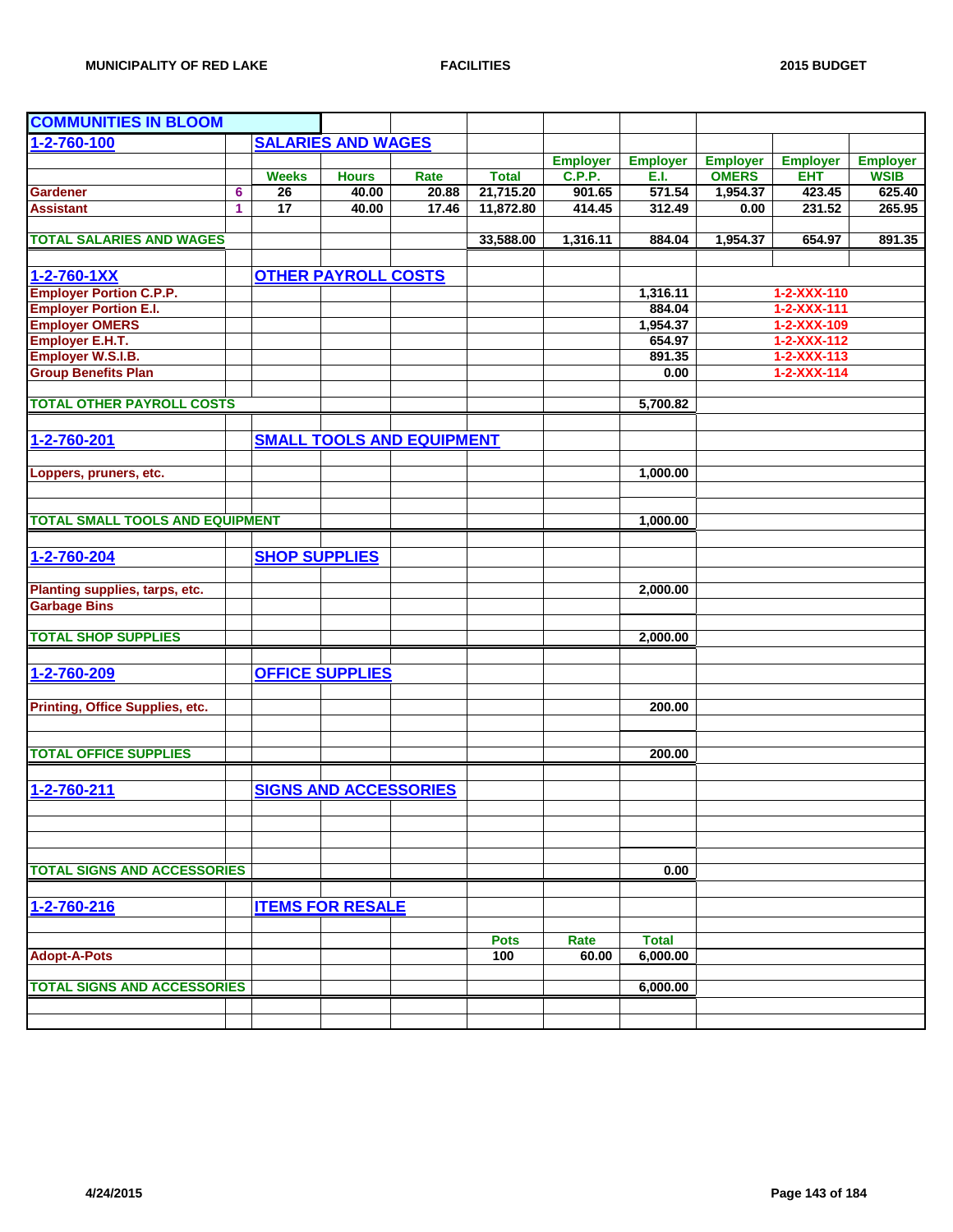| 1-2-760-218                                | <b>SAND</b>    |         |                                        |                |                |          |  |
|--------------------------------------------|----------------|---------|----------------------------------------|----------------|----------------|----------|--|
|                                            |                |         |                                        |                |                |          |  |
|                                            |                |         |                                        |                |                | 0.00     |  |
| <b>TOTAL SAND</b>                          |                |         |                                        |                |                |          |  |
|                                            |                |         |                                        |                |                | 0.00     |  |
|                                            |                |         |                                        |                |                |          |  |
| 1-2-760-219                                | <b>DIRT</b>    |         |                                        |                |                |          |  |
| Soil, Peat Moss, etc.                      |                |         |                                        |                |                | 750.00   |  |
|                                            |                |         |                                        |                |                |          |  |
|                                            |                |         |                                        |                |                |          |  |
| <b>TOTAL DIRT</b>                          |                |         |                                        |                |                | 750.00   |  |
|                                            |                |         |                                        |                |                |          |  |
| 1-2-760-220                                | <b>GRAVEL</b>  |         |                                        |                |                |          |  |
|                                            |                |         |                                        |                |                | 0.00     |  |
|                                            |                |         |                                        |                |                |          |  |
| <b>TOTAL GRAVEL</b>                        |                |         |                                        |                |                | 0.00     |  |
|                                            |                |         |                                        |                |                |          |  |
| 1-2-760-226                                |                |         | <b>TREES, PLANTS, SHRUBS AND GRASS</b> |                |                |          |  |
|                                            |                |         |                                        |                |                |          |  |
| <b>Shrubs/Perennials</b>                   |                |         |                                        |                |                | 1,000.00 |  |
| <b>Annuals</b>                             |                |         |                                        |                |                |          |  |
|                                            |                |         |                                        |                |                |          |  |
| <b>TOTAL GREENERY</b>                      |                |         |                                        |                |                | 1,000.00 |  |
| 1-2-760-325                                |                |         | <b>MEMBERSHIPS AND SUBSCRIPTIONS</b>   |                |                |          |  |
|                                            |                |         |                                        |                |                |          |  |
| <b>Communities in Bloom</b>                |                |         |                                        |                |                | 225.00   |  |
|                                            |                |         |                                        |                |                |          |  |
|                                            |                |         |                                        |                |                |          |  |
| <b>TOTAL MEMBERSHIPS AND SUBSCRIPTIONS</b> |                |         |                                        |                |                | 225.00   |  |
|                                            |                |         |                                        |                |                |          |  |
| 1-2-760-3XX                                |                |         | <b>WORKSHOPS AND CONFERENCES</b>       |                |                |          |  |
|                                            | <b>Meals</b>   | Regist. | <b>Hotels</b>                          | <b>Mileage</b> | <b>Transit</b> |          |  |
|                                            | 333            | 335     | 336                                    | 337            | 338            |          |  |
|                                            | 0.00           | 0.00    | 0.00                                   | 0.00           | 0.00           |          |  |
|                                            |                |         |                                        |                |                |          |  |
|                                            |                |         |                                        |                |                |          |  |
| <b>TOTAL</b>                               | 0.00           | 0.00    | 0.00                                   | 0.00           | 0.00           |          |  |
|                                            |                |         |                                        |                |                |          |  |
| <b>TOTAL WORKSHOPS AND CONFERENCES</b>     |                |         |                                        |                |                | 0.00     |  |
| 1-2-760-344                                | <b>FREIGHT</b> |         |                                        |                |                |          |  |
|                                            |                |         |                                        |                |                |          |  |
|                                            |                |         |                                        |                |                | 0.00     |  |
|                                            |                |         |                                        |                |                |          |  |
| <b>TOTAL FREIGHT</b>                       |                |         |                                        |                |                | 0.00     |  |
|                                            |                |         |                                        |                |                |          |  |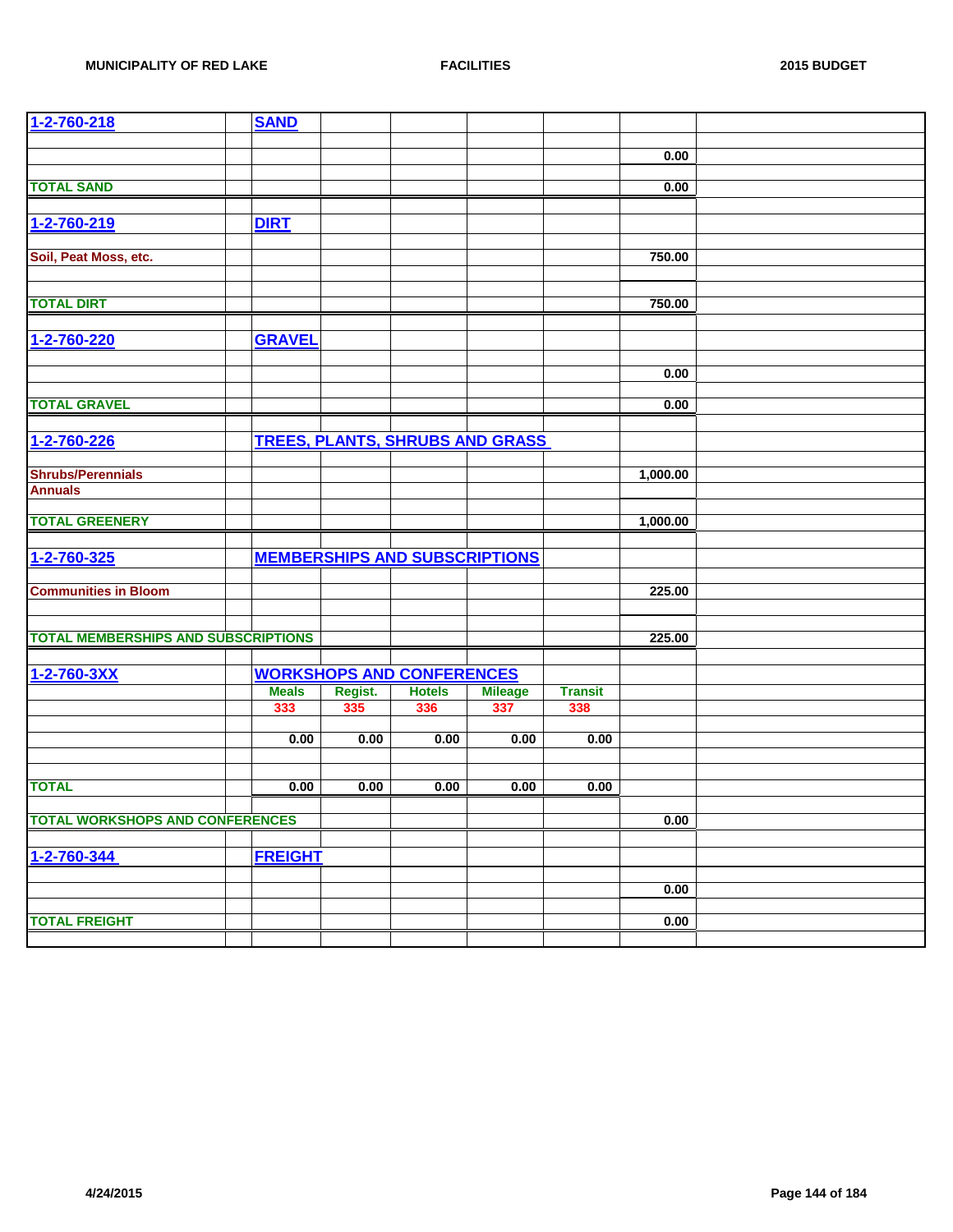| 1-2-760-349                                                    |                   |                            | <b>ADVERTISING AND PROMOTION</b>                |              |       |              |  |
|----------------------------------------------------------------|-------------------|----------------------------|-------------------------------------------------|--------------|-------|--------------|--|
| <b>Advertising, Decals, Posters, </b><br><b>Yard Contests,</b> |                   |                            |                                                 |              |       | 1,000.00     |  |
| <b>TOTAL ADVERTISING AND PROMOTION</b>                         |                   |                            |                                                 |              |       | 1,000.00     |  |
|                                                                |                   |                            |                                                 |              |       |              |  |
|                                                                |                   |                            |                                                 |              |       |              |  |
| 1-2-760-370                                                    |                   |                            | <b>AUTOMOTIVE FUEL AND OIL</b><br><b>Months</b> |              | \$/L  |              |  |
|                                                                |                   |                            |                                                 | <b>L/Mos</b> |       | <b>Total</b> |  |
|                                                                |                   |                            | 6                                               | 250.0        | 1.299 | 1,948.50     |  |
|                                                                |                   |                            |                                                 |              |       |              |  |
| <b>TOTAL AUTOMOTIVE FUEL AND OIL</b>                           |                   |                            |                                                 |              |       | 1,948.50     |  |
| 1-2-760-376                                                    |                   |                            | <b>COMMISSIONS ON ADOPT-A-POT SALES</b>         |              |       |              |  |
|                                                                |                   |                            |                                                 | <b>Pots</b>  | Rate  | <b>Total</b> |  |
|                                                                |                   |                            |                                                 |              |       |              |  |
| \$10 Per Pot Sold                                              |                   |                            |                                                 | 100          | 10.00 | 1,000.00     |  |
| <b>TOTAL COMMISSIONS</b>                                       |                   |                            |                                                 |              |       | 1,000.00     |  |
|                                                                |                   |                            |                                                 |              |       |              |  |
| 1-2-760-378                                                    |                   | <b>EQUIPMENT RENTALS</b>   |                                                 |              |       |              |  |
|                                                                |                   |                            |                                                 |              |       |              |  |
|                                                                |                   |                            |                                                 |              |       | 0.00         |  |
| <b>TOTAL EQUIPMENT RENTALS</b>                                 |                   |                            |                                                 |              |       | 0.00         |  |
|                                                                |                   |                            |                                                 |              |       |              |  |
| 1-2-760-425                                                    | <b>CONSULTING</b> |                            |                                                 |              |       |              |  |
|                                                                |                   |                            |                                                 |              |       |              |  |
|                                                                |                   |                            |                                                 |              |       | 0.00         |  |
|                                                                |                   |                            |                                                 |              |       |              |  |
| <b>TOTAL CONSULTING</b>                                        |                   |                            |                                                 |              |       | 0.00         |  |
|                                                                |                   |                            |                                                 |              |       |              |  |
| 1-2-760-485                                                    |                   |                            | <b>GROUNDS MAINTENANCE - OUTSOURCED</b>         |              |       |              |  |
| <b>Garbage Can Lids--Student projects</b>                      |                   |                            |                                                 |              |       | 0.00         |  |
|                                                                |                   |                            |                                                 |              |       |              |  |
| <b>TOTAL GROUNDS MAINTENANCE OUTSOURCED</b>                    |                   |                            |                                                 |              |       | 0.00         |  |
|                                                                |                   |                            |                                                 |              |       |              |  |
| 1-2-760-490                                                    |                   |                            | <b>EQUIPMENT REPAIRS - OUTSOURCED</b>           |              |       |              |  |
|                                                                |                   |                            |                                                 |              |       | 0.00         |  |
|                                                                |                   |                            |                                                 |              |       |              |  |
| <b>TOTAL EQUIPMENT REPAIRS OUTSOURCED</b>                      |                   |                            |                                                 |              |       | 0.00         |  |
|                                                                |                   |                            |                                                 |              |       |              |  |
| 1-2-760-665                                                    |                   | <b>TRANSFER TO RESERVE</b> |                                                 |              |       |              |  |
| <b>Norseman Park Revitalization</b>                            |                   |                            |                                                 |              |       | 3,800.00     |  |
|                                                                |                   |                            |                                                 |              |       |              |  |
| <b>TOTAL TRANSFER TO RESERVE</b>                               |                   |                            |                                                 |              |       | 3,800.00     |  |
|                                                                |                   |                            |                                                 |              |       |              |  |
| <b>TOTAL BUDGET</b>                                            |                   |                            |                                                 |              |       | 58,212.32    |  |
|                                                                |                   |                            |                                                 |              |       |              |  |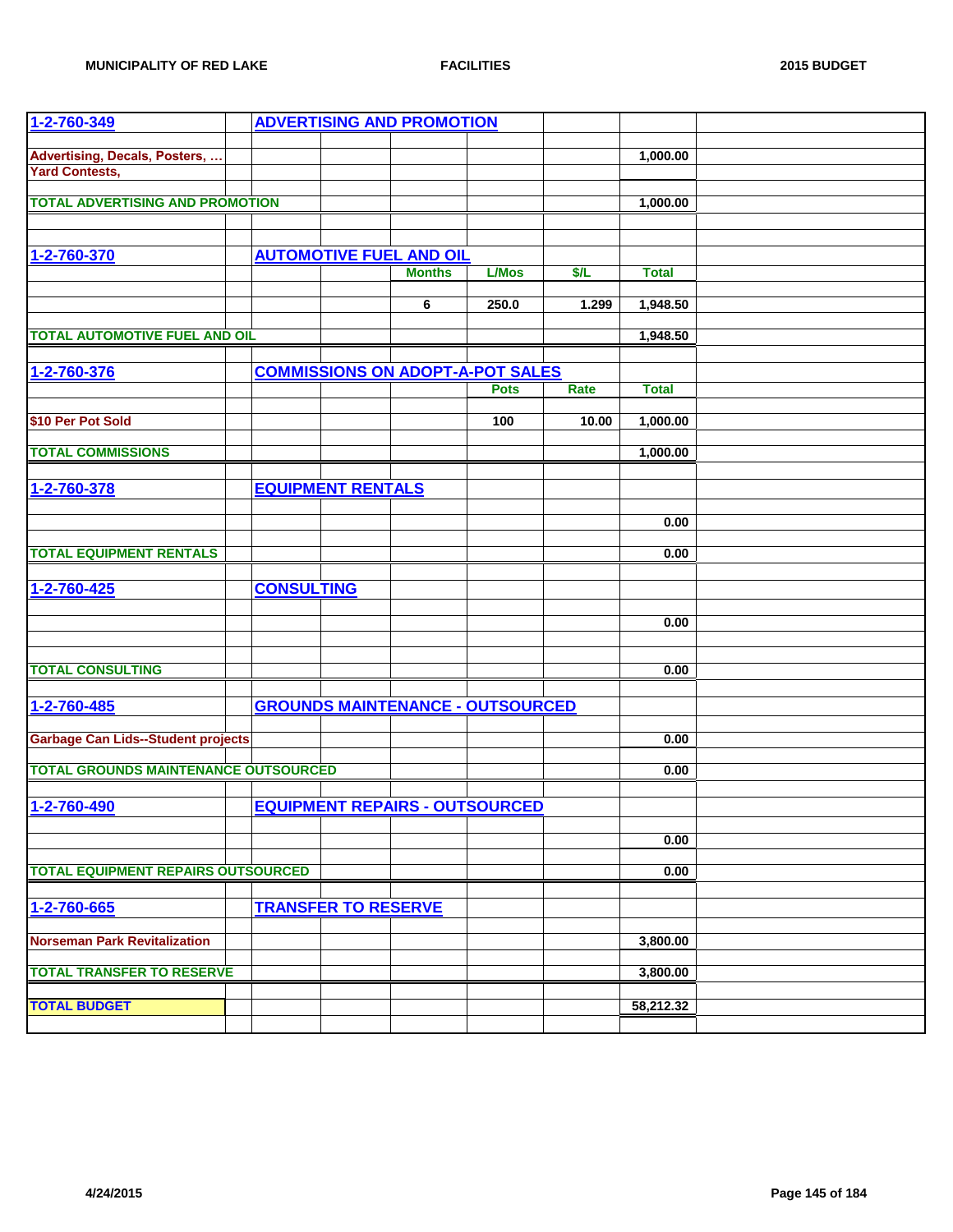| <b>EVENTS CENTER</b>     |                   |  |  |           |  |
|--------------------------|-------------------|--|--|-----------|--|
| $1 - 2 - 784 - 425$      | <b>CONSULTING</b> |  |  |           |  |
|                          |                   |  |  |           |  |
| <b>Feasibility Study</b> |                   |  |  | 15,000.00 |  |
|                          |                   |  |  |           |  |
|                          |                   |  |  | 15,000.00 |  |
|                          |                   |  |  |           |  |
| <b>TOTAL BUDGET</b>      |                   |  |  | 15,000.00 |  |
|                          |                   |  |  |           |  |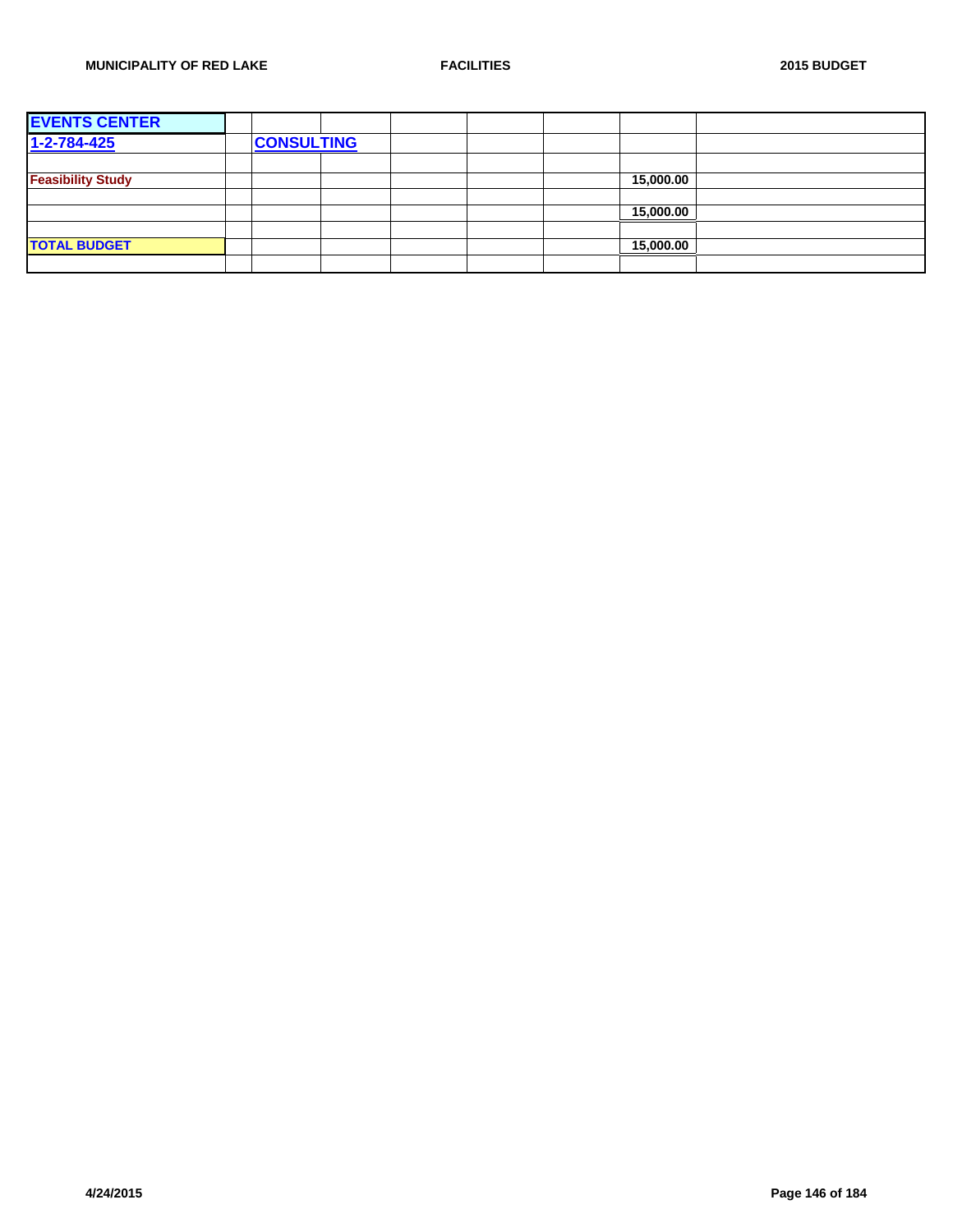| <b>SKATING RINKS</b>                                       |                  |                             |                                                  |                  |                 |                |  |
|------------------------------------------------------------|------------------|-----------------------------|--------------------------------------------------|------------------|-----------------|----------------|--|
| 1-2-785-207                                                |                  |                             | <b>BUILDING REPAIRS AND MAINTENANCE SUPPLIES</b> |                  |                 |                |  |
|                                                            |                  |                             |                                                  |                  |                 |                |  |
| <b>Repairs</b>                                             |                  |                             |                                                  |                  |                 | 1,000.00       |  |
|                                                            |                  |                             |                                                  |                  |                 |                |  |
|                                                            |                  |                             |                                                  |                  |                 |                |  |
| <b>TOTAL BUILDING REPAIRS</b>                              |                  |                             |                                                  |                  |                 | 1,000.00       |  |
|                                                            |                  |                             |                                                  |                  |                 |                |  |
| 1-2-785-285                                                |                  | <b>ICE SURFACE SUPPLIES</b> |                                                  |                  |                 |                |  |
| <b>Shovels</b>                                             |                  |                             |                                                  |                  |                 | 0.00           |  |
|                                                            |                  |                             |                                                  |                  |                 |                |  |
|                                                            |                  |                             |                                                  |                  |                 |                |  |
| <b>TOTAL ICE SURFACE SUPPLIES</b>                          |                  |                             |                                                  |                  |                 | 0.00           |  |
|                                                            |                  |                             |                                                  |                  |                 |                |  |
| 1-2-785-344                                                | <b>FREIGHT</b>   |                             |                                                  |                  |                 |                |  |
|                                                            |                  |                             |                                                  |                  |                 |                |  |
| <b>Tractor Blades</b>                                      |                  |                             |                                                  |                  |                 | 0.00           |  |
|                                                            |                  |                             |                                                  |                  |                 |                |  |
|                                                            |                  |                             |                                                  |                  |                 |                |  |
| <b>TOTAL FREIGHT</b>                                       |                  |                             |                                                  |                  |                 | 0.00           |  |
|                                                            |                  |                             |                                                  |                  |                 |                |  |
| 1-2-785-354                                                |                  | <b>WATER AND SEWAGE</b>     |                                                  |                  |                 |                |  |
|                                                            |                  |                             |                                                  |                  |                 |                |  |
|                                                            |                  |                             |                                                  |                  |                 | 200.00         |  |
|                                                            |                  |                             |                                                  |                  |                 |                |  |
| <b>TOTAL WATER AND SEWAGE</b>                              |                  |                             |                                                  |                  |                 | 200.00         |  |
|                                                            |                  |                             |                                                  |                  |                 |                |  |
|                                                            |                  |                             |                                                  |                  |                 |                |  |
| $1 - 2 - 785 - 355$                                        | <b>HYDRO</b>     |                             |                                                  |                  |                 |                |  |
|                                                            |                  |                             |                                                  | <b>Inflation</b> | Projected       | <b>Total</b>   |  |
|                                                            |                  |                             | <b>Base</b>                                      | Rate             | <b>Increase</b> | <b>Budget</b>  |  |
|                                                            |                  |                             |                                                  |                  |                 |                |  |
| <b>Balmertown Outdoor Rink</b>                             |                  |                             | 2,217.41                                         | 11.70%           | 259.44          | 2,476.85       |  |
| Non Refundable H.S.T.                                      |                  |                             |                                                  | 1.76%            |                 | 43.59          |  |
|                                                            |                  |                             |                                                  |                  |                 |                |  |
| <b>TOTAL HYDRO</b>                                         |                  |                             | 2,217.41                                         |                  | 259.44          | 2,520.44       |  |
|                                                            |                  |                             |                                                  |                  |                 |                |  |
| 1-2-785-372                                                | <b>INSURANCE</b> |                             |                                                  |                  |                 |                |  |
|                                                            |                  |                             |                                                  |                  |                 |                |  |
| <b>The Standard--Liability</b><br>The Standard--Automobile |                  |                             |                                                  |                  |                 | 587.62<br>0.00 |  |
|                                                            |                  |                             |                                                  |                  |                 |                |  |
| <b>TOTAL INSURANCE</b>                                     |                  |                             |                                                  |                  |                 | 587.62         |  |
|                                                            |                  |                             |                                                  |                  |                 |                |  |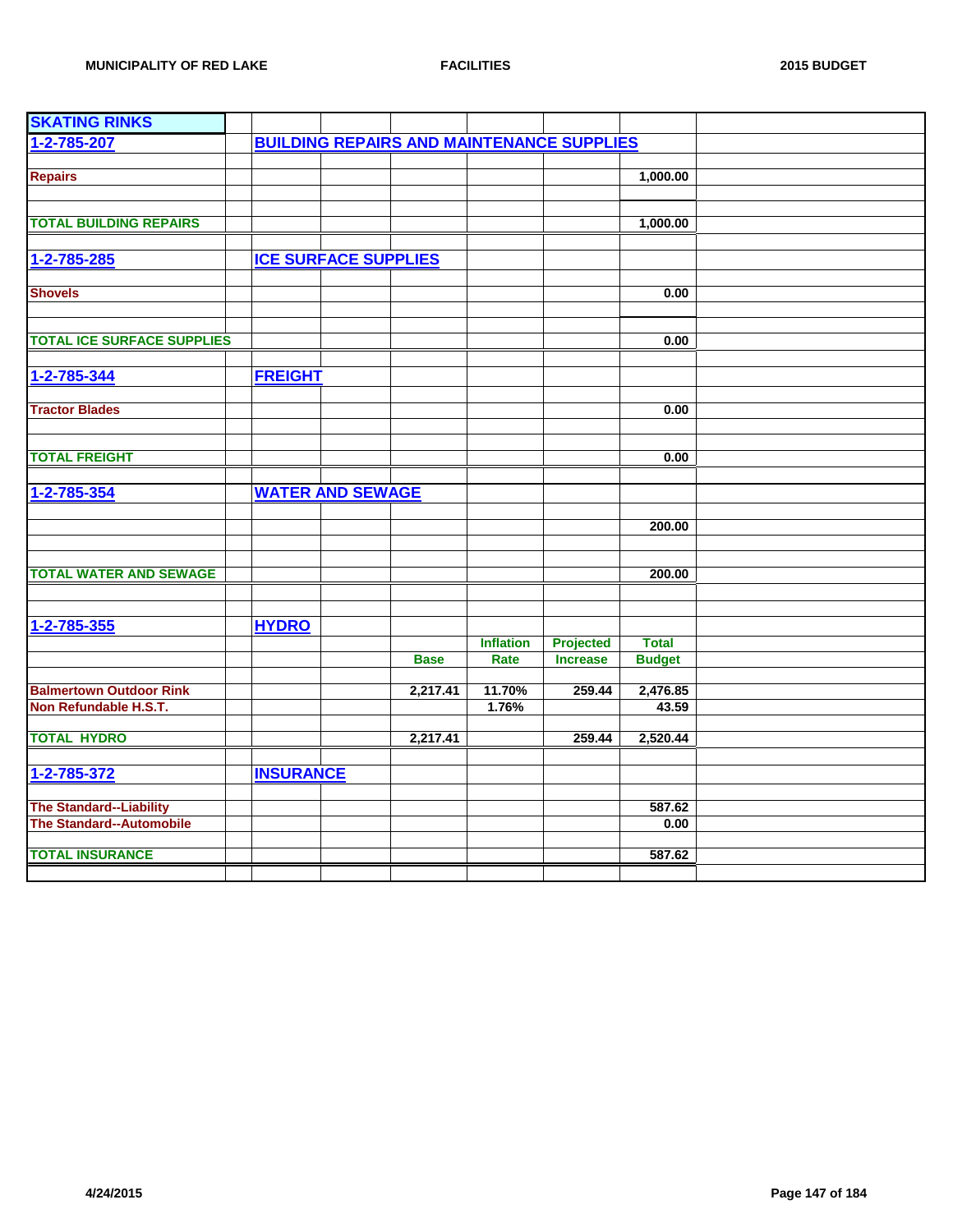| 1-2-785-475                                 |  | <b>BUILDING REPAIRS - OUTSOURCED</b>    |  |          |                        |
|---------------------------------------------|--|-----------------------------------------|--|----------|------------------------|
|                                             |  |                                         |  |          |                        |
| <b>Water Shed Plumbing</b>                  |  |                                         |  | 400.00   |                        |
| <b>Lights</b>                               |  |                                         |  | 500.00   |                        |
|                                             |  |                                         |  |          |                        |
| <b>TOTAL BUILDING REPAIRS OUTSOURCED</b>    |  |                                         |  | 900.00   |                        |
|                                             |  |                                         |  |          |                        |
| 1-2-785-485                                 |  | <b>GROUNDS MAINTENANCE - OUTSOURCED</b> |  |          |                        |
|                                             |  |                                         |  |          |                        |
|                                             |  |                                         |  |          |                        |
|                                             |  |                                         |  |          |                        |
|                                             |  |                                         |  |          |                        |
| <b>TOTAL GROUNDS MAINTENANCE OUTSOURCED</b> |  |                                         |  | 0.00     |                        |
|                                             |  |                                         |  |          |                        |
| 1-2-785-490                                 |  | <b>EQUIPMENT REPAIRS - OUTSOURCED</b>   |  |          |                        |
|                                             |  |                                         |  |          |                        |
|                                             |  |                                         |  |          |                        |
|                                             |  |                                         |  |          |                        |
|                                             |  |                                         |  |          |                        |
| <b>TOTAL EQUIPMENT REPAIRS OUTSOURCED</b>   |  |                                         |  | 0.00     |                        |
|                                             |  |                                         |  |          |                        |
| 2-2-785-995                                 |  | <b>AMORTIZATION OF CAPITAL ASSETS</b>   |  |          |                        |
| <b>Straight Line Method</b>                 |  |                                         |  |          |                        |
|                                             |  |                                         |  |          |                        |
| <b>Buildings</b>                            |  |                                         |  | 1,445.79 |                        |
| <b>Mobile Equipment</b>                     |  |                                         |  | 0.00     | <b>Fully Amortized</b> |
|                                             |  |                                         |  |          |                        |
| <b>TOTAL AMORTIZATION</b>                   |  |                                         |  | 1,445.79 |                        |
|                                             |  |                                         |  |          |                        |
| <b>TOTAL BUDGET</b>                         |  |                                         |  | 6,653.85 |                        |
|                                             |  |                                         |  |          |                        |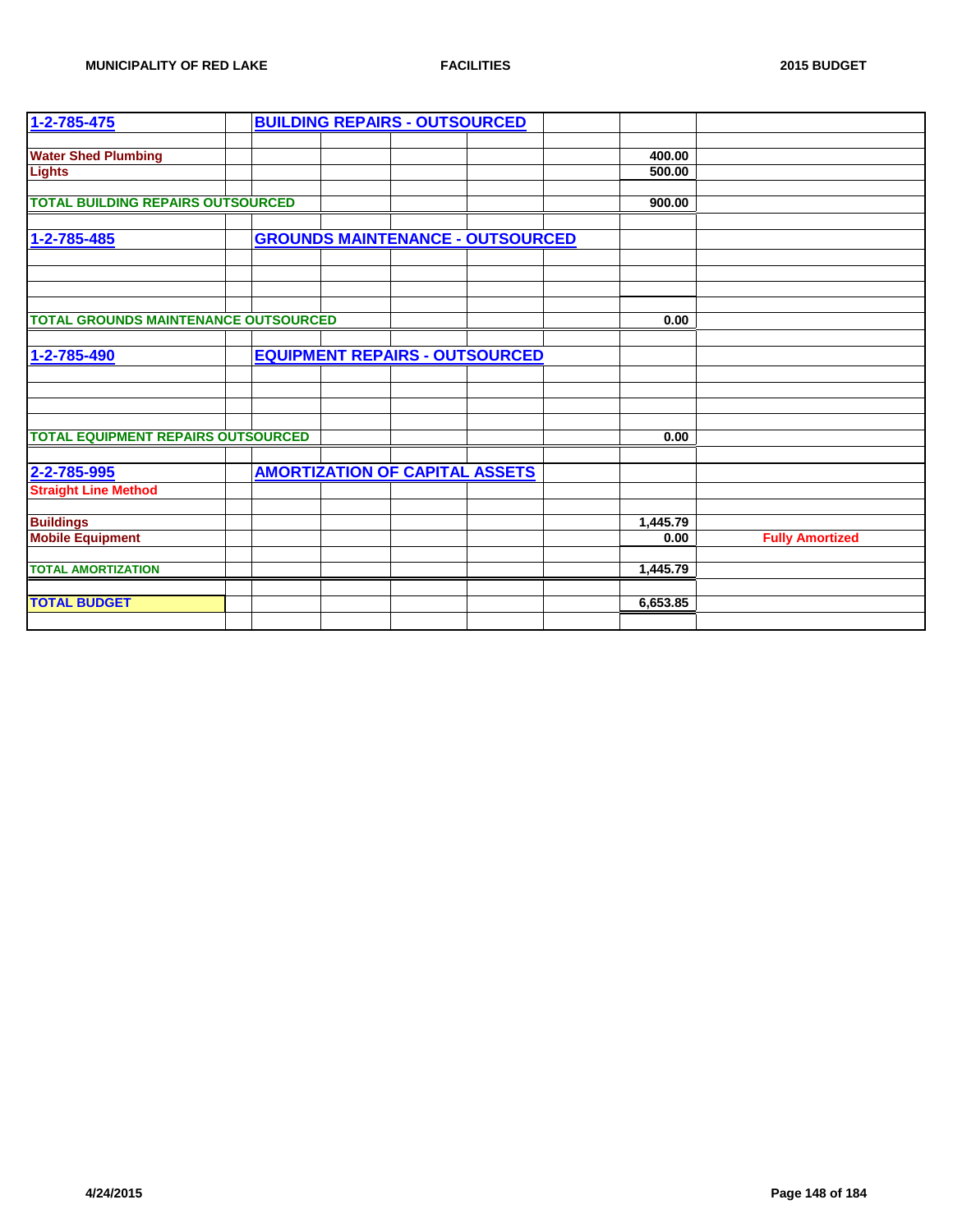| <b>CEMETERIES</b>             |                      |  |                                                  |          |  |
|-------------------------------|----------------------|--|--------------------------------------------------|----------|--|
| 1-2-786-207                   |                      |  | <b>BUILDING REPAIRS AND MAINTENANCE SUPPLIES</b> |          |  |
|                               |                      |  |                                                  |          |  |
| <b>Water Line Repairs</b>     |                      |  |                                                  | 1,500.00 |  |
|                               |                      |  |                                                  |          |  |
|                               |                      |  |                                                  |          |  |
| <b>TOTAL BUILDING REPAIRS</b> |                      |  |                                                  | 1,500.00 |  |
|                               |                      |  |                                                  |          |  |
| 1-2-786-218                   | <b>SAND</b>          |  |                                                  |          |  |
|                               |                      |  |                                                  |          |  |
|                               |                      |  |                                                  | 0.00     |  |
|                               |                      |  |                                                  |          |  |
| <b>TOTAL SAND</b>             |                      |  |                                                  |          |  |
|                               |                      |  |                                                  | 0.00     |  |
|                               |                      |  |                                                  |          |  |
| 1-2-786-219                   | <b>DIRT</b>          |  |                                                  |          |  |
|                               |                      |  |                                                  |          |  |
|                               |                      |  |                                                  | 1,400.00 |  |
|                               |                      |  |                                                  |          |  |
| <b>TOTAL DIRT</b>             |                      |  |                                                  | 1,400.00 |  |
|                               |                      |  |                                                  |          |  |
|                               |                      |  |                                                  |          |  |
| 1-2-786-220                   | <b>GRAVEL</b>        |  |                                                  |          |  |
|                               |                      |  |                                                  |          |  |
|                               |                      |  |                                                  | 0.00     |  |
|                               |                      |  |                                                  |          |  |
| <b>TOTAL GRAVEL</b>           |                      |  |                                                  | 0.00     |  |
|                               |                      |  |                                                  |          |  |
| 1-2-786-226                   |                      |  | <b>TREES, PLANTS, SHRUBS, GRASS SUPPLIES</b>     |          |  |
|                               |                      |  |                                                  |          |  |
| <b>Columbariums/Trees</b>     |                      |  |                                                  | 1,000.00 |  |
| <b>Seed</b>                   |                      |  |                                                  | 400.00   |  |
|                               |                      |  |                                                  |          |  |
| <b>TOTAL GREENERY</b>         |                      |  |                                                  | 1,400.00 |  |
|                               |                      |  |                                                  |          |  |
| 1-2-786-236                   | <b>CONCRETE</b>      |  |                                                  |          |  |
|                               |                      |  |                                                  |          |  |
| <b>Floor for old garage</b>   |                      |  |                                                  | 2,000.00 |  |
|                               |                      |  |                                                  |          |  |
|                               |                      |  |                                                  |          |  |
| <b>TOTAL GRAVEL</b>           |                      |  |                                                  | 2.000.00 |  |
|                               |                      |  |                                                  |          |  |
| 1-2-786-318                   | <b>LOAN INTEREST</b> |  |                                                  |          |  |
|                               |                      |  |                                                  |          |  |
| <b>Existing Debt</b>          |                      |  |                                                  | 413.98   |  |
| <b>2015 Debt</b>              |                      |  |                                                  |          |  |
|                               |                      |  |                                                  |          |  |
| <b>TOTAL LOAN INTEREST</b>    |                      |  |                                                  | 413.98   |  |
|                               |                      |  |                                                  |          |  |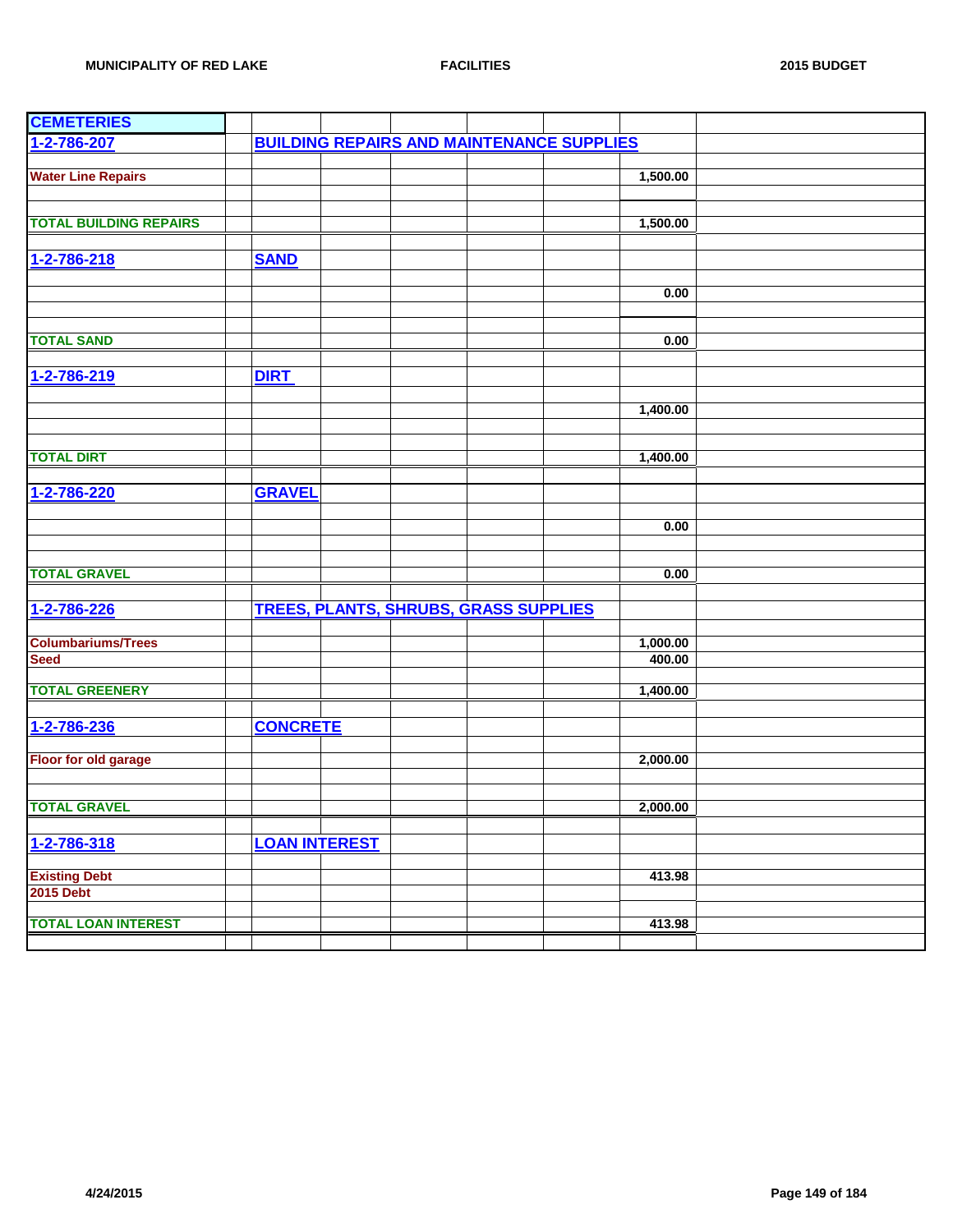| 1-2-786-325                                         |                          |                                      | <b>SUBSCRIPTIONS AND MEMBERSHIPS</b>    |          |  |
|-----------------------------------------------------|--------------------------|--------------------------------------|-----------------------------------------|----------|--|
|                                                     |                          |                                      |                                         |          |  |
| <b>OACFP</b>                                        |                          |                                      |                                         | 350.00   |  |
|                                                     |                          |                                      |                                         |          |  |
|                                                     |                          |                                      |                                         |          |  |
| <b>TOTAL SUBSCRIPTIONS AND MEMBERSHIPS</b>          |                          |                                      |                                         | 350.00   |  |
| 1-2-786-344                                         | <b>FREIGHT</b>           |                                      |                                         |          |  |
|                                                     |                          |                                      |                                         |          |  |
|                                                     |                          |                                      |                                         | 0.00     |  |
|                                                     |                          |                                      |                                         |          |  |
| <b>TOTAL FREIGHT</b>                                |                          |                                      |                                         | 0.00     |  |
|                                                     |                          |                                      |                                         |          |  |
| 1-2-786-372                                         | <b>INSURANCE</b>         |                                      |                                         |          |  |
|                                                     |                          |                                      |                                         | 936.20   |  |
| The Standard--Liability<br>The Standard--Automobile |                          |                                      |                                         | 0.00     |  |
|                                                     |                          |                                      |                                         |          |  |
| <b>TOTAL INSURANCE</b>                              |                          |                                      |                                         | 936.20   |  |
|                                                     |                          |                                      |                                         |          |  |
| 1-2-786-378                                         | <b>EQUIPMENT RENTALS</b> |                                      |                                         |          |  |
|                                                     |                          |                                      |                                         |          |  |
| <b>Mini Hoe</b>                                     |                          |                                      |                                         | 1,000.00 |  |
|                                                     |                          |                                      |                                         |          |  |
|                                                     |                          |                                      |                                         |          |  |
| <b>TOTAL EQUIPMENT RENTALS</b>                      |                          |                                      |                                         | 1,000.00 |  |
|                                                     |                          |                                      |                                         |          |  |
| 1-2-786-425                                         | <b>CONSULTING</b>        |                                      |                                         |          |  |
|                                                     |                          |                                      |                                         |          |  |
|                                                     |                          |                                      |                                         | 0.00     |  |
|                                                     |                          |                                      |                                         |          |  |
| <b>TOTAL CONSULTING</b>                             |                          |                                      |                                         | 0.00     |  |
|                                                     |                          |                                      |                                         |          |  |
| 1-2-786-475                                         |                          | <b>BUILDING REPAIRS - OUTSOURCED</b> |                                         |          |  |
|                                                     |                          |                                      |                                         |          |  |
|                                                     |                          |                                      |                                         | 0.00     |  |
|                                                     |                          |                                      |                                         |          |  |
| <b>TOTAL BUILDING REPAIRS OUTSOURCED</b>            |                          |                                      |                                         | 0.00     |  |
|                                                     |                          |                                      |                                         |          |  |
| 1-2-786-485                                         |                          |                                      | <b>GROUNDS MAINTENANCE - OUTSOURCED</b> |          |  |
|                                                     |                          |                                      |                                         |          |  |
|                                                     |                          |                                      |                                         | 0.00     |  |
|                                                     |                          |                                      |                                         |          |  |
|                                                     |                          |                                      |                                         |          |  |
| <b>TOTAL GROUNDS MAINTENANCE OUTSOURCED</b>         |                          |                                      |                                         | 0.00     |  |
|                                                     |                          |                                      |                                         |          |  |
| 1-2-786-490                                         |                          |                                      | <b>EQUIPMENT REPAIRS - OUTSOURCED</b>   |          |  |
|                                                     |                          |                                      |                                         | 0.00     |  |
|                                                     |                          |                                      |                                         |          |  |
|                                                     |                          |                                      |                                         |          |  |
| <b>TOTAL EQUIPMENT REPAIRS OUTSOURCED</b>           |                          |                                      |                                         | 0.00     |  |
|                                                     |                          |                                      |                                         |          |  |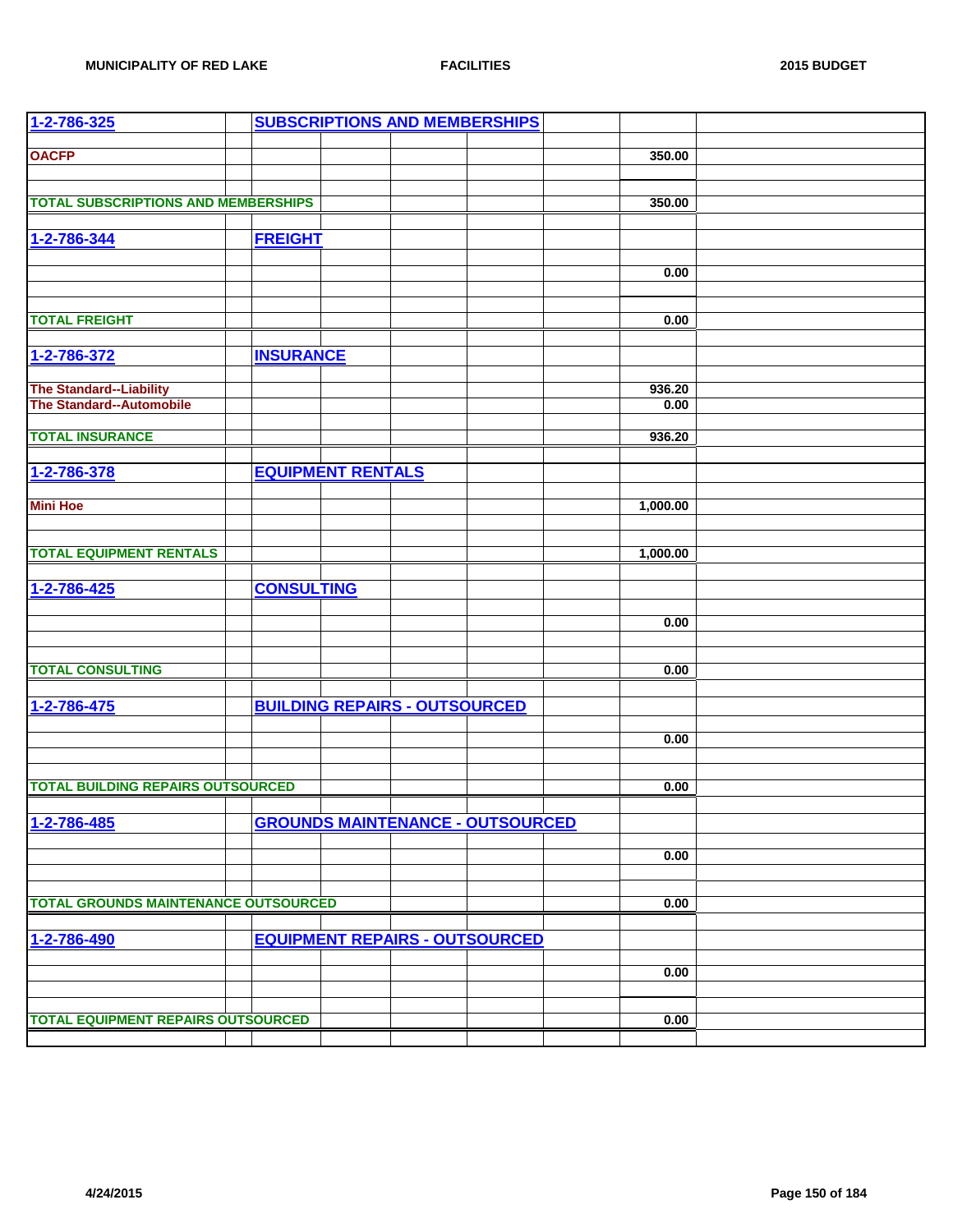| 1-2-786-600                       |  | <b>PRINCIPAL REPAYMENTS</b> |                                       |  |           |  |
|-----------------------------------|--|-----------------------------|---------------------------------------|--|-----------|--|
|                                   |  |                             |                                       |  |           |  |
| <b>Existing Debt</b>              |  |                             |                                       |  | 1,933.79  |  |
| <b>2015 Debt</b>                  |  |                             |                                       |  |           |  |
|                                   |  |                             |                                       |  |           |  |
| <b>TOTAL PRINCIPAL REPAYMENTS</b> |  |                             |                                       |  | 1,933.79  |  |
|                                   |  |                             |                                       |  |           |  |
| 2-2-786-995                       |  |                             | <b>AMORTIZATION OF CAPITAL ASSETS</b> |  |           |  |
| <b>Straight Line Method</b>       |  |                             |                                       |  |           |  |
|                                   |  |                             |                                       |  |           |  |
| <b>Buildings</b>                  |  |                             |                                       |  | 4,258.06  |  |
| <b>Contents</b>                   |  |                             |                                       |  | 2,093.51  |  |
|                                   |  |                             |                                       |  |           |  |
| <b>TOTAL AMORTIZATION</b>         |  |                             |                                       |  | 6,351.57  |  |
|                                   |  |                             |                                       |  |           |  |
| <b>TOTAL BUDGET</b>               |  |                             |                                       |  | 17,285.54 |  |
|                                   |  |                             |                                       |  |           |  |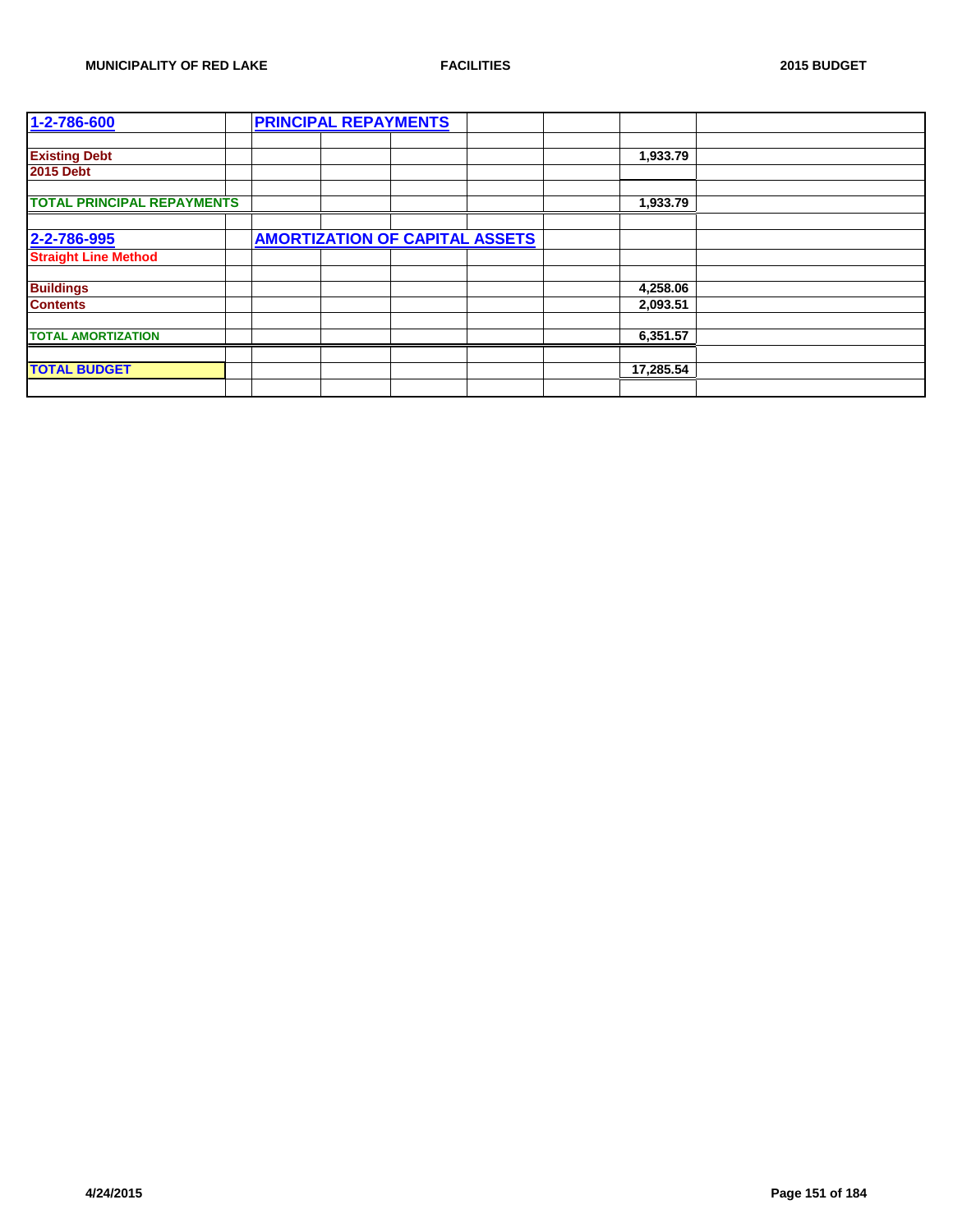| <b>PHARMACY</b>                    |                              |             |                                        |                 |                                                  |          |  |
|------------------------------------|------------------------------|-------------|----------------------------------------|-----------------|--------------------------------------------------|----------|--|
| 1-2-787-207                        |                              |             |                                        |                 | <b>BUILDING REPAIRS AND MAINTENANCE SUPPLIES</b> |          |  |
|                                    |                              |             |                                        |                 |                                                  |          |  |
| <b>Plumbing</b>                    |                              |             |                                        |                 |                                                  | 500.00   |  |
| <b>Electrical</b>                  |                              |             |                                        |                 |                                                  | 500.00   |  |
|                                    |                              |             |                                        |                 |                                                  |          |  |
| <b>TOTAL BUILDING REPAIRS</b>      |                              |             |                                        |                 |                                                  | 1,000.00 |  |
|                                    |                              |             |                                        |                 |                                                  |          |  |
| 1-2-787-211                        | <b>SIGNS AND ACCESSORIES</b> |             |                                        |                 |                                                  |          |  |
|                                    |                              |             |                                        |                 |                                                  |          |  |
|                                    |                              |             |                                        |                 |                                                  | 0.00     |  |
|                                    |                              |             |                                        |                 |                                                  |          |  |
|                                    |                              |             |                                        |                 |                                                  |          |  |
| <b>TOTAL SIGNS AND ACCESSORIES</b> |                              |             |                                        |                 |                                                  | 0.00     |  |
|                                    |                              |             |                                        |                 |                                                  |          |  |
| 1-2-787-218 to 220, 226            |                              |             | <b>SAND, DIRT, GRAVEL AND GREENERY</b> |                 |                                                  |          |  |
|                                    | <b>Sand</b>                  | <b>Dirt</b> | <b>Granular</b>                        | <b>Greenery</b> |                                                  |          |  |
|                                    | 218                          | 219         | 220                                    | 226             |                                                  |          |  |
|                                    |                              |             |                                        |                 |                                                  |          |  |
|                                    | 0.00                         | 0.00        | 0.00                                   | 0.00            |                                                  |          |  |
|                                    |                              |             |                                        |                 |                                                  |          |  |
|                                    |                              |             |                                        |                 |                                                  |          |  |
| <b>TOTAL GREENERY</b>              | 0.00                         | 0.00        | 0.00                                   | 0.00            |                                                  | 0.00     |  |
|                                    |                              |             |                                        |                 |                                                  |          |  |
| 1-2-787-318                        | <b>LOAN INTEREST</b>         |             |                                        |                 |                                                  |          |  |
|                                    |                              |             |                                        |                 |                                                  |          |  |
| <b>Existing Debt</b>               |                              |             |                                        |                 |                                                  | 0.00     |  |
| <b>2015 Debt</b>                   |                              |             |                                        |                 |                                                  |          |  |
|                                    |                              |             |                                        |                 |                                                  |          |  |
| <b>TOTAL LOAN INTEREST</b>         |                              |             |                                        |                 |                                                  | 0.00     |  |
|                                    |                              |             |                                        |                 |                                                  |          |  |
| 1-2-787-354                        | <b>WATER AND SEWAGE</b>      |             |                                        |                 |                                                  |          |  |
|                                    |                              |             |                                        |                 |                                                  |          |  |
| <b>Clinic</b>                      |                              |             |                                        |                 |                                                  |          |  |
|                                    |                              |             |                                        |                 |                                                  |          |  |
|                                    |                              |             |                                        |                 |                                                  |          |  |
| <b>TOTAL WATER AND SEWAGE</b>      |                              |             |                                        |                 |                                                  | 0.00     |  |
|                                    |                              |             |                                        |                 |                                                  |          |  |
|                                    |                              |             |                                        |                 |                                                  |          |  |
| 1-2-787-372                        | <b>INSURANCE</b>             |             |                                        |                 |                                                  |          |  |
|                                    |                              |             |                                        |                 |                                                  |          |  |
| <b>The Standard--Liability</b>     |                              |             |                                        |                 |                                                  | 2,327.23 |  |
| <b>The Standard--Automobile</b>    |                              |             |                                        |                 |                                                  | 0.00     |  |
| <b>TOTAL INSURANCE</b>             |                              |             |                                        |                 |                                                  |          |  |
|                                    |                              |             |                                        |                 |                                                  | 2,327.23 |  |
|                                    |                              |             |                                        |                 |                                                  |          |  |
| 1-2-787-375                        | <b>REQUISTIONS</b>           |             |                                        |                 |                                                  |          |  |
|                                    |                              |             |                                        |                 |                                                  |          |  |
| <b>Red Lake Medical Associates</b> |                              |             |                                        |                 |                                                  | 0.00     |  |
|                                    |                              |             |                                        |                 |                                                  |          |  |
|                                    |                              |             |                                        |                 |                                                  |          |  |
| <b>TOTAL REQUISITIONS</b>          |                              |             |                                        |                 |                                                  | 0.00     |  |
|                                    |                              |             |                                        |                 |                                                  |          |  |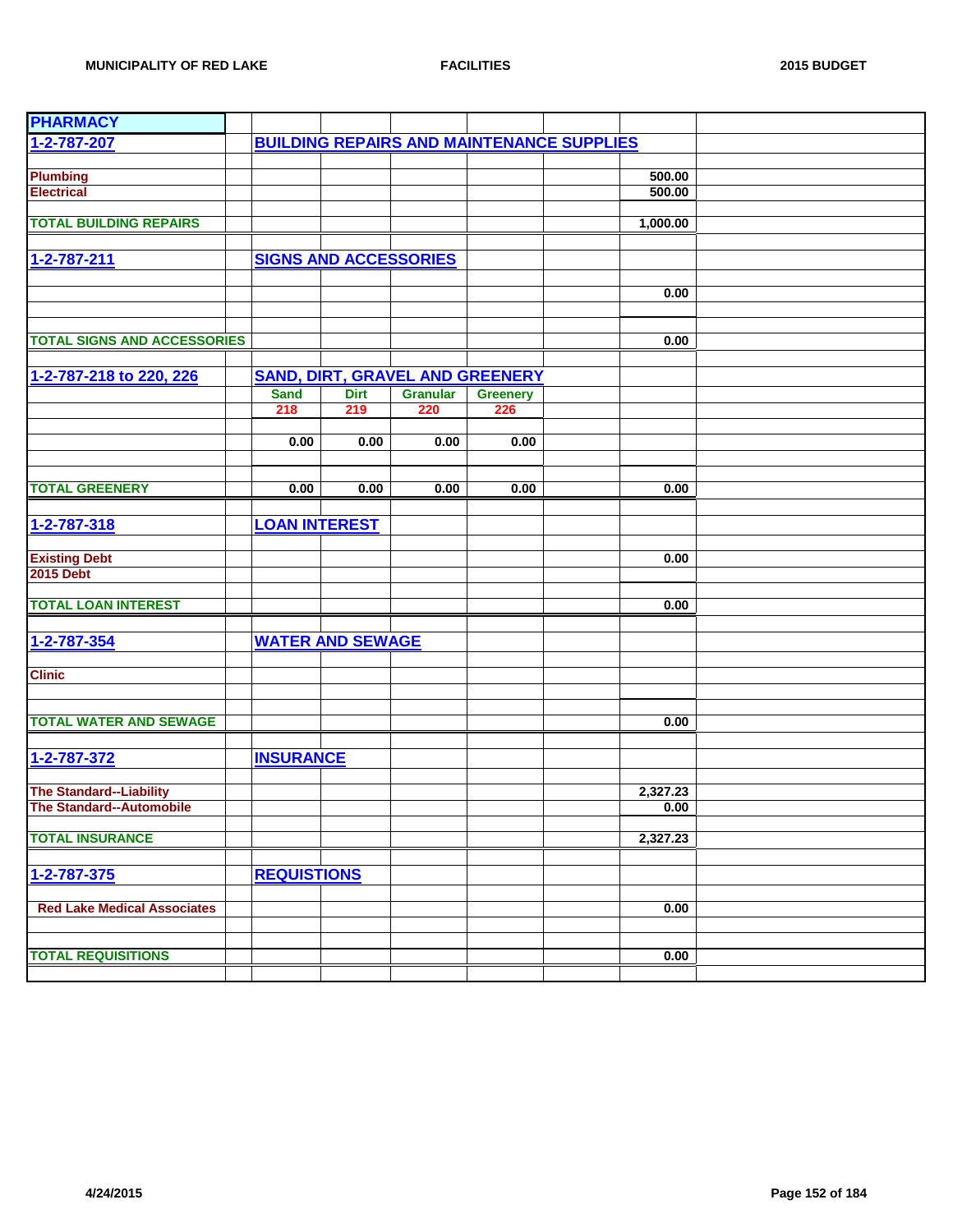| 1-2-787-378                                 | <b>EQUIPMENT RENTALS</b>                |           |  |
|---------------------------------------------|-----------------------------------------|-----------|--|
|                                             |                                         |           |  |
|                                             |                                         | 0.00      |  |
|                                             |                                         |           |  |
|                                             |                                         |           |  |
| <b>TOTAL EQUIPMENT RENTALS</b>              |                                         | 0.00      |  |
|                                             |                                         |           |  |
| 1-2-787-475                                 | <b>BUILDING REPAIRS - OUTSOURCED</b>    |           |  |
|                                             |                                         |           |  |
| <b>Electrical</b>                           |                                         |           |  |
|                                             |                                         |           |  |
|                                             |                                         |           |  |
| <b>TOTAL BUILDING REPAIRS OUTSOURCED</b>    |                                         | 0.00      |  |
|                                             |                                         |           |  |
| 1-2-787-485                                 | <b>GROUNDS MAINTENANCE - OUTSOURCED</b> |           |  |
|                                             |                                         |           |  |
| <b>Garbage Service</b>                      |                                         | 400.00    |  |
| <b>Harmony Center</b>                       |                                         | 500.00    |  |
|                                             |                                         |           |  |
| <b>TOTAL GROUNDS MAINTENANCE OUTSOURCED</b> |                                         | 900.00    |  |
|                                             |                                         |           |  |
| 1-2-787-490                                 | <b>EQUIPMENT REPAIRS - OUTSOURCED</b>   |           |  |
|                                             |                                         |           |  |
|                                             |                                         | 0.00      |  |
|                                             |                                         |           |  |
|                                             |                                         |           |  |
| <b>TOTAL EQUIPMENT REPAIRS OUTSOURCED</b>   |                                         | 0.00      |  |
|                                             |                                         |           |  |
| 1-2-787-600                                 | <b>PRINCIPAL REPAYMENTS</b>             |           |  |
|                                             |                                         |           |  |
| <b>Existing Debt</b>                        |                                         | 0.00      |  |
| <b>2015 Debt</b>                            |                                         |           |  |
|                                             |                                         |           |  |
| <b>TOTAL PRINCIPAL REPAYMENTS</b>           |                                         | 0.00      |  |
|                                             |                                         |           |  |
|                                             | <b>AMORTIZATION OF CAPITAL ASSETS</b>   |           |  |
| 2-2-787-995<br>Straight Line Method         |                                         |           |  |
| <b>Automotive</b>                           |                                         | 0.00      |  |
| <b>Buildings</b>                            |                                         | 14,637.60 |  |
| <b>Contents</b>                             |                                         | 0.00      |  |
|                                             |                                         |           |  |
| <b>TOTAL AMORTIZATION</b>                   |                                         | 14,637.60 |  |
|                                             |                                         |           |  |
| <b>TOTAL BUDGET</b>                         |                                         | 18,864.83 |  |
|                                             |                                         |           |  |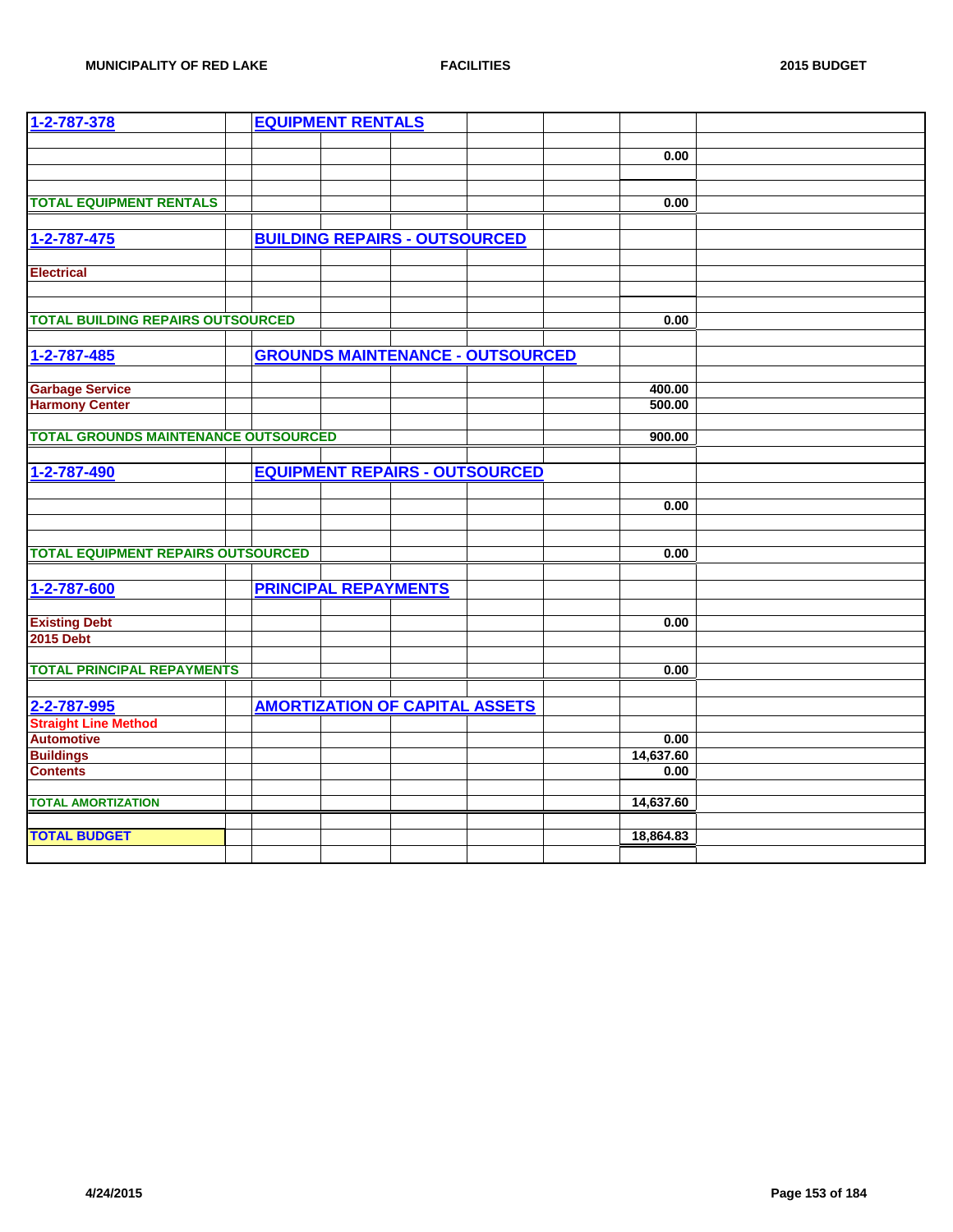| <b>COCHENOUR HALL</b>                                |                      |             |                                        |                 |                                                  |          |                                  |
|------------------------------------------------------|----------------------|-------------|----------------------------------------|-----------------|--------------------------------------------------|----------|----------------------------------|
| 1-2-788-203                                          |                      |             |                                        |                 | <b>KITCHEN, CLEANING AND WASHROOM SUPPLIES</b>   |          |                                  |
|                                                      |                      |             |                                        |                 |                                                  |          |                                  |
| <b>Cleaning</b>                                      |                      |             |                                        |                 |                                                  | 1,200.00 |                                  |
| <b>Kitchen</b>                                       |                      |             |                                        |                 |                                                  | 200.00   |                                  |
|                                                      |                      |             |                                        |                 |                                                  |          |                                  |
| <b>TOTAL KITCHEN, CLEANING AND WASHROOM SUPPLIES</b> |                      |             |                                        |                 |                                                  | 1,400.00 |                                  |
|                                                      |                      |             |                                        |                 |                                                  |          |                                  |
| 1-2-788-204                                          | <b>SHOP SUPPLIES</b> |             |                                        |                 |                                                  |          |                                  |
|                                                      |                      |             |                                        |                 |                                                  |          |                                  |
|                                                      |                      |             |                                        |                 |                                                  | 0.00     |                                  |
|                                                      |                      |             |                                        |                 |                                                  |          |                                  |
|                                                      |                      |             |                                        |                 |                                                  |          |                                  |
| <b>TOTAL SHOP SUPPLIES</b>                           |                      |             |                                        |                 |                                                  | 0.00     |                                  |
|                                                      |                      |             |                                        |                 |                                                  |          |                                  |
|                                                      |                      |             |                                        |                 |                                                  |          |                                  |
| 1-2-788-207                                          |                      |             |                                        |                 | <b>BUILDING REPAIRS AND MAINTENANCE SUPPLIES</b> |          |                                  |
|                                                      |                      |             |                                        |                 |                                                  |          |                                  |
| Lights, Plumbing etc.                                |                      |             |                                        |                 |                                                  | 1,000.00 |                                  |
| <b>FRP Board</b>                                     |                      |             |                                        |                 |                                                  | 3,600.00 |                                  |
|                                                      |                      |             |                                        |                 |                                                  |          |                                  |
| <b>TOTAL BUILDING REPAIRS</b>                        |                      |             |                                        |                 |                                                  | 4,600.00 |                                  |
|                                                      |                      |             |                                        |                 |                                                  |          |                                  |
| 1-2-788-210                                          |                      |             | <b>FURNITURE AND OFFICE EQUIPMENT</b>  |                 |                                                  |          |                                  |
|                                                      |                      |             |                                        |                 |                                                  |          |                                  |
|                                                      |                      |             |                                        |                 |                                                  | 0.00     |                                  |
|                                                      |                      |             |                                        |                 |                                                  |          |                                  |
|                                                      |                      |             |                                        |                 |                                                  |          |                                  |
| <b>TOTAL FURNITURE AND OFFICE EQUIPMENT</b>          |                      |             |                                        |                 |                                                  | 0.00     |                                  |
|                                                      |                      |             |                                        |                 |                                                  |          |                                  |
| 1-2-788-212                                          |                      |             | <b>HEALTH AND SAFETY SUPPLIES</b>      |                 |                                                  |          |                                  |
|                                                      |                      |             |                                        |                 |                                                  |          |                                  |
| <b>First Aid</b>                                     |                      |             |                                        |                 |                                                  | 150.00   |                                  |
|                                                      |                      |             |                                        |                 |                                                  |          |                                  |
|                                                      |                      |             |                                        |                 |                                                  |          |                                  |
| <b>TOTAL HEALTH AND SUPPLIES</b>                     |                      |             |                                        |                 |                                                  | 150.00   |                                  |
|                                                      |                      |             |                                        |                 |                                                  |          |                                  |
| 1-2-788-218 to 220, 226                              |                      |             | <b>SAND, DIRT, GRAVEL AND GREENERY</b> |                 |                                                  |          |                                  |
|                                                      | <b>Sand</b>          | <b>Dirt</b> | <b>Granular</b>                        | <b>Greenery</b> |                                                  |          |                                  |
|                                                      | 218                  | 219         | 220                                    | 226             |                                                  |          |                                  |
|                                                      |                      |             |                                        |                 |                                                  |          |                                  |
|                                                      | 0.00                 | 0.00        | 0.00                                   | 0.00            |                                                  |          |                                  |
|                                                      |                      |             |                                        |                 |                                                  |          |                                  |
|                                                      |                      |             |                                        |                 |                                                  |          |                                  |
| <b>TOTAL GREENERY</b>                                | 0.00                 | 0.00        | 0.00                                   | 0.00            |                                                  | 0.00     |                                  |
|                                                      |                      |             |                                        |                 |                                                  |          |                                  |
| 1-2-788-318                                          | <b>LOAN INTEREST</b> |             |                                        |                 |                                                  |          |                                  |
|                                                      |                      |             |                                        |                 |                                                  |          |                                  |
| <b>Existing Debt</b>                                 |                      |             |                                        |                 |                                                  | 0.00     | <b>Loan Paid in Full in 2014</b> |
| <b>2015 Debt</b>                                     |                      |             |                                        |                 |                                                  |          |                                  |
|                                                      |                      |             |                                        |                 |                                                  |          |                                  |
| <b>TOTAL INTEREST</b>                                |                      |             |                                        |                 |                                                  | 0.00     |                                  |
|                                                      |                      |             |                                        |                 |                                                  |          |                                  |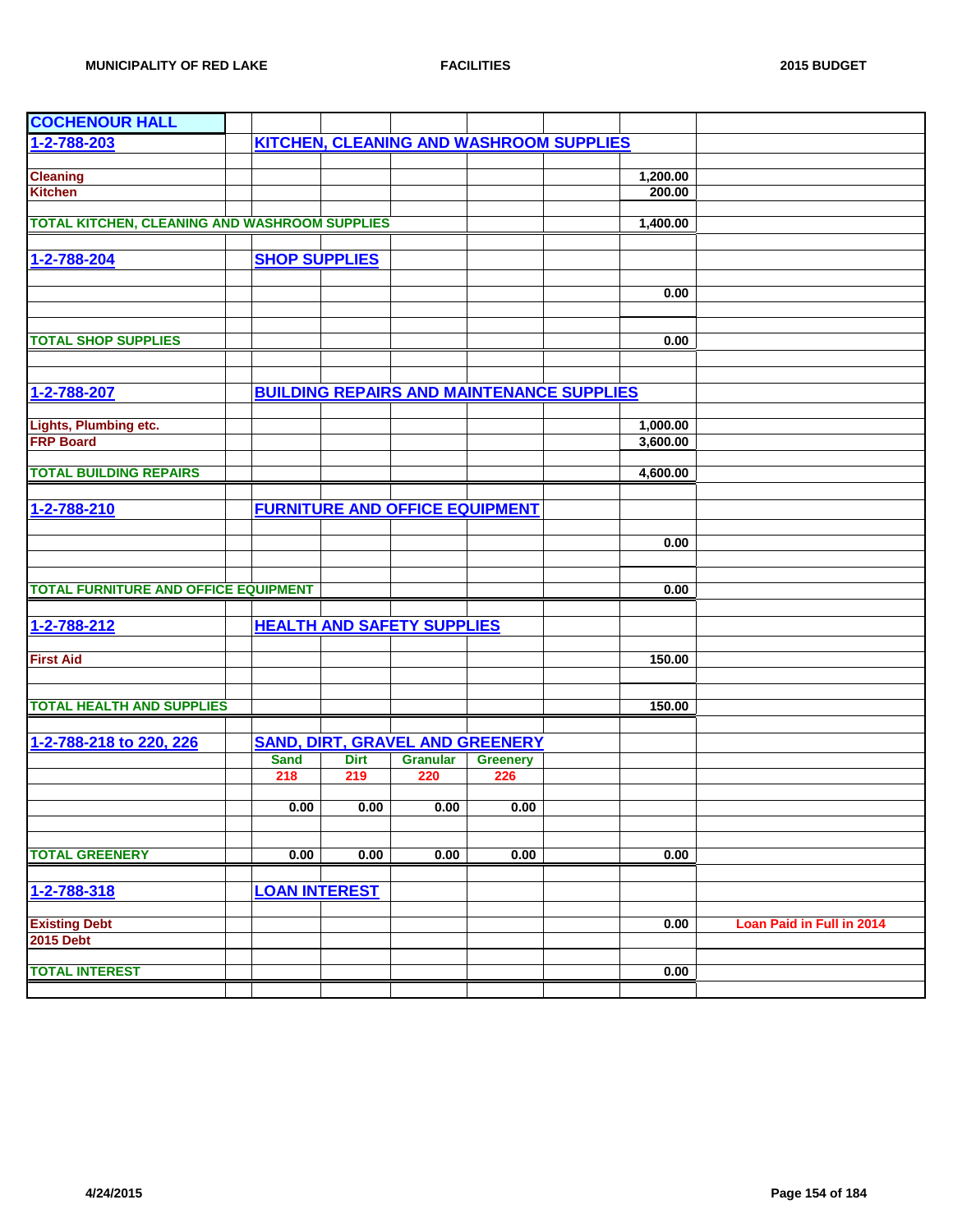| 1-2-788-354                                 |                  | <b>WATER AND SEWAGE</b>  |                                        |                  |                  |               |  |
|---------------------------------------------|------------------|--------------------------|----------------------------------------|------------------|------------------|---------------|--|
|                                             |                  |                          |                                        |                  |                  |               |  |
| <b>Cochenour Hall</b>                       |                  |                          |                                        |                  |                  | 0.00          |  |
|                                             |                  |                          |                                        |                  |                  |               |  |
| <b>TOTAL WATER AND SEWAGE</b>               |                  |                          |                                        |                  |                  | 0.00          |  |
|                                             |                  |                          |                                        |                  |                  |               |  |
|                                             |                  |                          |                                        |                  |                  |               |  |
| 1-2-788-355                                 | <b>HYDRO</b>     |                          |                                        |                  |                  |               |  |
|                                             |                  |                          | <b>Base</b>                            | <b>Inflation</b> | <b>Projected</b> | <b>Total</b>  |  |
|                                             |                  |                          |                                        | Rate             | <b>Increase</b>  | <b>Budget</b> |  |
| <b>Cochenour Hall</b>                       |                  |                          | 17,266.73                              | 11.70%           | 2,020.21         | 19,286.94     |  |
| Non Refundable H.S.T.                       |                  |                          |                                        | 1.76%            |                  | 339.45        |  |
|                                             |                  |                          |                                        |                  |                  |               |  |
| <b>TOTAL HYDRO</b>                          |                  |                          | 17,266.73                              |                  | 2,020.21         | 19,626.39     |  |
|                                             |                  |                          |                                        |                  |                  |               |  |
| 1-2-788-372                                 | <b>INSURANCE</b> |                          |                                        |                  |                  |               |  |
|                                             |                  |                          |                                        |                  |                  |               |  |
| <b>The Standard--Liability</b>              |                  |                          |                                        |                  |                  | 3,655.18      |  |
| <b>The Standard--Automobile</b>             |                  |                          |                                        |                  |                  | 0.00          |  |
|                                             |                  |                          |                                        |                  |                  |               |  |
| <b>TOTAL INSURANCE</b>                      |                  |                          |                                        |                  |                  | 3,655.18      |  |
|                                             |                  |                          |                                        |                  |                  |               |  |
| 1-2-788-378                                 |                  | <b>EQUIPMENT RENTALS</b> |                                        |                  |                  |               |  |
|                                             |                  |                          |                                        |                  |                  |               |  |
| <b>Hot Water Tank</b>                       |                  |                          |                                        |                  |                  | 280.00        |  |
|                                             |                  |                          |                                        |                  |                  |               |  |
| <b>TOTAL EQUIPMENT RENTALS</b>              |                  |                          |                                        |                  |                  | 280.00        |  |
|                                             |                  |                          |                                        |                  |                  |               |  |
| 1-2-788-462                                 |                  | <b>CONTRACT--MONITOR</b> |                                        |                  |                  |               |  |
|                                             |                  |                          |                                        |                  |                  |               |  |
|                                             |                  |                          |                                        |                  |                  | 2,500.00      |  |
|                                             |                  |                          |                                        |                  |                  |               |  |
|                                             |                  |                          |                                        |                  |                  |               |  |
| <b>TOTAL CONTRACT</b>                       |                  |                          |                                        |                  |                  | 2,500.00      |  |
|                                             |                  |                          |                                        |                  |                  |               |  |
| 1-2-788-475                                 |                  |                          | <b>BUILDING REPAIRS--OUTSOURCED</b>    |                  |                  |               |  |
|                                             |                  |                          |                                        |                  |                  |               |  |
| <b>HVAC</b>                                 |                  |                          |                                        |                  |                  | 1,000.00      |  |
|                                             |                  |                          |                                        |                  |                  |               |  |
|                                             |                  |                          |                                        |                  |                  |               |  |
| <b>TOTAL BUILDING REPAIRS OUTSOURCED</b>    |                  |                          |                                        |                  |                  | 1,000.00      |  |
|                                             |                  |                          |                                        |                  |                  |               |  |
| 1-2-788-485                                 |                  |                          | <b>GROUNDS MAINTENANCE--OUTSOURCED</b> |                  |                  |               |  |
| (Harmony Center)                            |                  |                          |                                        |                  |                  |               |  |
|                                             |                  |                          |                                        |                  |                  | 0.00          |  |
|                                             |                  |                          |                                        |                  |                  |               |  |
| <b>TOTAL GROUNDS MAINTENANCE OUTSOURCED</b> |                  |                          |                                        |                  |                  |               |  |
|                                             |                  |                          |                                        |                  |                  | 0.00          |  |
|                                             |                  |                          |                                        |                  |                  |               |  |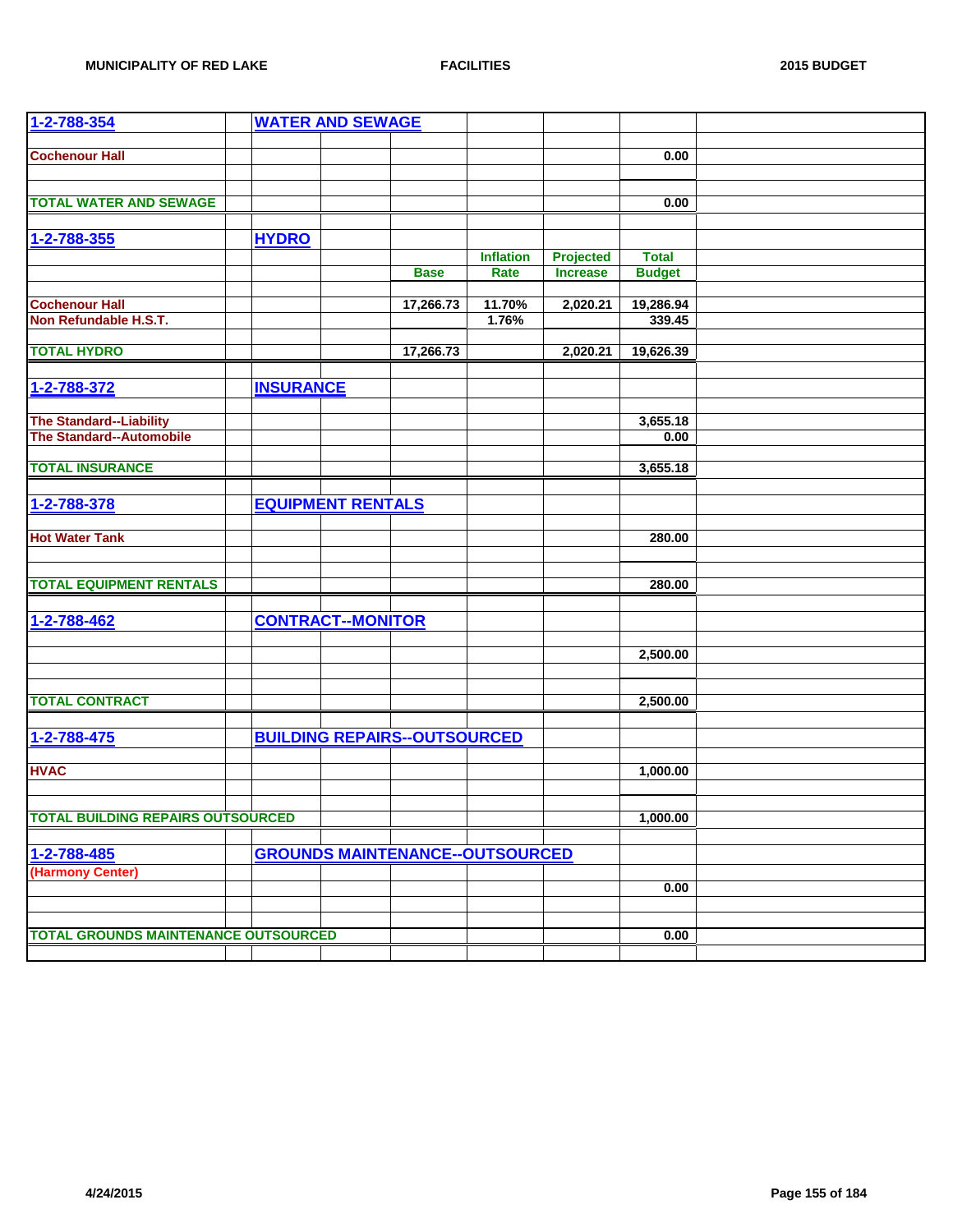| $1 - 2 - 788 - 490$                       |                             |                                       | <b>EQUIPMENT REPAIRS--OUTSOURCED</b> |           |                           |
|-------------------------------------------|-----------------------------|---------------------------------------|--------------------------------------|-----------|---------------------------|
|                                           |                             |                                       |                                      |           |                           |
| <b>HVAC</b>                               |                             |                                       |                                      |           |                           |
|                                           |                             |                                       |                                      |           |                           |
|                                           |                             |                                       |                                      |           |                           |
| <b>TOTAL EQUIPMENT REPAIRS OUTSOURCED</b> |                             |                                       |                                      | 0.00      |                           |
|                                           |                             |                                       |                                      |           |                           |
| 1-2-788-600                               | <b>PRINCIPAL REPAYMENTS</b> |                                       |                                      |           |                           |
|                                           |                             |                                       |                                      |           |                           |
| <b>Existing Debt</b>                      |                             |                                       |                                      | 0.00      | Loan Paid in Full in 2014 |
| <b>2014 Debt</b>                          |                             |                                       |                                      |           |                           |
|                                           |                             |                                       |                                      |           |                           |
| <b>TOTAL PRINCIPAL REPAYMENTS</b>         |                             |                                       |                                      | 0.00      |                           |
|                                           |                             |                                       |                                      |           |                           |
| 2-2-788-995                               |                             | <b>AMORTIZATION OF CAPITAL ASSETS</b> |                                      |           |                           |
| <b>Straight Line Method</b>               |                             |                                       |                                      |           |                           |
| <b>Buildings</b>                          |                             |                                       |                                      | 24,298.51 |                           |
| <b>Contents</b>                           |                             |                                       |                                      | 6,817.34  |                           |
|                                           |                             |                                       |                                      |           |                           |
| <b>TOTAL AMORTIZATION</b>                 |                             |                                       |                                      | 31,115.85 |                           |
|                                           |                             |                                       |                                      |           |                           |
|                                           |                             |                                       |                                      |           |                           |
| <b>TOTAL BUDGET</b>                       |                             |                                       |                                      | 64,327.42 |                           |
|                                           |                             |                                       |                                      |           |                           |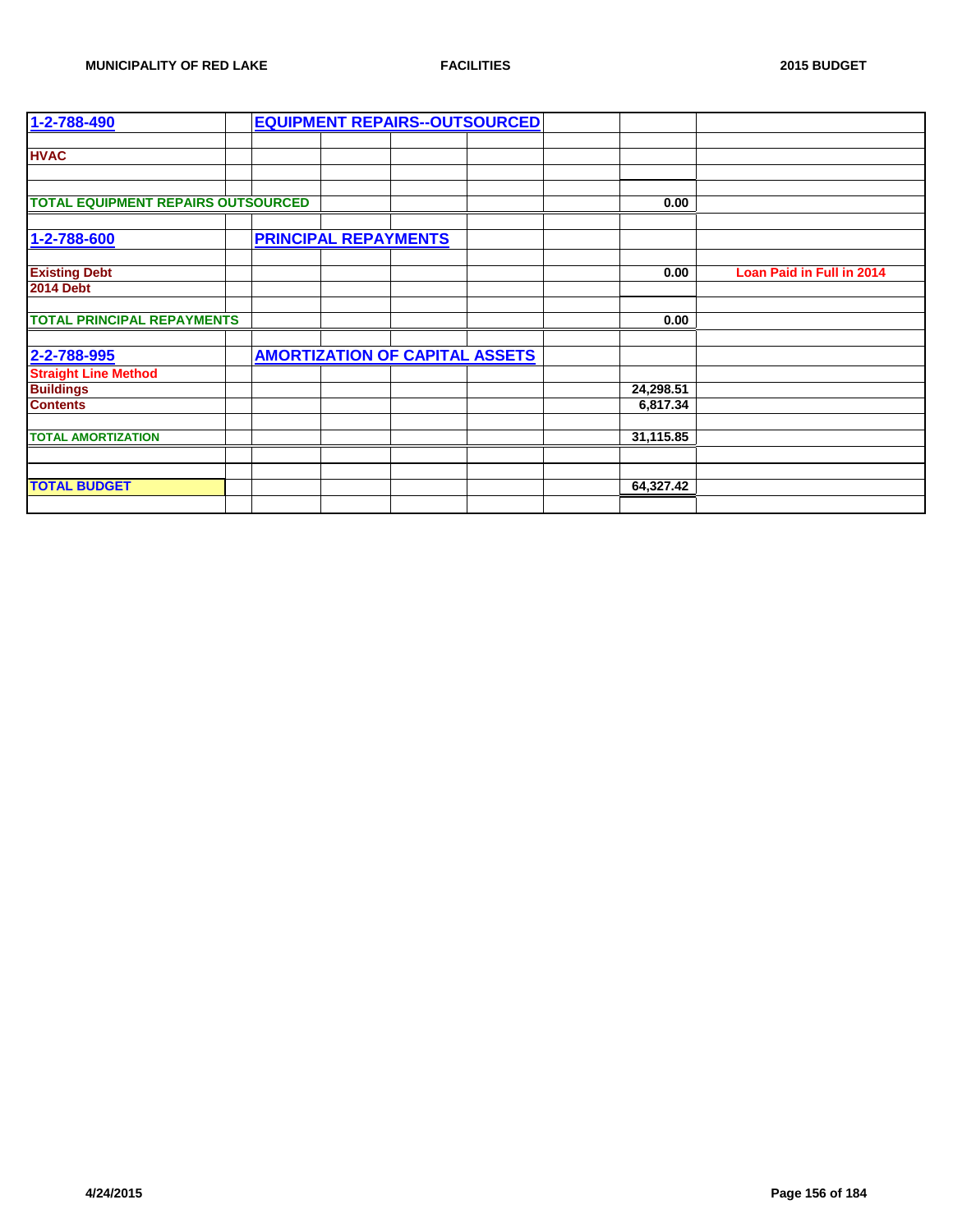| <b>COMMUNITY CENTER</b>                        |                         |             |                                                  |                  |                 |               |  |
|------------------------------------------------|-------------------------|-------------|--------------------------------------------------|------------------|-----------------|---------------|--|
| $1 - 2 - 789 - 203$                            |                         |             | KITCHEN, CLEANING AND WASHROOM SUPPLIES          |                  |                 |               |  |
|                                                |                         |             |                                                  |                  |                 |               |  |
| <b>Cleaning</b>                                |                         |             |                                                  |                  |                 | 2,000.00      |  |
| <b>Kitchen</b>                                 |                         |             |                                                  |                  |                 | 200.00        |  |
|                                                |                         |             |                                                  |                  |                 |               |  |
|                                                |                         |             |                                                  |                  |                 |               |  |
| TOTAL KITCHEN, CLEANING AND WASHROOM SUPPLIES  |                         |             |                                                  |                  |                 | 2,200.00      |  |
|                                                |                         |             |                                                  |                  |                 |               |  |
| 1-2-789-207                                    |                         |             | <b>BUILDING REPAIRS AND MAINTENANCE SUPPLIES</b> |                  |                 |               |  |
|                                                |                         |             |                                                  |                  |                 |               |  |
| Lights, Plumbing, etc.                         |                         |             |                                                  |                  |                 | 2,000.00      |  |
| <b>Flooring</b>                                |                         |             |                                                  |                  |                 | 3,000.00      |  |
|                                                |                         |             |                                                  |                  |                 |               |  |
| <b>TOTAL BUILDING REPAIRS</b>                  |                         |             |                                                  |                  |                 | 5,000.00      |  |
|                                                |                         |             |                                                  |                  |                 |               |  |
| 1-2-789-212                                    |                         |             | <b>HEALTH AND SAFETY SUPPLIES</b>                |                  |                 |               |  |
|                                                |                         |             |                                                  |                  |                 |               |  |
| <b>First Aid</b>                               |                         |             |                                                  |                  |                 | 200.00        |  |
|                                                |                         |             |                                                  |                  |                 |               |  |
|                                                |                         |             |                                                  |                  |                 |               |  |
| <b>TOTAL HEALTH AND SUPPLIES</b>               |                         |             |                                                  |                  |                 | 200.00        |  |
|                                                |                         |             |                                                  |                  |                 |               |  |
| 1-2-789-218 to 220, 226                        |                         |             | <b>SAND, DIRT, GRAVEL AND GREENERY</b>           |                  |                 |               |  |
|                                                | <b>Sand</b>             | <b>Dirt</b> | <b>Granular</b>                                  | <b>Greenery</b>  |                 |               |  |
|                                                | 218                     | 219         | 220                                              | 226              |                 |               |  |
|                                                |                         |             |                                                  | 500.00           |                 |               |  |
|                                                |                         |             |                                                  |                  |                 |               |  |
|                                                |                         |             |                                                  |                  |                 |               |  |
|                                                |                         |             |                                                  |                  |                 |               |  |
| <b>TOTAL GREENERY</b>                          | 0.00                    | 0.00        | 0.00                                             | 500.00           |                 | 500.00        |  |
|                                                |                         |             |                                                  |                  |                 |               |  |
| 1-2-789-343                                    |                         |             | <b>LICENSES, PERMITS AND INSPECTIONS</b>         |                  |                 |               |  |
|                                                |                         |             |                                                  |                  |                 | 300.00        |  |
| Fire Alarms, Etc.                              |                         |             |                                                  |                  |                 |               |  |
|                                                |                         |             |                                                  |                  |                 |               |  |
|                                                |                         |             |                                                  |                  |                 |               |  |
| <b>TOTAL LICENSES, PERMITS AND INSPECTIONS</b> |                         |             |                                                  |                  |                 | 300.00        |  |
|                                                |                         |             |                                                  |                  |                 |               |  |
| 1-2-789-354                                    | <b>WATER AND SEWAGE</b> |             |                                                  |                  |                 |               |  |
|                                                |                         |             |                                                  |                  |                 |               |  |
| <b>Red Lake Rec Center</b>                     |                         |             |                                                  |                  |                 | 3,900.00      |  |
|                                                |                         |             |                                                  |                  |                 |               |  |
|                                                |                         |             |                                                  |                  |                 |               |  |
| <b>TOTAL WATER AND SEWAGE</b>                  |                         |             |                                                  |                  |                 | 3,900.00      |  |
|                                                |                         |             |                                                  |                  |                 |               |  |
| 1-2-789-355                                    | <b>HYDRO</b>            |             |                                                  |                  |                 |               |  |
|                                                |                         |             |                                                  | <b>Inflation</b> | Projected       | <b>Total</b>  |  |
|                                                |                         |             | <b>Base</b>                                      | Rate             | <b>Increase</b> | <b>Budget</b> |  |
|                                                |                         |             |                                                  |                  |                 |               |  |
| <b>Red Lake Rec Center</b>                     |                         |             | 20,799.59                                        | 11.70%           | 2,433.55        | 23,233.14     |  |
| Non Refundable H.S.T.                          |                         |             |                                                  | 1.76%            |                 | 408.90        |  |
|                                                |                         |             |                                                  |                  |                 |               |  |
| <b>TOTAL HYDRO</b>                             |                         |             | 20,799.59                                        |                  | 2,433.55        | 23,642.05     |  |
|                                                |                         |             |                                                  |                  |                 |               |  |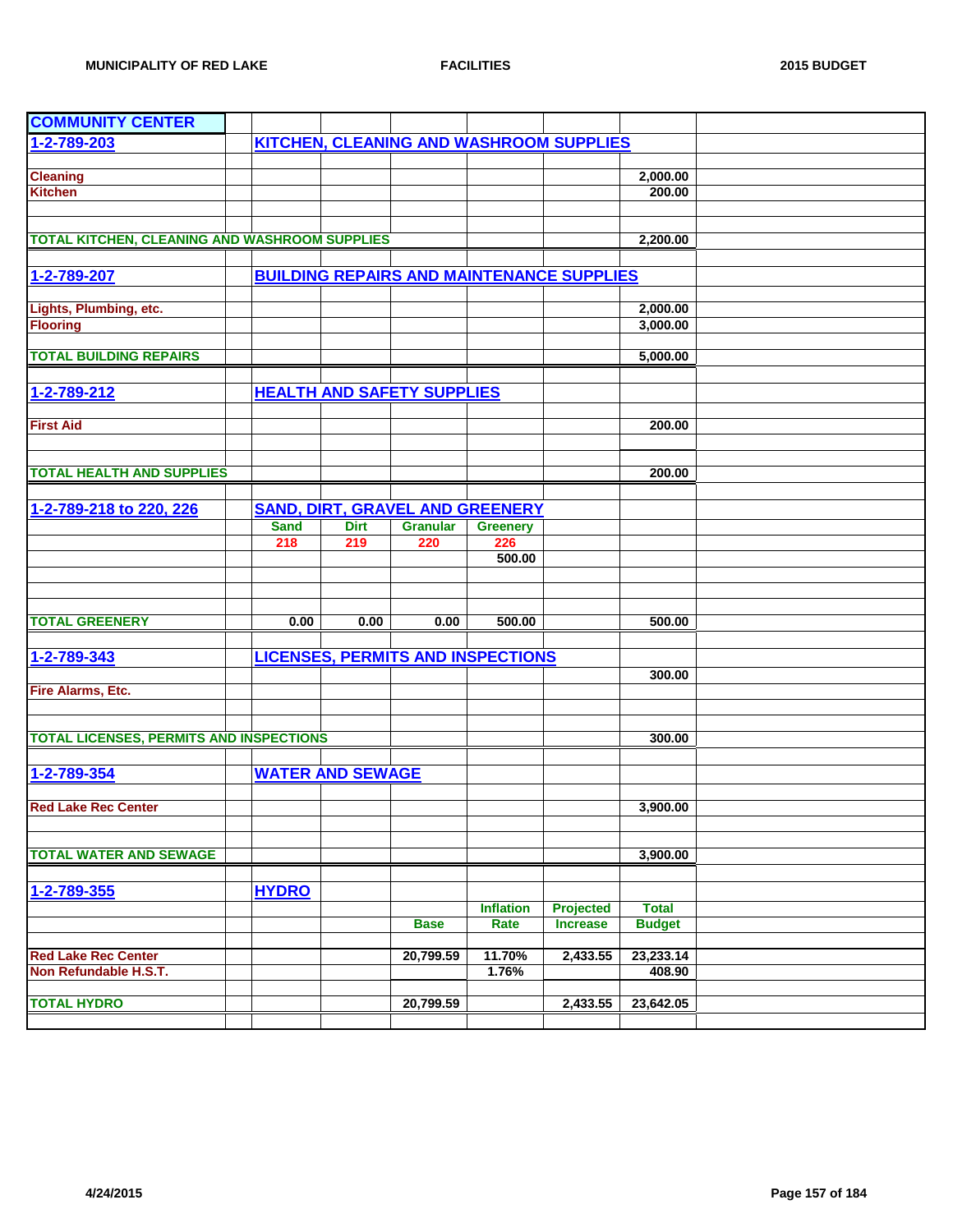| 1-2-789-365                                 | <b>HEATING FUEL</b> |                                       |                                        |           |      |                               |
|---------------------------------------------|---------------------|---------------------------------------|----------------------------------------|-----------|------|-------------------------------|
|                                             |                     |                                       |                                        |           |      |                               |
|                                             |                     |                                       |                                        | 12,000.00 |      | <b>Natural Gas Conversion</b> |
|                                             |                     |                                       |                                        |           |      |                               |
|                                             |                     |                                       |                                        |           |      |                               |
| <b>TOTAL HEATING FUEL</b>                   |                     |                                       |                                        | 12,000.00 |      |                               |
|                                             |                     |                                       |                                        |           |      |                               |
| 1-2-789-372                                 | <b>INSURANCE</b>    |                                       |                                        |           |      |                               |
|                                             |                     |                                       |                                        |           |      |                               |
| <b>The Standard--Liability</b>              |                     |                                       |                                        | 8,867.02  |      |                               |
| <b>The Standard--Automobile</b>             |                     |                                       |                                        |           | 0.00 |                               |
|                                             |                     |                                       |                                        |           |      |                               |
| <b>TOTAL INSURANCE</b>                      |                     |                                       |                                        | 8,867.02  |      |                               |
|                                             |                     |                                       |                                        |           |      |                               |
| 1-2-789-455                                 |                     | <b>CLEANING AND HOUSEKEEPING</b>      |                                        |           |      |                               |
| <b>Floors Waxed</b>                         |                     |                                       |                                        | 1,400.00  |      |                               |
| <b>Rugs</b>                                 |                     |                                       |                                        | 600.00    |      |                               |
|                                             |                     |                                       |                                        |           |      |                               |
| <b>TOTAL CLEANING AND HOUSEKEEPING</b>      |                     |                                       |                                        | 2,000.00  |      |                               |
|                                             |                     |                                       |                                        |           |      |                               |
| 1-2-789-475                                 |                     | <b>BUILDING REPAIRS--OUTSOURCED</b>   |                                        |           |      |                               |
|                                             |                     |                                       |                                        |           |      |                               |
| <b>HVAC</b>                                 |                     |                                       |                                        |           |      |                               |
|                                             |                     |                                       |                                        | 1,400.00  |      |                               |
|                                             |                     |                                       |                                        |           |      |                               |
| <b>TOTAL BUILDING REPAIRS OUTSOURCED</b>    |                     |                                       |                                        | 1,400.00  |      |                               |
|                                             |                     |                                       |                                        |           |      |                               |
|                                             |                     |                                       |                                        |           |      |                               |
| 1-2-789-485                                 |                     |                                       | <b>GROUNDS MAINTENANCE--OUTSOURCED</b> |           |      |                               |
|                                             |                     |                                       |                                        |           |      |                               |
| <b>Harmony Center</b>                       |                     |                                       |                                        | 500.00    |      |                               |
| <b>Dumpster</b>                             |                     |                                       |                                        | 700.00    |      |                               |
| <b>TOTAL GROUNDS MAINTENANCE OUTSOURCED</b> |                     |                                       |                                        |           |      |                               |
|                                             |                     |                                       |                                        | 1,200.00  |      |                               |
|                                             |                     |                                       |                                        |           |      |                               |
|                                             |                     |                                       |                                        |           |      |                               |
| 1-2-789-490                                 |                     |                                       | <b>EQUIPMENT REPAIRS--OUTSOURCED</b>   |           |      |                               |
|                                             |                     |                                       |                                        |           |      |                               |
| <b>HVAC</b>                                 |                     |                                       |                                        |           |      |                               |
|                                             |                     |                                       |                                        |           |      |                               |
|                                             |                     |                                       |                                        |           |      |                               |
| <b>TOTAL EQUIPMENT REPAIRS OUTSOURCED</b>   |                     |                                       |                                        |           | 0.00 |                               |
|                                             |                     |                                       |                                        |           |      |                               |
| 2-2-789-995                                 |                     | <b>AMORTIZATION OF CAPITAL ASSETS</b> |                                        |           |      |                               |
| <b>Straight Line Method</b>                 |                     |                                       |                                        |           |      |                               |
| <b>Buildings</b>                            |                     |                                       |                                        | 9,406.77  |      |                               |
| <b>Contents</b>                             |                     |                                       |                                        | 2,184.15  |      |                               |
|                                             |                     |                                       |                                        |           |      |                               |
| <b>TOTAL AMORTIZATION</b>                   |                     |                                       |                                        | 11,590.92 |      |                               |
|                                             |                     |                                       |                                        |           |      |                               |
| <b>TOTAL BUDGET</b>                         |                     |                                       |                                        | 72,799.99 |      |                               |
|                                             |                     |                                       |                                        |           |      |                               |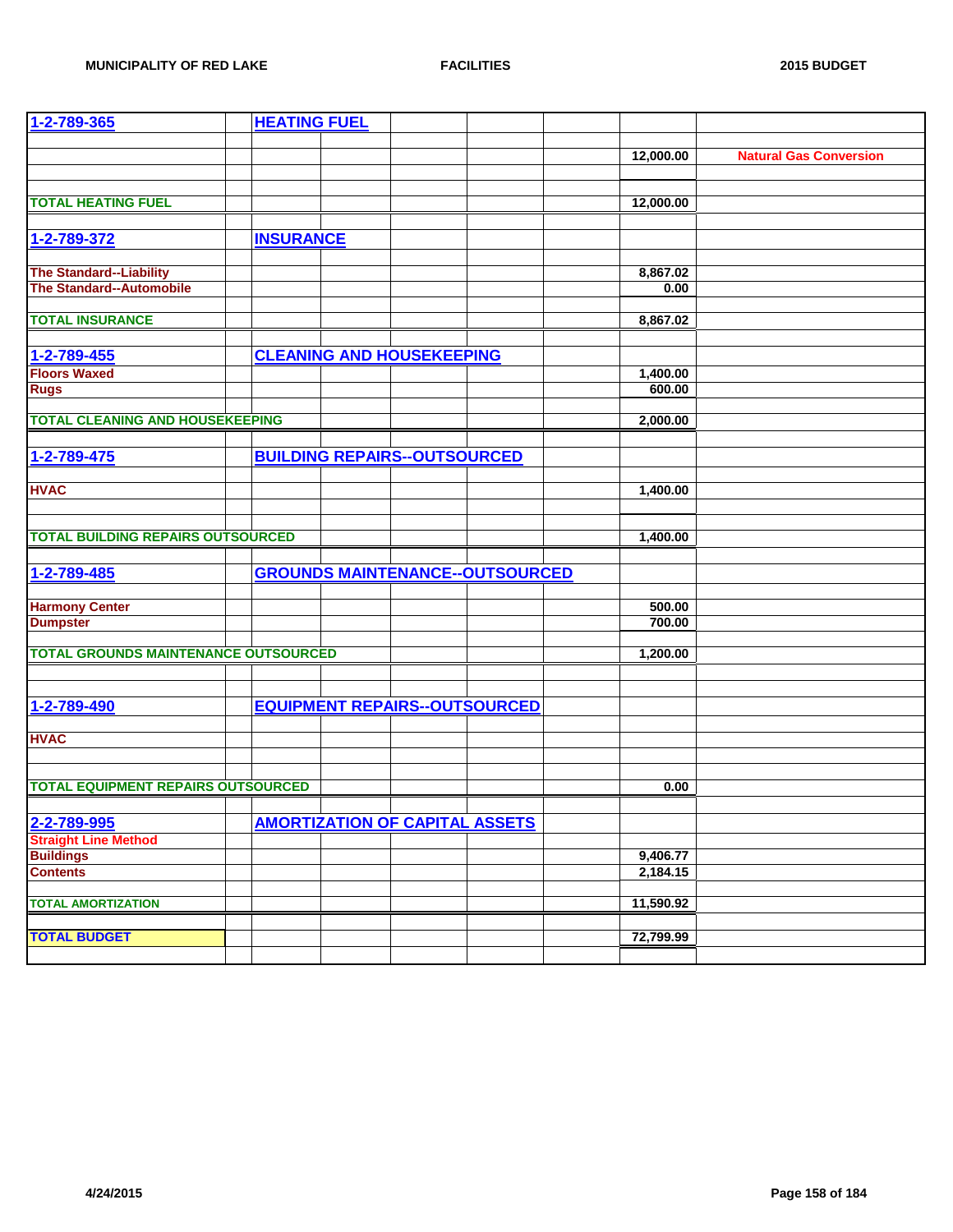| <b>ARENA</b>                                         |                             |             |                                        |                 |                                                  |          |  |
|------------------------------------------------------|-----------------------------|-------------|----------------------------------------|-----------------|--------------------------------------------------|----------|--|
| 1-2-790-203                                          |                             |             |                                        |                 | <b>KITCHEN, CLEANING AND WASHROOM SUPPLIES</b>   |          |  |
|                                                      |                             |             |                                        |                 |                                                  |          |  |
|                                                      |                             |             |                                        |                 |                                                  | 1,300.00 |  |
|                                                      |                             |             |                                        |                 |                                                  |          |  |
|                                                      |                             |             |                                        |                 |                                                  |          |  |
| <b>TOTAL KITCHEN, CLEANING AND WASHROOM SUPPLIES</b> |                             |             |                                        |                 |                                                  | 1,300.00 |  |
|                                                      |                             |             |                                        |                 |                                                  |          |  |
| 1-2-790-207                                          |                             |             |                                        |                 | <b>BUILDING REPAIRS AND MAINTENANCE SUPPLIES</b> |          |  |
|                                                      |                             |             |                                        |                 |                                                  |          |  |
| <b>Paint</b>                                         |                             |             |                                        |                 |                                                  | 5,700.00 |  |
| <b>Lights, Plumbing</b>                              |                             |             |                                        |                 |                                                  | 1,000.00 |  |
|                                                      |                             |             |                                        |                 |                                                  |          |  |
| <b>TOTAL BUILDING REPAIRS</b>                        |                             |             |                                        |                 |                                                  | 6,700.00 |  |
|                                                      |                             |             |                                        |                 |                                                  |          |  |
| 1-2-790-209                                          | <b>OFFICE SUPPLIES</b>      |             |                                        |                 |                                                  |          |  |
|                                                      |                             |             |                                        |                 |                                                  |          |  |
|                                                      |                             |             |                                        |                 |                                                  | 0.00     |  |
|                                                      |                             |             |                                        |                 |                                                  |          |  |
|                                                      |                             |             |                                        |                 |                                                  |          |  |
| <b>TOTAL OFFICE SUPPLIES</b>                         |                             |             |                                        |                 |                                                  | 0.00     |  |
|                                                      |                             |             |                                        |                 |                                                  |          |  |
| 1-2-790-212                                          |                             |             | <b>HEALTH AND SAFETY SUPPLIES</b>      |                 |                                                  |          |  |
|                                                      |                             |             |                                        |                 |                                                  |          |  |
|                                                      |                             |             |                                        |                 |                                                  | 300.00   |  |
|                                                      |                             |             |                                        |                 |                                                  |          |  |
|                                                      |                             |             |                                        |                 |                                                  |          |  |
| <b>TOTAL HEALTH AND SAFETY SUPPLIES</b>              |                             |             |                                        |                 |                                                  | 300.00   |  |
|                                                      |                             |             |                                        |                 |                                                  |          |  |
| 1-2-790-218 to 220, 226                              |                             |             | <b>SAND, DIRT, GRAVEL AND GREENERY</b> |                 |                                                  |          |  |
|                                                      | <b>Sand</b>                 | <b>Dirt</b> | <b>Granular</b>                        | <b>Greenery</b> |                                                  |          |  |
|                                                      | 218                         | 219         | 220                                    | 226             |                                                  |          |  |
|                                                      |                             |             |                                        |                 |                                                  |          |  |
|                                                      | 0.00                        | 0.00        | 0.00                                   | 0.00            |                                                  |          |  |
|                                                      |                             |             |                                        |                 |                                                  |          |  |
|                                                      |                             |             |                                        |                 |                                                  |          |  |
| <b>TOTAL GREENERY</b>                                | 0.00                        | 0.00        | 0.00                                   | 0.00            |                                                  | 0.00     |  |
|                                                      |                             |             |                                        |                 |                                                  |          |  |
| 1-2-790-285                                          | <b>ICE SURFACE SUPPLIES</b> |             |                                        |                 |                                                  |          |  |
|                                                      |                             |             |                                        |                 |                                                  |          |  |
| <b>Lines, Paint</b>                                  |                             |             |                                        |                 |                                                  | 2,000.00 |  |
|                                                      |                             |             |                                        |                 |                                                  |          |  |
| <b>TOTAL ICE SURFACE SUPPLIES</b>                    |                             |             |                                        |                 |                                                  | 2,000.00 |  |
|                                                      |                             |             |                                        |                 |                                                  |          |  |
|                                                      |                             |             |                                        |                 |                                                  |          |  |
| 1-2-790-290                                          | <b>ICE PLANT SUPPLIES</b>   |             |                                        |                 |                                                  |          |  |
|                                                      |                             |             |                                        |                 |                                                  |          |  |
| <b>Oil Replenished</b>                               |                             |             |                                        |                 |                                                  | 200.00   |  |
|                                                      |                             |             |                                        |                 |                                                  |          |  |
| <b>TOTAL ICE PLANT SUPPLIES</b>                      |                             |             |                                        |                 |                                                  | 200.00   |  |
|                                                      |                             |             |                                        |                 |                                                  |          |  |
|                                                      |                             |             |                                        |                 |                                                  |          |  |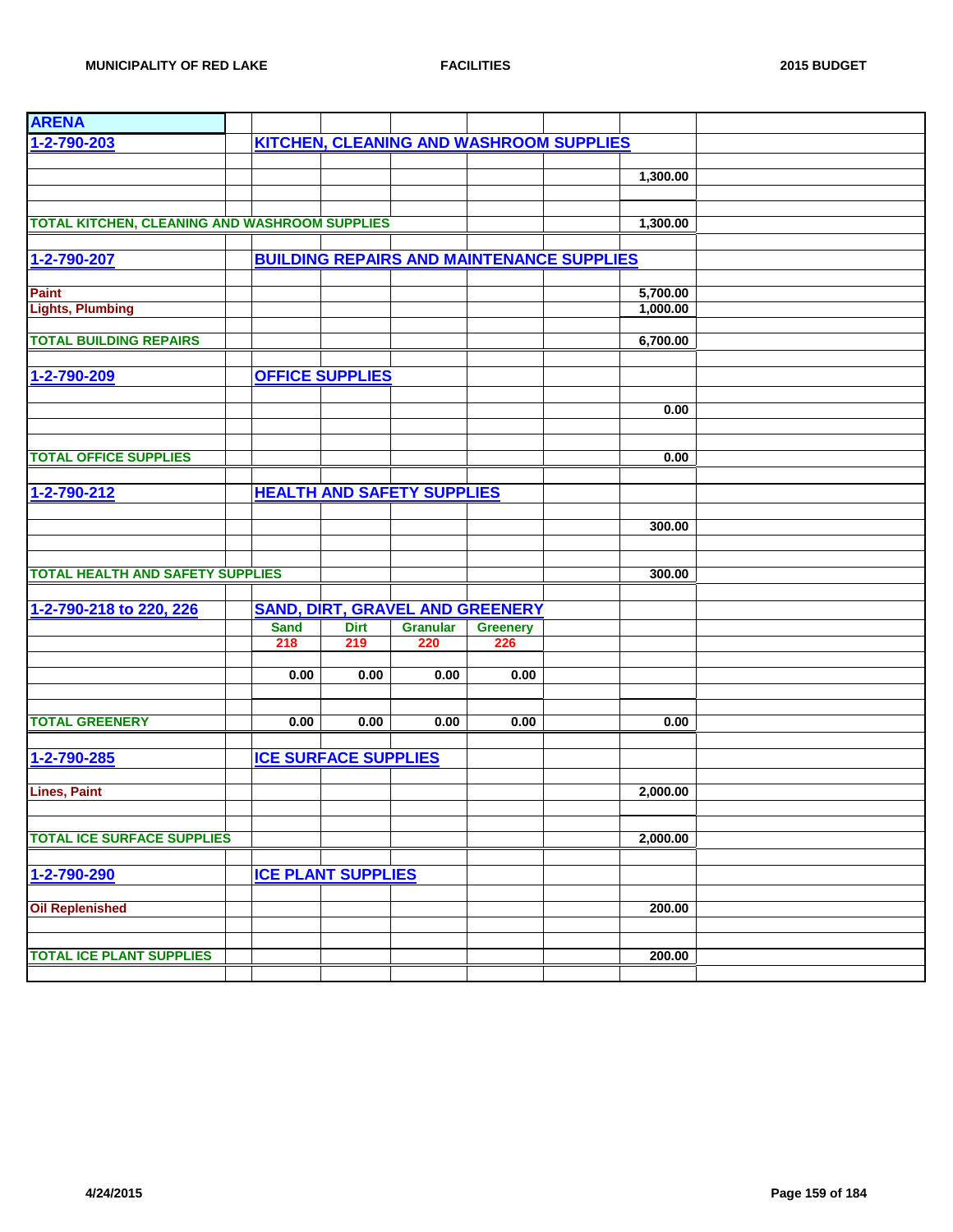| 1-2-790-291                                    | <b>ZAMBONI SUPPLIES</b> |                                          |                  |                  |               |  |
|------------------------------------------------|-------------------------|------------------------------------------|------------------|------------------|---------------|--|
|                                                |                         |                                          |                  |                  |               |  |
| <b>Blade Sharpening</b>                        |                         |                                          |                  |                  | 700.00        |  |
| <b>Spreader Cloths</b>                         |                         |                                          |                  |                  | 300.00        |  |
|                                                |                         |                                          |                  |                  |               |  |
| <b>TOTAL ZAMBONI SUPPLIES</b>                  |                         |                                          |                  |                  | 1,000.00      |  |
|                                                |                         |                                          |                  |                  |               |  |
| 1-2-790-318                                    | <b>LOAN INTEREST</b>    |                                          |                  |                  |               |  |
|                                                |                         |                                          |                  |                  |               |  |
| <b>Existing Debt</b>                           |                         |                                          |                  |                  | 634.28        |  |
| <b>2015 Debt</b>                               |                         |                                          |                  |                  |               |  |
|                                                |                         |                                          |                  |                  |               |  |
| <b>TOTAL INTEREST</b>                          |                         |                                          |                  |                  | 634.28        |  |
|                                                |                         |                                          |                  |                  |               |  |
| 1-2-790-343                                    |                         | <b>LICENSES, PERMITS AND INSPECTIONS</b> |                  |                  |               |  |
|                                                |                         |                                          |                  |                  |               |  |
|                                                |                         |                                          |                  |                  |               |  |
| <b>Fire Extinguishers, Alarms</b>              |                         |                                          |                  |                  | 400.00        |  |
|                                                |                         |                                          |                  |                  |               |  |
|                                                |                         |                                          |                  |                  |               |  |
| <b>TOTAL LICENSES, PERMITS AND INSPECTIONS</b> |                         |                                          |                  |                  | 400.00        |  |
|                                                |                         |                                          |                  |                  |               |  |
| 1-2-790-344                                    | <b>FREIGHT</b>          |                                          |                  |                  |               |  |
|                                                |                         |                                          |                  |                  | 1,200.00      |  |
| <b>Zamboni Blades</b>                          |                         |                                          |                  |                  |               |  |
|                                                |                         |                                          |                  |                  |               |  |
|                                                |                         |                                          |                  |                  |               |  |
| <b>TOTAL FREIGHT</b>                           |                         |                                          |                  |                  | 1,200.00      |  |
|                                                |                         |                                          |                  |                  |               |  |
| 1-2-790-354                                    | <b>WATER AND SEWAGE</b> |                                          |                  |                  |               |  |
|                                                |                         |                                          |                  |                  |               |  |
| <b>Arena</b>                                   |                         |                                          |                  |                  | 3,300.00      |  |
|                                                |                         |                                          |                  |                  |               |  |
|                                                |                         |                                          |                  |                  |               |  |
| <b>TOTAL WATER AND SEWAGE</b>                  |                         |                                          |                  |                  | 3,300.00      |  |
|                                                |                         |                                          |                  |                  |               |  |
|                                                |                         |                                          |                  |                  |               |  |
| 1-2-790-355                                    | <b>HYDRO</b>            |                                          |                  |                  |               |  |
|                                                |                         |                                          | <b>Inflation</b> | <b>Projected</b> | <b>Total</b>  |  |
|                                                |                         | <b>Base</b>                              | Rate             | <b>Increase</b>  | <b>Budget</b> |  |
|                                                |                         |                                          |                  |                  |               |  |
| <b>Cochenour Arena</b>                         |                         | 40,608.39                                | 11.70%           | 4,751.18         | 45,359.57     |  |
| Non Refundable H.S.T.                          |                         |                                          | 1.76%            |                  | 798.33        |  |
|                                                |                         |                                          |                  |                  |               |  |
| <b>TOTAL HYDRO</b>                             |                         | 40,608.39                                |                  | 4,751.18         | 46,157.90     |  |
|                                                |                         |                                          |                  |                  |               |  |
| 1-2-790-365                                    | <b>HEATING FUEL</b>     |                                          |                  |                  |               |  |
|                                                |                         |                                          |                  |                  |               |  |
| Propane                                        |                         |                                          |                  |                  | 12,000.00     |  |
|                                                |                         |                                          |                  |                  |               |  |
|                                                |                         |                                          |                  |                  |               |  |
| <b>TOTAL HEATING FUEL</b>                      |                         |                                          |                  |                  | 12,000.00     |  |
|                                                |                         |                                          |                  |                  |               |  |
|                                                |                         |                                          |                  |                  |               |  |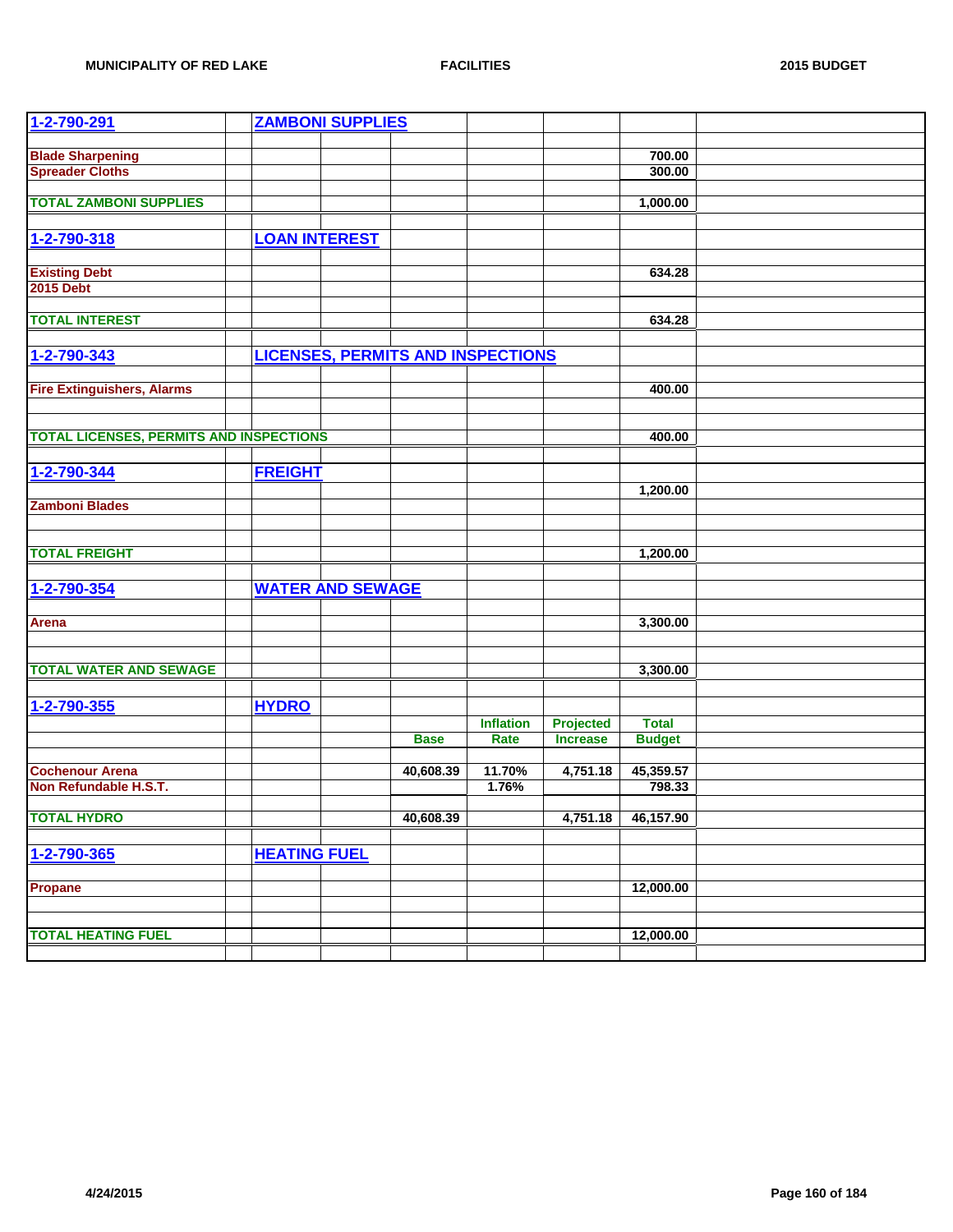| 1-2-790-370                                 |                   |                             | <b>FUEL AND OIL--AUTOMOTIVE</b>         |  |           |  |
|---------------------------------------------|-------------------|-----------------------------|-----------------------------------------|--|-----------|--|
| <b>Zamboni Propane</b>                      |                   |                             |                                         |  | 4,000.00  |  |
|                                             |                   |                             |                                         |  |           |  |
|                                             |                   |                             |                                         |  |           |  |
| <b>TOTAL FUEL AND OIL</b>                   |                   |                             |                                         |  | 4,000.00  |  |
|                                             |                   |                             |                                         |  |           |  |
| 1-2-790-372                                 | <b>INSURANCE</b>  |                             |                                         |  |           |  |
| <b>The Standard--Liability</b>              |                   |                             |                                         |  | 20,689.74 |  |
| <b>The Standard--Automobile</b>             |                   |                             |                                         |  | 0.00      |  |
|                                             |                   |                             |                                         |  |           |  |
| <b>TOTAL INSURANCE</b>                      |                   |                             |                                         |  | 20,689.74 |  |
| 1-2-790-378                                 |                   | <b>EQUIPMENT RENTALS</b>    |                                         |  |           |  |
|                                             |                   |                             |                                         |  |           |  |
| Lift                                        |                   |                             |                                         |  | 5,000.00  |  |
|                                             |                   |                             |                                         |  |           |  |
|                                             |                   |                             |                                         |  |           |  |
| <b>TOTAL EQUIPMENT RENTALS</b>              |                   |                             |                                         |  | 5,000.00  |  |
| 1-2-790-425                                 | <b>CONSULTING</b> |                             |                                         |  |           |  |
|                                             |                   |                             |                                         |  |           |  |
| <b>Arena Structural Evaluation</b>          |                   |                             |                                         |  | 30,000.00 |  |
|                                             |                   |                             |                                         |  |           |  |
|                                             |                   |                             |                                         |  |           |  |
| <b>TOTAL BUILDING REPAIRS OUTSOURCED</b>    |                   |                             |                                         |  | 30,000.00 |  |
| 1-2-790-475                                 |                   |                             | <b>BUILDING REPAIRS - OUTSOURCED</b>    |  |           |  |
|                                             |                   |                             |                                         |  |           |  |
|                                             |                   |                             |                                         |  | 2,000.00  |  |
|                                             |                   |                             |                                         |  |           |  |
|                                             |                   |                             |                                         |  |           |  |
| <b>TOTAL BUILDING REPAIRS OUTSOURCED</b>    |                   |                             |                                         |  | 2,000.00  |  |
| 1-2-790-485                                 |                   |                             | <b>GROUNDS MAINTENANCE - OUTSOURCED</b> |  |           |  |
|                                             |                   |                             |                                         |  |           |  |
| <b>Dumpsters</b>                            |                   |                             |                                         |  | 1,200.00  |  |
|                                             |                   |                             |                                         |  |           |  |
|                                             |                   |                             |                                         |  |           |  |
| <b>TOTAL GROUNDS MAINTENANCE OUTSOURCED</b> |                   |                             |                                         |  | 1,200.00  |  |
| 1-2-790-490                                 |                   |                             | <b>EQUIPMENT REPAIRS - OUTSOURCED</b>   |  |           |  |
|                                             |                   |                             |                                         |  |           |  |
| <b>Plant</b>                                |                   |                             |                                         |  | 1,500.00  |  |
|                                             |                   |                             |                                         |  |           |  |
|                                             |                   |                             |                                         |  |           |  |
| <b>TOTAL EQUIPMENT REPAIRS OUTSOURCED</b>   |                   |                             |                                         |  | 1,500.00  |  |
| 1-2-790-600                                 |                   | <b>PRINCIPAL REPAYMENTS</b> |                                         |  |           |  |
|                                             |                   |                             |                                         |  |           |  |
| <b>Existing Debt</b>                        |                   |                             |                                         |  | 3,202.72  |  |
| <b>2015 Debt</b>                            |                   |                             |                                         |  |           |  |
|                                             |                   |                             |                                         |  |           |  |
| <b>TOTAL PRINCIPAL REPAYMENTS</b>           |                   |                             |                                         |  | 3,202.72  |  |
|                                             |                   |                             |                                         |  |           |  |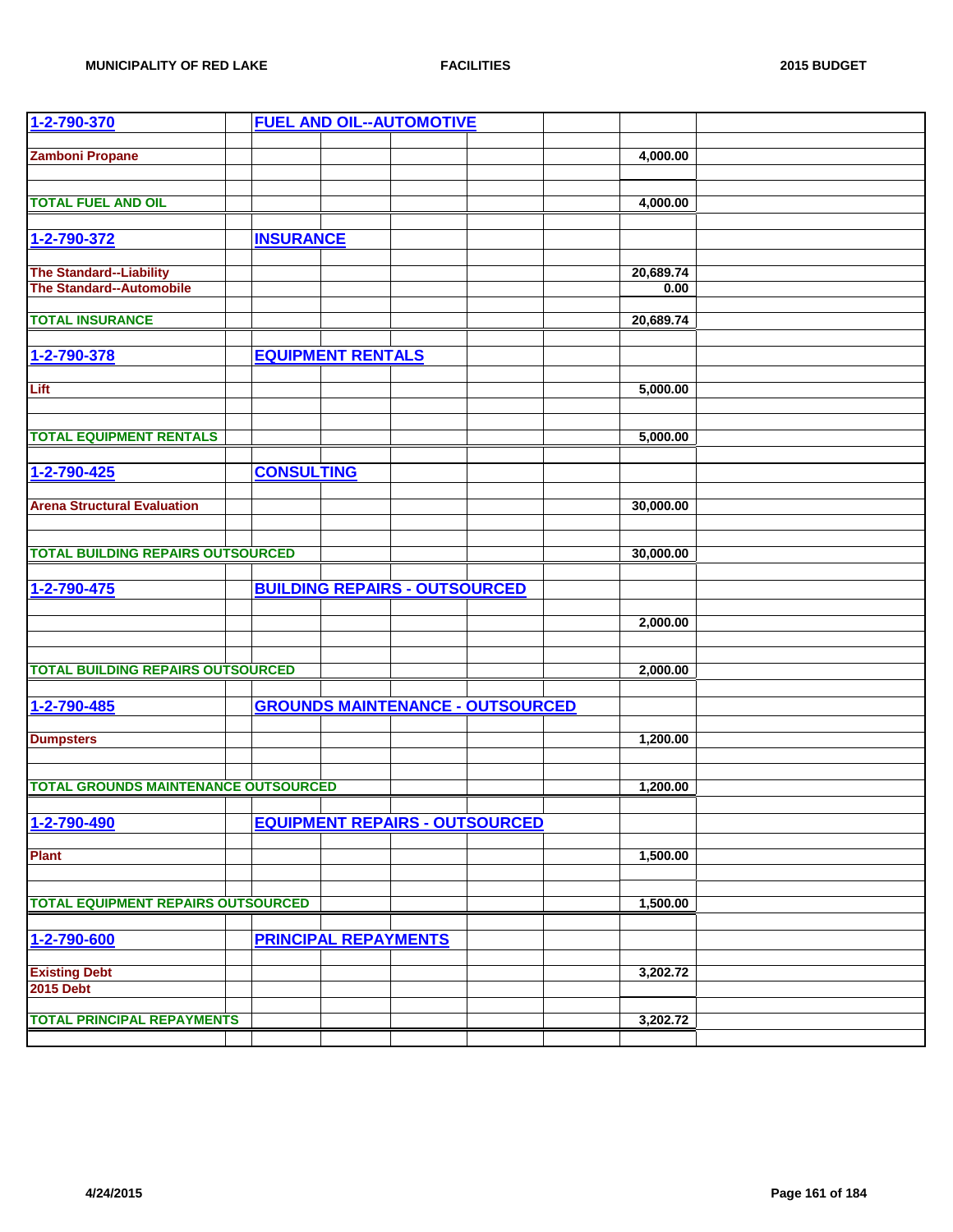| 1-2-790-730                      | <b>STUDIES AND REPORTS</b> |                                       |            |  |
|----------------------------------|----------------------------|---------------------------------------|------------|--|
|                                  |                            |                                       |            |  |
| <b>Boge Boge</b>                 |                            |                                       | 0.00       |  |
|                                  |                            |                                       |            |  |
|                                  |                            |                                       |            |  |
| <b>TOTAL STUDIES AND REPORTS</b> |                            |                                       | 0.00       |  |
|                                  |                            |                                       |            |  |
|                                  |                            |                                       |            |  |
| 2-2-790-995                      |                            | <b>AMORTIZATION OF CAPITAL ASSETS</b> |            |  |
| <b>Straight Line Method</b>      |                            |                                       |            |  |
| <b>Buildings</b>                 |                            |                                       | 6,687.87   |  |
| <b>Contents</b>                  |                            |                                       | 1,118.66   |  |
| <b>Land Improvements</b>         |                            |                                       | 1,470.56   |  |
| <b>Mobile Equipment</b>          |                            |                                       | 4,484.88   |  |
|                                  |                            |                                       |            |  |
| <b>TOTAL AMORTIZATION</b>        |                            |                                       | 13,761.97  |  |
|                                  |                            |                                       |            |  |
| <b>TOTAL BUDGET</b>              |                            |                                       | 156,546.61 |  |
|                                  |                            |                                       |            |  |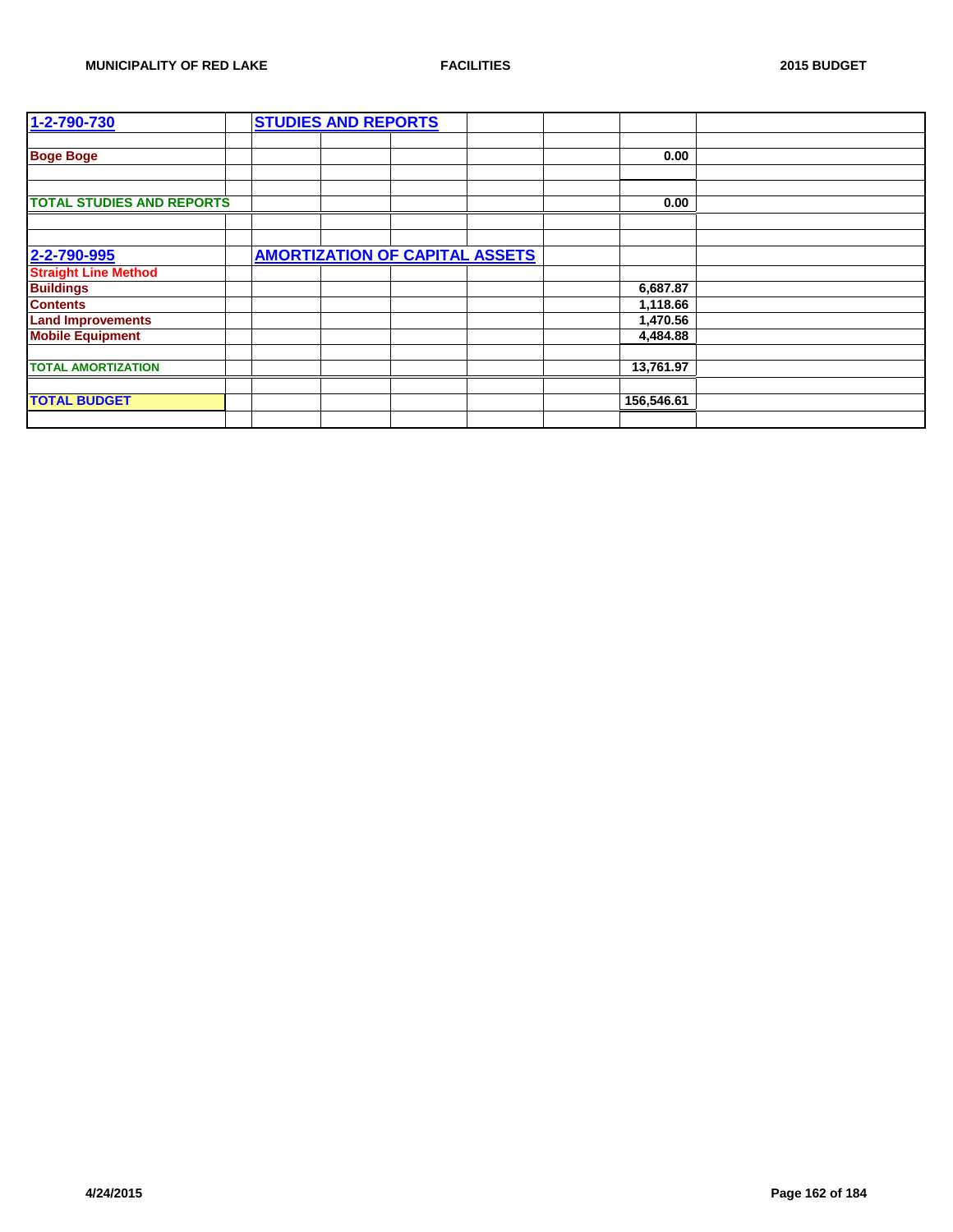| <b>HEALTH CENTER</b>                     |                      |                              |                                                  |                 |          |  |
|------------------------------------------|----------------------|------------------------------|--------------------------------------------------|-----------------|----------|--|
| 1-2-791-207                              |                      |                              | <b>BUILDING REPAIRS AND MAINTENANCE SUPPLIES</b> |                 |          |  |
|                                          |                      |                              |                                                  |                 |          |  |
| <b>Plumbing</b>                          |                      |                              |                                                  |                 | 0.00     |  |
| <b>Electrical</b>                        |                      |                              |                                                  |                 |          |  |
| <b>TOTAL BUILDING REPAIRS</b>            |                      |                              |                                                  |                 | 0.00     |  |
|                                          |                      |                              |                                                  |                 |          |  |
| 1-2-791-211                              |                      | <b>SIGNS AND ACCESSORIES</b> |                                                  |                 |          |  |
|                                          |                      |                              |                                                  |                 |          |  |
|                                          |                      |                              |                                                  |                 | 0.00     |  |
|                                          |                      |                              |                                                  |                 |          |  |
|                                          |                      |                              |                                                  |                 |          |  |
| <b>TOTAL SIGNS AND ACCESSORIES</b>       |                      |                              |                                                  |                 | 0.00     |  |
|                                          |                      |                              |                                                  |                 |          |  |
| 1-2-791-218 to 220, 226                  |                      |                              | <b>SAND, DIRT, GRAVEL AND GREENERY</b>           |                 |          |  |
|                                          | <b>Sand</b>          | <b>Dirt</b>                  | <b>Granular</b>                                  | <b>Greenery</b> |          |  |
|                                          | 218                  | 219                          | 220                                              | 226             |          |  |
|                                          | 0.00                 |                              |                                                  |                 |          |  |
|                                          |                      | 0.00                         | 0.00                                             | 0.00            |          |  |
|                                          |                      |                              |                                                  |                 |          |  |
| <b>TOTAL GREENERY</b>                    | 0.00                 | 0.00                         | 0.00                                             | 0.00            | 0.00     |  |
|                                          |                      |                              |                                                  |                 |          |  |
| 1-2-791-318                              | <b>LOAN INTEREST</b> |                              |                                                  |                 |          |  |
|                                          |                      |                              |                                                  |                 |          |  |
| <b>Existing Debt</b>                     |                      |                              |                                                  |                 | 0.00     |  |
| <b>2015 Debt</b>                         |                      |                              |                                                  |                 |          |  |
|                                          |                      |                              |                                                  |                 |          |  |
| <b>TOTAL LOAN INTEREST</b>               |                      |                              |                                                  |                 | 0.00     |  |
|                                          |                      |                              |                                                  |                 |          |  |
| 1-2-791-354                              |                      | <b>WATER AND SEWAGE</b>      |                                                  |                 |          |  |
|                                          |                      |                              |                                                  |                 |          |  |
| <b>Health Center</b>                     |                      |                              |                                                  |                 | 1,600.00 |  |
|                                          |                      |                              |                                                  |                 |          |  |
| <b>TOTAL WATER AND SEWAGE</b>            |                      |                              |                                                  |                 | 1,600.00 |  |
|                                          |                      |                              |                                                  |                 |          |  |
| 1-2-791-372                              | <b>INSURANCE</b>     |                              |                                                  |                 |          |  |
|                                          |                      |                              |                                                  |                 |          |  |
| <b>The Standard--Liability</b>           |                      |                              |                                                  |                 | 2,327.23 |  |
| <b>The Standard--Automobile</b>          |                      |                              |                                                  |                 | 0.00     |  |
|                                          |                      |                              |                                                  |                 |          |  |
| <b>TOTAL INSURANCE</b>                   |                      |                              |                                                  |                 | 2,327.23 |  |
|                                          |                      |                              |                                                  |                 |          |  |
| 1-2-791-378                              |                      | <b>EQUIPMENT RENTALS</b>     |                                                  |                 |          |  |
|                                          |                      |                              |                                                  |                 |          |  |
|                                          |                      |                              |                                                  |                 | 0.00     |  |
|                                          |                      |                              |                                                  |                 |          |  |
| <b>TOTAL EQUIPMENT RENTALS</b>           |                      |                              |                                                  |                 | 0.00     |  |
|                                          |                      |                              |                                                  |                 |          |  |
|                                          |                      |                              |                                                  |                 |          |  |
| 1-2-791-475                              |                      |                              | <b>BUILDING REPAIRS - OUTSOURCED</b>             |                 |          |  |
| <b>Electrical</b>                        |                      |                              |                                                  |                 | 0.00     |  |
|                                          |                      |                              |                                                  |                 |          |  |
|                                          |                      |                              |                                                  |                 |          |  |
| <b>TOTAL BUILDING REPAIRS OUTSOURCED</b> |                      |                              |                                                  |                 | 0.00     |  |
|                                          |                      |                              |                                                  |                 |          |  |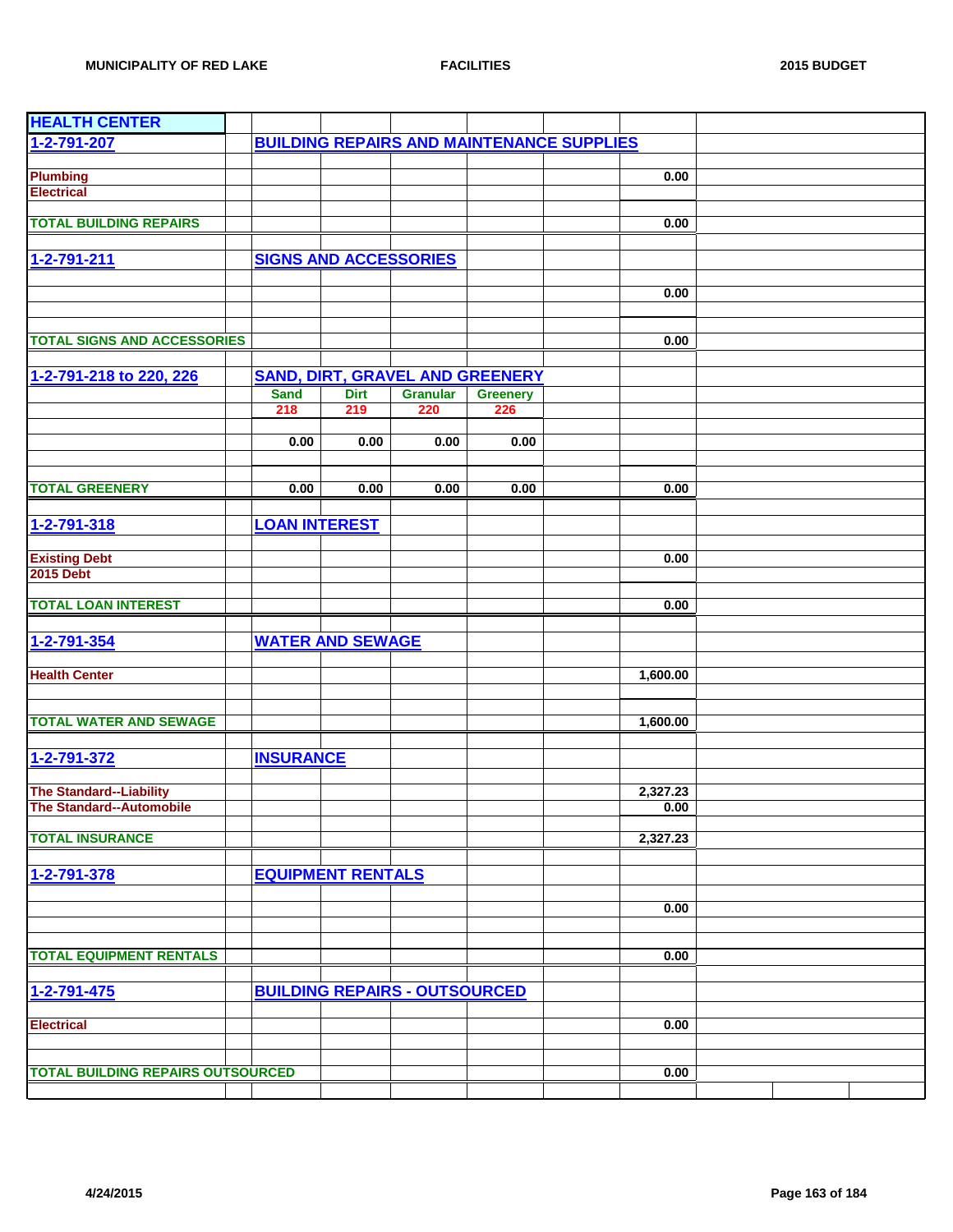| 1-2-791-485                                 |                                       | <b>GROUNDS MAINTENANCE - OUTSOURCED</b> |            |  |
|---------------------------------------------|---------------------------------------|-----------------------------------------|------------|--|
|                                             |                                       |                                         |            |  |
| <b>Garbage Service</b>                      |                                       |                                         | 400.00     |  |
| <b>Harmony Center</b>                       |                                       |                                         | 500.00     |  |
|                                             |                                       |                                         |            |  |
| <b>TOTAL GROUNDS MAINTENANCE OUTSOURCED</b> |                                       |                                         | 900.00     |  |
|                                             |                                       |                                         |            |  |
| 1-2-791-490                                 | <b>EQUIPMENT REPAIRS - OUTSOURCED</b> |                                         |            |  |
|                                             |                                       |                                         |            |  |
|                                             |                                       |                                         | 0.00       |  |
|                                             |                                       |                                         |            |  |
|                                             |                                       |                                         |            |  |
| <b>TOTAL EQUIPMENT REPAIRS OUTSOURCED</b>   |                                       |                                         | 0.00       |  |
|                                             |                                       |                                         |            |  |
| 1-2-791-600                                 | <b>PRINCIPAL REPAYMENTS</b>           |                                         |            |  |
|                                             |                                       |                                         |            |  |
| <b>Existing Debt</b>                        |                                       |                                         | 0.00       |  |
| <b>2015 Debt</b>                            |                                       |                                         |            |  |
|                                             |                                       |                                         |            |  |
| <b>TOTAL PRINCIPAL REPAYMENTS</b>           |                                       |                                         | 0.00       |  |
|                                             |                                       |                                         |            |  |
| 2-2-791-995                                 | <b>AMORTIZATION OF CAPITAL ASSETS</b> |                                         |            |  |
| <b>Straight Line Method</b>                 |                                       |                                         |            |  |
| <b>Automotive</b>                           |                                       |                                         | 2,201.20   |  |
| <b>Buildings</b>                            |                                       |                                         | 93,902.18  |  |
| <b>Contents</b>                             |                                       |                                         | 1,642.02   |  |
|                                             |                                       |                                         |            |  |
| <b>TOTAL AMORTIZATION</b>                   |                                       |                                         | 97,745.40  |  |
|                                             |                                       |                                         |            |  |
| <b>TOTAL BUDGET</b>                         |                                       |                                         | 102,572.63 |  |
|                                             |                                       |                                         |            |  |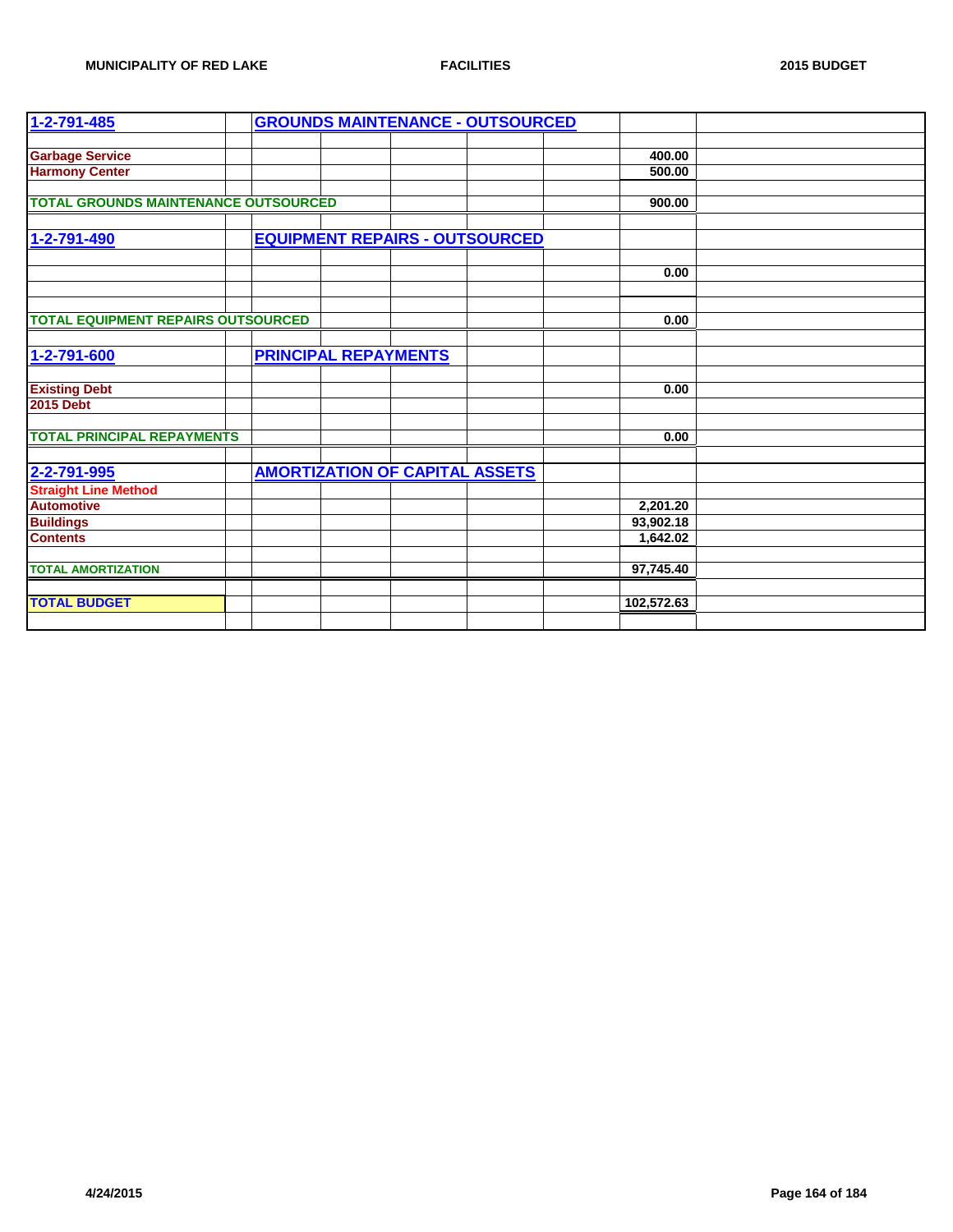| <b>HERITAGE CENTRE</b>                         |                           |             |                                          |                 |                                                  |            |  |
|------------------------------------------------|---------------------------|-------------|------------------------------------------|-----------------|--------------------------------------------------|------------|--|
| 1-2-800-207                                    |                           |             |                                          |                 | <b>BUILDING REPAIRS AND MAINTENANCE SUPPLIES</b> |            |  |
|                                                |                           |             |                                          |                 |                                                  |            |  |
| Lights, Plumbing, etc.                         |                           |             |                                          |                 |                                                  | 500.00     |  |
|                                                |                           |             |                                          |                 |                                                  |            |  |
|                                                |                           |             |                                          |                 |                                                  |            |  |
| <b>TOTAL BUILDING REPAIRS</b>                  |                           |             |                                          |                 |                                                  | 500.00     |  |
|                                                |                           |             |                                          |                 |                                                  |            |  |
| 1-2-800-210                                    |                           |             | <b>FURNITURE AND OFFICE EQUIPMENT</b>    |                 |                                                  |            |  |
|                                                |                           |             |                                          |                 |                                                  |            |  |
|                                                |                           |             |                                          |                 |                                                  | 0.00       |  |
|                                                |                           |             |                                          |                 |                                                  |            |  |
|                                                |                           |             |                                          |                 |                                                  |            |  |
| <b>TOTAL FURNITURE AND OFFICE EQUIPMENT</b>    |                           |             |                                          |                 |                                                  | 0.00       |  |
|                                                |                           |             |                                          |                 |                                                  |            |  |
| 1-2-800-218 to 220, 226                        |                           |             | <b>SAND, DIRT, GRANULAR AND GREENERY</b> |                 |                                                  |            |  |
|                                                | <b>Sand</b>               | <b>Dirt</b> | <b>Granular</b>                          | <b>Greenery</b> |                                                  |            |  |
|                                                | 218                       | 219         | 220                                      | 226             |                                                  |            |  |
|                                                |                           |             |                                          |                 |                                                  |            |  |
|                                                | 0.00                      | 0.00        | 0.00                                     | 0.00            |                                                  |            |  |
|                                                |                           |             |                                          |                 |                                                  |            |  |
|                                                |                           |             |                                          |                 |                                                  |            |  |
| <b>TOTAL GREENERY</b>                          | 0.00                      | 0.00        | 0.00                                     | 0.00            |                                                  | 0.00       |  |
|                                                |                           |             |                                          |                 |                                                  |            |  |
| 1-2-800-343                                    |                           |             | <b>LICENSES, PERMITS AND INSPECTIONS</b> |                 |                                                  |            |  |
|                                                |                           |             |                                          |                 |                                                  |            |  |
| Sprinkler, Alarm, etc.                         |                           |             |                                          |                 |                                                  | 600.00     |  |
|                                                |                           |             |                                          |                 |                                                  |            |  |
| <b>TOTAL LICENSES, PERMITS AND INSPECTIONS</b> |                           |             |                                          |                 |                                                  | 600.00     |  |
|                                                |                           |             |                                          |                 |                                                  |            |  |
|                                                |                           |             |                                          |                 |                                                  |            |  |
| 1-2-800-354                                    | <b>WATER AND SEWAGE</b>   |             |                                          |                 |                                                  |            |  |
|                                                |                           |             |                                          |                 |                                                  |            |  |
|                                                |                           |             |                                          |                 |                                                  | 0.00       |  |
|                                                |                           |             |                                          |                 |                                                  |            |  |
| <b>TOTAL WATER AND SEWAGE</b>                  |                           |             |                                          |                 |                                                  | 0.00       |  |
|                                                |                           |             |                                          |                 |                                                  |            |  |
| 1-2-800-375                                    | <b>BOARD REQUISITIONS</b> |             |                                          |                 |                                                  |            |  |
|                                                |                           |             |                                          |                 |                                                  |            |  |
| <b>Heritage Center</b>                         |                           |             |                                          |                 |                                                  | 144,400.00 |  |
|                                                |                           |             |                                          |                 |                                                  |            |  |
|                                                |                           |             |                                          |                 |                                                  |            |  |
| <b>TOTAL REQUISITIONS</b>                      |                           |             |                                          |                 |                                                  | 144,400.00 |  |
|                                                |                           |             |                                          |                 |                                                  |            |  |
| 1-2-800-378                                    | <b>EQUIPMENT RENTALS</b>  |             |                                          |                 |                                                  |            |  |
|                                                |                           |             |                                          |                 |                                                  |            |  |
|                                                |                           |             |                                          |                 |                                                  | 0.00       |  |
|                                                |                           |             |                                          |                 |                                                  |            |  |
|                                                |                           |             |                                          |                 |                                                  |            |  |
| <b>TOTAL EQUIPMENT RENTALS</b>                 |                           |             |                                          |                 |                                                  | 0.00       |  |
|                                                |                           |             |                                          |                 |                                                  |            |  |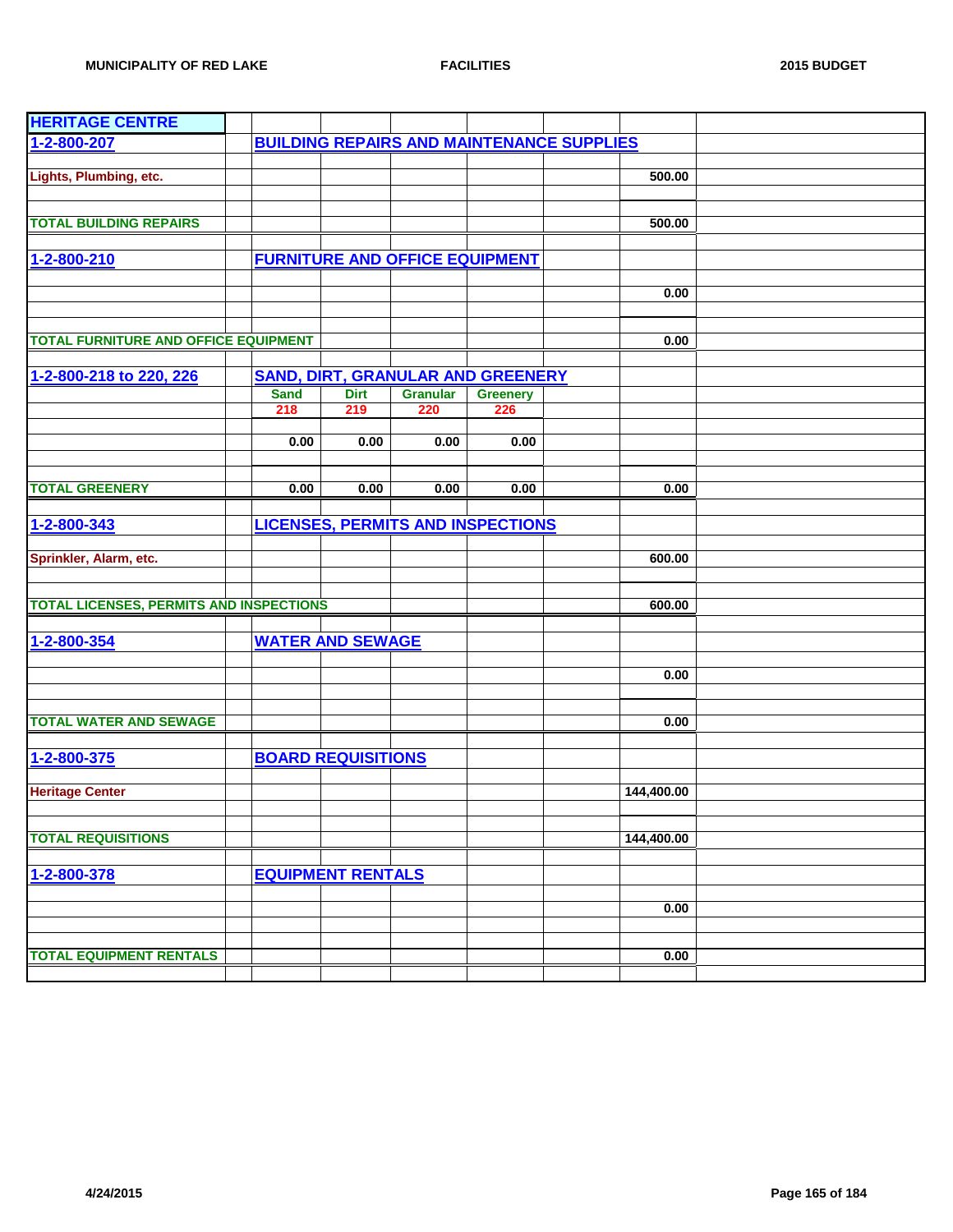| 1-2-800-475                                 |  | <b>BUILDING REPAIRS - OUTSOURCED</b>    |  |            |  |
|---------------------------------------------|--|-----------------------------------------|--|------------|--|
|                                             |  |                                         |  |            |  |
| <b>HVAC</b>                                 |  |                                         |  | 2,500.00   |  |
|                                             |  |                                         |  |            |  |
|                                             |  |                                         |  |            |  |
| <b>TOTAL BUILDING REPAIRS OUTSOURCED</b>    |  |                                         |  | 2,500.00   |  |
|                                             |  |                                         |  |            |  |
| 1-2-800-485                                 |  | <b>GROUNDS MAINTENANCE - OUTSOURCED</b> |  |            |  |
|                                             |  |                                         |  |            |  |
| <b>Harmony Center</b>                       |  |                                         |  | 900.00     |  |
|                                             |  |                                         |  |            |  |
|                                             |  |                                         |  |            |  |
| <b>TOTAL GROUNDS MAINTENANCE OUTSOURCED</b> |  |                                         |  | 900.00     |  |
|                                             |  |                                         |  |            |  |
| 2-2-800-995                                 |  | <b>AMORTIZATION OF CAPITAL ASSETS</b>   |  |            |  |
| <b>Straight Line Method</b>                 |  |                                         |  |            |  |
| <b>Buildings</b>                            |  |                                         |  | 50,191.18  |  |
| <b>Contents</b>                             |  |                                         |  | 6,083.32   |  |
|                                             |  |                                         |  |            |  |
| <b>TOTAL AMORTIZATION</b>                   |  |                                         |  | 56,274.50  |  |
|                                             |  |                                         |  |            |  |
| <b>TOTAL BUDGET</b>                         |  |                                         |  | 205,174.50 |  |
|                                             |  |                                         |  |            |  |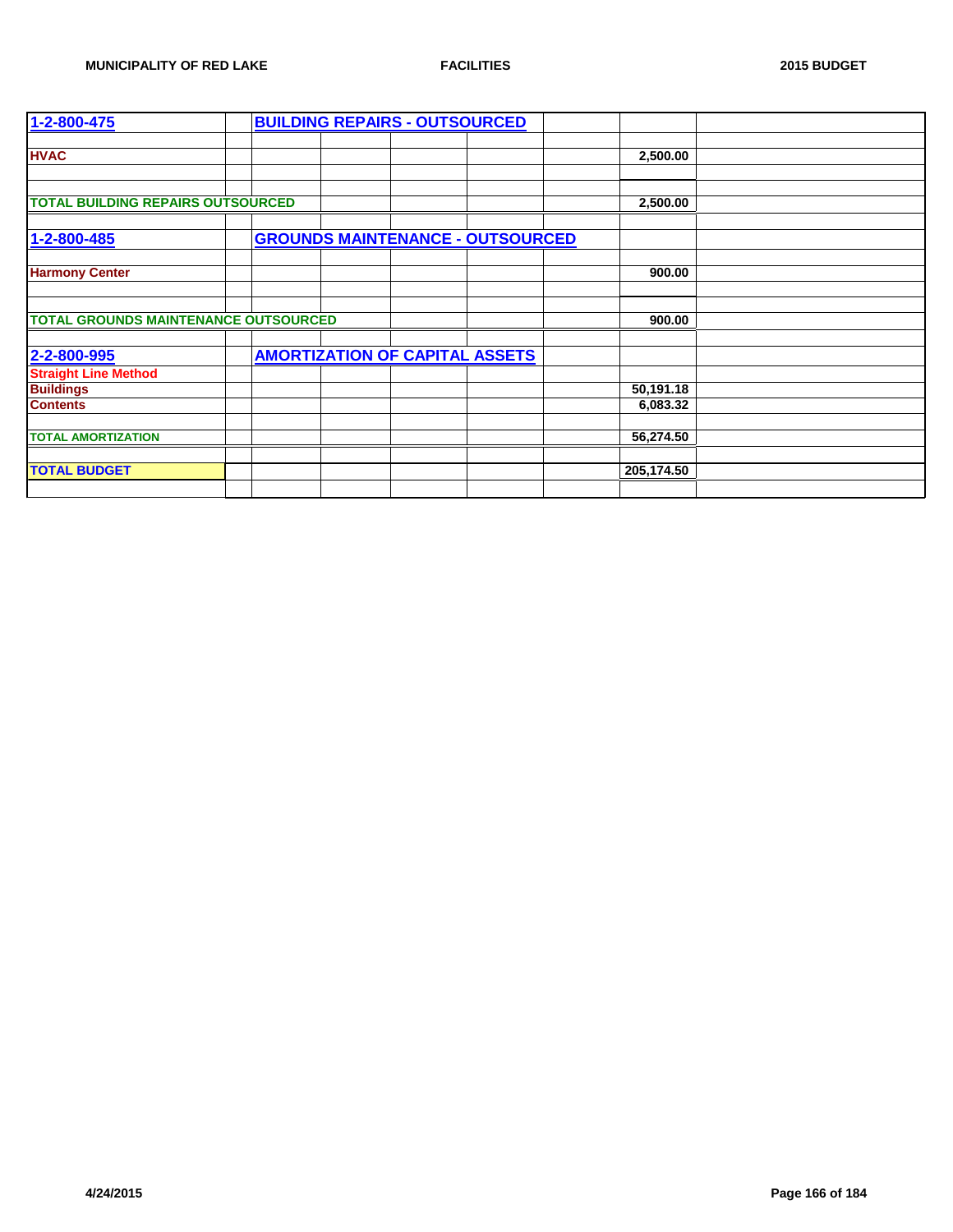| <b>LIBRARIES</b>                               |                         |             |                                       |                                          |                                                  |          |  |
|------------------------------------------------|-------------------------|-------------|---------------------------------------|------------------------------------------|--------------------------------------------------|----------|--|
| 1-2-850-207                                    |                         |             |                                       |                                          | <b>BUILDING REPAIRS AND MAINTENANCE SUPPLIES</b> |          |  |
|                                                |                         |             |                                       |                                          |                                                  |          |  |
| Lights, Plumbing, etc.                         |                         |             |                                       |                                          |                                                  | 1,000.00 |  |
|                                                |                         |             |                                       |                                          |                                                  |          |  |
|                                                |                         |             |                                       |                                          |                                                  |          |  |
| <b>TOTAL BUILDING REPAIRS</b>                  |                         |             |                                       |                                          |                                                  | 1,000.00 |  |
|                                                |                         |             |                                       |                                          |                                                  |          |  |
| 1-2-850-210                                    |                         |             | <b>FURNITURE AND OFFICE EQUIPMENT</b> |                                          |                                                  |          |  |
|                                                |                         |             |                                       |                                          |                                                  |          |  |
|                                                |                         |             |                                       |                                          |                                                  | 0.00     |  |
|                                                |                         |             |                                       |                                          |                                                  |          |  |
|                                                |                         |             |                                       |                                          |                                                  |          |  |
| <b>TOTAL FURNITURE AND OFFICE EQUIPMENT</b>    |                         |             |                                       |                                          |                                                  | 0.00     |  |
|                                                |                         |             |                                       |                                          |                                                  |          |  |
| 1-2-850-218 to 220, 226                        |                         |             | <b>GRAVEL/SAND/DIRT/TREES</b>         |                                          |                                                  |          |  |
|                                                | <b>Sand</b>             | <b>Dirt</b> | <b>Granular</b>                       | <b>Greenery</b>                          |                                                  |          |  |
|                                                | 218                     | 219         | 220                                   | 226                                      |                                                  |          |  |
|                                                |                         |             |                                       |                                          |                                                  |          |  |
|                                                | 0.00                    | 0.00        | 0.00                                  | 0.00                                     |                                                  |          |  |
|                                                |                         |             |                                       |                                          |                                                  |          |  |
|                                                |                         |             |                                       |                                          |                                                  |          |  |
| <b>TOTAL GREENERY</b>                          | 0.00                    | 0.00        | 0.00                                  | 0.00                                     |                                                  | 0.00     |  |
|                                                |                         |             |                                       |                                          |                                                  |          |  |
| 1-2-850-318                                    | <b>LOAN INTEREST</b>    |             |                                       |                                          |                                                  |          |  |
|                                                |                         |             |                                       |                                          |                                                  |          |  |
| <b>Existing Debt</b>                           |                         |             |                                       |                                          |                                                  | 2,549.04 |  |
| <b>2015 Debt</b>                               |                         |             |                                       |                                          |                                                  |          |  |
|                                                |                         |             |                                       |                                          |                                                  |          |  |
| <b>TOTAL INTEREST</b>                          |                         |             |                                       |                                          |                                                  | 2,549.04 |  |
|                                                |                         |             |                                       |                                          |                                                  |          |  |
|                                                |                         |             |                                       |                                          |                                                  |          |  |
| 1-2-850-343                                    |                         |             |                                       | <b>LICENSES, PERMITS AND INSPECTIONS</b> |                                                  |          |  |
|                                                |                         |             |                                       |                                          |                                                  |          |  |
| <b>Extinguishers and Alarms</b>                |                         |             |                                       |                                          |                                                  | 300.00   |  |
|                                                |                         |             |                                       |                                          |                                                  |          |  |
|                                                |                         |             |                                       |                                          |                                                  |          |  |
| <b>TOTAL LICENSES, PERMITS AND INSPECTIONS</b> |                         |             |                                       |                                          |                                                  | 300.00   |  |
|                                                |                         |             |                                       |                                          |                                                  |          |  |
| 1-2-850-346                                    |                         |             | <b>TELEPHONE AND INTERNET</b>         |                                          |                                                  |          |  |
|                                                |                         |             |                                       |                                          |                                                  |          |  |
|                                                |                         |             |                                       |                                          |                                                  | 500.00   |  |
|                                                |                         |             |                                       |                                          |                                                  |          |  |
|                                                |                         |             |                                       |                                          |                                                  |          |  |
| <b>TOTAL FREIGHT</b>                           |                         |             |                                       |                                          |                                                  | 500.00   |  |
|                                                |                         |             |                                       |                                          |                                                  |          |  |
| 1-2-850-354                                    | <b>WATER AND SEWAGE</b> |             |                                       |                                          |                                                  |          |  |
|                                                |                         |             |                                       |                                          |                                                  |          |  |
| <b>Balmertown</b>                              |                         |             |                                       |                                          |                                                  | 875.00   |  |
| <b>Red Lake</b>                                |                         |             |                                       |                                          |                                                  | 875.00   |  |
|                                                |                         |             |                                       |                                          |                                                  |          |  |
| <b>TOTAL WATER AND SEWAGE</b>                  |                         |             |                                       |                                          |                                                  | 1,750.00 |  |
|                                                |                         |             |                                       |                                          |                                                  |          |  |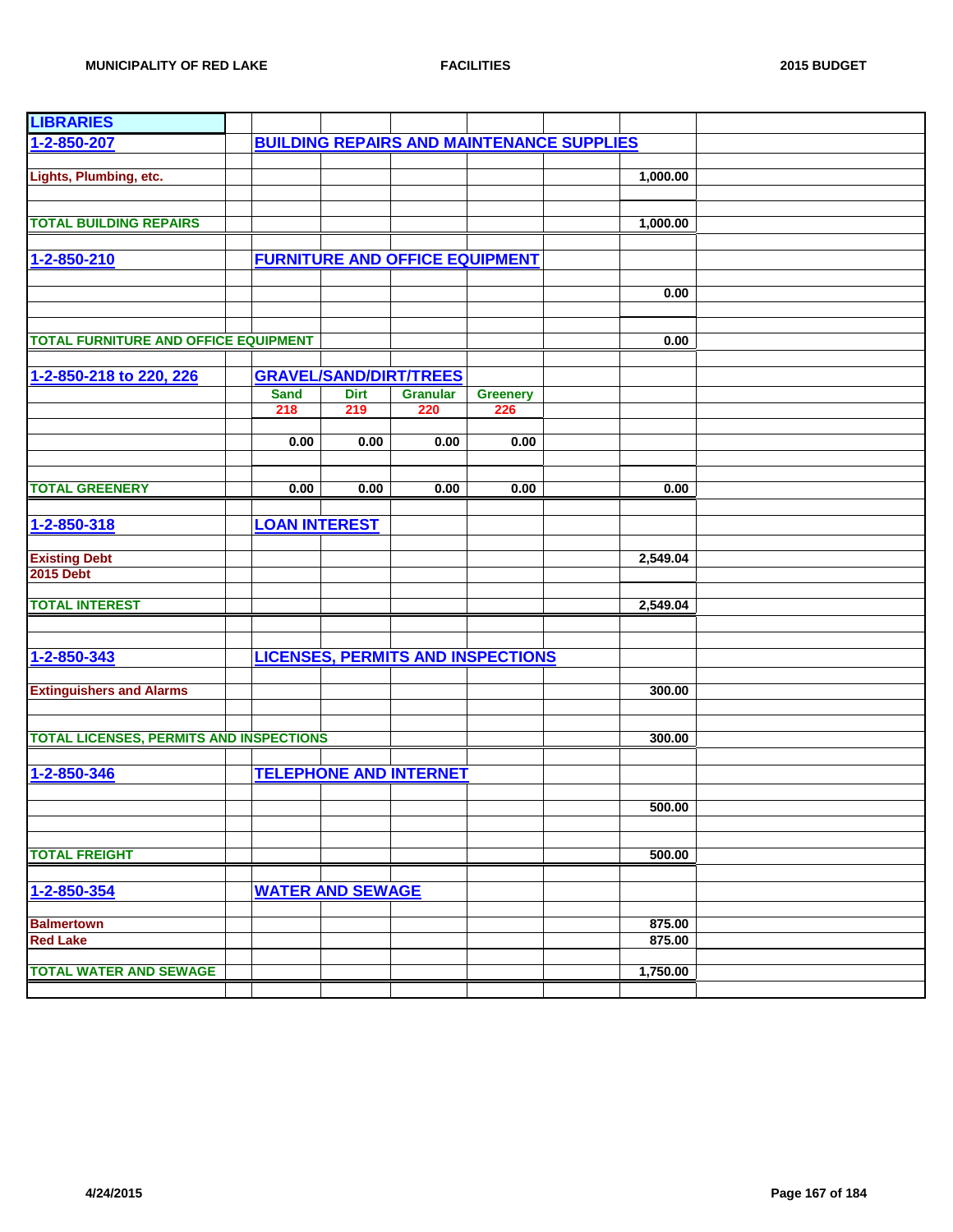| 1-2-850-355                                 | <b>HYDRO</b> |                           |                                         |                  |                 |               |  |
|---------------------------------------------|--------------|---------------------------|-----------------------------------------|------------------|-----------------|---------------|--|
|                                             |              |                           |                                         | <b>Inflation</b> | Projected       | <b>Total</b>  |  |
|                                             |              |                           | <b>Base</b>                             | Rate             | <b>Increase</b> | <b>Budget</b> |  |
|                                             |              |                           |                                         |                  |                 |               |  |
| RL Library--42%                             |              |                           | 12,050.82                               | 11.70%           | 1,409.95        | 13,460.77     |  |
| Non Refundable H.S.T.                       |              |                           |                                         | 1.76%            |                 | 236.91        |  |
|                                             |              |                           |                                         |                  |                 |               |  |
| <b>TOTAL HYDRO</b>                          |              |                           | 12,050.82                               |                  | 1,409.95        | 13,697.68     |  |
|                                             |              |                           |                                         |                  |                 |               |  |
|                                             |              |                           |                                         |                  |                 |               |  |
| 1-2-850-375                                 |              | <b>BOARD REQUISITIONS</b> |                                         |                  |                 |               |  |
|                                             |              |                           |                                         |                  |                 |               |  |
| <b>Library Board</b>                        |              |                           |                                         |                  |                 | 203,878.00    |  |
|                                             |              |                           |                                         |                  |                 |               |  |
|                                             |              |                           |                                         |                  |                 |               |  |
| <b>TOTAL REQUISITIONS</b>                   |              |                           |                                         |                  |                 | 203,878.00    |  |
|                                             |              |                           |                                         |                  |                 |               |  |
| 1-2-850-378                                 |              | <b>EQUIPMENT RENTALS</b>  |                                         |                  |                 |               |  |
|                                             |              |                           |                                         |                  |                 |               |  |
|                                             |              |                           |                                         |                  |                 |               |  |
|                                             |              |                           |                                         |                  |                 | 0.00          |  |
|                                             |              |                           |                                         |                  |                 |               |  |
| <b>TOTAL EQUIPMENT RENTALS</b>              |              |                           |                                         |                  |                 | 0.00          |  |
|                                             |              |                           |                                         |                  |                 |               |  |
|                                             |              |                           |                                         |                  |                 |               |  |
| 1-2-850-475                                 |              |                           | <b>BUILDING REPAIRS - OUTSOURCED</b>    |                  |                 |               |  |
|                                             |              |                           |                                         |                  |                 |               |  |
| <b>HVAC</b>                                 |              |                           |                                         |                  |                 | 500.00        |  |
| rugs                                        |              |                           |                                         |                  |                 | 1,200.00      |  |
|                                             |              |                           |                                         |                  |                 |               |  |
| <b>TOTAL BUILDING REPAIRS OUTSOURCED</b>    |              |                           |                                         |                  |                 | 1,700.00      |  |
|                                             |              |                           |                                         |                  |                 |               |  |
| 1-2-850-485                                 |              |                           | <b>GROUNDS MAINTENANCE - OUTSOURCED</b> |                  |                 |               |  |
|                                             |              |                           |                                         |                  |                 |               |  |
| <b>Harmony Center</b>                       |              |                           |                                         |                  |                 | 1,400.00      |  |
|                                             |              |                           |                                         |                  |                 |               |  |
|                                             |              |                           |                                         |                  |                 |               |  |
| <b>TOTAL GROUNDS MAINTENANCE OUTSOURCED</b> |              |                           |                                         |                  |                 | 1,400.00      |  |
|                                             |              |                           |                                         |                  |                 |               |  |
|                                             |              |                           |                                         |                  |                 |               |  |
| 1-2-850-490                                 |              |                           | <b>EQUIPMENT REPAIRS - OUTSOURCED</b>   |                  |                 |               |  |
|                                             |              |                           |                                         |                  |                 |               |  |
|                                             |              |                           |                                         |                  |                 | 500.00        |  |
|                                             |              |                           |                                         |                  |                 |               |  |
|                                             |              |                           |                                         |                  |                 |               |  |
| <b>TOTAL EQUIPMENT REPAIRS OUTSOURCED</b>   |              |                           |                                         |                  |                 | 500.00        |  |
|                                             |              |                           |                                         |                  |                 |               |  |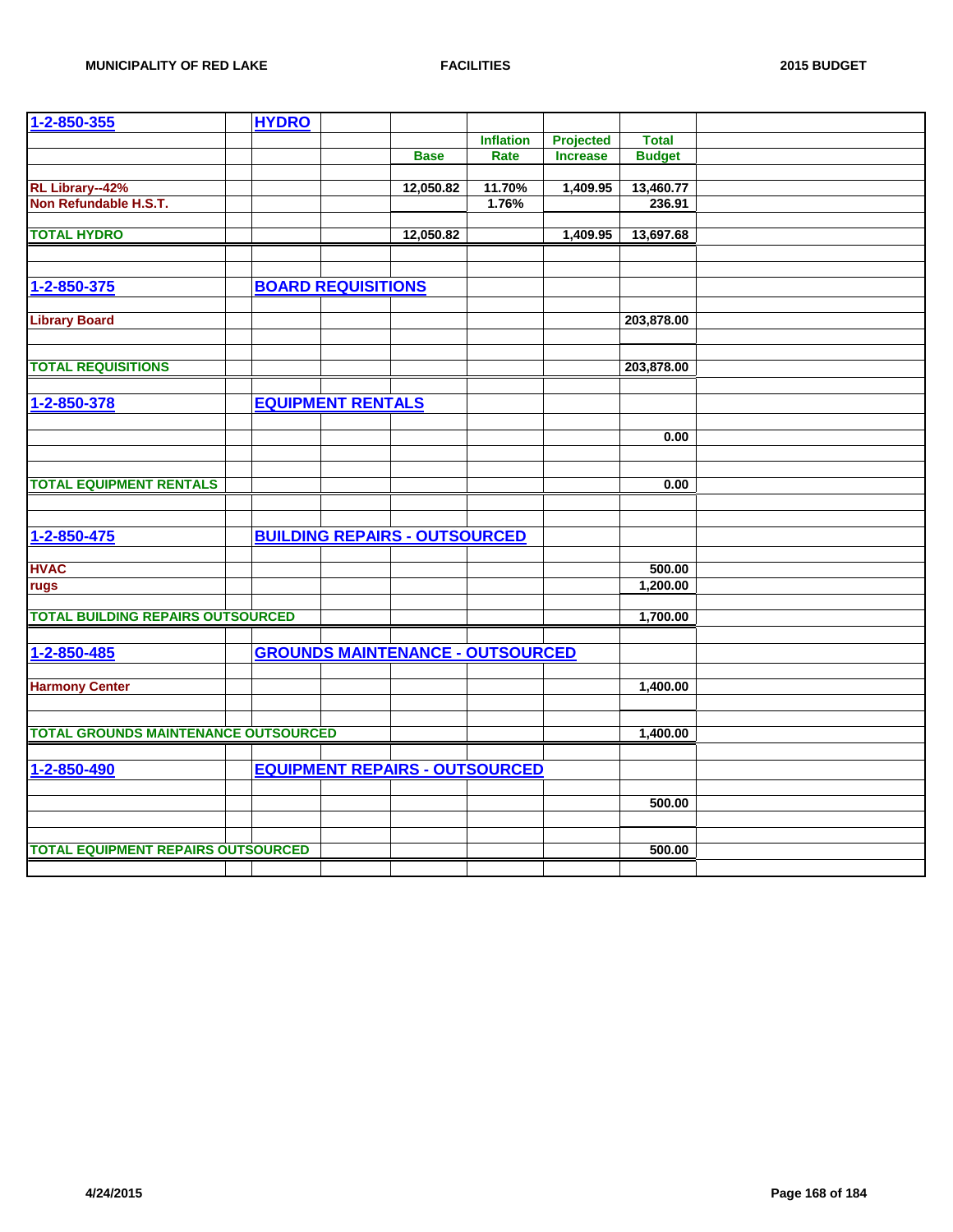| 1-2-850-600                       | <b>PRINCIPAL REPAYMENTS</b>           |              |  |
|-----------------------------------|---------------------------------------|--------------|--|
|                                   |                                       |              |  |
| <b>Existing Debt</b>              |                                       | 11,230.56    |  |
| <b>2015 Debt</b>                  |                                       |              |  |
|                                   |                                       |              |  |
| <b>TOTAL PRINCIPAL REPAYMENTS</b> |                                       | 11,230.56    |  |
|                                   |                                       |              |  |
| 2-2-850-995                       | <b>AMORTIZATION OF CAPITAL ASSETS</b> |              |  |
| <b>Straight Line Method</b>       |                                       |              |  |
| <b>Buildings</b>                  |                                       | 19,893.98    |  |
| <b>Contents</b>                   |                                       | 7,218.06     |  |
|                                   |                                       |              |  |
| <b>TOTAL AMORTIZATION</b>         |                                       | 27,112.04    |  |
|                                   |                                       |              |  |
| <b>TOTAL BUDGET</b>               |                                       | 265,617.32   |  |
|                                   |                                       |              |  |
| <b>TOTAL FACILITIES BUDGET</b>    |                                       | 1,778,645.82 |  |
|                                   |                                       |              |  |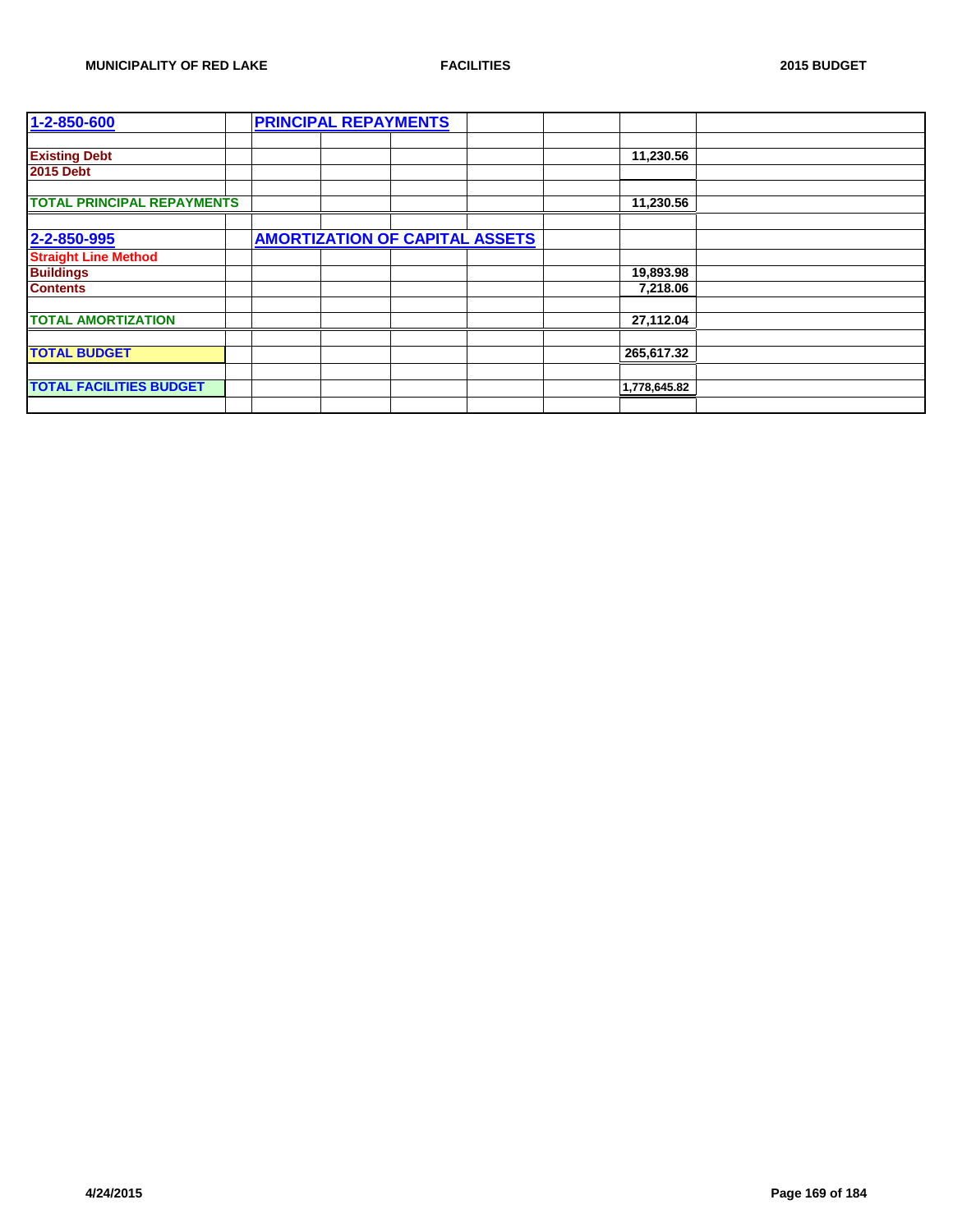| 1-2-900-100                             |              | <b>SALARIES AND WAGES</b>         |        |              |                 |                 |                                 |                               |                                |
|-----------------------------------------|--------------|-----------------------------------|--------|--------------|-----------------|-----------------|---------------------------------|-------------------------------|--------------------------------|
|                                         |              |                                   |        |              | <b>Employer</b> | <b>Employer</b> |                                 |                               |                                |
|                                         | <b>Weeks</b> | <b>Hours</b>                      | Rate   | <b>Total</b> | <b>C.P.P.</b>   | E.I.            | <b>Employer</b><br><b>OMERS</b> | <b>Employer</b><br><b>EHT</b> | <b>Employer</b><br><b>WSIB</b> |
| <b>CBO</b>                              | 52           | 40.0                              | 34.81  | 72,409.00    | 2,479.95        | 1,139.05        | 7,570.11                        | 1,411.98                      | 2,085.38                       |
|                                         |              |                                   |        |              |                 |                 |                                 |                               |                                |
|                                         |              |                                   |        |              |                 |                 |                                 |                               |                                |
| <b>TOTAL SALARIES AND WAGES</b>         |              |                                   |        | 72,409.00    | 2,479.95        | 1,139.05        | 7,570.11                        | 1,411.98                      | 2,085.38                       |
|                                         |              |                                   |        |              |                 |                 |                                 |                               |                                |
| 1-2-900-105                             |              | <b>BUILDING PER DIEMS</b>         |        |              |                 |                 |                                 |                               |                                |
|                                         |              | <b>Per Diem</b>                   |        |              | <b>Employer</b> | <b>Employer</b> | <b>Employer</b>                 | <b>Employer</b>               | <b>Employer</b>                |
|                                         |              | <b>Days</b>                       | Rate   | <b>Total</b> | <b>C.P.P.</b>   | E.I.            | <b>OMERS</b>                    | <b>EHT</b>                    | <b>WSIB</b>                    |
| <b>CBO</b>                              |              |                                   | 150.00 | 0.00         | 0.00            | 0.00            | 0.00                            | 0.00                          | 0.00                           |
|                                         |              |                                   |        |              |                 |                 |                                 |                               |                                |
|                                         |              |                                   |        |              |                 |                 |                                 |                               |                                |
| <b>TOTAL PER DIEMS</b>                  |              |                                   |        | 0.00         | 0.00            | 0.00            | 0.00                            | 0.00                          | 0.00                           |
|                                         |              |                                   |        |              |                 |                 |                                 |                               |                                |
| $1 - 2 - 900 - 1XX$                     |              | <b>OTHER PAYROLL COSTS</b>        |        |              |                 |                 |                                 |                               |                                |
| <b>Employer Portion C.P.P.</b>          |              |                                   |        | 2,479.95     | 0.00            | 2,479.95        |                                 | 1-2-XXX-110                   |                                |
| <b>Employer Portion E.I.</b>            |              |                                   |        | 1,139.05     | 0.00            | 1,139.05        |                                 | $1 - 2 - XXX - 111$           |                                |
| <b>Employer OMERS</b>                   |              |                                   |        | 7,570.11     | 0.00            | 7,570.11        |                                 | 1-2-XXX-109                   |                                |
| <b>Employer E.H.T.</b>                  |              |                                   |        | 1,411.98     | 0.00            | 1,411.98        |                                 | 1-2-XXX-112                   |                                |
| <b>Employer W.S.I.B.</b>                |              |                                   |        | 2,085.38     | 0.00            | 2,085.38        |                                 | $1 - 2 - XXX - 113$           |                                |
| <b>Group Benefit Plan</b>               |              |                                   |        | 5,562.01     | 0.00            | 5,562.01        |                                 | $1 - 2 - XXX - 114$           |                                |
|                                         |              |                                   |        |              |                 |                 |                                 |                               |                                |
| <b>TOTAL OTHER PAYROLL COSTS</b>        |              |                                   |        | 20,248.48    | 0.00            | 20,248.48       |                                 |                               |                                |
|                                         |              |                                   |        |              |                 |                 |                                 |                               |                                |
| 1-2-900-115                             |              | <b>CLEANING ALLOWANCE</b>         |        |              |                 |                 |                                 |                               |                                |
|                                         |              |                                   |        | Qty.         | Rate            | <b>Total</b>    |                                 |                               |                                |
| <b>Boot Allowance</b>                   |              |                                   |        | 1            | 250.00          | 250.00          |                                 |                               |                                |
| <b>Cleaning Allowance</b>               |              |                                   |        | 1            | 230.00          | 230.00          |                                 |                               |                                |
| <b>TOTAL CLEANING ALLOWANCE</b>         |              |                                   |        |              |                 | 480.00          |                                 |                               |                                |
|                                         |              |                                   |        |              |                 |                 |                                 |                               |                                |
|                                         |              |                                   |        |              |                 |                 |                                 |                               |                                |
| 1-2-900-125                             |              | <b>TRAINING AND EDUCATION</b>     |        |              |                 |                 |                                 |                               |                                |
|                                         |              |                                   |        | Qty.         | Rate            | <b>Total</b>    |                                 |                               |                                |
|                                         |              |                                   |        |              |                 | 0.00            |                                 |                               |                                |
|                                         |              |                                   |        |              |                 |                 |                                 |                               |                                |
| <b>TOTAL CLEANING ALLOWANCE</b>         |              |                                   |        |              |                 | 0.00            |                                 |                               |                                |
|                                         |              |                                   |        |              |                 |                 |                                 |                               |                                |
| 1-2-900-205                             |              | <b>PARTS AND VEHICLE SUPPLIES</b> |        |              |                 |                 |                                 |                               |                                |
|                                         |              |                                   |        | Qty.         | Rate            | <b>Total</b>    |                                 |                               |                                |
|                                         |              |                                   |        |              |                 |                 |                                 |                               |                                |
|                                         |              |                                   |        |              |                 | 0.00            |                                 |                               |                                |
|                                         |              |                                   |        |              |                 |                 |                                 |                               |                                |
|                                         |              |                                   |        |              |                 |                 |                                 |                               |                                |
| <b>TOTAL PARTS AND VEHICLE SUPPLIES</b> |              |                                   |        |              |                 | 0.00            |                                 |                               |                                |
|                                         |              |                                   |        |              |                 |                 |                                 |                               |                                |
| 1-2-900-209                             |              | <b>OFFICE SUPPLIES</b>            |        |              |                 |                 |                                 |                               |                                |
|                                         |              |                                   |        |              |                 |                 |                                 |                               |                                |
| Wilson's, etc.                          |              |                                   |        |              |                 | 0.00            |                                 | Included in "100"             |                                |
|                                         |              |                                   |        |              |                 |                 |                                 |                               |                                |
|                                         |              |                                   |        |              |                 |                 |                                 |                               |                                |
| <b>TOTAL OFFICE SUPPLIES</b>            |              |                                   |        |              |                 | 0.00            |                                 |                               |                                |
|                                         |              |                                   |        |              |                 |                 |                                 |                               |                                |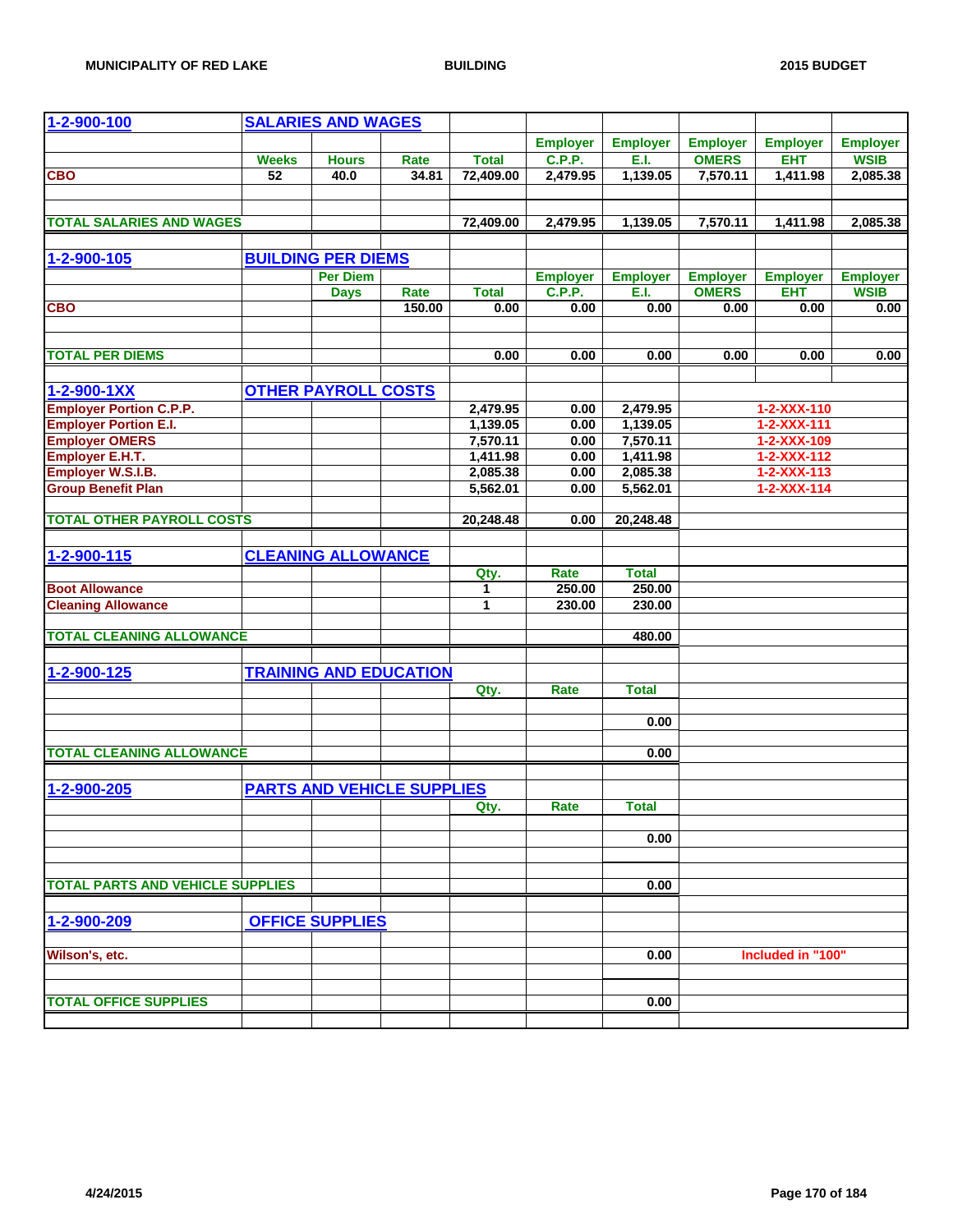| 1-2-900-229                                    |                    |                      |                                  | <b>COMPUTER AND TECHNICAL SUPPLIES</b>   |                |              |                             |
|------------------------------------------------|--------------------|----------------------|----------------------------------|------------------------------------------|----------------|--------------|-----------------------------|
| (GIS--recorded in "920")                       |                    |                      |                                  | Qty.                                     | Rate           | <b>Total</b> |                             |
| <b>Printer Cartridges</b>                      |                    |                      |                                  |                                          |                | 0.00         |                             |
| <b>Other</b>                                   |                    |                      |                                  |                                          |                | 0.00         |                             |
|                                                |                    |                      |                                  |                                          |                |              |                             |
|                                                |                    |                      |                                  |                                          |                |              |                             |
| <b>TOTAL COMPUTER AND TECHNICAL SUPPLIES</b>   |                    |                      |                                  |                                          |                | 0.00         |                             |
|                                                |                    |                      |                                  |                                          |                |              |                             |
|                                                |                    |                      |                                  |                                          |                |              |                             |
| 1-2-900-318                                    |                    | <b>LOAN INTEREST</b> |                                  |                                          |                |              |                             |
|                                                |                    |                      |                                  |                                          |                |              |                             |
| <b>Existing Debt</b>                           |                    |                      |                                  |                                          |                | 279.34       |                             |
| <b>2015 Debt</b>                               |                    |                      |                                  |                                          |                |              |                             |
|                                                |                    |                      |                                  |                                          |                |              |                             |
| <b>TOTAL INTEREST</b>                          |                    |                      |                                  |                                          |                | 279.34       |                             |
|                                                |                    |                      |                                  |                                          |                |              |                             |
| 1-2-900-325                                    |                    |                      |                                  | <b>SUBSCRIPTIONS AND MEMBERSHIPS</b>     |                |              |                             |
|                                                |                    |                      |                                  | Qty.                                     | Rate           | <b>Total</b> |                             |
| <b>OBC 5 Year Update</b>                       |                    |                      |                                  | 1                                        | 200.00         | 200.00       |                             |
| <b>Sunset Country Chapter</b>                  |                    |                      |                                  | 1                                        | 50.00          | 50.00        |                             |
| <b>OBOA</b>                                    |                    |                      |                                  | 1                                        | 325.00         | 325.00       |                             |
| <b>CSA Subscription</b>                        |                    |                      |                                  | 1                                        | 300.00         | 300.00       |                             |
| <b>CBCO</b>                                    |                    |                      |                                  | 1                                        | 105.00         | 105.00       |                             |
|                                                |                    |                      |                                  |                                          |                |              |                             |
| <b>TOTAL SUBSCRIPTIONS AND MEMBERSHIPS</b>     |                    |                      |                                  |                                          |                | 980.00       |                             |
|                                                |                    |                      |                                  |                                          |                |              |                             |
| 1-2-900-33X                                    |                    |                      | <b>WORKSHOPS AND CONFERENCES</b> |                                          |                |              |                             |
|                                                | <b>Meals</b>       | Regist.              | <b>Hotels</b>                    | <b>Mileage</b>                           | <b>Transit</b> |              |                             |
|                                                | 333                | 335                  | 336                              | 337                                      | 338            |              |                             |
|                                                |                    |                      |                                  |                                          |                |              |                             |
| <b>OBOA Conference</b>                         | 300.00             | 300.00               | 700.00                           |                                          | 1,600.00       |              | 4 Days                      |
|                                                |                    |                      |                                  |                                          |                |              |                             |
|                                                |                    |                      |                                  |                                          |                |              |                             |
| <b>TOTAL</b>                                   | 300.00             | 300.00               | 700.00                           | 0.00                                     | 1,600.00       |              |                             |
|                                                |                    |                      |                                  |                                          |                |              |                             |
| <b>TOTAL WORKSHOPS AND CONFERENCES</b>         |                    |                      |                                  |                                          |                | 2,900.00     |                             |
|                                                |                    |                      |                                  |                                          |                |              |                             |
| 1-2-900-343                                    |                    |                      |                                  | <b>LICENSES, PERMITS AND INSPECTIONS</b> |                |              |                             |
|                                                | Plate No.          | Unit No.             |                                  |                                          |                |              |                             |
| 2001 GMC Sierra                                | 937-0KJ            | 21                   |                                  |                                          |                | 0.00         | <b>Transferred to "340"</b> |
| 2011 Chevrolet Silverado 1500                  | AA-11479           | 48                   |                                  |                                          |                | 98.00        |                             |
|                                                |                    |                      |                                  |                                          |                |              |                             |
| <b>TOTAL LICENSES, PERMITS AND INSPECTIONS</b> |                    |                      |                                  |                                          |                | 98.00        |                             |
|                                                |                    |                      |                                  |                                          |                |              |                             |
|                                                |                    |                      |                                  |                                          |                |              |                             |
| 1-2-900-347                                    | <b>CELL PHONES</b> |                      |                                  |                                          |                |              |                             |
|                                                |                    |                      |                                  | Mos.                                     | Rate           | <b>Total</b> |                             |
|                                                |                    |                      |                                  |                                          |                |              |                             |
|                                                |                    |                      |                                  | $\overline{12}$                          | 50.00          | 600.00       |                             |
|                                                |                    |                      |                                  |                                          |                |              |                             |
|                                                |                    |                      |                                  |                                          |                |              |                             |
| <b>TOTAL CELL PHONES</b>                       |                    |                      |                                  |                                          |                | 600.00       |                             |
|                                                |                    |                      |                                  |                                          |                |              |                             |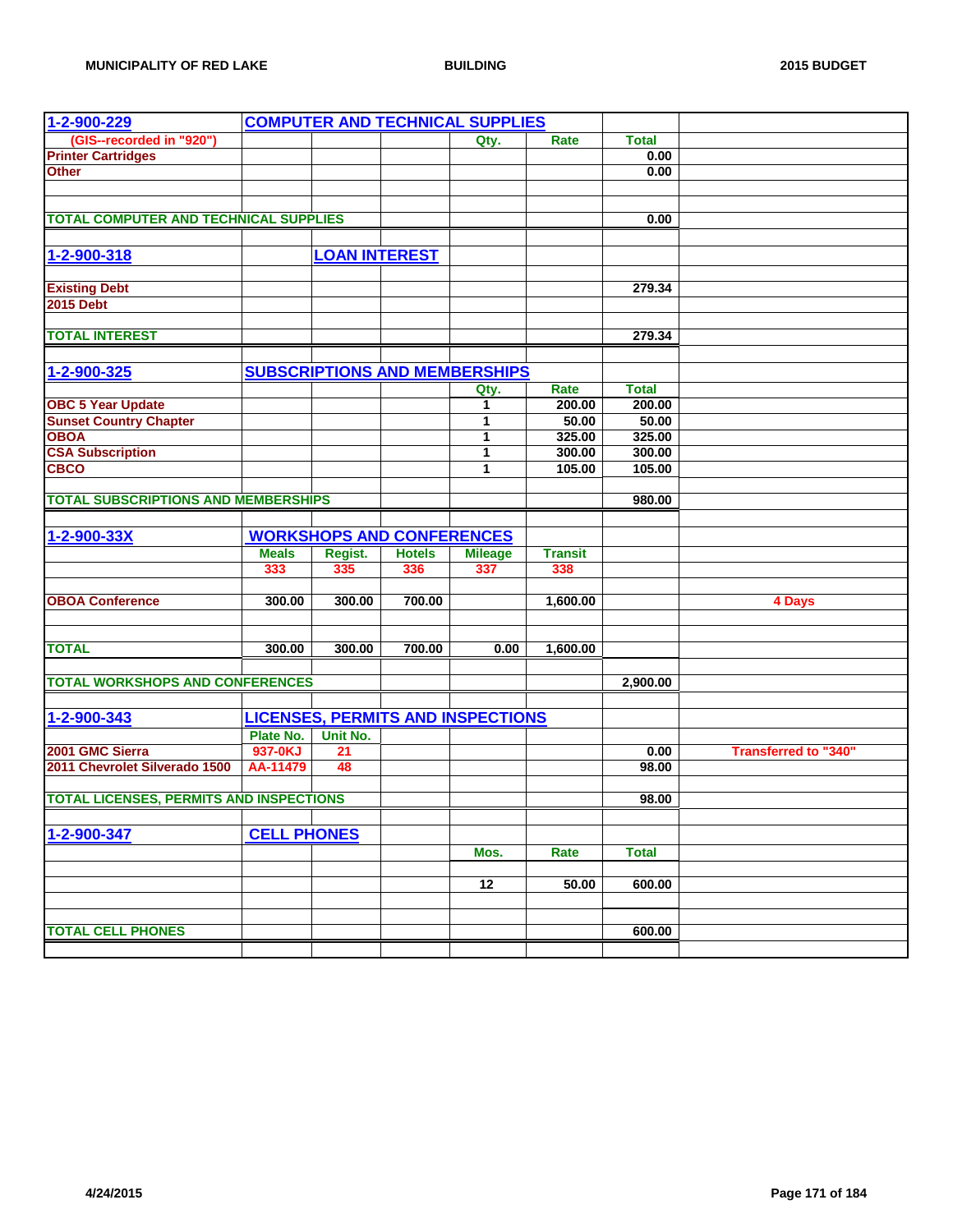| 1-2-900-349                                 | <b>ADVERTISING</b>          |                 |                                 |                                          |             |              |                           |
|---------------------------------------------|-----------------------------|-----------------|---------------------------------|------------------------------------------|-------------|--------------|---------------------------|
|                                             |                             |                 |                                 |                                          |             |              |                           |
|                                             |                             |                 |                                 |                                          |             | 0.00         |                           |
|                                             |                             |                 |                                 |                                          |             |              |                           |
| <b>TOTAL ADVERTISING</b>                    |                             |                 |                                 |                                          |             | 0.00         |                           |
|                                             |                             |                 |                                 |                                          |             |              |                           |
| 1-2-900-370                                 |                             |                 | <b>FUEL AND OIL--AUTOMOTIVE</b> |                                          |             |              |                           |
|                                             |                             | Mos.            | L/mo.                           | <b>Litres</b>                            | <b>Cost</b> | <b>Total</b> |                           |
|                                             |                             | $\overline{12}$ | 175.0                           | 2,100.0                                  | 1.299       | 2,727.90     |                           |
|                                             |                             |                 |                                 |                                          |             |              |                           |
|                                             |                             |                 |                                 |                                          |             |              |                           |
| <b>TOTAL FUEL AND OIL</b>                   |                             |                 |                                 |                                          |             | 2,727.90     |                           |
|                                             |                             |                 |                                 |                                          |             |              |                           |
| 1-2-900-372                                 | <b>INSURANCE</b>            |                 |                                 |                                          |             |              |                           |
|                                             |                             |                 |                                 |                                          |             |              |                           |
| <b>The Standard--Liability</b>              |                             |                 |                                 |                                          |             | 0.00         | <b>Included in Admin.</b> |
| <b>The Standard--Automobile</b>             |                             |                 |                                 |                                          |             | 1,046.00     |                           |
|                                             |                             |                 |                                 |                                          |             |              |                           |
| <b>TOTAL INSURANCE</b>                      |                             |                 |                                 |                                          |             | 0.00         |                           |
|                                             |                             |                 |                                 |                                          |             |              |                           |
|                                             |                             |                 |                                 |                                          |             |              |                           |
| 1-2-900-379                                 |                             |                 |                                 | <b>SERVICE AND MAINTENANCE CONTRACTS</b> |             |              |                           |
|                                             |                             |                 |                                 |                                          |             |              |                           |
|                                             |                             |                 |                                 |                                          |             | 0.00         |                           |
|                                             |                             |                 |                                 |                                          |             |              |                           |
|                                             |                             |                 |                                 |                                          |             |              |                           |
| <b>TOTAL SERVICE CONTRACTS</b>              |                             |                 |                                 |                                          |             | 0.00         |                           |
|                                             |                             |                 |                                 |                                          |             |              |                           |
| 1-2-900-425                                 | <b>CONSULTING</b>           |                 |                                 |                                          |             |              |                           |
|                                             |                             |                 |                                 | Mos.                                     | Rate        | <b>Total</b> |                           |
|                                             |                             |                 |                                 |                                          |             |              |                           |
|                                             |                             |                 |                                 |                                          |             |              |                           |
|                                             |                             |                 |                                 |                                          |             |              |                           |
| <b>TOTAL CONSULTING SERVICES</b>            |                             |                 |                                 |                                          |             | 0.00         |                           |
|                                             |                             |                 |                                 |                                          |             |              |                           |
| 1-2-900-480                                 |                             |                 |                                 | <b>VEHICLE MAINTENANCE--OUTSOURCED</b>   |             |              |                           |
|                                             |                             |                 |                                 |                                          |             |              |                           |
|                                             |                             |                 |                                 |                                          |             | 0.00         |                           |
|                                             |                             |                 |                                 |                                          |             |              |                           |
|                                             |                             |                 |                                 |                                          |             |              |                           |
| <b>TOTAL VEHICLE MAINTENANCE OUTSOURCED</b> |                             |                 |                                 |                                          |             | 0.00         |                           |
|                                             |                             |                 |                                 |                                          |             |              |                           |
| 1-2-900-600                                 | <b>PRINCIPAL REPAYMENTS</b> |                 |                                 |                                          |             |              |                           |
|                                             |                             |                 |                                 |                                          |             |              |                           |
| <b>Existing Debt</b>                        |                             |                 |                                 |                                          |             | 1,673.84     |                           |
| <b>2015 Debt</b>                            |                             |                 |                                 |                                          |             |              |                           |
|                                             |                             |                 |                                 |                                          |             |              |                           |
| <b>TOTAL PRINCIPAL REPAYMENTS</b>           |                             |                 |                                 |                                          |             | 1,673.84     |                           |
|                                             |                             |                 |                                 |                                          |             |              |                           |
| 2-2-900-995                                 |                             |                 |                                 | <b>AMORTIZATION OF CAPITAL ASSETS</b>    |             |              |                           |
| <b>Straight Line Method</b>                 |                             |                 |                                 |                                          |             |              |                           |
| <b>Automotive</b>                           |                             |                 |                                 |                                          |             | 2,551.15     |                           |
|                                             |                             |                 |                                 |                                          |             |              |                           |
| <b>TOTAL AMORTIZATION</b>                   |                             |                 |                                 |                                          |             | 2,551.15     |                           |
|                                             |                             |                 |                                 |                                          |             |              |                           |
| <b>TOTAL BUDGET</b>                         |                             |                 |                                 |                                          |             | 104,947.71   |                           |
|                                             |                             |                 |                                 |                                          |             |              |                           |
|                                             |                             |                 |                                 |                                          |             |              |                           |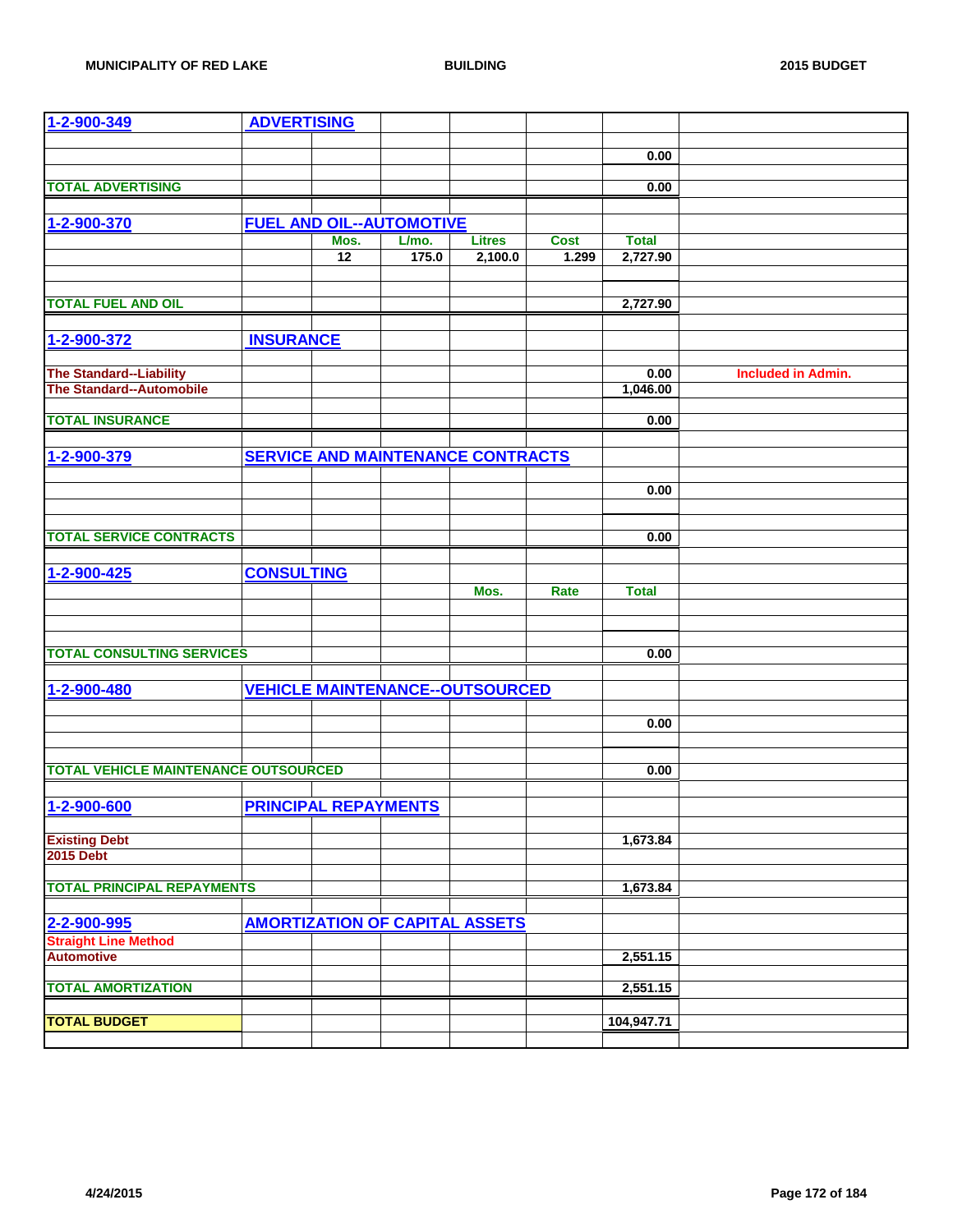| 1-2-920-100                                                     |                  | <b>SALARIES AND WAGES</b>     |        |              |                 |                 |                 |                                         |                 |
|-----------------------------------------------------------------|------------------|-------------------------------|--------|--------------|-----------------|-----------------|-----------------|-----------------------------------------|-----------------|
|                                                                 |                  |                               |        |              | <b>Employer</b> | <b>Employer</b> | <b>Employer</b> | <b>Employer</b>                         | <b>Employer</b> |
|                                                                 | <b>Weeks</b>     | <b>Hours</b>                  | Rate   | <b>Total</b> | <b>C.P.P.</b>   | E.I.            | <b>OMERS</b>    | <b>EHT</b>                              | <b>WSIB</b>     |
| <b>Planning Administrator</b>                                   | $\overline{52}$  | 40.0                          | 34.81  | 72,409.00    | 2,479.95        | 1,139.05        | 7,570.11        | 1,411.98                                | 2,085.38        |
|                                                                 |                  |                               |        |              |                 |                 |                 |                                         |                 |
| <b>TOTAL SALARIES AND WAGES</b>                                 |                  |                               |        | 72,409.00    | 2,479.95        | 1,139.05        | 7,570.11        | 1,411.98                                | 2,085.38        |
|                                                                 |                  |                               |        |              |                 |                 |                 |                                         |                 |
| 1-2-920-105                                                     | <b>PER DIEMS</b> |                               |        |              |                 |                 |                 |                                         |                 |
|                                                                 |                  | <b>Per Diem</b>               |        |              | <b>Employer</b> | <b>Employer</b> | <b>Employer</b> | <b>Employer</b>                         | <b>Employer</b> |
|                                                                 |                  | <b>Days</b>                   | Rate   | <b>Total</b> | <b>C.P.P.</b>   | E.I.            | <b>OMERS</b>    | <b>EHT</b>                              | <b>WSIB</b>     |
| <b>Planning Administrator</b>                                   |                  |                               | 150.00 | 0.00         | 0.00            | 0.00            | 0.00            | 0.00                                    | 0.00            |
|                                                                 |                  |                               |        |              |                 |                 |                 |                                         |                 |
| <b>TOTAL PER DIEMS</b>                                          |                  |                               |        | 0.00         | 0.00            | 0.00            | 0.00            | 0.00                                    | 0.00            |
|                                                                 |                  |                               |        |              |                 |                 |                 |                                         |                 |
| 1-2-920-1XX                                                     |                  | <b>OTHER PAYROLL COSTS</b>    |        |              |                 |                 |                 |                                         |                 |
| <b>Employer Portion C.P.P.</b>                                  |                  |                               |        | 2,479.95     | 0.00            | 2,479.95        |                 | 1-2-XXX-110                             |                 |
| <b>Employer Portion E.I.</b>                                    |                  |                               |        | 1,139.05     | 0.00            | 1,139.05        |                 | $1 - 2 - XXX - 111$                     |                 |
| <b>Employer OMERS</b>                                           |                  |                               |        | 7,570.11     | 0.00            | 7,570.11        |                 | 1-2-XXX-109                             |                 |
| <b>Employer E.H.T.</b>                                          |                  |                               |        | 1,411.98     | 0.00            | 1,411.98        |                 | 1-2-XXX-112                             |                 |
| Employer W.S.I.B.                                               |                  |                               |        | 2,085.38     | 0.00            | 2,085.38        |                 | $1 - 2 - XXX - 113$                     |                 |
| <b>Group Benefit Plan</b>                                       |                  |                               |        | 5,562.01     | 0.00            | 5,562.01        |                 | $1 - 2 - XXX - 114$                     |                 |
| <b>TOTAL OTHER PAYROLL COSTS</b>                                |                  |                               |        | 20,248.48    | 0.00            | 20,248.48       |                 |                                         |                 |
|                                                                 |                  |                               |        |              |                 |                 |                 |                                         |                 |
| 1-2-920-150                                                     |                  | <b>CLEANING ALLOWANCE</b>     |        |              |                 |                 |                 |                                         |                 |
|                                                                 |                  |                               |        | Qty.         | Rate            | <b>Total</b>    |                 |                                         |                 |
|                                                                 |                  |                               |        |              |                 |                 |                 |                                         |                 |
| <b>Cleaning Allowance</b>                                       |                  |                               |        | 1            | 230.00          | 230.00          |                 |                                         |                 |
| <b>Boot Allowance</b>                                           |                  |                               |        | $\mathbf{1}$ | 250.00          | 250.00          |                 |                                         |                 |
| <b>TOTAL CLEANING ALLOWANCE</b>                                 |                  |                               |        |              |                 | 480.00          |                 |                                         |                 |
|                                                                 |                  |                               |        |              |                 |                 |                 |                                         |                 |
| 1-2-920-125                                                     |                  | <b>TRAINING AND EDUCATION</b> |        |              |                 |                 |                 |                                         |                 |
|                                                                 |                  |                               |        |              |                 |                 |                 |                                         |                 |
| <b>Professional Standards Board Exam and Preparation Course</b> |                  |                               |        |              |                 | 1,237.35        |                 | <b>Last steps towards receiving RPP</b> |                 |
|                                                                 |                  |                               |        |              |                 |                 |                 | (Registered Professional Planner)       |                 |
| <b>Non Refundable HST</b>                                       |                  |                               |        |              |                 | 21.78           |                 | & OPPI (Ontario Professional            |                 |
| <b>TOTAL TRAINING</b>                                           |                  |                               |        |              |                 | 1,259.13        |                 | <b>Planner)</b> designation             |                 |
|                                                                 |                  |                               |        |              |                 |                 |                 |                                         |                 |
| 1-2-920-130                                                     |                  | <b>LOCAL MILEAGE</b>          |        |              |                 |                 |                 |                                         |                 |
|                                                                 |                  |                               |        | Rate         | Km              | <b>Total</b>    |                 |                                         |                 |
| <b>Within Red Lake</b>                                          |                  |                               |        | 0.45         | 50              | 22.50           |                 | <b>When Van Unavailable</b>             |                 |
|                                                                 |                  |                               |        |              |                 |                 |                 |                                         |                 |
|                                                                 |                  |                               |        |              |                 |                 |                 |                                         |                 |
| <b>TOTAL LOCAL MILEAGE</b>                                      |                  |                               |        |              |                 | 22.50           |                 |                                         |                 |
|                                                                 |                  | <b>OFFICE SUPPLIES</b>        |        |              |                 |                 |                 |                                         |                 |
| 1-2-920-209                                                     |                  |                               |        |              |                 |                 |                 |                                         |                 |
|                                                                 |                  |                               |        |              |                 | 0.00            |                 | Included in "100"                       |                 |
|                                                                 |                  |                               |        |              |                 |                 |                 |                                         |                 |
|                                                                 |                  |                               |        |              |                 |                 |                 |                                         |                 |
| <b>TOTAL OFFICE SUPPLIES</b>                                    |                  |                               |        |              |                 | 0.00            |                 |                                         |                 |
|                                                                 |                  |                               |        |              |                 |                 |                 |                                         |                 |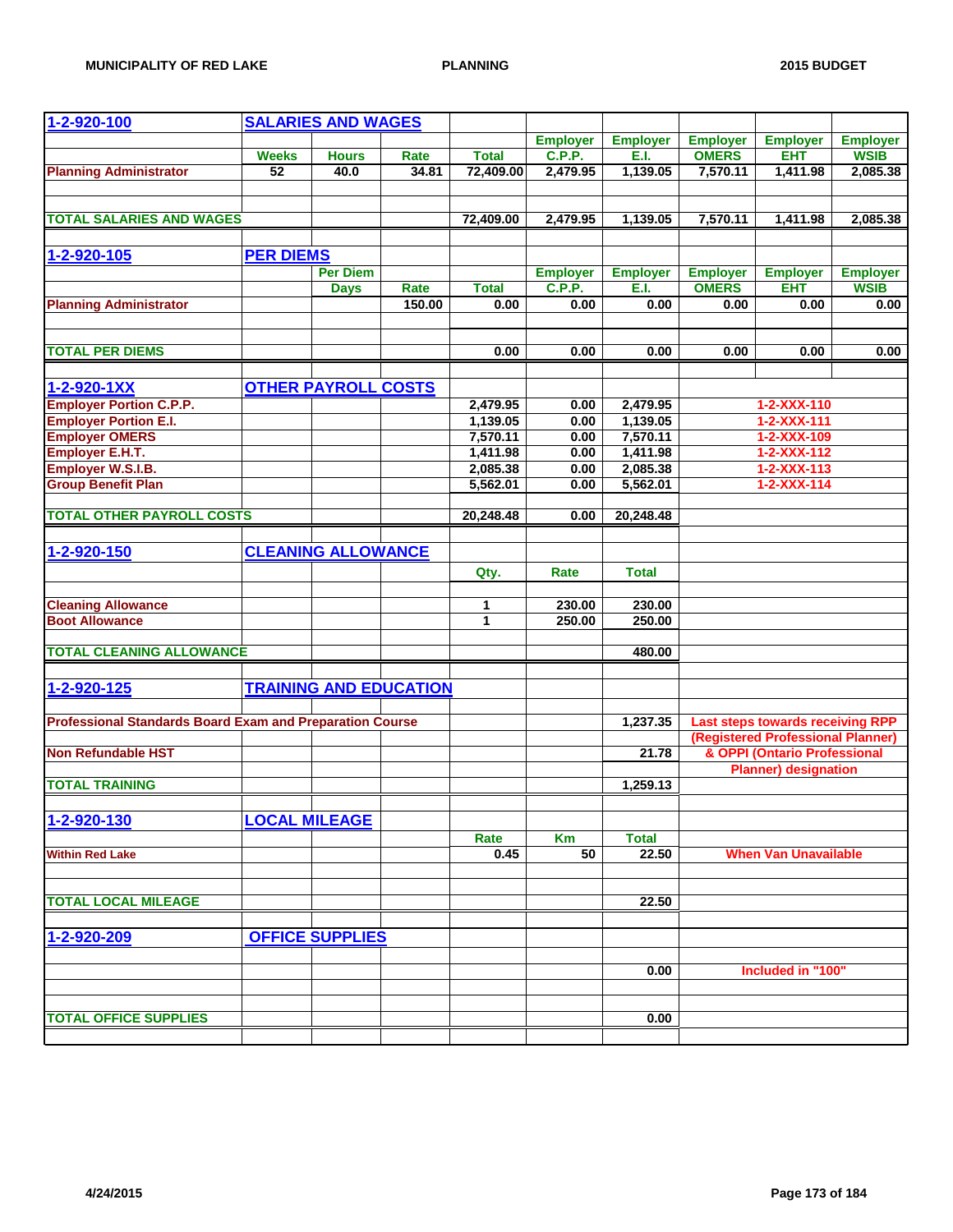| 1-2-920-212                                                       |                  |                       | <b>HEALTH AND SAFETY SUPPLIES</b> |                                          |                |              |                                          |
|-------------------------------------------------------------------|------------------|-----------------------|-----------------------------------|------------------------------------------|----------------|--------------|------------------------------------------|
|                                                                   |                  |                       |                                   |                                          |                |              |                                          |
|                                                                   |                  |                       |                                   |                                          |                | 0.00         | Included in "100"                        |
|                                                                   |                  |                       |                                   |                                          |                |              |                                          |
| <b>TOTAL HEALTH AND SAFETY SUPPLIES</b>                           |                  |                       |                                   |                                          |                | 0.00         |                                          |
|                                                                   |                  |                       |                                   |                                          |                |              |                                          |
| 1-2-920-229                                                       |                  |                       |                                   | <b>COMPUTER AND TECHNICAL SUPPLIES</b>   |                |              |                                          |
|                                                                   |                  |                       |                                   |                                          |                |              |                                          |
| <b>Printer Cartridges</b>                                         |                  |                       |                                   |                                          |                | 0.00         | <b>Recoded at "125-194"</b>              |
|                                                                   |                  |                       |                                   |                                          |                |              |                                          |
|                                                                   |                  |                       |                                   |                                          |                |              |                                          |
|                                                                   |                  |                       |                                   |                                          |                |              |                                          |
| <b>TOTAL COMPUTER AND TECHNICAL SUPPLIES</b>                      |                  |                       |                                   |                                          |                | 0.00         |                                          |
|                                                                   |                  |                       |                                   |                                          |                |              |                                          |
| 1-2-920-318                                                       |                  | <b>LOAN INTEREST</b>  |                                   |                                          |                |              |                                          |
|                                                                   |                  |                       |                                   |                                          |                |              |                                          |
| <b>Existing Debt</b>                                              |                  |                       |                                   |                                          |                | 0.00         |                                          |
| <b>2015 Debt</b>                                                  |                  |                       |                                   |                                          |                |              |                                          |
| <b>TOTAL INTEREST</b>                                             |                  |                       |                                   |                                          |                | 0.00         |                                          |
|                                                                   |                  |                       |                                   |                                          |                |              |                                          |
| 1-2-920-325                                                       |                  |                       |                                   | <b>SUBSCRIPTIONS AND MEMBERSHIPS</b>     |                |              |                                          |
|                                                                   |                  |                       |                                   |                                          |                |              |                                          |
| <b>Planning Legislation</b>                                       |                  |                       |                                   |                                          |                | 100.00       |                                          |
| <b>Ontario Professional Planners Institute</b>                    |                  |                       |                                   |                                          |                | 600.00       |                                          |
| <b>Ontario Association of Committees of Adjustment</b>            |                  |                       |                                   |                                          |                | 500.00       |                                          |
|                                                                   |                  |                       |                                   |                                          |                |              |                                          |
| <b>TOTAL SUBSCRIPTIONS AND MEMBERSHIPS</b>                        |                  |                       |                                   |                                          |                | 1,100.00     |                                          |
|                                                                   |                  |                       |                                   |                                          |                |              |                                          |
| 1-2-920-3XX                                                       |                  |                       | <b>WORKSHOPS AND CONFERENCES</b>  |                                          |                |              |                                          |
|                                                                   | <b>Meals</b>     | Regist.               | <b>Hotels</b>                     | <b>Mileage</b>                           | <b>Transit</b> |              |                                          |
|                                                                   | 333              | 335                   | 336                               | 337                                      | 338            |              |                                          |
| <b>MAH Workshop (Tbay)</b><br><b>OACA Conference (S. Ontario)</b> | 135.00<br>195.00 | 50.00<br>200.00       | 350.00<br>400.00                  | 100.00                                   | 600.00         |              | <b>Ontario Association of Committees</b> |
| <b>Peer Guidance (Kenora)</b>                                     | 20.00            |                       |                                   | 70.00                                    |                |              | of Adjustment                            |
| Training on the 2014 PPS (Tbay)                                   | 60.00            | 0.00                  | 100.00                            | 100.00                                   |                |              |                                          |
|                                                                   | 350.00           | 250.00                | 750.00                            | 170.00                                   | 600.00         |              |                                          |
|                                                                   |                  |                       |                                   |                                          |                |              |                                          |
| <b>TOTAL WORKSHOPS AND CONFERENCES</b>                            |                  |                       |                                   |                                          |                | 2,120.00     |                                          |
|                                                                   |                  |                       |                                   |                                          |                |              |                                          |
| 1-2-920-339                                                       |                  | <b>MEETINGS MEALS</b> |                                   |                                          |                |              |                                          |
|                                                                   |                  |                       | <b>Meetings</b>                   | <b>Members</b>                           | Rate           | <b>Total</b> |                                          |
| <b>Regular PAC/COA</b>                                            |                  |                       | 12                                | 9                                        | 8.95           | 966.60       |                                          |
| <b>Special PAC/COA</b><br>Non Refundable H.S.T.                   |                  |                       | 1                                 | 9                                        | 30.00          | 270.00       |                                          |
|                                                                   |                  |                       |                                   |                                          | 1.76%          | 21.76        |                                          |
| <b>TOTAL MEETINGS MEALS</b>                                       |                  |                       |                                   |                                          |                | 1,258.36     |                                          |
|                                                                   |                  |                       |                                   |                                          |                |              |                                          |
| 1-2-920-343                                                       |                  |                       |                                   | <b>LICENSES, PERMITS AND INSPECTIONS</b> |                |              |                                          |
|                                                                   |                  |                       |                                   |                                          |                |              |                                          |
| <b>Planning Applications Site Inspections</b>                     |                  |                       |                                   |                                          |                | 0.00         |                                          |
|                                                                   |                  |                       |                                   |                                          |                |              |                                          |
|                                                                   |                  |                       |                                   |                                          |                |              |                                          |
| <b>TOTAL LICENSES, PERMITS AND INSPECTIONS</b>                    |                  |                       |                                   |                                          |                | 0.00         |                                          |
|                                                                   |                  |                       |                                   |                                          |                |              |                                          |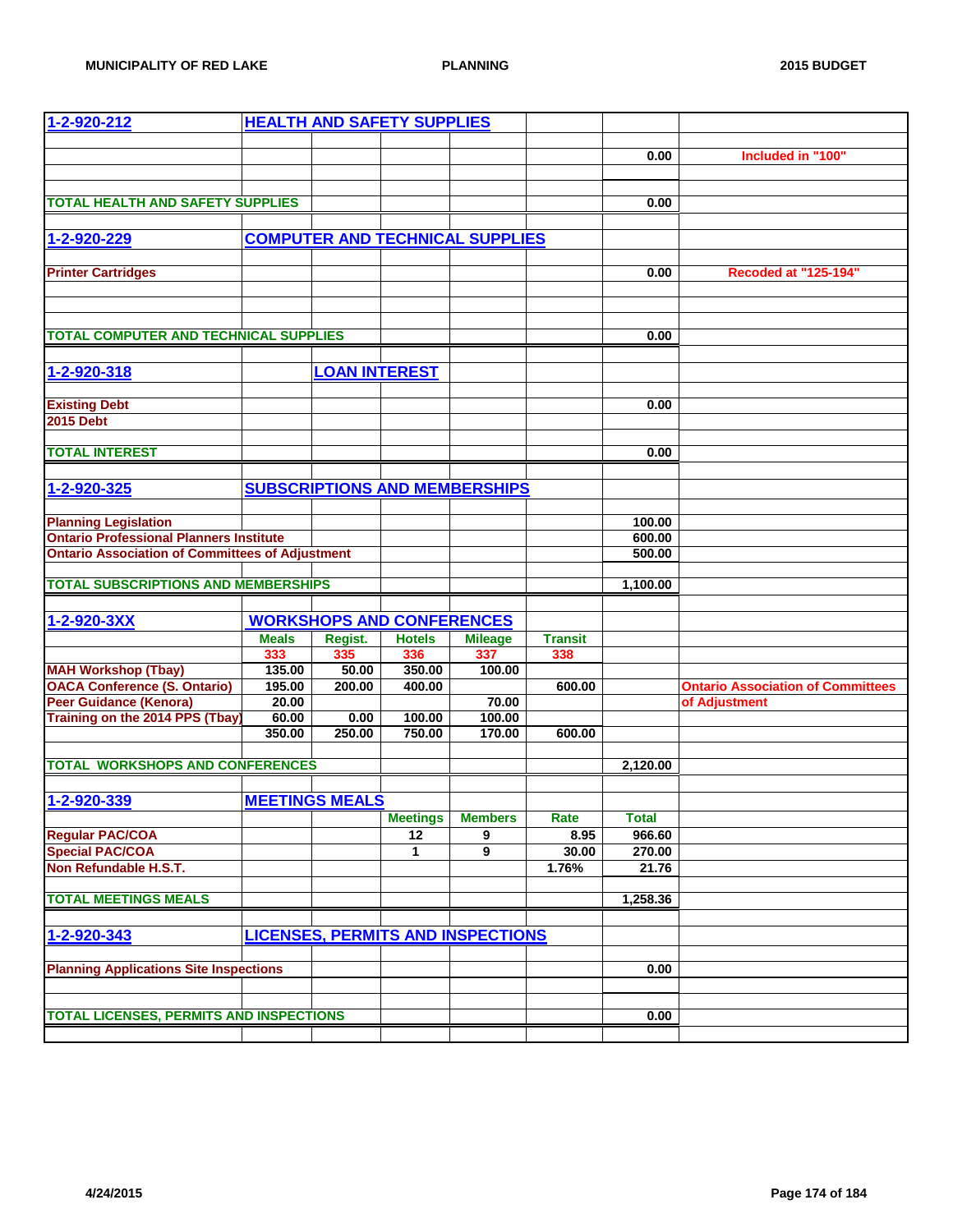| 1-2-920-347                                                            | <b>CELL PHONES</b> |      |                                 |                                          |             |              |                 |
|------------------------------------------------------------------------|--------------------|------|---------------------------------|------------------------------------------|-------------|--------------|-----------------|
|                                                                        |                    |      |                                 | Mos.                                     | <b>Rate</b> | <b>Total</b> |                 |
|                                                                        |                    |      |                                 |                                          |             |              |                 |
| I-Phone                                                                |                    |      |                                 | 12                                       | 66.14       | 793.68       |                 |
|                                                                        |                    |      |                                 |                                          |             |              |                 |
|                                                                        |                    |      |                                 |                                          |             |              |                 |
| <b>TOTAL CELL PHONES</b>                                               |                    |      |                                 |                                          |             | 793.68       |                 |
|                                                                        |                    |      |                                 |                                          |             |              |                 |
| 1-2-920-349                                                            | <b>ADVERTISING</b> |      |                                 |                                          |             |              |                 |
|                                                                        |                    |      |                                 | Qty.                                     | Rate        | <b>Total</b> |                 |
| <b>Newspaper Notices of Planning Applications</b>                      |                    |      |                                 | 6                                        | 200.00      | 1,200.00     |                 |
|                                                                        |                    |      |                                 |                                          |             |              |                 |
| <b>TOTAL ADVERTISING</b>                                               |                    |      |                                 |                                          |             | 1,200.00     |                 |
|                                                                        |                    |      |                                 |                                          |             |              |                 |
|                                                                        |                    |      |                                 |                                          |             |              |                 |
| 1-2-920-370                                                            |                    |      | <b>FUEL AND OIL--AUTOMOTIVE</b> |                                          |             |              |                 |
|                                                                        |                    | Mos. | L/mo.                           | <b>Litres</b>                            | <b>Cost</b> | <b>Total</b> |                 |
| <b>Town Vehicle</b>                                                    |                    | 12   | 13.0                            | 156.0                                    | 1.299       | 202.64       |                 |
|                                                                        |                    |      |                                 |                                          |             |              |                 |
| <b>TOTAL FUEL AND OIL</b>                                              |                    |      |                                 |                                          |             | 202.64       |                 |
|                                                                        |                    |      |                                 |                                          |             |              |                 |
| 1-2-920-376                                                            |                    |      | <b>OTHER FINANCIAL EXPENSES</b> |                                          |             |              |                 |
|                                                                        |                    |      |                                 |                                          |             |              |                 |
| <b>Vandervliet</b>                                                     |                    |      |                                 |                                          |             | 250.00       |                 |
|                                                                        |                    |      |                                 |                                          |             |              |                 |
|                                                                        |                    |      |                                 |                                          |             |              |                 |
| <b>TOTAL REQUISITIONS</b>                                              |                    |      |                                 |                                          |             | 250.00       |                 |
|                                                                        |                    |      |                                 |                                          |             |              |                 |
| 1-2-920-379                                                            |                    |      |                                 | <b>SERVICE AND MAINTENANCE CONTRACTS</b> |             |              |                 |
|                                                                        |                    |      |                                 |                                          |             |              |                 |
| <b>Geowarehouse</b>                                                    |                    |      |                                 |                                          |             | 900.00       |                 |
| Geowarehouse Order (Parcel Register, Easement, Legal Documents, Plans) |                    |      |                                 |                                          |             | 1,000.00     |                 |
|                                                                        |                    |      |                                 |                                          |             |              |                 |
| <b>TOTAL SERVICE CONTRACTS</b>                                         |                    |      |                                 |                                          |             | 1,900.00     |                 |
|                                                                        |                    |      |                                 |                                          |             |              |                 |
| 1-2-920-411                                                            | <b>LEGAL</b>       |      |                                 |                                          |             |              |                 |
|                                                                        |                    |      |                                 |                                          |             |              |                 |
| Policy Development, Legal Advice, etc.                                 |                    |      |                                 |                                          |             | 2,000.00     |                 |
| <b>Resolving Road and Property Ownership</b>                           |                    |      |                                 |                                          |             | 2,000.00     |                 |
|                                                                        |                    |      |                                 |                                          |             |              |                 |
| <b>TOTAL LEGAL</b>                                                     |                    |      |                                 |                                          |             | 4,000.00     |                 |
|                                                                        |                    |      |                                 |                                          |             |              |                 |
| 1-2-920-425                                                            | <b>CONSULTING</b>  |      |                                 |                                          |             |              |                 |
|                                                                        |                    |      |                                 |                                          |             |              |                 |
| <b>Downtown Visioning/Community Improvement Plan</b>                   |                    |      |                                 |                                          |             | 0.00         | <b>Deferred</b> |
| <b>Exp Geomatics (Surveying and Locates)</b>                           |                    |      |                                 |                                          |             | 10,000.00    |                 |
|                                                                        |                    |      |                                 |                                          |             |              |                 |
|                                                                        |                    |      |                                 |                                          |             |              |                 |
| <b>TOTAL CONSULTING</b>                                                |                    |      |                                 |                                          |             | 10,000.00    |                 |
|                                                                        |                    |      |                                 |                                          |             |              |                 |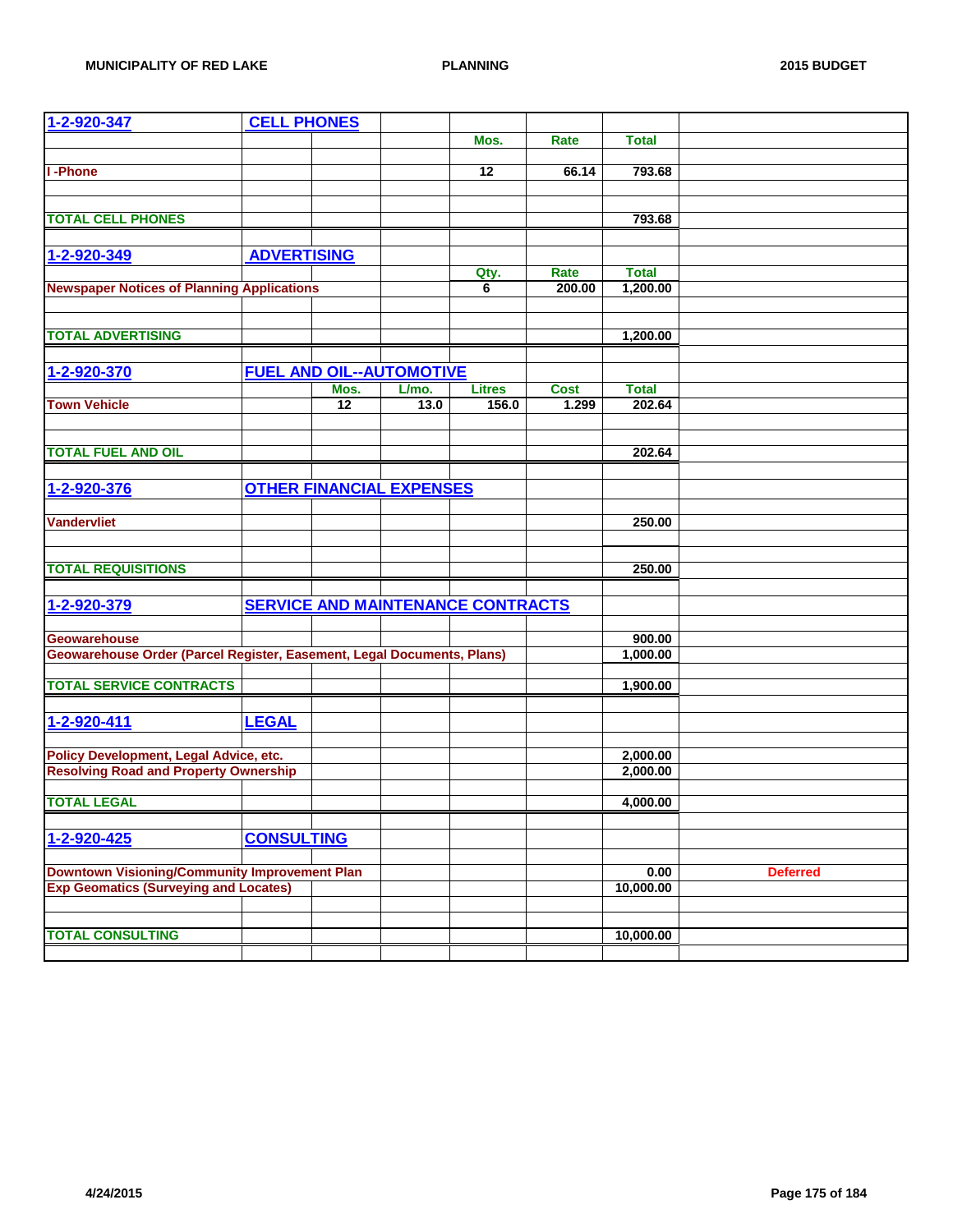| 1-2-920-600                       | <b>PRINCIPAL REPAYMENTS</b> |  |            |      |  |
|-----------------------------------|-----------------------------|--|------------|------|--|
|                                   |                             |  |            |      |  |
| <b>Existing Debt</b>              |                             |  |            | 0.00 |  |
| <b>2015 Debt</b>                  |                             |  |            |      |  |
|                                   |                             |  |            |      |  |
| <b>TOTAL PRINCIPAL REPAYMENTS</b> |                             |  |            | 0.00 |  |
|                                   |                             |  |            |      |  |
|                                   |                             |  |            |      |  |
| 1-2-920-665                       | <b>TRANSFER TO RESERVE</b>  |  |            |      |  |
|                                   |                             |  |            |      |  |
|                                   |                             |  |            | 0.00 |  |
|                                   |                             |  |            |      |  |
|                                   |                             |  |            |      |  |
| <b>TOTAL RESERVE TRANSFER</b>     |                             |  |            | 0.00 |  |
|                                   |                             |  |            |      |  |
| <b>TOTAL BUDGET</b>               |                             |  | 117,243.79 |      |  |
|                                   |                             |  |            |      |  |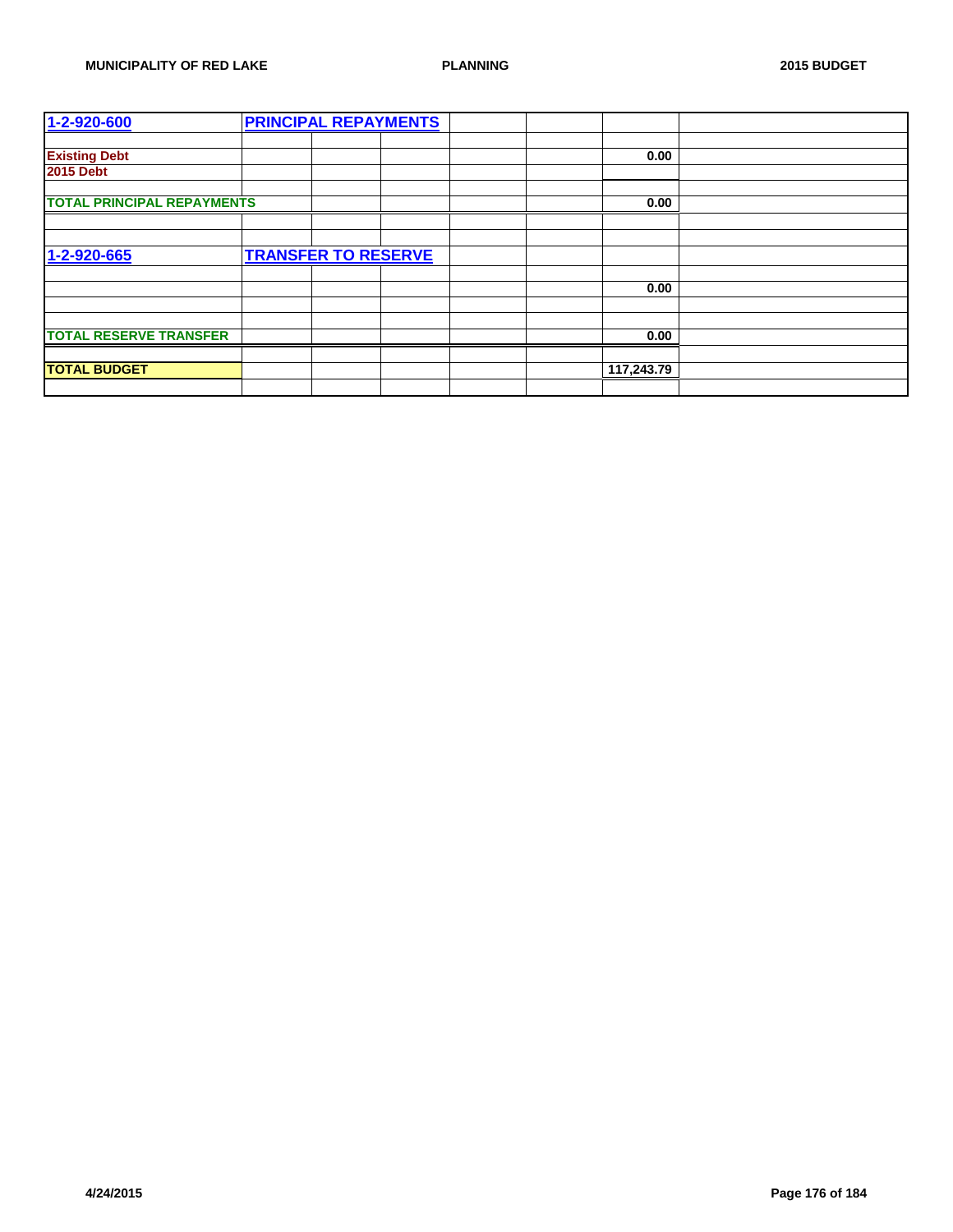| 1-2-950-100                                |                  | <b>SALARIES AND WAGES</b>  |        |                                      |                                  |                 |                                 |                               |                                |
|--------------------------------------------|------------------|----------------------------|--------|--------------------------------------|----------------------------------|-----------------|---------------------------------|-------------------------------|--------------------------------|
|                                            |                  |                            |        |                                      | <b>Employer</b>                  | <b>Employer</b> | <b>Employer</b>                 | <b>Employer</b>               | <b>Employer</b>                |
|                                            | <b>Weeks</b>     | <b>Hours</b>               | Rate   | <b>Total</b>                         | <b>C.P.P.</b>                    | E.I.            | <b>OMERS</b>                    | <b>EHT</b>                    | <b>WSIB</b>                    |
| <b>Economic Development Officer</b>        | $\overline{52}$  | 40.0                       | 45.98  | 95,634.00                            | 2,479.95                         | 1,139.05        | 10,960.96                       | 1,864.86                      | 2,453.76                       |
|                                            |                  |                            |        |                                      |                                  |                 |                                 |                               |                                |
|                                            |                  |                            |        |                                      |                                  |                 |                                 |                               |                                |
| <b>TOTAL SALARIES AND WAGES</b>            |                  |                            |        | 95,634.00                            | 2,479.95                         | 1,139.05        | 10,960.96                       | 1,864.86                      | 2,453.76                       |
|                                            |                  |                            |        |                                      |                                  |                 |                                 |                               |                                |
| 1-2-950-105                                | <b>PER DIEMS</b> |                            |        |                                      |                                  |                 |                                 |                               |                                |
|                                            |                  | <b>Per Diem</b>            |        |                                      |                                  | <b>Employer</b> |                                 |                               |                                |
|                                            |                  |                            | Rate   | <b>Total</b>                         | <b>Employer</b><br><b>C.P.P.</b> | E.I.            | <b>Employer</b><br><b>OMERS</b> | <b>Employer</b><br><b>EHT</b> | <b>Employer</b><br><b>WSIB</b> |
| <b>Economic Development Officer</b>        |                  | <b>Days</b>                | 150.00 | 0.00                                 | 0.00                             | 0.00            | 0.00                            | 0.00                          | 0.00                           |
|                                            |                  |                            |        |                                      |                                  |                 |                                 |                               |                                |
|                                            |                  |                            |        |                                      |                                  |                 |                                 |                               |                                |
| <b>TOTAL PER DIEMS</b>                     |                  |                            |        | 0.00                                 | 0.00                             | 0.00            | 0.00                            | 0.00                          | 0.00                           |
|                                            |                  |                            |        |                                      |                                  |                 |                                 |                               |                                |
|                                            |                  |                            |        |                                      |                                  |                 |                                 |                               |                                |
| 1-2-950-1XX                                |                  | <b>OTHER PAYROLL COSTS</b> |        |                                      |                                  |                 |                                 |                               |                                |
| <b>Employer Portion C.P.P.</b>             |                  |                            |        | 2,479.95                             | 0.00                             | 2,479.95        |                                 | 1-2-XXX-110                   |                                |
| <b>Employer Portion E.I.</b>               |                  |                            |        | 1,139.05                             | 0.00                             | 1,139.05        |                                 | $1 - 2 - XXX - 111$           |                                |
| <b>Employer OMERS</b>                      |                  |                            |        | 10,960.96                            | 0.00                             | 10,960.96       |                                 | 1-2-XXX-109                   |                                |
| <b>Employer E.H.T.</b>                     |                  |                            |        | 1,864.86                             | 0.00                             | 1,864.86        |                                 | 1-2-XXX-112                   |                                |
| Employer W.S.I.B.                          |                  |                            |        | 2,453.76                             | 0.00                             | 2,453.76        |                                 | $1 - 2 - XXX - 113$           |                                |
| <b>Group Benefit Plan</b>                  |                  |                            |        | 4,357.46                             | 0.00                             | 4,357.46        |                                 | $1 - 2 - XXX - 114$           |                                |
|                                            |                  |                            |        |                                      |                                  |                 |                                 |                               |                                |
| <b>TOTAL OTHER PAYROLL COSTS</b>           |                  |                            |        | 23,256.05                            | 0.00                             | 23,256.05       |                                 |                               |                                |
|                                            |                  |                            |        |                                      |                                  |                 |                                 |                               |                                |
| 1-2-950-115                                |                  | <b>CLEANING ALLOWANCE</b>  |        |                                      |                                  |                 |                                 |                               |                                |
|                                            |                  |                            |        | Qty.                                 | Rate                             | <b>Total</b>    |                                 |                               |                                |
| <b>Cleaning Allowance</b>                  |                  |                            |        | 1                                    | 230.00                           | 230.00          |                                 |                               |                                |
|                                            |                  |                            |        |                                      |                                  |                 |                                 |                               |                                |
|                                            |                  |                            |        |                                      |                                  |                 |                                 |                               |                                |
| <b>TOTAL CLEANING ALLOWANCE COST</b>       |                  |                            |        |                                      |                                  | 230.00          |                                 |                               |                                |
|                                            |                  |                            |        |                                      |                                  |                 |                                 |                               |                                |
| 1-2-950-125                                | <b>TRAINING</b>  |                            |        |                                      |                                  |                 |                                 |                               |                                |
|                                            |                  |                            |        |                                      |                                  | 0.00            |                                 |                               |                                |
|                                            |                  |                            |        |                                      |                                  |                 |                                 |                               |                                |
|                                            |                  |                            |        |                                      |                                  |                 |                                 |                               |                                |
| <b>TOTAL TRAINING</b>                      |                  |                            |        |                                      |                                  | 0.00            |                                 |                               |                                |
|                                            |                  |                            |        |                                      |                                  |                 |                                 |                               |                                |
| 1-2-950-209                                |                  | <b>OFFICE SUPPLIES</b>     |        |                                      |                                  |                 |                                 |                               |                                |
|                                            |                  |                            |        |                                      |                                  |                 |                                 |                               |                                |
| Paper and brochure supplies                |                  |                            |        |                                      |                                  | 800.00          |                                 |                               |                                |
|                                            |                  |                            |        |                                      |                                  |                 |                                 |                               |                                |
|                                            |                  |                            |        |                                      |                                  |                 |                                 |                               |                                |
| <b>TOTAL OFFICE SUPPLIES</b>               |                  |                            |        |                                      |                                  | 800.00          |                                 |                               |                                |
|                                            |                  |                            |        |                                      |                                  |                 |                                 |                               |                                |
| 1-2-950-325                                |                  |                            |        | <b>SUBSCRIPTIONS AND MEMBERSHIPS</b> |                                  |                 |                                 |                               |                                |
|                                            |                  |                            |        |                                      |                                  |                 |                                 |                               |                                |
|                                            |                  |                            |        |                                      |                                  |                 |                                 |                               |                                |
| <b>EDAC</b>                                |                  |                            |        |                                      |                                  | 600.00          |                                 |                               |                                |
|                                            |                  |                            |        |                                      |                                  |                 |                                 |                               |                                |
|                                            |                  |                            |        |                                      |                                  |                 |                                 |                               |                                |
| <b>TOTAL SUBSCRIPTIONS AND MEMBERSHIPS</b> |                  |                            |        |                                      |                                  | 600.00          |                                 |                               |                                |
|                                            |                  |                            |        |                                      |                                  |                 |                                 |                               |                                |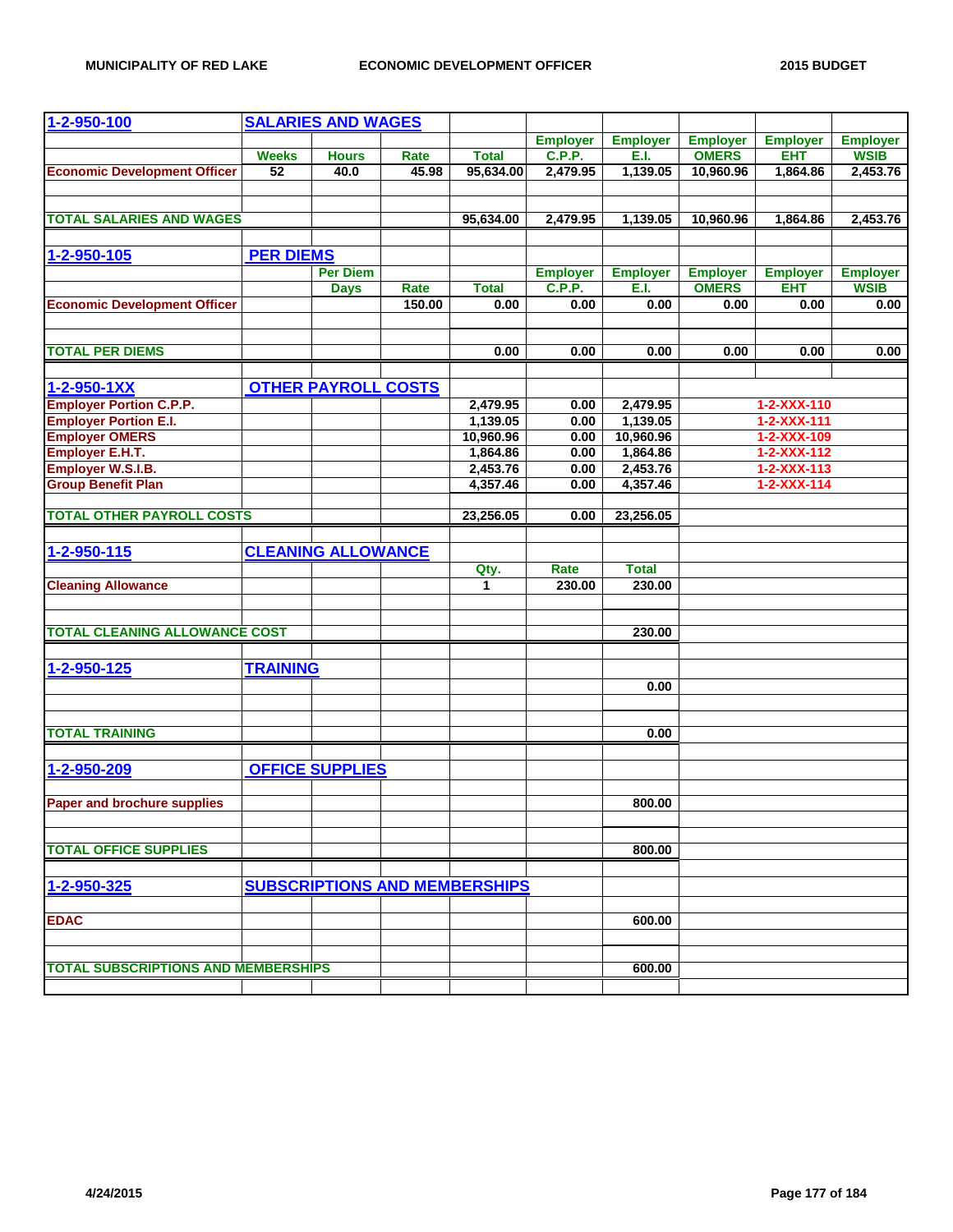| $1 - 2 - 950 - 3XX$                    |                    | <b>WORKSHOPS AND CONFERENCES</b> |               |                         |                |              |                                    |
|----------------------------------------|--------------------|----------------------------------|---------------|-------------------------|----------------|--------------|------------------------------------|
|                                        | <b>Meals</b>       | Regist.                          | <b>Hotels</b> | <b>Mileage</b>          | <b>Transit</b> |              |                                    |
|                                        | 333                | 335                              | 336           | 337                     | 338            |              |                                    |
|                                        |                    |                                  |               |                         |                |              |                                    |
| <b>Energy Task Force</b>               | 225.00             |                                  | 280.00        | 160.00                  |                |              |                                    |
| <b>General Economic Development</b>    | 225.00             |                                  | 280.00        | 160.00                  |                |              |                                    |
| <b>General Economic Development</b>    | 225.00             |                                  | 280.00        | 160.00                  |                |              |                                    |
|                                        | 675.00             | 0.00                             | 840.00        | 480.00                  | 0.00           |              |                                    |
|                                        |                    |                                  |               |                         |                |              |                                    |
| <b>TOTAL WORKSHOPS AND CONFERENCES</b> |                    |                                  |               |                         |                | 1,995.00     |                                    |
|                                        |                    |                                  |               |                         |                |              |                                    |
| 1-2-950-339                            |                    | <b>MEETINGS MEALS</b>            |               |                         |                |              |                                    |
|                                        |                    |                                  |               | Mos.                    | Rate           | <b>Total</b> |                                    |
|                                        |                    |                                  |               |                         |                |              |                                    |
|                                        |                    |                                  |               | $\overline{\mathbf{0}}$ |                | 0.00         |                                    |
|                                        |                    |                                  |               |                         |                |              |                                    |
| <b>TOTAL MEETING MEALS</b>             |                    |                                  |               |                         |                | 0.00         |                                    |
|                                        |                    |                                  |               |                         |                |              |                                    |
| 1-2-950-347                            | <b>CELL PHONES</b> |                                  |               |                         |                |              |                                    |
|                                        |                    |                                  |               | Mos.                    | Rate           | <b>Total</b> |                                    |
| <b>TBay Tel</b>                        |                    |                                  |               | 12                      | 65.00          | 780.00       |                                    |
| <b>TOTAL CELL PHONES</b>               |                    |                                  |               |                         |                | 780.00       |                                    |
|                                        |                    |                                  |               |                         |                |              |                                    |
| 1-2-950-349                            | <b>ADVERTISING</b> |                                  |               |                         |                |              |                                    |
|                                        |                    |                                  |               |                         |                |              |                                    |
|                                        |                    |                                  |               |                         |                |              | <b>Will Do Ads In House</b>        |
|                                        |                    |                                  |               |                         |                |              |                                    |
| Non Refundable Portion H.S.T.          |                    |                                  |               |                         |                | 0.00         |                                    |
| <b>TOTAL ADVERTISING</b>               |                    |                                  |               |                         |                | 0.00         |                                    |
|                                        |                    |                                  |               |                         |                |              |                                    |
| 1-2-950-370                            |                    | <b>FUEL AND OIL--AUTOMOTIVE</b>  |               |                         |                |              |                                    |
|                                        |                    | mos.                             | L/mo.         | <b>Litres</b>           | <b>Cost</b>    | <b>Total</b> |                                    |
|                                        |                    |                                  |               |                         |                |              |                                    |
|                                        |                    | $\overline{12}$                  |               | 0.0                     |                | 0.00         | <b>Municipal Vehicle Available</b> |
| <b>TOTAL FUEL AND OIL</b>              |                    |                                  |               |                         |                | 0.00         |                                    |
|                                        |                    |                                  |               |                         |                |              |                                    |
|                                        |                    |                                  |               |                         |                |              |                                    |
| <b>TOTAL BUDGET</b>                    |                    |                                  |               |                         |                | 123,295.05   |                                    |
|                                        |                    |                                  |               |                         |                |              |                                    |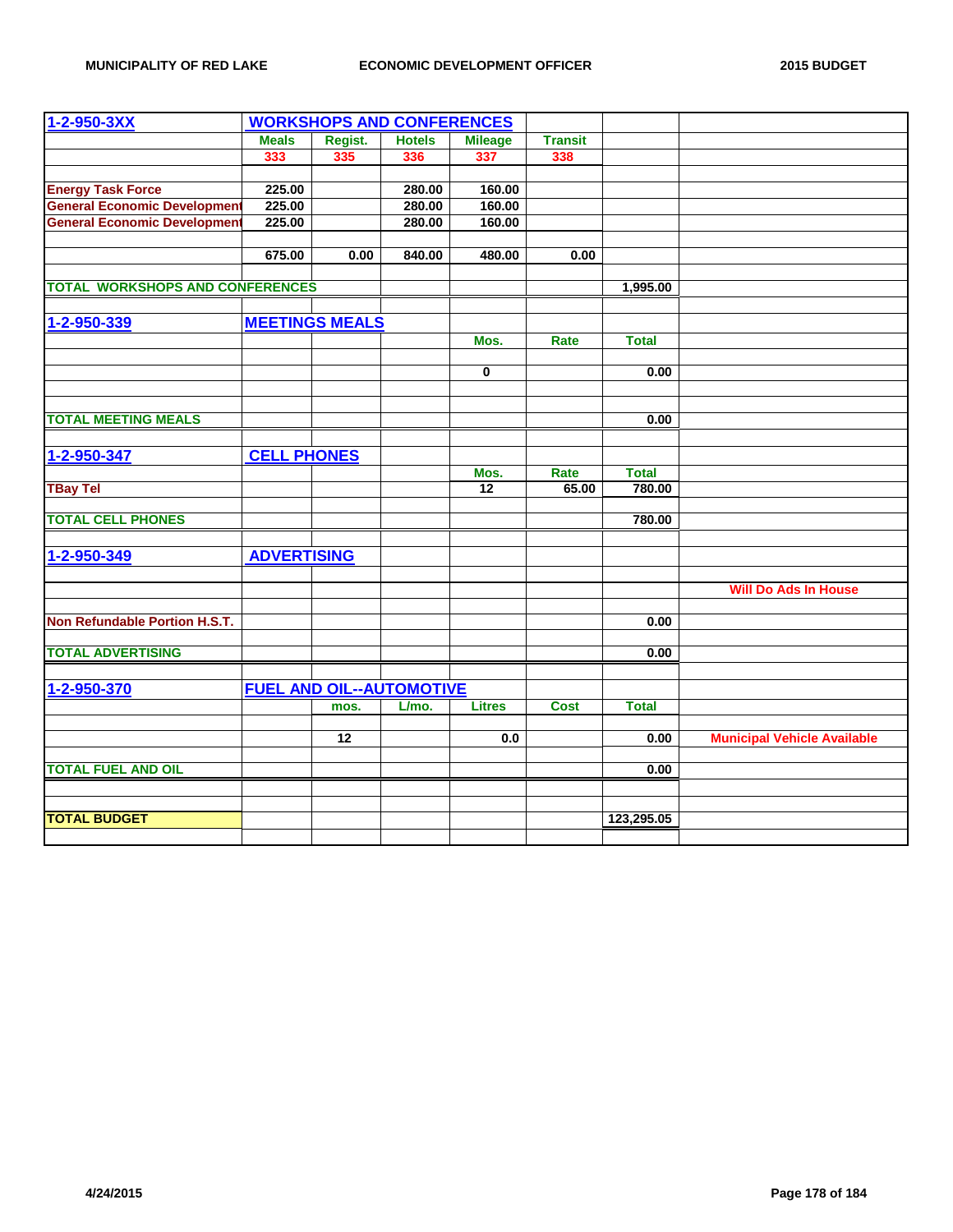| <b>RESIDENTIAL PROPERTY DEVELOPMENT</b>        |                                          |             |                          |                              |               |  |
|------------------------------------------------|------------------------------------------|-------------|--------------------------|------------------------------|---------------|--|
| 1-2-955-318                                    | <b>LOAN INTEREST</b>                     |             |                          |                              |               |  |
|                                                |                                          |             |                          |                              |               |  |
| <b>Existing Debt</b>                           |                                          |             |                          |                              | 32,766.23     |  |
| <b>2015 Debt</b>                               |                                          |             |                          |                              |               |  |
| <b>TOTAL INTEREST</b>                          |                                          |             |                          |                              | 32,766.23     |  |
|                                                |                                          |             |                          |                              |               |  |
| 1-2-955-343                                    | <b>LICENSES, PERMITS AND INSPECTIONS</b> |             |                          |                              |               |  |
|                                                |                                          |             |                          |                              |               |  |
|                                                |                                          |             |                          |                              |               |  |
|                                                |                                          |             |                          |                              |               |  |
| <b>TOTAL LICENCES, PERMITS AND INSPECTIONS</b> |                                          |             |                          |                              | 0.00          |  |
|                                                |                                          |             |                          |                              |               |  |
| 1-2-955-349                                    | <b>ADVERTISING</b>                       |             |                          |                              |               |  |
|                                                |                                          |             |                          |                              |               |  |
|                                                |                                          |             |                          |                              |               |  |
|                                                |                                          |             |                          |                              |               |  |
|                                                |                                          |             |                          |                              |               |  |
| <b>TOTAL ADVERTISING</b>                       |                                          |             |                          |                              | 0.00          |  |
|                                                |                                          |             |                          |                              |               |  |
| 1-2-955-355                                    | <b>HYDRO</b>                             |             |                          |                              |               |  |
|                                                |                                          | <b>Base</b> | <b>Inflation</b><br>Rate | Projected<br><b>Increase</b> | <b>Total</b>  |  |
|                                                |                                          |             |                          |                              | <b>Budget</b> |  |
| <b>Hydro One</b>                               |                                          |             | 11.70%                   | 0.00                         | 0.00          |  |
|                                                |                                          |             | 1.76%                    |                              | 0.00          |  |
|                                                |                                          |             |                          |                              |               |  |
| <b>TOTAL HYDRO</b>                             |                                          |             |                          |                              | 0.00          |  |
|                                                |                                          |             |                          |                              |               |  |
| 1-2-955-401                                    | <b>LAND SALES EXPENSES</b>               |             |                          |                              |               |  |
|                                                |                                          |             |                          |                              |               |  |
|                                                |                                          |             |                          |                              |               |  |
|                                                |                                          |             |                          |                              |               |  |
| <b>TOTAL LAND SALES EXPENSES</b>               |                                          |             |                          |                              | 0.00          |  |
|                                                |                                          |             |                          |                              |               |  |
| 1-2-955-425                                    | <b>CONSULTING</b>                        |             |                          |                              |               |  |
|                                                |                                          |             |                          |                              |               |  |
| <b>Block G Development</b>                     |                                          |             |                          |                              | 15,000.00     |  |
|                                                |                                          |             |                          |                              |               |  |
| <b>TOTAL CONSULTING</b>                        |                                          |             |                          |                              | 15,000.00     |  |
|                                                |                                          |             |                          |                              |               |  |
| 1-2-955-600                                    | <b>PRINCIPAL REPAYMENT</b>               |             |                          |                              |               |  |
|                                                |                                          |             |                          |                              |               |  |
| <b>Existing Debt</b>                           |                                          |             |                          |                              | 66,481.53     |  |
| <b>2015 Debt</b>                               |                                          |             |                          |                              |               |  |
| <b>TOTAL PRINCIPAL REPAYMENT</b>               |                                          |             |                          |                              | 66,481.53     |  |
|                                                |                                          |             |                          |                              |               |  |
| <b>TOTAL BUDGET</b>                            |                                          |             |                          |                              | 114,247.76    |  |
|                                                |                                          |             |                          |                              |               |  |
|                                                |                                          |             |                          |                              |               |  |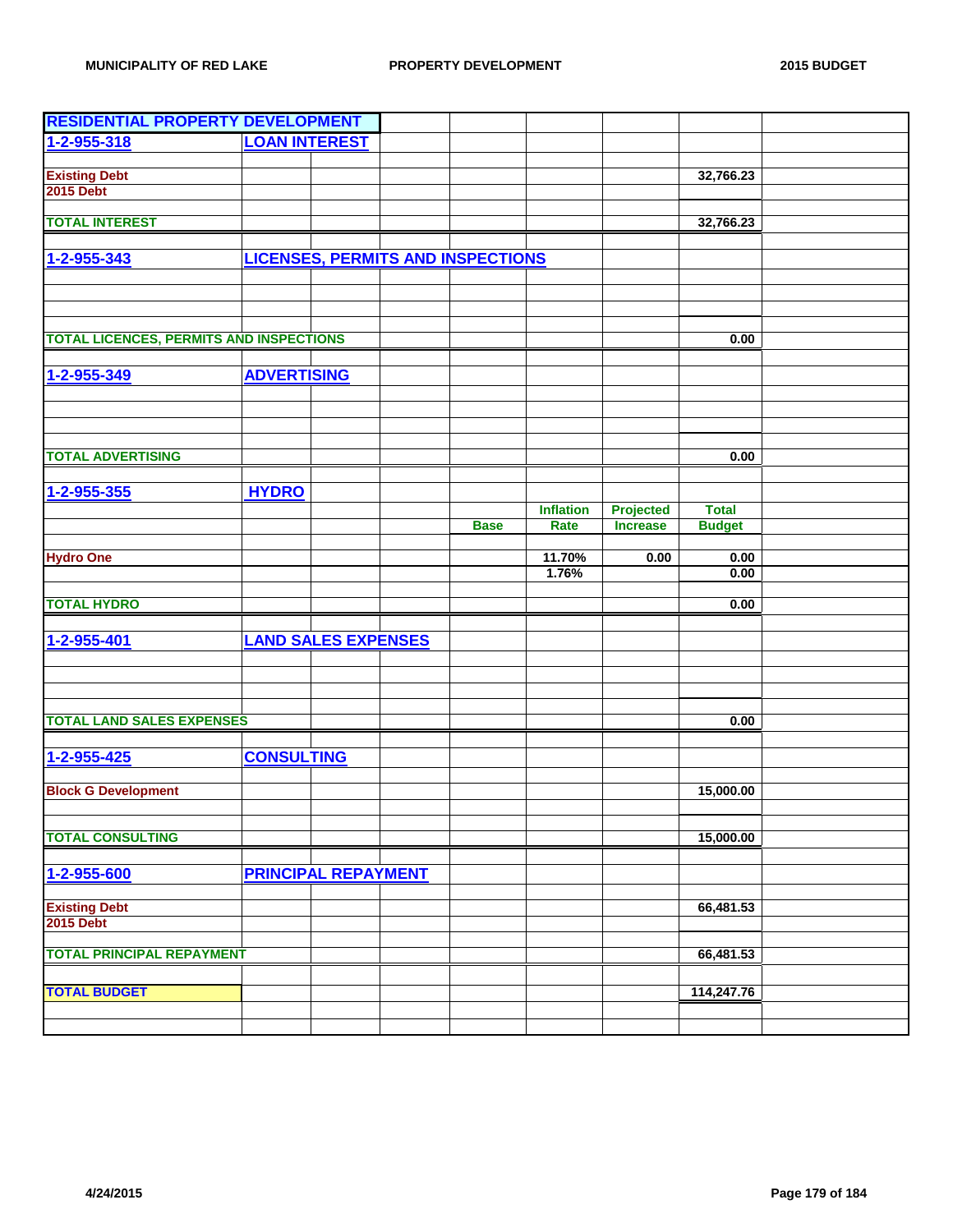| <b>COMMERCIAL PROPERTY DEVELOPMENT</b>   |                            |                                     |                                       |                  |                 |               |               |
|------------------------------------------|----------------------------|-------------------------------------|---------------------------------------|------------------|-----------------|---------------|---------------|
| 1-2-960-318                              | <b>LOAN INTEREST</b>       |                                     |                                       |                  |                 |               |               |
|                                          |                            |                                     |                                       |                  |                 |               |               |
| <b>Existing Debt</b>                     |                            |                                     |                                       |                  |                 | 94,712.45     |               |
| <b>2015 Debt</b>                         |                            |                                     |                                       |                  |                 |               |               |
| <b>TOTAL INTEREST</b>                    |                            |                                     |                                       |                  |                 | 94,712.45     |               |
|                                          |                            |                                     |                                       |                  |                 |               |               |
| 1-2-960-349                              | <b>ADVERTISING</b>         |                                     |                                       |                  |                 |               |               |
|                                          |                            |                                     |                                       |                  |                 |               |               |
| Loopnet.com                              |                            |                                     |                                       |                  |                 | 450.00        | \$350 US      |
|                                          |                            |                                     |                                       |                  |                 |               |               |
| <b>TOTAL ADVERTISING</b>                 |                            |                                     |                                       |                  |                 | 450.00        |               |
|                                          |                            |                                     |                                       |                  |                 |               |               |
| 1-2-960-355                              | <b>HYDRO</b>               |                                     |                                       |                  |                 |               |               |
|                                          |                            |                                     |                                       | <b>Inflation</b> | Projected       | <b>Total</b>  |               |
|                                          |                            |                                     | <b>Base</b>                           | Rate             | <b>Increase</b> | <b>Budget</b> |               |
| <b>Highway Commercial</b>                |                            |                                     | 1,858.46                              | 11.70%           | 217.44          | 2,075.90      |               |
| <b>Highway Commercial</b>                |                            |                                     | 722.42                                | 11.70%           | 84.52           | 806.94        |               |
|                                          |                            |                                     |                                       | 1.76%            |                 | 50.74         |               |
|                                          |                            |                                     |                                       |                  |                 |               |               |
| <b>TOTAL HYDRO</b>                       |                            |                                     |                                       |                  |                 | 2,933.58      |               |
|                                          |                            |                                     |                                       |                  |                 |               |               |
| 1-2-960-401                              | <b>LAND SALES EXPENSES</b> |                                     |                                       |                  |                 |               |               |
|                                          |                            |                                     |                                       |                  |                 |               |               |
|                                          |                            |                                     |                                       |                  |                 |               |               |
|                                          |                            |                                     |                                       |                  |                 |               |               |
| <b>TOTAL LAND SALES EXPENSES</b>         |                            |                                     |                                       |                  |                 | 0.00          |               |
|                                          |                            |                                     |                                       |                  |                 |               |               |
| 1-2-960-472                              |                            | <b>SPECIAL INFRASTRUCTURE COSTS</b> |                                       |                  |                 |               |               |
| <b>Union Gas</b>                         |                            |                                     |                                       |                  |                 | 187,500.00    | Formerly 071- |
|                                          |                            |                                     |                                       |                  |                 |               |               |
|                                          |                            |                                     |                                       |                  |                 |               |               |
| <b>TOTAL CONSULTING</b>                  |                            |                                     |                                       |                  |                 | 187,500.00    |               |
|                                          |                            |                                     |                                       |                  |                 |               |               |
| 1-2-960-600                              | <b>PRINCIPAL REPAYMENT</b> |                                     |                                       |                  |                 |               |               |
|                                          |                            |                                     |                                       |                  |                 |               |               |
| <b>Existing Debt</b><br><b>2015 Debt</b> |                            |                                     |                                       |                  |                 | 273,823.10    |               |
|                                          |                            |                                     |                                       |                  |                 |               |               |
| <b>TOTAL PRINCIPAL REPAYMENT</b>         |                            |                                     |                                       |                  |                 | 273,823.10    |               |
|                                          |                            |                                     |                                       |                  |                 |               |               |
| 2-2-960-995                              |                            |                                     | <b>AMORTIZATION OF CAPITAL ASSETS</b> |                  |                 |               |               |
| <b>Straight Line Method</b>              |                            |                                     |                                       |                  |                 |               |               |
| <b>Land Improvements</b>                 |                            |                                     |                                       |                  |                 | 35,198.91     |               |
| <b>TOTAL AMORTIZATION</b>                |                            |                                     |                                       |                  |                 | 35,198.91     |               |
|                                          |                            |                                     |                                       |                  |                 |               |               |
| <b>TOTAL BUDGET</b>                      |                            |                                     |                                       |                  |                 | 594,618.04    |               |
|                                          |                            |                                     |                                       |                  |                 |               |               |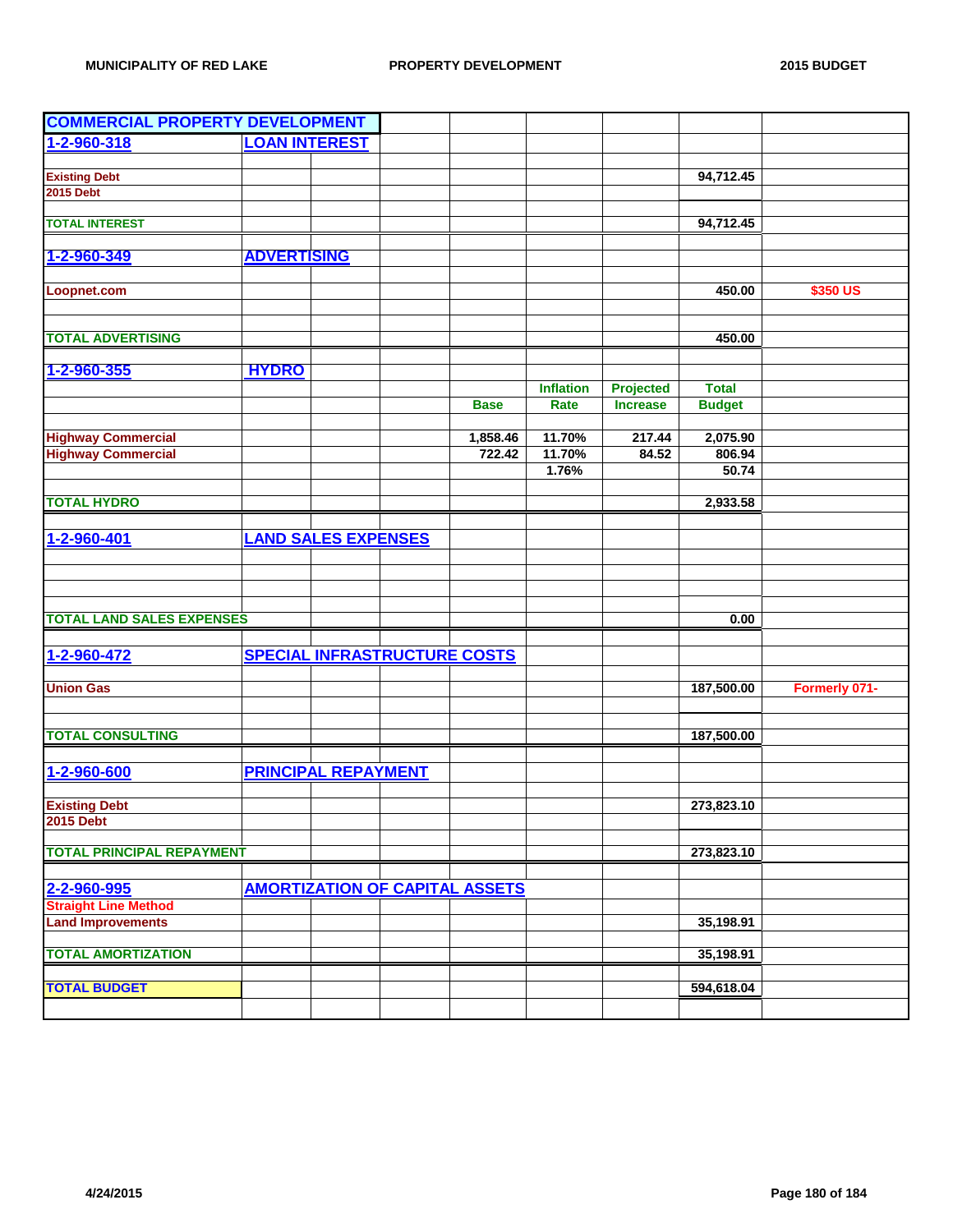| <b>INDUSTRIAL PROPERTY DEVELOPMENT</b>         |                                          |             |                  |                  |               |  |
|------------------------------------------------|------------------------------------------|-------------|------------------|------------------|---------------|--|
| 1-2-965-318                                    | <b>LOAN INTEREST</b>                     |             |                  |                  |               |  |
|                                                |                                          |             |                  |                  |               |  |
| <b>Existing Debt</b>                           |                                          |             |                  |                  | 2,548.49      |  |
| <b>2015 Debt</b>                               |                                          |             |                  |                  |               |  |
|                                                |                                          |             |                  |                  |               |  |
| <b>TOTAL INTEREST</b>                          |                                          |             |                  |                  | 2,548.49      |  |
|                                                |                                          |             |                  |                  |               |  |
| 1-2-965-343                                    | <b>LICENSES, PERMITS AND INSPECTIONS</b> |             |                  |                  |               |  |
|                                                |                                          |             |                  |                  |               |  |
|                                                |                                          |             |                  |                  | 0.00          |  |
|                                                |                                          |             |                  |                  |               |  |
| <b>TOTAL LICENCES, PERMITS AND INSPECTIONS</b> |                                          |             |                  |                  | 0.00          |  |
|                                                |                                          |             |                  |                  |               |  |
| 1-2-965-349                                    | <b>ADVERTISING</b>                       |             |                  |                  |               |  |
|                                                |                                          |             |                  |                  |               |  |
|                                                |                                          |             |                  |                  | 0.00          |  |
|                                                |                                          |             |                  |                  |               |  |
|                                                |                                          |             |                  |                  |               |  |
| <b>TOTAL ADVERTISING</b>                       |                                          |             |                  |                  | 0.00          |  |
|                                                |                                          |             |                  |                  |               |  |
| 1-2-965-355                                    | <b>HYDRO</b>                             |             |                  |                  |               |  |
|                                                |                                          |             | <b>Inflation</b> | <b>Projected</b> | <b>Total</b>  |  |
|                                                |                                          | <b>Base</b> | Rate             | <b>Increase</b>  | <b>Budget</b> |  |
| <b>Hydro One</b>                               |                                          |             |                  | 0.00             | 0.00          |  |
|                                                |                                          |             | 1.76%            |                  | 0.00          |  |
|                                                |                                          |             |                  |                  |               |  |
| <b>TOTAL HYDRO</b>                             |                                          |             |                  |                  | 0.00          |  |
|                                                |                                          |             |                  |                  |               |  |
| 1-2-965-401                                    | <b>LAND SALES EXPENSES</b>               |             |                  |                  |               |  |
|                                                |                                          |             |                  |                  |               |  |
|                                                |                                          |             |                  |                  | 0.00          |  |
|                                                |                                          |             |                  |                  |               |  |
| <b>TOTAL LAND SALES EXPENSES</b>               |                                          |             |                  |                  | 0.00          |  |
|                                                |                                          |             |                  |                  |               |  |
| 1-2-965-425                                    | <b>CONSULTING</b>                        |             |                  |                  |               |  |
|                                                |                                          |             |                  |                  |               |  |
|                                                |                                          |             |                  |                  | 0.00          |  |
|                                                |                                          |             |                  |                  |               |  |
|                                                |                                          |             |                  |                  |               |  |
| <b>TOTAL CONSULTING</b>                        |                                          |             |                  |                  | 0.00          |  |
|                                                |                                          |             |                  |                  |               |  |
| 1-2-965-600                                    | <b>PRINCIPAL REPAYMENT</b>               |             |                  |                  |               |  |
|                                                |                                          |             |                  |                  |               |  |
| <b>Existing Debt</b>                           |                                          |             |                  |                  | 6,197.80      |  |
| <b>2015 Debt</b>                               |                                          |             |                  |                  |               |  |
| <b>TOTAL PRINCIPAL REPAYMENT</b>               |                                          |             |                  |                  | 6,197.80      |  |
|                                                |                                          |             |                  |                  |               |  |
| <b>TOTAL BUDGET</b>                            |                                          |             |                  |                  | 8,746.29      |  |
|                                                |                                          |             |                  |                  |               |  |
|                                                |                                          |             |                  |                  |               |  |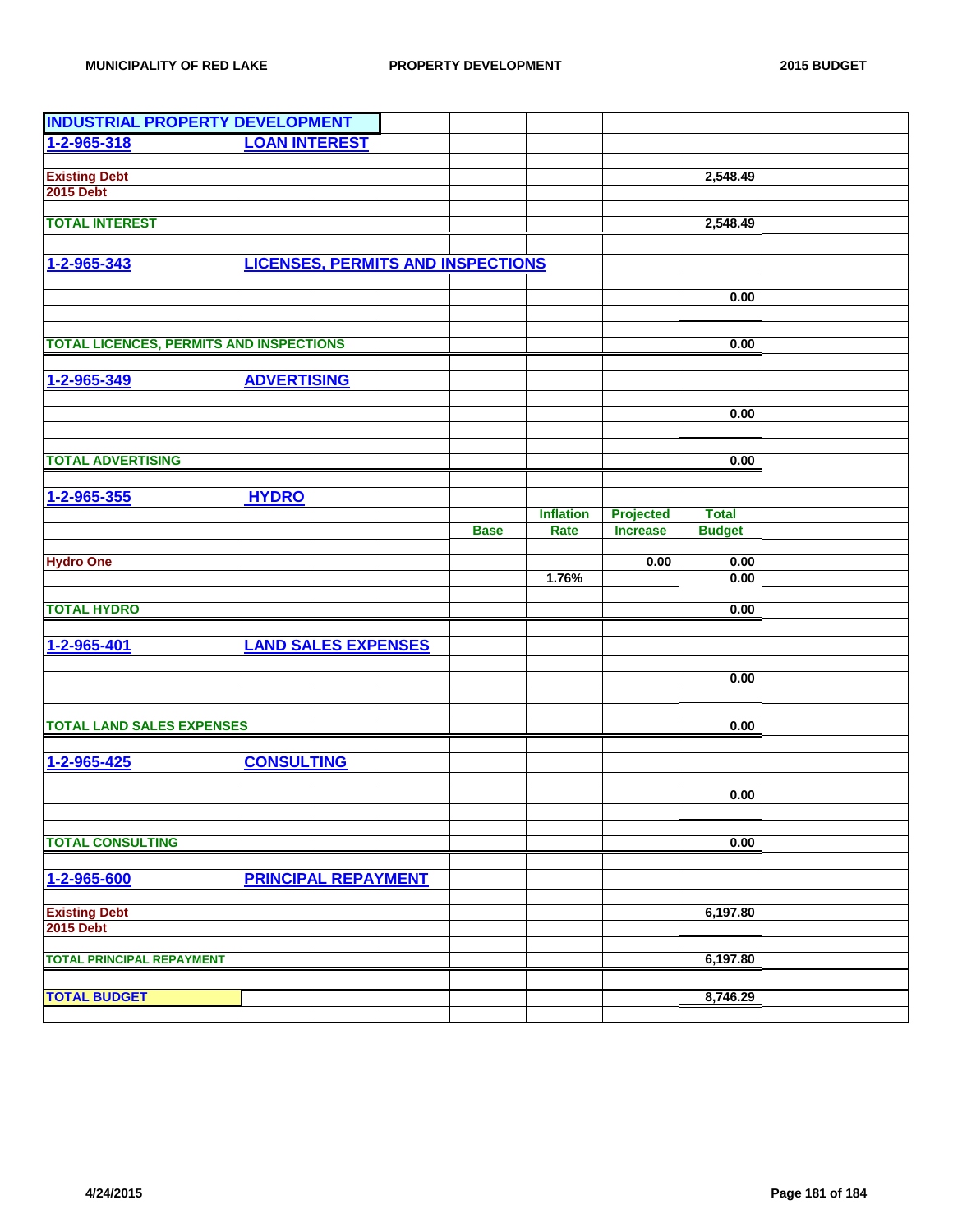| 1-2-970-100                              |              | <b>SALARIES AND WAGES</b>          |       |              |                                                  |                 |                 |                     |                 |
|------------------------------------------|--------------|------------------------------------|-------|--------------|--------------------------------------------------|-----------------|-----------------|---------------------|-----------------|
|                                          |              |                                    |       |              | <b>Employer</b>                                  | <b>Employer</b> | <b>Employer</b> | <b>Employer</b>     | <b>Employer</b> |
|                                          | <b>Weeks</b> | <b>Hours</b>                       | Rate  | <b>Total</b> | <b>C.P.P.</b>                                    | E.I.            | <b>OMERS</b>    | <b>EHT</b>          | <b>WSIB</b>     |
| <b>Intern</b>                            | $\mathbf{0}$ | 35.0                               | 16.79 | 0.00         | 0.00                                             | 0.00            | 0.00            | 0.00                | 0.00            |
|                                          |              |                                    |       |              |                                                  |                 |                 |                     |                 |
|                                          |              |                                    |       |              |                                                  |                 |                 |                     |                 |
| <b>TOTAL SALARIES AND WAGES</b>          |              |                                    |       | 0.00         | 0.00                                             | 0.00            | 0.00            | 0.00                | 0.00            |
|                                          |              |                                    |       |              |                                                  |                 |                 |                     |                 |
|                                          |              |                                    |       |              |                                                  |                 |                 |                     |                 |
| 1-2-970-110                              |              | <b>OTHER PAYROLL COSTS</b>         |       |              |                                                  |                 |                 |                     |                 |
| <b>Employer Portion C.P.P.</b>           |              |                                    |       |              |                                                  | 0.00            |                 | 1-2-XXX-110         |                 |
| <b>Employer Portion E.I.</b>             |              |                                    |       |              |                                                  | 0.00            |                 | 1-2-XXX-111         |                 |
| <b>Employer OMERS</b>                    |              |                                    |       |              |                                                  | 0.00            |                 | 1-2-XXX-109         |                 |
| <b>Employer E.H.T.</b>                   |              |                                    |       |              |                                                  | 0.00            |                 | $1 - 2 - XXX - 112$ |                 |
| Employer W.S.I.B.                        |              |                                    |       |              |                                                  | 0.00            |                 | 1-2-XXX-113         |                 |
| <b>Group Benefit Plan</b>                |              |                                    |       |              |                                                  | 0.00            |                 | $1 - 2 - XXX - 114$ |                 |
|                                          |              |                                    |       |              |                                                  |                 |                 |                     |                 |
| <b>TOTAL OTHER PAYROLL COSTS</b>         |              |                                    |       |              |                                                  | 0.00            |                 |                     |                 |
|                                          |              |                                    |       |              |                                                  |                 |                 |                     |                 |
| 1-2-970-150                              |              | <b>CLEANING ALLOWANCE</b>          |       |              |                                                  |                 |                 |                     |                 |
|                                          |              |                                    |       |              |                                                  |                 |                 |                     |                 |
|                                          |              |                                    |       | Qty.         | Rate                                             | <b>Total</b>    |                 |                     |                 |
|                                          |              |                                    |       |              |                                                  |                 |                 |                     |                 |
| <b>Cleaning Allowance</b>                |              |                                    |       | 0            | 230.00                                           | 0.00            |                 |                     |                 |
|                                          |              |                                    |       |              |                                                  |                 |                 |                     |                 |
|                                          |              |                                    |       |              |                                                  |                 |                 |                     |                 |
| <b>TOTAL CLEANING ALLOWANCE</b>          |              |                                    |       |              |                                                  | 0.00            |                 |                     |                 |
|                                          |              |                                    |       |              |                                                  |                 |                 |                     |                 |
| 1-2-970-204                              |              | <b>SHOP SUPPLIES</b>               |       |              |                                                  |                 |                 |                     |                 |
|                                          |              |                                    |       |              |                                                  |                 |                 |                     |                 |
|                                          |              |                                    |       |              |                                                  |                 |                 |                     |                 |
|                                          |              |                                    |       |              |                                                  |                 |                 |                     |                 |
|                                          |              |                                    |       |              |                                                  |                 |                 |                     |                 |
| <b>TOTAL SHOP SUPPLIES</b>               |              |                                    |       |              |                                                  | 0.00            |                 |                     |                 |
|                                          |              |                                    |       |              |                                                  |                 |                 |                     |                 |
| 1-2-970-205                              |              | <b>EQUIPMENT AND VEHICLE PARTS</b> |       |              |                                                  |                 |                 |                     |                 |
|                                          |              |                                    |       |              |                                                  |                 |                 |                     |                 |
|                                          |              |                                    |       |              |                                                  |                 |                 |                     |                 |
|                                          |              |                                    |       |              |                                                  |                 |                 |                     |                 |
|                                          |              |                                    |       |              |                                                  |                 |                 |                     |                 |
| <b>TOTAL EQUIPMENT AND VEHICLE PARTS</b> |              |                                    |       |              |                                                  | 0.00            |                 |                     |                 |
|                                          |              |                                    |       |              |                                                  |                 |                 |                     |                 |
| 1-2-970-207                              |              |                                    |       |              | <b>BUILDING REPAIRS AND MAINTENANCE SUPPLIES</b> |                 |                 |                     |                 |
|                                          |              |                                    |       |              |                                                  |                 |                 |                     |                 |
|                                          |              |                                    |       |              |                                                  |                 |                 |                     |                 |
|                                          |              |                                    |       |              |                                                  |                 |                 |                     |                 |
|                                          |              |                                    |       |              |                                                  |                 |                 |                     |                 |
| <b>TOTAL BUILDING REPAIRS</b>            |              |                                    |       |              |                                                  | 0.00            |                 |                     |                 |
|                                          |              |                                    |       |              |                                                  |                 |                 |                     |                 |
|                                          |              |                                    |       |              |                                                  |                 |                 |                     |                 |
| 1-2-970-218                              | <b>SAND</b>  |                                    |       |              |                                                  |                 |                 |                     |                 |
|                                          |              |                                    |       |              |                                                  |                 |                 |                     |                 |
|                                          |              |                                    |       |              |                                                  |                 |                 |                     |                 |
|                                          |              |                                    |       |              |                                                  |                 |                 |                     |                 |
|                                          |              |                                    |       |              |                                                  |                 |                 |                     |                 |
| <b>TOTAL SAND</b>                        |              |                                    |       |              |                                                  | 0.00            |                 |                     |                 |
|                                          |              |                                    |       |              |                                                  |                 |                 |                     |                 |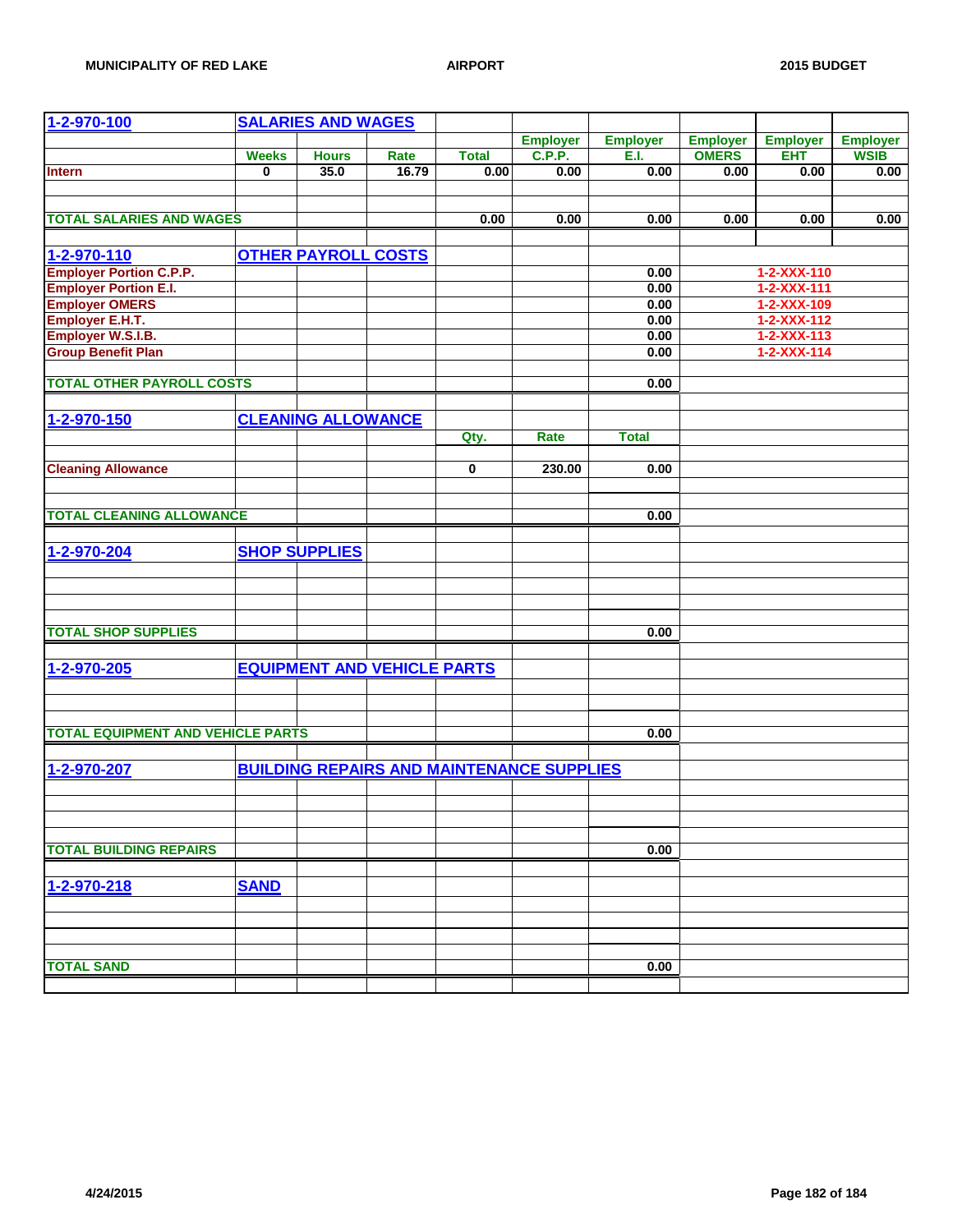| 1-2-970-318                                    | <b>INTEREST</b>    |                         |                 |                                          |            |              |  |
|------------------------------------------------|--------------------|-------------------------|-----------------|------------------------------------------|------------|--------------|--|
|                                                |                    |                         |                 |                                          |            |              |  |
| <b>Existing Debt</b>                           |                    |                         |                 |                                          |            | 75,975.15    |  |
| <b>2015 Debt</b>                               |                    |                         |                 |                                          |            |              |  |
|                                                |                    |                         |                 |                                          |            |              |  |
| <b>TOTAL INTEREST</b>                          |                    |                         |                 |                                          |            | 75,975.15    |  |
|                                                |                    |                         |                 |                                          |            |              |  |
| 1-2-970-343                                    |                    |                         |                 | <b>LICENSES, PERMITS AND INSPECTIONS</b> |            |              |  |
|                                                | Plate No.          | Unit No.                |                 |                                          |            |              |  |
| 2003 Ford F150                                 | 530-6JB            | 92                      |                 |                                          |            | 0.00         |  |
| 2010 Chevrolet Silverado                       | 969-4YR            | 93                      |                 |                                          |            | 98.00        |  |
| 2013 Chevrolet Silverado                       | AE-13330           | 94                      |                 |                                          |            | 98.00        |  |
| <b>Radio Licenses</b>                          |                    |                         |                 |                                          |            | 516.00       |  |
|                                                |                    |                         |                 |                                          |            |              |  |
| <b>TOTAL LICENSES, PERMITS AND INSPECTIONS</b> |                    |                         |                 |                                          |            | 712.00       |  |
|                                                |                    |                         |                 |                                          |            |              |  |
| 1-2-970-349                                    | <b>ADVERTISING</b> |                         |                 |                                          |            |              |  |
|                                                |                    |                         |                 |                                          |            |              |  |
|                                                |                    |                         |                 |                                          |            | 0.00         |  |
|                                                |                    |                         |                 |                                          |            |              |  |
|                                                |                    |                         |                 |                                          |            |              |  |
| <b>TOTAL ADVERTISING</b>                       |                    |                         |                 |                                          |            | 0.00         |  |
|                                                |                    |                         |                 |                                          |            |              |  |
| 1-2-970-354                                    |                    | <b>WATER AND SEWAGE</b> |                 |                                          |            |              |  |
|                                                |                    |                         |                 |                                          |            |              |  |
| <b>Terminal</b>                                |                    |                         |                 |                                          |            | 1,250.00     |  |
| Garage                                         |                    |                         |                 |                                          |            | 250.00       |  |
|                                                |                    |                         |                 |                                          |            |              |  |
| <b>TOTAL WATER AND SEWAGE</b>                  |                    |                         |                 |                                          |            | 1,500.00     |  |
|                                                |                    |                         |                 |                                          |            |              |  |
| 1-2-970-375                                    |                    | <b>MANAGEMENT FEE</b>   |                 |                                          |            |              |  |
|                                                |                    |                         | Mos.            | Rate                                     |            |              |  |
| <b>TBASI Payments</b>                          |                    |                         | $\overline{12}$ | 4,166.67                                 |            | 50,000.04    |  |
| Non Refundable H.S.T.                          |                    |                         |                 | 1.76%                                    |            | 880.00       |  |
|                                                |                    |                         |                 |                                          |            |              |  |
| <b>TOTAL MANAGEMENT FEES</b>                   |                    |                         |                 |                                          |            | 50,880.04    |  |
|                                                |                    |                         |                 |                                          |            |              |  |
| 1-2-970-378                                    |                    | <b>EQUIPMENT RENTAL</b> |                 |                                          |            |              |  |
|                                                |                    |                         |                 |                                          |            |              |  |
|                                                |                    |                         |                 |                                          |            | 0.00         |  |
|                                                |                    |                         |                 |                                          |            |              |  |
|                                                |                    |                         |                 |                                          |            |              |  |
| <b>TOTAL COSTS</b>                             |                    |                         |                 |                                          |            | 0.00         |  |
|                                                |                    |                         |                 |                                          |            |              |  |
| 1-2-970-410                                    | <b>AUDIT</b>       |                         |                 |                                          |            |              |  |
|                                                |                    |                         |                 |                                          |            |              |  |
| <b>Grant Thornton</b>                          |                    |                         |                 |                                          |            | 8,750.00     |  |
|                                                |                    |                         |                 |                                          |            |              |  |
|                                                |                    |                         |                 |                                          |            |              |  |
| <b>TOTAL AUDIT FEES</b>                        |                    |                         |                 |                                          |            | 8,750.00     |  |
|                                                |                    |                         |                 |                                          |            |              |  |
| 1-2-970-450                                    |                    | <b>CORE CONTRACT</b>    |                 |                                          |            |              |  |
|                                                |                    |                         |                 | Qtr.                                     | Rate       | <b>Total</b> |  |
|                                                |                    |                         |                 |                                          |            |              |  |
| <b>TBASI Payments</b>                          |                    |                         |                 | 4                                        | 190,118.50 | 760,474.00   |  |
|                                                |                    |                         |                 |                                          |            |              |  |
| <b>TOTAL CONTRACT</b>                          |                    |                         |                 |                                          |            | 760,474.00   |  |
|                                                |                    |                         |                 |                                          |            |              |  |